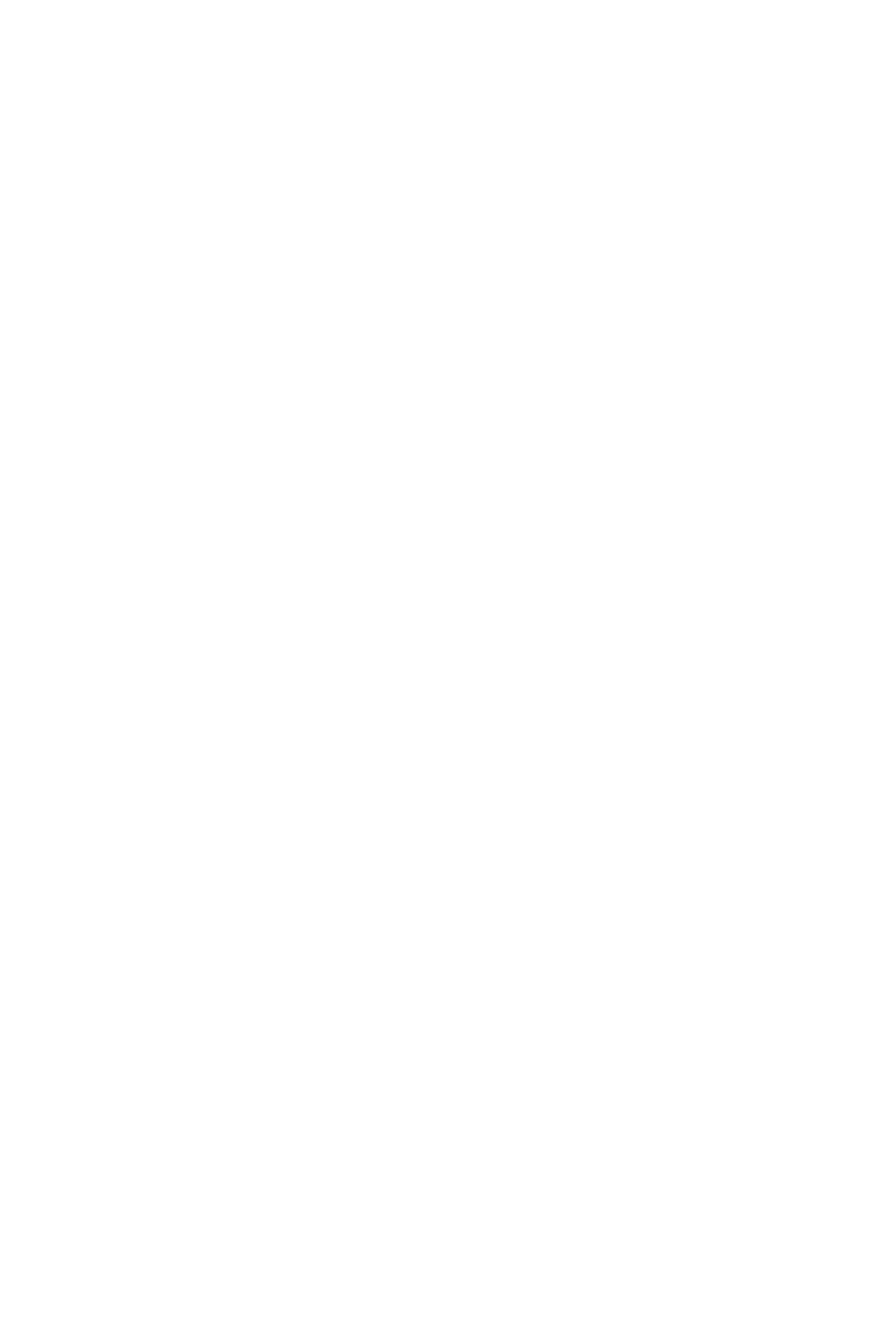# Euchre Creek

Homer Kizer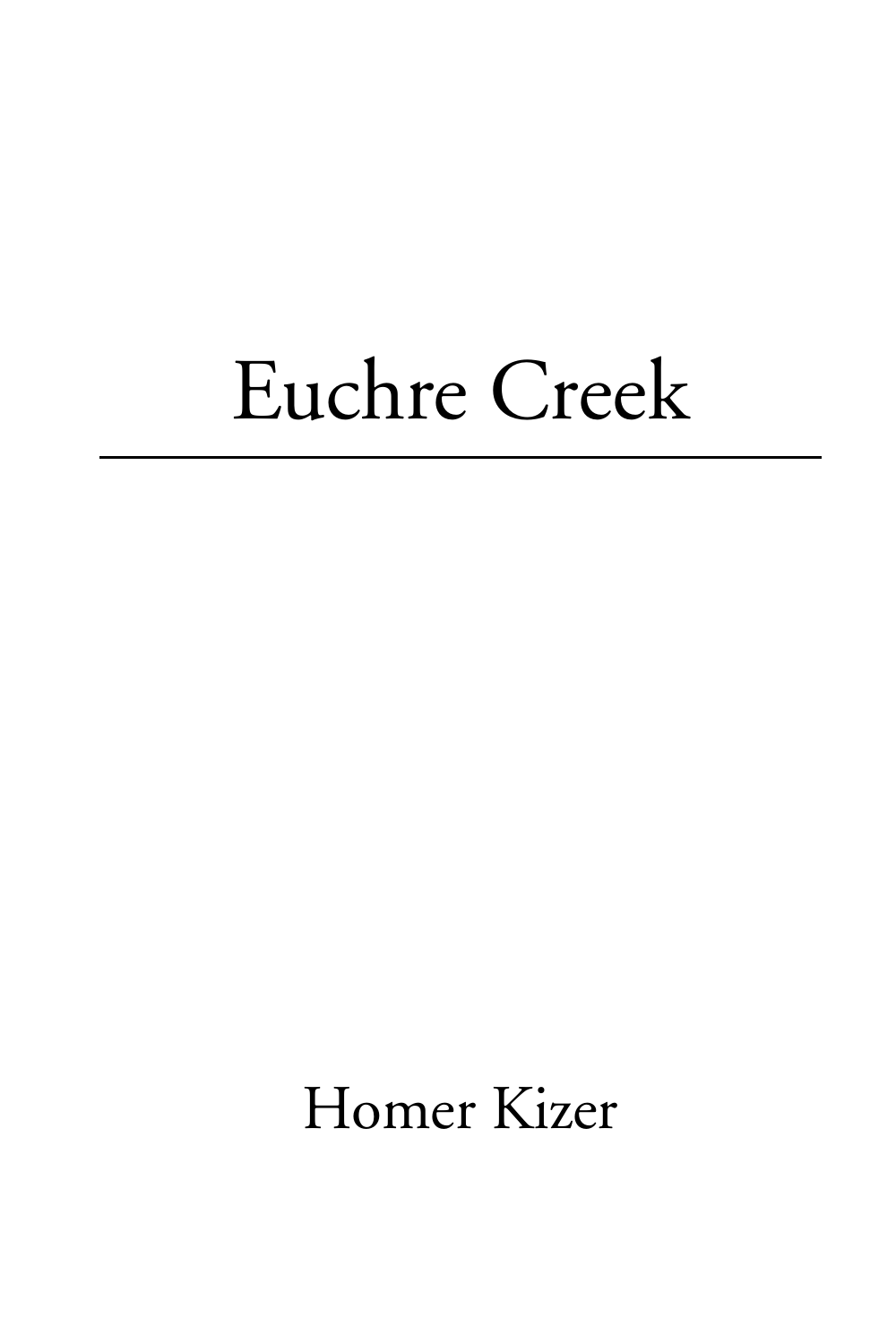Copyright © 2008 by Homer Kizer.

ISBN: Softcover 978-1-4363-2893-7

All rights reserved. No part of this book may be reproduced or transmitted in any form or by any means, electronic or mechanical, including photocopying, recording, or by any information storage and retrieval system, without permission in writing from the copyright owner.

This is a work of fiction. Names, characters, places and incidents either are the product of the author's imagination or are used fictitiously, and any resemblance to any actual persons, living or dead, events, or locales is entirely coincidental.

This book was printed in the United States of America.

**To order additional copies of this book, contact:** Xlibris Corporation 1-888-795-4274 www.Xlibris.com Orders@Xlibris.com 48513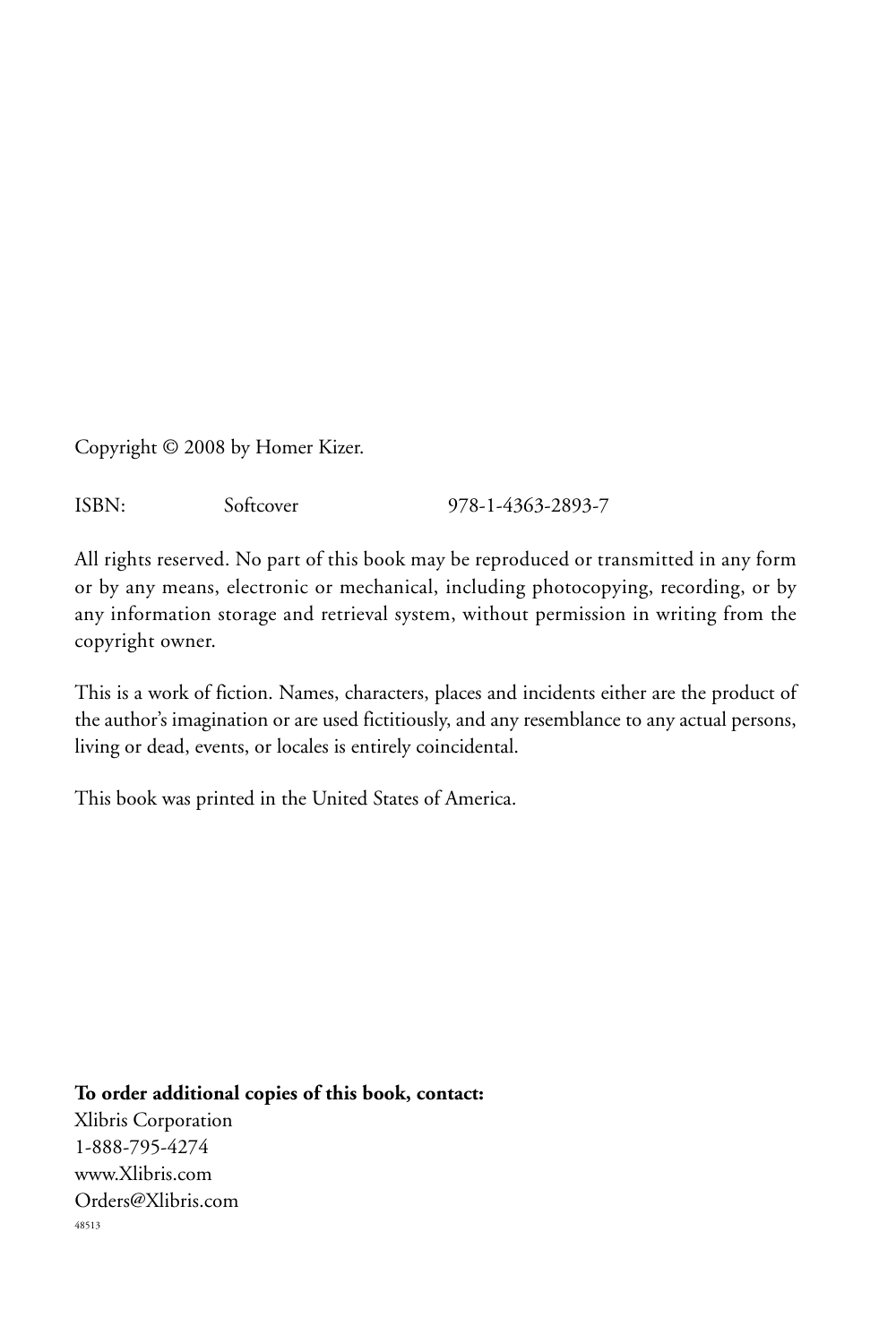### **CONTENTS**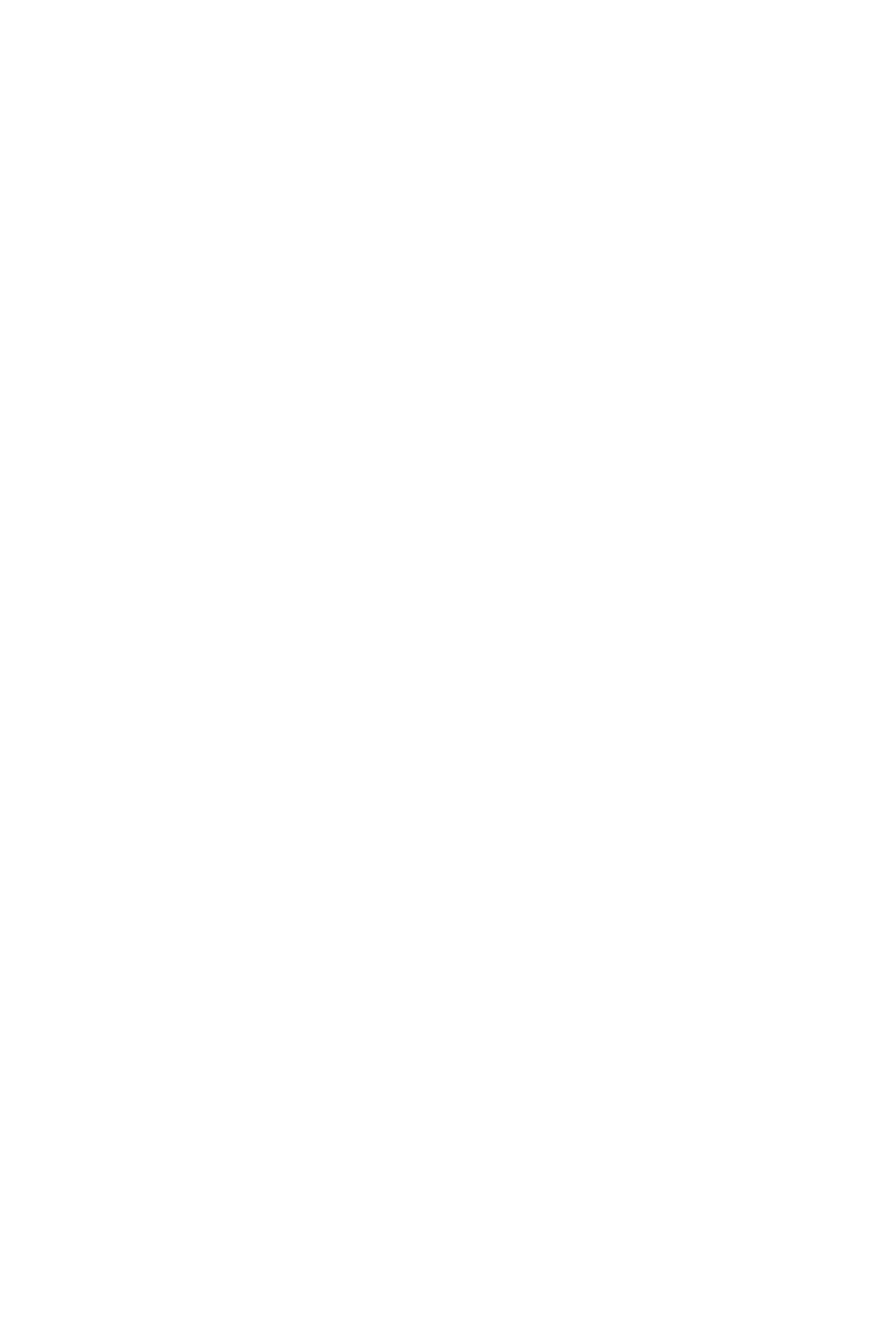*salmonthoughts—*

*in deep water i* rest tired flesh *i no longer feel feeling instead only this need to arrive . . . a scent i remember darkly darkly dark . . .*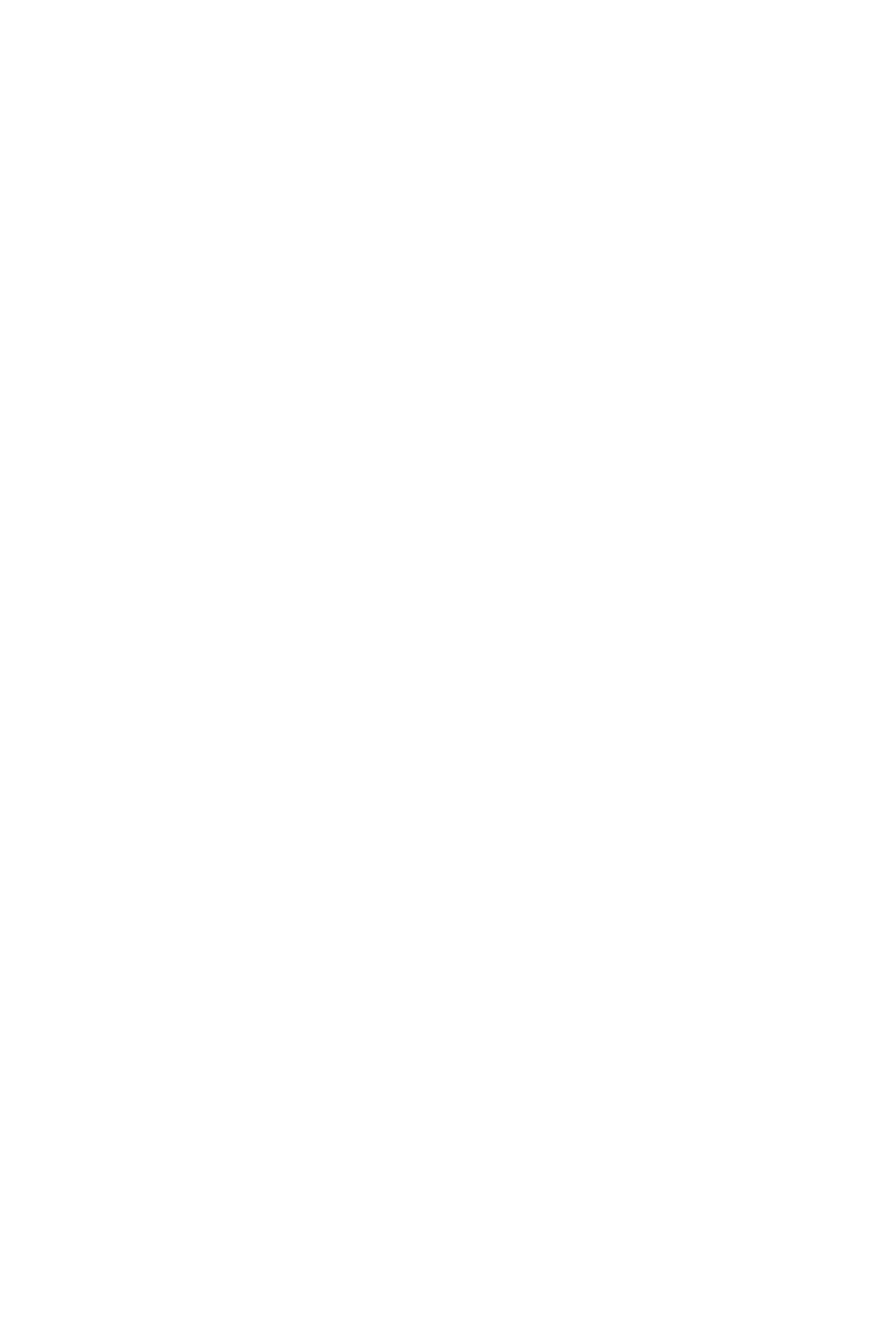#### Chapter One

1.

Between the wars, Euchre Creek was one of many settlements that sprang up, weeds along the coast. Oceanlake, Delake, Kernville to the north. Agate Beach, Seal Rocks, Waldport to the south. The names stretch as far as the tide, rising and falling, some higher, some a little faster, all digressions in ordered prosperity.

The War brought orders for Sitka spruce airplane spars: C.D. Johnson's Toledo sawmill employed a thousand men. Log trucks were exempt from gas rationing, beekeepers could buy sugar, but rifle ammo and deer were scarce, especially in Lincoln County, where two and three generations of fishermen and gypo loggers pulled on green chains, cursed sawdust and sawdust savages, and banked their forty-four dollars a week, while waiting, patiently waiting, always waiting another tide, another log sale, another column of casualties.

Someone saw a Japanese submarine and a Coast Watch was started. A blimp hanger was built at Tillamook high enough that it rained inside, at least that's what Thor Olson, Terry's dad, claimed; he spent the War there as a watchman, while in Euchre Creek, his young wife picked ferns for Portland florists.

Peace, like canary grass, sprouted in the atomic fallout that rained across the Pacific. Fisherman, some leaving mills, some returning from the fighting, began to catch salmon again. New canneries were built at Coos Bay, Newport, Euchre Creek. Old ones were expanded. Jetties were lengthened, breakwaters poured.

Before the Corps of Engineers decided to make its harbor safe by extending a natural sand spit, Euchre Creek was among the leaders, a port of highliners. Will Schirmer, the older Ted Painter, four generations of Halls, Ellis in his 18-footer, Charley Johnson, the three Heroun brothers—all fished out of the mouth of Euchre River, day boats mostly, selling to Bill Heroun's cannery.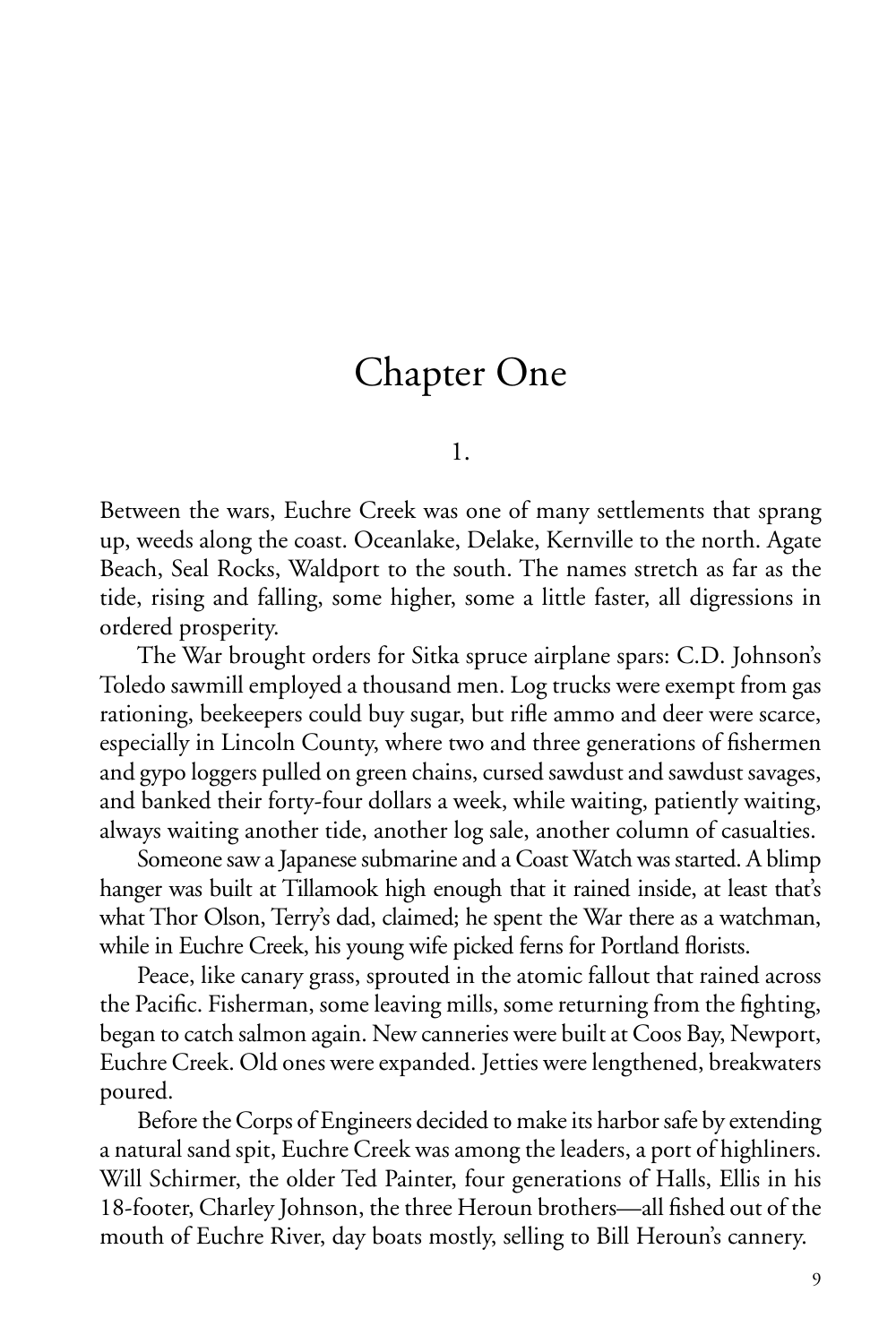In Euchre Creek, the spring of 1948 heard talk of getting a railhead and of being the busiest port between Coos Bay and Astoria. Calkins built a boatyard, built a dozen trollers, all easy in a following sea. That fall the town helped elect a governor and both senators, and funding was approved to extend the spit. Construction began a year later, and the town had its best years ever, attracting five families of Poages, loggers mostly, from Long Prairie and Norton, a town now remembered only by a misplaced historical marker locating the community miles from where it was.

But during the storms of the first winter after the spit was extended, the harbor sanded in. The bar grew treacherous, drowned both Abe and Joey Heroun, good as they were at reading breakers. So most of the fleet started fishing out of Depoe Bay, while here on Euchre River, salmon runs dwindled to nearly nothing. Crabs quit coming in. And no one remembers the last time somebody caught a lingcod.

First crabbing, then gillnetting was banned in the bay. But the logging prospered on either the even or odd numbered years. No one in town agrees which, every year seeming the same once the spit was extended. However, the people who pay attention to numbers say that, indeed, certain years have been better than others. It all has something to do with the housing starts on the East Coast, rail freight rates through Canada, and California's aerospace industry.

For Bill Heroun, there have been only bad years since the spit was extended. His story, like the hot vinegar and honey he takes to keep his arthritis in check, a little bitter, a little sweet, could be the folksy homily Elder Gosson told last Sabbath morning if not for a couple of details, the most important being that it's true. Of course, Heroun didn't hear the homily; not many did. Most of Euchre Creek drove up to watch the hydroplane races on Devil's Lake. Jess Saterlee's boat, powered by a Ford flathead, won his heat and finished third overall. "Propping cost you that race," Heroun told Jess afterwards. They had lofted the hull in a corner of the cannery's warehouse, and they'd gotten its lines right.

During the years of its prosperity, Euchre Creek grew old without the help of city planners or a strict zoning code. At first houses were built wherever four stumps could be found the right distance apart. Streets connected one house to another, and as the town grew, straightened up until they looked like they were laid out with a transit and chain. Cement blocks replaced stumps (houses will grow in their own shade; they're not persnickety like Douglas firs), and everything looked bright until the harbor sanded in. Now, the old dock is rotten, the pilings half eaten away.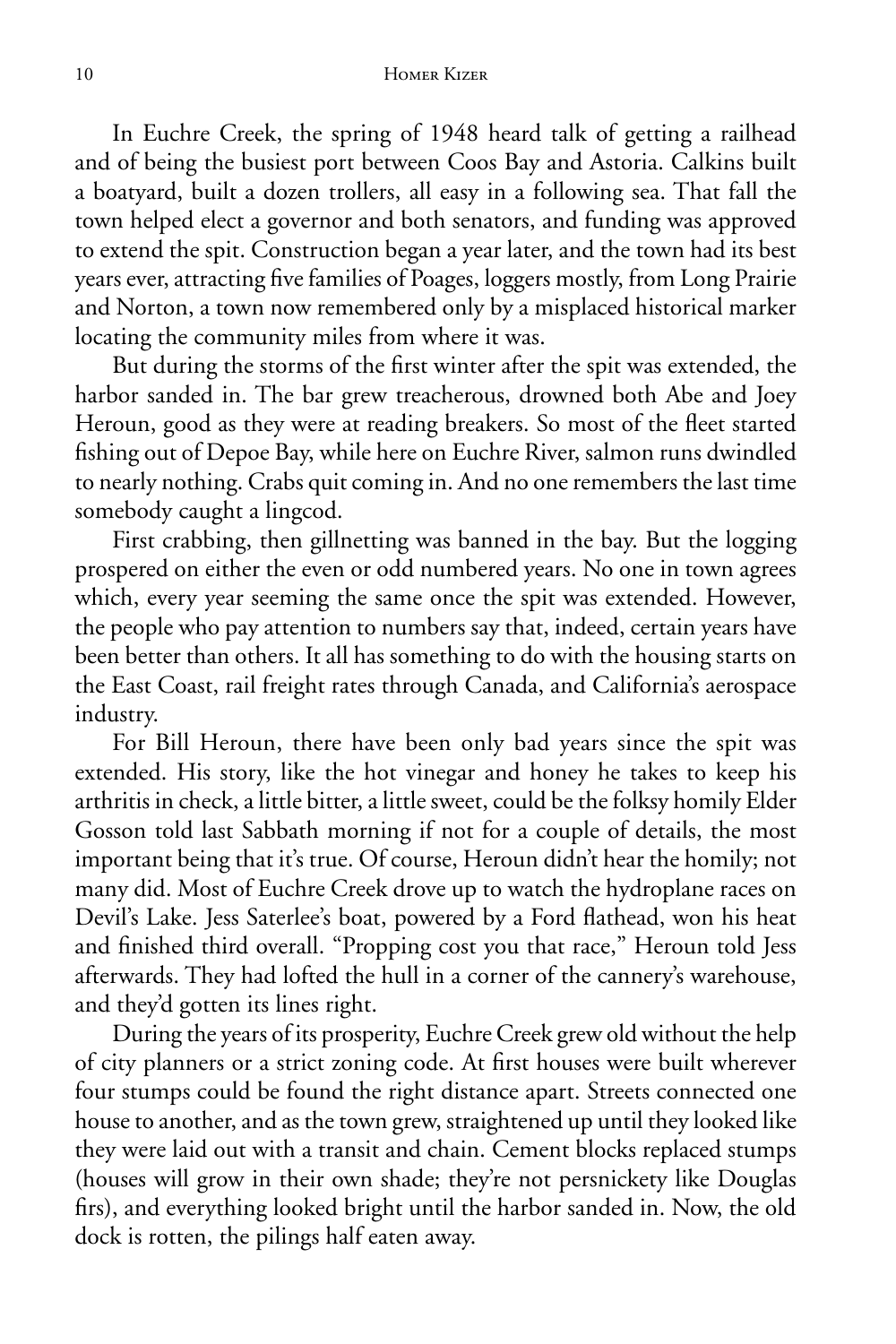Worms and weather and a bar a fellow can't get across, Bill Heroun had no choice about selling. His cannery will be a luxury resort where rich tourists come to troll for the few salmon still entering the bay. "California money," he said when Vern asked what he'd get from the sale. The investment corporation, like the Corps of Engineers, will change Euchre Creek. New faces, new money, a manager, new construction, remodeling. The town will be like it was before; it thinks itself ready for the future. At least that's what Bill hears at the Harbor View.

2.

Somewhere in the east, the sun rises in a clear sky. Men go to work, children play, dogs wag their tails, and Ike is president. But along the central Oregon Coast, fog thickens, gulls sleep, heads beneath their wings, and the morning drips from everything it touches. Wipers flapping, Robin Steele turns his rented Lincoln off Highway 101, turns upriver towards Euchre Creek. Tired from driving all night, he passes a community church, partially shingled, a white Grange Hall, and an unpainted plywood shack, a VFW sign over its door—and swerves to miss a dog with a stiff hindleg. A general store with a false front, an ancient Coca-Cola sign showing a girl and a dog, a tavern already open for business. No, it's a cafe, open beside the tavern. Maybe what he needs is coffee.

*So this is Euchre Creek. I guess it'll do.*

Glancing at three loggers around a table, Steele takes a stool at the counter, between a jar of pepperoni and a United Way canister with a slot for his change. The loggers, chairs pushed away from the table, sit with legs crossed, grease and sawdust fines on their jeans, once-red suspenders and shapeless striped shirts, hickory shirts if he remembers right. Suspecting he got this assignment because of the summer he'd spent setting chokers—he was playing football, then, and he thought he could stay in better shape working in the woods than coaching summer youth leagues for the city; he hadn't thought about getting hurt. That summer ended his football career: he wasn't good enough to go pro anyway; he knows that now, didn't at the time though.

He shudders a little as he tips over the waiting coffee cup, upside-down and heavy, of stoneware the color of wet straw.

*I wonder what this country looks like without the fog.*

The coffee, strong like it was brewed with twice the grounds, steams in the chipped mug. Steele glances up, sees the loggers in the mirror at the end of the counter. They look tough enough to eat wire rope for breakfast and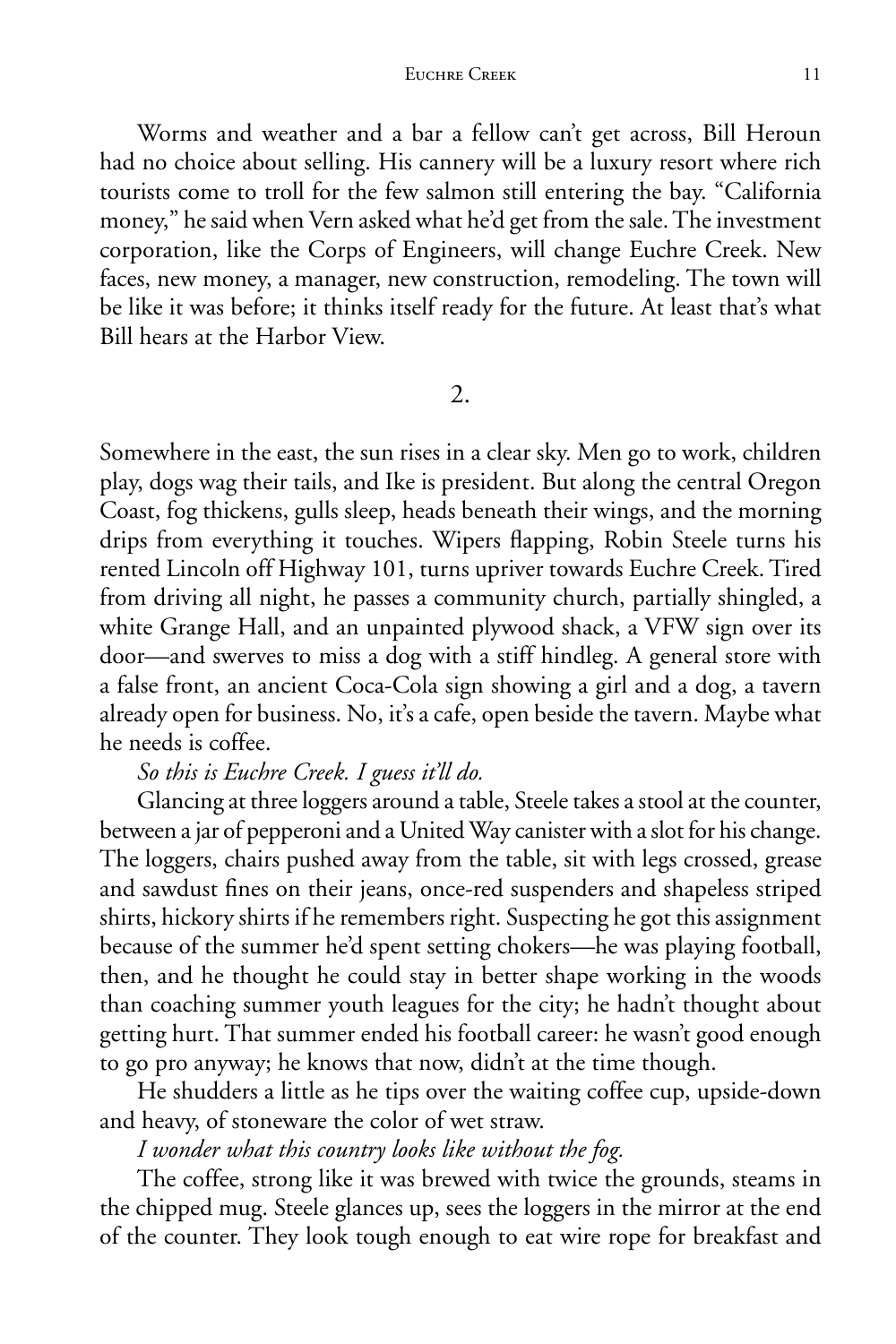chase the cable with mugs of diesel fuel; they probably think the coffee is about right. He's forgotten where he first heard that description of loggers, probably in the cafe at Grass Valley, where he dated that Whiting girl; her dad was the rail station manager or some such position, not as high as he was looking for. There are lots of pretty women. Even this waitress is cute.

"This the only place to eat?" he asks.

"Just about." The waitress scowls.

"I had to drive all night to get here, and this isn't the best place to eat?"

*What the hell? Who is this guy,* the waitress wonders. *Slacks and a belt at this time of day, who does he think he is and where does he get off asking if there's someplace else to eat?*

"Well, where is the best place?"

"At home."

"An invitation?"

"Not hardly."

She disappears into the kitchen: *I'll be damned, he hit on me that quick. I've* never even seen him before . . . . He's an ass. So what if he wears a sport coat? His *shirt was probably even pressed.* She pours a saucer of milk. The only reason she irons her blouses is to dry them after they've hung a week in the rain—*and what does his fancy clothes get him; his BO stinks. For people like him, traveling all night is no excuse. He could ask where the head is. He probably thinks he doesn't have to impress us. That's the way they all are, coming over here.*

The waitress returns with the milk. The logger on Steele's left pets a black kitten with one white paw. Purring, the kitten pushes its nose through the milk, then licks its lips, tail and butt raised. Evidently, this is a morning ritual: the kitten acts like it's been on the table before. And in the mirror, Steele notices that the waitress reaches for the kitten a dozen times, each time stopping as soon as she starts, setting her jaw, making a mole on her jawline quiver like a bee about to sting. She could be pretty. "Hey," he motions to the waitress, "I'm going to be here awhile. Any place to stay?"

"Like a motel?" The waitress keeps her eyes on the kitten.

"Or a furnished apartment."

"There's motels either way, up or down the Coast." She says, thinking, though, about the kitten, knowing that Vern doesn't mind it in the tavern but will wring its neck if he finds it in the café.

"There're 'No Vacancy' signs. Nothing here?"

The waitress looks at Steele as if trying to make sense of what he said. *Why can't he just drink his coffee and go?*

"Well, is there any place to stay here?"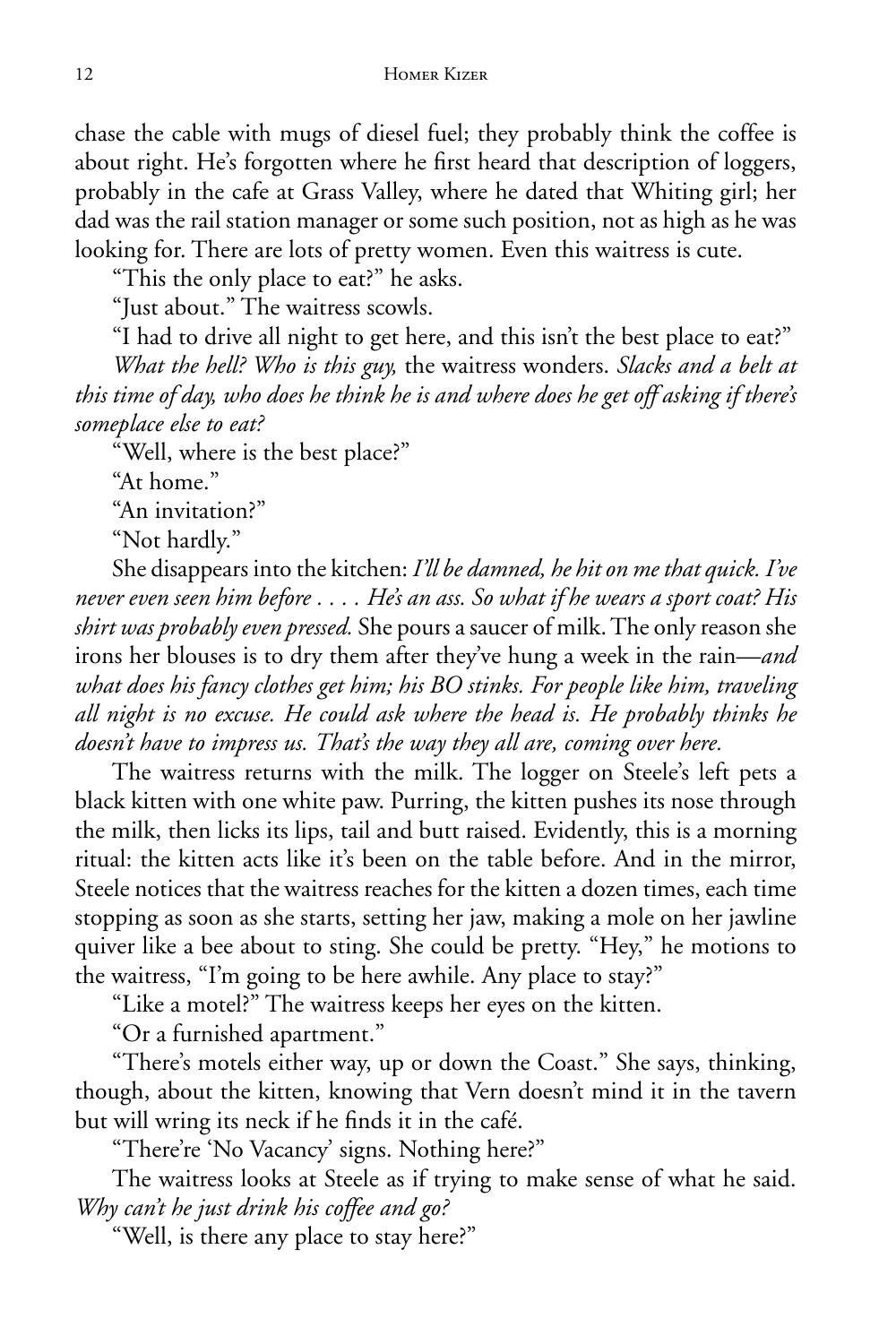"Nobody stays here."

"That's too bad. What can you tell me about Bill Heroun's cannery?"

"What's there to tell? When it closed, the town died." Now, she has him pegged: "You part of them buying it?"

"I'm here to take possession today. Home will no longer be the best place to eat."

She snorts, a barren doe winding a hunter.

And he chokes on the coffee, coughing in his cup, splattering the counter. When he recovers, he says: "I'll be hiring. Come by."

"No thanks, but I'll tell Vicki?"

"Vicki?"

"Olson, our afternoon waitress. You'll like her. Lives a mile upriver." *Vicki knows how to handle his type*. Jackie has always been a little envious of her sister's way with men. "She's looking for another job."

Steele pockets his change, leaving a dollar tip. He smiles warmly at Jackie as she picks up his cup and wipes the counter. But outside, beads of fog cling to his smile as he gets in the rented Lincoln. He still can't see upriver, can't see across the street, suspects he should've ordered breakfast, should've waited for the fog to lift. He has time. Heroun doesn't expect him till nine. But more tired than hungry, tired enough to be content idling the half mile to where a weathered sign points to the cannery, a complex of small buildings fronting a wood barn like suckers around a tree trunk, Steele smiles as he recalls the metaphors of that summer at Grass Valley, rattlesnakes and Ponderosa pine, an occasional sugar pine with its long cones, ankle-deep dust. The Feather River canyon: that country isn't anything like what he's seen of the Coast so far. He must be tired; he's quit making sense.

*I'm here to make money, not to like this country . . . at least there are no rattlers.*

Getting out and skirting puddles, the wet grass soaking his wingtips and trouser cuffs, Steele tries the office's locked door and the doors to the messhall, peers through streaked windows—everything seems in order—and enters the warehouse, its door ajar. Old fish and ammonia: he wrinkles his nose. Having both received salmon and housed the can lines, the building probably isn't usable for anything but indoor boat storage; at least that's the plan. Even for storage, he'll have to install an overhead trolley and buy a mobile hoist, one big enough for ocean cruisers. But now that he sees it, perhaps the better idea is to tear it down.

*Maybe we'll insure it and burn it down, spontaneous combustion, some oily rags in a corner. Just an idea.*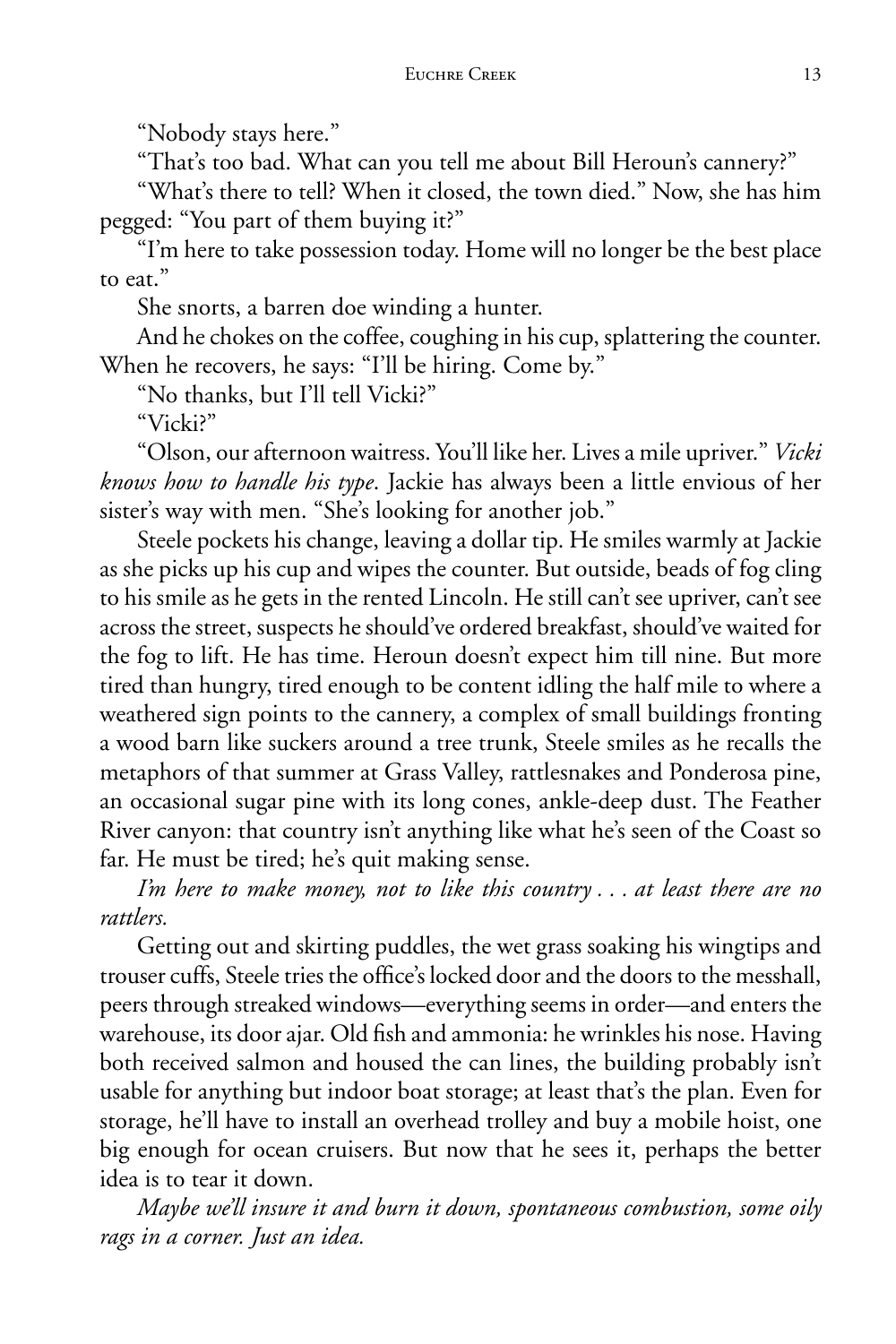Steele waits until his eyes adjust to the gloom, then wiggles between rows of wood fish totes and stacks of collapsed cardboard boxes. A rat runs along the edge of a tote, pauses, its eyes shiny black, nose twitching. Steele comes face to face with the rat. He tries to jump back, can't, tries to shoo it away as if it were a fly. Bolder than any rat he's seen before, it rises up on its hindlegs, teeth bared. Hands behind him, searching, Steele grasps a loose board, swings it around, missing the rat, swings again even though it ducked into the tote, swings a third time. He grips the board, a gauge of some kind, a crosspiece nailed to its end. Brandishing the cross as if he were swinging a sword by its blade, he works his way to the far end of the building. There, through a dirt-streaked window he sees an old man sitting as if dead on an oil bucket, the bucket squashing grass growing between the planks, stunted and going to seed. Bareheaded, white stubble stained brown below his mouth, the old man, his face worn gray like the planking of the dock, doesn't move when Steele raps on the window. He raps again, hard enough he fears breaking the pane. Still, the fellow doesn't move, though he doesn't look quite so old. *The fellow must be deaf.* Steele shoves open a door and hollers, "Hey! Who are you?"

Without moving, the old man, almost lost in fog, softly asks, "Hansen Investments?"

 $\mathrm{``I\;am...''}$ 

"Early."

"I came a few minutes ago, just looking around . . . . Who are you?" Steele tosses the gauge back into the warehouse.

"Do you know the occupation of God?"

Steele checks over his shoulder as he backs a step towards the warehouse. *What kind of question is that?*

"Are you Bill Heroun?"

"Creator, that's his occupation. Creates things. Starts with nothing and makes something of it . . . . Just look around you. What do you see? The river, trees, a helleva lot of work."

"That bucket you're sitting on—"

"I built everything here, everything. Even drove the pilings." Rising from the oil bucket, Bill turns to face Steele. *Pimples and polish, a kid with a million dollar budget, what's wrong with this world? Surely there's justice somewhere.* Bill turns, looks across the river, looks into the fog. "It's all like I said."

The river boils against the pilings, whispers further out. Two chinook push into the current, rolling it aside, under and over them. The strength of four years at sea, four years of growing, four years in the Aleutians—they've come back heavy, determined, survivors of the many pre-migrants that, four years ago,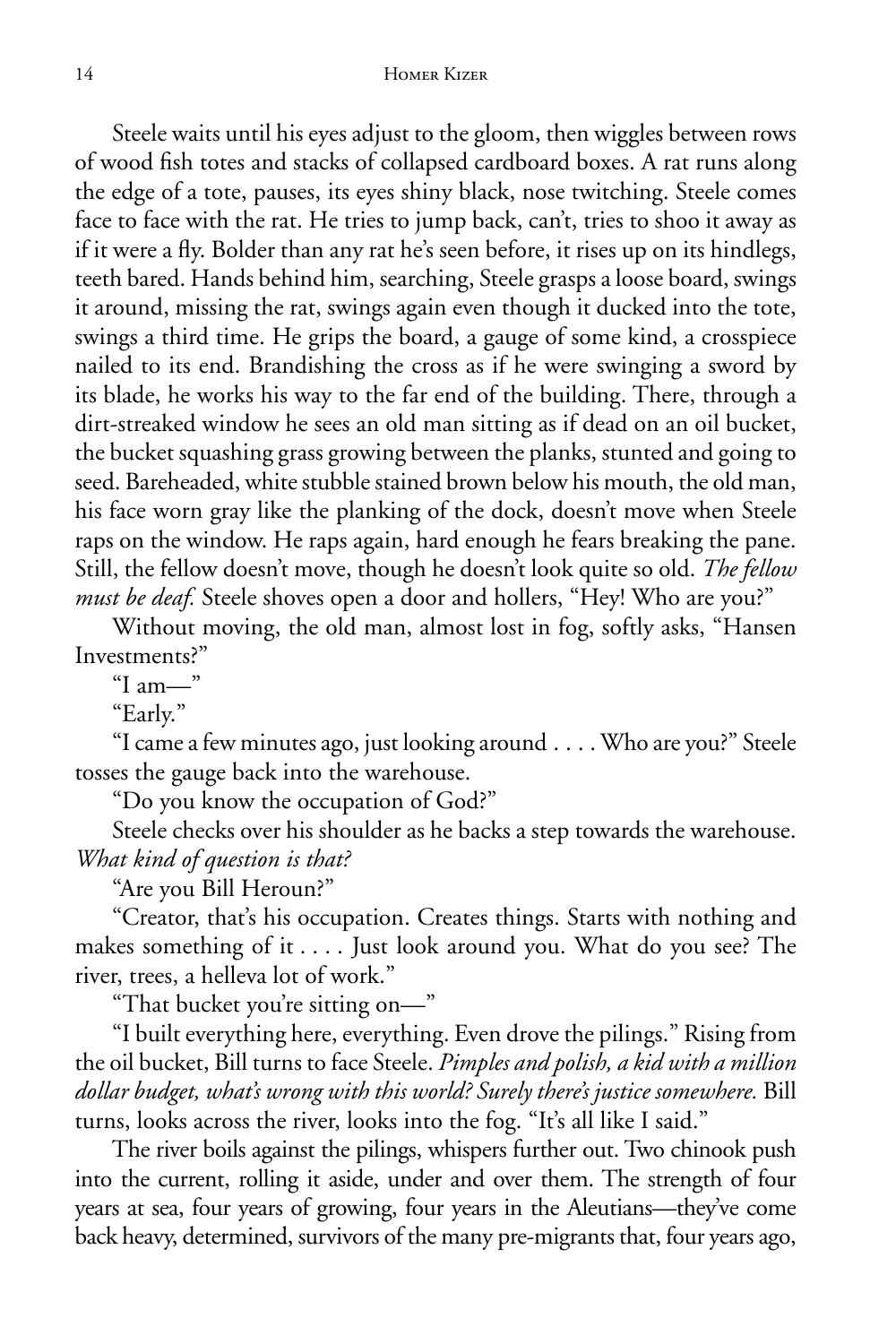splashed in brackish water like boys in summer swimming holes, hiding from herons and kingfishers. They push, and the river pushes back. But unlike a strong man who only holds even swimming against the current, they'll power their way upriver before turning dark and ugly, sores on their tails, fins, back. They'll spawn mid-river; then spent, they'll hold on for a while longer, a couple of days, maybe a week. Eventually, high water will wash their carcasses into the spindrift caught in the willows. Maybe a coon, maybe a mink will gnaw their skin, taking what little strength remains from four years in the sea.

Bill offers Steele his key ring. "I trust the money will be freed up this morning."

*You're pretty dumb*, Steele wants to say, *if you think you're God, bankrupt, a pauper even afteryour money's released* . . . this god-talk grates on Steele's nerves. He heard enough of it growing up. "You'll get your money soon enough."

"Shouldn't take more than a couple hours to complete your inventory."

"Then you can relax away from this damn fog." The first two people I met, unfriendly! The waitress and now this guy. *At least he isn't as old as I fi rst thought, but damn him and his god-talk*.

"Got nowhere to go."

*What, God with nowhere to go,you poor pathetic bastard*, Steele looks south, over the river and up the hill. "A hacienda, a couple senoritas, Yankee money spends eight to one in Mexico." *That's what you ought to do, get yourself laid, get your mind off God.*

Steele's mother, at one time or another, studied with every marginal sect in the country, or at least with every one headquartered in Southern California. "Every crackpot religion dreamt up," his dad used to say. His dad was a Realtor, a Jew by birth, a Benjamite who liked fast convertibles and even faster blondes, especially young actresses looking for their first break. His mother didn't cause his dad too much trouble, and she didn't believe in divorce; so the two of them stayed together, each going their separate ways. And Steele grew to despise his mother. When his dad rolled a borrowed Jag, smearing himself and a strumpet calling herself Ann Foster across the pavement outside of Bishop, Steele, nineteen, left home for good, taking with him his mother's blessing and his dad's MG. He hasn't had anybody ask him about God since that day. *God doesn't live in Berkeley.*

"I know a Mex, a national," Steele says, "that you can buy property through for a picture of President Grant."

"My age, all's left is fishing . . . . If you need help, hire Jackie, Jackie Bower, B, O, W, E, R, just like it sounds." Now, he has no reason to stay. *Jackie can do better than waitressingfor Vern.* If not for her, he wouldn't have sold out. He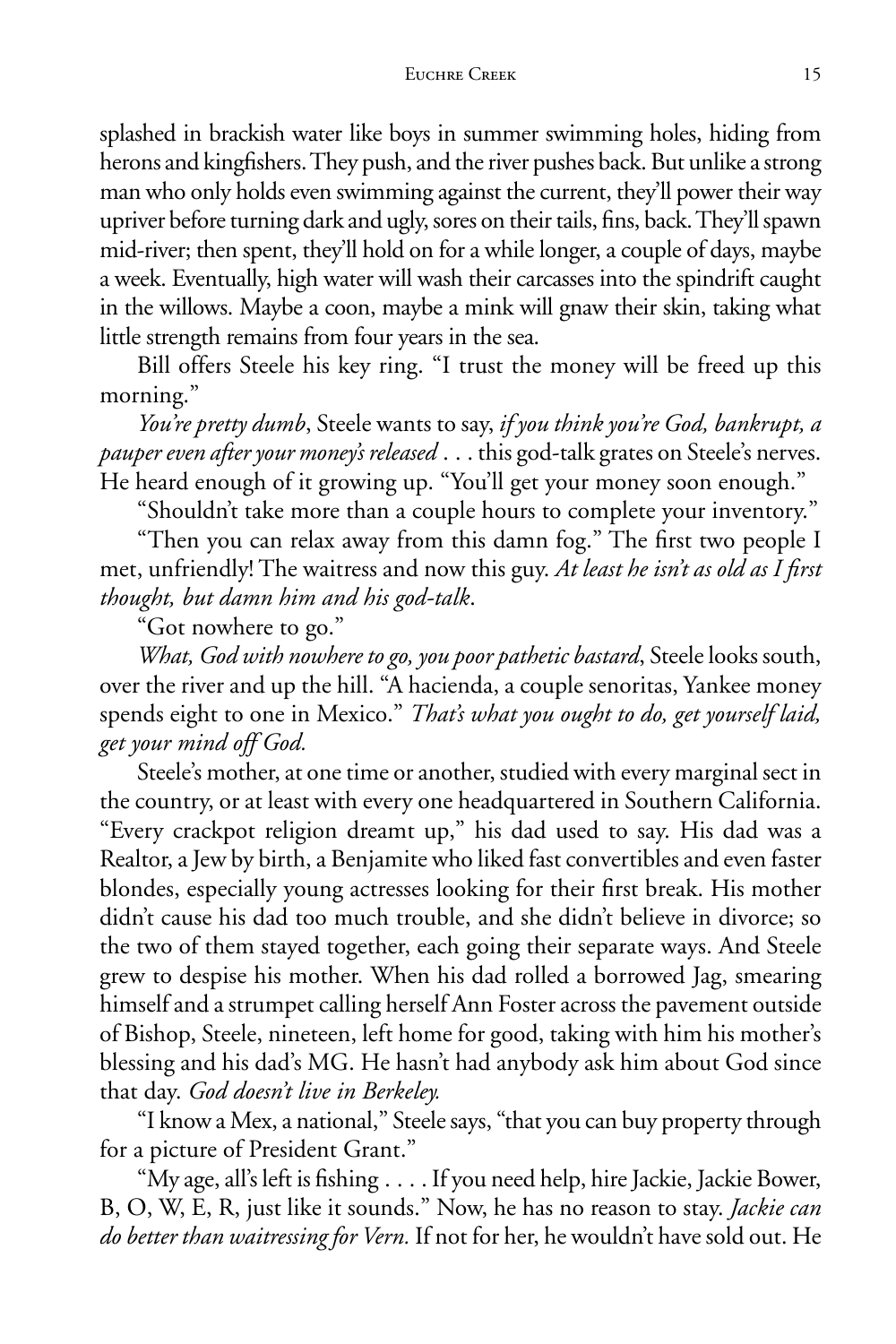damn sure isn't getting even what the land's worth. *But nothing's selling here. Houses aren't moving; farms aren't. The store was on the market ten years before that sawdust savage, that cedar mill sawyer, bought it with his insurance settlement and Workman's Comp checks. Nobody but Californians have any money.*

Steele watches Bill disappear into the fog, the old man seeming to levitate past a shed and out of sight. The key ring suddenly feels heavy in his hand. *I should've ordered breakfast.* He grabs the oil bucket by its bail and pitches it into the fog, and into the gurgling river, hears it splash, then again curses Heroun.

3.

After surveying the office for a third time, Steele pecks at one of the two manual typewriters; dirty characters strike the platen. He pecks more to see if the keys work than for the words he leaves—he has one more call to make. He's already called Los Angeles for the old man. *The occupation of God, imagine.* Well, he'll soon be done with him.

Office musty, everything smelling of mildew, a typewriter probably older than his mother, he'd trade with Jack Ellis in a minute. Seattle. Everything new, near the future site of the Space Needle. A personal secretary. A car. *Am I here because of that summer I set chokers, or has there been an eclipse I'm not aware of?* M.B.A. from Berkeley, two years with Wells Fargo, in his third year with Hansen. *Promotion or banishment to a wasteland?* Steele looks out the office window. The fog is burning off, rising like a temple veil, revealing a green Holy of Holies. He picks up the telephone receiver. *Sure I have logging experience, but so does Jack . . . . I'm twenty-eight, and still haven't made any real money, haven't made any mistakes that I know of, have a balanced portfolio, perhaps a little heavy in aerospace, but Boeing is up after splitting fi ve-for-four twice in the lastyear. A model portfolio . . . maybe Dad was right, twist the model, wring it for everything you can get out of it.*

He's still on the phone to Hansen's Salem lobbyist when a woman enters, a possible blonde if she lived where the sun shines. She checks the coffeepot, grimaces, returns with it shining, and removes a can of grounds from the bottom drawer of the end filing cabinet. Covering the mouthpiece, he asks, "Anything I can do for you?"

"Not right now."

"Looking for someone?"

"You. Jackie said you're hiring."

He sees another pickup stop, a red International with a rusty barrel in its bed.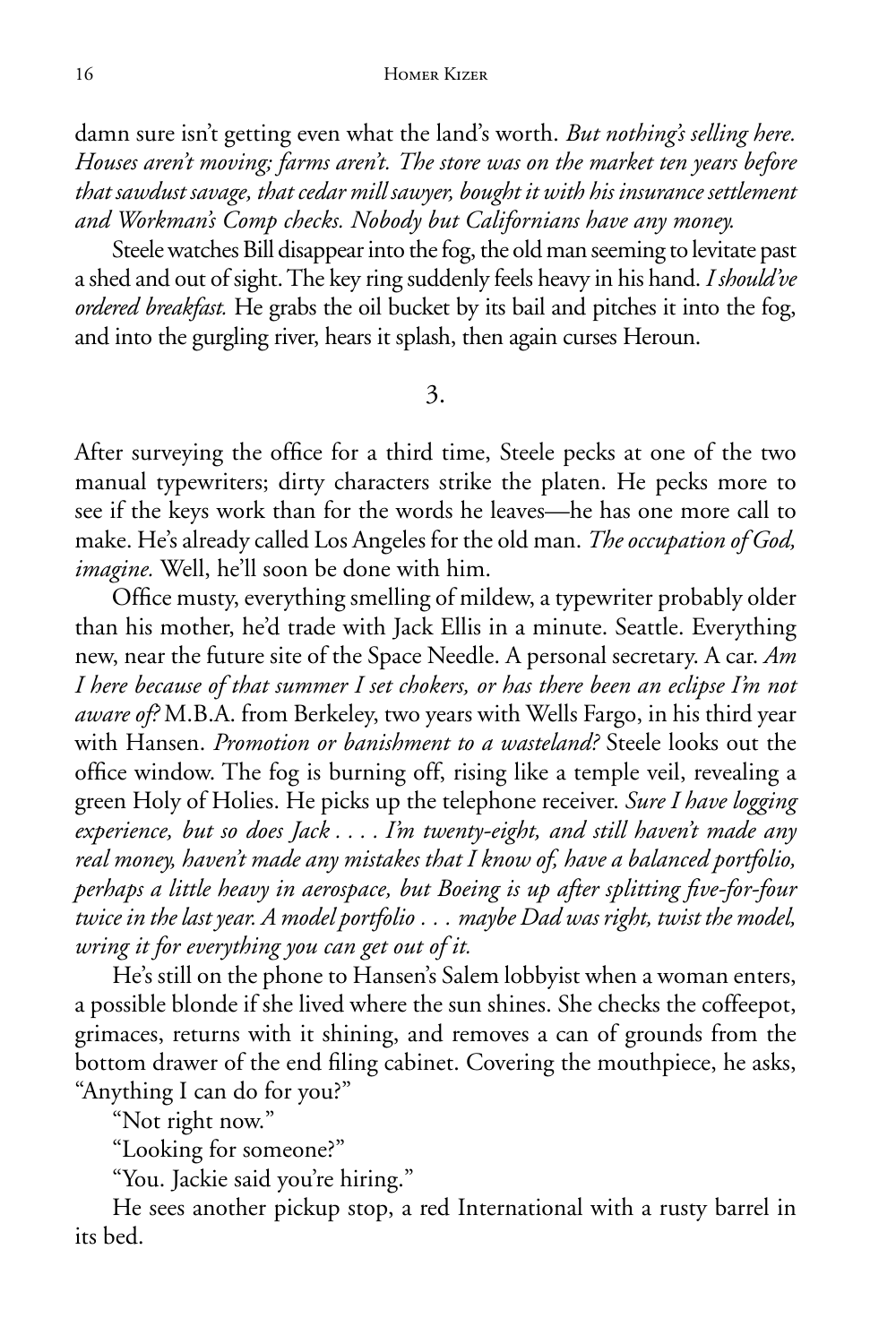Having already interviewed, admittedly, briefly, a dozen of the most poorly educated men he's ever met while checking the inventory, he has changed his mind about hiring locally. So he is pleased when the would-be blonde greets the two men from the International, says she's sorry that "Mr. Steele is on the phone and has an interview afterwards," that they "should fill out an application." She takes two forms out of the second drawer of the near file cabinet. "Bring these by tomorrow. Be sure you put down a number where he can call you to set up an interview." The men take the applications, stare at them as if they were brittle, stammer something about not having a phone; and the would-be blonde says, "A message phone is fine—I know you boys, don't I? You live on the other side of Dirty Eddy, and he has a phone." Both men smile, nod yes, and backing out the door, hurry towards their pickup, their applications fluttering like butterflies.

Steele motions the blonde to a chair as he tells the lobbyist: "We got to stop the dumping of logs in the river. It's terrible. You should see it, bark on the banks, the bay like tea." He listens, then adds, "Yes, stress the damage being done to the river, the tannic acid pollution, but the fact is, we'll never attract the clientele we want if they have to dodge rafts of logs while fishing." Smelling the coffee, what he's wanted since morning—he couldn't drink that stuff in the café—he again covers the mouthpiece and says to the woman, "You seem to know where things are." He interrupts himself: "What do you mean? Who are they? Who do they represent? And why are they the butt of legislative jokes?" He listens. "Ecolo-what?" Again he listens. "I see. Well, do what you can."

"Things are still where they're supposed to be, where Bill put them."

"Did you work for him?" Steele asks, hanging up. "And who are you?" "Vicki."

"Vicki Olson, afternoon waitress." Another pickup, a green Dodge with a split rear fender, stops in front of the office door. "Where," Steele asks, "are those applications?"

"That's pretty good, knowing my name. I see why they sent you to take over the cannery. You're smart . . . . They're in that drawer, under the p.o.'s. Yeah, that's them."

Holding up two applications, identical except for the paper they are printed on, Steele asks, "Why different colors?"

"Bill gave the yellow ones to people he knew he was gonna hire, kept them separate from the white ones—and I used to fill in for Jackie, especially when Bill got where he couldn't pay her . . . . Do you want me to talk to this guy?"

"If you want." He notices the rise and fall of her breasts, the tightness of her jeans, the width of her hips. They're a little too wide—and she ought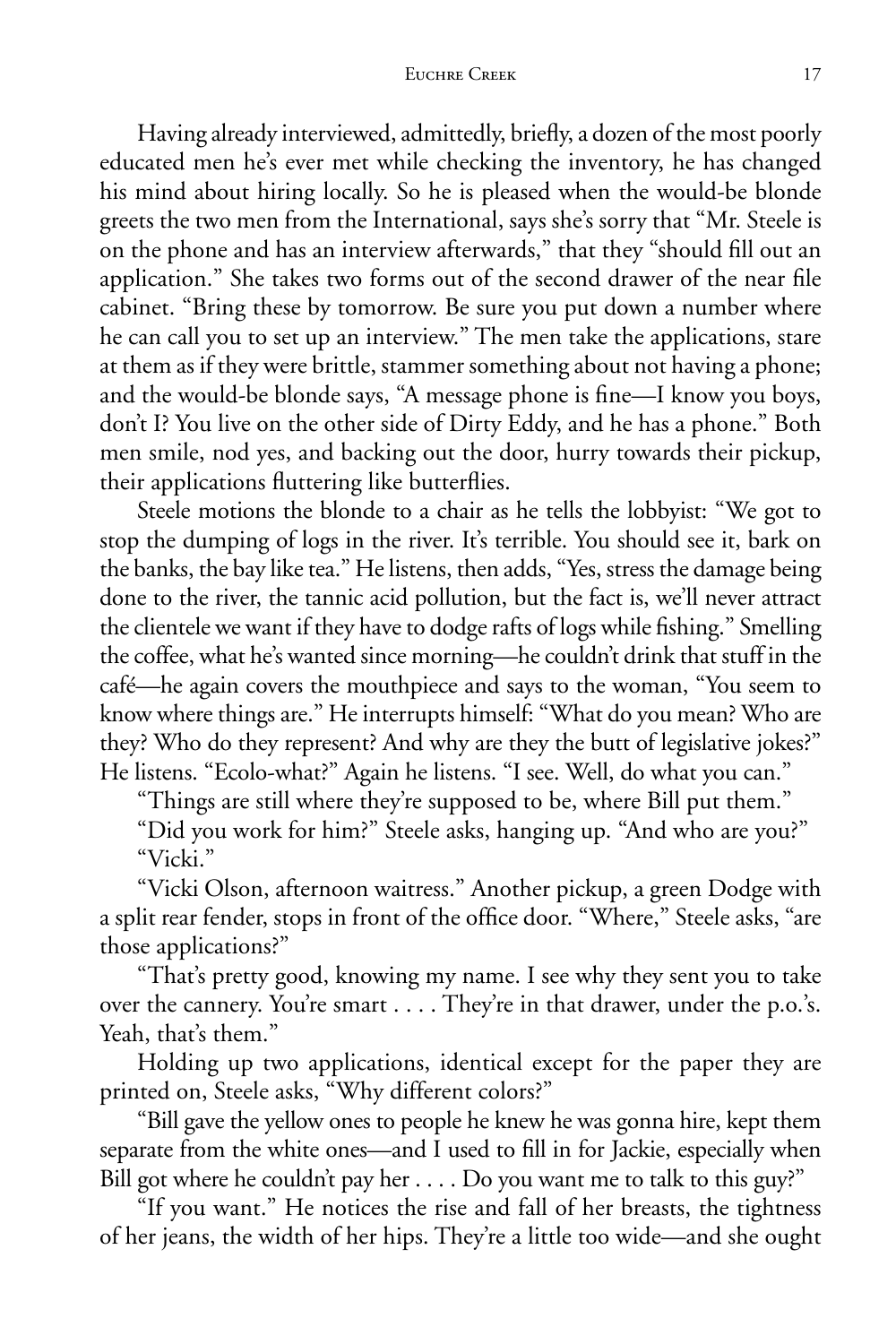to use liner and shadow to make her eyes appear farther apart, her cheeks a little less full. "Did he pay you?"

"In fish," she says smiling, before turning to greet the logger driving the Dodge. She gives him a white application and tells him to drop it by tomorrow.

Steele grudgingly admires how quickly she sends the fellow on his way: he probably ought to hire her. He might—if he hadn't already decided to bring up the help he needs. *It isn't that I'm so smart as it is that she's so, what, telling me that I'm smart. Don't they have schools here?*

"There seems a surplus of labor," Steele, smiling, says in words without meaning. "Are there always this many men looking for work?"

"Usually more . . . . Did they—do you have a limit on how many people you can hire? At one time the cannery had three shifts, a hundred and fifty people, all working right here."

"They, as you so quaintly say, is a very large privately held corporation, who've sent me to build a resort, not to take over a cannery. Let me worry about how many I'll hire."

"The talk in town has been that you'll have to hire at least twenty carpenters. That's why fellas are coming by."

"Besides knowing where the coffee and the applications are—and how many men I should hire—what can you do?"

"Waitress, tend bar, fry cook."

"Really?"

"Yes, really. I'm good at—"

"I believe you are, but it'll be months before I need a waitress."

"I can pound nails."

"What do you know about bookkeeping?" What the hell, she, at least, is enthusiastic—and attractive in a rugged, self-confident sort of way.

"I learn quick."

"That's not good enough." *I should've known.* He needs someone who knows ten-key by touch, the double entry system, the difference between a ledger and a level.

Another pickup, another Dodge, passes the office, backs up, pulls forward, turns around and stops. "I'll get it," Vicki says, fetching several white applications from the file cabinet.

Steele checks the coffee—it doesn't look like mud—listens to Vicki send another logger away, and thinks of a dozen reasons why he shouldn't hire her, none particularly convincing, though. But he knows what he needs: "I have to have a bookkeeper."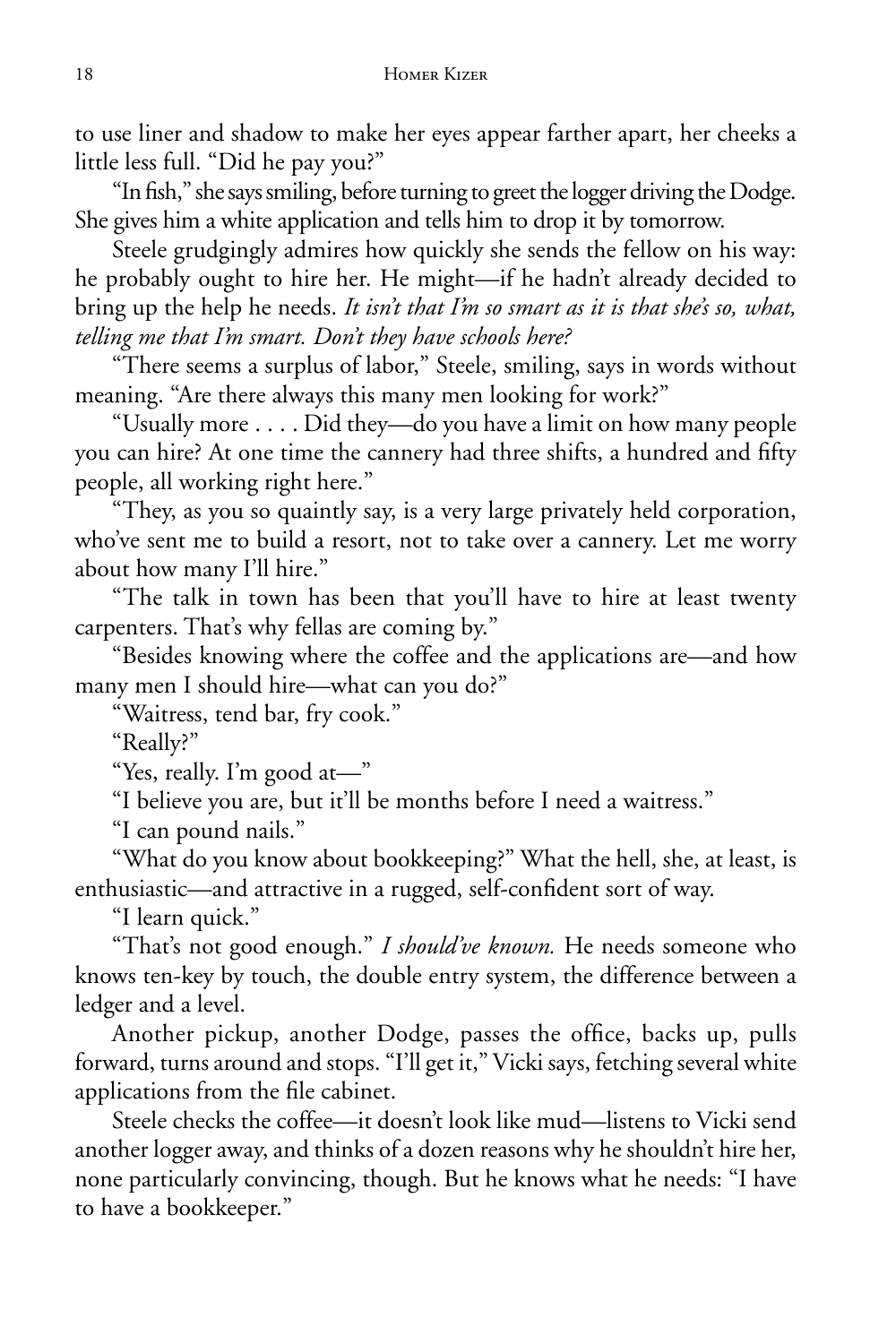"You'll want the books done your way. It wouldn't matter what I know, you'd still want them done your way. If you show me what you want, I can do it."

Surprised that she read his mind, not realizing that she hadn't, that he had voiced his thoughts, Steele says, "I thought you have a job."

"I do, but I wanta quit. I want something better."

"What exactly do you want?"

"Outta this town, enough money to get away, learn something besides waitressing and tending bar."

Two pickups pull into the yard, both Chevrolets.

Vicki listens to the idling engine purr in the Chevy that stops first in front of the office. *A 216, babbit bearings*. "He rebuilt that engine himself," she nods towards the truck. The second pickup turns around between the bunkhouse and the messhall. It idles rough. *Bad lifters,* she suspects. *Maybe they're solids.* "I'll take care of them," Vicki says, separating white applications.

"It looks like you're already working for me," Steele says, when the pickups leave. "If you were, what would you want from Hansen? From me?"

"A chance."

"At what?"

"Getting away . . . maybe not right away, but someday. If given a chance, I can do better than what this town offers." Pouring two cups of coffee, she hands him one. "You take anything in it?"

Steele shakes his head. A breeze springs up; it pushes the door open and scatters dust. "You live upriver?"

"Just around the bend and up the hill."

"Alone?" Their eyes meet, hers cooler than his damp collar. *Damn this fog! And maybe I am out of line, maybe you think I presume too much, but if you want a job, there are conditions.* "I have one-point-seven million to work with. Every cent to be accounted for."

"I can keep my checkbook balanced. The numbers will just be bigger."

He likes her: the eat-at-home waitress was right. "How about wages? What are you looking for?"

"I have the job?"

"Maybe."

"I want this job real bad."

"I believe you."

"I'd like what you'd pay in California when I learn what you want done." "Until then?"

She thinks for a moment, then says, "What you think is fair."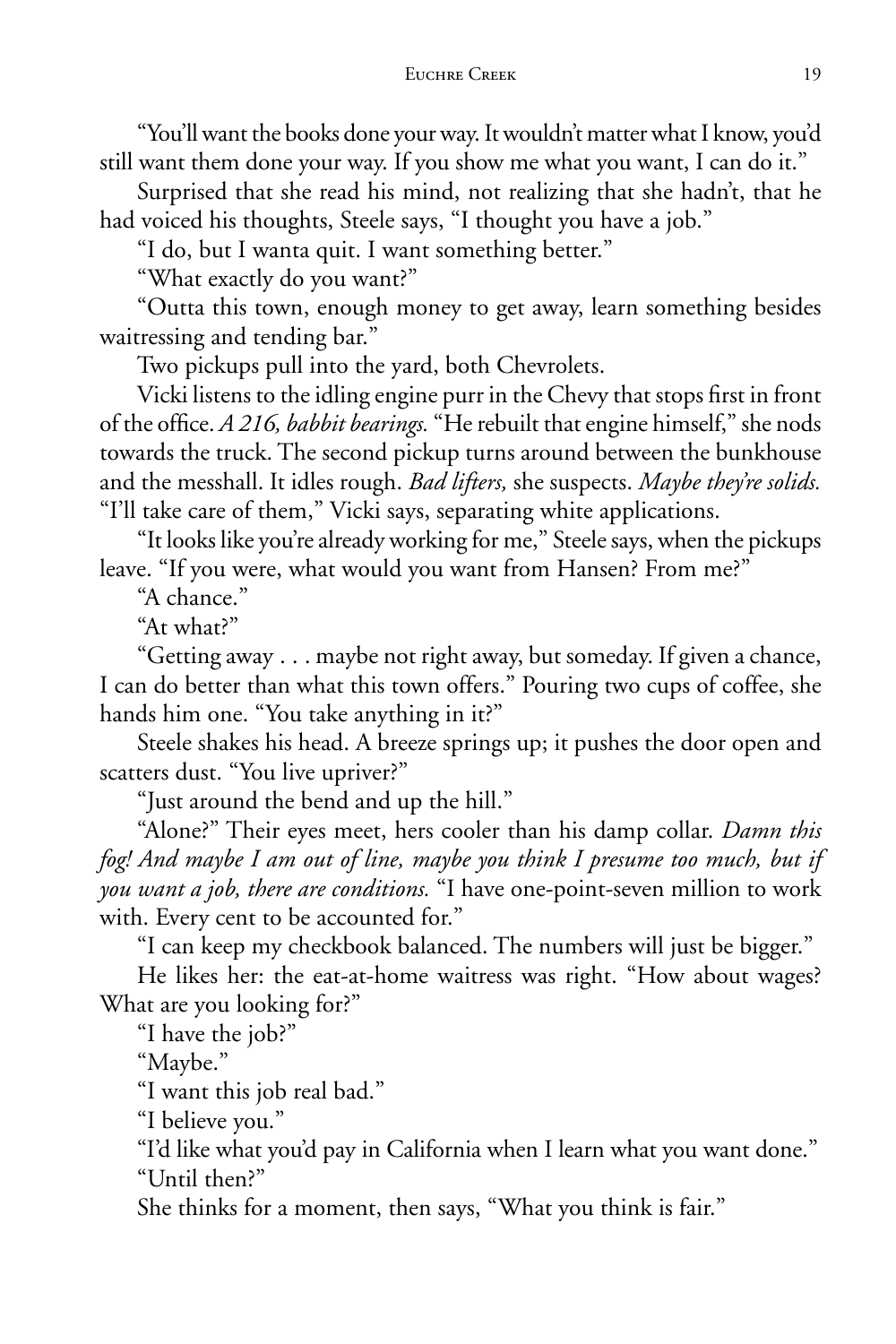"The bunkhouse here, is it livable? I need a place to stay." Again she stares: her eyes, he feels their pricks, cold thrusts. "I like the way you handle yourself, but perhaps it'd be better if I hired more experienced help."

"You won't find anyone more experienced." She looks out the window. A raven flares its wings and lands on a hemlock, bowing its crown, looking like a black angel a top a Christmas tree. "I have a whole house . . . plenty of room."

\* \* \*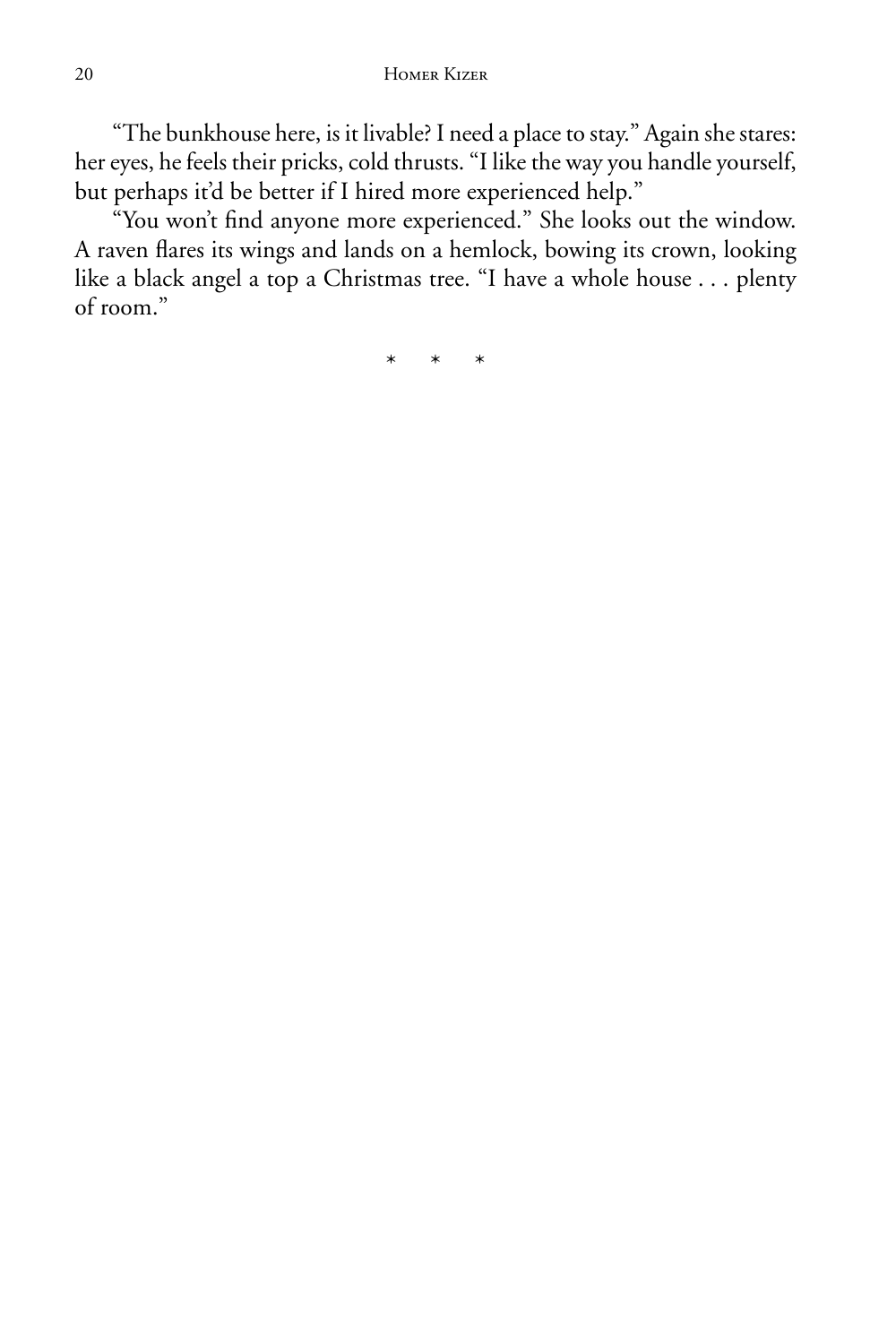#### Chapter Two

1.

Hansen Investments has grown by thirty percent a year since incorporation. Like Georgia-Pacific, Hansen began with a sawmill and a lumberyard in the south, but the two corporations followed different trails to Oregon. G-P borrowed money to buy C.D. Johnson's mill and timber holdings at a price no other timber company would pay. Hansen entered first California's real estate market where the corporation financed subdivisions. That is the corporation financed subdivisions in which the general contractors agreed to purchase all of their building materials for row after long row of tract homes from the corporation. Hansen then sold mortgages as if paper were logs before Hansen divested itself of its southern roots. An ambitious financier named Salmo Gairdneri wrestled control of the corporation away from its founder.

Gairdneri was from the Northwest. He knows Owen Cheatum, Georgia-Pacific's founder: they get together several times a year, often in post-game parties after Oregon State basketball victories. They once teamed up for a week-long drift trip down the Deschutes River, where investigative reporters pursued them from shore until Warm Springs tribal police arrested the reporters for criminal trespass.

Reporters have written about Salmo Gairdneri for decades: he has been featured in the *Seattle PI* and the *Portland Oregonian* numerous times, usually in the outdoors or weekend section. He is one of the Northwest's big fish in the business waters that flow around the Pacific Rim. Books—one of the most authoritative by Dr. Ferris Neave—trace his family lineage. But for all of the reporting, not much is known about Gairdneri, other than that isn't his name.

Although concentrating on his holdings in Washington State, reporters have documented his influence in the banning of salmon traps in Alaska, a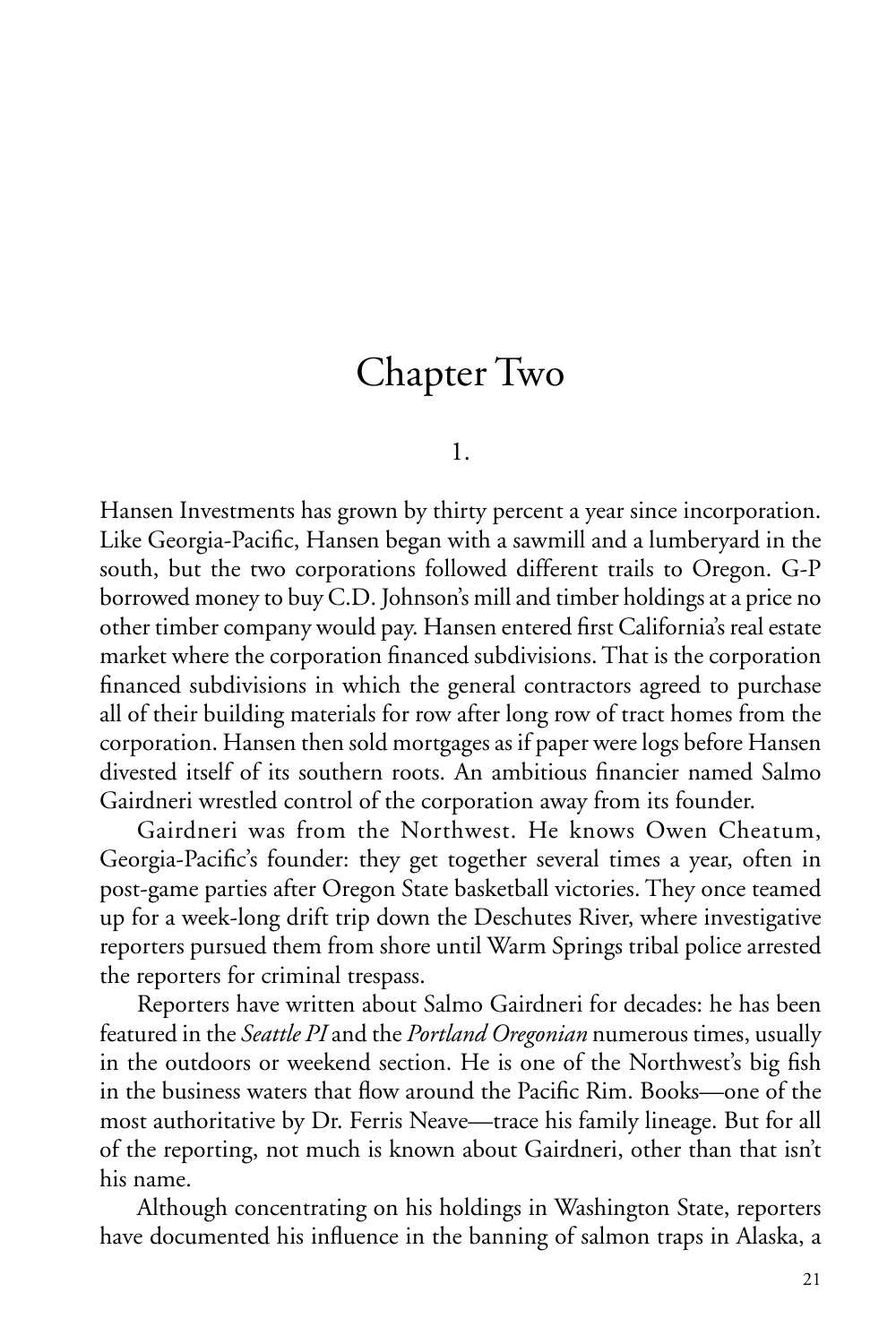means of catching and holding fish that packers have argued is necessary for their survival. His influence delayed construction of a hydro-electric dam on California's Trinity River. It seems probable that he has influenced decisions in both the Soviet Union and Japan, principally concerning Hokkaido Island. And he personally selected Robin Steele as manager for Hansen's Central Oregon Coast project. Steele possesses youth, ability and an uncanny likeness to Mr. Gairdneri himself.

2.

After leaving their Mr. Steele, Bill Heroun stands framed by the picture window at home, watching the river and what had been his cannery beyond, watching the current curl around dock pilings and pass on, like a dog on its way home, sniffing posts, marking them, taking its time before lying down. Bill sees the boil of a king, a large fish fresh from the Aleutians.

He spent four years in the Aleutians, plus a dozen summers, maybe a few more. Now, sore, feeling spawned out, wondering what it is that he's hiding from, he notices Homer climbing a stack of Dungy pots; the raccoon picks at the stainless steel mesh, pulling pieces of dried crab through the wire.

He's fifty-seven, with no family but Homer. A fisherman, the son of a fisherman, the grandson of a fisherman—he dory-fished the Portlock Banks for halibut and cod, picked a million salmon from hundreds of miles of net, cut trap poles, built a cannery, and went bankrupt. He's tired: life's too short to start over. And he's too poor not to. The sale hasn't given him enough not to, not when bills are paid, not if he's gonna take care of needs and wants, another pickup, some work on his teeth, a new cook stove. He yawns.

*Sea and sky, whirlpools of ice and scud. Snow pellets like pith BB's. The blind schooner* Freyja *shudders as her bow splits walls of white, watery slush. Timbers groan. She rides low, heavy. Snow twirls around his feet—he glances along the starboard rail. Tears freeze. Can't see land nor logs nor Nip cruisers, not even their bow. Kriska's out there somewhere, and they're in too close. A stuffed puffi n, that's what they are. A target for every Rufe fi ghter in the theater.*

*The Atlas murmurs, a bad injector. But, six inches of ice on the antennas, what's wrong with the main won't matter if they roll. Clutching the handline, skating across the deck, slamming into the wheelhouse, he staggers into the smell of hot coffee. Skipper and the lieutenant sit at the chart table; they have ever since the Navy's weather team left Kanaga. They're going to grow there, damn college boys.*

*"We gotta beat ice. The rigging's too heavy."*

*"What about," the lieutenant asks, "Smokey and Dan?"*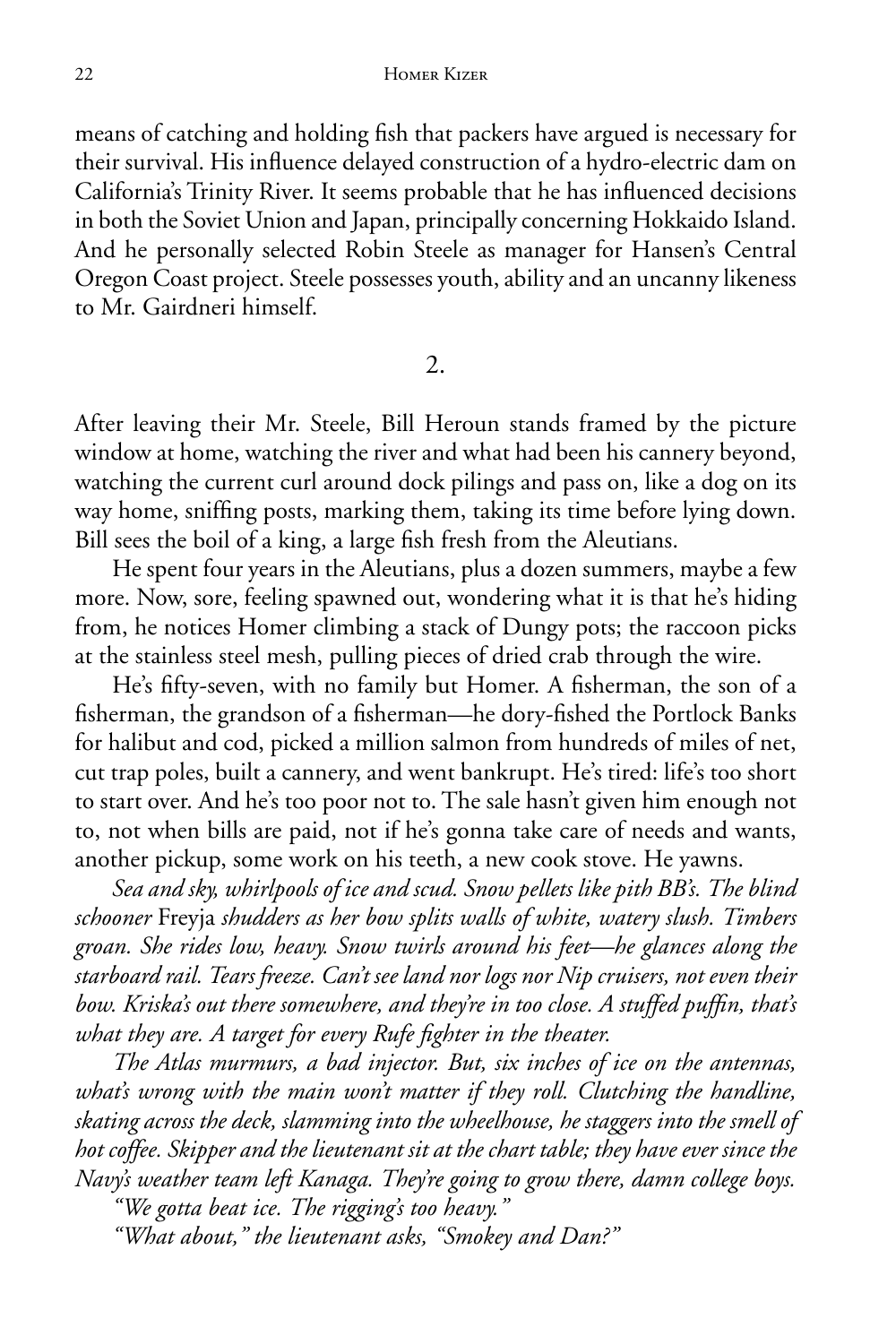*"Sick . . . . A little cold water ain't gonna hurt you."*

*"You're a disrespectful sonnabitch, Heroun. Have some java while we get oilskins on."*

*Sven looks away from the wheel long enough to show his smile.*

*"You know all about ice, don't you, Sven?"*

*"Ve know. Many a time ve iced up codding."*

*"Yeah, so I've heard . . . so I've heard."*

He hits the stay, hits it harder, and ice falls, breaking like glass. The stay rings, rings, keeps ringing and ringing.

The telephone rings, rings, keeps ringing. Groggy, Bill grasps it as if it were the stay.

"Mr. William Heroun, please."

"Yeah, what do you want?"

"Will you hold for a call from the governor?"

Awake, he sits up.

"Bill, how you doing?" JG's voice booms, even over the phone. "Say, I'm coming over this weekend, the wife's hosting a little get-together. You free for some fishing?"

"You couldn't have called at a better time."

"I heard the sale went through."

"I'm out of it, no more cannery . . . . There's silvers working the sixty-degree curve."

"Don't think I want to cross the bar. How about floating eggs for jacks?" "The river here's as good a place as any for jacks."

"That's my thinking. Five o'clock Saturday, that be okay?"

"Sure." Hanging up, Bill glances at the clock in the kitchen, 2:30. The money ought to be his, or rather, Jackie's, and he looks at the cannery. A glass pane and half a mile away, Steele turns a run of pickups around, sending them back downstream. Word's out: new owners, jobs. *Not since Schirmer netted 300,000 pounds of chinooks between the 4th and Labor Day has the cannery seen so many people.*

3.

When Bill enters the Harbor View the sun is a red ball pinched between a bank of gunmetal blue clouds and a gold sea. He glances at the ball, knows it lies about what kind of day tomorrow will be, then turns towards the bar, feeling its pull. He nods, not identifying the angular figure, towards Blackie Poage, leaning on a pool cue.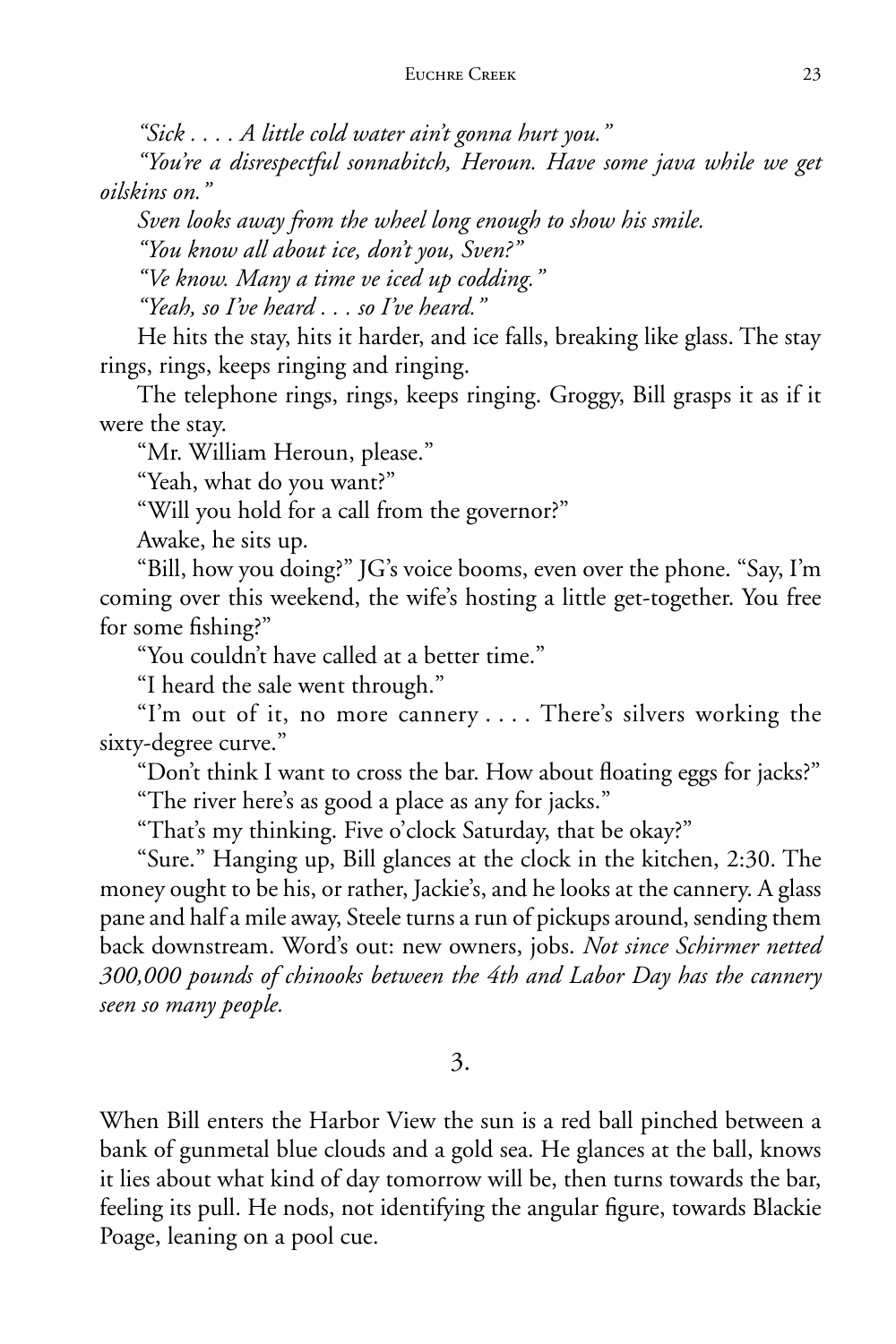"Well, he hired me," Vicki says before Bill's eyes adjust to the poor light. "Who?"

"Robin, the guy you met this morning." Instead of being behind the bar, Vicki sits around front, her legs crossed, her skirt above her knees. "He's okay, smart as can be."

"He seemed all right . . . . Where's Jackie? Home?"

"You don't like him, do you?"

"Do you?"

"Yeah, I think so." She swirls the inch of beer remaining in her stein. "He can do a lot for Euchre Creek. You should give him a chance."

"I didn't know that I wasn't."

"You don't like him. Even now, you don't like him."

Vern is behind the bar—and to Vern, Bill says, "*Blitz*." *No, I don't like him, but why do you care?* He tosses a four bit piece onto the bar as Vern draws the beer. "Have you met him?"

"Me?" Vern asks, then without waiting for an answer adds, "No. He stopped in the cafe this morning. Jackie met him."

"Is she home?"

Before Vern can answer, Vicki intrudes: "I don't know why you two don't like him. He's really okay . . . I gotta go. I only stopped to tell you," she looks at Vern, "that I got a job, that I won't be working here no more."

"You told me that an hour ago. You haven't changed your mind, have you?"

"What will you be doing?" Bill asks. "Office?"

"Robin wants me to learn all of the business. He says—" She looks from Vern to Bill. "You don't wanta know what he says. Neither of you like him. See if I care!"

"What's wrong with her?" Bill asks, watching Vicki slam the door.

"Who knows. Maybe Blackie," Vern glances at the faller. Their eyes meet. And Blackie looks away as Vern says, "Never mind."

Realizing who he'd seen, Bill twists on his stool. "There's still a couple of trees down over across if you want to cut her more wood."

"You rolled those alders around in the mud too much for me to buck up. No thanks. She'll have to look after herself."

Vern wipes the bar. "I saw the Olson boy go by with a chinook that must've weighed fifty pounds. He had it over his shoulder, its tail slapping him in back of his legs." As if for emphasis, he slaps the bar with his towel.

"I dunno where he's been fishing, I haven't seen him on the river for quite a while." Bill sips his beer. "The kid must be about outta school."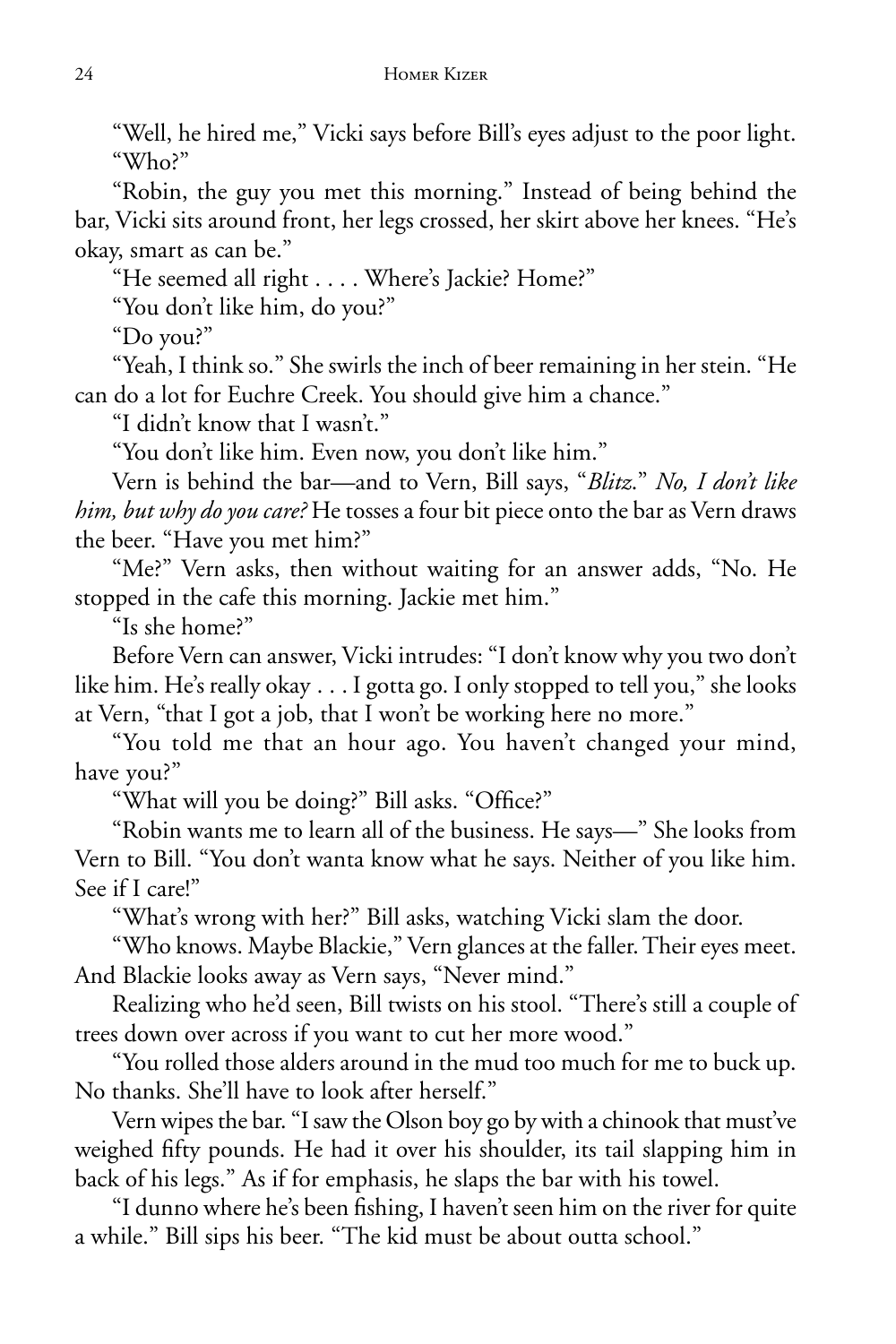"The boy and Orlando cleared a spot, cut a trail down to the river, right through those damn berries behind the Grange."

"Now that you mentioned him, I ain't seen Orlando's truck along the road either."

With a clean towel, Vern tenderly polishes the sugar maple bar. Chipped varnish, many coats thick and darkened from age, protects the three-foot wide slab his grandfather received as payment for sharpening knifes at a Harpersville, Ohio, inn, while pushing a handcart west. The slab was originally twelve feet long, six inches thick and too heavy for one person to carry. Vern's sure the slab was given to his grandfather out of orneriness: *Let's see how the little Jew gets that outta here. By damn, he's stronger than he looks. Look at that! the bastard's carrying it on his back*. His dad never said how his grandfather got the slab to St. Louis, or why he brought it all the way to Portland, or why he had a five-quarter piece sawn from it for the top of his casket. The plank now is only a little over four inches thick and ten feet long, the rest of it buried with his grandfather on Mount Tabor.

"Orlando's been parking in back of Grandma Hodge's just so people won't see him along the road, I suspect." Vern rubs a water spot until it seems to evaporate, leaving the varnish shiny. "I see him walking away from Grandma's some mornings when I get here."

"I'll have the boat in the river tomorrow, I'll find him."

"Don't say nothing about where he's parking to Grandma unless you want a lecture about minding your own business." Vern flips the towel over his shoulder.

"I take it you said something."

"I saw her in the store. She said she wasn't, in her words, sparking with that squaw man. Then she went on about me being in the devil's business." Vern's voice fades on *business*.

"I gotta go."

"I was up to the Whale House a bit ago. She wasn't there. She said something about going to her mom's when she left this morning."

"Well, if you see Jackie, tell her I'm looking for her."

4.

Steele sits behind his desk, lights off, Vicki gone home, his chair pushed back. Darkness creeps downriver, softly stealing sheds and fishing shanties along the shore. A gold strip lingering on the western horizon tinges the tired surf; the ebb tide leaves bare patches of black sand and gravel beds where old men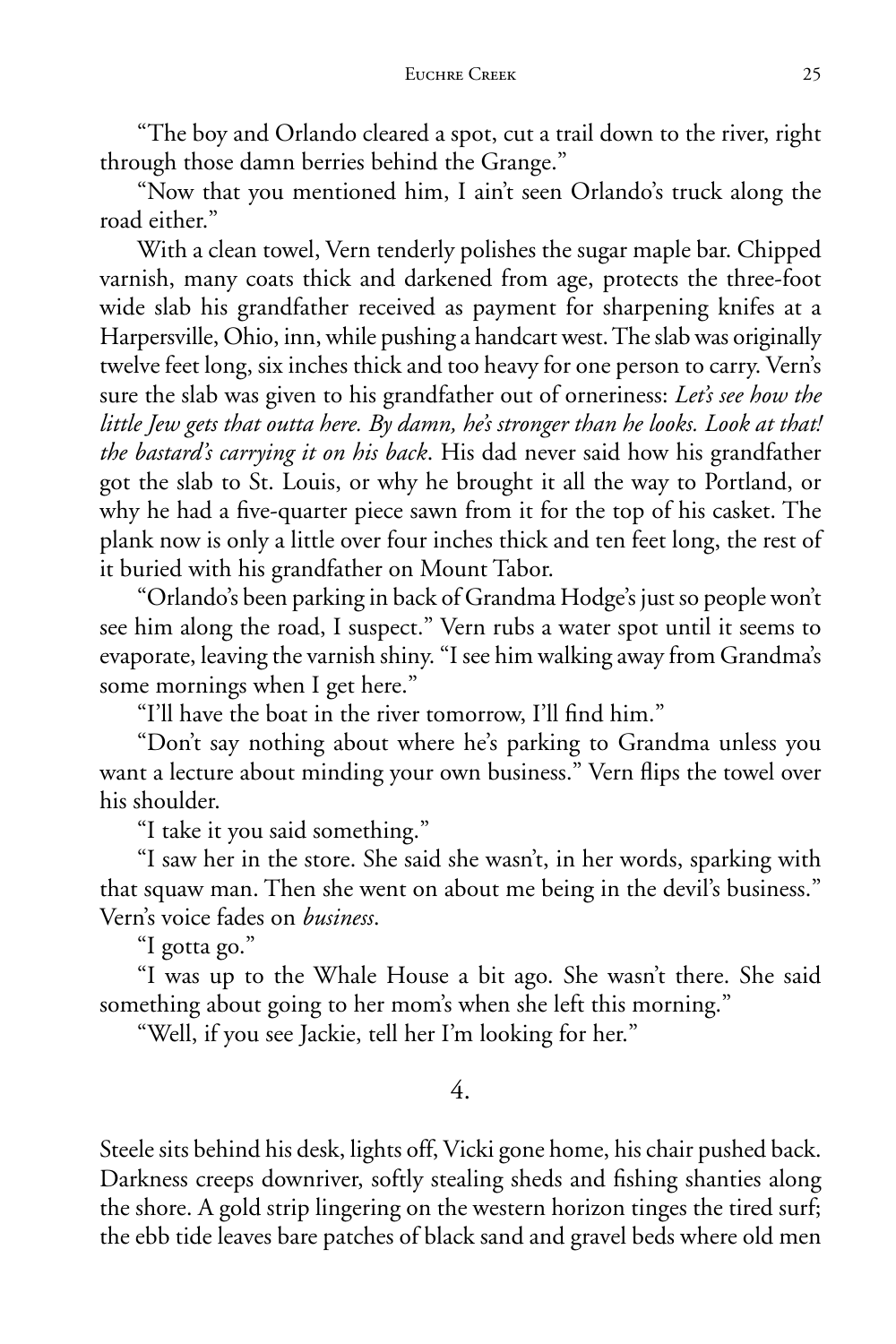on slow feet probe for agates. But Steele, his legs crossed, sees neither the gold-bearing sand nor the bent-over rock hounds, his view of the surf blocked by the office wall. If he stepped to the window, he would see bushy alders and grousy hemlocks, rustled by the shifting breeze; he might see Vern's black Lab following the river, trotting towards the Harbor View, the Lab's nose close to the ground; he might see Grandma Hodges taking down clothes before the dew sets in or Leo checking his roosters, handling each, feeling their craws; or he might see Bill's pickup on the bridge. He certainly would see Thor, on nervous feet, standing in the parking lot—one at a time, Thor's feet, like windshield wipers, scrape gravel aside, leveling circle segments, their centers under his heels. But Steele doesn't look out the window, not yet. He has a report to write, detailing the day, his first in Euchre Creek. However, what he has started to write isn't the report but a letter.

The office, its walls having contracted in the darkness, seems smaller than his rented Lincoln. He can neither read his answer nor the letter he's answering, the letter balanced on his knee as if it were a child . . . he's past draft age now. Perhaps he should have gone to Germany for two years. Perhaps he should've married that Whiting girl—he can't even remember her name. *Alice. Alice Whiting.* Fast trips to Placerville, parking, radio playing, pines and the moon and love, always love, then Cynthia. He'd rather not think about her.

A car turns in the driveway and stops in front of the office; an out-of-adjustment headlight, blinding white, spills through windows, sloshes against the file cabinets, soaking applications, then backs up, like water behind a dam, filling the office, drenching him. He holds his breath, waiting for the knock, waiting, drowning—and when it doesn't come, when the light swings away, letting him breath again, he pushes the letter away, then reaches for it and twists it thin as a candle string.

Rising, his feet asleep, he fumbles for a match, finds one and strikes it on the wall. The letter sputters pale green, sputters and smokes, sputters as if wet. He holds its end, watching it burn, its jerky flame singeing his fingers. Though feeling the heat, he holds it till only the blackened fragment between his fingers remains; he's paid enough.

\* \* \*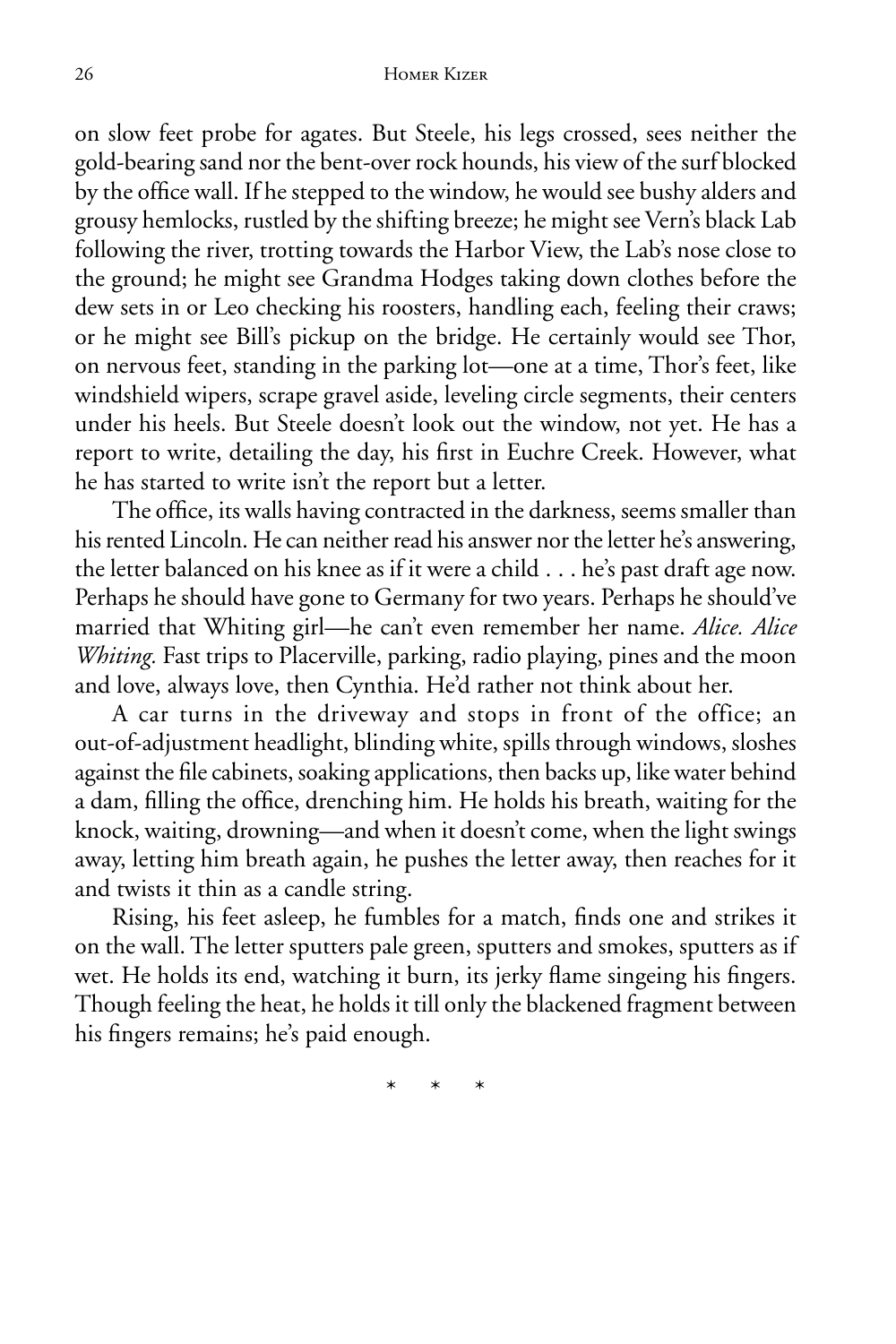#### Chapter Three

1.

Shimmering, ripples reflecting the sun, each sun blinding, the river laps at the boat, splashing against it, rocking it. Bill and JG, his face sunburned, cast upstream and watch their bobbers drift past again and again. Reel and cast, drift for a while, tie to a piling, reel and cast—they have been on the river since a little before daylight. High clouds blocked the sun till noon. Now, a bright wind pushes against the falling tide. And Bill's plank dory, painted gray, with natural crooks for knees, bumps along with the current.

JG in the bow, Bill in the stern, one hand on the tiller of his little Mercury, the 36-cube, four cylinder—Bill hasn't fired off the 75-horse. He doesn't need it. Besides, that big Merc is damn tough to maneuver in the river, having to shut it down, then re-start it reversed for reverse. *Too bad Evinrude's lower units blow up. I'd buy an Evinrude if Olie'd make a shiftdog that works.*

JG's mind isn't on outboards, nor fishing: Salmo Gairdneri epitomizes what's wrong with Oregon politics: influence peddling, keeping fulltime lobbyists, the encouragement of regionalism. He has known Gairdneri since grade school; they used to be friends, skipping school, meeting on the Trask or Wilson Rivers, fishing together, terrorizing undersize trout, catching crawdads, sculpins—boys in the midst of the Depression, happy as water ouzals with craws full of caddis nymphs. Both their dads worked in the woods. But that was before the Burn, something neither of them ever talked about. Charred hillsides, muddy runoffs, the river swollen, dirty—the country changed, as did they.

Gairdneri started buying fish and bullying other buyers, drifters pewing that day's catches onto the dirty ice filling their pickup beds. He grew ruthless, devouring brokers who'd grown soft as jellyfish, who'd stung retailers and fishermen alike till any change seemed preferable. And he became a recluse,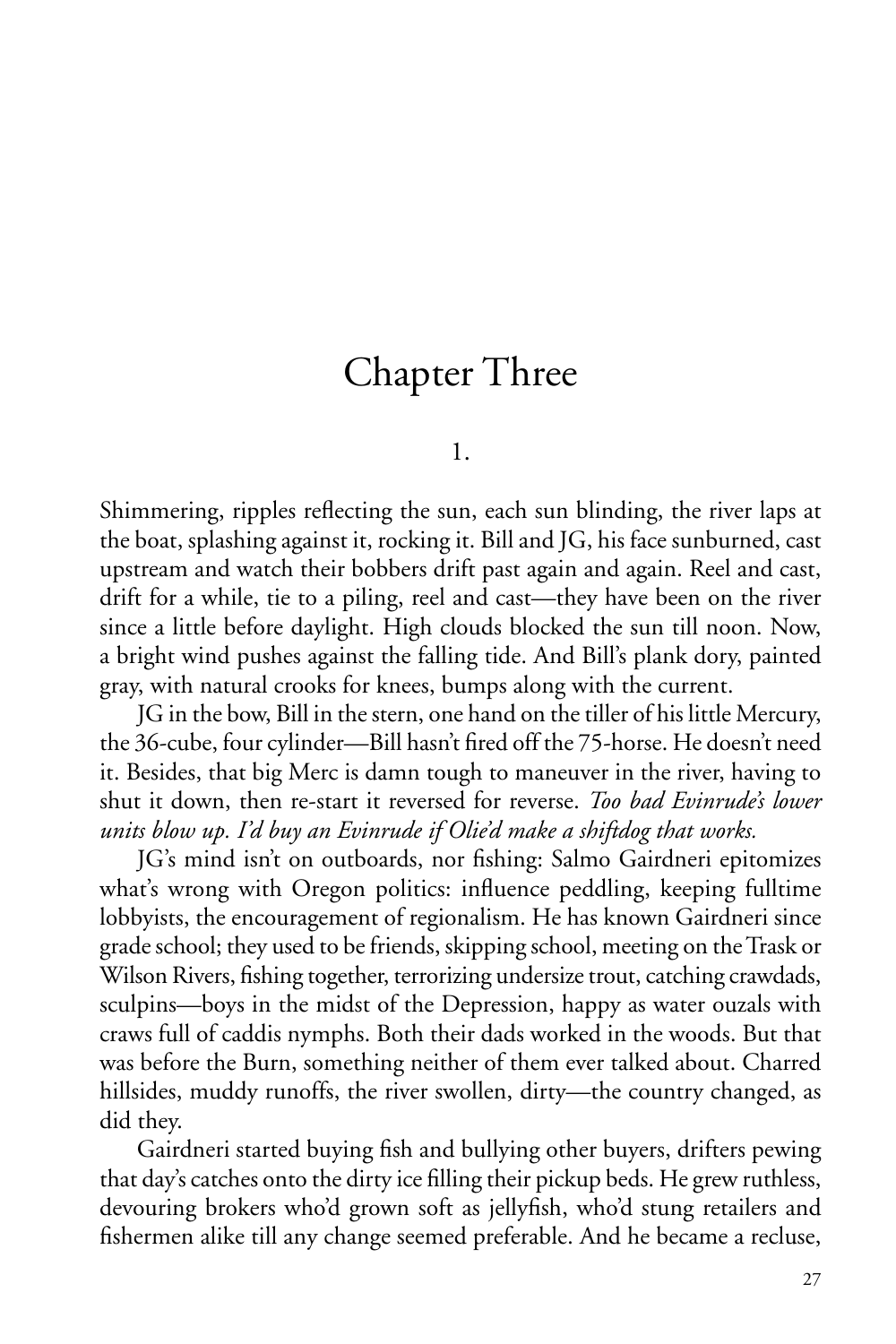though occasionally turning up unexpectedly at a poolside party or waterfront gala before seeming to slip into the water, not to be seen until next season.

Then came Pearl Harbor: a Senior at Willamette University, majoring in pre-law and co-eds, JG joined the Navy two weeks later. He had intended to wait until Christmas, but by joining immediately, he received his commission in March. And he lost track of his former friend somewhere off Kriska—they were no longer two kids looking for nightcrawlers, a river separating them.

*Perhaps I should have seen it coming, the predator in Gairdneri, his wanting to hunt alone, not willing to share. I certainly should have when he took over*. JG looks away, downriver, and sees the broken water where wind and tide struggle against the current. *What the hell. It doesn't matter now . . . but it does.*

After a night chipping ice off stays and mast, off antennas, off himself, he—well, JG would rather not say. Even remembering that night, the sea slushy, the *Freyja* moaning, dead wood coming to life for a little while, the mast an icy cross, gets him thinking about giving with one hand and taking away with the other. Fisherman like Bill Heroun are, as his mother would say, the salt of the earth; *she probably wishes I was more like Bill.* So when he learned how little Gairdneri's company paid for the cannery, he called Heroun. He still doesn't know what he should do.

*I'm not going to let you have this one, Salmo. You owe more, you can afford to pay. Perfect businessman? You might be. The new essential man, the predator with a purpose, planning his kills, pragmatic . . . . Not this time, Salmo, not this time. I know you too well. I know you . . .* 

JG had sat in his office Friday, leaning back, looking through streaked windows, looking across the Capitol lawn to Willamette University and the ivy-covered bricks of the Law School. He saw the traffic on 12th Street, the asphalt as gray as the day. Beyond the street the railroad, the woolen mills—if he could've seen through buildings, he would've seen Arctic Circle's drive-in with their fifteen-cent hamburgers, the Darigold Creamery, the state pen, towers, barbwire, searchlights; and if he had turned just a bit, he would've seen Fairview, its mental patients becoming political pawns in a game they don't even know they're playing. Beyond both the pen and the state hospital runs I-5, the highway always busy at that time of day, the Jack Kerouacs and Gary Snyders on the road between Seattle and California. It's twelve hours from Salem to San Francisco, thirty-five to Chicago.

The dory seems too long, too wide, too high for the river, catching too much wind. JG rocks as he did in his chair yesterday, thoughtful. Bill, in a trance of his own, picks at his hook, tugging on the white, pulpy membrane,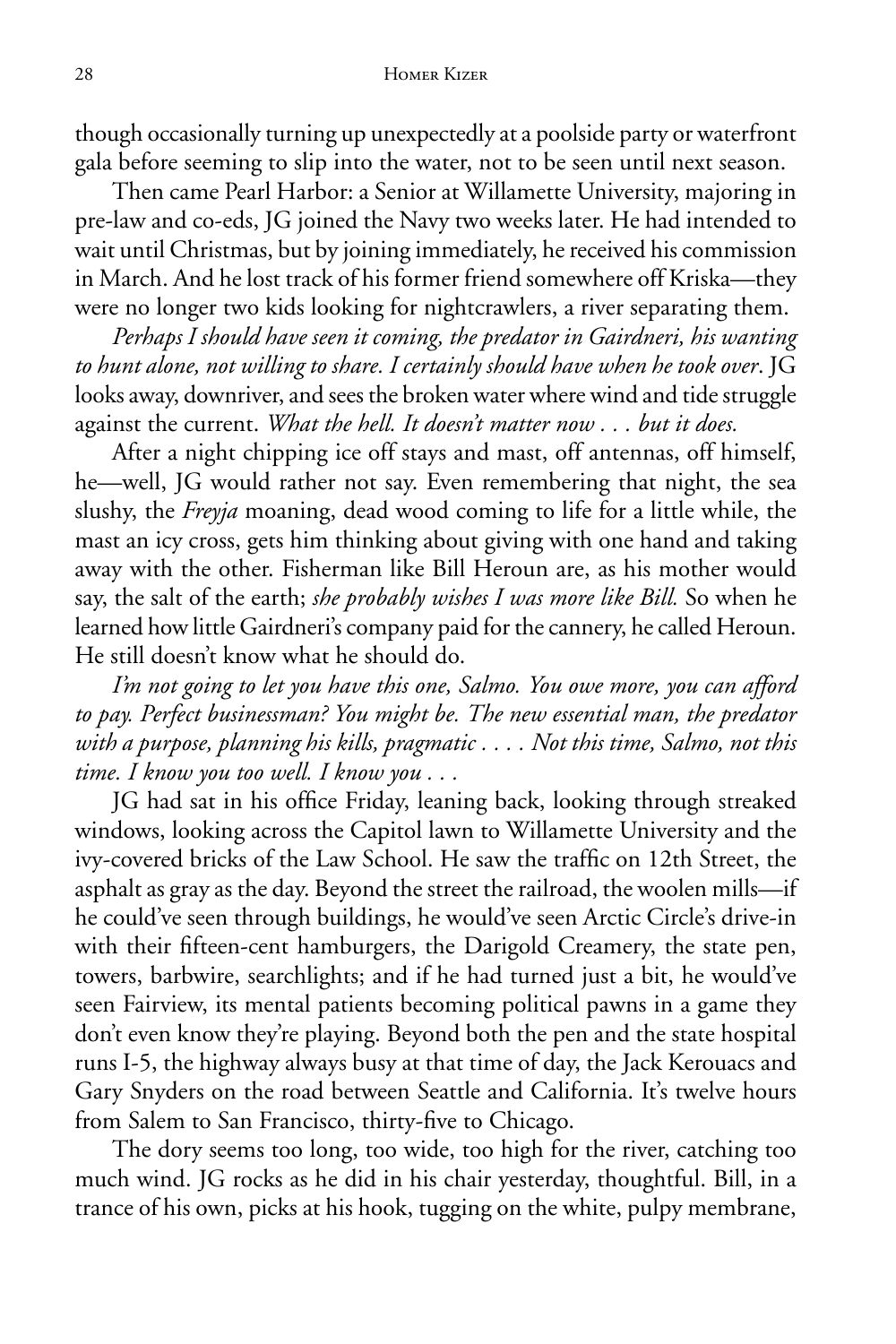all that remains of his bait. But Homer, his back to the breeze, scampers along the gunwale. Fat, with a split ear, the raccoon rinses Borax from cut chunks of roe, tastes each chunk, then drops it overboard before returning to the can for more bait. He finally tips the can. Bill can ignore him no longer: "You damn varmint, you can't catch a fish without a hook."

As if waking from an all-day dream, JG says, "You're right. What I need is a hook?"

"You break off?"

"No, no . . . . What do you know about Hansen?"

"Their Mister Steele seems all right—and their check cleared the bank." He casts towards the boom sticks shackled to pilings dividing the river,

sectioning it off, the shore belonging to loggers, the deep water to fish and fishermen. "Why? Is there something I should know?"

"Perhaps, not now. Later." JG casts towards the far shore, his plan still not clear to him. What he has in mind will involve a little influence peddling of his own, nothing extralegal though. "Bill, you're just the fisherman to land me a record."

"How about if I first catch one for me?"

"I want you to come tomorrow, and bring this masked bandit. I promised the grandkids a year ago I'd introduce them to Homer."

"Come where? What are you talking about?"

"Tomorrow. I want you there."

"Where—and what's this about records? What are you trying to catch?"

"Bring your friend. Jackie something, isn't it?"

"Now wait a minute. I'm supposed to do what, where?"

"Helen's tea . . . . I told you about it."

"I ain't much for parties, you know that."

"Be at this one. I'll have a surprise for you." *At least I hope I'll have a surprise for you.*

"To hell with your surprises." A jack jumps near the shore, upstream from JG's bobber.

Reeling quickly, JG, laughing, casts towards the splasher. "Now, Bill, you still don't have hard feelings about that little number in Portland, do you?"

"I wasn't thinking of her." Bill says, watching JG's bobber, knowing splashers never bite, but watching in case the impossible happens.

"She was something, wasn't she?"

Bill tries to remember the brunette, her face lost, the incident fuzzy. He recalls only the mole on her toe. "Did you ever pay her?"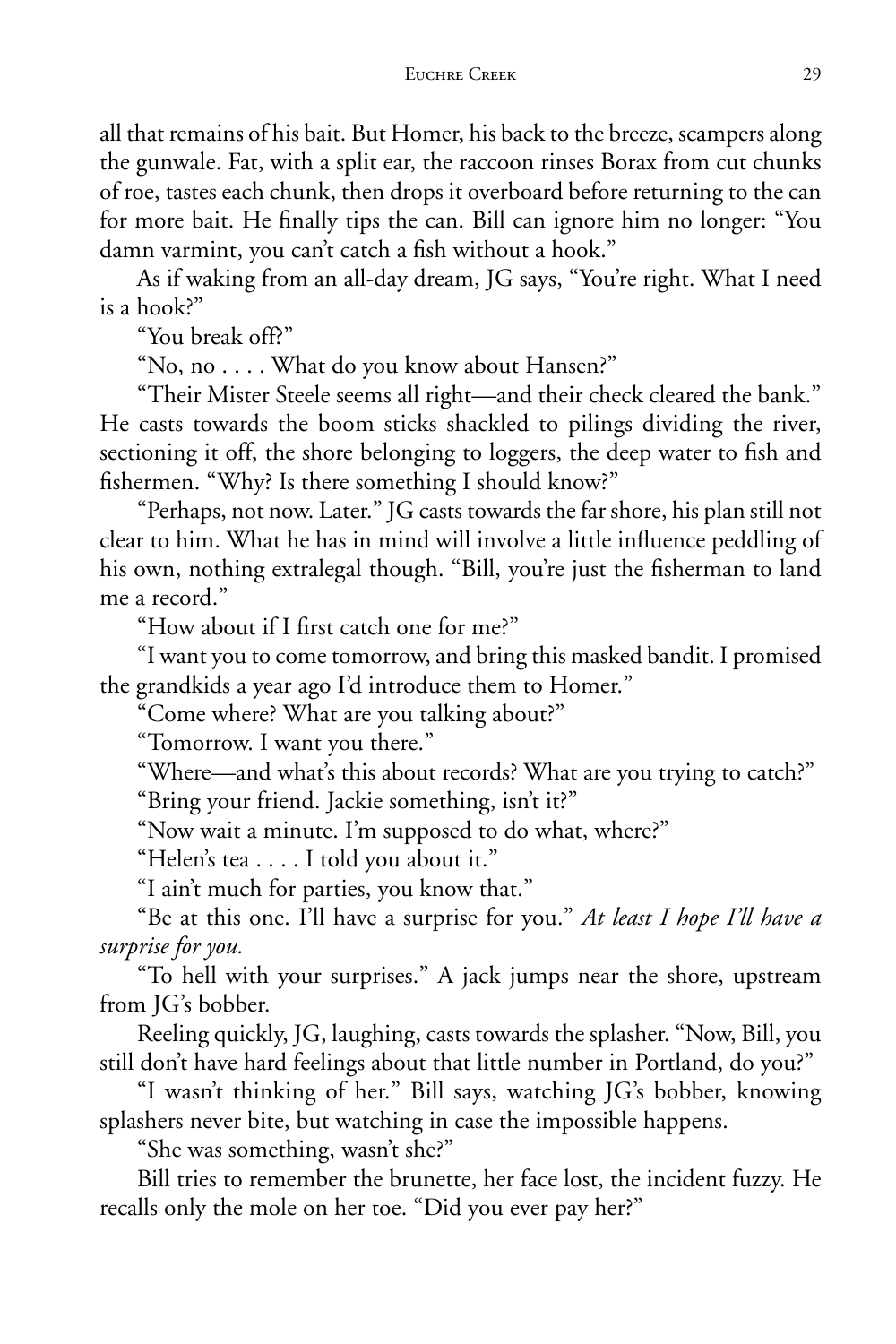"Don't remember, that was too many tides ago." JG casts again towards where the splasher jumped. "You get mean on tequila. I thought you broke my jaw that next morning."

"I shoulda killed you," Bill says, without emotion. After a pause, he adds, "You know, I should've skippered that boat."

"You still are upset about her, aren't you?" JG's bobber disappears. He strikes back, doubling his rod, jerking the little jack two feet in the air. "Got him! Did you see that? Now there's a surprise."

"You're supposed to catch them, not gant them."

"What did you get out of the sale, you mind saying?"

"I shoulda skippered the *Freyja*."

"Maybe," JG says, reeling in the stunned jack, flopping like a put-n-take trout.

"No maybes about it." Bill slips the net under the jack. "I got enough to pay everybody off, a couple thousand besides."

"A couple thousand is no money at all. You'll spend that on a new truck." JG presses his hook into the cork of his rod handle. "Let's run past the log dump one more time, one more drift."

"That must be a different jack than the one that jumped."

"It wasn't luck."

"Like hell."

"Bet you—"

"What? That you catch another splasher? I'll take that."

"No. That'd be too easy." JG wedges his rod handle between the kicker can and his tacklebox; its tip dangles over the bow. "No, I'll bet you this rod against a willow stick that I can put you back in business within a week."

"What kind of a bet is that? I just got—"

"Don't say it. I know I was the one who got you into the cannery business."

Bill jerks the little Merc to life. Over its whine, he yells, "There were good years."

"You'll get your payday tomorrow."

"Payday? You mean my neck broke like that jack's." The immature silver male, barely seventeen-inches, tries to swim in the loose water under the slatted floor, his gills rising and falling like a runner's chest, gasping air.

JG moves close to Bill, letting the bow lift, letting the heavy skiff climb onto step. Then loud, he says, "You'll get respect tomorrow, Bill, respect. What are dollars without respect?"

"They spend the same."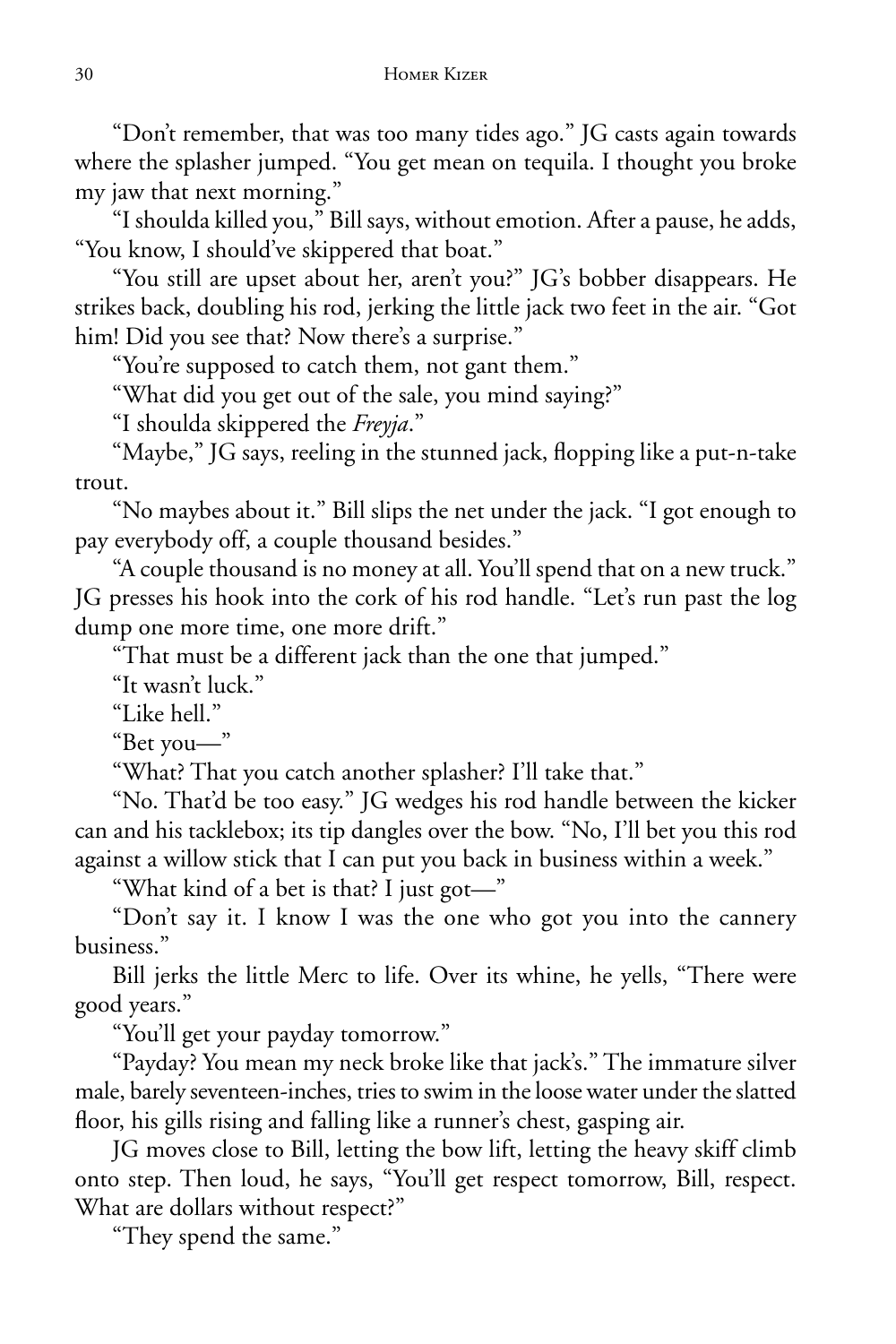"Like hell they do!"

Serving away from a deadhead, Bill hollers back, "Maybe they don't."

*You've been giving orders every since I met you,guess I'm in the habit of taking them, the only way we could get alongthere on Portland's waterfront, and we had to get along. That damn* Freyja *was too small not to. Well, we've drank together, chased whores together, and once or twice fought together—and somewhere on a forgotten hillside . . . it was June, raining, not hard, a shower actually. Wild roses & salmonberries bloomed, their pink blossoms nearly hidden by chest-high grass. That damn island was supposed to be deserted—we'd gone ashore for water, just the three of us, you, me and Sven . . .* 

They split up, Sven going with Bill, climbing the headland, staying on a faint parting of the grass, marked more by fox scat than by use; JG followed the creek inland. On the headland, where a rose bramble narrowed the trail, two sparrows, perched on drooping briars, each with dripping crest and fluffed breast, spiraled their graven tune towards heaven. Out of breath, Sven stopped to watch. Bill turned to peer at the curved bight behind them—gray light, misty, drifting in quickstepping columns battering the cape, gray sky wedged between high and roily horizons, a gray day.

*I almost didn't hear that damn shot.* Bill glances at JG, who's watching the shoreline bounce by. *The wind carried down to the creek. You heard it, all right. Maybe that's all that counts.*

Sven coughed, fell forward, the bullet through his chest, just under his collar bone, between his heart and spine.

The soldier, a coast watcher, probably left when the Japanese pulled out of Kriska, couldn't have been more than sixteen, just beginning to shave . . . JG came up behind him while he had Bill pinned down.

Sven knew his wound was bad. Bill, supporting Sven's head till the end, tried to stop the blood coming from the 7.7 millimeter hole too near Sven's heart. And when Sven asked him to sing "Onward Christian Soldiers," he tried but he couldn't. He just couldn't.

JG could: he hummed the hymn more than sang it. Nevertheless, Sven was satisfied.

*I owe you for that. Still do. Probably always will. And if I didn't, I sure wouldn't go to your damn tea party.*

So there they were, "marching as to war . . . going on before," JG standing, Bill kneeling, neither of them mentioning the incident afterwards. They buried Sven on the headland, looking out over the Pacific, calm as far as they could see; and they've kept in touch, fishing together a half dozen times every year, more often before JG ran for office.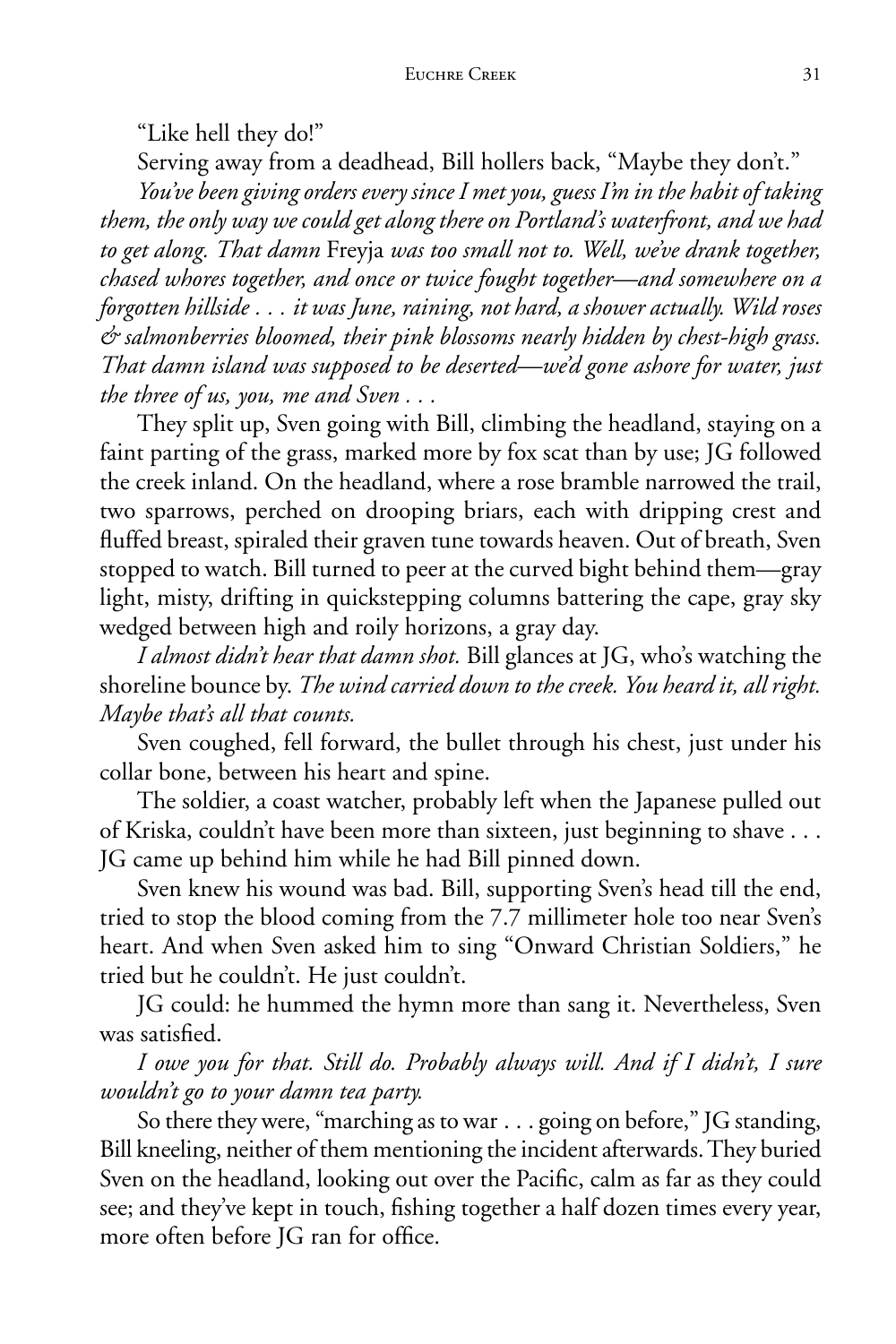"It'll be casual," JG says as Bill cuts power, "a chance for the ladies to show off summer dresses one last time, but you'll have to blow the dust off your dark suit."

"The one they'll bury me in?"

"Or you'll bury them in. I mean for you to be there."

Bill, ready to call it quits (he can't fish all day like he could even five years ago, doesn't have the heart for it, not that there's anything wrong with his heart; he just loses patience even when fish are biting), steers towards a pair of limby spruce marking the drift on Big Bend. Slowly now, the skiff plows upstream against the falling tide, its bow wave curling wide, banging against pilings, running far up the beach, sliding back, spent water draining down, drawn across moss and mud, trickling into the flow of Euchre River. Farther upstream, where Hay Creek enters at Moonshine Park, the two chinooks rest, waiting for night; while in the skiff, Homer is after something shiny that has fallen between the flooring slats, a church-key, its sharp end rusty. JG catches another jack and a fir branch that gives the best fight of the day. In an hour, he'll be on his way to Newport. "Who was that you waved to as we went by?" JG asks, striping egg membrane from his hook.

"Orlando." Bill kills the little Mercury.

"I wouldn't have recognized him."

"You ain't gonna tell me why it's important that I be there tomorrow?"

"I have to make a couple of calls first. But remember what I told you going into the cannery, that you needed to operate on someone else's money other than your own."

"We've had this conversation before." Bill casts into an alder, his bait swinging itself around a limb the size of his thumb.

"I think I can reach it," JG says, standing, risking falling, in the bow. "Netting diddly squat from the sale proves you were wrong."

"Like hell—"

"Don't jerk . . . there, I saved you breaking off."

"Thanks, but hooks I can afford." Bill checks his leader, running his fingers along its length, feeling for nicks. "You know how much I hate Helen's little get-togethers, you gotta give me more reason for going than just saying it'll be worth my while."

"I can't, not today. But," JG pauses as he looks towards the cannery, "Hansen's board president got his start brokering fish."

"Seattle?"

"I'm not sure what years."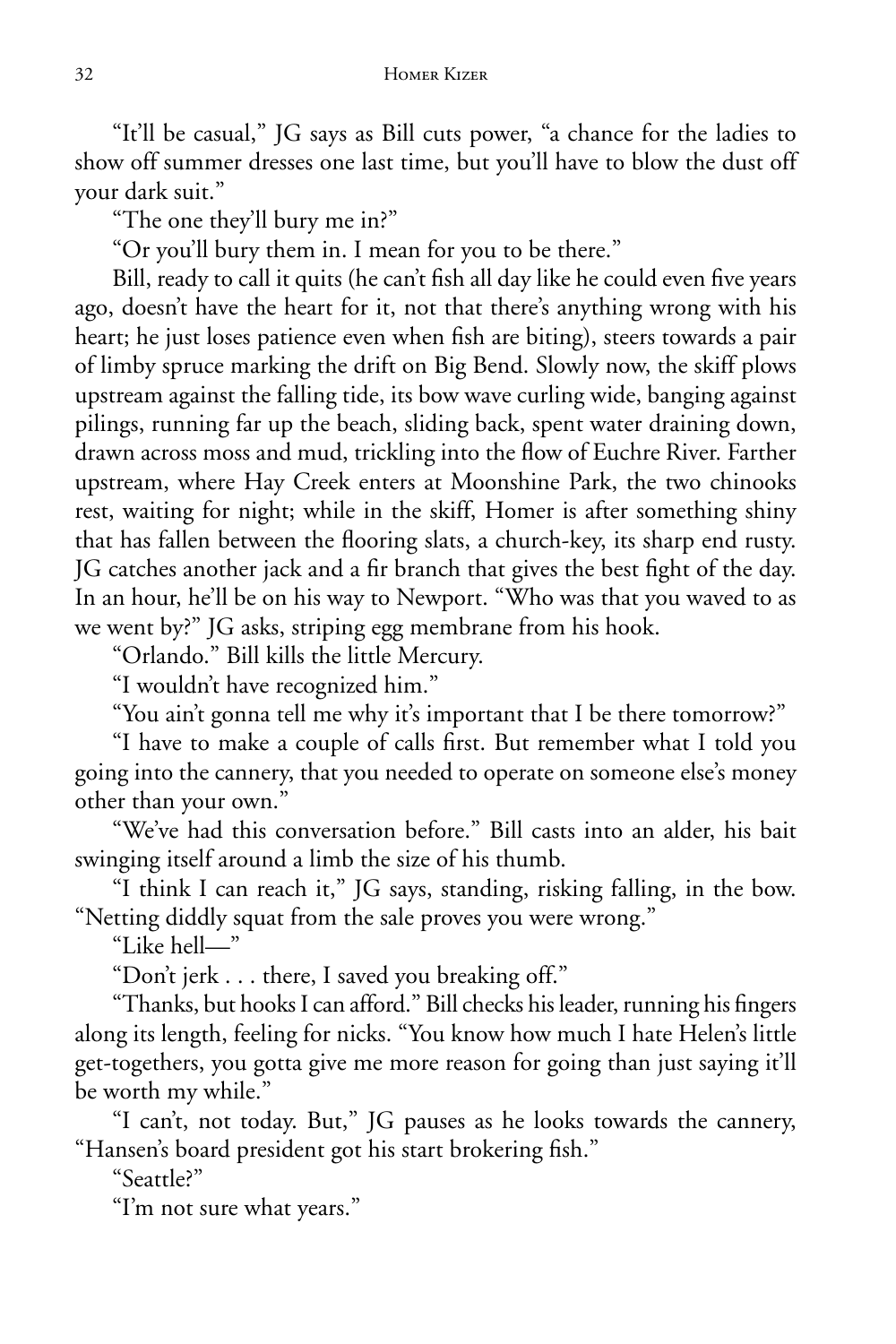"He talk Italian?" Grasping the tiller, Bill, his knuckles white, says, "I couldn't have given lox away in New York at the end." *Damn brokers filleted me, and the fucking bankers, phoney bastards.*

Bill tried to break the stranglehold Seattle brokers have on this country's fresh fish market, but circumstances were against him, circumstances that spoke with bad Italian accents, telling store managers, *No buy our fi sh, no buy our produce,* meaning that if the stores wanted to continue buying lettuce and broccoli from these brokers, they had to buy their fish from them too. And once the Puget Sound brokers left Bill long on inventory, local bankers, like a drift of crabs, picked his bones clean. Now, he'd rather become a Republican than apply in town for a loan, *damn bunch of scavengers.*

"Gairdneri doesn't broker fish anymore. He's bigger than that."

"Is that who owns Hansen?"

"Chairman of—"

"Guess I'll be there."

"We'll get you some capital tomorrow."

"I ain't borrowing money." Bill glares at the river as if expecting the current to argue with him. "If I'm going to do anything more than fish the rest of my life, and that's not saying I want to, I'll use my own money." As an archer fish might, he spits, his sputum striking a salmon fly, staining its orange body dark brown, the tobacco juice knocking the slow-flying insect onto the river where a premigrant noisily splashes around it but doesn't take it, apparently not liking its taste. "Maybe I'll open an agate shop, polish gravel I find on the beach."

\* \* \*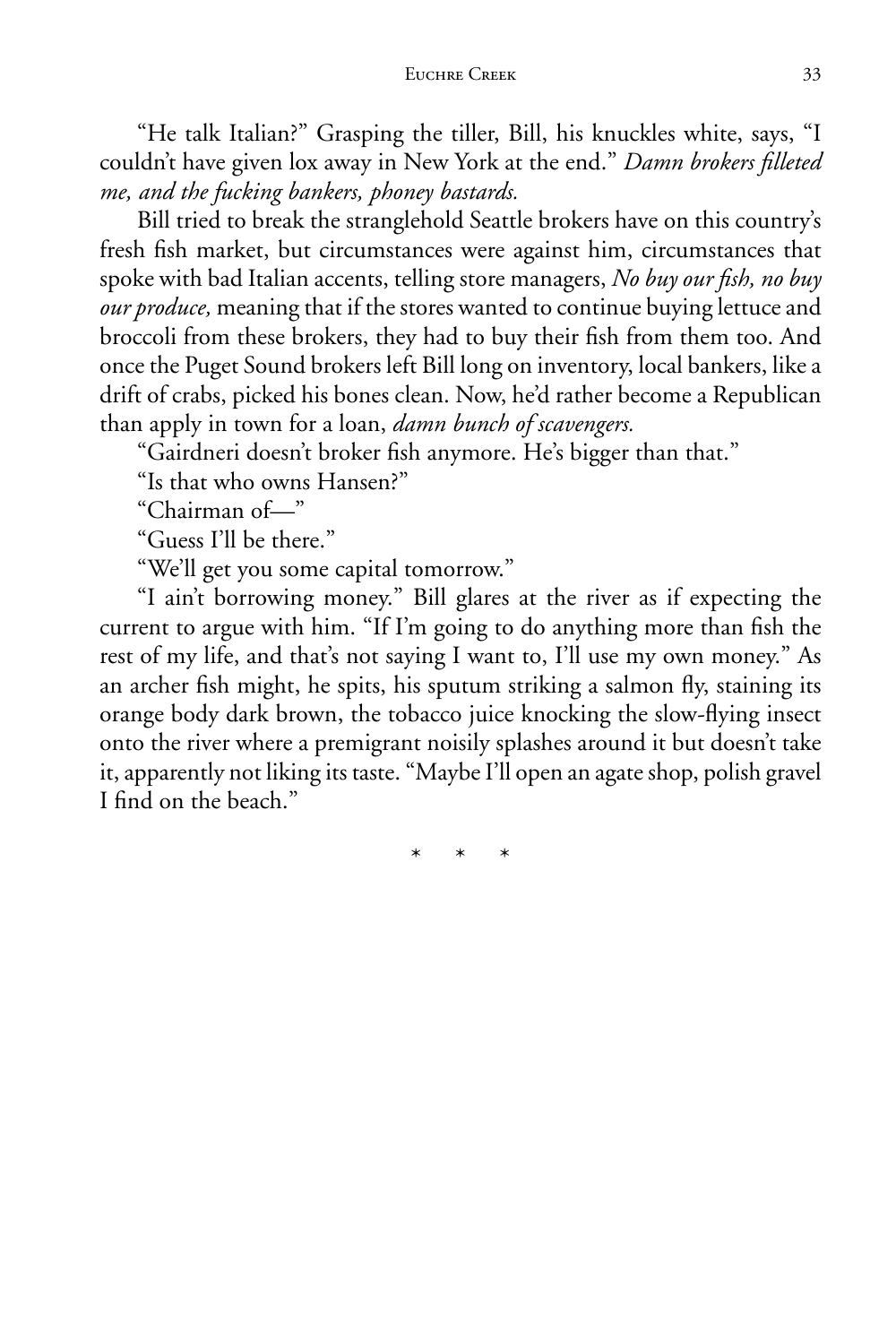#### Chapter Four

1.

Rays of the midday sun climb down tall firs, stand beside their trunks, and as thin soldiers, surround Vicki's house, trampling flowerbeds, twisting pole beans, upsetting her hens. They're not laying right now. The four brown-shelled eggs she scrambles for her and Robin's late breakfast come from her mom's White Rocks. "Green pepper and onion?" she asks, taking both from her refrigerator.

"What did you say?" Robin hollers over the pre-game hype from the living room. Oregon State will play Cal, Beavers against Bears, Terry Baker against Berkeley's defense; Baker thinks he'll have a good game. Robin snorts. *One person? Oregon State better have more than this hotshot quarterback.*

"I asked if you wanted—"

"I heard you. Do whatever. I'm not hungry."

"You sure?"

"If I want something, I'll go down to the cafe . . . . Have you seen this Terry Baker play? What's he like?"

Vicki wonders if she shouldn't throw the green pepper away, mostly black, its edges slimy, limp, withered, but the only one she has. She trims around spots, salvaging pieces, none more than slivers, dices them and a slice of onion, then scrapes both into the chicken pail and slams the screen-door behind her, the door bouncing open a foot, pausing, as if held by ghosts, then slowly closing itself, the latch grasping rollered fingers.

Halfway up her driveway, Terry, his hand grasping the jaw of a salmon, tail curled and dragging, hollers: "Sis, can you give me a ride back down to the river? They're biting."

"Sure." Her voice resigned, drawing out the glide before trailing away.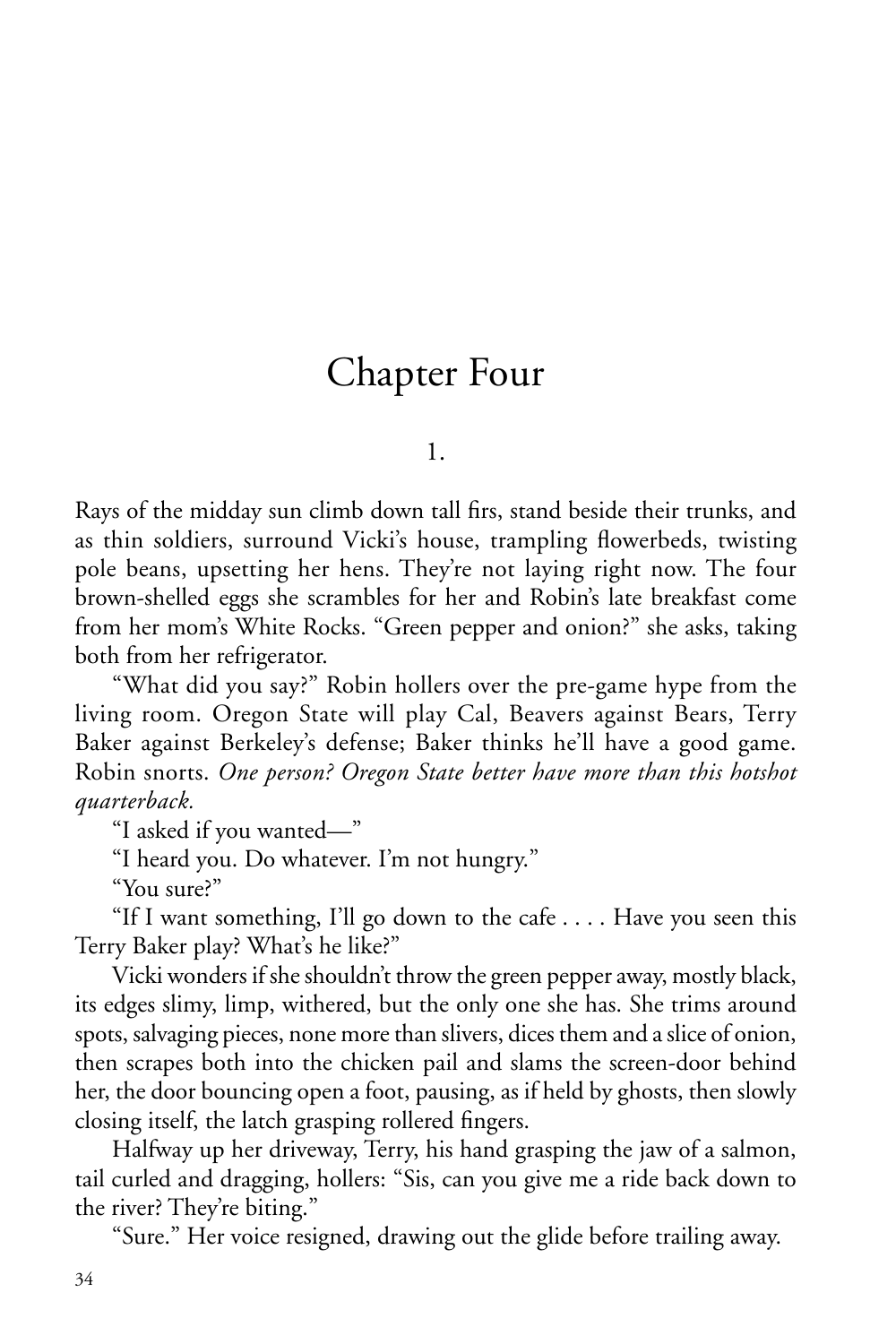"Blackie dropped me off, said to say 'Hi.' I guess they broke down, track pins or something."

"Was he headed for Vern's?"

"I dunno, probably."

"Where do you want to go?"

"Mom told me to bring you this. Said you might need it now that you have a boarder."

"I may not have one for long." Vicki wonders who told her mother Robin was staying with her, not that she intended it to be a secret. "You want me to take you home?"

"No. Skunk Creek. Ol' Man deFader . . . we've got a hole nobody knows about. Only hens lay behind this one rock. Bucks hold across the river. And we've been cleaning up, plunking eggs, crawdad tails, even sand shrimp."

"You sure nobody knows about it?" Everything is known in Euchre Creek. Everything. By everybody. And she can imagine what's being said today. *Well, it's true, so what? . . . What I do is my business.* Taking the salmon, grimacing as its teeth cut her fingers, she says: "Get in the car. I'll be there in a minute."

In the house, she realizes she hadn't turned the burner off. Robin has smelled it and now leans over the stove. "It's the one on your left," she says.

"You didn't answer me, what kind of player is Terry Baker?"

"I don't know—and don't care." Her words whetted till they cut without pain, without blood.

"Are you interested in seeing him play?"

"I can't today  $\dots$  Take this," she holds out the chinook of fifteen pounds or a little more, her arm shaking, "and keep it damp. I'm taking Terry downriver."

"Terry?"

"My kid brother. He's still in high school."

"Does he play football?"

"No. He fishes, peels bark in the spring. I doubt he knows what a football looks like—or for that matter, a basketball."

"I thought he might like to watch the game."

"Robin." She sighs. "Never mind . . . . I may stop and talk to Mom, but I'll be back in a little bit."

*Perhaps it'd be better if he found someplace else. Perhaps I'm not meant to get out of here. Perhaps . . . ah, hell.* She motions for Terry to get behind the wheel: "You drive. You need the practice."

A red hen chases a small green frog across the driveway and into the timber where crisscrossing boomer burrows, half-tunnels that look like trenching in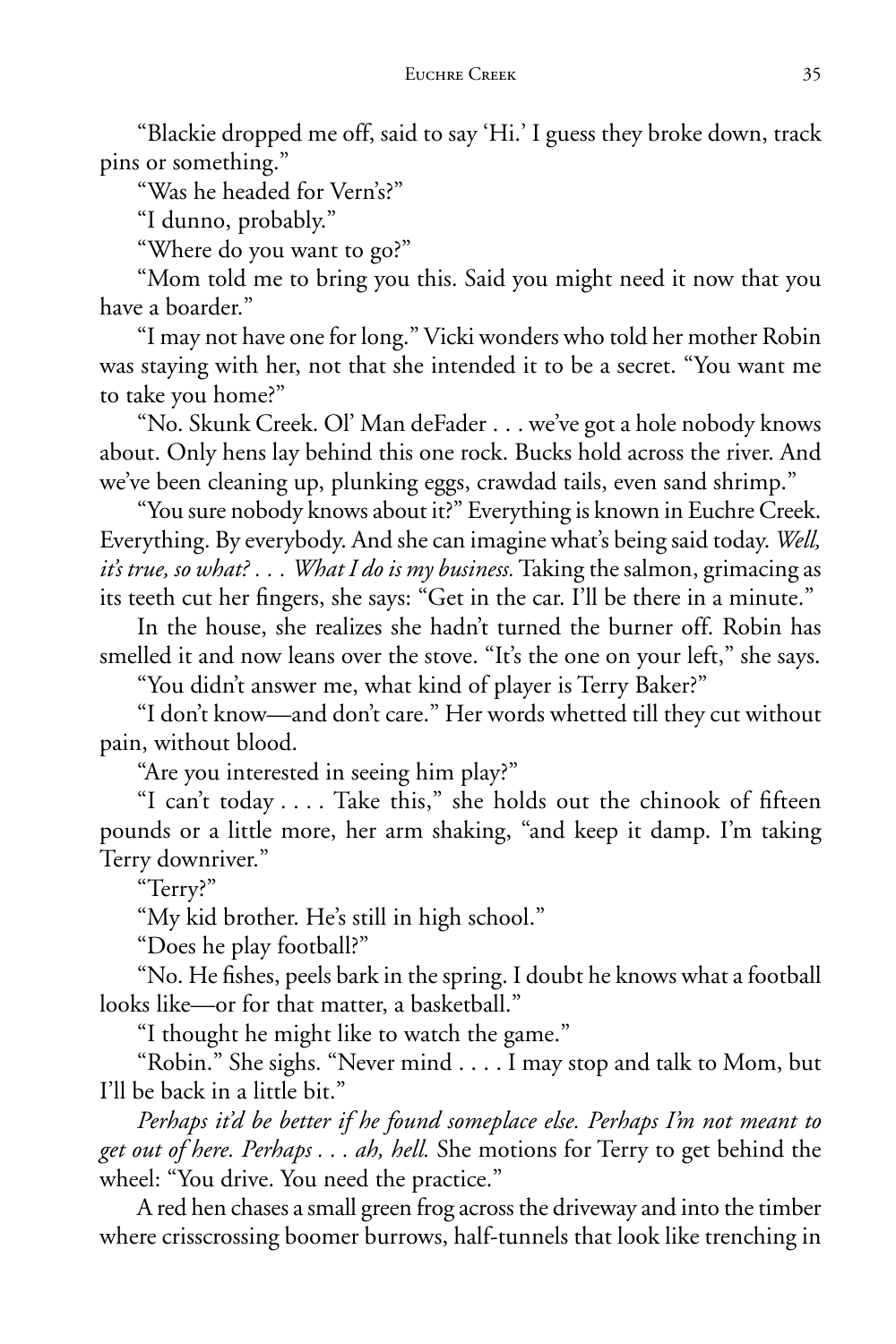front of breastworks, plow through mulched needles and cones, most gnawed by squirrels. The hen, heavy, awkward, runs with her wings half spread, never quite able to catch the frog, but never more than a lunge behind him. The frog leaps left, right, right, left, over limbs, up a tree. Terry, watching the hen, almost drives up a tree.

"Stop!"

He does, with tires scrunching, stones galling stones.

"Pay attention! . . . You scare me like that again—never mind. Just pay attention to what you're doing."

"Sorry, Sis."

"When you're driving, you can't watch chickens and frogs and what's going on around you. You have gotta watch the road."

"I know."

#### 2.

Bill dresses JG's jacks, then washes his hands in the river, washes and washes them but they won't come clean. Borax and slime, like dried mortar troweled smooth, cling to his cuticles, not dissolving, not softening, refusing to crumble. His hands smell like gurry, and his fingernails are thick and whittled short. He picks at the Borax while JG breaks down his rod and packs the fish in an ice-filled cooler. "Till tomorrow, then," JG says. Bill waves back as if saluting, then goes back to picking at his cuticles.

He still picks at the Borax and gurry as he drives slowly upstream. Seeing Orlando deFader's pickup parked in the turnout for Blackberry Hole, he stops, one wheel of his boat trailer still on the pavement, the dory's transom jutting out over the county road. *I need to talk to you, Orlando. You can't do what you're doing for the kid. You're gonna force his mom to choose between him and Thor—and you know Thor as well as I do. You know he'll come after the money. And you know she feels responsible for the way he is.*

Scratched but not bleeding, Bill ducks under a last berry cane, skirts a clump of willows, and almost steps on the handle of a fishing pole propped on a forked branch pushed into the sand beach. He sees only young Terry Olson squatting behind a second rod, also propped on a forked stick. "Where's Orlando?"

"Nature call," Terry says, pointing with his thumb towards bushy willows to the side of the hacked-out opening.

"Be out in a minute," deFader hollers from the bushes.

"Take your time, what I have to say will keep." *I need to talk to you alone, not with the kid, here, listening.* Bill stoops to pick up a length of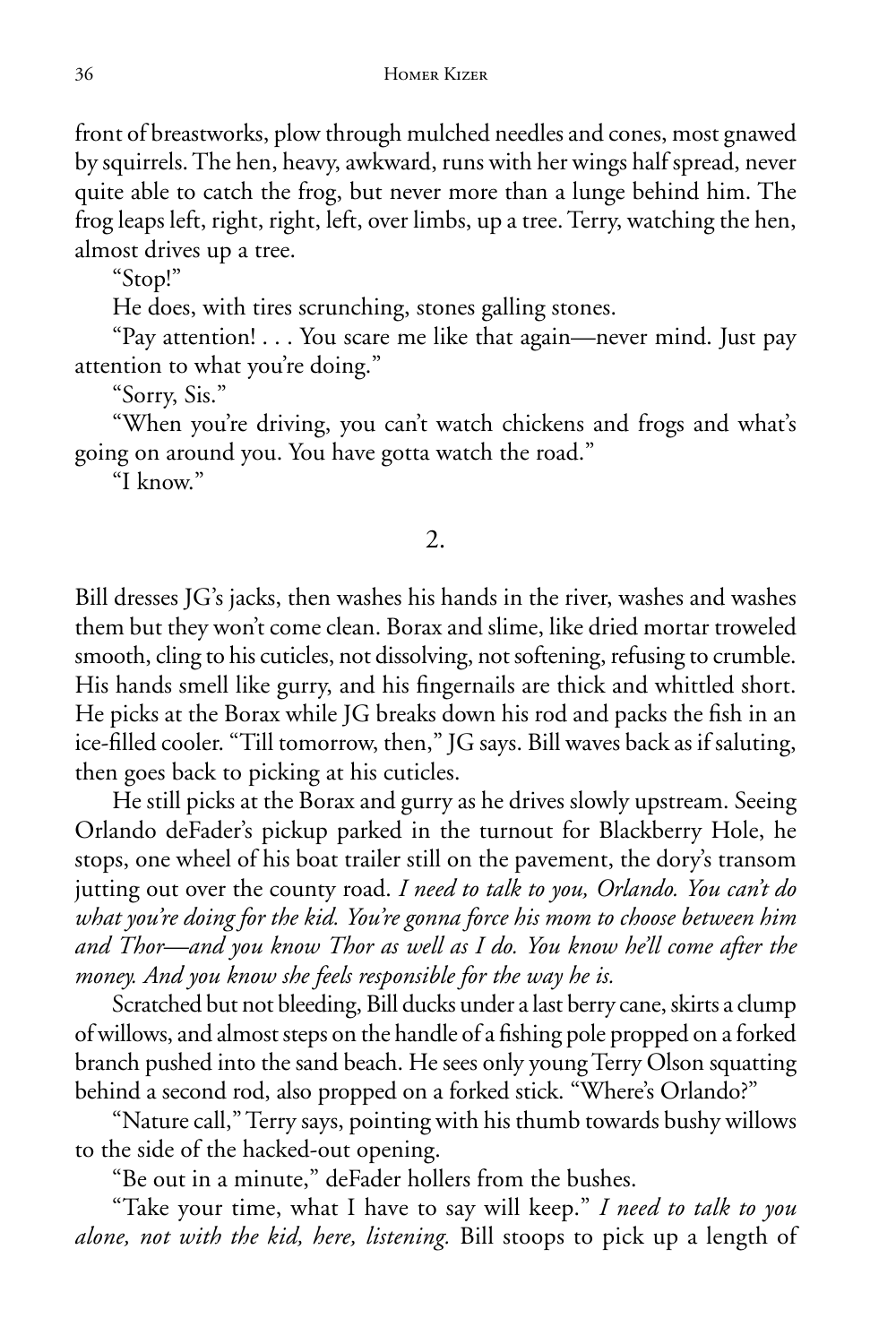weathered beaver-chew. "I'll catch you another time, Orlando. I got a debt I gotta pay."

"That money's burning a hole in your pocket, huh?"

"Yeah, it is . . . if you see my pickup at Vern's, stop in. I owe you a beer. I gotta go."

"Can't you wait till I get my pants up?"

"What's the matter, you getting so damn old you need help?"

"You just leave that beer with Vern, I'll come get it."

"I'll do that." Nodding to Terry, Bill says, "Tell your dad hello," then he hurries back up the trail, pushing berry cane out of his way with the beaver-chewed limb. He suspects he ought to keep his objections about what Vern said Orlando was leaving the Olson boy in his will to himself. Orlando's not in good health; it's doubtful he'll live until the boy is of age. *And if Thor fi nds a way to drink up whatever Orlando leaves the boy, that's just the way it is.*

Bill throws the beaver-chew away when he reaches the road. Flip, Vern's black Lab, followed Terry as far as the stickery cane—he's been waiting under Orlando's pickup for Terry to return, but when he sees Bill's throw, he springs out from under the truck and retrieves the stick. Bill doesn't want the beaver-chew, and throws it away again, farther this time, across the road and over the ditch and the barbwire fence. But again, Flip retrieves it.

"Keep it, Pup," Bill says, opening his pickup door. But Flip, stick in his mouth, hops into the truck, unaware of Homer, curled up on the seat. But only for a moment: Homer rakes the Lab's nose with his claws, bloodying it. Flip snaps, but the stick starts to fall so he grabs it again as Homer growls, lips curled back. Now Flip doesn't seem to know what to do, and he whines, hurt, as Bill grabs him by the collar and pulls him out of the truck, the stick still in his mouth.

"Go-on, get outta here, Pup." Bill pushes Flip out of the way. "Go find the kid. He'll play with you."

When Bill looks in his rearview mirror, Flip still has a hold of the beaver-chew as he lifts his leg on Orlando's rear tire. Bill looks back at the road, shifts up, then downshifts and turns onto the Harbor View's graveled lot. He's like the tide, spending the day going back and forth, getting nowhere. He doesn't want to go to Helen's tea tomorrow, but he knows he will. He doesn't expect anything to come of it, but he knows something will. He doesn't want to go back into business, fighting bankers and creditors, the weather and a depressed economy, but he's already tired of recreating. He doesn't know how Orlando stands it, on the river rain or high water, fishing every day with one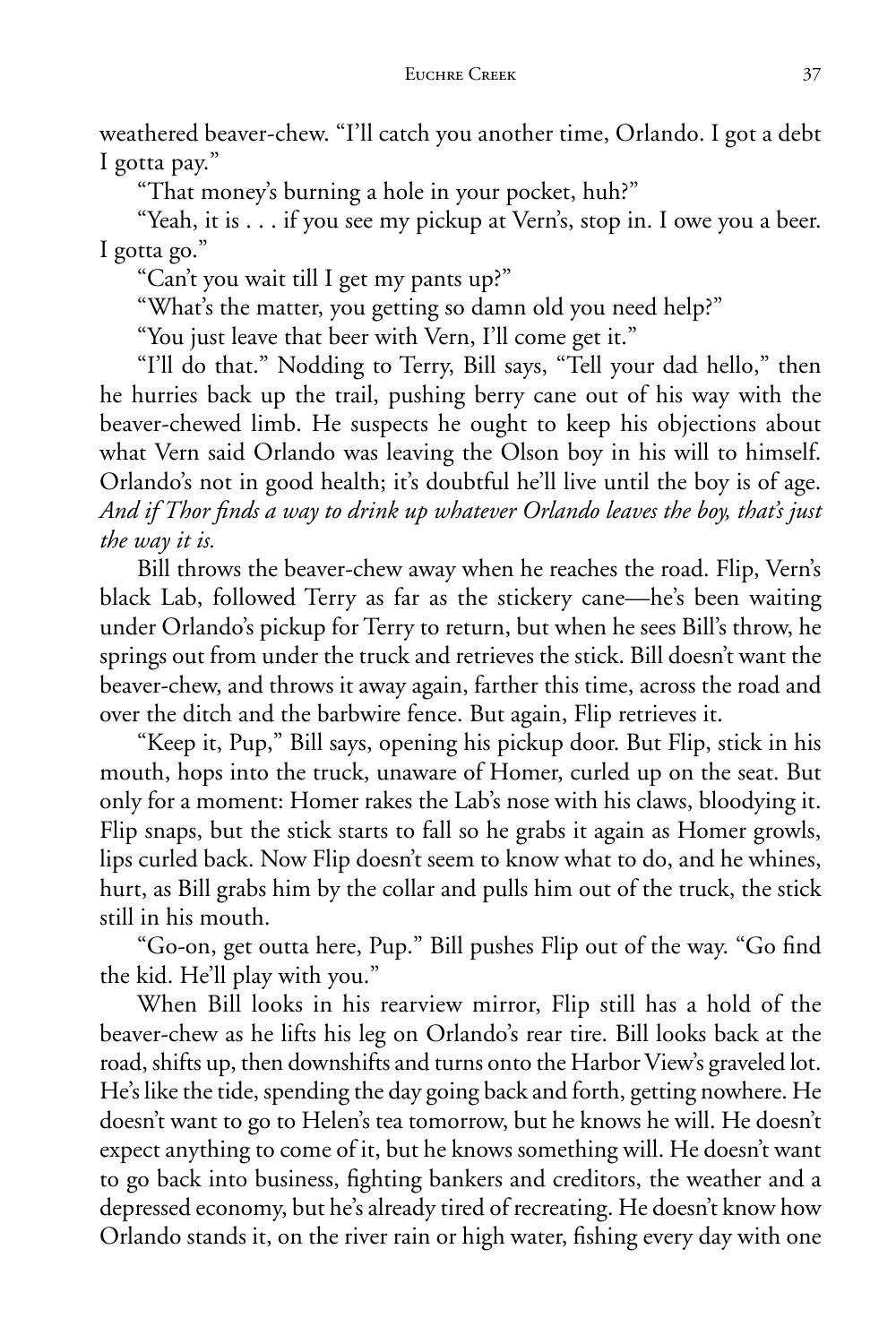hook. *Maybe the problem is I know how many more fi sh a shackle of web will catch; maybe I've been in business too long not to be; maybe I'm just greedy, like a sculpin, all mouth and gut. Whatever, JG knows which strings to pull—I feel like a damn puppet.*

The last time he heard Gosson speak, that was the subject, except the preacher called it predestination, said actions don't need psychological motivation, said there were only two kinds of men, essential and existential, that fate is—he doesn't remember. He's surprised he remembers as much as he does.

He felt about as jerked around by the preacher, having gone to hear Gosson's sermon for Jackie's sake, as he does now. *Well, turnabout's fair play.*

Still thinking about Gosson's sermon when he enters the Harbor View, Bill doesn't see Jackie until after he orders: "*Blitz*." He might not have noticed her then if he hadn't glanced up when a log truck downshifted, its jake brake rumbling, rattling windows. The truck, loaded with alder, seven thousand feet or more, is way overweight. He suspects it is headed for Cain's mill at Rose Lodge, taking the back way to avoid scales. *And what's she doing in here this time of day? She ought to be home.*

"Vicki quit. I'm here by myself until Vern gets someone else."

"He better hire someone quick. The governor invited you to a party tomorrow."

"Don't make fun of me." The circles under her eyes darken more as she swishes the bar towel over the already-clean counter. "Why would he invite me to a party?"

"He said to dress up. You got a good dress?"

"I ain't going."

"There's still time to get you something in Oceanlake."

"Bill, no! . . . And that's that."

"I'll tell Vern you're leaving."

"You're serious . . . . Who's gonna buy this dress?"

"Me."

"I'd rather have my wages."

"I got them." He tosses, onto the counter, a raft of bills, damp and paper-clipped together.

Picking them up, she asks, "You been down on the river with these in your pocket, you're crazy . . . . There must be three thousand here."

"What I owe you, forty-seven hundred. Told you you'd get it when I sold."

Dropping the bills as if they burned her hands, she asks, "Anything left for you?"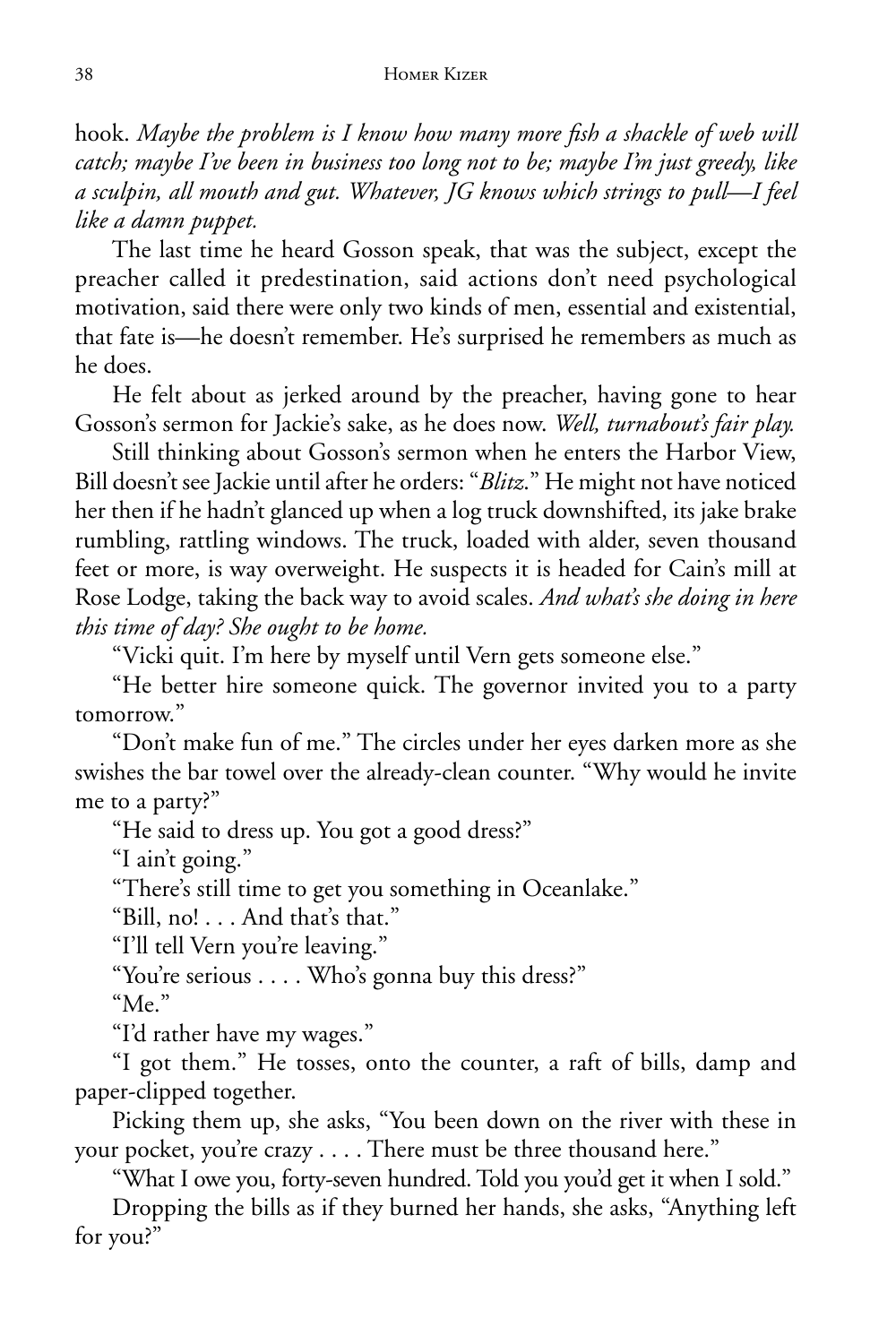"Some."

"Then pay for your beer. For once. I'll have Vern put this in his safe," she says, snatching the raft off the counter.

Another truck, also loaded with alder, rumbles past, shaking the building. Stools shudder. Beer sloshes in steins, foaming again. *Icy foam, swirling on the rigging, freezing. Deck shuddering. Timbers moan. Lost in whiteness,* Freyja *weeps brine, pitches down, snaps up, leans hard port. Ghost gray and black, unarmed, an insane mission with a lieutenant j.g., standby in the Aleutians. Eareckson's war. We should cross into the Pacifi c, sail for open sea,get away from these islands. Sven knows. But JG won't listen, never has listened.*

"Are you all right?" Jackie asks, returning from Vern's office. "Another of your attacks?"

"No! . . . Just 'cause I'm thinking about something doesn't mean I'm having a mental lapse." Bill sips his *Blitz*. "There's a story I should tell you sometime."

"Tell me now. You looked like you were in another world."

"Just on shaky ground, that's all. Till tomorrow then."

"Aren't you gonna take me to get that dress?"

3.

The rain begins while Bill and Jackie are in Oceanlake. Drizzle at first, the sky dark as gunmetal, the smell of fresh water sending salmon upstream—the drizzle starts as a welcome mist, settling dust, streaking windows. Vern watches it drift in, under yardlights; it lingers a moment, then passes on, a poor fisherman with empty pockets. It pauses at his door as if thinking about coming in, then staggers off, stopping for a moment at the edge of town. The humidity, according to the State Forestry signboard, is still under twenty-five percent and the fire danger high. The drizzle curls up around the sign, sleeps for a while, waiting for its brother, the hard rain due next month that will knock the big, brittle-yellow leaves off maples, flatten ferns, muddy roads and the river. Vern glances behind him: the tavern is busier than usual, the log market uncertain. Stoker shut his third side down. Olf Gunnarsson's crew is here; they'll be down until Olf rebuilds his D-7's finals. Olf's crew should be worth an extra fifty in the till; this week will be okay, maybe even a good one.

Vern Jakobson has lived in Euchre Creek since the war, has lived here for more years than he cares to remember, to hear him tell it. He has watched, through the Harbor View's front window, drifting rain sweep in, following the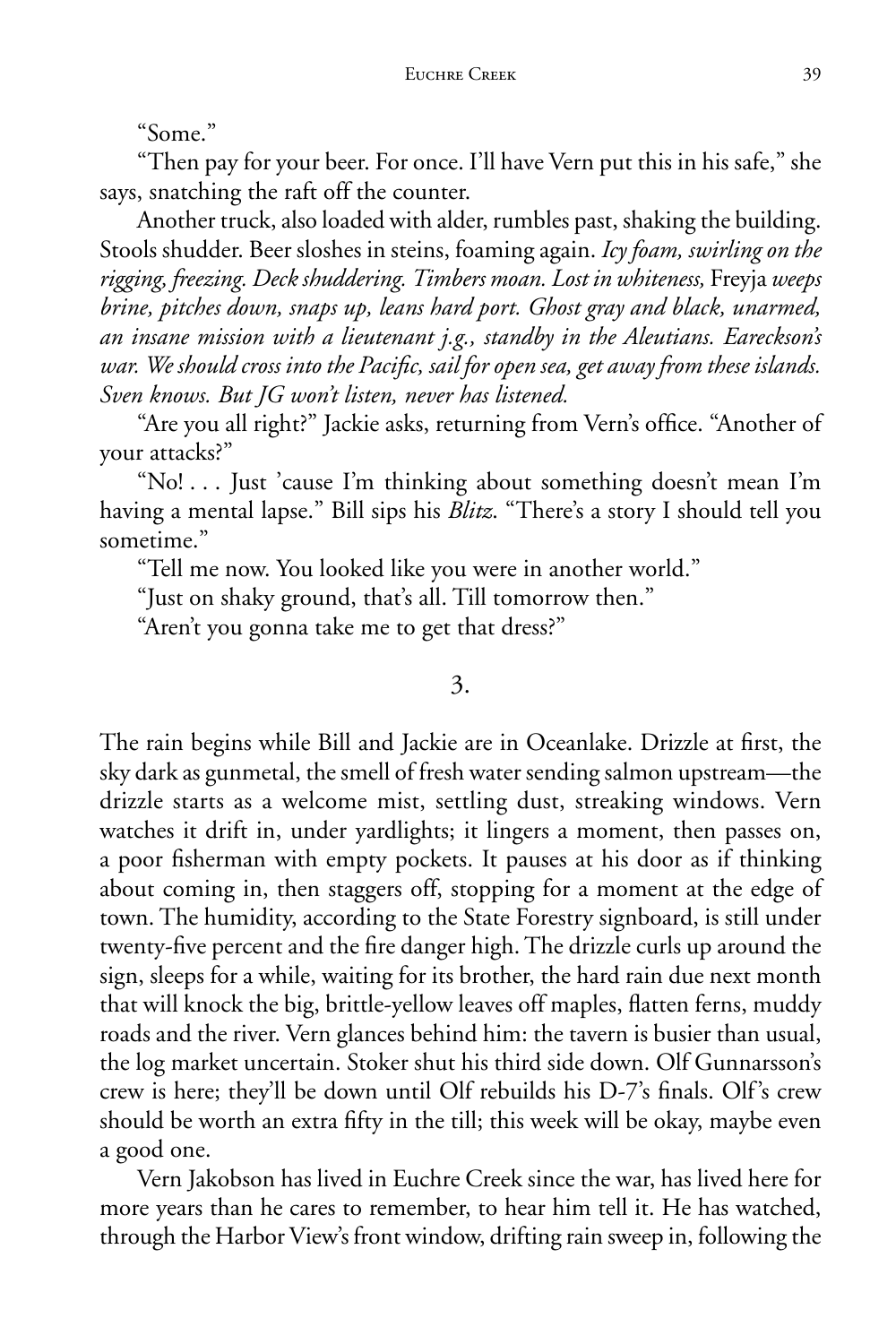river upstream since the year Grandma Hodges gave up the idea of marrying again. He's noticed the small changes: more thistles vie with the blackberries, a little tanzy shows in Kenatta's lower pasture, Jess Saterlee's cabbages have been getting smaller and more yellow for the last five years. Leo's roosters still strut and crow, but Leo doesn't fight them anymore. Dudley, since caught in the bight of that haulback a year ago (that was an accident that shouldn't have happened), doesn't get out like he used to; his bear hounds sleep, chained, on the roofs of their doghouses. Willie Brown's boy was expelled from school last spring for putting a boomer in his English teacher's desk—Willie put a skunk in his teacher's desk, and he only had to write he wouldn't do it again a hundred times. Old Man deFader fell asleep fishing and damn near died of the chills last week. Brice Christians bought the store and replaced the beer cooler with a produce section; Brice will never know how much he appreciates, *yes sir, appreciates that produce section.*

Automatic yardlights, on in spite of the early hour, cast halos through the drizzle drifting beneath them. Vern, neon *BLITZ* sign glowing beside him, stares, feeling the drizzle; the town seems to feel the settling drizzle. *"He took the mantle of Elijah that fell from him and smote the waters, and the waters parted." That won't happen here. Now that it's started, it'll keep raining till spring. Always has.*

4.

... this is a wasteland, regardless of how green it is. At least the fog has turned to *rain, better than yesterday's opaqueness, oppressive, heavy, like a bully sitting on his chest . . . . What's keeping her? She's been gone since her brother came with that fi sh—I should do something with it. I wonder what she likes, what she has to cook with. Perhaps a salmon salad, with almonds and fresh mint. A surprise.*

The surprise is by how much Oregon State with Terry Baker calling plays beats California. At least that's the first surprise of the afternoon, now drawing dark, the rain like bars, imprisoning and isolating Euchre Creek. Steele doesn't know when it started raining, sometime during the game, nor does he care. Nor does he hear the voices at the windows, firs and tree frogs, *kalicheix'y* ghosts talking nonsense to unhearing ears. *doo x'adaadzaayee ak'oots' x'aksiyaayee ee yatlekwk* He searches Vicki's cupboards, not really thinking about the game, not forgetting it either. Her knives are dull and her refrigerator mostly empty. She has neither lettuce, lemon, almonds, nor mint on hand. What she has is dill and eggs, rice, flour, Crisco, enough ingredients for a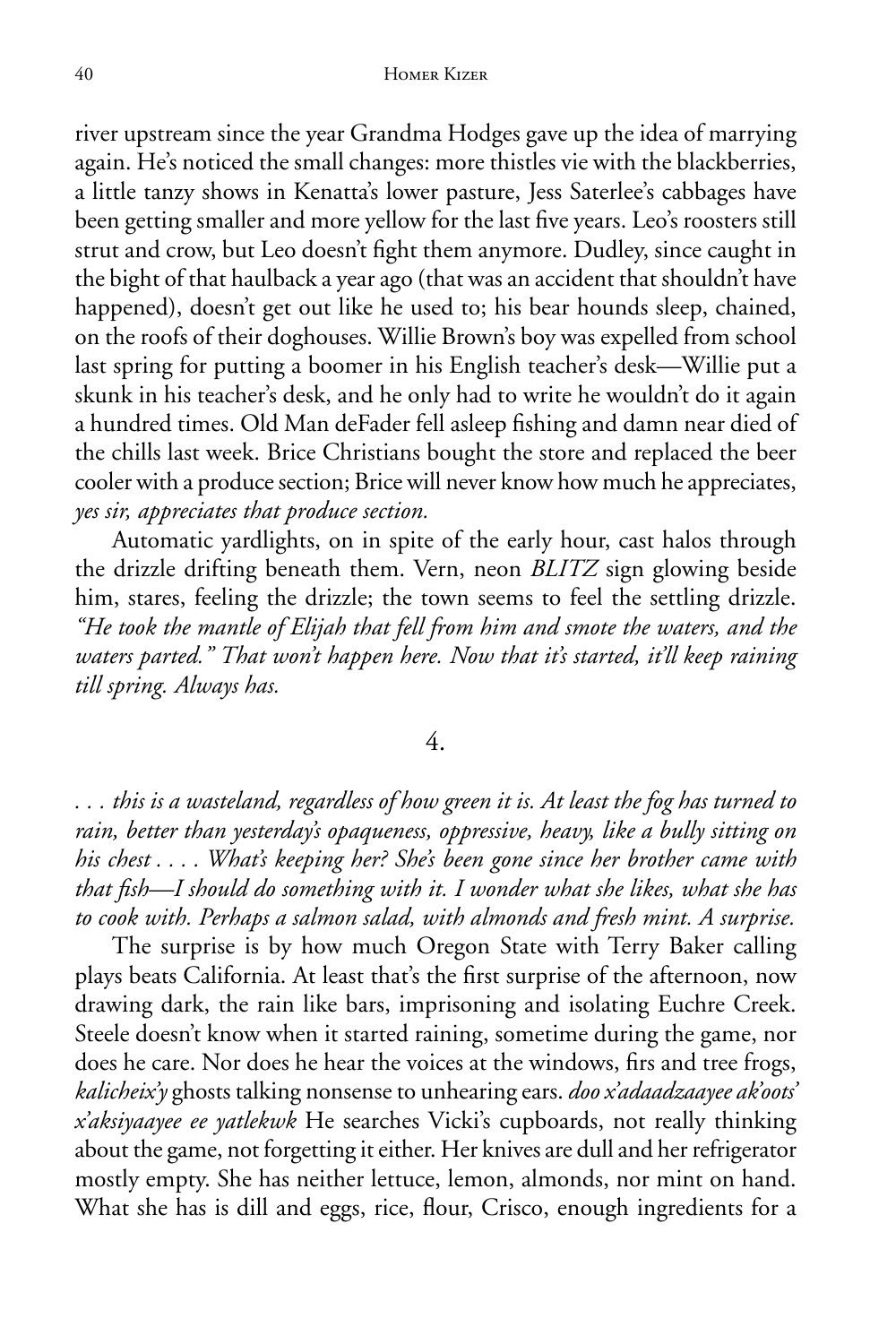Russian salmon loaf. He hasn't a recipe, but doubts he needs one. Yes, he can cook. *waa sa gees.ee nooch?*

Perhaps that's another reason why he . . . he throws a knife at the drainboard and watches as it ricochets away, landing on the floor, sliding under the stove. *Already, my stay here feels like banishment and this damn fi sh—*

"What are you fixing?" The screendoor hesitates, then snaps shut behind Vicki. "I picked up a couple lemons at Christians'. A quarter a piece. Someday his prices may even be reasonable."

"Terry Baker can throw a football."

"Yeah, Dad told me about him, said he was good, gave me a couple articles you might be interested in." She sets her sack on the drainboard, takes several folded newspaper sections out, then stares at Robin, his hands now white with flour. Except for Vern, she knows of no other man in Euchre Creek who cooks. Oh, they may be able to fry a steak and eggs—Blackie can—but nothing like what Robin's doing, combining rice and hard boiled eggs in a meat pie, rolling the dough thin with a Dr. Pepper bottle on a floured corner of the table, his dark brown hair brushed aside, it too tinged with flour, grains of which cling even to his eyelashes and to the small hairs on his cheeks, above where he shaved. "There's a rolling-pin under the sink if that'd help."

"I'm almost done. I hope you don't mind if I used up your Scotch." *Used up? used up?* "Used up?" *That fi fth was full! You're damn right I mind.* "Drank, then."

"You drank it all by yourself, the whole fifth?"

"You weren't here."

"That was Dad's. Mom was having me keep it."

"I'll get him another bottle."

"He doesn't need it, he probably thinks he already drank it." *But why did you have to drink it? . . . That worries me, the whole fi fth. Dammit, I don't need Mom's problems.*

The *kalicheix'y* whisper and firs groan. The creek gurgles and Thor stands beside the woodshed, gazing at the lighted windows, each casting yellow shafts into the slanting rain, each shaft falling harmlessly among dandelions and burdock.

\* \* \*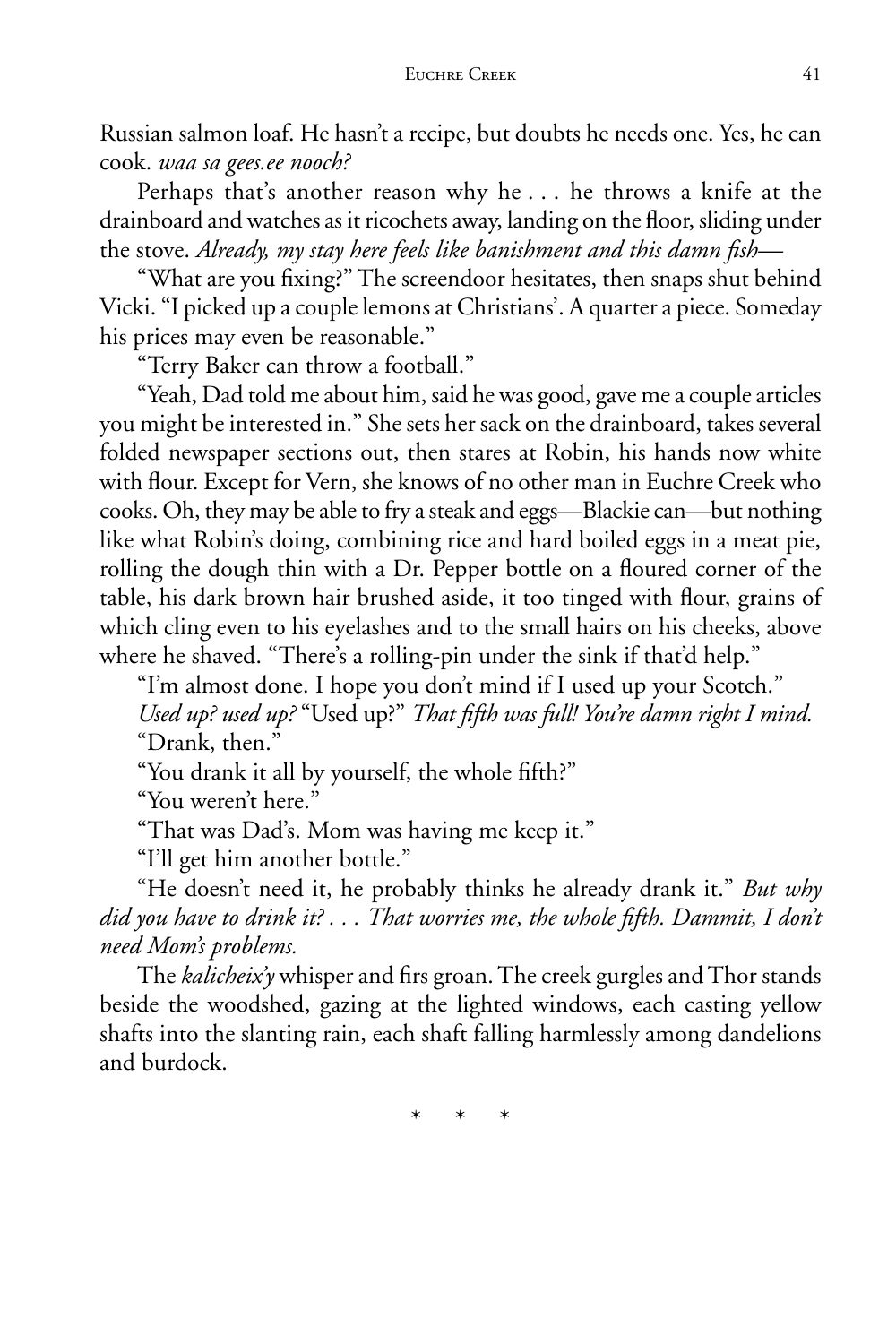# Chapter Five

1.

In his three-piece suit, twenty years out of date but once the best that could be purchased in Portland—that was before the War, before the shipyards were expanded, before the city swelled like a surreal moth, veined wings stretched across the Willamette, concrete and brick, plywood and asphalt—Bill is still handsome, his hairline receded a bit, hair parted on the side, oiled and combed back, his shoulders still square, chest bigger than his waist, pants a little baggy, breaking on his shoes. He shaved this morning. That's twice in the last five days. He steamed his face, trimmed the hairs in his nose and pulled the few red hairs that grow in his eyebrows; they grow faster than the rest of his eyebrows and stick out, usually hanging down like trotlines trying to catch his attention. And he did dishes trying to wash his hands clean, but he still had to use his knife to dig the Borax from around his nails.

Using an old red sweatshirt that won't quit bleeding color, he dusted off the pickup seat. Now, he is ready to call for Jackie.

And he doesn't know what to say when he sees her, hair teased, combed up and back across her head, lacquered stiff. Pearl earrings, necklace, little moons. Her gown, plum-colored, exposing only the top of her left shoulder, looks better on her than in the store. He hurries around and opens the door, realizing that he should've swept out the cab; it's dustier than the seat was. *Where does this dust come from when it's raining?*

It rains from Boiler Bay to Otter Crest, and is dreary the rest of the way. The surf seems farther away than usual, the lighthouse smaller. They're through Agate Beach and into Newport, past the new Ford dealership and to the light before Bill cracks his window. Stopped, they smell the waterfront, dead crabs and diesel. *Money, that's what Newport smells like.* Bill wonders if he shouldn't buy a boat; there's still fish in Alaska. He could pick up a small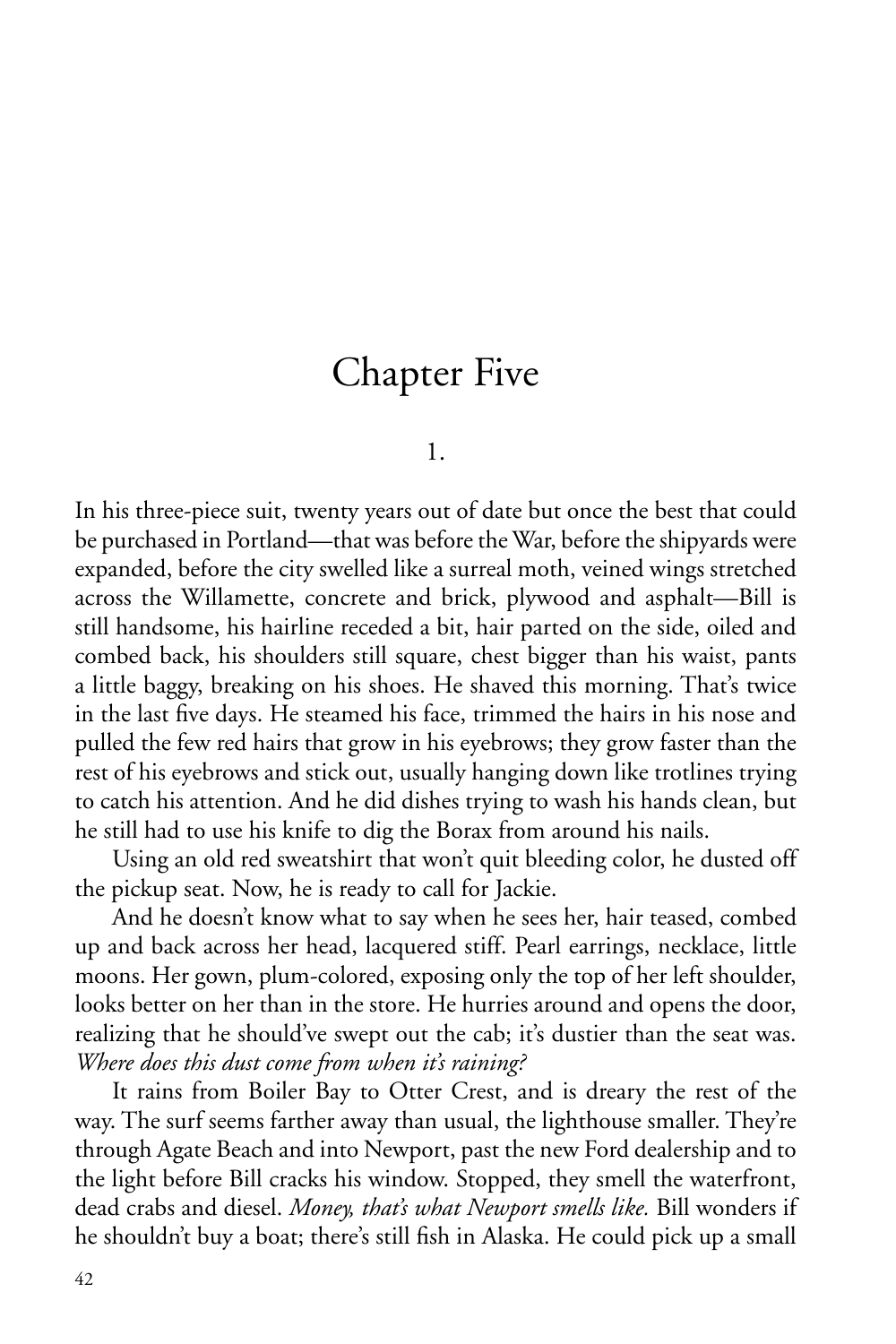#### EUCHRE CREEK 43

power troller for five thousand, maybe even forty-five hundred; could fish it for a couple of years, then maybe buy a little bigger boat. He doesn't need much to support himself; he has enough for the down payment. Or he could hire out as a skipper. He could work for John Hall; he's not too old.

Stopped at the light, Bill feels his pickup's idling engine . . . does he want to go back to sea, put himself out there, days spent waiting out the weather, days spent listening to the hull work, listening to the overhead deck creak, listening to the boat talk to him, the soft talk of a lover, little lies of passion felt or once felt. That sardine seiner he helped ferry north—*it wasn't constructed heavy enough to withstand North Pacifi c gales—*moaned, groaned, worried and fretted, and came apart on the passage from Dixon Entrance to Gore Point. He and Sven went to Monterrey to pick it up; they were to get two thousand apiece, a lot of money in '37. Its owner intended to use the seiner as a salmon tender working out of Sand Point, but the first blow caught them off Heceta Head. They ran beam-to. Bulkheads worked. They were sure the wheelhouse slipped at least an inch starboard, but in Astoria, where the seiner was hauled, appraised and insured, nothing seriously wrong was found. Nothing that good weather wouldn't have taken care of.

The weather was shitty from Vancouver Island north, and the seiner talked to them continuously. Each sea racked her, and the boat began to sing a beguiling song. Twenty hours out of Dixon Entrance, they turned back, running with the sea. The seiner assured them she could make it, but she lied. She sprung a plank. They should've gone down immediately. But he was always lucky when he was with Sven: the seiner continued to sing. They had a raft with them, one of the new French-built rubber ones. And the seiner sang long enough for them to blow it up. Then like a dog shaking water, she shuddered and rolled. He and Sven, more under water than out, buoyed by two thin tubes of French rubber, spent nine hours swallowing saltwater and shivering. A Canadian ore freighter finally picked them up—even bankrupt, he's never been as cold as he was in that raft.

The light has changed when Bill looks up.

"Are you sure you're all right," Jackie asks. "You're not having blackouts?"

"No . . . . I was just thinking—about something that happened a long time ago." Easing out the clutch, he turns towards the saw shop overlooking Yaquina Bay. "And you know how I feel about your blackout ideas."

"They're not something to be ashamed off."

"I don't have 'em." Bill doesn't even like the word blackouts. Thor brags about his, about how he fools "the Misses." So does Lenny's no-good brother, Hiram. Damn shirkers. Even Golda, Lyle Squier's first wife—even when her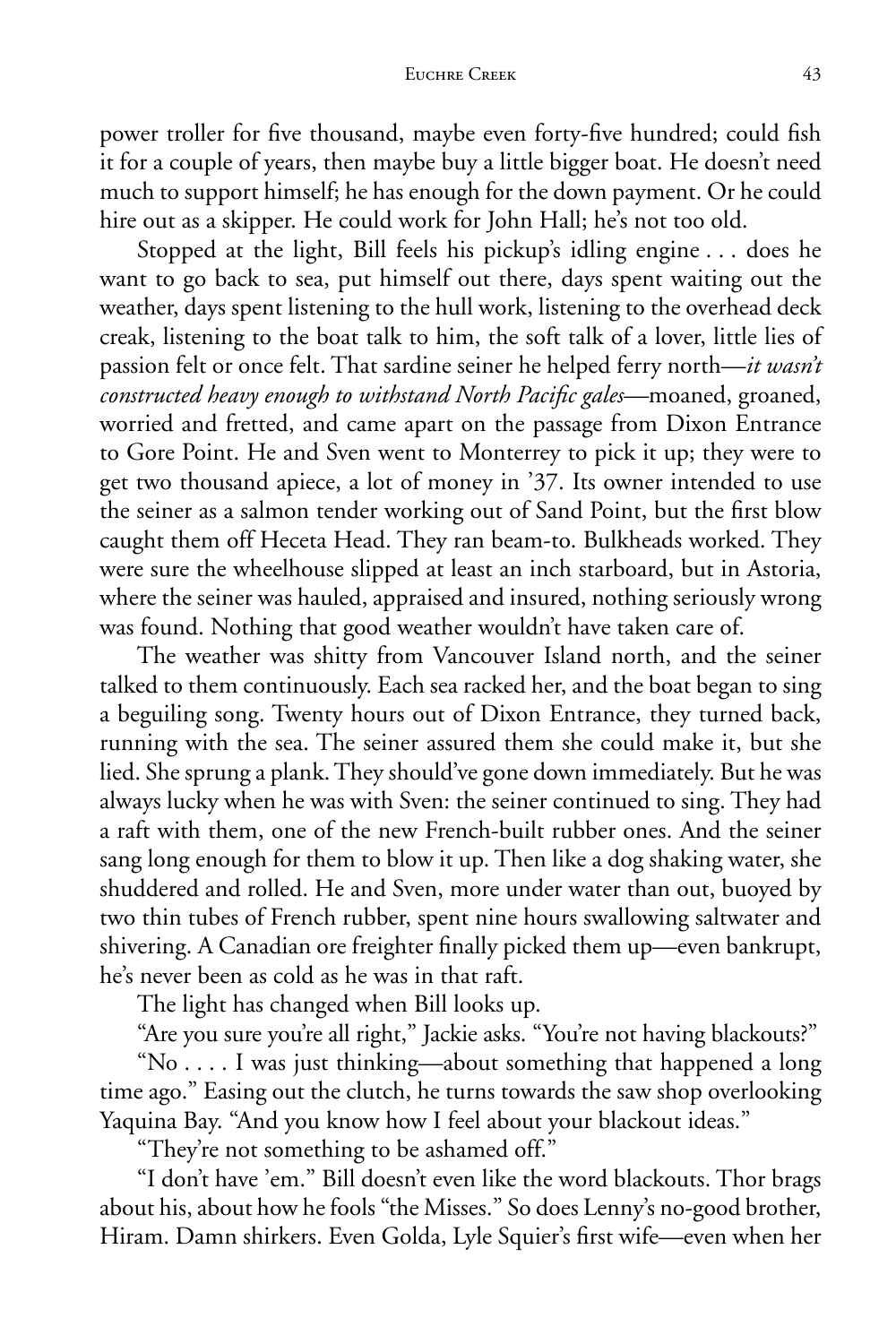brain tumor was so damn big he, deFader, and Lyle wondered how it fit in her head—didn't have blackouts.

They stop in front of JG's summer house, three stories and cedar, overlooking Yaquina Bay and the mud flats of South Beach; and they sit, neither wanting to get out. Finally, Bill says, "Stick with me, you've sat in on rougher meetings, where creditors wanted blood."

"I'm here . . . but against my better judgment."

"Jacqueline Bower and Bill Heroun," JG presents them to the sheep, Republicans all, Bill suspects. Once inside, he whispers to Jackie, "Shearing us will be like shearing pigs, they'll get lots of squealing and damn little wool."

JG draws Bill aside and asks, "Where's Homer?"

"In back of the truck, under the canopy."

"Bring him around to the side. I'll meet you downstairs."

Jackie chats with a matron in a sky-blue gown, and Bill goes to call Homer, who trills back but refuses to come. "I'll feed your insolent carcass to Dudley's hounds if you don't get over here."

Sharper, louder, Homer trills, not moving, curling his lips around his teeth instead. The coon doesn't come till Bill pretends to take a goody from his jacket pocket. "You ain't so damn smart. I suckered you again."

Holding still, JG's grandchildren, three girls and a boy, wiggle on the couch. Homer jumps up beside them. The smallest girl offers him a raisin, which he tries to trade to the boy for a banana. The boy trades, but then, wants to trade back, two raisins for the banana. Homer curls his lips, hugs the banana and reaches for the raisins with his free paw. The boy drops them, and scoots down the couch, away from Homer, who seems satisfied with the deal. Bill shakes his head. JG tugs on his sleeve: "There're people I want you to meet, an announcement I want you to hear. The grandkids have orders not to grab for Homer. He'll be fine with them."

JG hasn't changed: Bill has seen this approach before. This is how JG got him alone with that brunette, invited him into the officers' club, made a big show of what friends they were, then left him in a corner with a bottle and a pickled worm. Well, he has Jackie here this time. There won't be any corners.

A photographer for the *Newport News* captures smiling ladies chatting pleasantly while their husbands discuss business. JG flashes his campaign smile. The phone rings, a call from Salem, and the photographer snaps JG at work. After several Yes's, a No, and a grin, JG turns towards the gathering in the corner, and using the receiver as a baton, punctuates his words: "Gentlemen, you're familiar with the story of Bill's cannery." He goes on, giving the full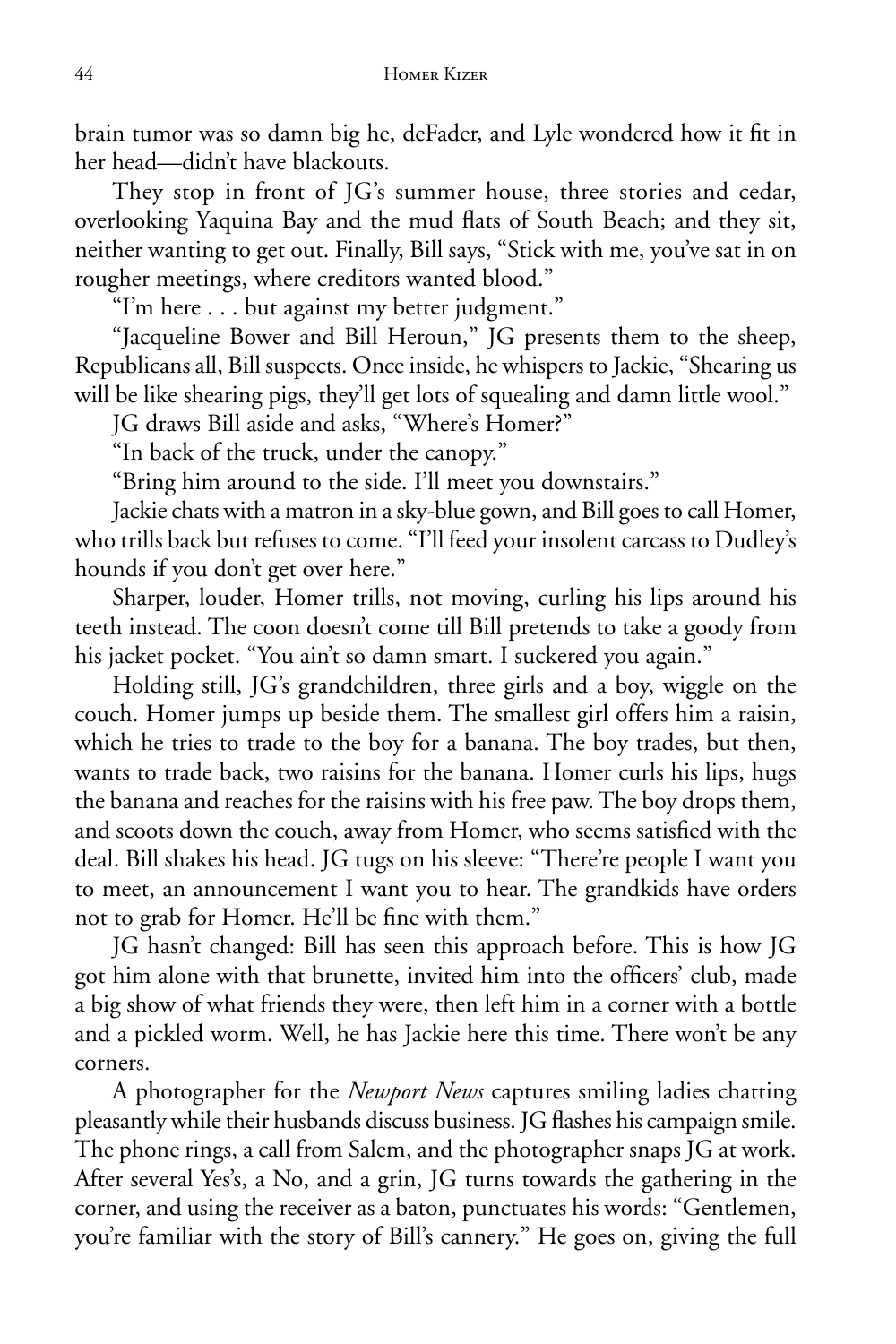history, making, Bill thinks, the cannery more important than it was. Bill straightens his vest. *Here it comes*. His jacket seems too tight. It's stuffy in here: he needs a breath of fresh air, needs to use the bathroom. And there's still Borax under his cuticles. He picks at a hangnail, tears it loose, gets his finger bleeding. He can't suck the blood here; where can he wipe it? Inside his jacket pocket.

"Bill and I go way back, to when I was a lieutenant j.g. on a tough little boat called the *Freyja* and he was the daring behind an impossible mission . . .

*Impossible all right, because it was stupid.*

—"After the war, we went our separate ways. Gentlemen, times are once again changing. Basic industries, such as his cannery, traditional Oregon, while they will always be with us, are hard pressed to compete . . .

*You bet. The fi sh are gone. Olf's logging second-growth. Johnny Holiday took his outfi t to Alaska. Halls are going north every summer.*

—"I've been under considerable pressure to spend large sums promoting tourism. So far, I have resisted that pressure, feeling public money could be better spent elsewhere, preferring for the private sector to advertise itself.

*I've never liked long speeches, and this one is away too long.*

—"But no longer. I now think it's time for the State to encourage the development of quality resorts, and I now believe it is in the State's best interest to feature selected resorts in a nationwide media blitz. I intend to ask the next legislature to promote OREGON in a big and expensive ad campaign.

"Bill's long term lease of the spit at Euchre Bay"—

*What lease? What have you got me into now? You bastard, you have bought me another cannery, haven't you?* Bill now understands, maybe not entirely but enough, what JG was getting at yesterday . . . *I should've left the sonnabitch hooked up to that fi r limb, left him to fi ght it all night, would've kept him outta* mischief.... I damn sure would like a say in what I do, not that that has ever *mattered much to you, JG.*

—"His lease, just approved, that's what the call was, is the basis of the most promising development anywhere in the state. Of course, he will have competition, even on Euchre Bay, but that's what this country is about. Competition. It brings the best out in a person. Therefore, I encourage each of you to become involved in projects like Bill's. He has wasted no time in becoming part of the future. Gentlemen, he has my support. Euchre Bay, Corona Beach are destined to become household words. Congratulations, Bill."

Not sure how appreciative he should be, Bill tries not to look too surprised. He smiles a lot, shrugs his shoulders, his hand repeatedly shook by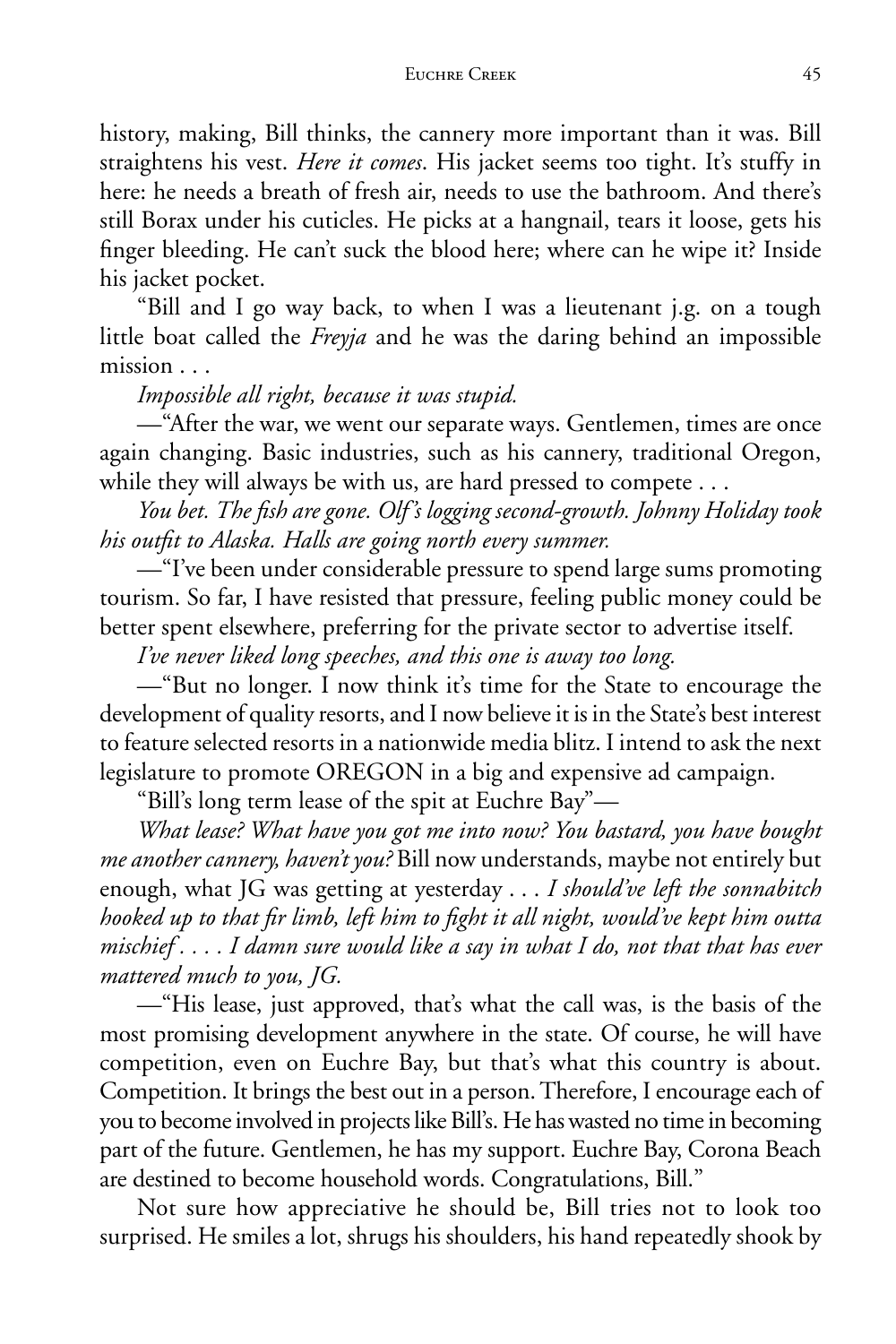the same Republicans who treated bankruptcy like leprosy a year ago. Now, miraculously healed by divine proclamation, what's he supposed to do, bathe seven times in the waters of Euchre River?

If JG wants that lease so damn bad, let him do something with it. *What the hell am I supposed to do with it? Or why should I do anything with it? If it's such a sure fi re moneymaker, why don't you develop it—and what the hell was he saying yesterday about trying to catch a record? A record for suckers, the number of times you can sucker me.*

"Bill, over here," JG waves. "You have to get your picture taken." Then turning to the smiling assemblage of businessmen, JG adds: "No specific questions. The details of Bill's development are not public knowledge. Unless you become an investor, the less you know the better."

Lars Aangister, owner of Yaquina Larry's, a bayside bar and grill, slips in front of the reporter for *Newport News*, extends his hands and says, "If you need help with your liquor license, come see me."

Not sure how Lars interpreted JG's vagueness to suggest that he would be applying for a liquor license, Bill nevertheless thanks him: "It'll be a while, though—"

"What kind of a place are you gonna be building up there?" Jack Janzee asks, interrupting Bill. "I always thought that'd be a great location for a beach house, there on the spit, with Corona Beach razor clams at your front door. That's not to say that some sort of convention facilities wouldn't go good there. Rhododendrons and clams in the spring. Ducks and salmon in the fall. All you would have to add would be a little after-hours entertainment."

The reporter, pushing between Aangister and Janzee, questions Bill: "What to you intend to do with the property? Who else is involved? When will construction begin? Where will your financing come from? Why have you chosen Euchre Creek?"

But to each question, Bill stammers some non-answer. Frankly, he can't answer any of the questions. Liquor license, beach house, convention center—all possibilities that hadn't occurred to him. Clams, salmon, ducks, these he understands. He lives on south bay; he can see why someone might want to visit there, visit the type of operation Hansen Investment plans for his cannery. But what's he supposed to do?

This is all happening to him, but he masks his confusion well enough that nobody reading about this in tomorrow's newspaper will comprehend the *whys* and *wheres* of it all. Readers will decide for themselves what he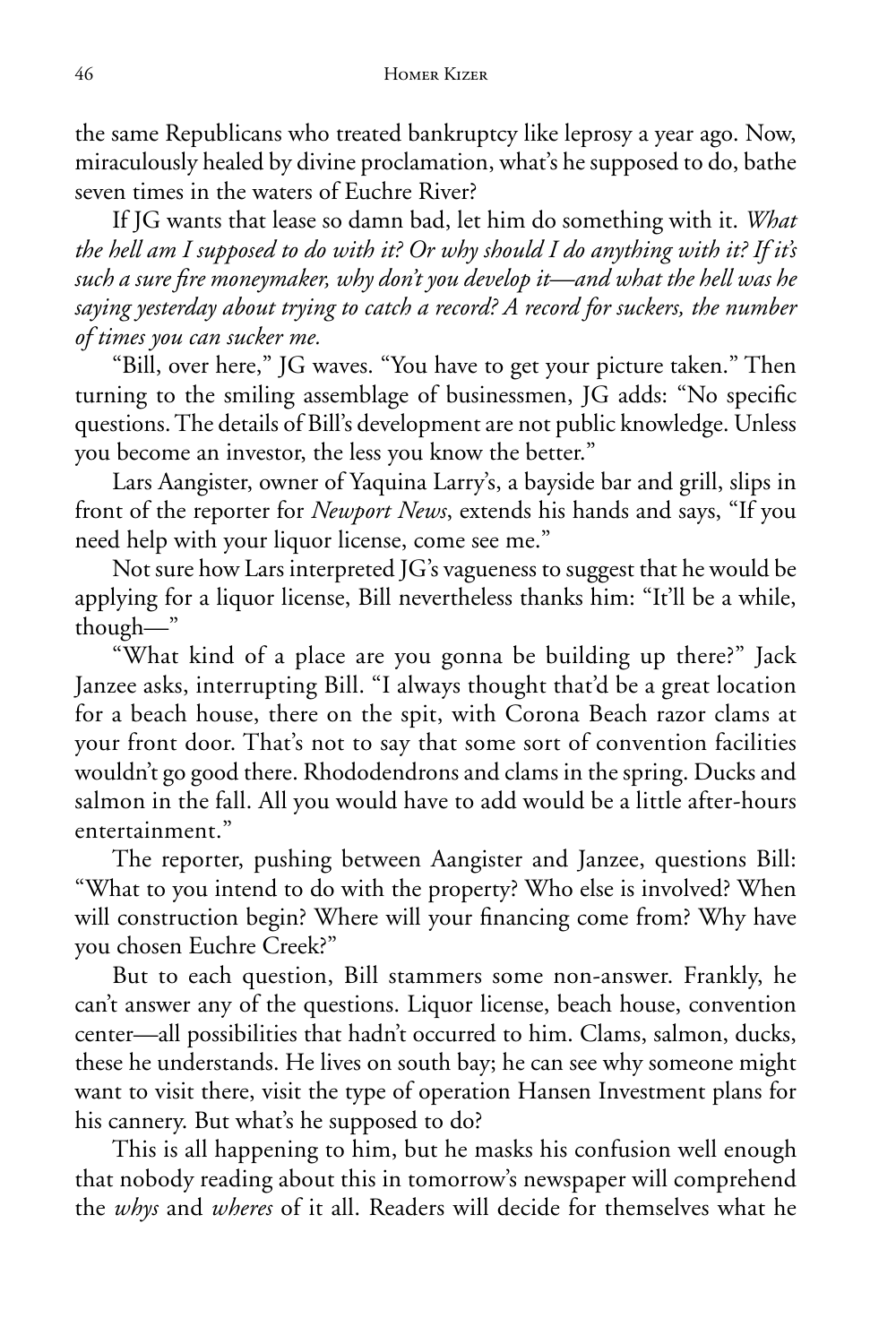#### EUCHRE CREEK 47

should do, or plans to do. He can hear them now: *Have you heard about the bar that Heroun fella's gonna build where my duck blind is? It's all there in the paper. He's planning to drain the bay, reroute Euchre River. He might as well. There ain't any salmon in it anymore.* Perhaps this is like being drafted into righteousness this being thrust into a realism lacking psychological underpinnings. No explanation—especially any Bill could offer—would be entirely satisfactory. Certainly the businessmen present misread his reluctance to speak.

Seeking safety on the sofa, Bill settles back, accepting the approval now given him, but still inwardly as confused as tomorrow's newspaper subscribers. Across the room, Homer, under the end table JG's wife's teacup sits on, leans out—and while Helen talks to Jackie, the coon sticks his paw in her cup. He watches her. When Helen turns towards her cup, he pulls his paw back and ducks out of sight. The movement attracts Bill's attention. Helen, holding her saucer in her left hand, sips tea, something she didn't do, Bill notes, on the ranch before JG ran for office. *Helen's always put on airs as if she's never stepped in shit.* She then returns her cup to the end table, and Homer again slips his paw in. Bill wants to grab the coon. But before he can move, Helen turns towards her cup. Homer's paw disappears. She sips tea, sets her cup back down, and for the third time that Bill's seen, Homer again slips his paw into her cup. Bill bounces up as if bitten by the sofa springs, excuses himself, and tells Jackie, "Time to go."

"I thought you'd want," Jackie scowls as she nods towards the reporter who still wants to question Bill, "to say more about your wonderful ideas of developing Corona Beach. You should tell them about your plans for the hotel."

He starts to ask, what plans, then realizes the extent to which she's putting him on as well as everyone within earshot.

"Like I said, it's time to go."

"You're planning a hotel?" Jim Allen, a Newport auto dealer, asks. "Beachfront?"

"No, on the ridge across the bay," Bill says, pooh-poohing the question.

"I suppose that would be even better—fi rmer foundation. You could build a multiple story building. How many stories are you planning?"

"Three at least." *What am I saying? This is crazy. I gotta get outta here.* "Come on, Jackie. We have work to do."

Helen, cup in hand, tells Jackie: "You must come again. I've so enjoyed your insight on the problems of the underemployed."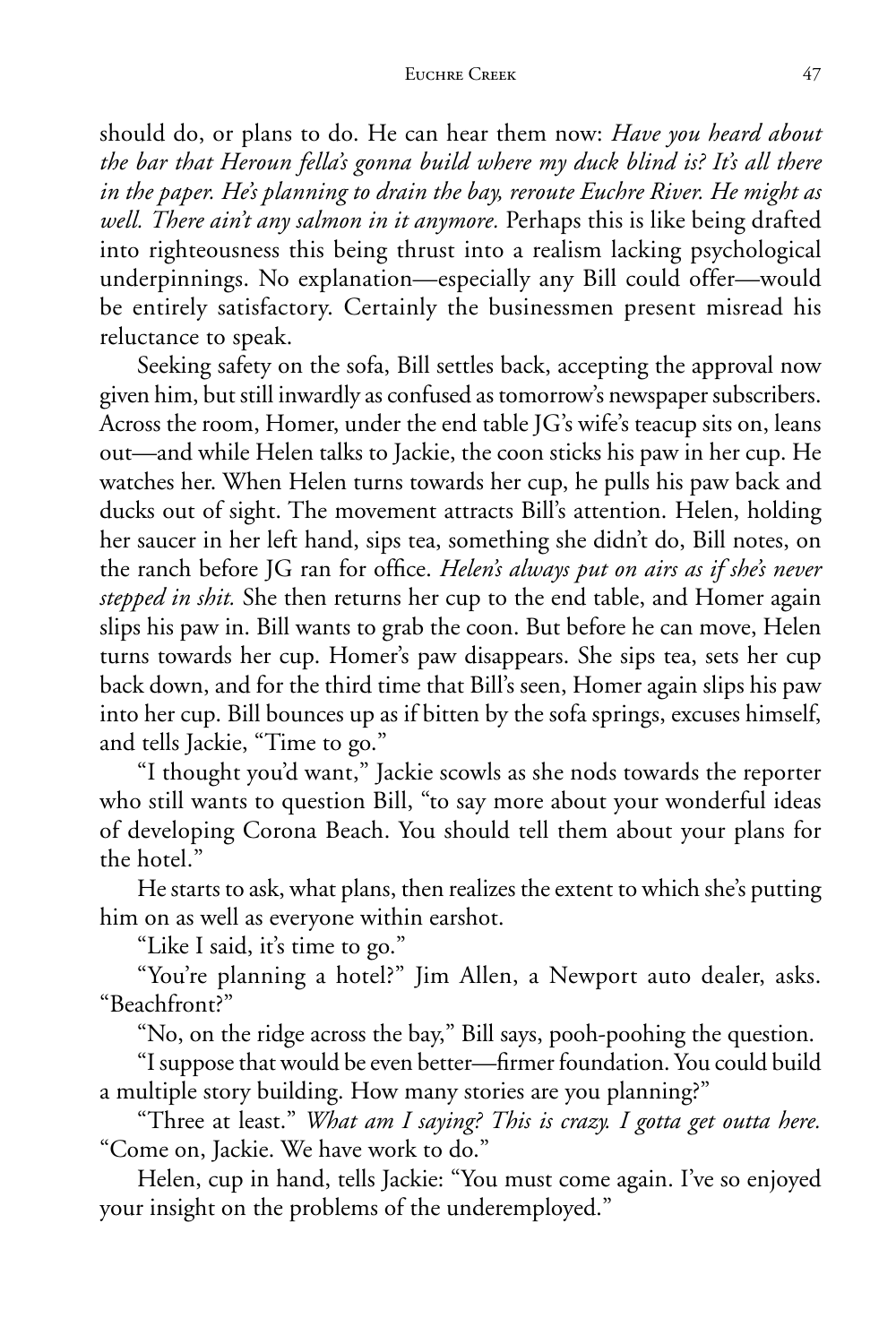They squeeze hands. Then Jackie, smiling at the banker who wanted a receiver appointed to take over the cannery, turns to Bill and says softly, "Homer is behind you."

"I hope so," Bill says, anxious to be gone. "Vern won't believe what that varmint's been into."

\* \* \*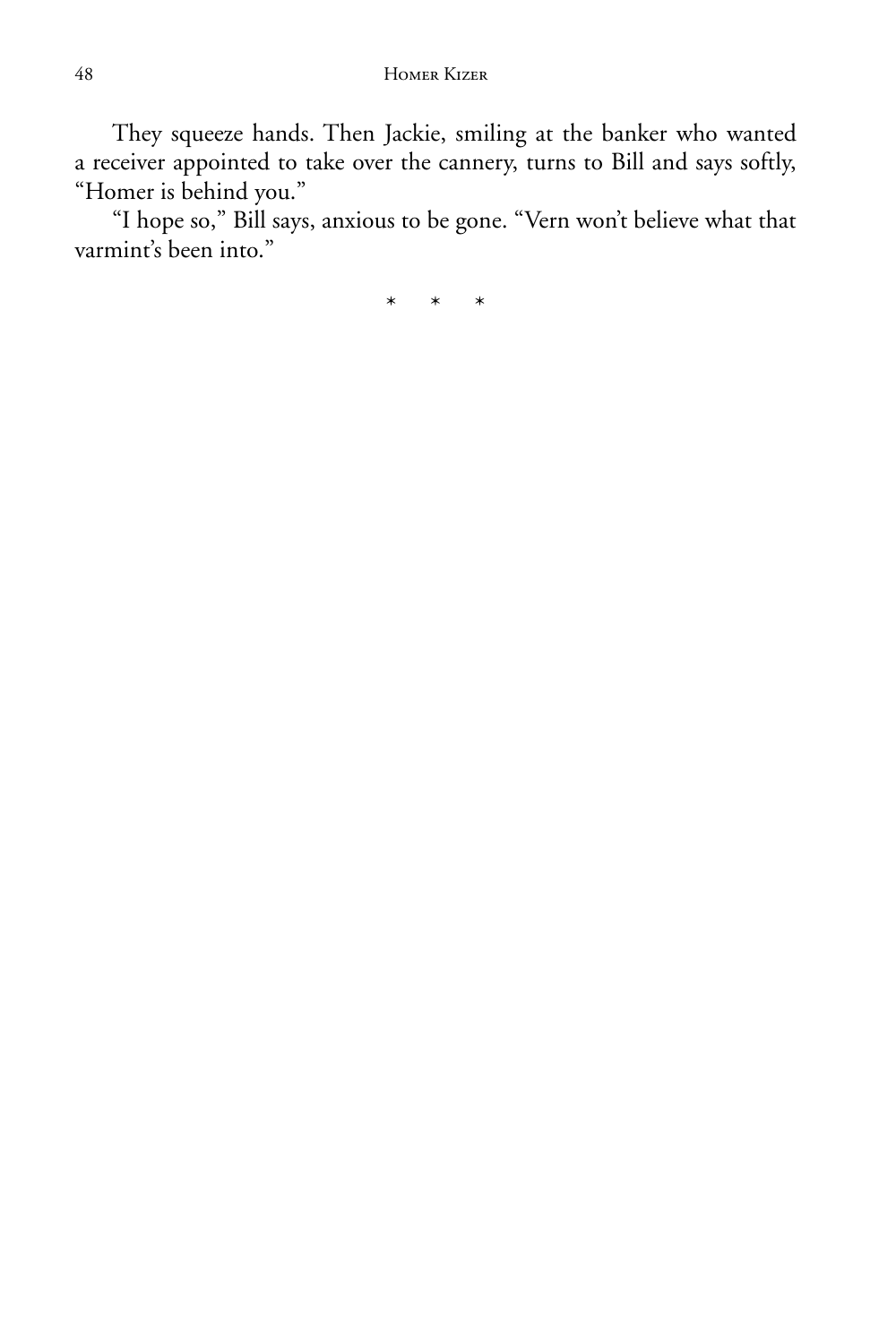# Chapter Six

1.

Time passes in Euchre Creek without calling attention to itself. After the first rains, two weeks of Indian summer sees the last of the big-leafed maples turn yellow, viney maples red. Blackberries ripen, and the whole town spends evenings and mornings picking berries in the pastures along Cabbage Creek. Old sheets become jelly bags, and Uncle Leo starts fifty gallons of juice fermenting. Terry's mom digs potatoes and carrots in her garden; his dad tries to solder together a still made from the radiator core of a TD-14. Vern tells him not to use it, but Thor knows of one made like it during the War. School has begun. But Terry continues to fish every day, usually taking a pair of chinooks in the stretch between the log dump and Mattress Hole, sometimes, though, having to go as far as Cedar Tree. He's a senior this year, and not very interested in his studies, even though he's the top of his class, a position he inherited when Betty Ann Poage got pregnant during the summer and had to drop out.

Bill Heroun saw Betty Ann and the Saterlee boy she married parked along South Bay Road several times in June, his headlights suddenly filling the inside of the boy's pickup, an unwelcome intrusion wrestling sweaters down and pants up. He didn't know then that he'd bulldozed out the alders that screened their hideaway. He was too worried about the cannery to even notice what they were doing. He has since been too worried about the rains coming in earnest, rains that mire Cats in track-deep mud, to notice which kids were parked where, the kids practicing the same dance of dissent that his generation had practiced in hay lofts.

Still without a solid plan for what's to be done with the land he leased, Bill has nevertheless started work, apparently the therapy he has needed for some time. He no longer feels as old or as tired, and he's not thinking about the War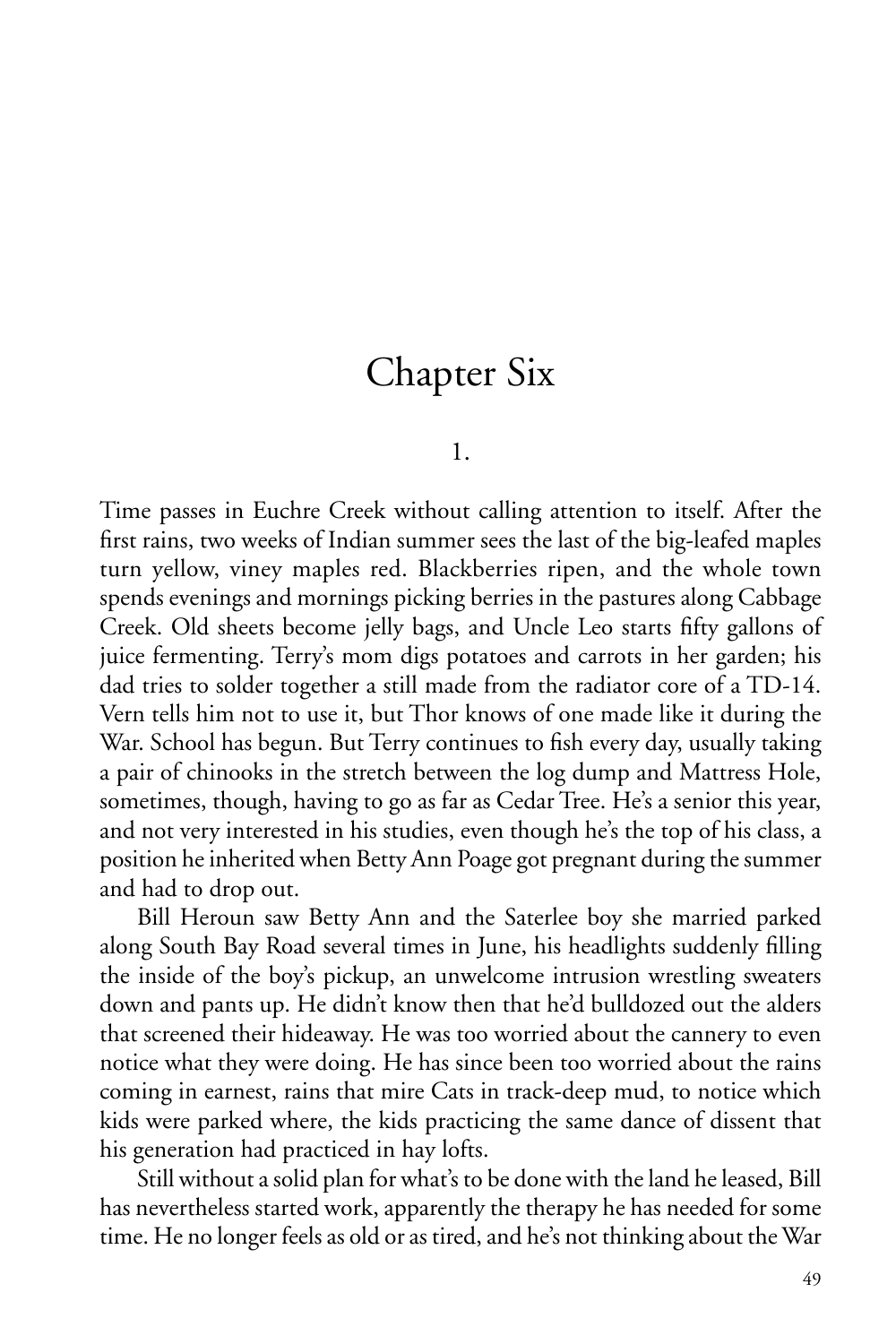so much. Instead, with money from a dozen investors, he and Glenn Tinker, a surveyor he knew in Alaska who recently retired to the Coast, have started to lay out roads and plots, clearing Devil's club, alders and second-growth hemlocks east of 101, and scotch broom, stunted pines, and rhododendrons west of the highway. They have a few sketches and an architect working on the sort of building that JG suggested, a multi-story motel with convention facilities, not that he even knows what constitutes *convention facilities*. But then, he didn't know much about the canning business when he began.

Unlike Heroun's lack of direction, Hansen Investments have, for *THE CANNERY*, a detailed plan as complicated as schematics for a 17-jewel watch. Robin Steele has only to implement the plan and adhere to its timetable, earning performance bonuses for early completion of each phase. However, Steele's personal service contract also includes penalty clauses, the most severe being dismissal if the project falls forty-five days behind schedule.

But gutting the cannery goes faster than Steele anticipated. While he supervises the disassembly of the stainless steel can-lines, Vicky negotiates the sale of both boilers and the iron chinkman to a Portland salvage dealer. A Kenai Peninsula cannery purchases the lines and freezer compressors. Totes are burned, as are old walls and ammonia-soaked timbers. Blazes redden the evening sky every day of the short Indian summer, and renovation of the warehouse is weeks ahead of schedule, earning Steele a substantial bonus. Then the rains come.

2.

Robin Steele spends October staring through the office window, worrying, watching the rain, Nazi gray, never letting up, oppressive, always advancing, slicing, cutting deep, gullying hillsides. All work moved inside when the rain came, and termites were found in the bunkhouse, necessitating a new floor and ceiling joists on its south end. But the replacement joists have different dimensions than the rough-cut originals, and the carpenters have to cut and fit and scab together pieces. The building should be burned, and new construction begun. But that's not part of the plan. Although he's asked permission to modify the plan, he hasn't received it; so the cutting and scabbing goes on.

The rains came before pilings could be driven for the new dock. Firs toppled over power lines; outages lasted a day or more, one three days. The phone was out, he couldn't even complain. Roads washed out: the new road from Newport to Toledo slid down over the old one. And the contractor who was to drive the new pilings couldn't move his crane. This is the damnest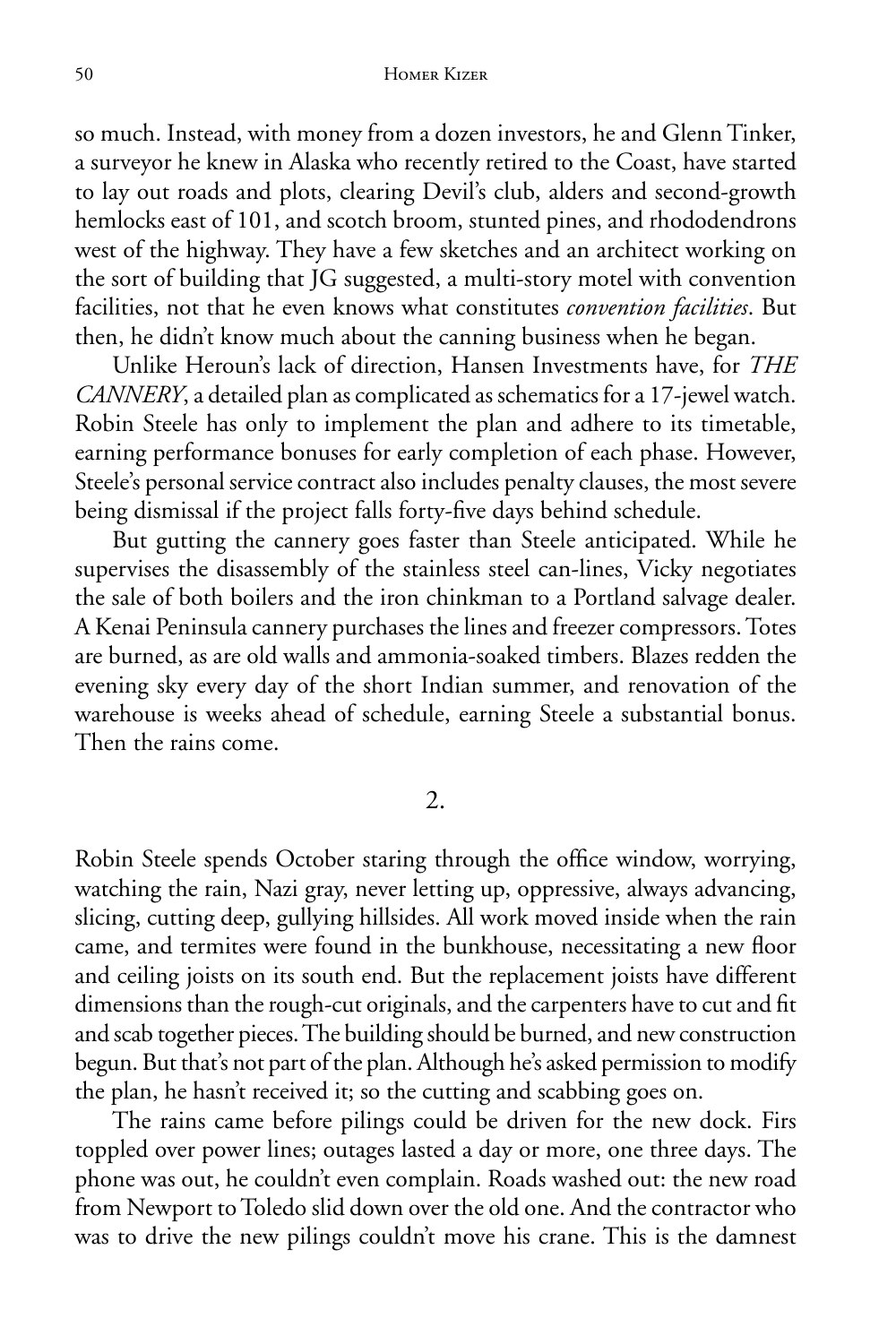country Steele's ever seen, dark all the time, wet all the time, moldy, everything mildews.

In Euchre Creek, folks worry that the rains might stop, and that it might snow. It snowed in '37, and again in '48. But their fears are groundless. The rains hold, day after wet day. The only snow is on TV screens, where ghost images wander, making the six o'clock news hard to distinguish from *Have Gun, Will Travel*.

Vicki hasn't time to watch TV. She is too busy learning bookkeeping, too busy making deals. Robin put her in charge of turning the mess hall into a restaurant, and she borrowed books about commercial kitchens from the state library. Unbeknownst to Robin, she has visited every restaurant from *Moe's* in Newport to *The Pixie Kitchen* in Oceanlake, has talked to their cooks, contacted their suppliers, and called New York, making arrangements with the sale representative of a German manufacturer for a discounted package price of a complete kitchen, thereby getting the manufacturer into the West Coast market. The rep jokingly asked if she wanted to work for them; she said, "Maybe, if your range works as well as you say it does."

But some of the deals she makes turn sour: the iron chinkman sits wrapped in black plastic, an shapeless Buddha in the middle of parking lot. The salvage dealer wants to wait until it isn't so muddy before he picks it up, or pays for it. She ordered ten loads of gravel that the yard swallowed, and now, Robin doesn't want to pay for them: "I'm not paying for gravel that's not there." She wonders how Wild Bill kept the yard fed. *Maybe with chicken scratch or Layer Ration, judging from the sprouts poking up along the edges. Robin ought to get it paved, but he'll have to wait now till spring.*

The rains come a little earlier than usual this year, catching several gypos who Cat-log still working across summer bridges, and without rock on the new roads they've punched in. Their bridges wash out and their roads turn to mud, forcing them to spend days in the Harbor View, drinking. Stoker has to drum trucks up that Little Euchre Hill; his third side, still down, will probably stay down all winter. And tawny, swollen, Euchre River curls around deadheads, and roars on.

Steele watches the river boil around the willows on the far bank, watches without leaving the office; he hasn't been in the warehouse or on the dock for a week, two weeks. There's nothing to be done, nothing that can be done—and if there were, Vicki would take care of it; she takes care of everything. In the bunkhouse, carpenters replace a board or two a day. More carpenters will just get in each other's way. And both it and the warehouse will soon fall behind schedule.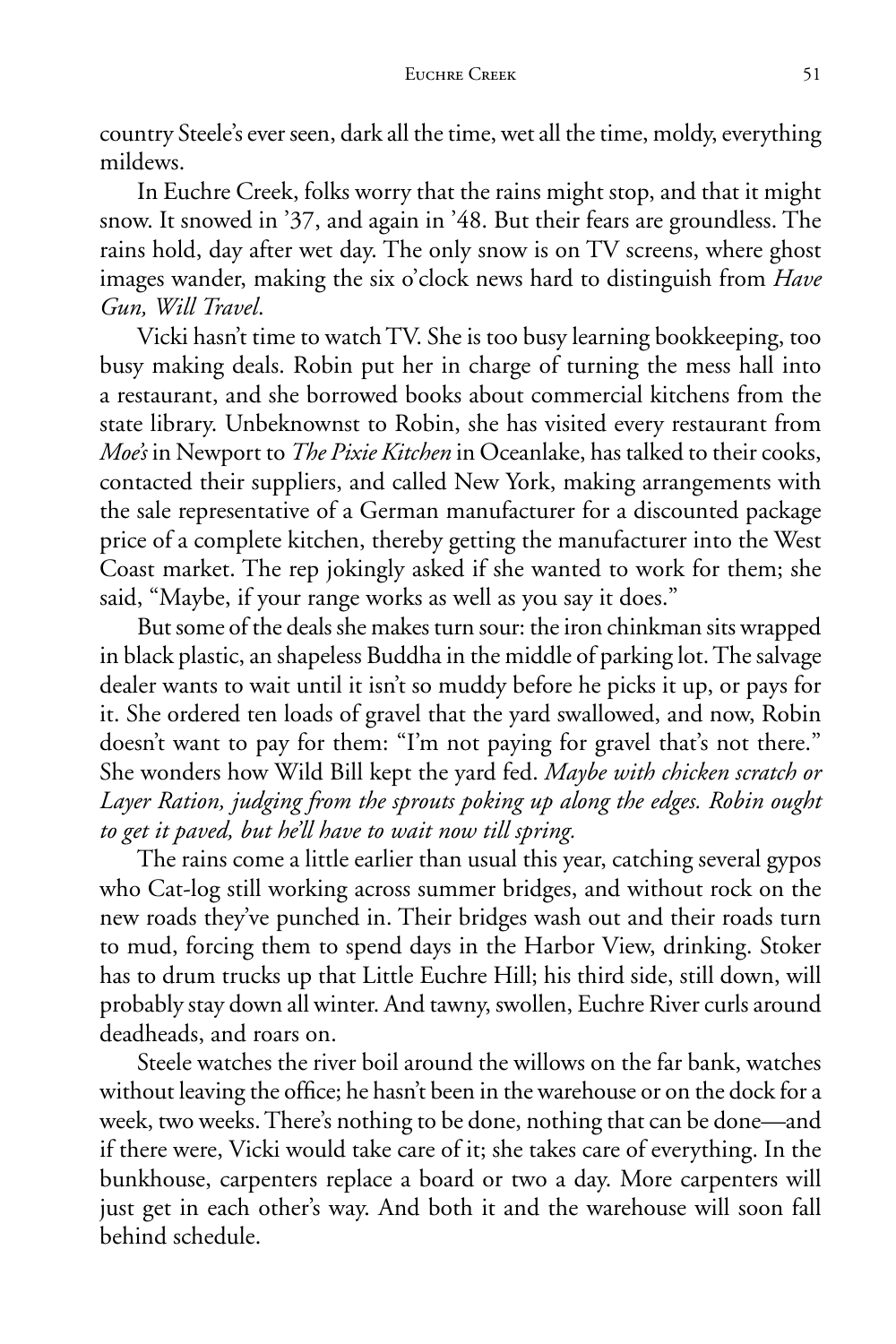"What's the matter? Worried about flooding?" Vicki asks, hanging up the phone.

"Where were you calling this time?"

"I was talking to Orlando, I wasn't calling anywhere."

"How high has the river gotten?"

"Bill and Orlando—"

"He's the old fellow who gave you the fifty?"

"What if he did? He just wanted to be nice." Vicki tosses her pencil across the blotter.

"What about them?"

"Do you really want to know? Or is there something you want to say about that fifty?"

"I asked you," Steele steps to the file cabinet, takes the fifth from the bottom drawer, then continues, "what's the highest the river's gotten?"

"High enough to flood that bottom drawer." She wishes it would, but suspects she does so just because *I don't want to go through what Mom has, I won't.* "Bill and Orlando rowed through the warehouse one winter, but nothing else here flooded."

"When was that?" He pours an inch of cheap whiskey into a water glass, turns back towards the window and tries to imagine water in the warehouse.

"My junior year. Jackie was working for Bill. He and Orlando—"

"Spare me the details."

"You sign my checks, but that's all the claim you have on me. If I want to be nice to him, it's none of your business."

"You're the one who keeps bringing him up. I don't want to hear about him."

"Why? Afraid charity is contagious?"

"My, but we're feisty today."

"The fellow who bought the freezer unit wants to know if we have any spare parts for the compressors. He called after you went home yesterday."

"What did you tell him?" He's concerned about her becoming too friendly with customers—she's already too friendly with the crew and with nearly everyone in the valley, especially with that Blackie guy. "I don't want you sending anything out of here without checking with me."

"Bill has enough parts to rebuild both compressors several times over. They weren't included on the inventory. Do you want the fellow in Alaska to get a hold of Bill himself?"

"They should've been part of the inventory. Tell the old man to bring them over, that we want them." He doesn't even know how the compressors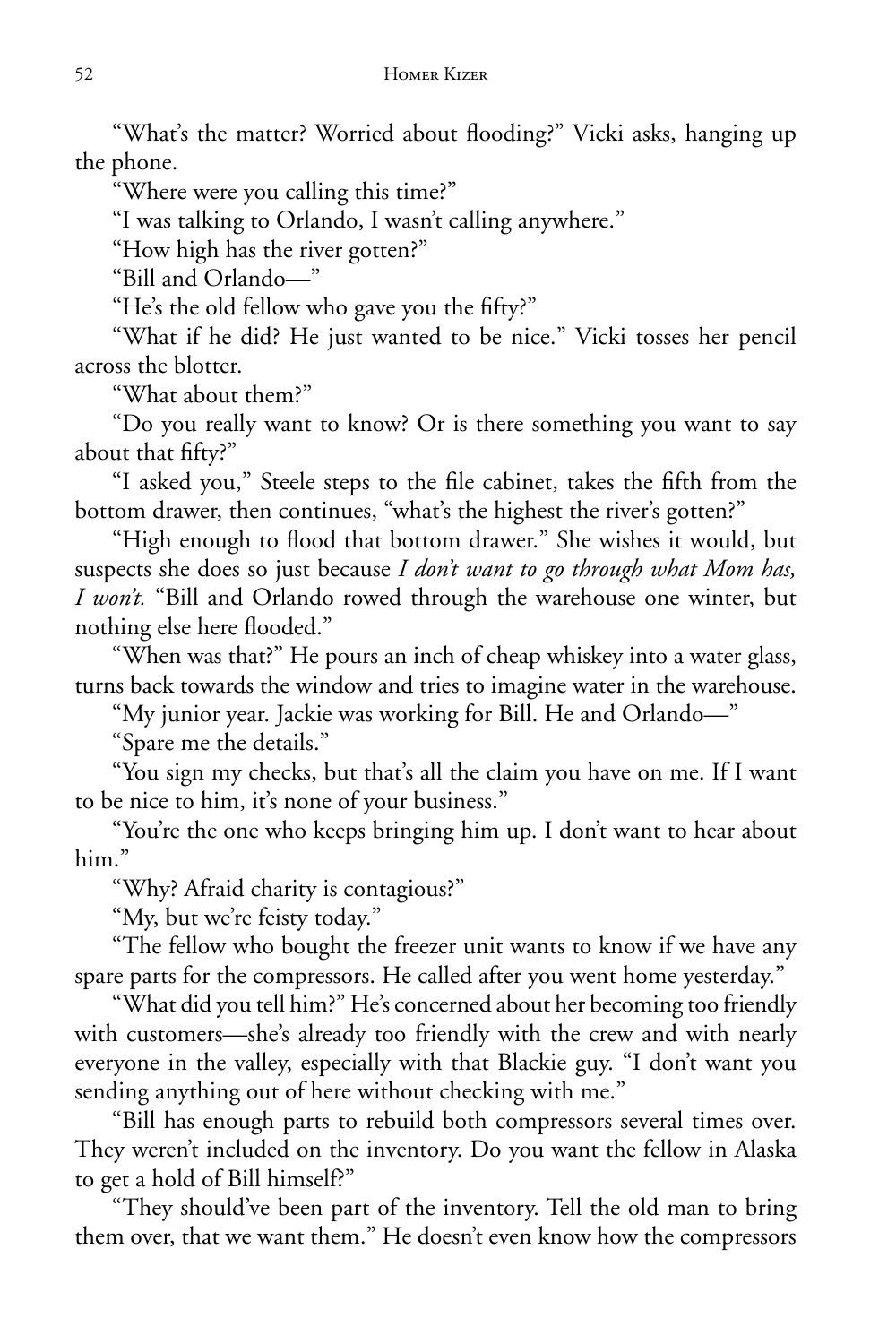work. Oh, he knows the principle, but not which pumps do what or what it takes to rebuild a pump. "Threaten him if you have to."

"What's come over you? That's not the way to get anything from Bill."

"Don't tell me my business."

"Yes sir—"

"I don't like being mocked."

"Then don't set yourself up to be."

Steele cocks his arm as if to throw the glass, seems to think better of the idea, and with more hurt than anger in his voice, asks, "Can we keep to business?"

"I'm sorry. I'll get a hold of Bill and have him bring the parts over. He can't use them."

## 3.

Orlando deFader, once fish began to run in earnest, has spent every morning and afternoon along the river, the middle of every day in the Harbor View, lunching on chilimac and *Blitz*. As far as Steele knows, deFader doesn't have a home; he seems to live in a fishing shack above the log dump, a leanto with a stove of some sort in it—and the old fellow must have plenty of money. He gave Vicki fifty bucks for mending his pants, if that's all she did for him. Steele heard one of the carpenters say something about he, the carpenter, would like his pants sewed that way.

The incident remains troublesome for Steele: Hansen thrives on appearing as the corporate Good Samaritan. Mr. Gairdneri stresses Hansen's image. Scandals are quick tickets to dismissal—and nobody pays fifty dollars to get their pants mended, unless something else was altered.

Standing at the window, staring at the rain, wishing he was lying on the beach at Malibu, Steele suspects that he needs another place to live, that he might even have to get rid of Vicki, despite her doing all of the hiring as well as looking after the crew for him. He asks, "Have you heard back from ChrisCraft?"

"No. I think that's one you're gonna have to handle."

*Damn rain*. *Already, mystay here feels like banishment. I'm becoming another damn fi sh—*

"Get ChrisCraft on the phone. A call from Oregon will impress them." He twists the empty glass in his hand, looks through its transparency at his distorted palm, and wonders if he should pour himself another drink. "I want that dealership."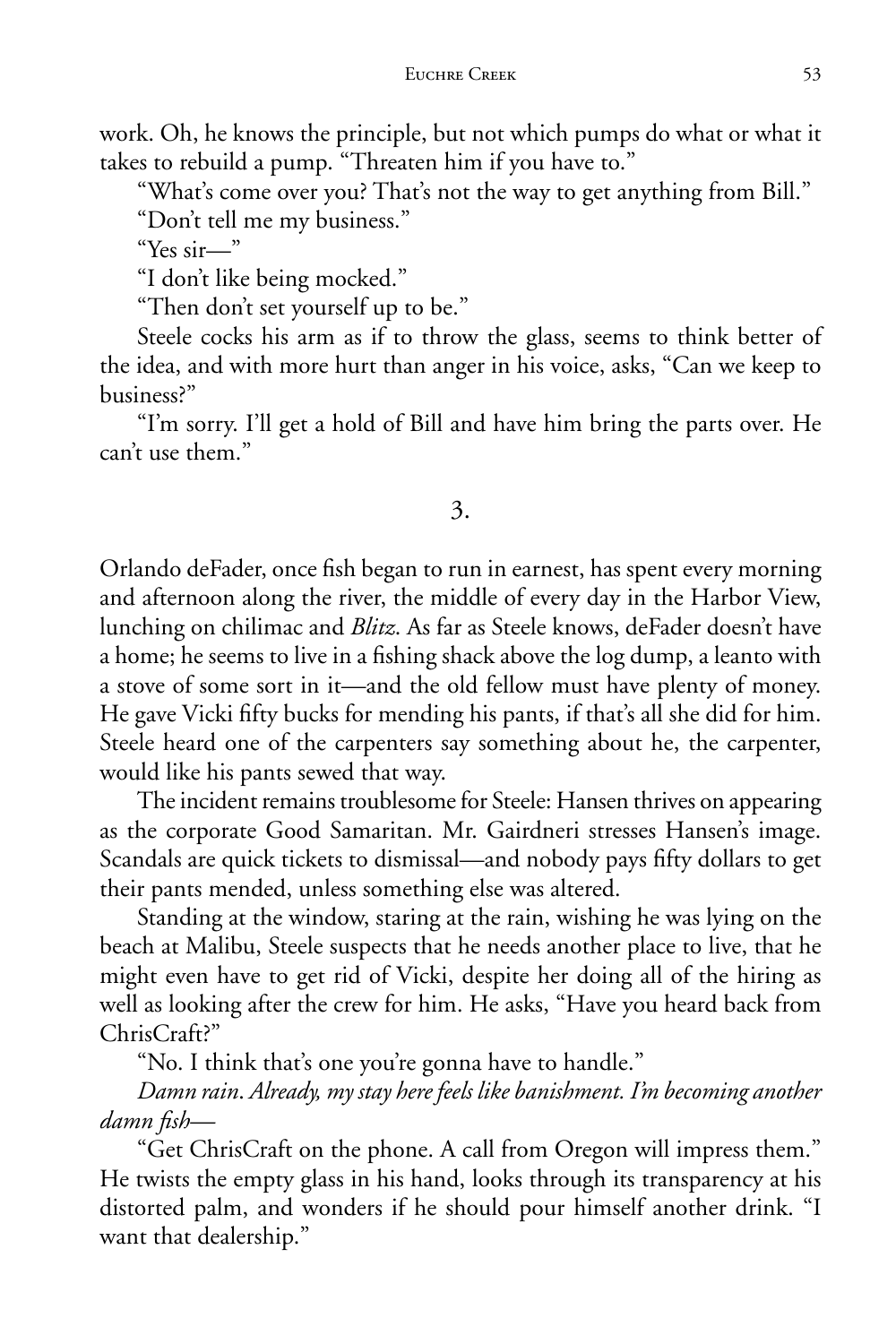"What about Calkins Craft?"

"No. I want a line of boats our customers will have heard of."

"But everyone knows Calkins Craft—"

"Everyone? I hadn't heard of them until you mentioned them last week. It's a regional line. Perhaps worse, just local." *I'm tired of her. I need another place to live.*

Rain drips from the beard of the raven, feathers fluffed, perched atop the hemlock across the road; the drips fall into puddles, streams, the river, swelling it, turbulent and black, as evening spreads like a shade drawn down. The phone rings. Steele's surprised Vicki isn't on it, calling only she knows where, trying to find a buyer for who knows what, not realizing the money is in the performance bonuses, slipping away from him because of the rain and mud. She doesn't even ask him anymore before she makes a deal—and that has to stop.

"It's for you, Robin. From Salem."

"Good news, Steele. The cease and desist has been signed. Miami will stop immediately. Their gypos, within a week. As of three o'clock, there'll be no more logs dumped in Euchre River."

Having forgotten about the logs, Steele thinks of nothing to say for a moment. He turns, with the receiver to his ear, and looks at the raven. Across the river, lights shine up the hill, crawling through treetops, jumping from branch to branch, holding on, then swinging to the next tree. Steele looks away from the raven, hating it. He notices the lights and wonders aloud, "What the hell is that old man doing over there?"

"How would I know? What old man are you talking about?"

Realizing he'd unconsciously spoken into the receiver, not knowing exactly what he'd said, Steele tries to cover himself: "I was talking to Vicki. Sorry about that."

"That reminds me, Mr. Gairdneri has heard some ugly rumors about Mr. Heroun's project. What does he call it?"

"How did you know I was referring to Bill Heroun, and he's only knocking a few trees down. That's all. So what's this about a project?"

"Rumors have him building a motel and restaurant."

"This is the first I've heard—"

"Where have you been hiding? Don't you read your own newspaper?" Hansen's lobbyist explains what he knows about the governor going into partnership with Heroun to build houses and condominiums on state land.

"Mr. Gairdneri said just today that you would've called him if we should be concerned about Heroun's venture. Perhaps he was wrong."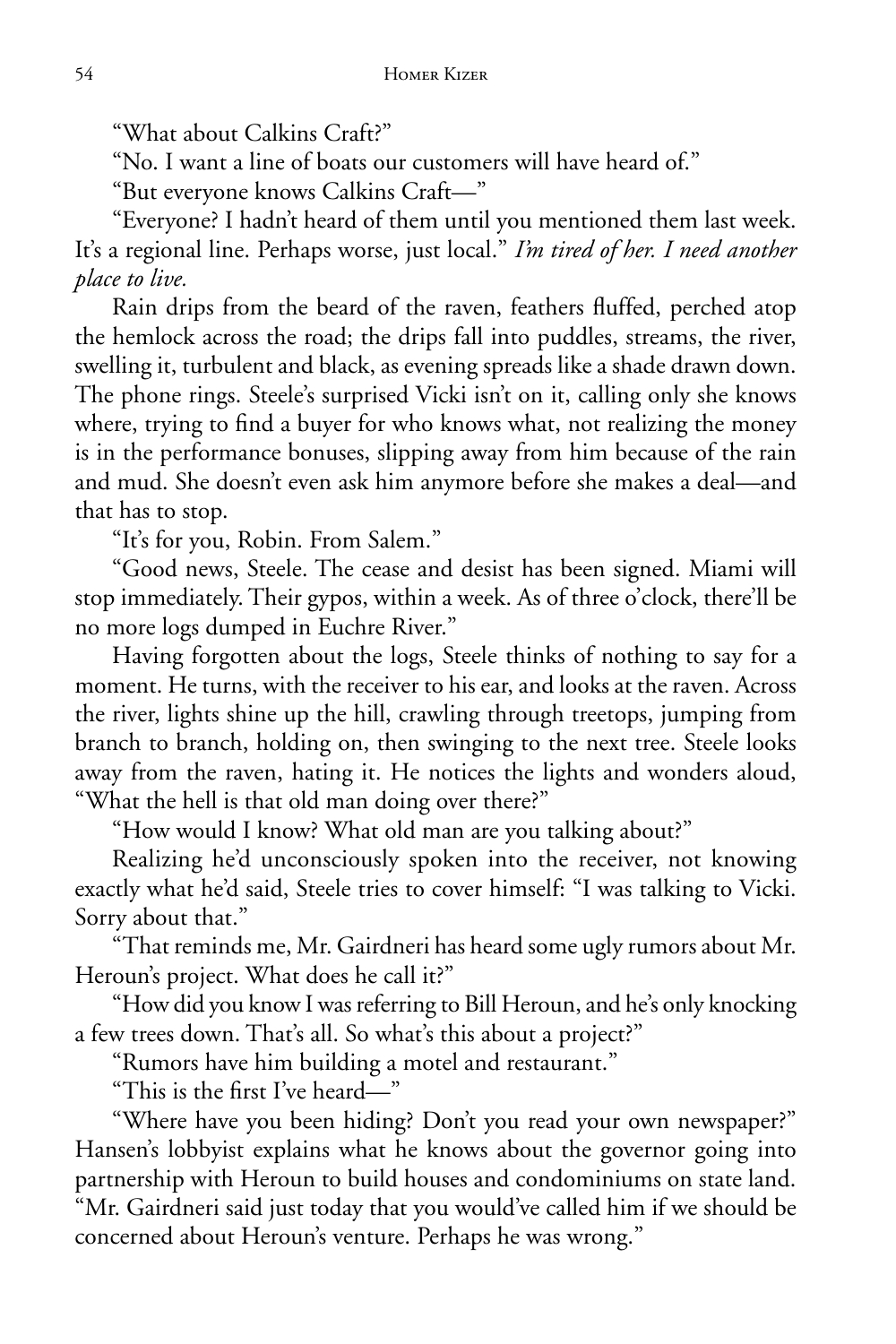"No. I would've called—and I haven't seen a local paper. We don't get one here." *So the old bastard has Mr. G worried. I'll be damned.* "Tell Mr. Gairdneri that—"

"You need to speak with him yourself. And I'm not so sure you would've called."

"Why do you say that? That's nuts."

"Oh, is it?"

"Of course it is."

"I'll be talking to Mr. Gairdneri in the morning. Perhaps you should speak with him first."

"What don't I know that I should? What have you heard?"

After a pause that seems overly long to Steele, the lobbyist says, "Mr. Gairdneri thinks you're an awful lot like himself, perhaps too much so."

"I see—"

"Call him. Stay in touch with him."

"I'll do that. Thanks."

"Don't thank me." The lobbyist hangs up.

"Who?" Vicki asks, returning from the window. "Who were you talking about? Wild Bill?"

"Wild Bill is it? He was about as wild as a corpse when I took over here. He oozed defeatism—talking about being God."

"Naa, you just don't know him."

"Well damn him anyway—that's a cement truck over there, isn't it?"

"Jackie said they were pouring fifteen yards today, the slab for the equipment shed, someplace dry to work on whatever breaks down. And for sure, something will break down."

"In this weather?"

"Yeah. Vern asked him if they were gonna trowel it by flashlight. He didn't think it'd set up without too much calcium for it to have any strength. But," she pauses as she looks across the river at the headlights, "Bill said he needed the shed before he could punch in more roads."

"So he's pouring while we're stymied because of the weather, probably pouring just to make me look bad. Why can't the bastard wait?" He'd be pouring, too, if a pour were part of the plan. Unfortunately, dock pilings aren't as easy to set as a slab is to pour. "What else do you know about—"

"They're all manmade, D's and TD's and HD's . . . Jackie said he has to do it now if he's gonna get it done, the weather will only get worse and the mud tears up everything manmade, gets in bearings and wears out rollers and I don't know what all else."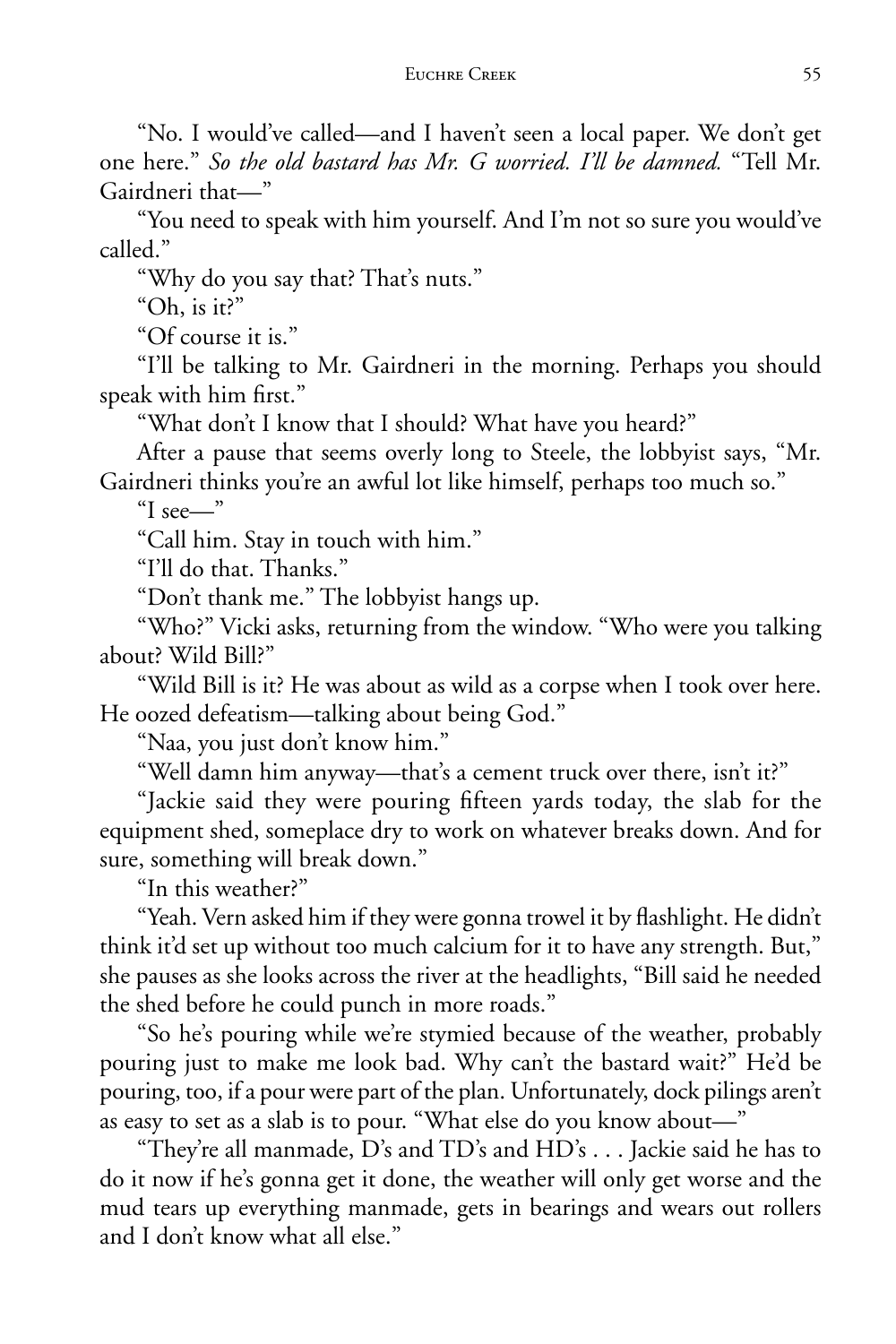"What do you know about bearings?"

"If you don't give 'em a shot of grease once in a while the grease worms will eat 'em up, the grease worms are really bad here in the wintertime."

"I don't want to hear anymore nonsense, anymore *Jackie said's*, anymore about engines or . . . and what has she to do with what's going on over there? You keep mentioning her."

"Bill tells her everything. I didn't ask what he's doing, but she wanted to know who you were voting for, see if she had to counter your vote."

"What?"

"Don't look so surprised. You know, if you're going to vote for Nixon, she'll have to get Bill to vote for Kennedy. Right now, there's ten more Kennedy's than Nixon's so a lot of us don't have to go, we'll just cancel each other out."

"I don't understand what voting has to do with bulldozers and cement." This isn't the first occasion where her logic has escaped him.

"It's simple. Grandma Hodges is going to vote for Kennedy. If her nephew-in-law Frank votes for Nixon, like he wants to, then he'll cancel her out, so she'll have to get her grandson Blackie to vote for Kennedy, and Frank will get Jess Saterlee to vote for Nixon, then Grandma will get Eddy to vote for Kennedy, and it gets real complicated. But if Frank stays home, then everybody else can and the election is real simple. That make sense to you? It's just now, we're building a restaurant so Wild Bill has gotta build one."

"Do you know for certain he's building a restaurant?" Perhaps he should welcome the competition. *He could be my excuse for spending more than's budgeted.* "Or is he just going to build houses over there? That's all I've heard."

"Well, houses for sure. But Jackie says—"

"Never mind. Just find what you can about the old bastard's project."

"What about how you're gonna vote?"

He hadn't thought about the election; it doesn't seem to matter much here. It won't matter at all once he falls behind schedule, and that appears inevitable the way it's raining.

"Maybe I won't vote . . . give yourself an hour of overtime, I don't care. Just find out what that old fisherman is up to—and make it stop raining."

The raven shakes its beard, slings rain against the rain, and sudden gusts dash office windows. The building seems to swell, to rise reeling, like a hemlock bough swept up, straining but going nowhere. Steele turns away from the window. For a couple of years in college, he drank too much. So, though pouring another inch of Black Velvet from the bottom drawer of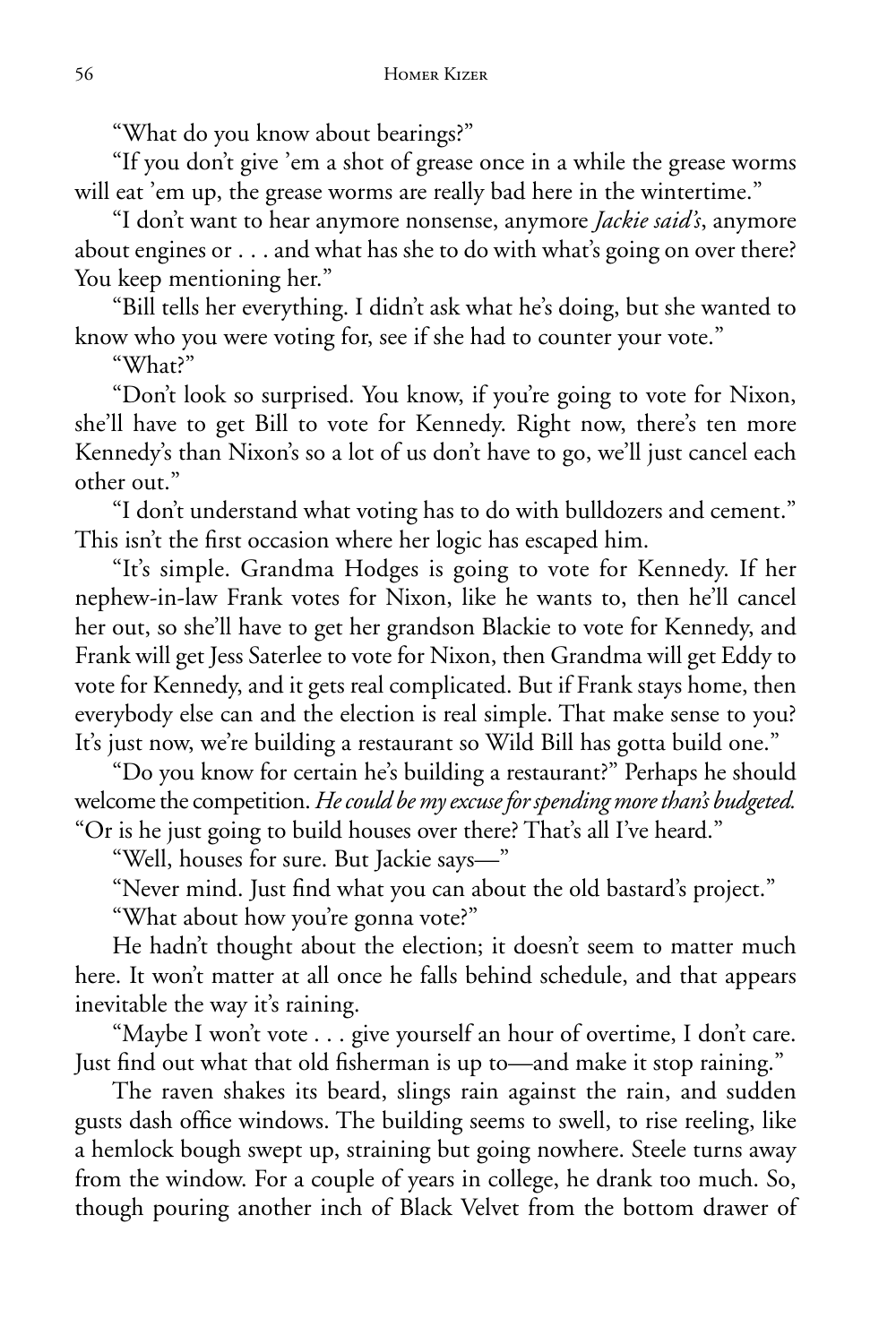the near file cabinet into the water glass—Vicki's whiskey; he hates cheap whiskey—he knows he can't start needing a drink. He's been having one every afternoon, just one, not that he stops at one. Maybe when he wakes up, it won't be raining.

\* \* \*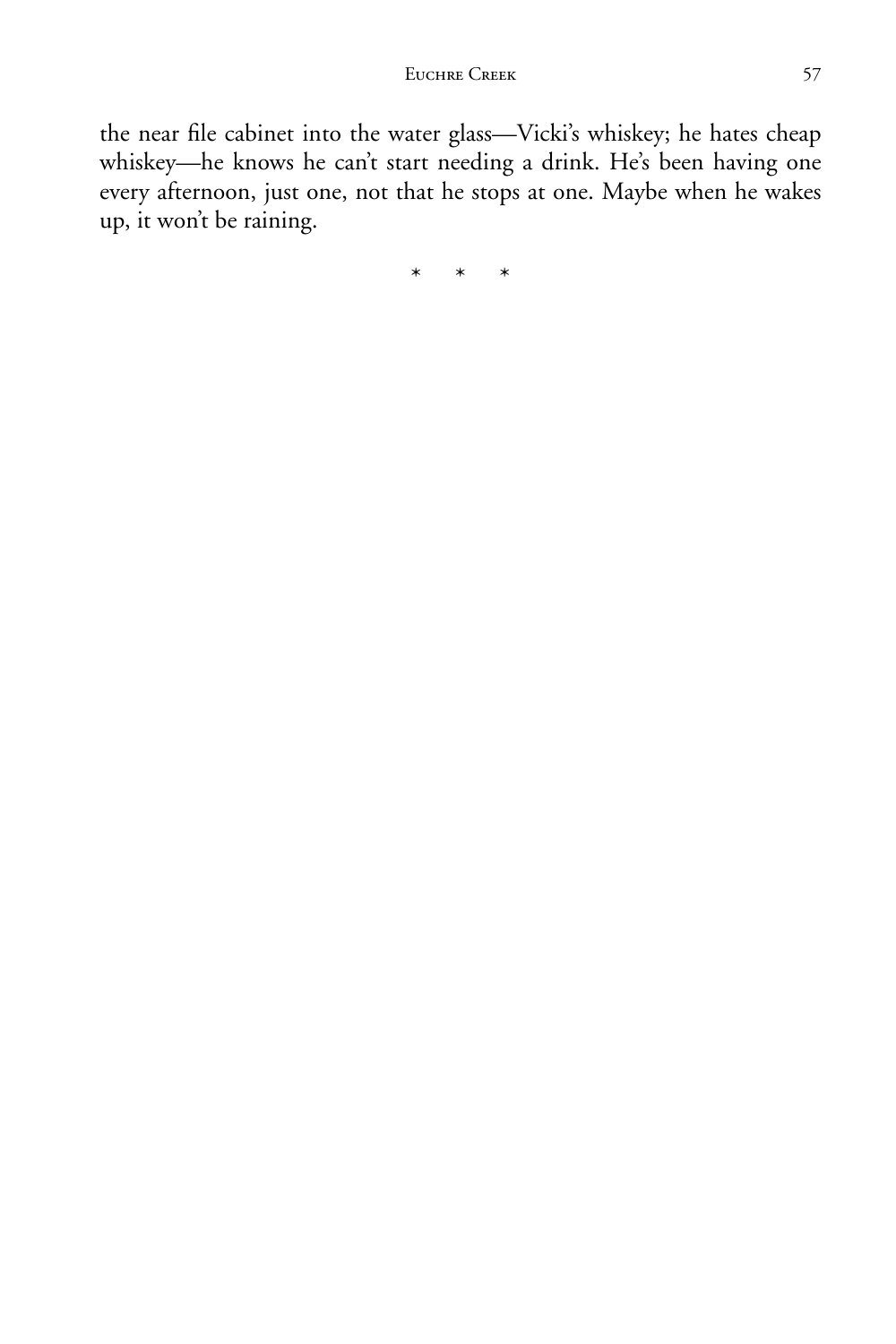# Chapter Seven

1.

Vern watches the always-gray sky darken, the neon *BLITZ* sign blinking fifteen times a minute beside him, the warm orange pulse pushing against the rain, stopping it at the door, absorbing it. Behind him, Dudley awkwardly thumps around a pool table. Vern hears the break; a ball drops. And across the road, the Olson boy, wearing neither hat nor coat, lugs a gunny sack over his shoulder—Flip, sniffing the sack, follows the kid. He ought to holler at his dog, a damn nuisance, more nuisance than keeping him is worth, especially now that Martha's working for him, her bitch Airedale in heat and always with her.

That Olson boy, Vern notices, has started to fill out, his shoulders squaring like his daddy's. Bill had his say about Orlando naming the kid in his will; told the story everybody has known part of for years, or if not known at least suspected. But looking off into the rain, Vern suspects Bill's reason for not wanting to see the kid given anything is in a still-untold part of the story.

Blackie, rapping the window behind the *BLITZ* sign, says, "I'll match your thoughts for a beer."

"You lose," Vern says, hearing again the story Bill told:

*"We were running for Alitak, late in the fall. The year was '36. In a bad blow, bad even for Shelikof Strait, a hundred knots, maybe more. Tide falling. We were taking thirty footers head on—and getting beat by thirty footers broadside. Thor was rollerman. He and I were trapped in the fo'c'sle of one of those newer sixty-four foot schooners. Ever'one of them ride wet, but none of you would know about that. Well, the* Asgood*, with her big stern, was one of the wettest. Her bow wouldn't lift, couldn't. Water was dumping down our stack, the main sputtering, the whole boat shuddering, and I prayed. Never had before, haven't since, but I did then even though I didn't know much about praying.*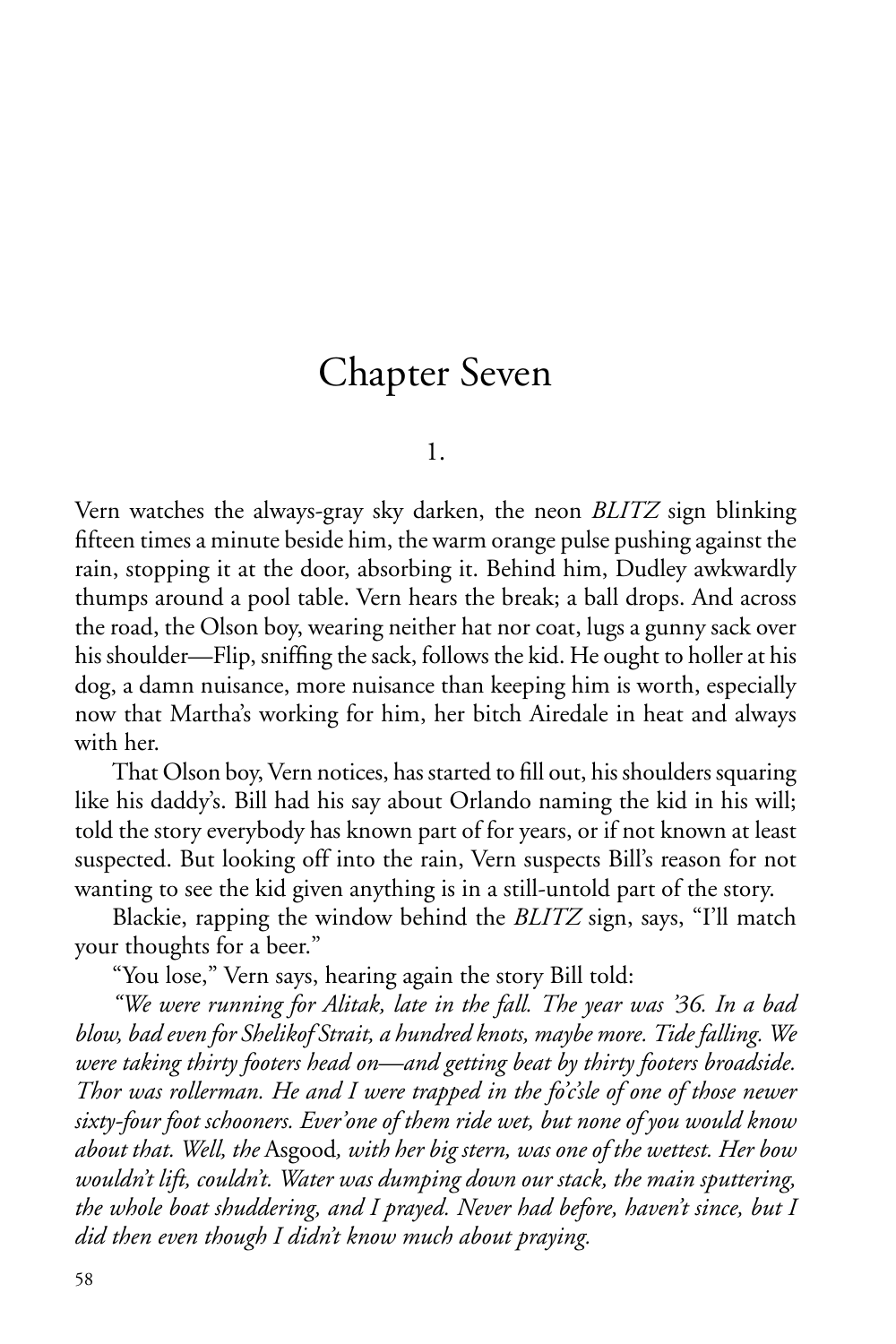#### EUCHRE CREEK 59

*"We foundered a long time, more under the sea than above. Our skipper was a Norski from the Old Country, and he held into her all night long. Later, he said only, 'Mama had lefse waiting.'*

*"The bow timbers worked. Water squirted in between planks, got pretty deep in the fo'c'sle. We had a handpump, but we couldn't begin to keep up. We were in water to our waists before the tide turned. Then we ran with it till we were swinging from the hook behind Harvester Island.*

*"Thor couldn't pray. He tried, but every time he ended up cursing God. He went on to swallow the anchor and take to drinking. He never was any damn good again."*

"You worried about the kid?" Blackie nods towards Terry, now about out of sight.

"Tell Martha she owes you a beer."

"He'll be all right. He wants outta here, away from this rain."

The story Bill didn't tell, Vern knows, has to do with the kid's mother, then a young widow, her first husband a high climber killed while greasing a block on a spar tree, of all things. Vern's heard it said that when her husband got killed, she swore she'd never marry another logger, that she was a truly striking woman, long brown hair, long neck, chiseled classic features, that Bill and every bachelor fisherman along the coast put in here to see her. But they all sailed with the next tide. Only Thor hung around—and she was too damn anxious to get remarried.

*It's hard to know the part of a storythat's not told*, Vern surmises. *It's a mistake to think there has to be a reason for everything that happens. That's not how life is. Time & chance happens to all men.* Vern leaves the window and walks past the pool table. *Take Dudley for an example, who would've expected him to lose his leg. It just happened, an accident.*

"Hey, Vern, seeing how you're easy today, I'll match you for a couple beers," Nils Gunnarsson says, stepping around the pool table. "Dad will be along in a minute."

"Martha's luckier than I am," Vern says, pointing towards the bar. "You'll have to try her."

"If I gotta match her, I may as well give her my money now." The big logger smiles at Martha, behind the bar, as he adds: "How come somebody doesn't marry you?"

"You didn't when you could have."

"Yeah, well, there's no accounting sometimes for what people do."

"It's not too late—"

"Whoa! You'll have to talk to Betty about that."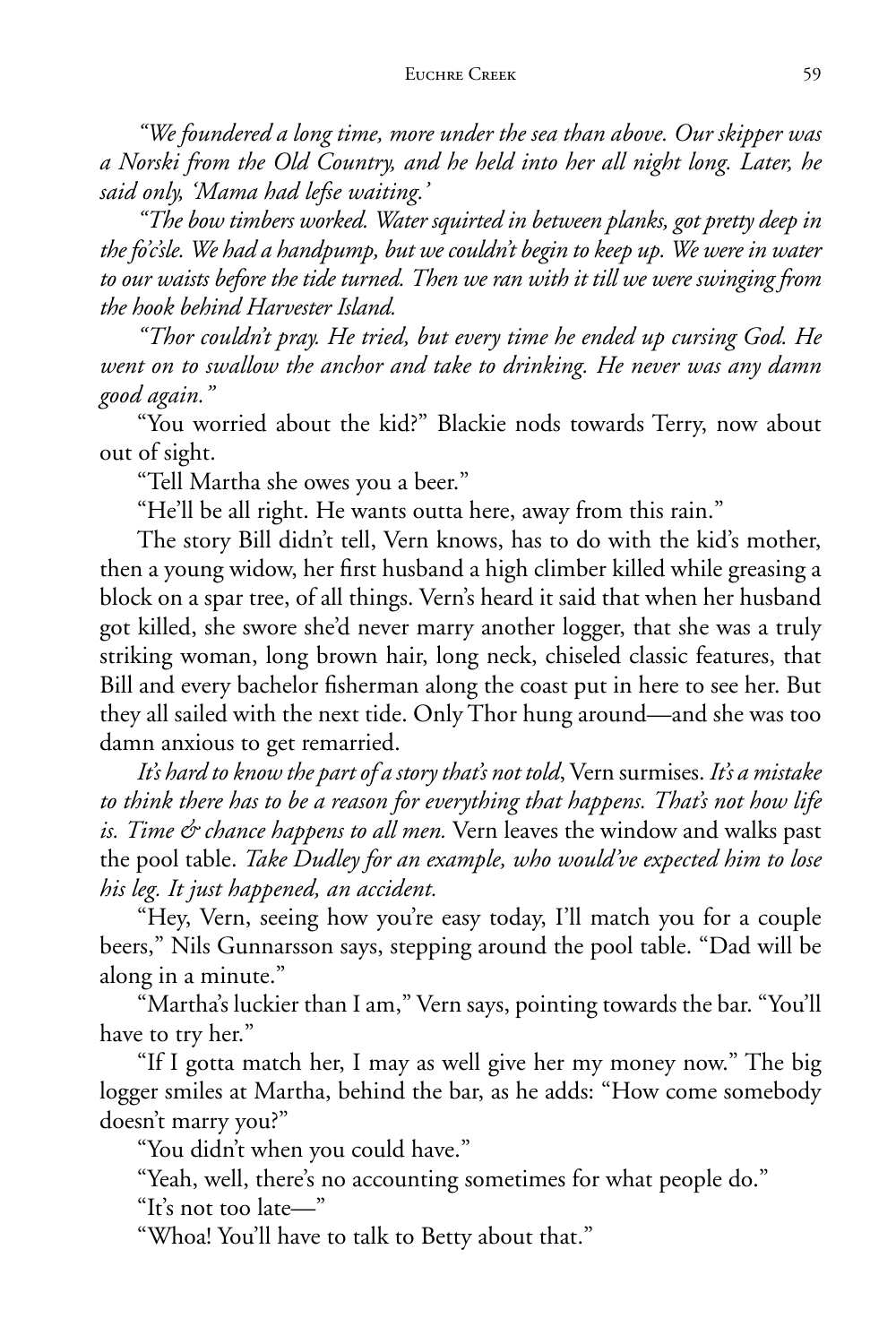Terry plods, feet and sack heavy, counting his steps, beginning over again at fifty, hearing the taunts, mocking voices without faces, pushing him here, there. Hemlocks and shadows, bending in the blowing mist, loom over the bent road, dark and long.

The voices aren't like voices: they're wires twisted into snares, strangling him. He wants to cry out; he wants free; he wants the voices to go away. He doesn't want to remember his dad, coming into school, into class, mumbling something about waiting for him, saying he was waiting for him.

*Miss Pinkey saw Dad fi rst, looking in the window of their third grade class. She reached up, like she always did, and ran her hand past the combs holding her hair—I used to want to marry her . . . or someone with red hair just like hers, beautiful red hair, long & fl owing over her shoulders and down her back.*

He doesn't want to remember his dad, fumbling the doorknob, finally getting it open, then coming in, pants unzipped, drunk, vomit on a shirt buttoned crooked, saying that he was waiting for him.

*"Ah'm, ah'm here for Sonny. His mama wanted me to pick 'im up . . . . Ah'm, ah'm his papa."*

He hated his dad then, hated him more than he hates the voices now, faceless and silent. And Old Man deFader saying "snap out of it, grow up" doesn't help a bit. He'll snap out of it all right, when the old bastard drowns in his beer—and who the hell is deFader to tell him what to do, who gives him that right? Just because . . .

On-coming headlights cut through the rain, bounce off the hillside and pass, winding downriver. Terry recognizes the Chevy, Vicky Poage's. He has seen it around, has seen her around, had a class with her a couple years ago. She still says hello—and he feels the cold slap of the silver, sea lice still clinging to it. Wet sack against his shirt, wet steps, counted and carried, he doesn't want anyone telling him *to snap out of it*, especially not that old firewood cutter, who probably hasn't sold a cord for years.

The headlights turn around, catch Terry; they feel like cat whiskers brushing across his jeans and sleeves. Vicky stops, and Pam Riley scoots over. "What's in the sack?" Pam asks.

"Dinner . . . . It's all right, I can walk."

"Smells like fish," Pam says, scooting farther to the middle.

"You smell bait, my eggs. I wiped my hands on my pants, I better walk. Thanks anyway."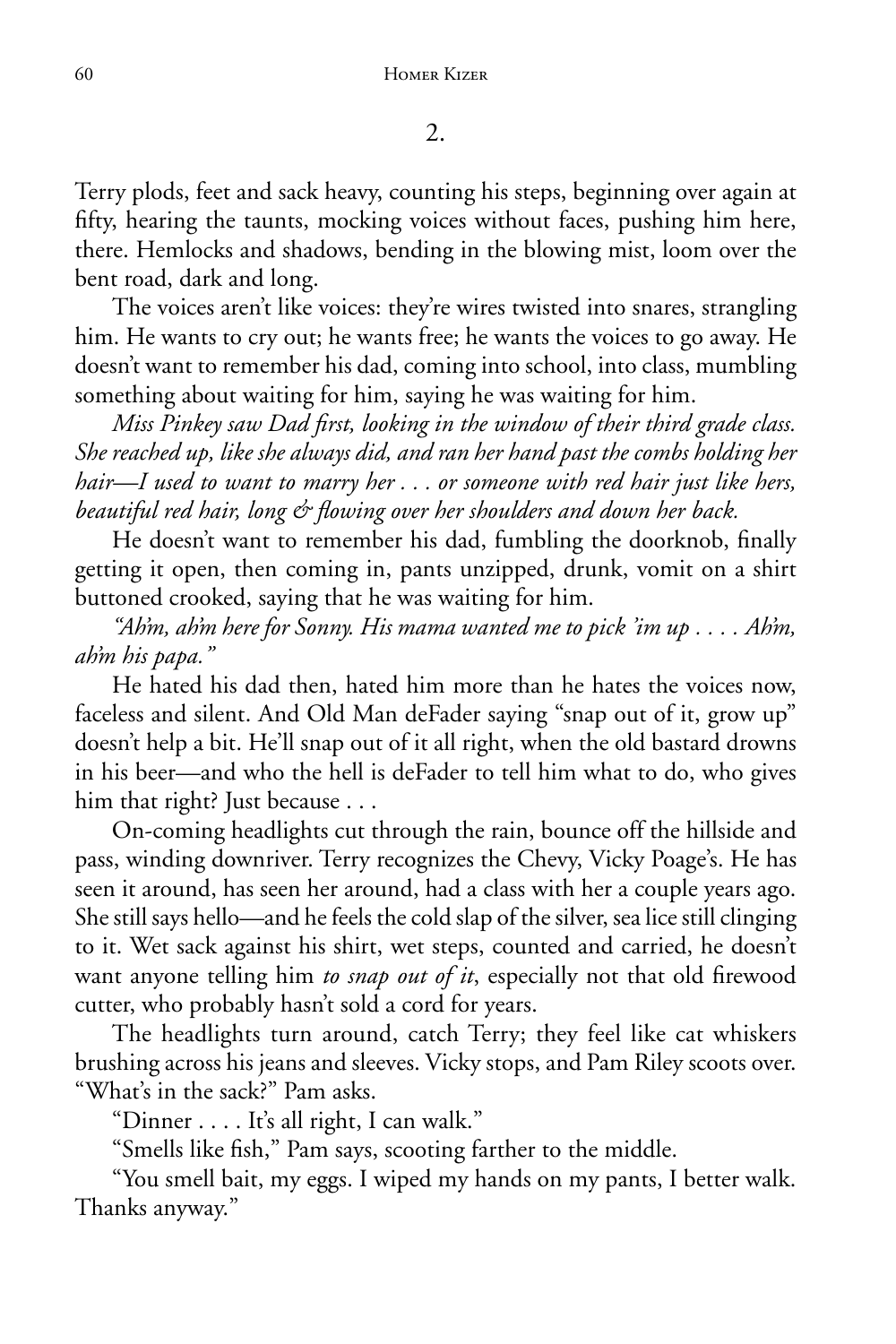Leaning across the wheel, Vicky says: "Don't be silly, get in. Behind the seat's a rug. I can wash it."

The seat is warm from Pam, who twists so not to touch Terry. "You're soaked," she says, as if surprised.

The rug is too small to cover more then just where he sits; so Terry rolls the sack around the fish and rests it on his right leg, careful not to let it touch the door. He wishes now he hadn't caught the salmon, that it would have spit the hook like the one old deFader had on. But the wish is stupid; there's nothing else at home to eat.

Vicky switches the heater onto HIGH, but no more heat comes from it. The fan just makes more noise. "You're gonna catch a cold."

"I'm not that wet."

Pam touches the inside of his thigh as if seeing how wet his jeans are, and she doesn't move her hand. Vicky glances over and sees what's happening. Terry, ears and cheeks burning, wants to say something, must say something, but not just anything. But before he does, though, they're past the log dump and stopping. He lifts the gunnysack, careful not to let it touch the seat, closes the door and watches the slope-backed Chevy disappear upriver. When he can't see its headlights, he waves, just a little wave, not much more than lifting his hand, but enough so that it embarrasses him.

He doesn't know why waving embarrasses him; he just knows it does. Just like he knows his dad embarrasses him, knows that his dad is a drunk. Why isn't important. The reason doesn't alter the fact—and facts are enough for everyone in Euchre Creek. So if asked about his feelings, Terry would say, *Dammit, there's nothingto deal with. Myfeelings are just fi ne. It's old deFader that has problems. His kids won't even talk to him. Everybody says he's a squawman who got rich during the Depression, buying land and timber at tax sales; they say his boys screw their sisters, are drunk all the time, won't work, kinda like Dad. And everybody is probably right.*

Today, the fishing was slow: optimists went home early, leaving Terry and the old woodcutter by themselves, plunking at the Glass House Hole, their rods leaning on forked willows pushed in the sand. Terry had to catch a fish. Orlando deFader stayed to help him if he needed it, two rods being better than one, not that deFader's rod is much, an eight-foot beryllium stick that, years ago, had its tip caught in a car door. Now, six inches extend beyond the last guide, which, like all of the others, is held on with once-white adhesive tape (loose tape ends occasionally foul his pink, sixteen-pound test Scotch line during a cast, but haven't yet cost him a fish). The cork grip, encrusted with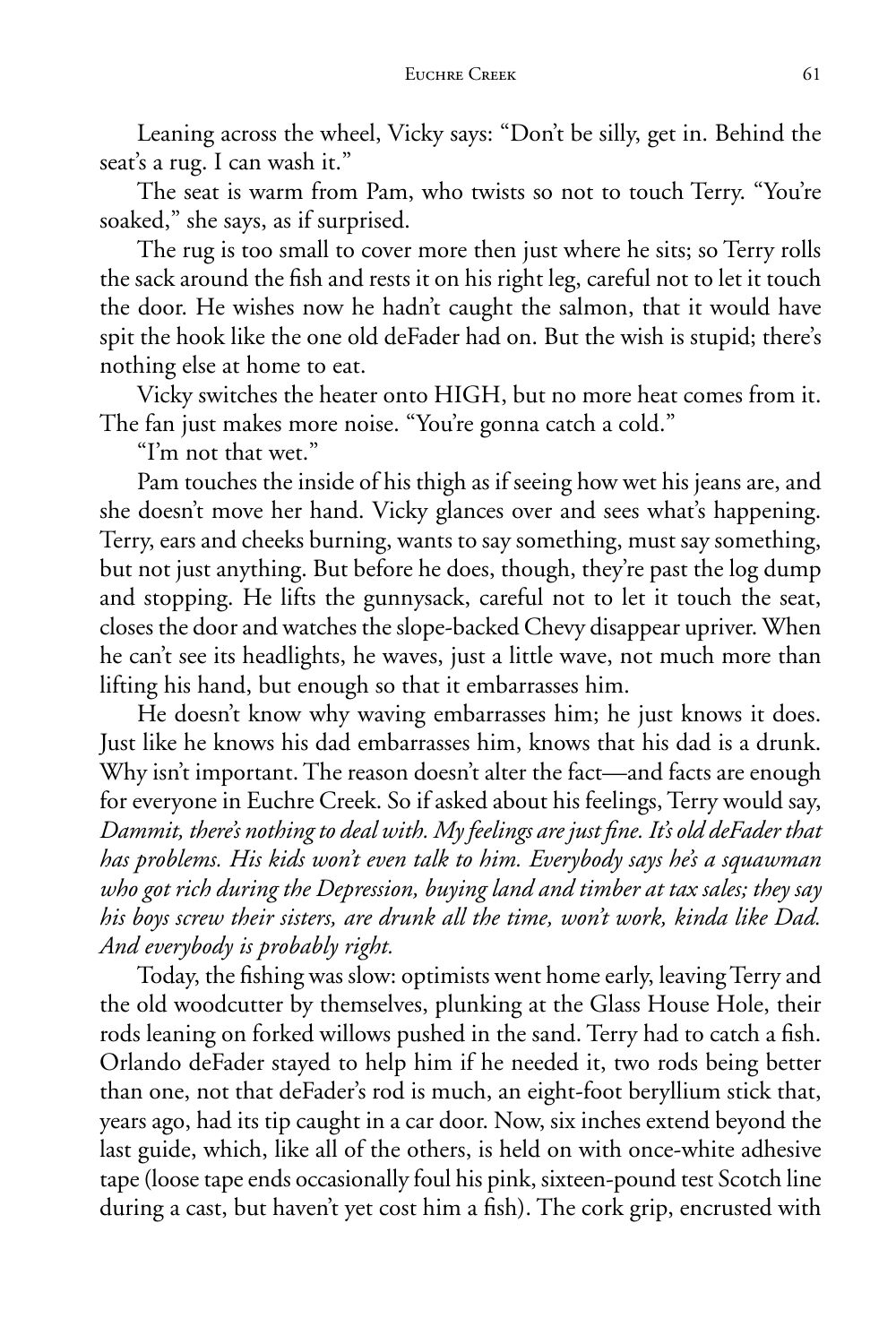dried salmon eggs that don't soften in the rain; the early Pflueger Supreme, attached with baling wire and black tape; the whittled extension, fitted with black thread and ferrule cement—the old man's rod isn't as good as Terry's, and Terry often wonders why everyone says the old man has so much money. *Even the old bastard's pickup isn't as good as Wild Bill's; it isn't even a Ford.*

Above the rain and clouds, the moon rises, a slow fish bright as the fat silver in Terry's sack. The two chinooks that entered when the river was low and warm rest in the pool above Elk Creek, fifty miles above tidewater, fifty miles above the optimists. The hen, tail beaten white, worn down, rotting, laid half her eggs in redds dug this afternoon; the buck now stands guard, having driven away thieving cutthroats and jacks. Tomorrow, he will lie in the shallows; he will not see the eagle that attacks him, that sinks its talons into his back. He won't feel pain, won't feel his flesh being torn from him; he'll feel only the pull, the struggle to stop him from spawning. And he'll swim, slow at first, then faster once he realizes it won't let go, into the deep pool, where the eagle, its hoary head up, tail spread, wings beating, will be pulled under, drowning from its greed.

But Terry knows nothing about the chinook, they having slipped upstream while he was still fishing for cutthroats. Instead, alone in the rain, he thinks about what deFader said: "I was gonna be a doctor when your age, when this county was still part of Benton county and state legislators thought only fern pickers and stump jumpers lived over here." He doesn't want to be a doctor; he doesn't want anything more than to be into a fish, fighting it, winning. The old man had insisted that "everyone wants to leave their mark on the world, high school football players thinking they belong in the National League." He doesn't play football, wouldn't play if he was forced, doesn't want to be another Jesse Owens, doesn't go out for track or for any sport, doesn't want to be Paul Bunyan or to save the world. The world doesn't want saved, he knows that. He doesn't have to be told. And no, glancing up towards the moon he can't see, he doesn't think there's life out there, despite what Elder Gosson has to say, despite what, as old deFader called them, "Sunday-moaning preachers translating divine edicts personally received from heaven" have to say. He doesn't believe any of that stuff. God. Universal good. An Oversoul, from the essay he read for English class—that has to be the most ridiculous idea he has ever heard. Why read something so stupid, a naked eyeball.

Sack over his shoulder, heavy, Terry stands looking up into the darkness, feeling the wind, the rain running in rivulets like tears down his cheeks. He has his dad's dark hair, square jaw and shoulders, but his mother's hands, her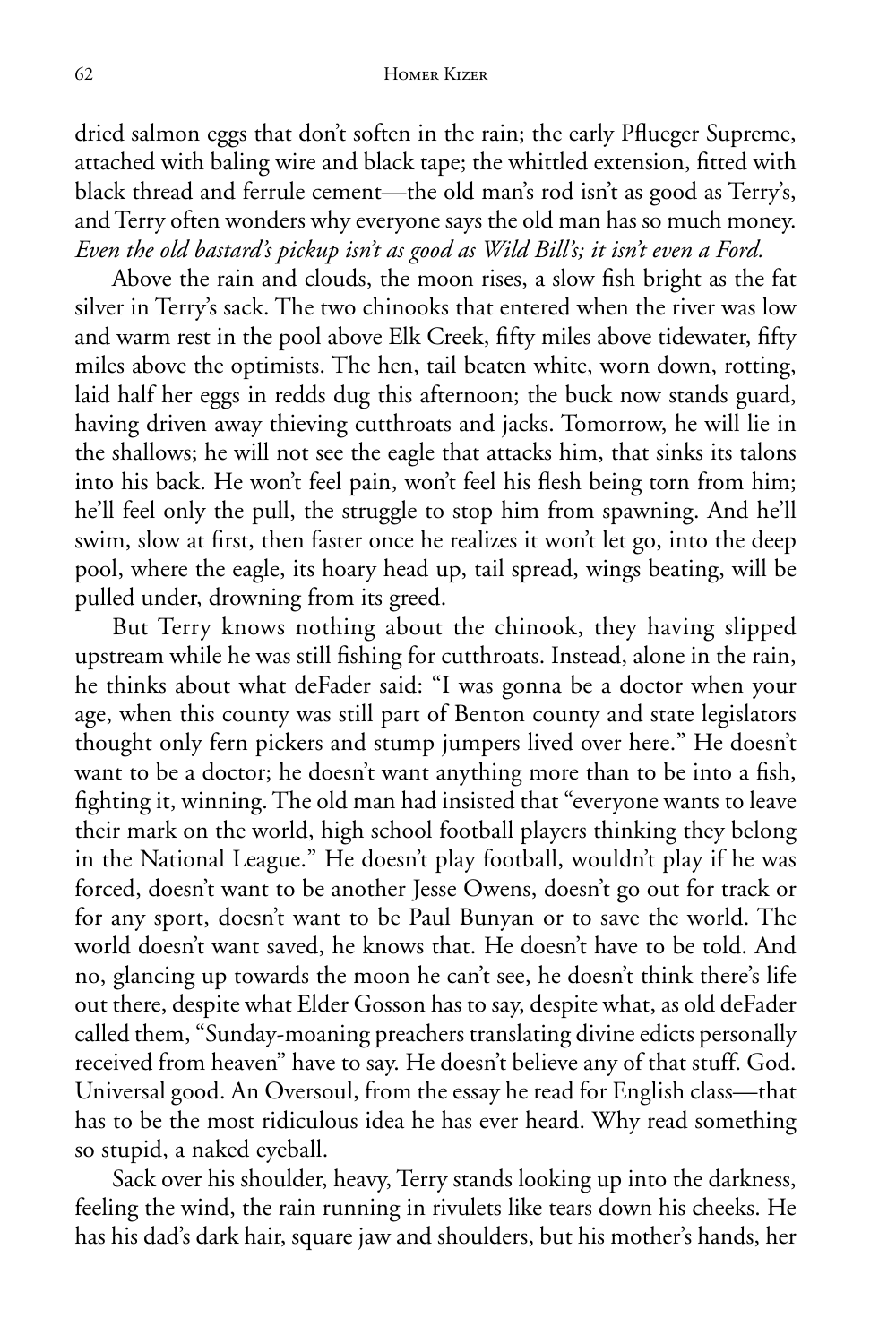long, delicate fingers. Though out in the weather most days, he is as white as the belly of a watermarked pink salmon—Euchre River and Little Nestucca Creek have small runs of pinks. He wants to be a biologist, to know everything he can about salmon, to release premigrants into the river; he's never been more excited than last spring when he helped at the hatchery on Rock Creek, there on the Siletz, watching the little guys adjust to the current once they were released, splashing about, schooling in the shallows, so small, with such a long journey ahead of them. The only person he knows who's been to the Aleutians is Wild Bill. He'd like to go someday just to see how far it is. *Imagine swimmingthere? two thousand, three thousand miles, then coming back, smelling your way home.* What does he care about doctoring: old deFader is right, it ain't so much, setting bones in plaster, stitching loggers back together. *Dad done smoother plastering on that brick retaining wall out back than the doctor did on Tim Saterlee's cast, and in one of them Black African countries, the Congo, maybe, witch doctors massage bones back into place and those bonesgrow together as well as if they were plastered.*

Terry knows the moon is up there somewhere though he hasn't seen it for a month; he has faith it's up there, faith without doubt, without even thinking about it. He has seen the moon enough times that he really doesn't notice its absence as he gazes into the blackness, wondering why deFader said so much about becoming a doctor today. Does old deFader want him to go to medical school? It almost seems so. The old man all but offered to pay his way, even though saying, "No man can heal anothern." *Maybe no one can. Maybe people have to heal by themselves. That retaining wall already has cracked, will probably have to be replaced next summer, at least the end where Mom planted strawberries. The ground's slipping. The river keeps eating away at it. And this damn fi sh is heavy.*

3.

Vicki fusses in the kitchen, not able to get the cookie dough stiff enough, adding a little flour, then a little more, then still more. The cookies are for the Grange tea, the monthly meeting of Euchre Creek Women's Club, this month's meeting devoted to *The Battle of the Bulge*, or as Grandma Hodges says, "How to fit in your Sunday dress without needing a new girdle." Vicki doesn't usually go to these meetings, hasn't gone to one for over a year, hasn't gone since . . . she'd rather not think about it. Blackie's wife. No! she'd rather not remember what was said. She'd accepted Peggy's apology, even if it was more than a month in coming and that's enough said.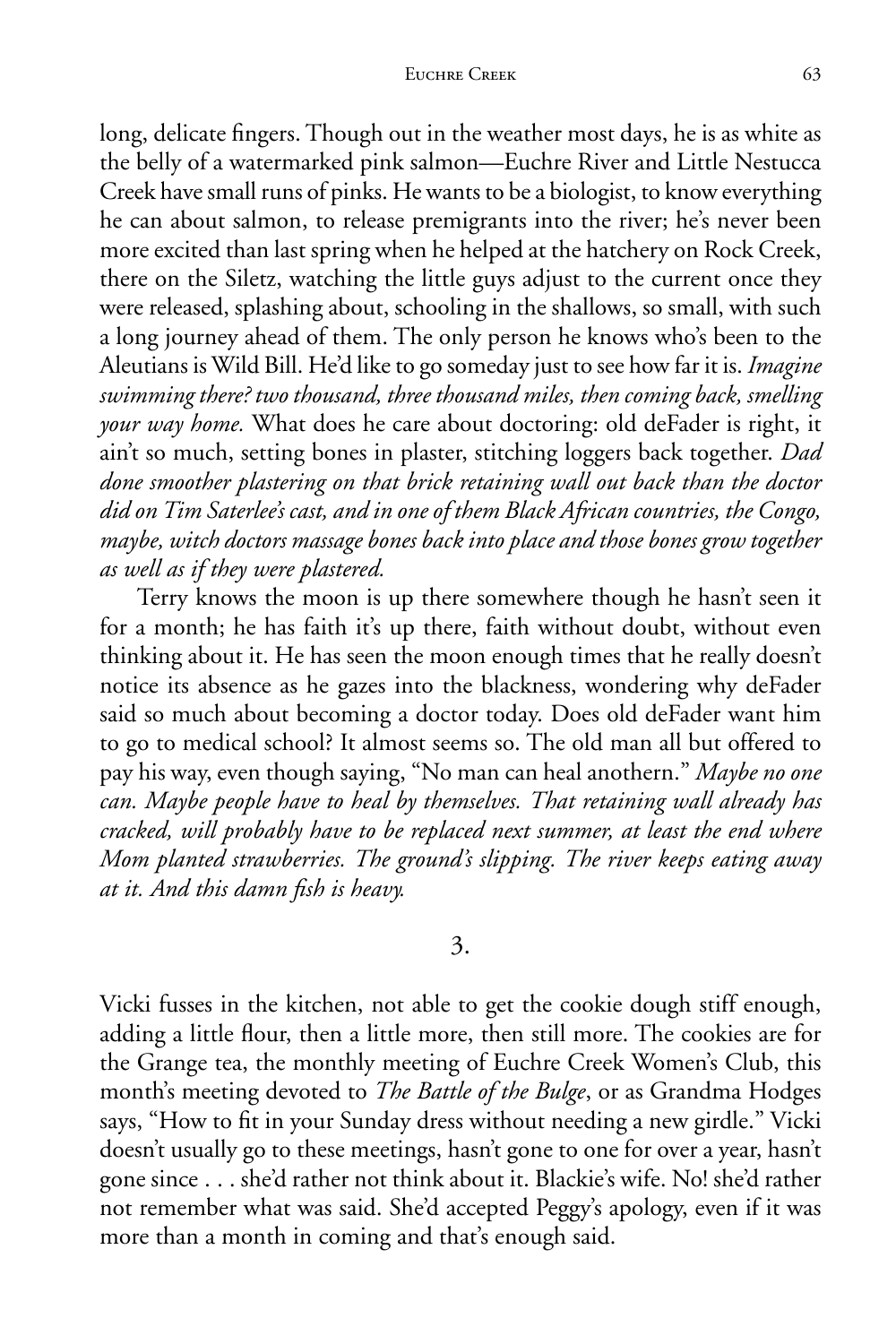Jackie invited her to come, said even their mom was going, said she didn't have to bring anything, that "Mom will bring enough for both of us." But she doesn't want to go empty-handed; it wouldn't be right. She thought about bringing a low-calorie plate, dill pickles, celery, carrot sticks, but even though she'd be complimented for her good sense, none of it would be eaten. Plus, everyone likes her oatmeal cookies, and her mom always makes brownies, okay brownies, but only brownies, nothing else, never having on hand the ingredients needed for anything else, not that her mom wouldn't like to have a fully stocked cupboard. *Thor just isn't much of a provider, and Mom doesn't make but her house payment picking ferns—and to think, their house was free & clear just fi ve years ago.*

Feeling some sort of a premonition, she looks up in time to see the kitchen doorknob turn. Orlando deFader lets himself in without knocking, without so much as having hailed the house—comes in without invitation, without saying a word. He draws a chair from under the table, sits, his legs extended, feet crossed. If she hadn't seen the door open, it would seem as if he'd suddenly materialized there in her kitchen, his hands behind his head, elbows extended as if they were wings.

"You gave me a start." She says, bending to get a cookie sheet. "Did you walk up? I didn't hear a rig."

"Got any coffee?"

She gets a mug from her dish cupboard and pours most of what's left in her gray enamelware perc pot into it. "It's been on the stove since breakfast. I hope it's still drinkable."

"Terry show you that silver he caught last night?"

"No. Did he catch a big one?" She begins greasing a cookie sheet.

"Thirty-two pounds. Record size. Maybe a damn world record. Certainly the biggest one that's come from Euchre Creek." Orlando sips the thick brew, then continues: "Fought her an hour and forty minutes, had all of his line a couple of times, chased her from the Glass House down to the bridge, most of two miles."

"I bet he was excited."

"Didn't seem to be. Acted like he'd been doing it all his life." Again Orlando sips the coffee that probably isn't drinkable. "Yup, a big one—and in with a bunch of bucks."

"I'll have some cookies out in a few minutes."

"Fixin 'em for the Grange?"

"Yes. How did you know?"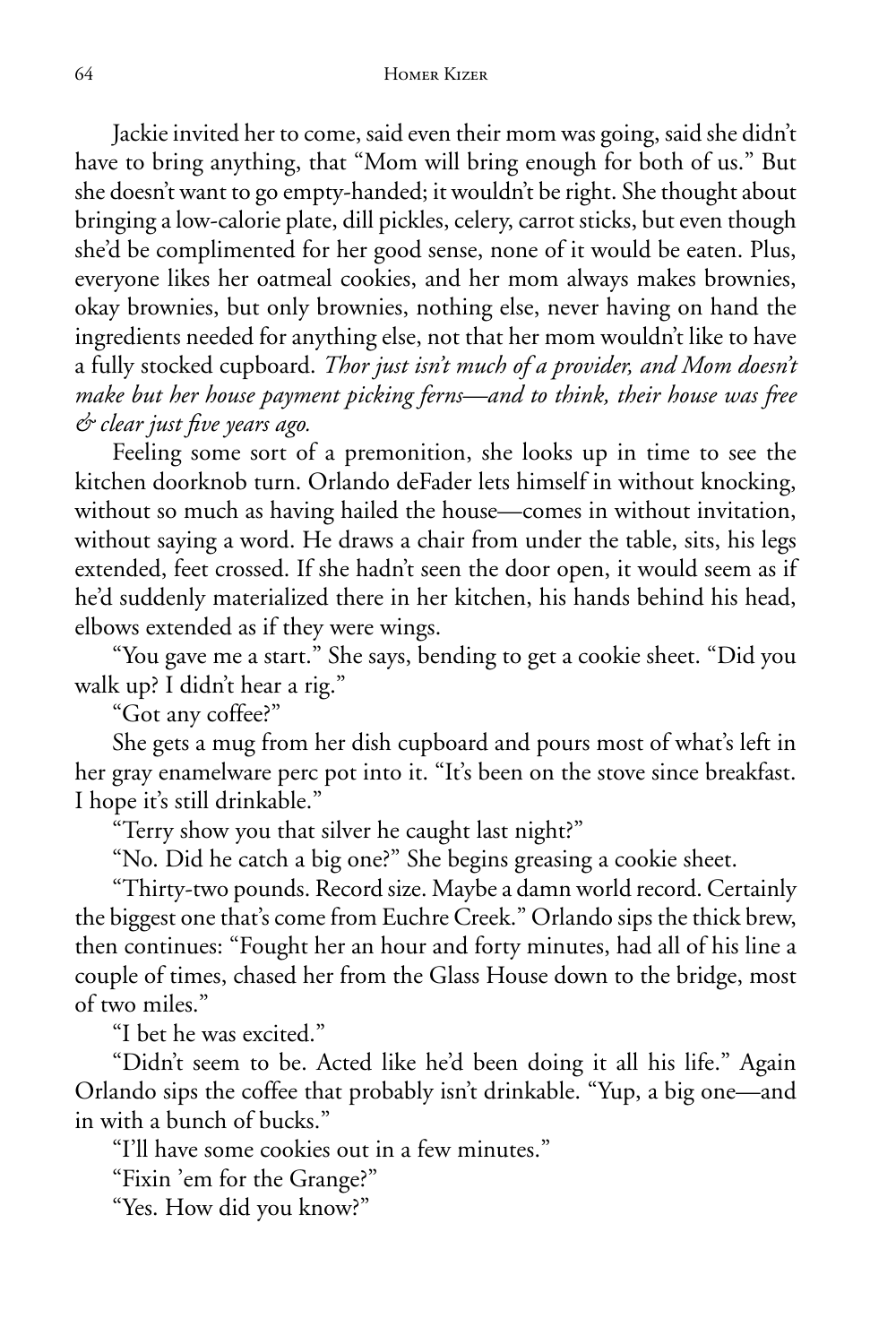"Stay away from that pack of busybodies." He shoves his mug towards the middle of the table, stands, and hand on the doorknob, adds: "It may be a mite lonely out here, cut off from woman company, but you got blood showin and them hens ain't colorblind."

"I'm not afraid of what they'll say."

"Ought to be."

Orlando disappears through the door. If he opened it, she didn't see him—she finds herself alone in the kitchen, the half empty mug on the table, the only proof that anybody had been there.

\* \* \*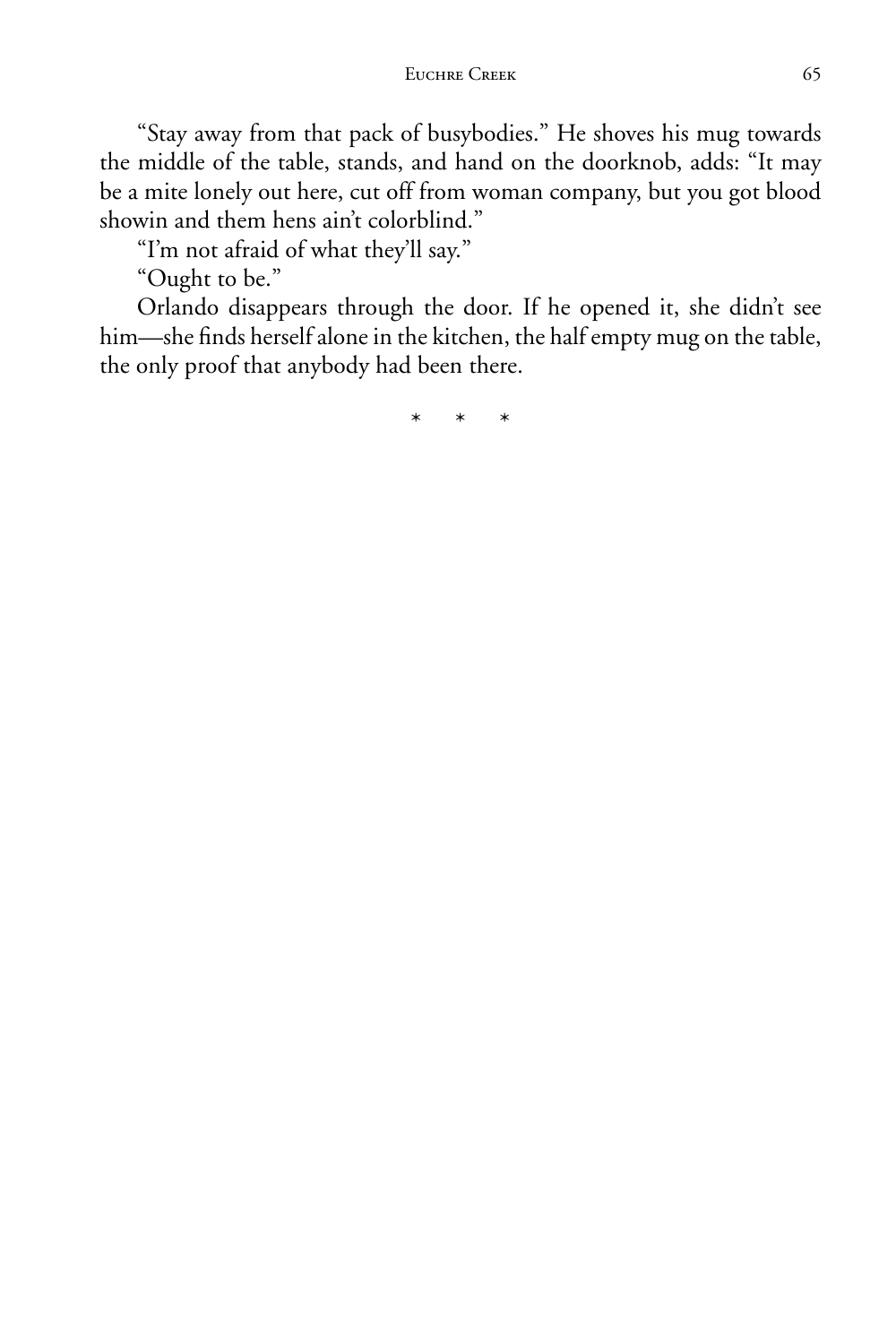# Chapter Eight

### 1.

"A golf course, I don't believe it. Jackie, no."

"Bill, please, listen. What did the governor say, the brochure plan is growing faster than, what did he say, skunk cabbage. Corona Beach needs to be in that brochure and will be if he has his way. But what's there to take a picture of now, the start of two houses on a strip of sand." She pauses, then adds, "You know he's doing this for you."

Staring out the picture window, watching ravens tumble in the wind, riding the currents, closing their wings, free-falling two hundred, three hundred feet, flaring at the last minute, like bombs, the high roar of radial *engines, explosions, so many explosions, the Kriska Blitz, PBY's as dive bombers, chunks of plywood, life preservers, a diary wrapped in oilskin,* Bill (he wonders if that diary ever got back to the fellow's mom; he should've taken it himself) stands as still as Priest Rock, *the pass running eight knots, the rip choppy, wind blowing, Mukuskin snow-covered.*

"What is it, Bill? Are you all right?"

*Yes, I'm all right, now. It's just the idea, golf! And the confusion, the bombed hospital, Strawberry Hill, pillboxes, the smell of diesel and JG saying how much Margaret's Bay looks like some cove on a course he once played.*

"You're not all right, are you? Say something."

"You don't understand JG." Bill suspects no one does, certainly no one who hasn't seen JG in action when his life is on the line. Always being a politician, always professing public good while looking out for himself, that's JG. He saw that on Attu, pinned down with those GI's from California.

*Fog crawled out of the valley and sat down on us like a baby with a wet diaper, and above the fog, planes, radials leaned to stretch time over target, and above them, JG, bouncing radio signals off the ionosphere. It wasn't quite*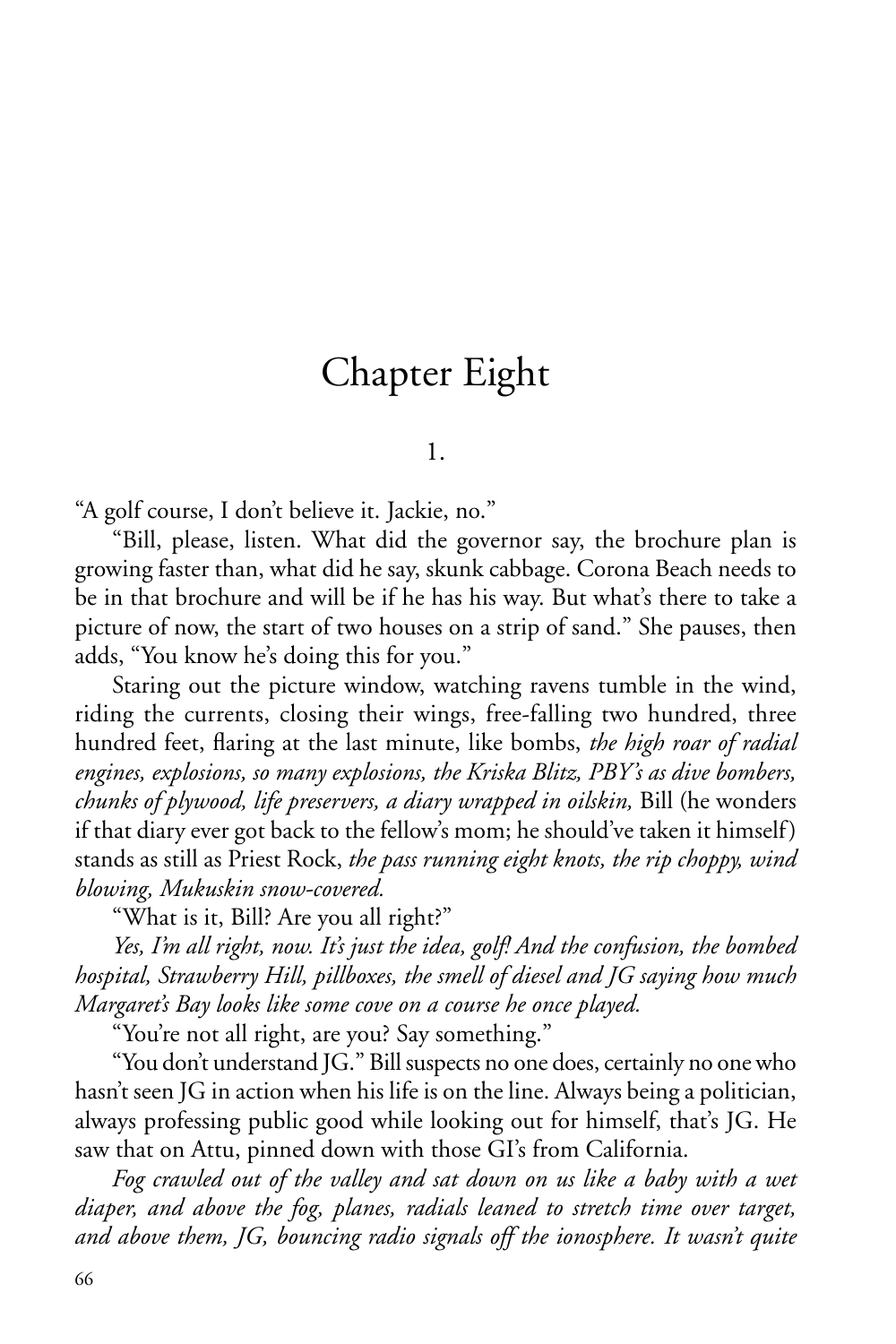#### EUCHRE CREEK 67

*daylight, and those GI's couldn't see their front sights; couldn't hear either. They thought Sven's accent sounded Japanese. That inept bunch of bastards, squirrels with fangs, fi ghting in the clouds. JG was as close to heaven as he'll get: he took the radio, worked his way down to those Californians, took credit for stopping their shooting, made himself out to be a hero.*

*So what's in this for JG now? And what kind of record is he after?*

"Jackie, I don't know anything about golf." He's sure she got the idea from yesterday's gabfest: chocolate must affect her thinking, or maybe it was the walnuts, the happy nuts her mom put in those brownies, nuts from that Claro tree on the Russian's place, nuts soaked in the wine Ken Wyscaver ran through his still. "And I don't want to know anything."

"That's silly . . . and not like you." She hands him a fresh cup of coffee. "You're not even gonna break ground for the main lodge till the first of March, and then you'll need good weather before you can build. If, Bill, listen to me, if you put in a couple of greens, the early spring grass will make a pretty picture, a gull on a new green, pin flag fluttering, an old duffer bent over his putter, a smiling couple watching, the man wearing a red sweater, his wife a red skirt. You've seen the kind of pictures."

"The ground's so wet I can't get a Cat on it. When I can, we'll start work on the lodge. We won't have time to screw around with a golf course."

"Why not put part of the course on the bay side of the spit. That's all sand and you can work it anytime."

What she says is true, but, "Plans call for building lots on all of the spit."

"What plans? You only made them up last week. You can change them."

Rain tiptoes across the roof, tapping lightly on the cedar shingles. Wind leans against the kitchen door, moans, then goes away, banging the steel sheeting of the woodshed, leaving a downdraft to force little puffs from the stove, making the house smell like roasting alder. Bill would've lost the house, damn near did, if it wasn't leased from deFader, who wanted to keep title to everything that wasn't state land on the south side of the river. Orlando leased him the five acres instead of selling them, a lifetime lease for ten dollars and a hundred skeins of eggs—Bill still owes him eight skeins. Now, he deals in six-figure loans, and with investors who won't want plans, such as they are, scrapped without compelling reasons. But she's right: he made the plans, he can alter them. Only, "Grass won't grow on sand."

"There're ways of making it . . . . Come on, give the idea a chance."

"Okay, against reason and my better judgment, we'll lay one out, maybe even put in a couple greens if you think we can find the money." What am *I saying? That's nuts!*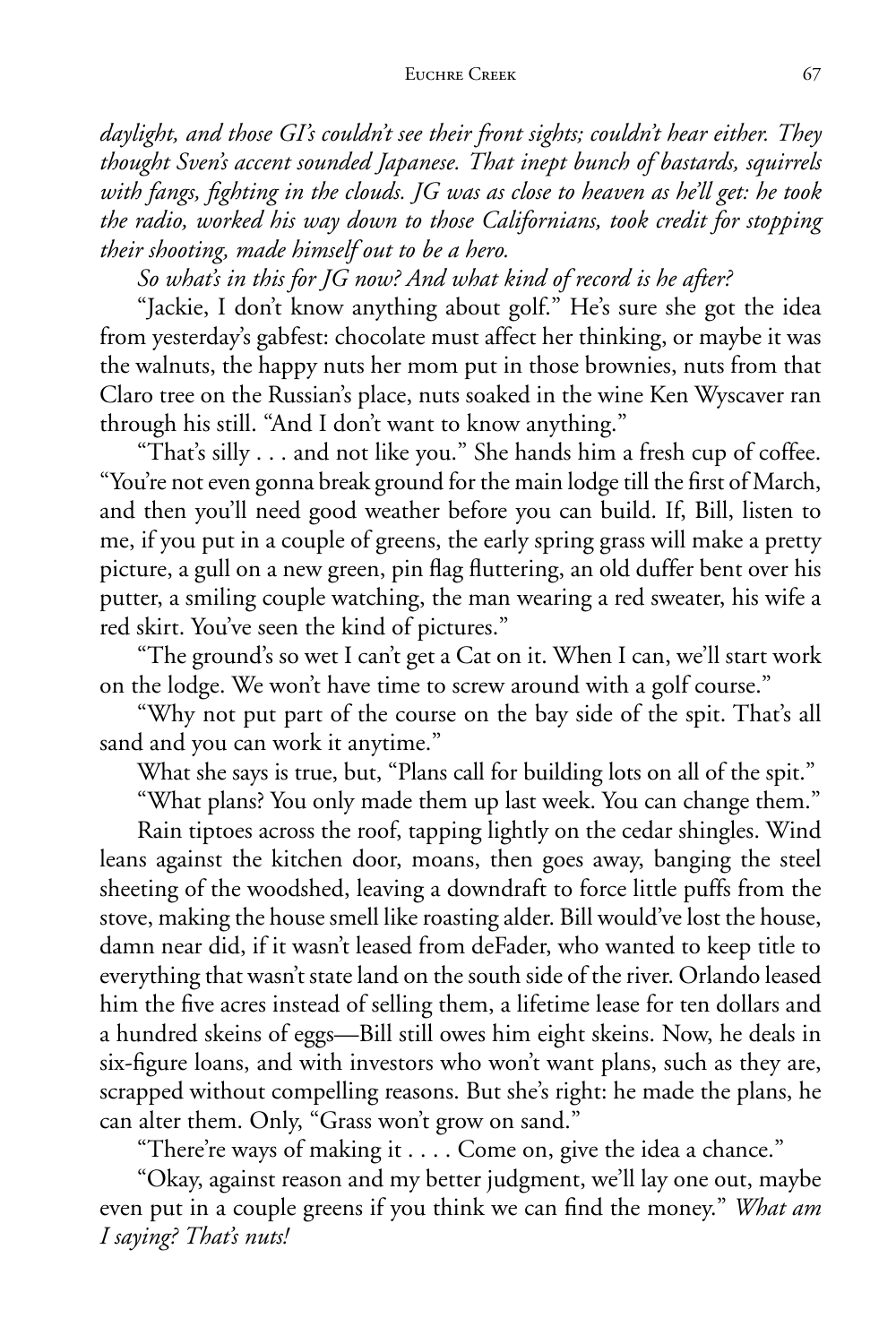"Take it up with your backers. Don't you suppose every one of them plays golf? I'm sure they'll think it's a great idea, especially if you make the course exclusive and give them memberships." Jackie knows that she's won, that the idea, discussed at length after the Bulge lady left yesterday, will not only be implemented by Bill but adopted by him as if it were his own. "Please, Bill, give it a chance."

"Call the meeting. I'm going to Newport, gonna duck outta this one, let you take it, seeing how it's your idea."

\*

"Whose idea it is isn't important. It's the right thing to do."

"Run with it, then. I ain't wanting to get laughed at."

In Newport, Christmas lights are draped across Highway 101; broken Plexiglas Santa faces hang from power poles. Western Auto advertises a clearance sale. Ray's Home Town Market, on a butcherpaper sign covering two windows, advertises oranges for twenty-three cents a pound, or four pounds for a dollar. A western plays at the theater. Under the marquee, a city cop sleeps in his car. It's still early. Bill enters the cafe next to John's Department Store, brushes crumbs from a stool, orders coffee and pie, peach, a double piece. The waitress says, "It's been awhile." He agrees; it has been a long while since he bought breakfast.

Johnny Wiles, owner of the *Blitz* distributorship, claims the stool next to Bill, letting, when he enters, rain and wind rush past him, stirring newspapers, scattering loose receipts left lying beside the cash register. The waitress scowls, but John doesn't notice. His wife has scowled at him for so long he doesn't see trifles like that, especially not when he has his mind on shooting. He's a muzzleloader, a fine shot, and lacks only a coonskin cap from being Davy Crockett. "I saw your pickup, Bill, thought you might be in here. And that hat of yours is scratching to get out."

Johnny has joked about skinning Homer for years, all in good fun of course, but Bill suspects he might make a cap from the coon's pelt if he had the chance. After all, John had a muzzleloading smith, now in Alaska, build him a gain-twist halfstock from his mother's favorite apple tree; fell the tree right after she made butter from the last of the fall picking, planked it there in the orchard, used the chips to smoke that batch of salmon he traded the cannery for, another of those no-money deals.

"Tell you what, Bill. Just for today, I'll trade you breakfast for his hide."

"That's a fine offer, but I've already eaten."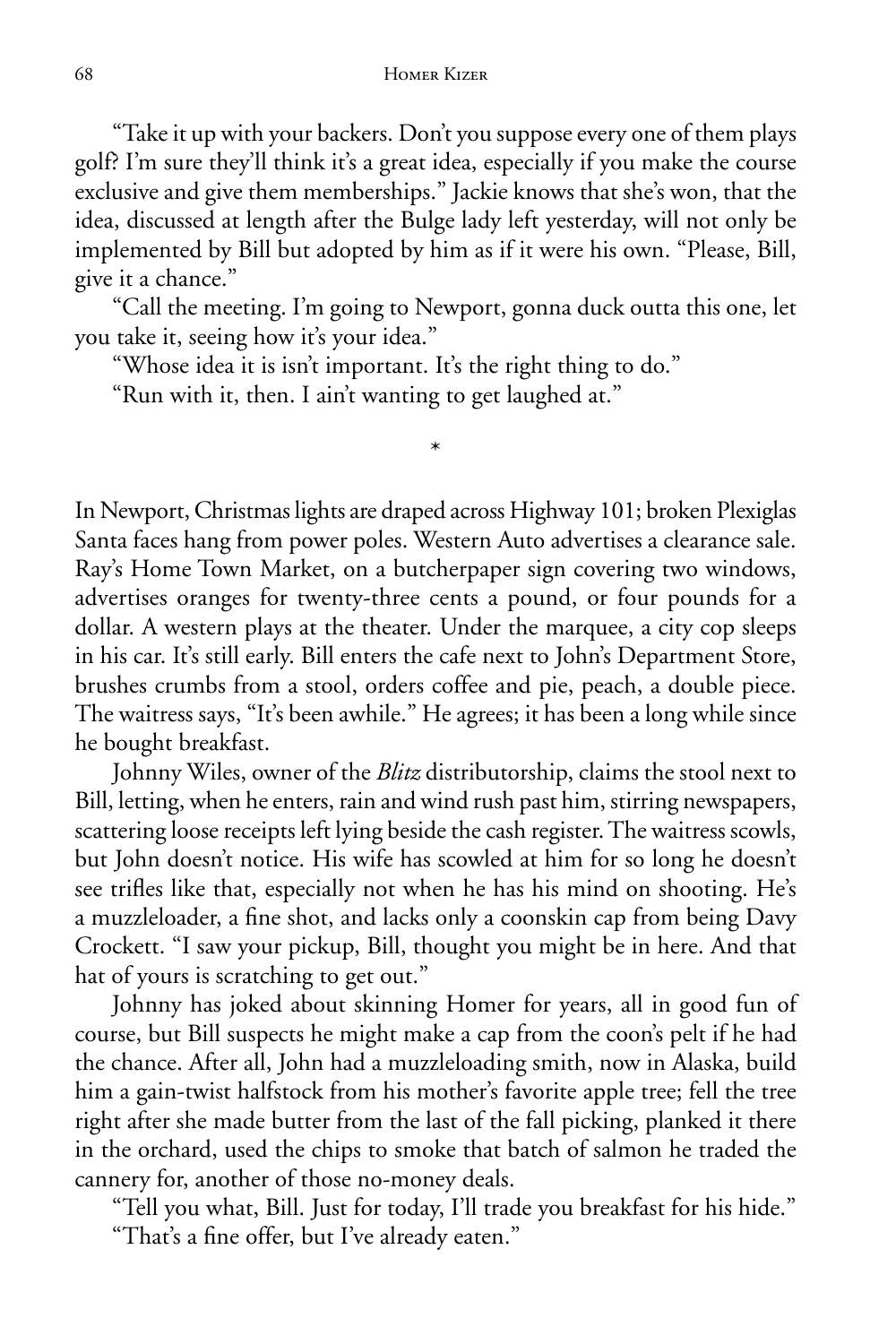"What the hell you doing in town on a rainy morning like this? I thought an old salt like you would be working out in it."

"I'd rather be, believe me . . . . Came in to see the bank. Jackie thinks I ought to put in a golf course."

"Golf course? If you were smart, really smart, you'd build a shooting range. You ever try eating golfs?"

"Your boys tell you that one? How are they?"

"Growing, always growing. They eat ten pounds of potatoes a meal, a deer lasts a week, and they tell me those golfs taste like paper targets, only stringier."

"Paper targets, huh? You suppose a range would support itself?"

"I think so."

"Tell you what, you put up the materials, and I'll build it." There, he's called John's bluff. *Let's see if he wants to stay in the game.*

"An indoor range, how much are we talking about?"

"I'd have to figure it up." Bill pauses, savoring the peach pie.

"And I'll have to think about this one. Of course, you'd have to throw in that coon on a deal this big."

The pie is or isn't better than he had last time, Bill can't decide. It's good, but it seems like it used to be sweeter. And as far as trading Homer, "He'd bite you, John, even after you tanned his hide. Your range will have to wait."

"Let's not be hasty. Let me think about this. I may want to put up the materials."

"Call Jackie. She should be at the house." Bill slides a couple dollars towards the waitress. "Remember, this offer is just for today, just till I figure out what the labor will cost me. Just as soon as I do, I have to get one of Don Lynch's crying towels."

"I saw Don last week, he's buying clocks now . . . . Your number's the same?"

Bill says it is, then lets the door close behind him. He leans into the wind, which, along with the rain and the traffic, has increased. Homer scratches to get out; the coon will shred the seatcovers in another few minutes—he shredded the original upholstery a couple years ago, about the last time Bill could afford coffee and pie.

"You're more nuisance than you're worth. Come on, ride on my shoulders." He picks up the raccoon, places him on his left shoulder. But Homer wants on his right so with claws clutching Bill's halibut shirt, the coon climbs around the back of his neck and perches himself precariously on his right side, tail curled around his neck, rocking back and forth.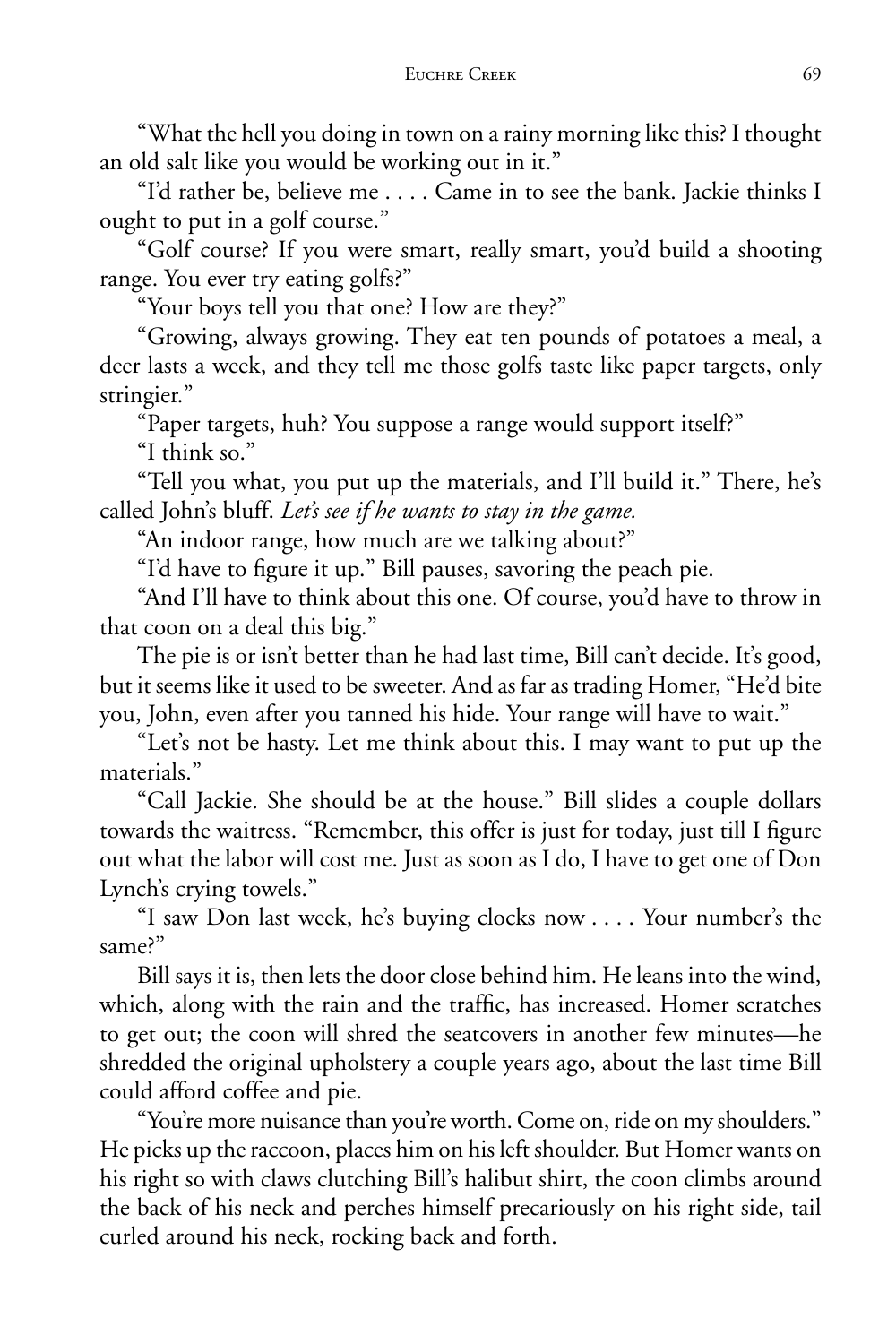If the receptionist notices Homer, she doesn't let on, as she ushers Bill into the senior vice-president's office—this is before Don Knapp transferred over from the bank's Toledo branch. The office, more like a den than someplace to work, smells like cucumbers, its rockwork reminiscent of a desert arroyo. Homer jumps from Bill's shoulder and dives under the banker's desk, evidently not liking the buzzing, low and annoying and not readily identifiable. Bill starts to yell at Homer, but checks himself. Yet as he sits, he leans forward to see what the coon is up to. He's suspicious, for cause. There's nothing that damn varmint won't play with.

Fascinated, the bank officer asks, "Is this the animal at the governor's tea?"

"He's about as tame as an old coon gets, that is till a dog chases him. Then he gets a little wild-eyed."

"How old is he?"

"Dunno. He was grown when he showed up at the house. I figure he's good for another seven, eight years."

"While he's down there, what can I do for you? Everything proceeding according to schedule?"

Bill broached the subject of a golf course in a roundabout way, describing first the stunted pines and rhododendrons on the spit, then expressing his desire to share its beauty with the most people possible, keeping in mind that its bay side is out of the wind and mostly free of quicksand. He asks if the banker plays golf. He does. "Good," Bill says, wishing Jackie were here, wishing he knew more about the game, wishing Homer would bite this slick bastard who wanted to padlock the cannery just a year ago. *Damn him, sitting here listening, not saying a thing, tapping his pencil, his pasted on smile slightly askew.*

"Who'll be laying out this course?" the banker asks, still drumming his pencil on his desk's blotter. "I know who you can get, Smokey Stover, he laid out that famous course at Onion Bay. The wind blows there all the time, but the course is playable in anything less than a gale."

"I haven't heard of him . . . . He's famous?" Bill shifts position, trying to keep an eye on Homer.

"I'm surprised you haven't read his book."

"I'm ah, new at the game. I don't know too many golfers other than Sam Snead."

"How much will you need?"

"Dunno yet. We're having a meeting to see where we stand. I thought I'd do a little test fishing."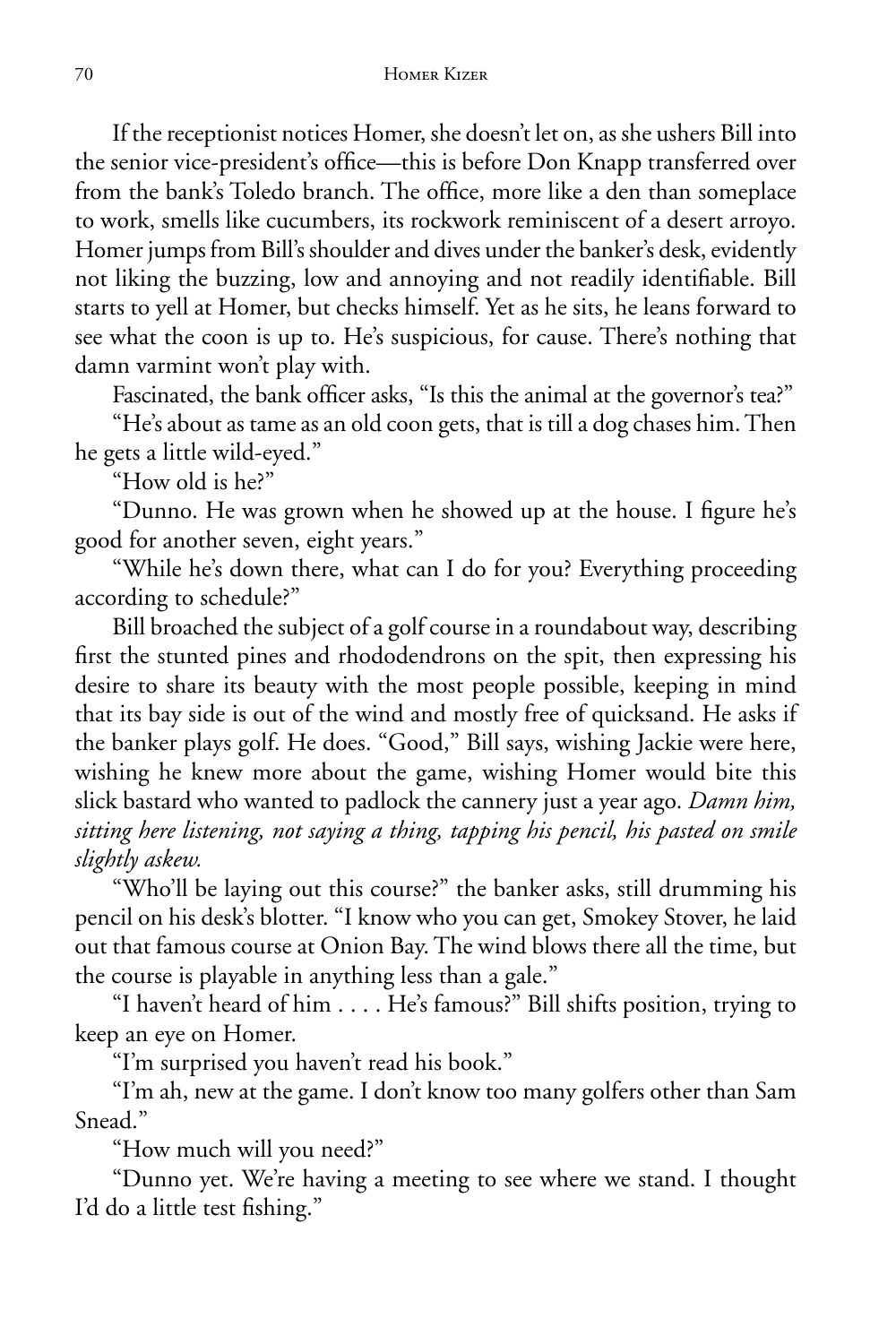"Rest assured, you can count on our support." The banker makes a couple notes to himself, then says, "Excuse me while I check some figures," as he rises from his padded swivel chair.

Homer has found a case of counter checks, has gnawed his way into the box, and is now busily tearing checks from the topmost box. Bill, looking around the desk, snaps, "Get over here." The raccoon stops, stares at Bill, then grasping a crumpled check in his teeth, hops onto the padded chair and from the chair to the desk. Probably sensing he is in trouble, he drops the check, grabs at it, doesn't get it, and the check bounces over the edge. Homer, then, leaps to the floor and scratches to get out. A quick step and Bill has him—in one motion, Bill hoists the coon, tucks him under his arm, and sits back down just as the banker returns, all smiles. "I've just spoken to Tom Smith over at Yaquina Supply. He has a little money he wants to invest. You should see him, he's there now."

But Bill only half-hears what the banker says: *that damn buzzing seems to come from the banker. How can anyone work here, noisy as this offi ce is. It must be the fl uorescent lights, a bad ballast maybe.*

"We can, of course, arrange the transfer if you and Tom wish . . . . By the way, how's fishing?"

"There's no mud left in the hills, it's been raining so damn much. But there's bright fish showing, a few anyway."

2.

Hating the rain and the raven and how the raven shrugs off the rain, Steele stares, a prisoner of the gray skies and drizzle, every day the same, no sunrise, no sunset. Wind and wetness form days, weeks without markers—and always out there, like the hemlock, the raven sits watching him, spying on him, telling Mr. Gairdneri lies about the weather. And always out there is Cynthia: he feels the seared ridge, hard callus, on his thumb, on his index finger where burning her letter charred his fleshy heart. He no longer cares what his draft board does. Time has put him beyond their reach. And beyond hers.

Cynthia Kashaph appeared before Steele's draft board with a marriage license and two sons, asked that the board reconsider his 1-A classification, then didn't disappear with the five one-hundred-dollar bills like she promised. Instead, monthly she asked for more money, never directly threatening to say she lied to his board, but suggesting that if he didn't pay she'd have to apply for ADC. She never asked for more than he could afford, not really. But she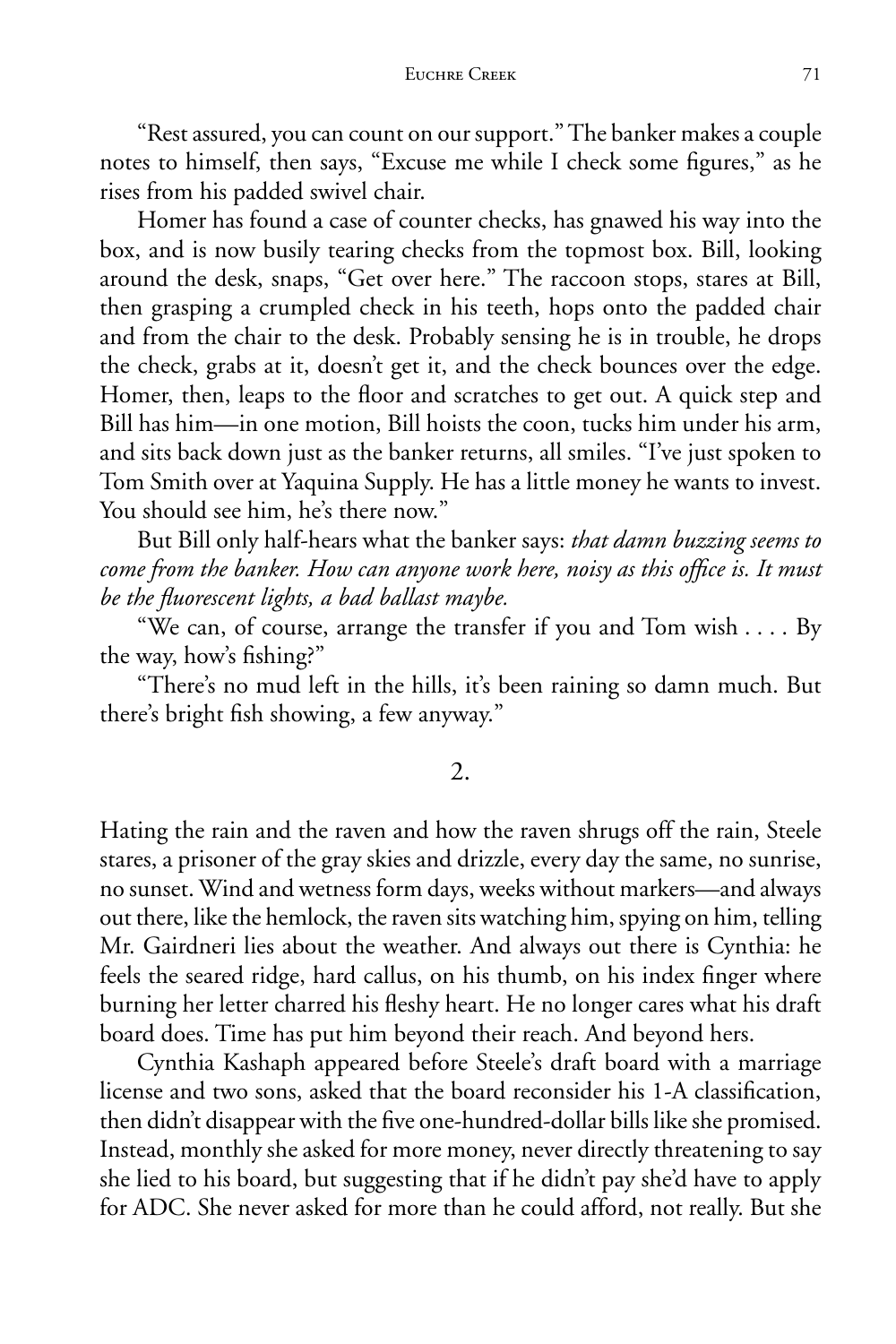became, he felt, like mistletoe, a parasitic growth sapping his strength, with no life of her own, ever there living off him.

He has other concerns now: he falls nearly a day per day farther behind schedule, with no hope now of another performance bonus. Work can't start on the dock; the pilings can't be driven till the river quits flooding. He has to have some good weather before he can go to the next phase. Everything hinges on the dock, and if his job is to change the weather, they better get somebody else. He isn't God.

That bird, that raven, sits there, on top of that hemlock, causing all his problems, its black eyes boring through his soul, if he has a soul or even a fragment of one. If anybody has a soul, he should, M.B.A., a respectable portfolio, from a good family, his mother happy in Sun City, his brother. He'd just as soon not think about his brother even though he received a card from him, *Happy Holidays from Bermuda*, and a photo of his brother, in swim trunks, a breeze rippling the tide flats behind him, the glare off the water almost ruining the picture. He hasn't seen the sun since he got here, and if not for Vicki, he wouldn't have sent out any cards. As it is, he only bought a dozen, and he has half of those left. Maybe more than half.

He has started thinking about himself, now that completion moneys are beyond reach. He's a little over-extended; he was counting on another couple of bonuses. Bowed hemlock boughs, mud and drizzle, more grayness and more drizzle—glancing down at his shoes, ruined by the rain, shifting his weight from one foot to the other, his hands nervous, Steele wants to explain, wants to tell Mr. Gairdneri that these delays aren't his fault; he's doing all he can. It isn't that he's not doing anything. The restaurant will open ahead of schedule, and considerably under budget. That's the way everything would be if not for the rain.

Actually, he's tried to tell Mr. Gairdneri that the weather is responsible for the delays, that he has done everything anyone could, that no one could have foreseen the continual rain. But Mr. Gairdnrei, interrupting his explanation, said that the weather is never an excuse, not on the coast, that he grew up wet, went to school in wet clothes, worked in the rain and wind, that he didn't want to hear about the weather; he knew all about it.

*How long before I'm forty-fi ve days behind? First of the year? Opening the restaurant will purchase another month, but it's no panacea. Without rooms and support facilities,* The Cannery *will be just another restaurant, a little more out of the way than most. Damn him, anyhow*.

"Robin, I've located us a chef, a real one, and he'll come at his expense." Vicki sharpens a pencil, then another. "I guess it's true about Bill putting in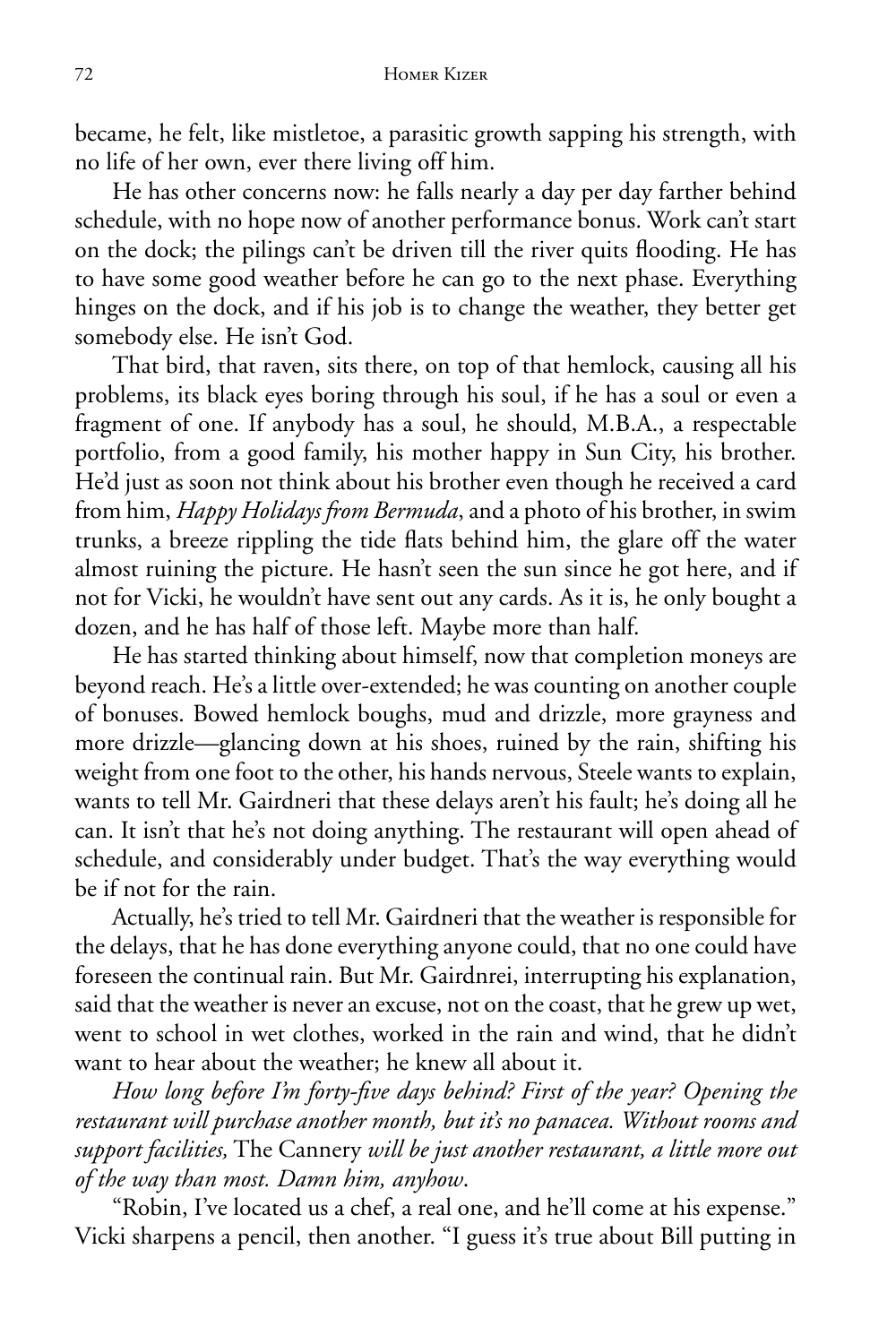a golf course. Mom said Jackie's reading everything she can about the game, even went up to Neotsu to take a lesson."

"There should've been a 'no engagement' clause in the sale."

"What's that?"

"You have enough to do keeping the books in order. I'm taking over the day-by-day supervision of the restaurant."

Vicki, surprised, stares, not knowing what to say. She's been worried about Robin lately, always standing in front of the window, looking out but doing nothing. Maybe this is a good sign, but it has been her project. "Want me to see about the marina, get it started?"

"If you want."

"There's more you could do, like—"

"Nothing! You hear me, nothing can be done till it stops raining." That's the last thing he needs, criticism from her.

"I thought maybe—"

"Don't you think I would've already thought of it if it could be done?"

"I'm going home." She flips the folder on her desk shut, takes her coat and starts for the door.

"Wait a minute." Steele wonders how much he should say about billing changes. "It's slow enough that it might be a good idea to take a few days off, with pay, of course."

"I thought I'd vote, if that's okay with you."

"The election was weeks ago."

"This is for school tax." *You're an asshole, Mr. Bigshot . . . an arrogant asshole . . . . How come I can't stay mad at him*. "We kept turning it down, but it doesn't seem to do any good. The school board doesn't understand that Typing doesn't need new typewriters and the football field doesn't need lights."

"How will the old lady, Grandma Hodges, vote?"

"Oh, it doesn't matter in this election. Everybody votes. Nobody wants higher taxes." Vicki checks her purse, making sure everything she'll need is in it. "The information about the chef is in the restaurant file, the one on my desk"

"I want you to start paying bills the day they come."

"Even if we haven't received the merchandize yet."

"Yes."

"You're certain?" Paying before receiving doesn't make sense to her. In fact, the idea seems downright ludicrous. *What happens if there're shipping delays, or if there's freight damage, and why pay for supplies until we have to?*

"What's with you today? Can't you just do what you're told?" He softens a bit, not wanting her to question the practice of paying early too deeply.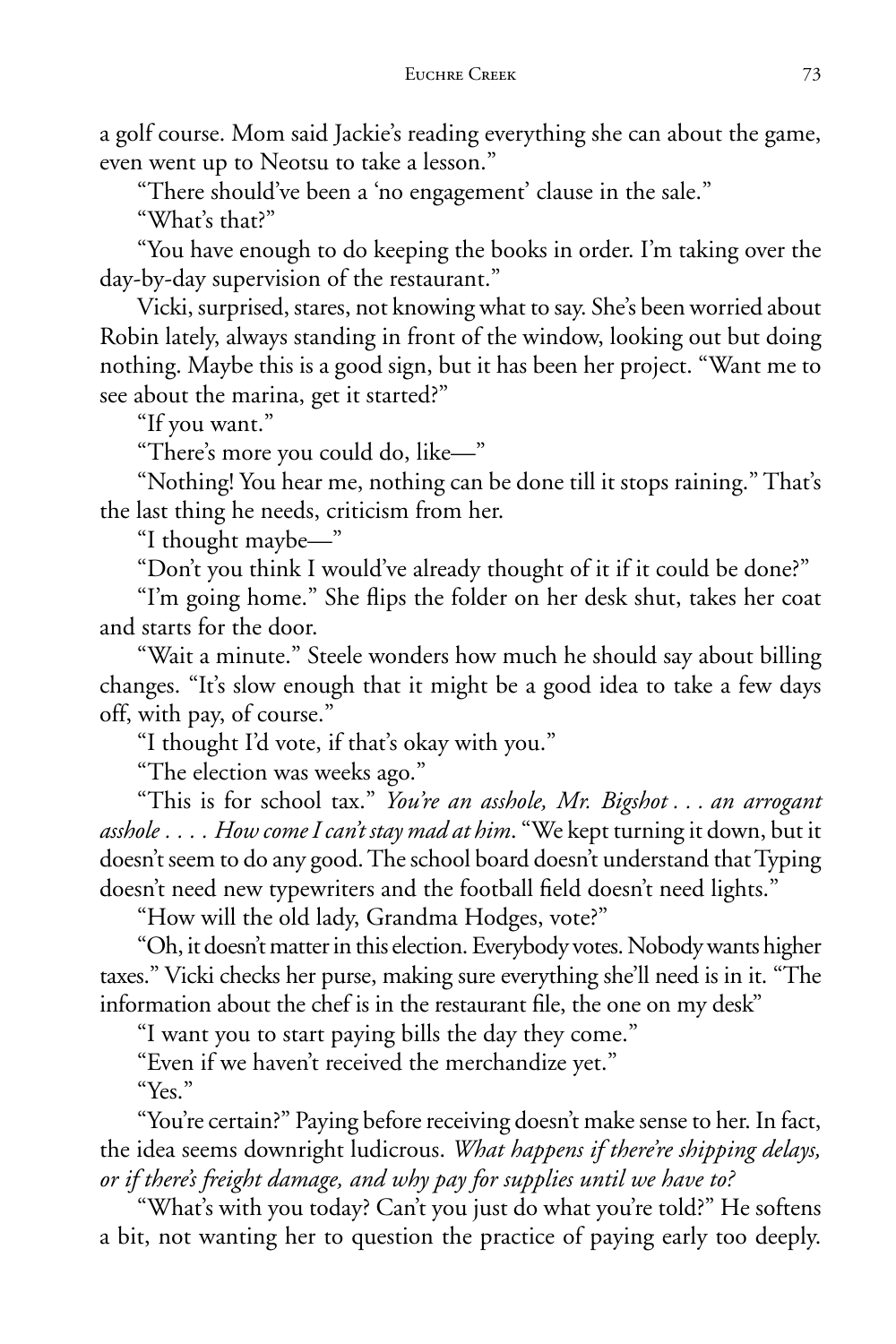"There may be some budget problems coming up," Steele turns and looks at the raven, "if we don't show a substantial profit next quarter, so I want as much outgo as possible in this quarter."

"You're worried about your job if we don't show a profit?" She knows about the forty-five day clause, but doesn't believe anyone would actually hold rain-delays against their project manager. To do so would be stupid, and she's sure Mr. G isn't stupid, hard maybe, but not without understanding. She can, though, imagine a person being fired if, after spending so much money, the person doesn't show a profit.

"Frankly, yes."

"Then we'll show a profit. I can pay duns early as well as late  $\dots$ . I thought I'd stop for a little while at the *Whale House* if you need to get a hold of me about anything." Vicki opens the file cabinet and sees that the fifth of *Black Velvet* is almost empty. Holding it up, she asks, "Didn't I just buy this day before yesterday?"

"You may have. Why don't you pick up another one."

She says nothing as she closes the drawer.

\* \* \*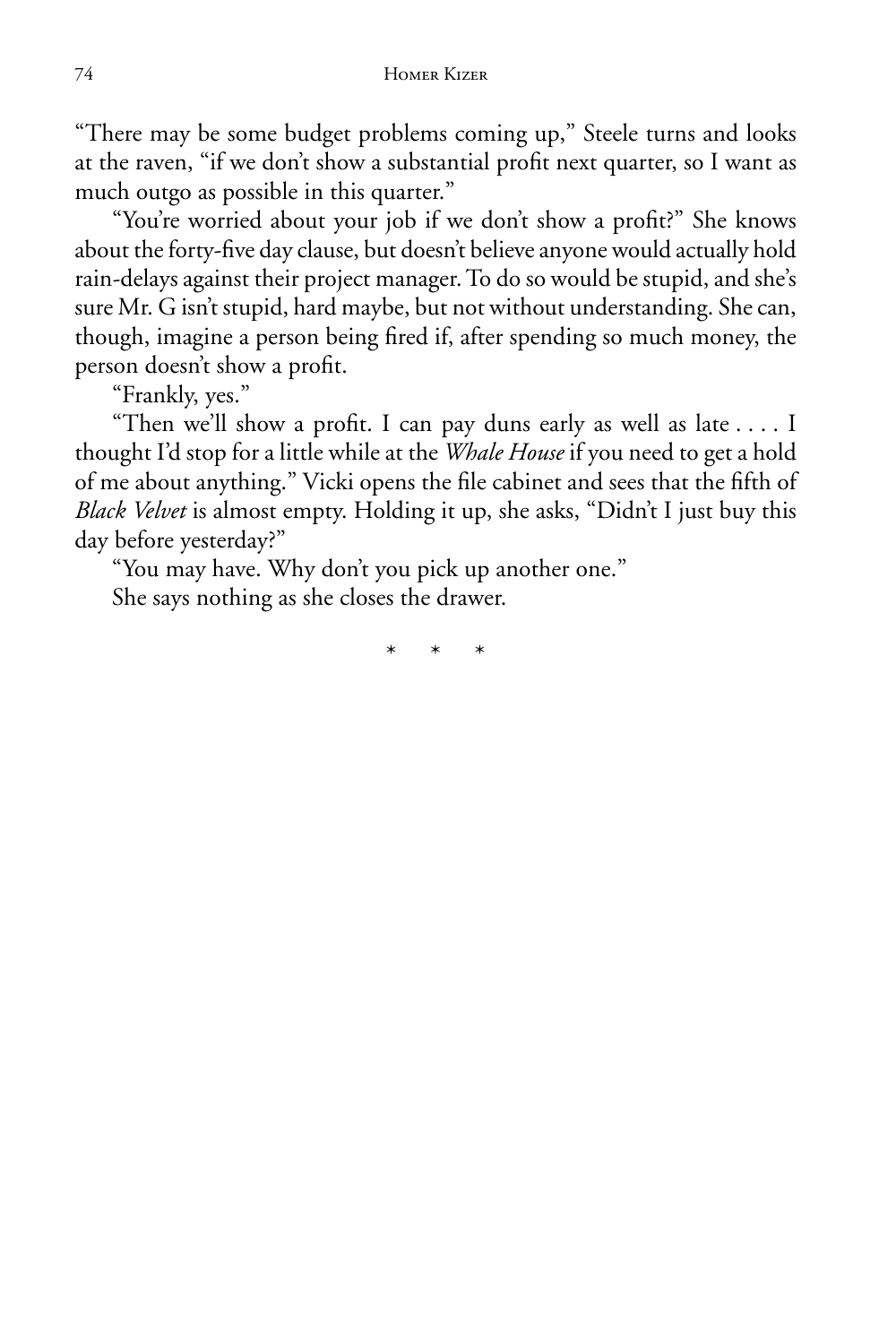## Chapter Nine

1.

Alone in the store hours after it closed, Brice Christians dusts the stuffed elk head in the poorly lit clothing section, dusts the braid of garlic that hopefully will keep the clothes from smelling like cigarette smoke, dusts the *No Smoking* sign that's universally ignored—all raising dust that settles on hickory shirts, Levi's and black Frisco jeans. A flypaper helix dotted with dark balls casts, as if it were the store's DNA molecule, its sticky shadow across the cash register, mechanical flags raised for *No Sale*—unconsciously, he dusts around the spiral shadow. He ought to get rid of this register; use just the one by the door. It isn't good business to leave a register unattended. The government pamphlet on *How To Run A Business* said as much.

Christians had sent to Pueblo for the pamphlet, figuring if anybody knew how to run a business, it ought to be the government, seeing how this is a capitalistic country. He has prided himself on being a Capitalist. But several things the pamphlet says don't set well with him: extending credit when somebody needs a little help is the right thing to do even if the pamphlet says otherwise. What it says about cash registers, though, makes sense. He'll have to spend more time standing behind his when folks are in the store. As it is now, he feels like he's stuck indoors. Why, from the register he can't even see if it's raining, and here it is, almost Thanksgiving and ironheads starting to trickle in, Orlando catching one Monday.

Setting the feather duster under the counter, looking at his hands—he had been the head sawyer at the cedar mill, but he'd nicked a finger every now and then; he's down to one finger on his right hand and two on his left—Christians wishes he was still sawing, not weighing onions, dusting shelves, selling milk . . . if not sawing, then skinning a Cat. He might not be able to hold the brakes on a set of triple drums, nor throw tongs with a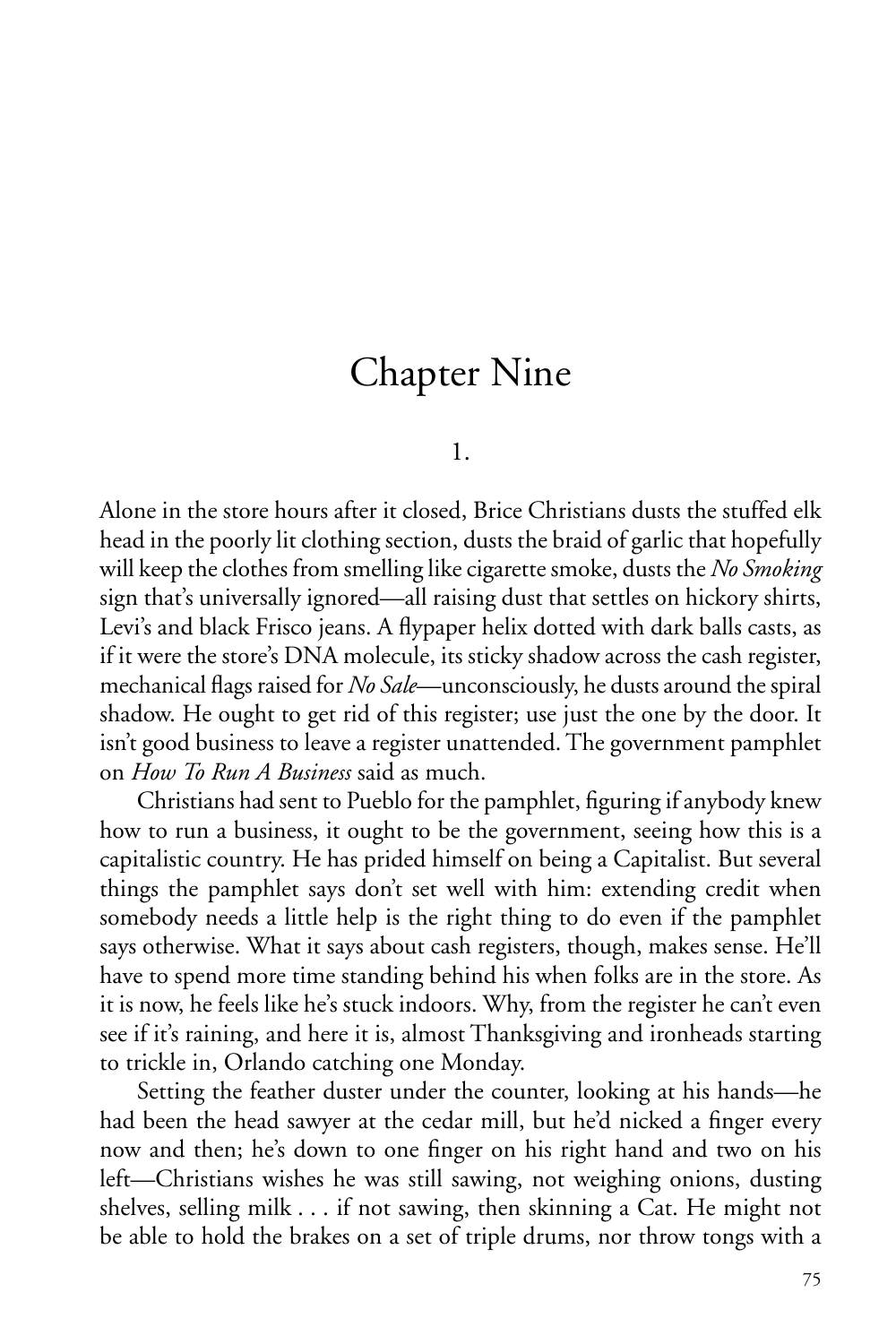heelboom, but now that Cats have hydraulics, he could skid, especially with an arch; he probably could build road okay. A man needs to smell of pitch and sweat and the earth he comes from; he doesn't have any business selling dish detergents and perfumed bath soaps.

On the counter lies the color brochure for a metal detector: *Find GOLD! Lost RARE COINS! Other VALUABLE METAL Objects!* Christians decided to buy one of the metal detectors when he first saw the brochure. Pappy Hodges allegedly buried a hundred double-eagle gold pieces in tobacco cans behind the outhouse on his homestead. Since he died, most of Euchre Creek has been up there looking for them. But Christians knows something most everyone else doesn't: when he was seven, maybe eight, he went with his dad to visit Pappy. He ate too many green apples. The outhouse wasn't where it has been since Pappy got religion—Pappy moved it away from his garden. He won't say where it used to be, won't even think it in case somebody reads his mind, but with this detector, the deluxe model, he'll find those double-eagles.

Needing gas, Elder Gosson looks through the window in the door, his bulging eyes spying the pencil-circling around the detector pictured on the brochure's back cover, a feat less remarkable than him seeing the evil such a machine could unearth. Gosson is a tall puritan with thin fingers strong as talons, an overly-large Adam's apple, and iron-gray hair, combed back, as the forehead of a man should not be covered; hair is the woman's glory, ordained by the God he serves. A man isn't to look like a woman, not if he serves the God of Abraham, Isaac, and Jacob, and serves not the mammon found in dust.

The sign in the window says *Closed*; the door is locked. But the new storekeeper is in there. Gosson bangs on the door, his fist striking the wood framing as it does his pulpit, the blows resonating like the curled surf, rolling, tumbling agates, leaving lying streaks of black sand. His blows spill the cups of Circe that turn reasonable creatures into beasts, and gall the apples of Hippomenes that hinder the course of Atalanta, the drink and meat of the devil.

"I'm coming, I'm coming," Christians hollers, fearing the fiery preacher will break his door down any moment, its top bowing in an inch under each blow, glass rattling. "I was closed up, but you know I'll always make an exception for you. You don't have to beat my door down," Christians says, again locking up behind the preacher. The only other person he'll open for is that Jew tavern owner, though he might extend the privilege to the new cannery manager if their restaurant sends him enough business. "Have you met our new cannery manager?"

"No, but I expect I will." Gosson doesn't explain his remark. Instead, he goes directly to the shelf where the soda was—it isn't there. The shelves have been rearranged.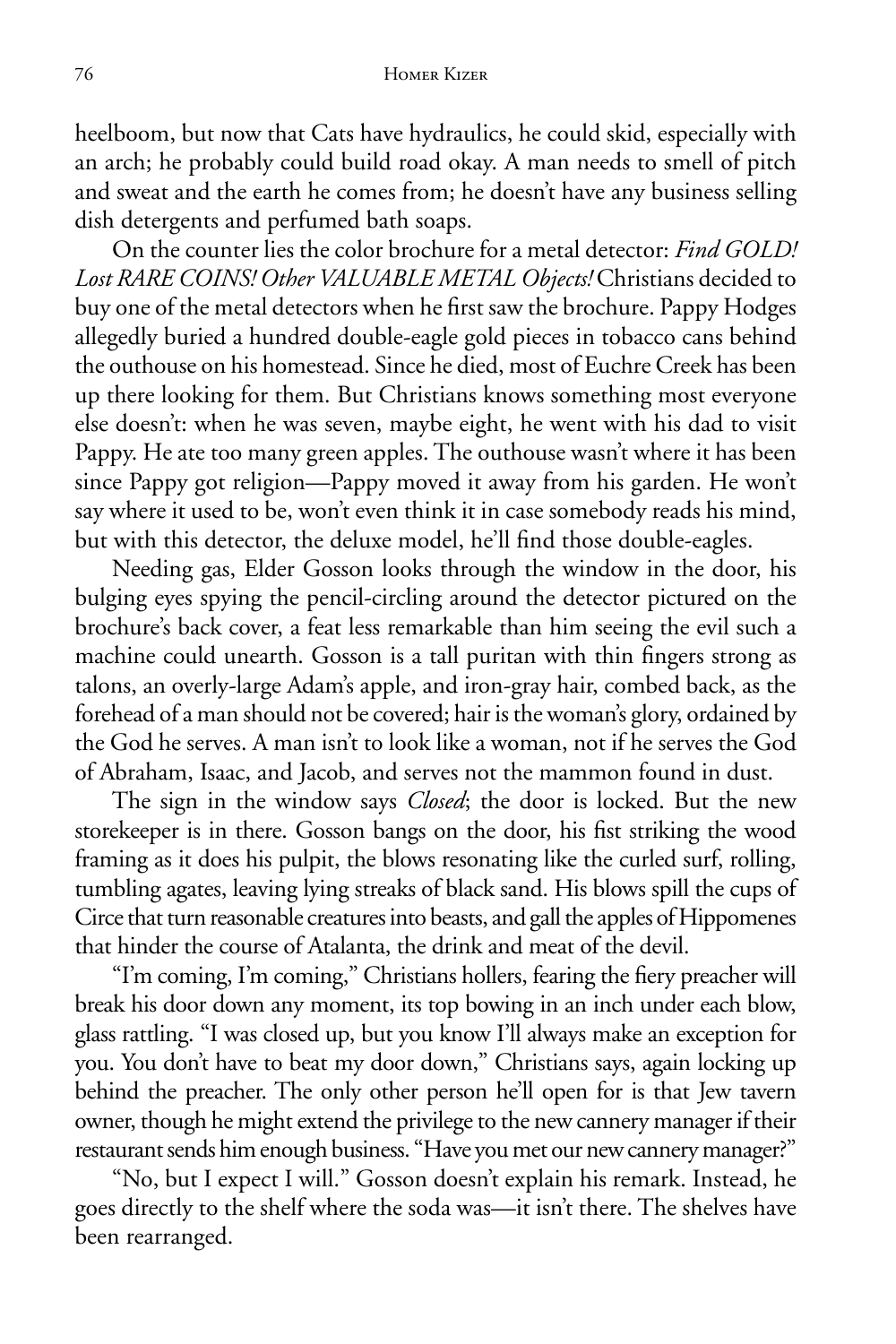"Can I help you find something?" Christians asks, slipping the brochure under the counter. The fewer people that know about these money-finders, the better, not that he expects Elder Gosson to blab about them, but he's heard the minister preach against trying to get unearned wealth. That sermon of October a year ago, the one using Jacob as an example, still makes him cringe even though he didn't understand all of the references, especially the Greek-sounding ones, not that Gosson uses as many of those strange names as he did before being invited to that first Ladies' Club tea-party. They say he was red for a week afterwards, about as red as that brother of Jacob's, Esau . . . *a man has to be pretty near dead not to be able to tell the difference between venison and mutton: that Jacob was a bad one, taking advantage of a dead man, and just think, all of those Jews are descended from him.*

"I've a sour stomach, too much sugar."

"Take these. They have aluminum in them, the latest thing for heartburn," Christians says, handing the preacher a roll of antacids that he tried for the first time a week ago. They worked for him, quenching the fire left from a can of tamales he ate cold. He would have heated them up if he'd been home, but there's no place to cook at the store. He suspects he ought to fix the apartment upstairs; he could store his bulk flour and beans in the back room where he has been keeping Super Dairy and sacks of dried beet pulp. That would be easier on his back: he wouldn't have to lug hundred pound flour sacks up those outside stairs, rickety as the gun rack his nephew made for him in seventh grade, the one he hangs coats and aprons on just inside the back door there by the loading dock.

"You've moved your shelves," Gosson says without moving his lips. He's already framed a sermonette; he awaits only an opening to deliver it—a mention of talents, pearls, or fields. Then a parable. An explication of taking no anxious thought for tomorrow and the evils of greed. Yes, he must pluck this bud of avarice before it blooms. He's seen its seed, fireweed fluff drifting in the wind, a lifetime of good works dry and rootless.

"I'm still fixing things up. Got some good ideas, but need more room—and that back wing's got a rotten floor, termites I suspect."

"Termites?" Gosson says, wondering how to bring up termite mounds in African fields.

Gosson doesn't preach about virtue as often as he used to. When he first came to Euchre Creek, he knew more about virtue than about love, more about grace than about mercy. He had one suit, a dog-eared Bible, a Greek-English lexicon and two years of Bible college. Now, he has a library plus his study full of books; he wears his blue suit, with threadbare cuffs and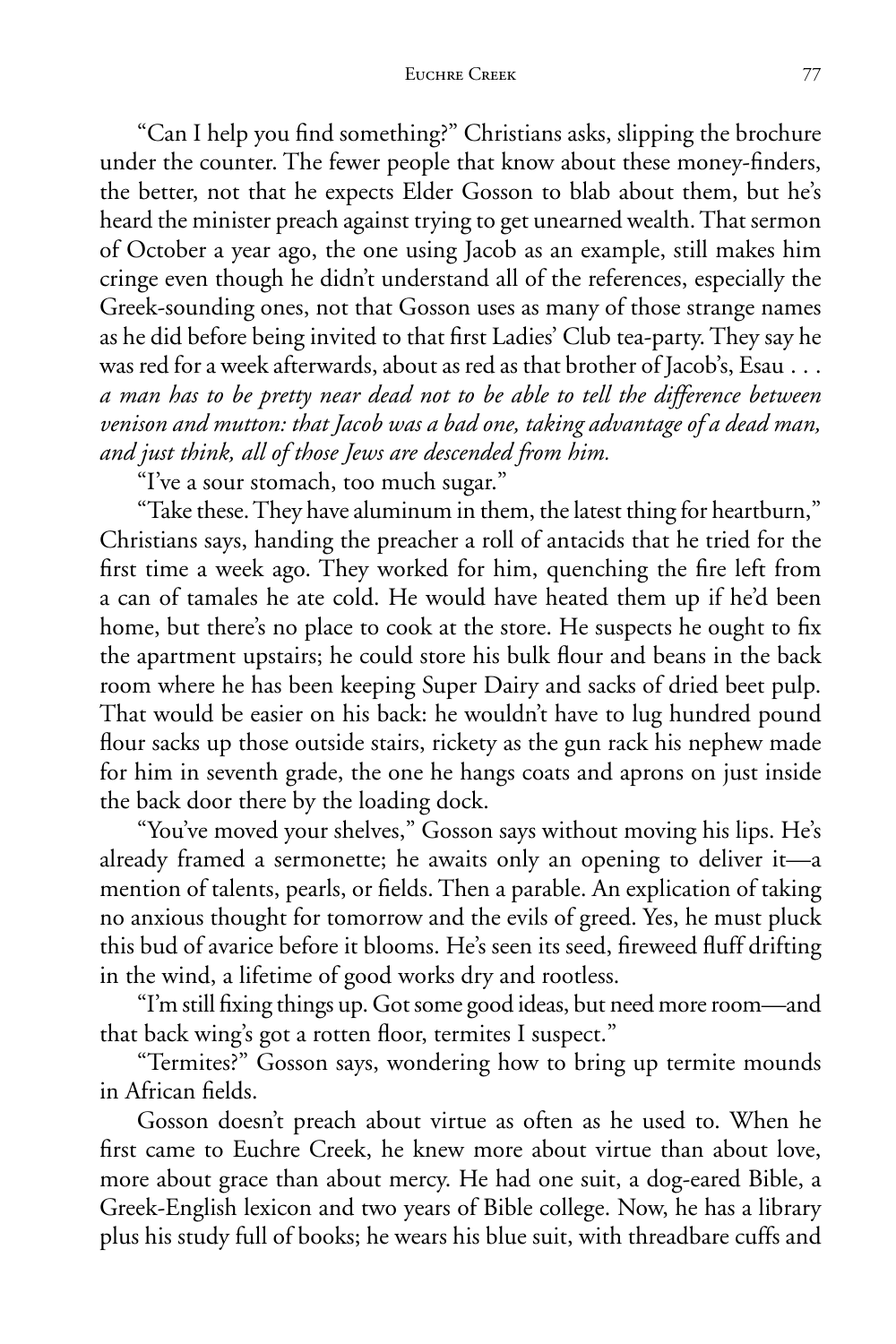shiny elbows, on the second and fourth Sabbaths of each month, his brown suit on the first and third Sabbaths, and his gray suit, still missing a button on its right sleeve, when visiting. Other than the new cannery manager, he's the only person in Euchre Creek who seems comfortable in a jacket and tie—his ties are dyed calf-skin, solemn and narrow, except for the yellow one he wears when visiting Mary Poage the last Friday of each month. He has been calling on her for the five years since that widowmaker got her husband there a mile above the forks at Abby Creek. But tonight, he's on his way home from dinner with Grandma Hodges: chicken and dumplings, blueberry pie with fresh cream from her nephew Frank's Shorthorns (Grandma claims the bottled, watery stuff Christians sells isn't fit for pigs; everybody knows, she insists, that brown cows give better milk than black-and-white ones). Her blueberry pie was rich, too sweet for Gosson's liking. Nevertheless, to please her he had seconds, causing his, as he terms it, "rather delicate constitution" to pay for that extra piece; so he's come to see what Christians has for an acid stomach. He couldn't find soda in the parsonage when he looked two, three years ago. He hasn't bought any since though soda is something, like olive oil for anointing, he knows he ought to keep around, not that he's had much occasion to use either. The last person he anointed was that Poage girl, the one about ready to graduate. She'd asked him to pray for her. She wouldn't tell exactly what was wrong, but he gathered that she was bleeding, woman problems. The doctor she went to in Newport had shrugged his shoulders, said he didn't know what more to do for her, and sent her home, charging her eighteen dollars. "The Eternal God doesn't charge money," Gosson had explained when she said she couldn't even give an offering, she not wanting to say nor tell her mother exactly what was wrong either. Within a week she was, as Gosson told her, forgiven and healed.

"Yes sir, termites. Big white ones that just eat up any profi t I put in this store. I called up one of those exterminator places in Portland and they said they weren't interested in coming down here, that there was so much rain and wood here we'd just have to live with termites, but I dunno how a person can live with them. That corner of the store is already eat up and pretty soon the roof will be on the ground. What this building needs is healed." Brice grins as he now asks, "Would you pray for it?"

"No . . . . You usually have better sense than to appear stupid before me."

"I didn't mean no harm." *He must not feel good tonight. I bet he did see that brochure and wants to jump me about it.* "I was just trying to have some fun with you."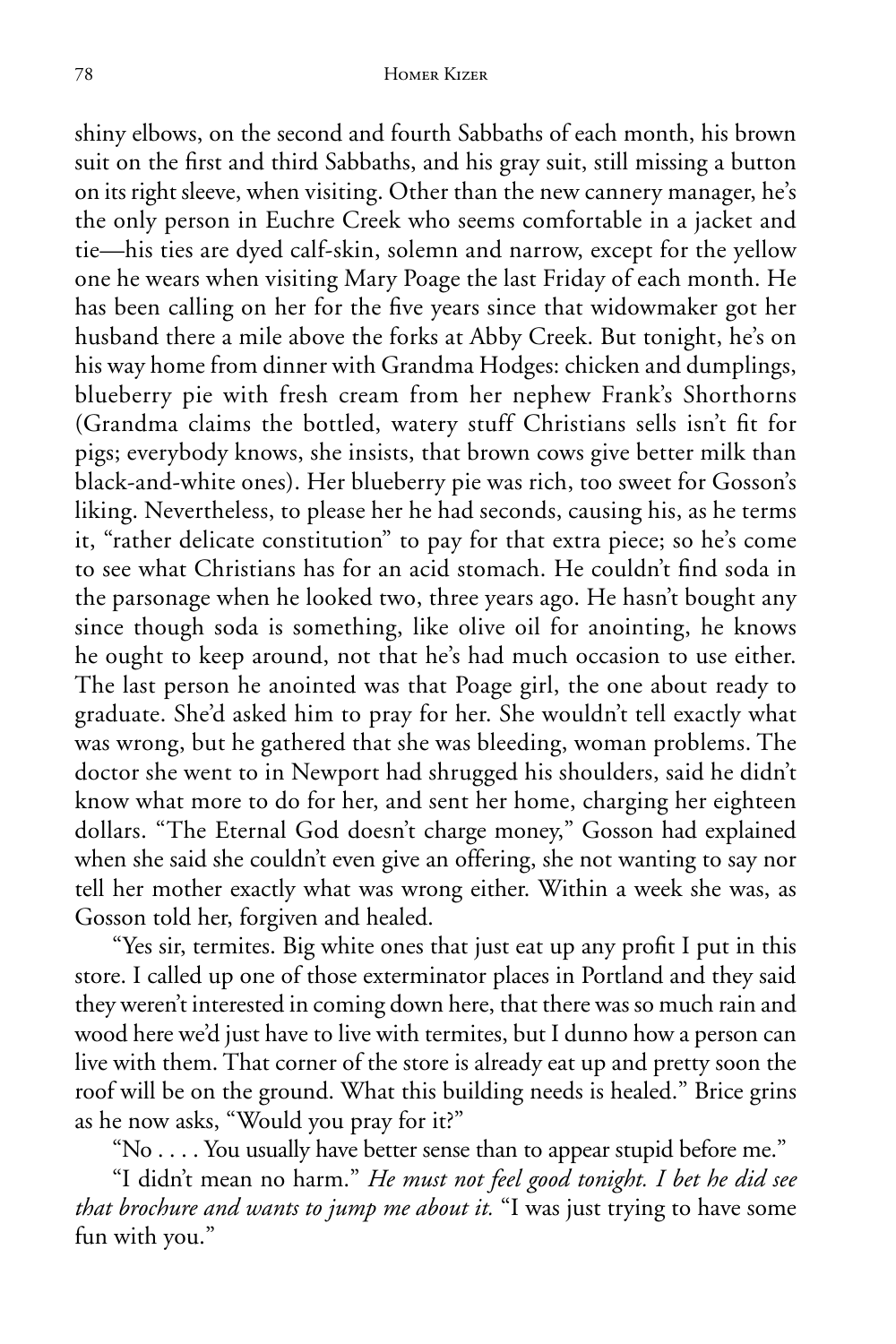"I see. Then you don't think it's possible that the Eternal God could heal this building."

"I never said that."

"Then you believe it is possible."

"Certainly, it's possible."

"I'll pray that your faith isn't devoured by those worms returning this building to dust."

"I didn't mean no harm, really."

"Then I'll expect you in services Sabbath." Gosson scribbles his name on the sales slip, takes the antacid and leaves, the door closing slowly behind him.

*That stomach of his must really be giving him problems for him to be so all-fired serious.* Brice pulls the brochure back out from under the counter, leans on the worn fir planking and again reads the description of the Deluxe Model LT3, the one that's going to find gold. *I might oughta walk into Pappy's place and kinda look around, just curious like.*

2.

Somewhere under the rhododendrons, Bill lost Sunday, an inch and five-sixteenths socket, and his D-4's final. Mud, hidden springs, and more mud. He lay in mud, pulled the Cat apart in mud, dropped tools in mud, dropped parts, blood, and his hangover in the mud, the kind that swallows boots and splatters eyes, that grinds bearings into dust, plugging grease xerts and air breathers, clay and sand and a little soil, bottomless over the springs. The Cat snapped teeth on a bull gear and pinion; Bill snapped a breaker bar. The Cat needed—still needs—a new ham; he needed a bath and for his knuckles to quit hurting, his right hand so swollen he could hardly pull a ratchet. His knuckles still hurt. Now, on his way to Newport, he has to steer with his left hand. He could've waited for Jackie this morning, for she was up late counting ballots. He voted against the school budget, which was defeated again, this the third time since September. Jackie, Grandma Hodges, and the school teachers are about the only people for it; so what would it have been this morning, the cold shoulder or the lecture?

Losing her war against time, perhaps a worst defeat than yesterday's election, Jackie pauses before applying her lipstick. The mirror confirms what she knows. Lines extend beyond her eyes. Other lines, deeper this year than last,

\*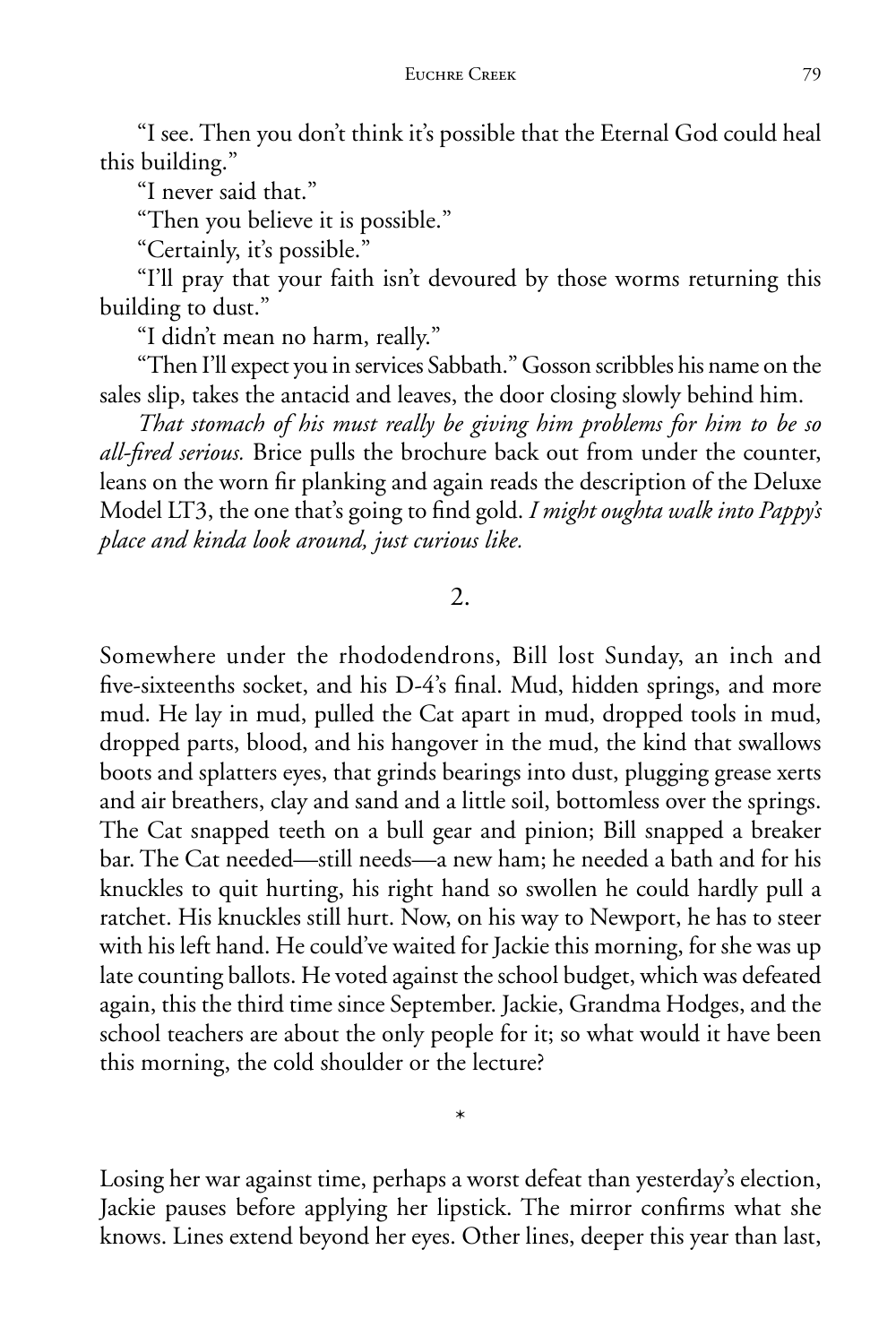curl around her mouth. She wiggles her nose; she's still attractive, except for the mole. Perhaps she ought to get it cut off. Vicki had hers burned off with acid; said it didn't hurt. They used to be close—before high school, before the six years between them became six million miles. Classes, boyfriends, dances. They quit doing things together. She didn't want a "tag-along," and Vicki didn't want "another mama." What can she say? Was she really that bossy, that much of a mama? She'd like to be one. Yes, she would.

People can't know what it's like to be alone when there's someone else around. Oh, they can kid themselves into thinking they're alone—and maybe they're worse off than really being alone. That'd be bad, nobody caring for them. But to be truly alone, to know really being alone, someone has to be by him or herself. She suspects it might be easier for a man to be by himself although she doesn't know about that. It may not be easy for anyone. That's why she'd asked Vicki to come to Ladies' Club, but perhaps it was better that Sis hadn't come, especially with Susie and Peggy *what a pair of blabbermouths . . . I wouldn't have believed they could be so cruel, with me and Mom right there.*

"Knock, knock. Can I come in?" Vicki pokes her head in Jackie's bedroom. "Your door wasn't locked."

"Oh, I let the cats out already, and you know you can come in anytime." She hugs her sister. "I was just thinking about you."

"I hope something good. I need that right now, I'm pregnant." Vicki hadn't intended to blurt it out so bluntly.

"Have you told Mom?" She doesn't know what else to say.

"No . . . . Jackie, I don't know what to do. Robin and I, well we don't get along so well. Oh, he can be nice enough some of the time."

"But you don't love him?"

"I dunno. I suppose I do."

"Let's go in the kitchen and sit down, you can tell me about it." Jackie glances towards the mirror, sees herself and wishes suddenly she hadn't: she's a spinster, such an ugly word, a name she wouldn't have called herself even a year ago. Now, Vicki will probably be getting married, leaving her more alone than ever.

"I was gonna come by yesterday, but I went home and cried instead . . . Jackie, what am I to do?"

"Here, sit down . . . . Coffee or tea?" She must now be that big sister Vicki never wanted; she hopes, she prays is more like it, she'll say the right things. "Robin doesn't know, does he?"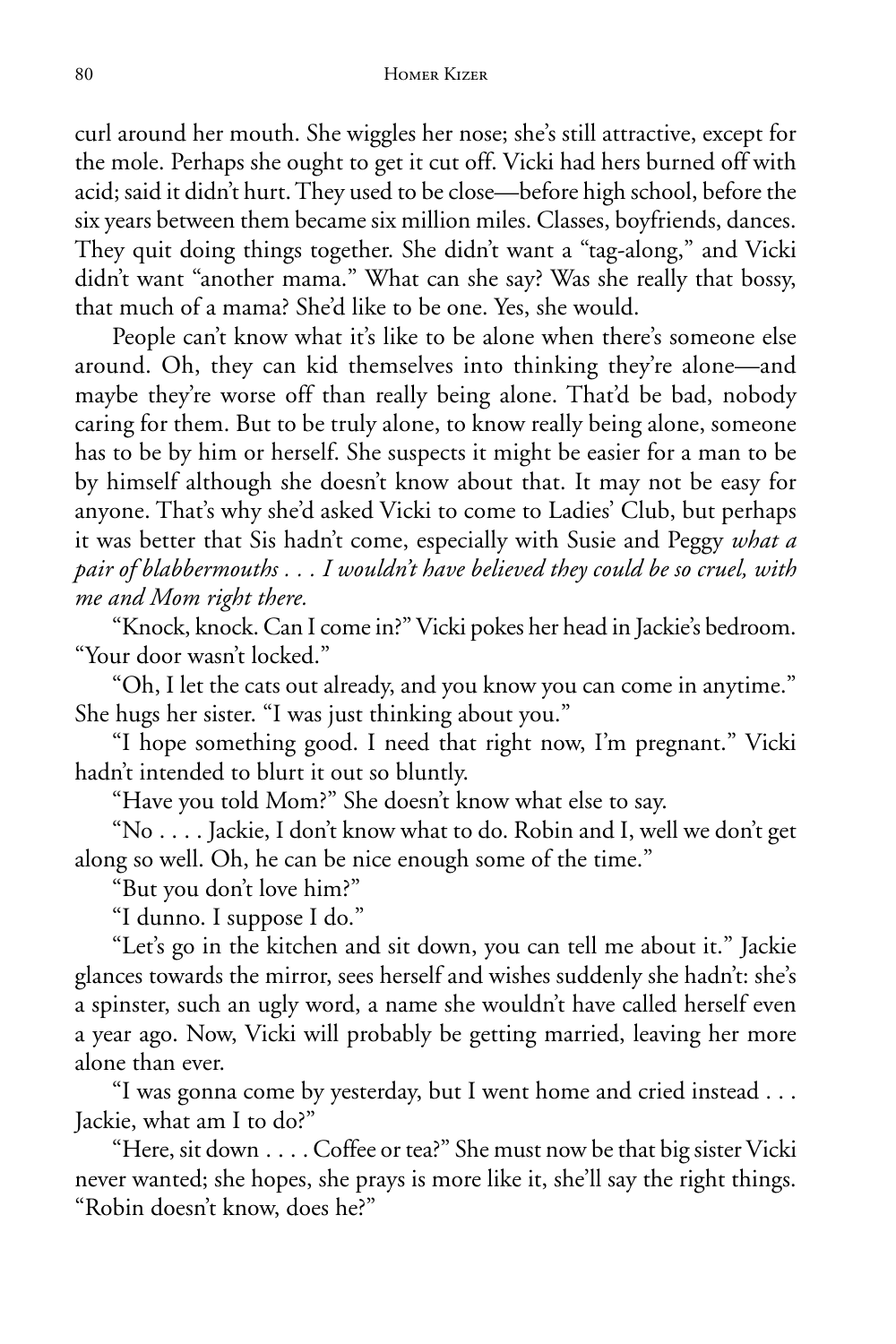"How can I tell him? He'll just think, you know, that I'm trying to trap him into . . . I don't want to do that. I'd rather go someplace and have it than do that.

"I dunno, a little longer . . . . Oh, Jackie, I wish—I dunno what I wish, maybe that Doc Stevens would . . ." She doesn't finish her sentence. She's never told anybody what he did for her before; it wouldn't do for her to mention her abortion now. "I'd really like to have this baby."

Jackie would like to have one herself: *Perhaps things would've been different if the cannery hadn't been so fi nancially strapped from the beginning . . . . I don't mind that Bill's so much older than me, or that he chews snoose. He has a good heart. That's all that really counts.* "You were smart not to come to the Club. There was some suggestion that, well, what, that you were—"

"Then everyone knows?" Even she heard the anger, the defiance in her voice. "I mean, then Mom knows?"

"She wouldn't listen—and wouldn't have believed it if she had . . . . Look, Sis, Mom will understand. Tell her."

"No. Not today, not unless I decide to keep it."

"You don't know that you are?"

"Oh, I probably will, but how can I afford to? Robin may not . . ." Her voice fades into a deliberately inhaled breath. "*The Cannery* just has to be successful, has to be."

Jackie wants to second that, but can't. Bill's project, his resort development—that is the one that must be successful this time.

"Jackie, I'm scared . . . not of having it, or even of what people will say. Do you understand?"

"I ah . . . yes . . . yes, I do." And she does. "It's okay to be afraid." She too feels helpless, not something Bill or Robin or any man would necessarily understand. In the kitchen window, she again sees herself . . . just look at her hair. *I won't do.*

\* \* \*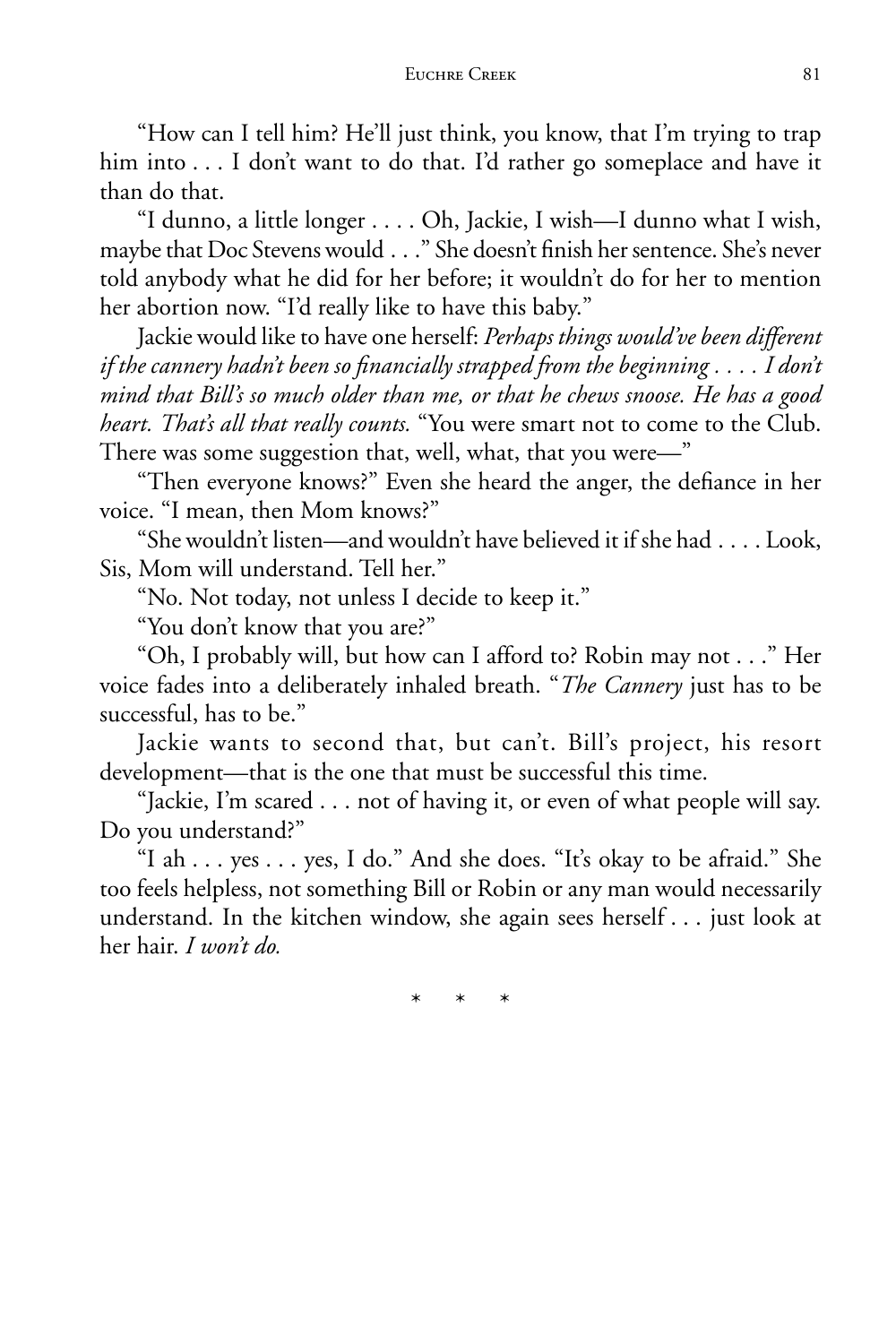# Chapter Ten

1.

Rain slung from advancing clouds strikes a cowering Goliath, green as the bowed fir boughs of Table Mountain—it is raining as hard in Newport as in Euchre Creek. For the third time this winter, Bill has to wait for Yaquina Supply to open, has to wait for the yard boys to drink their coffee and for the counter help to brew a fresh pot and for the secretaries to finish complaining about the amount of grounds used, has to wait for a gull to mute on kedge anchors lined up in front, for a raven to swoop down, inspect the white spot, caw twice, then hop away, looking for bits of sandwiches loggers, fishermen, the yard boys threw it last night. Finally, the sign's turned around and the door's unlocked. Bill follows painted yellow arrows past the stuffed dummy labeled *The Happy Hooker* and to the parts counter. The dummy, with a coil of haywire over its shoulder, sports the jeans, hickory shirts, caulk boots, and tin hats the store's clothing department sells. Bill suspects the dummy also answers the parts counter phone: he's never been able, even when having part numbers, to get what he needs unless he comes in person. *It's a damn nuisance having to drive down every time I need anything. What the hell did Bell invent phones for if they're gonna have dummies answer them?*

She missed him. Of course she would: it's mid-morning. And she still feels outraged, Vicki afraid to tell Robin, afraid to keep the baby if he spurns her, afraid to face herself if she gives it away, afraid to risk killing it. Jackie also feels a twitch in her outrage, a twitch of perhaps loneliness, perhaps just a muscle spasm, just under her left eye when she opens the door to the empty house on the hill. The parlor stove, draft closed, has burned down to coals. So her most immediate need is another length of wood. Then maybe she can think about, damn Bill anyhow. He's just like every other man, can't pick up after himself, can't even put his dirty dishes in the sink . . . a plate bearing the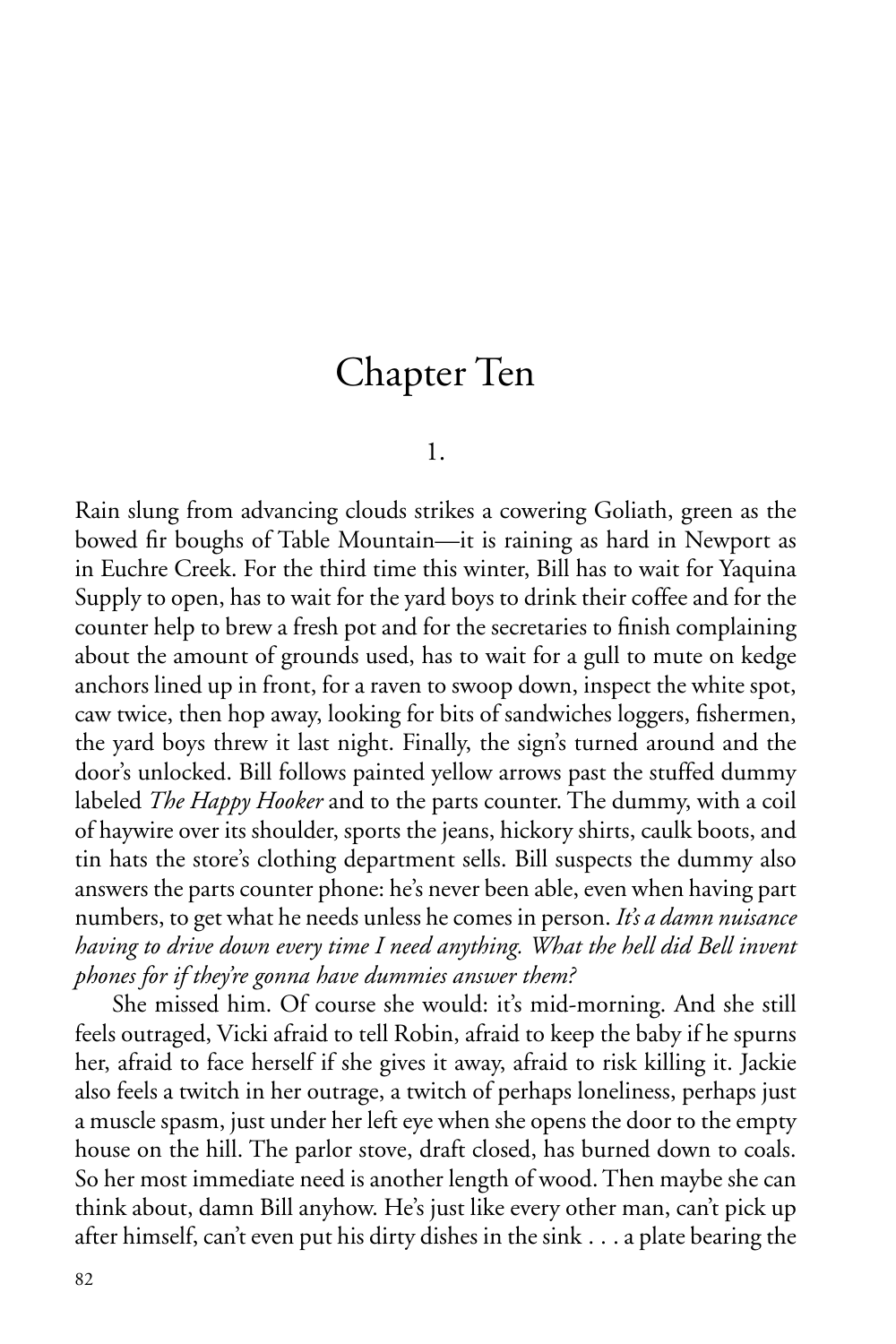massacred remains of greasy eggs once smothered in ketchup weights a note explaining about going to Newport. *How can he eat so much grease and not look like Uncle Leo, who must be three hundred and fi fty pounds now, or more?*

Her outrage can't be sustained. Once in the kitchen—she should've been here to cook him a decent breakfast—she realizes that Homer's gone. The coon would be curled around her leg if he were here. And the phone . . . "Hello?"

"Jackie, that you? Is Bill around?"

She recognizes Vern's voice, explains about Bill needing parts, what the notes says, and asks, "Is this something you can tell me?"

"Why do you ask that?"

"What is it? Who's in trouble?"

"Sometimes, Jackie, I wish you weren't so damn perceptive . . . . I think Orlando is. His wife called. She was sober—"

"Are you sure? She sounds sober over the telephone when she can't stand up."

"No, I'm not sure . . . . She was looking for him. Adam is out of the State Pen, and Orlando hasn't been home since Thursday."

"Terry has been bringing home steelhead every day, so maybe he's staying over here on the river, fishing."

"I thought of that. I called the school. Terry is here with me now. He hasn't seen him since the weekend, and he said Adam threatened to kill his dad, you know how none of Orlando's boys like him much."

"You think—"

"That's what I wanted to talk to Bill about."

"You have to do something."

"Now don't go getting upset . . . . When do you expect Bill back?"

"I dunno. He took Homer, so probably not for awhile."

"Maybe I better call Newport and try to catch him."

"I want to go with you."

"Damn it, Jackie. He may be off somewhere just fine."

"Try Yaquina Supply first, then the *Blitz* warehouse. Bill's working on another deal." Jackie shifts the receiver to her other ear. "Where's Adam?"

"Who knows. Everything will work out. It's too bad about the election yesterday."

"We'll try again in January . . . . Vern, be careful—and don't let Bill do something stupid." Jackie hangs up the receiver, then her raincoat on the peg beside the front door. She sets the greasy plate in the sink, shoves the frying pan Bill used into the oven of the woodrange, adds a piece of wood to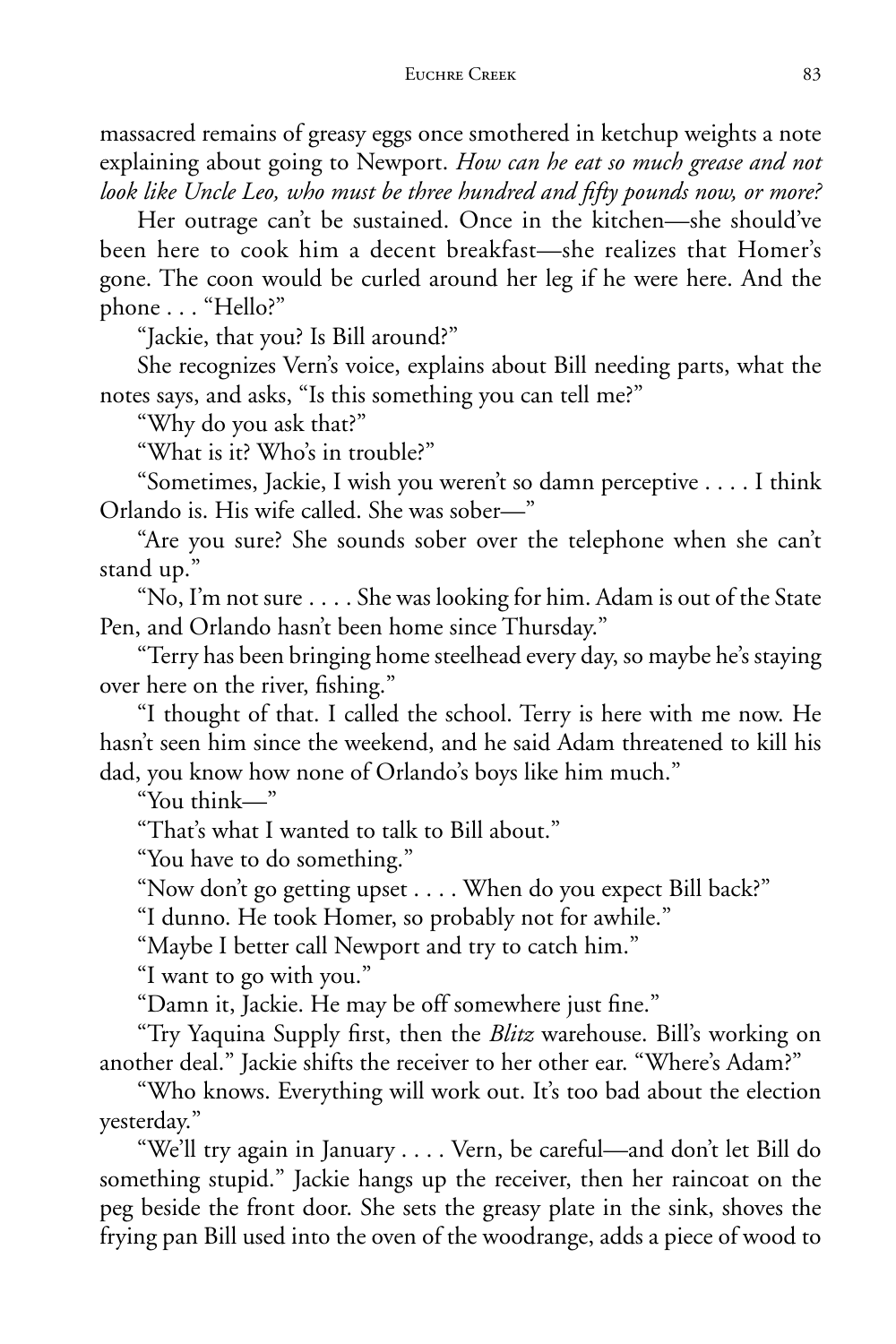the enameled parlor stove, and sits down to her desk in front of the picture window overlooking the bay. Trying not to think—how can she not think; first Vicki, now Orlando—she begins to sort the mail, separating duns from invoices. If she doesn't take care of the duns, Bill will eventually toss them, still unopened, into the stove. It isn't that they're not important to him; it's that he knows how much he owes, usually to the dollar. He doesn't have to open them. It's not that he's afraid of them. *Well, maybe he is.*

The parts man at Yaquina Supply answers the phone, looks up, nods to Bill and says, "It's for you."

"Heroun, here." Bill, puzzled, hears squeals, grating as galling steel, realizes he has the receiver to his deaf ear, switches hands and ears, and asks, "Is that you, Vern?"

"I told you it was . . . . You listening with your good ear, now? I don't wanta repeat this again."

"I heard you just fine." Filtering the screeching, running what he heard through his memory, sorting sounds, cataloguing them, pawing through the noise, picking out what might be words, Bill asks, "What do you want to know about Orlando's will?"

"You didn't hear what I said, did you?" Vern repeats what he told Jackie, adding, "I'm gonna need your help finding him."

"Sure, but have you called the cops yet?" Bill's had an uneasy feeling about deFader ever since Thanksgiving, something gnawing in his guts, like maybe how a dog feels when it swallows a steak bone, round and hard, indigestible and impossible to pass, just there blocking things, tearing things up, killing the dog. "I don't doubt he's in trouble."

"He brought me his will two weeks ago, said I was to hang unto it, keep it in my safe, that he named you executor of his estate."

"Sounds like he knew there'd be trouble once Adam was out." Bill wonders what it'd be like to have your own flesh and blood hate you so much. "He may have gone home."

"No, I told you, his wife called me."

"Not where he lives now. His home, where he was born. He took me up there one time, years ago. I think I can still find it."

*Deer hunting, extended season, agricultural hunt, we were to be within a mile of farmland. But there's no real farmland up Slick Rock Creek, just a couple stump ranches that once plowed their pasture. Thanksgiving morning '52, I think. I climbed the ridge on the north side of the creek, and just over the top, fell, plugging my barrel with mud and rotten wood. Whittled a hemlock limb to use as a ramrod. Then with the bolt out, my head down, a doe trotted up the*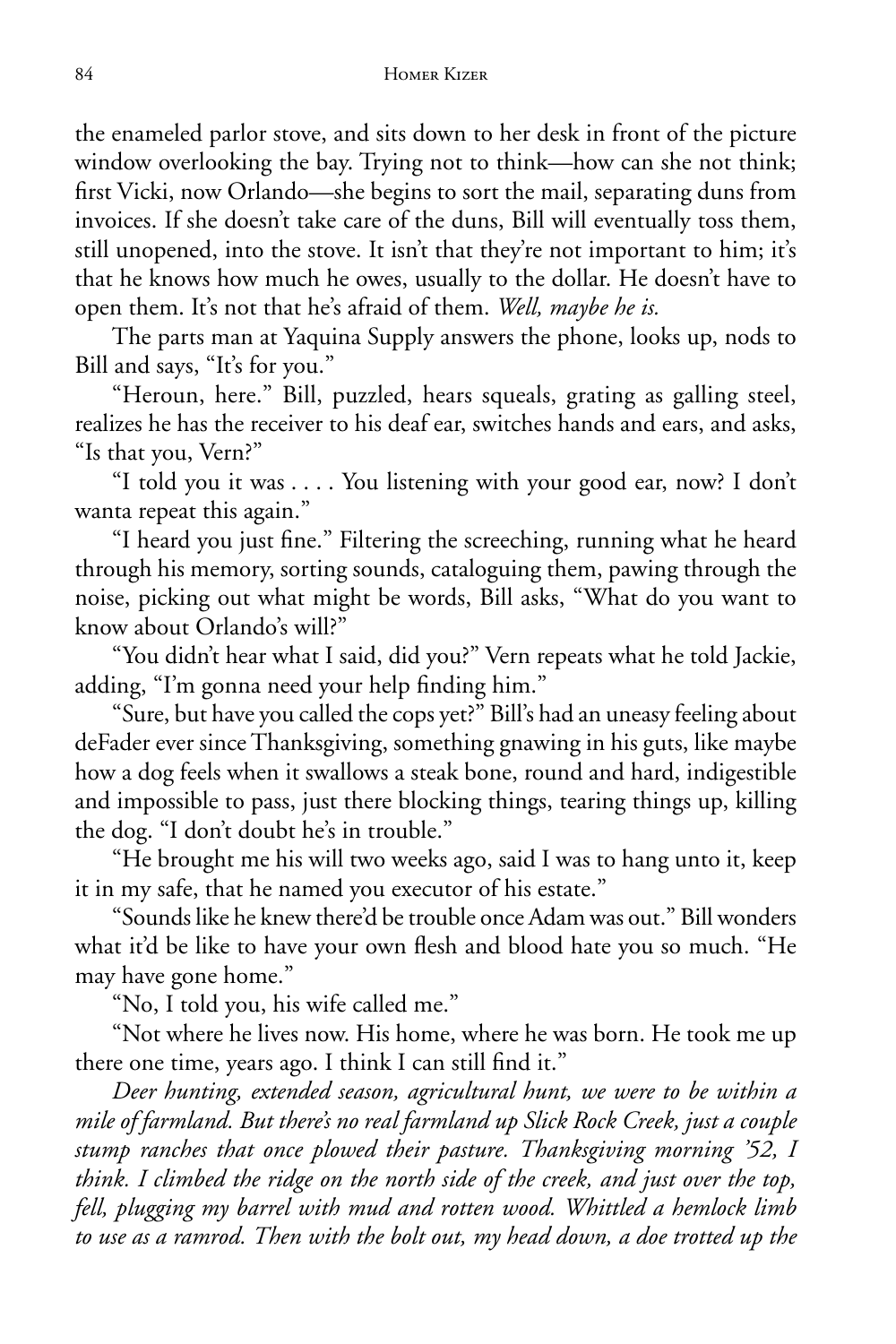#### EUCHRE CREEK 85

*skidroad and stopped fi fteen feet away, her eyes big as a Jersey's. She stood there, debating whether she ought to go or stay. Sitting on that log, I probably looked like I sprang from it.*

*I cursed her, softly at fi rst, then louder when I realized my voice held her as still as if blinded by a light. Called her stupid, warned her that I'd kill her if she didn't get out of there. But she just stood there, looking with her dumb eyes, not knowingthe danger she was in. If I were God, I couldn't have said it plainer—and all this with Orlando on top of the ridge watching.*

*I cleared the barrel, slipped a shell in the chamber, and still she stood there. Eased the bolt in, and only had to close it to kill her. But it clicked twice. She was off as if shot. And Orlando's deep, rumbling laugh—loud as the creek running over boulders and through pockets—echoed around the bowl the ridges formed. It could've been God laughing, for all I knew at the time.*

*Orlando had come in from the Fall Creek side, crossing Salmon River a few miles upstream from Rose Lodge. He was hunting—fi rewood more than deer.* Bill met the old man in the bottom of the bowl, and he invited Bill to have a look in the orchard of his parents' farmstead. It wasn't much more than a rifle shot away, but the road was grown up, hardly more than a thin line through the alders. Not even ruts remained. The land was owned by Miami Corporation, part of their tree farm. Stubby firs and alders had reclaimed the fields Orlando's dad and brothers worked so many years clearing. All that remained was the caved-in house, the orchard and the barn . . . . There was a three-point and a half dozen does under the farthest apple—he didn't make as good a shot as he should have.

"Answer me, Bill! What the hell's goin on? You okay?"

"I'm fine. You don't need to yell." Bill, wondering if he's done it again, drifted off, losing time, looks at the parts man studying a blowup of a long-frame D-4, matching reference numbers to parts numbers. It's now raining harder outside, pounding roofs, lashing windows. Tires sing, slinging rain across lanes, splashing curbs. Bill hears a log truck, its jake brake rumbling on the bridge, the sound falling over, falling into the bay, landing hard, a bellyflop of noise.

"Damn you, Bill. You stopped in the middle of a thought. You never finished it out."

"I'll be there in an hour. Talk to you then."

"You're gonna go look for him, aren't you?"

"I imagine."

"I'm goin. Terry wants to come along . . . . All right with you if I ask the preacher to come too?"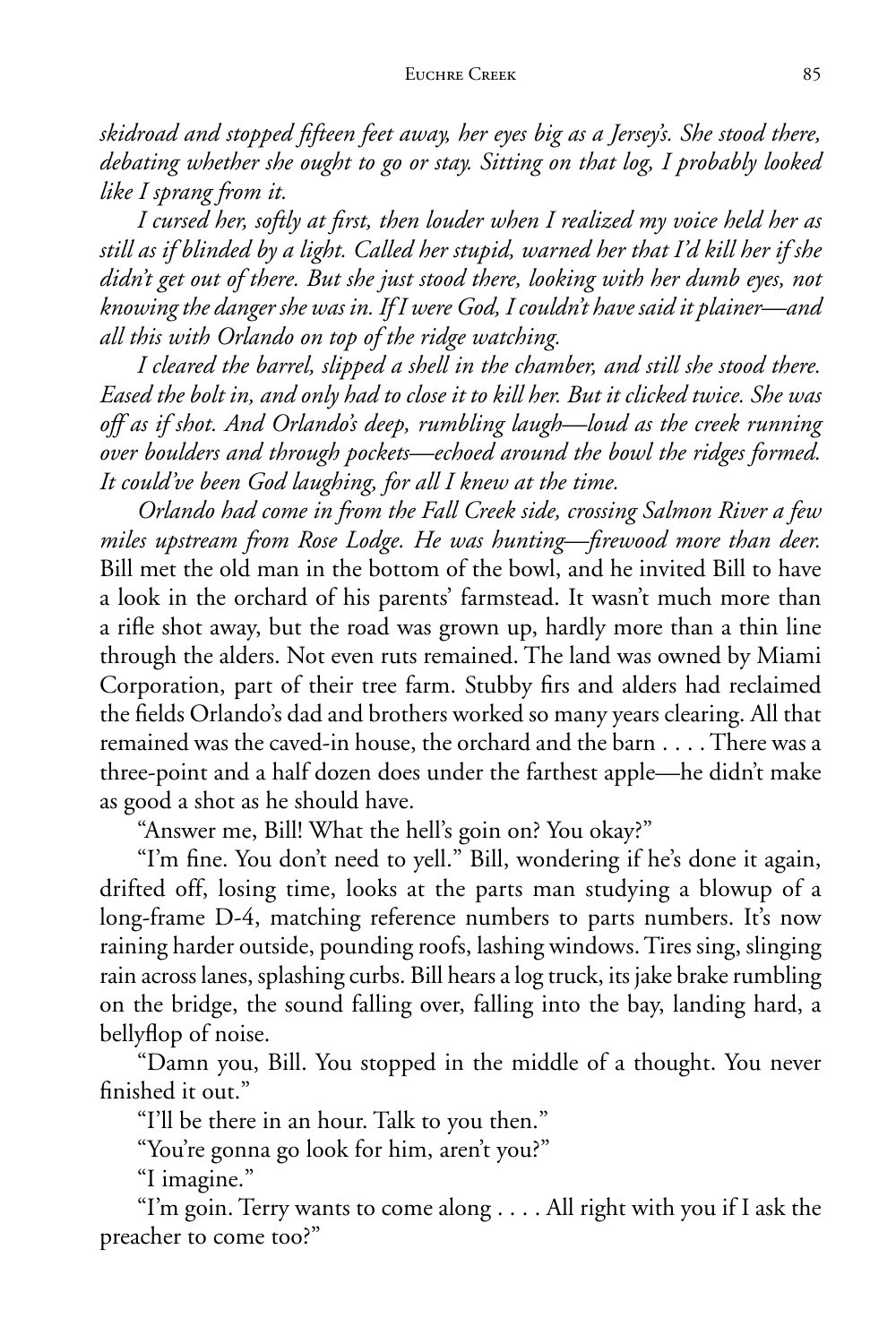"There's room for three in the truck. I suppose the kid could ride in back with Homer—and I ain't got nothing against the preacher." Bill, still watching the parts man, really hasn't anything against Gosson other than his wanting to pray about everything. He prayed once a long time ago: it might or might not have got him out of a jam. He certainly doesn't have anything against praying—and this preacher, he suspects, prays better than most.

Bill doesn't hear the click when Vern hangs up; he holds the receiver to his ear waiting for a response. When he doesn't get one, he says, "Hello," twice, realizes the line is dead, and somewhat sheepishly, returns the receiver to its cradle. What happened, he wonders. Did they get cut off? A tree blow down over the line? The wind's hard enough, one could have, and the high water probably has taken out the bridge over Salmon River there at Fall Creek. It was in bad shape last year, nobody driving over it for fear of falling through.

The parts man says, "I'm gonna have to order most of this." Before Bill can ask how long it will take, the fellow calls Portland, reads off a list a parts, waits a minute, then covering the receiver's mouthpiece with his hand, says, "They have the bull gear and gaskets, but you need the whole ham. The rest of it will have to come out of Illinois unless you want used parts."

"Fifty percent?" Bill asks.

"Seventy-five."

"That's too much for used."

"He says there's no wearing showing on the face of the gears . . . and it's either used or three weeks."

"Guarantee?"

"None."

"Fifty percent."

The parts man tells the Portland distributor what Bill said, pauses, then adds, "Better order them, then."

"Three weeks?" Bill asks.

"I'll see if I can't hurry them up."

"I have to go," Bill says. "You take care of it. See if you can't get them quicker, maybe put them on the stage there in Illinois. The Dog ought to get them here in three days." Bill steps past the dummy, steps out, into the rain. Homer is in the pickup. He should drop the coon off at the house, but he'd rather not see Jackie right now, at least not until he knows for sure if Orlando's alive or dead. She'll just get her hopes up either way.

The surf, like guns of battleships in *Victory At Sea* (Jackie heard the record last night; Terry played it when she stopped to give her mother a few dollars, not as much this week as last, but enough for the phone bill and a few groceries)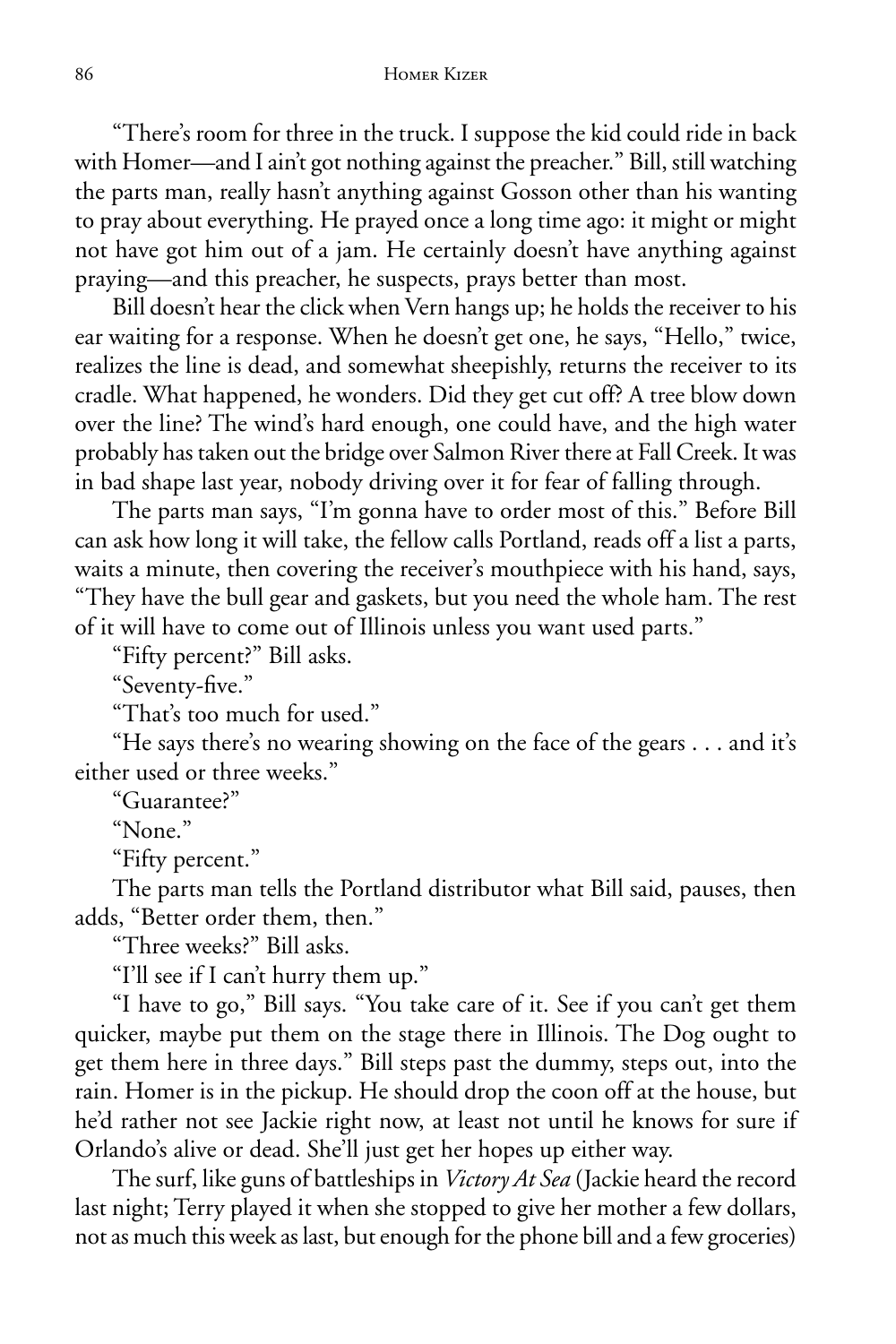rumbles along the coast, combers booming, salvos pounding deformed pines and beach grass. Wind lifts the galvanized steel of the woodshed's roof, then bangs it down hard. Twisted hemlocks shake above stunted devil's club. Maples creak. Vineys chafe each other. Bitter cherries snap. The house groans, little puffs of smoke forced from the stove. And Jackie watches a raven tumbling in the wind, riding currents high, then folding its wings, freefalling, spinning, twisting downward until, at the last moment, it opens its wings, brakes, catches the wind and again spirals up, almost out of sight. She wants Bill to take her with him—he'll look for Orlando. She knows he will. Orlando was her friend, too. She can help, but the men won't let her.

Although daylight, a doe heavy with fawn months too early timidly searches the gnarled pines on the lee side of the spit. If alders and young hemlocks weren't in her way, Jackie would see the doe. Maybe she would see the coyote, its back to the wind, trotting along the roughed-in Cat road that will someday be part of the golf course. Hungry, the coyote, its side and rump peppered by blowing sand, hurries after the doe; brush bunnies hide in the rhododendrons and the wind-sculptured pines. As it is, she doesn't see more than the tumbling raven and two grounded gulls perched atop the stack of Dungie pots. But she feels the falling barometric pressure . . . it is just a feeling, an uneasiness that she'd like to blame on the weather. This winter, more so than some years, has been a series of storms, one closely following another. It has to stop raining pretty quick; it has to.

\* \* \*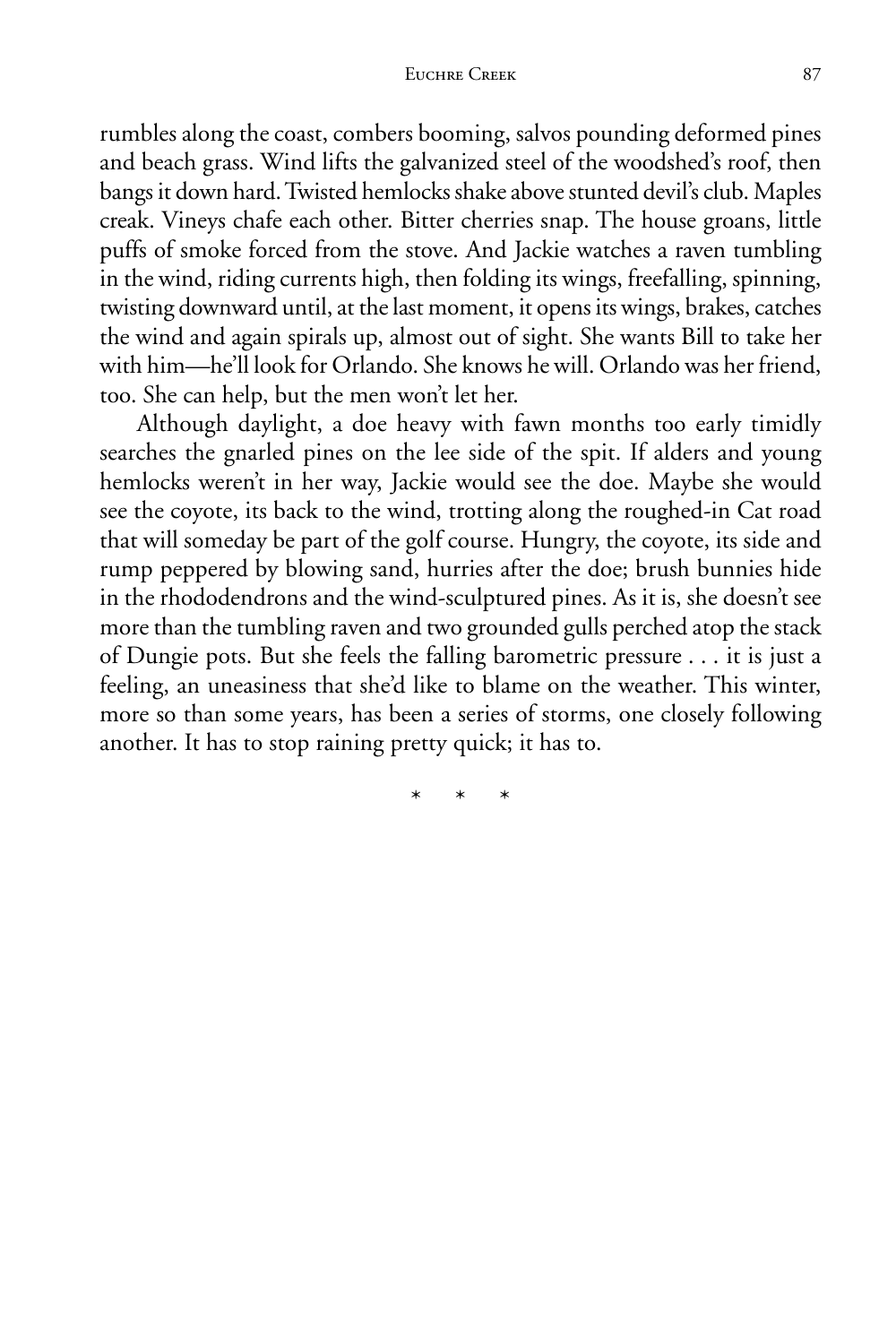# Chapter Eleven

1.

Her stomach upset that morning, Vicki, after having gone to see Jackie, returns to bed till after the mail comes. Only then, with some reservations, does she dress for the offi ce. *Robin needs help. He can't do it all by himself, he can't. No one can. No one can make it stop raining. And Mr. G. shouldn't expect that of him.*

Besides the usual bills, there is one letter, marked *airmail*, addressed to Robin. Posted in Seattle, with no return address, the envelope looks expensive, water-marked paper, thin, crisp as a new dollar bill. She smells it—it's scented, she thought it was, but she doesn't recognize the perfume.

"Who's it from?" Vicki asks, sitting in Robin's office chair, easier on her back than her own, waiting for him to read the single page note. "Oh, the school tax was turned down. It doesn't look like we'll have to worry about it again this year."

"That's good."

"You didn't hear what I said?"

"Sure I did. We don't have to worry this year."

"About what?"

"I can't prevent more delays. This rain will probably ruin my career, will definitely set it back years." He throws the letter onto his desk, looks out the window and sees the raven—it's the raven's fault. The bird knows his thoughts, knows about his plans. If he had a gun, he'd kill it before it could tell.

Vicki picks up the letter. It's blank, nothing written on either side. Scowling, she asks, "What is this, a joke?"

"Give it here!" Robin snatches the blank page, tearing it as he does. He twists the letter into a tight roll, finds a match and lights its bottom corner, angling it, holding its upper edge as flames devour the indecipherable message. "It's none of your business."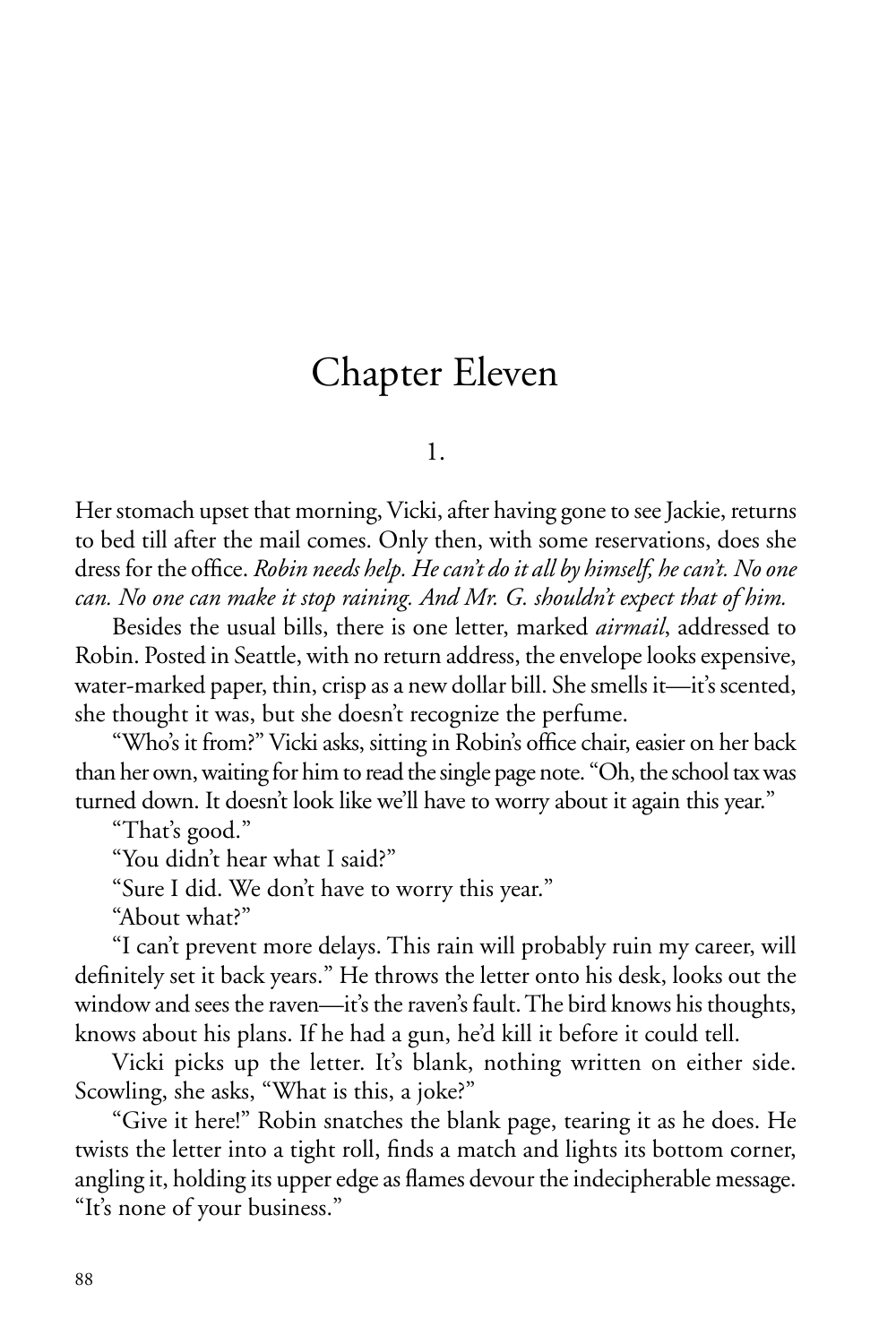"What did that mean? And no return address?"

"Nothing . . . it doesn't mean anything so just forget you saw it."

"Don't lie to me. It has to mean something."

"If it does, it doesn't mean much."

"You know who it's from, don't you?"

"An old girlfriend. She told me she knew where I was, that she'd be getting a hold of me."

"It was blank, it didn't say anything. I saw it. Don't lie to me."

"You," his finger burn, *damn, there's no ice here*, "just couldn't read it."

"What was there to read?" *I have eyes. I know what I saw.* "What can I do to help?"

"Nothing." *Dismissal. Such an innocuous word for such a horrible action.* "Why weren't you here this morning? If you're going to work here, you better be here."

"But I thought . . . . Never mind." He told her to take some time off; he must have forgotten.

She has lived with moody men before, and she saw the mistakes her mother made with her dad. And she is surprised to see her dad walk from the messhall to the warehouse, his coat pocket bulging. "What's Dad doing here?"

"I hired him yesterday, night watchman."

"Why? Do we need one?"

"We will."

"But why Dad? . . . He drinks."

"He was drunk when I hired him. I know how much he drinks."

"You don't care?"

"He can do what I want, and I'm not paying him much."

Suspecting Robin has hired her dad for her sake—and this the same day he gets such bad news, whatever that news is—she feels warm inside towards him, and she kisses his neck. "Thanks. Dad needs someone on his side."

But Steele pulls away, feeling the raven's gaze, the black bird condemning him, telling him he won't get away with it, that its black beak will peck at his soul until his soul bleeds, until his soul dies, not in hell but in the rain, mired down like the truck, buried in mud over its axle, driveshaft twisted off. He needs a drink, just one more, a little one, and he opens the file cabinet. "I thought you were getting another bottle."

"It's in the car. I didn't bring it in . . . . Robin, are you sure you want it?" "Where in the car?"

"It's in a sack on the back seat."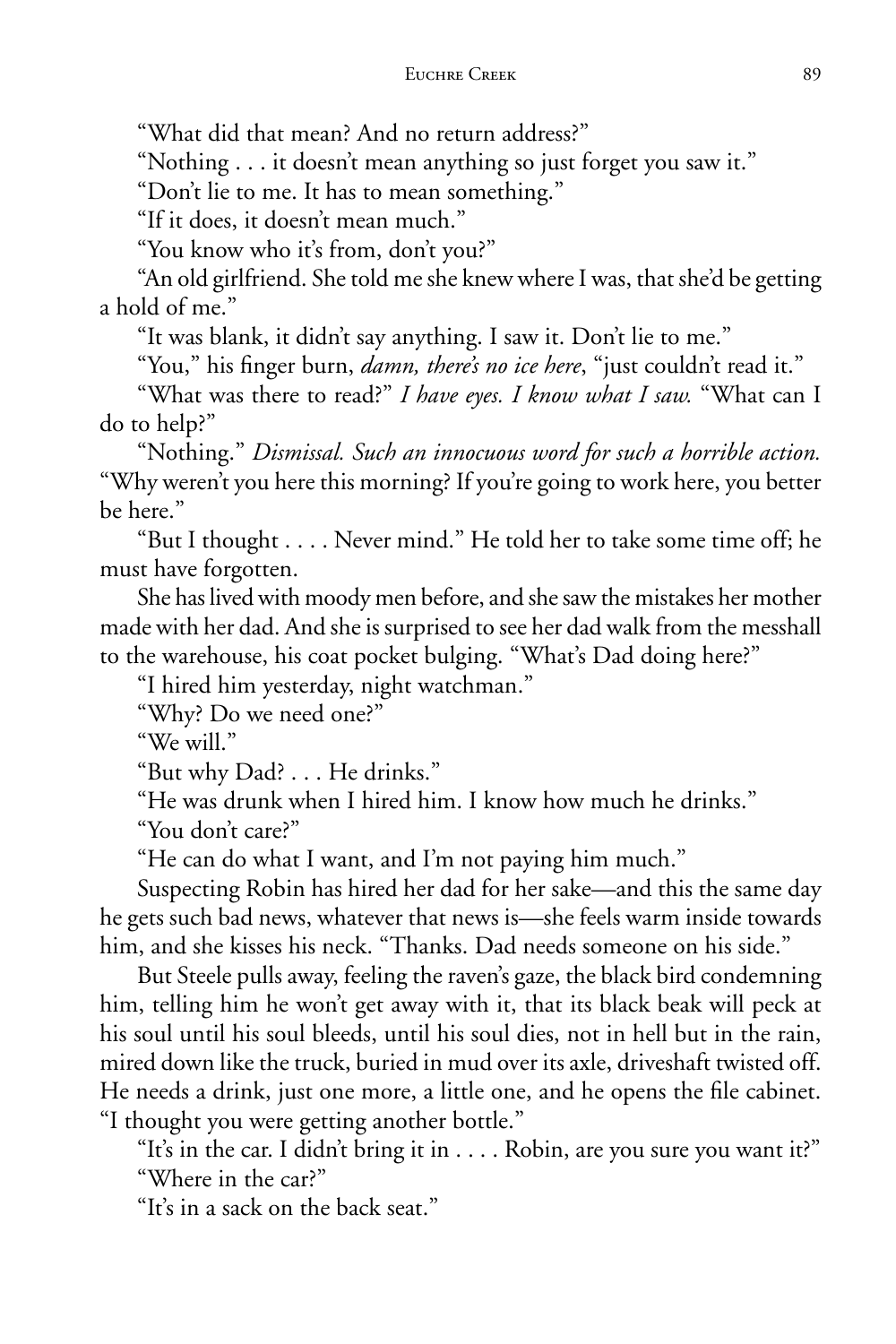Steele twists the doorknob, feels it slip a little, but doesn't stop. The backseat is buried under groceries. Tearing sacks open, he can't find the bottle. *It's not here! Oh, there it is*.

Vicki has seen this pattern before, the need for a drink, soon the tremors, then the shakes, and more whiskey to get rid of them. She stays a step behind Robin, needing to talk to him, knowing that the rain extends to Oceanlake, through the Corridor and beyond, past Grande Ronde, before becoming more like wet fog around Willamina. The lights of Sheridan will glow like a candle beneath a gray platter. The first real traffic will be at Dundee. Barbur Boulevard will make her want to turn around. She would go to Portland for the weekend if . . . it's always that *if*. She told Jackie that she wanted to get away, but that she was scared to leave. *It's always that if.* "Going to Vern's tonight?" she asks, hopeful he's not.

"Maybe." Robin pours a water glass full of—what. It's blended, that's all he cares. Vicki's whiskey. He'll have to say something to her about the weight she's gained; he will when the time is right. But he knows it'll never be right. He's lost interest in her, and now that he's taken over the restaurant, he could get rid of her. He might if it'd ever quit raining, maybe when the bunkhouse is renovated; he could live there.

"I wish you wouldn't."

Glass in hand, more in control, Steele stares at the raven through the rain, burps, tastes Alka-Seltzer and salmon, onions and dill, burps again. He's becoming a fish, needs sleep, hasn't got any since the rains started, could sleep here if the raven would quit watching, *watching him, always watching him, spy, spy, spy!*

"Dinner'll be ready by seven. Do you want me to get some hamburger?" She wants this baby. Yes, that's it: she wants a baby, even if it is his. But she won't be able to take care of it and work at waitress wages.

"I don't know when I'll be home."

"We need to talk." She shudders, thinking about coat hangers, about what Jan, Blackie's sister, had attempted just a year ago and about how she nearly bled to death, about her sterilization afterwards. Because of Jan's dilemma, Old Doc Stevens probably will help her, although last time he said never again.

"That's all we do. Talk, talk, talk. You're—never mind."

"What's wrong? I know you can be nice." She touches his arm, carefully, as she might a steam pipe, not knowing for sure if it's hot or cold. "This is important."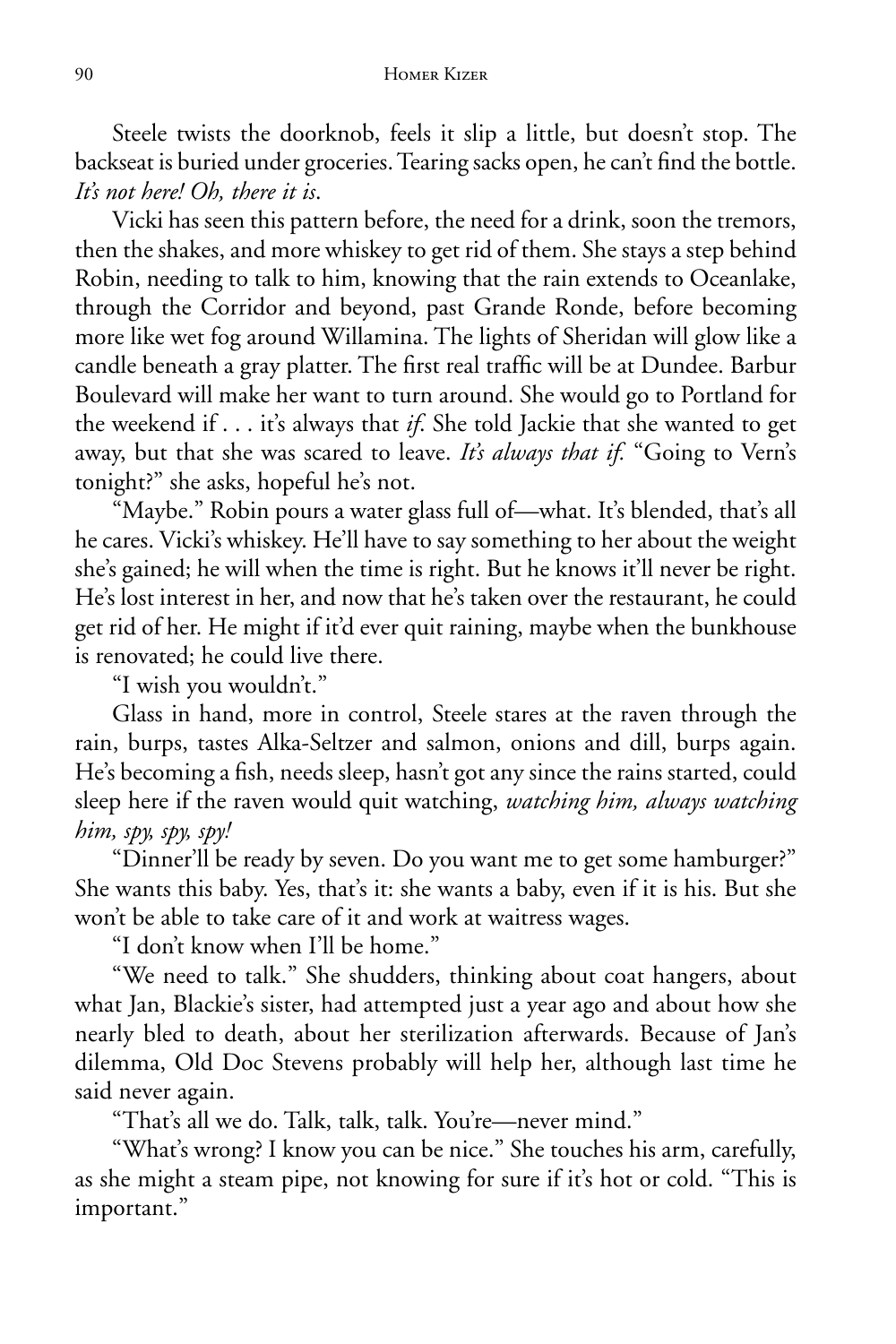"Most of what you say isn't?"

"No, you know I don't mean that."

"This have anything to do with your being late?"

"You told me to take today off, with pay."

"I did? . . . Okay, I did. I apologize."

"And you don't mean a word of it. You bastard." She backs away from him, her hands over her mouth. "I didn't mean that. It's just . . . we need to talk—not about business—about us."

"What's a matter? Am I not paying you enough?"

"You are a bastard. I'm pregnant, and it's time to end it, or get married." "Why tell me?"

"It's yours, that's why." There, she said it.

"How can you be sure?"

"I hate you." The tears, they come faster than she can hold them back. If she believed in God, she'd pray he does what's right by her, but she's known too many men to believe. "It's yours, believe me."

Steele tosses down the tumbler of whiskey. Its heat fogs his mind. Still, he understands that Vicki is pregnant, but can't figure out what her pregnancy has to do with Cynthia's letter. *Maybe there's no connection.*

What can he do, stop the rain, the constant drizzle, drizzle under the yard lights, on even though it's mid-afternoon, drizzle swept up and swirled, drizzle like the murmurs of town gossips, falling lightly on clothes hung in backyards, soaking them till they're wetter than when washed, whispers loud as the surf, wrung out, pinned to phone lines, dripping; he can't breathe. He's drowning, he has to get away, has to escape the rain and the raven and its eyes, those black eyes, shiny as Apache tears, hard, so very hard. They're boring through him, grinding up his guts, and the gossips, like lampreys, will suck out his life. Eels, they're all eels.

"Robin, are you all right?"

He hears her, but the rain; he'll drown if he opens his mouth.

"You're not all right." Vicki hurries to get him a glass of water. "Here, drink this."

Backing away, crossing his arms, stopping her, Steele bumps into the door. Quickly grasping the knob, he jerks it off, the set-screw not holding. He stares at the white glass knob, and she comes to him with the water, wanting him to drink, pressing the glass to his lips. He tries to push her away, swinging the knob to keep her back—she's trying to drown him, he gasps air. He can't breathe. Can't. Swimming, he's got to swim and he strikes out, the knob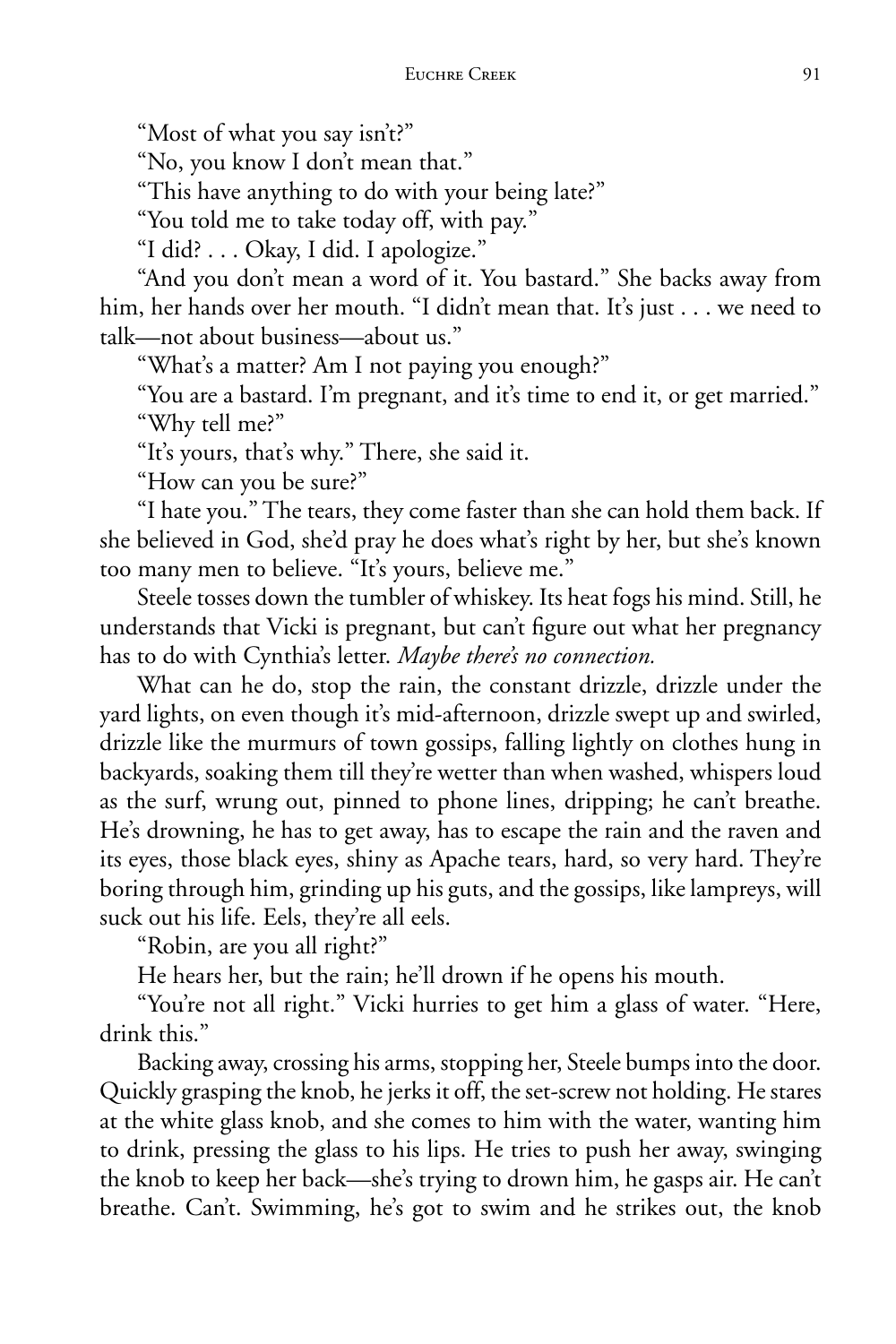catching her cheek, knocking her down. Another breath, he can't stop now, he has to keep swimming, another stroke, there, he sees the car, another stroke, one more, now he's moving, faster. He's safe, he made it.

"What the hell you doing with that doorknob?" Vern asks, looking out the window, watching the rain and the traffic.

\*

"Doorknob?"

"Yeah, the one you're holding."

"It's bloody." Steele, with thumb and middle finger of his right hand, carefully takes the knob from his left, twists his hand to examine all sides of the knob, then asks, "What the hell?"

"You know," Vern suspects Steele has had enough for one day, that the bar oughtn't serve him, "there ain't any log to stop you."

"Huh?" Steele looks for something to wipe his hand on. "I'm not logging."

"No, no. Out there in the parking lot, the way you come in, sliding to a stop two feet short of the berries. There's just bank there. You go into those berries and you're off into the river."

"What are you talking about?" The knob, Steele realizes, is from the offi ce door. *Did I cut my hand? And what am I doing here? . . . Yes, there my knuckles. I am cut.*

Vern, concerned about the blood, asks, "Need a bandage?"

"I don't know yet."

The tavern smells of cigarettes, sweat and pitch. The floor creaks, seems to slope towards the bar. A cue ball strikes another ball. Murmurs roll. Blackie Poage cuddles a beer while Dudley, wooden leg propped on a chair, plays cribbage with Leo Poage, Blackie's uncle. Lenny, Leo's brother, leans on his cue stick, waits for Frank Hodges to miss. Elmer, Frank's brother-in-law, waits to play. Steele knows these men: they're all against change, against *THE CANNERY*, against him.

"Sorry, Vern. I have to take care of my hand." He starts towards the men's head behind the pool table.

"Sure. Martha's got bandages under the bar if you need one." Vern, waiting for Bill to get here, still thinks he ought to refuse Steele service. But refusing service has never been worth the fight afterwards. It's better to let them get sick, pass out, miss a day of work than for him not to take their money. Besides, if someone wants something to drink they'll get it somewhere else if not here.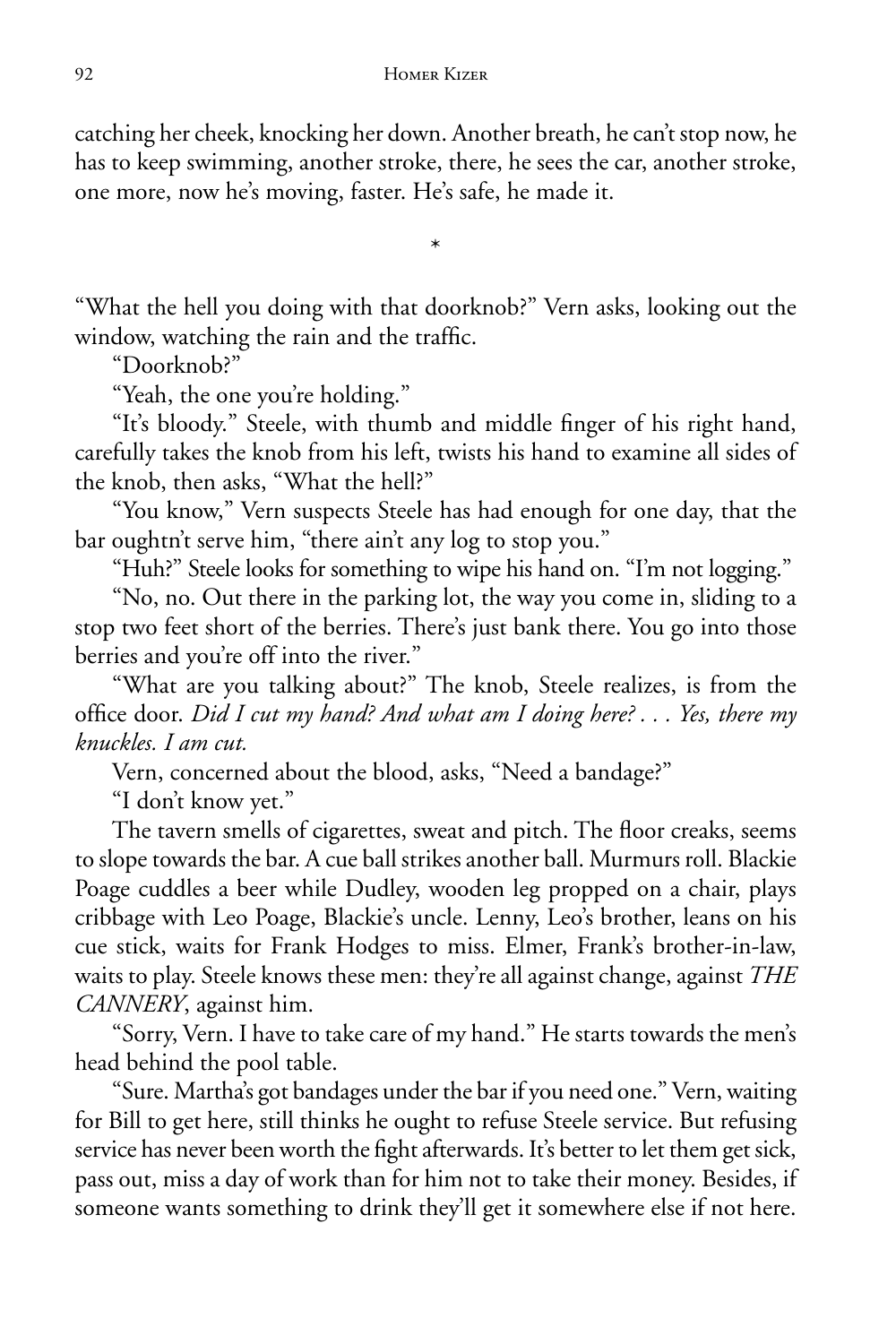Steele, once by the pool tables, follows the groove worn towards the bar rather than continuing to the head.

"*Blitz*?" Martha asks.

Steele nods though not altogether sure he wants a beer—it's coming back to him, what Vicki said. Well, if she thinks she can trap him, she has a surprise coming.

He turns to stare at Blackie. There had been something between Blackie and Vicki. The whole town knew about it, knows about it, and some think it's still going on. He wonders if it still is, if her pregnancy is his. There's reason enough to suspect it might not be. *I've seen the way she looks at you.*

Martha, if he remembers correctly, told him she'd once been a Poage, that being a Poage didn't mean anything other than you piss out the bedroom window; her dahlias turned yellow and died.

Martha brings his beer. "Your blood?"

"I feel like it's raining inside my head."

"Here, give me that knob. I'll get you a couple of aspirin."

Steele, though seeing the knob in his hand, doesn't feel it. He tries squeezing it. Can't. Tries to drop it. But it lies there, hard white and bloody in his extended hand.

Martha takes it. "The last time I saw an antique knob like that was at Grandma's. She had all Bible-n-Cross doors and skeleton keys."

The draft beer is green and no better tonight than last night; 104 years of brewing experience isn't enough. Steele hadn't heard of *Blitz* until he arrived here, where no one drinks anything else. The green beer and rain have gotten to him; there's mildew growing in his belly.

Olf Gunnarsson lets in wind, pauses at the door and asks Vern, "What the fuck is the preacher doing out there?"

"Waiting for Wild Bill, same as me."

"Why the fuck don't he come in?"

"Why don't you ask him?"

"I'm too tired to listen to a sermon."

"He may not feel like delivering one, suppose?"

Steele wants away from here, away from Olf, from talk of chokers and tailholds, from the gray sky, the fog, the courage he holds in his hands. He'll piss it out in the morning. Maybe he ought to dump it now, order a double scotch instead.

Martha offers him a damp rag. "Wash your hand off before somebody thinks you work for a living."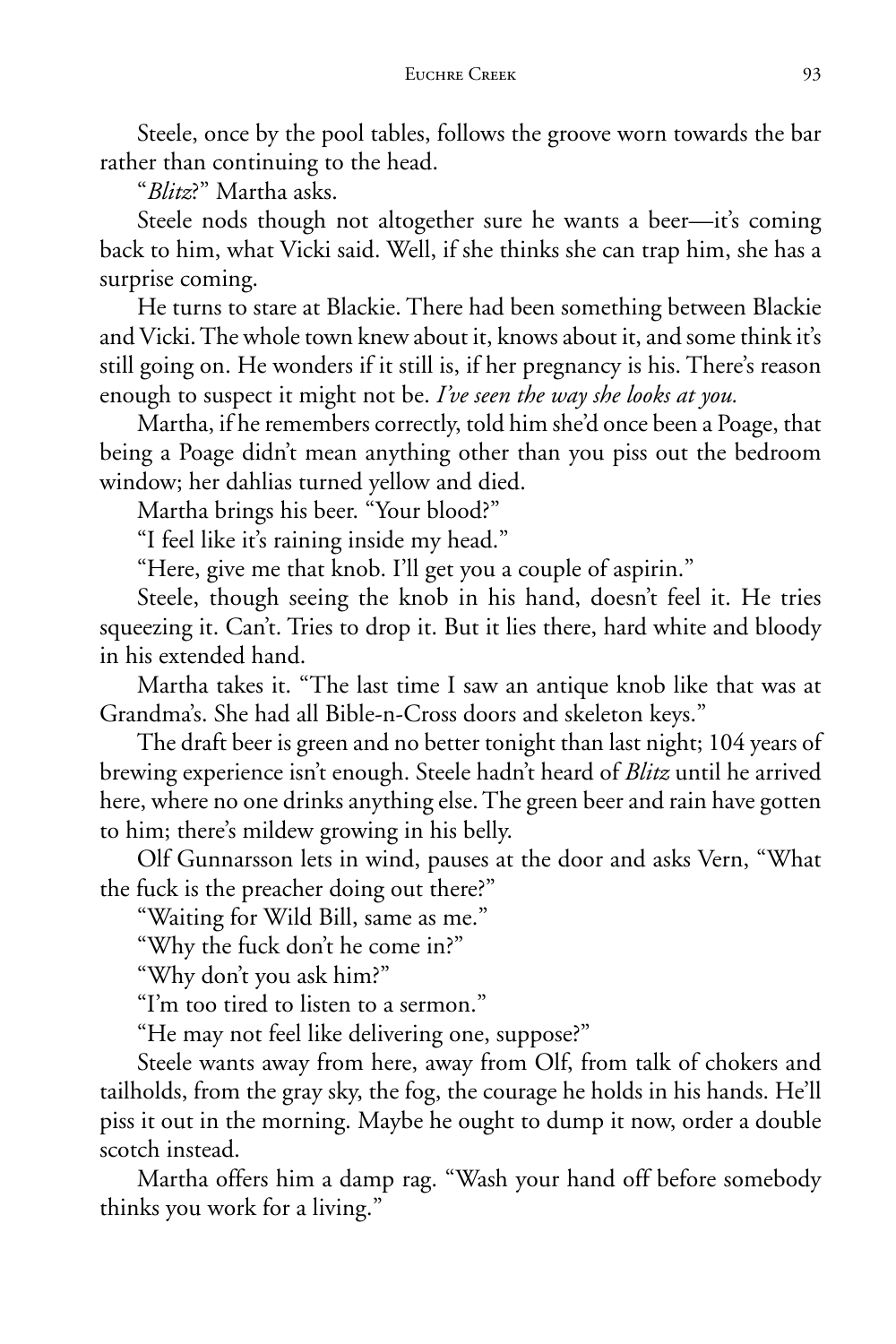"What's that supposed to mean?" The backs of his fingers are cut, his knuckles scraped. He gingerly wipes the blood from them.

"Nothing . . . if you don't already know."

"Know what? How about those aspirin?" His mind really isn't on his fingers: he'll have to do something about Vicki, fire her at least. She isn't going to blackmail him into marrying her. Even Cynthia isn't that low. All she wants is money.

*How many times have I thought about fi ring her lately? A dozen? At least.*

Taking the next stool, Nils Gunnarsson, shoulders wet, suspenders threaded through a leather pad on his left shoulder, fines clinging to his hickory shirt and stagged jeans, orders a beer, matches quarters with Martha, losses, and turns towards Steele. "Wife tells me Vicki's pregnant. When you gonna marry her?"

Without looking at Nils, wanting to say *Fuck off* but knowing all of the loggers are too anxious to use their fists and that Nils is four inches taller and fifty pounds heavier that he, Steele asks, coughing as he speaks, "Vicki say something to your wife?"

"No. Wife can tell by how she walks. Had five of her own."

Steele rolls Nils' words around, racks them, breaks them, driving them into side pockets. *Perhaps it's too late to take her to a Portland clinic. If Nils' wife knows, everyone in town knows.*

"What business of yours is it? I don't tell you how to log."

"Your beer's doing your talking, Steele. If I were you I'd think about what I'm saying."

Pushing his beer away, Steele faces Nils, who now disdains looking at him.

"Marry her. Town'll remember you done what's right." Nils promised Blackie that he wouldn't break Steele up too bad. It's a promise he'd rather not keep. "So when's it gonna be?"

"What if I don't?"

"I'll sit here, get good and drunk, and think about castrating you."

"You aren't that stupid." Shivers run from Steele's hands, through his arms and down his back, the tide against the river, choppy waves pushed by the rain. "She only told me this afternoon."

"You can have the Grange Saturday."

"Is that what happens if I say yes, a Grange wedding?"

"Good news always calls for a fun raiser, you becoming one of us."

Detesting the big logger, probably, Steele suspects, as dumb as a fir tree, he nevertheless says, "You aren't giving me much choice."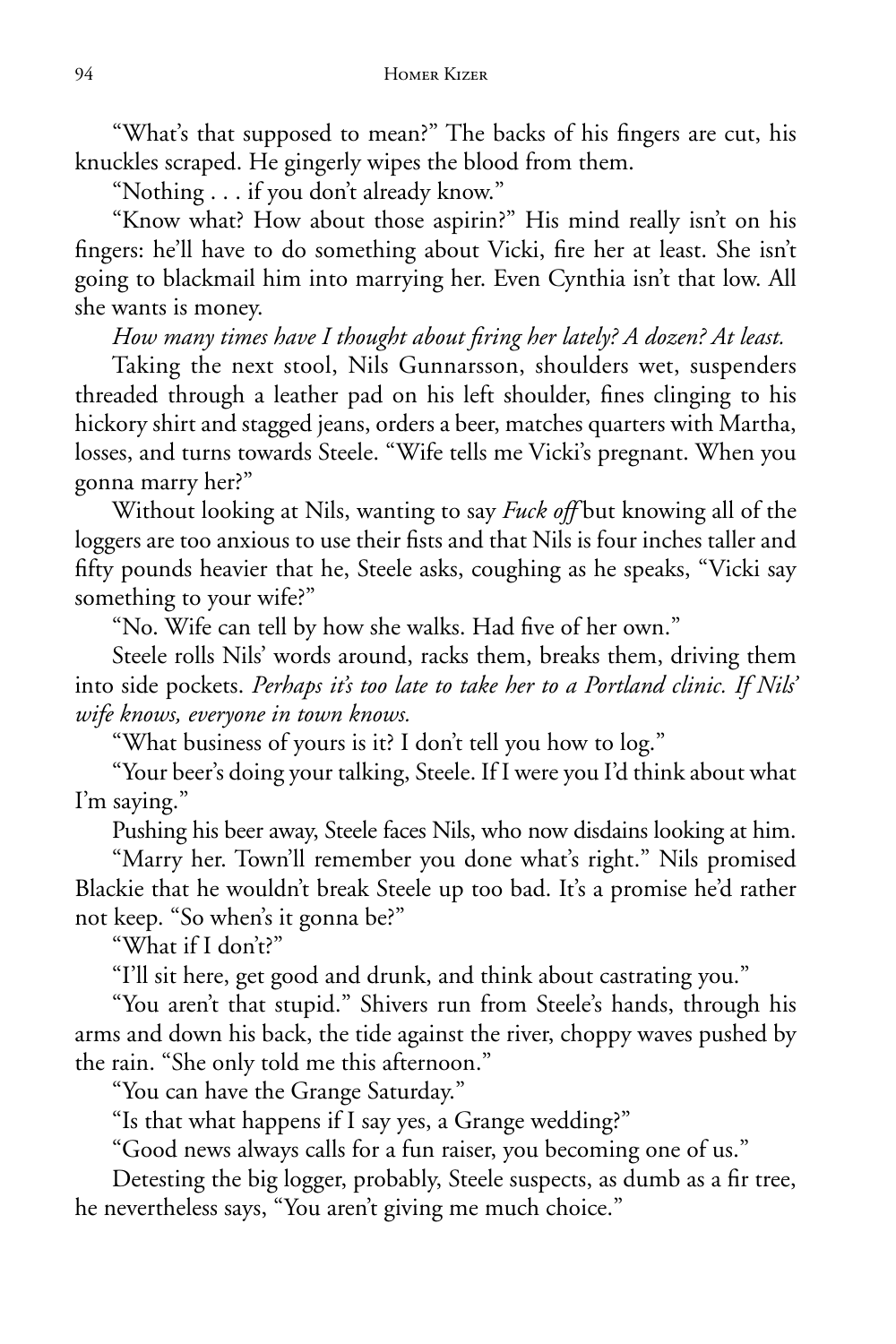"Usually ain't when it comes to marrying."

He won't be bullied and he'll never be one of them. But he's also afraid his hands will give him away. *It's that cheap whiskey. That's what's giving me the shakes*.

"I'll have to talk it over with her. She may not want to."

"Vicki knows what's right . . . . Let Vern know what you decide."

"We'll see." Tossing four bits alongside Nils' stein, Steele nods to the big logger.

Wind bows firs, swirls the rain, and drives stinging drops all directions. It takes two tries to close the tavern door, him pulling, Vern finally helping out, pushing from the inside. The Lincoln seems sluggish: he suspects water in its gas. Wipers slap back and forth, never able to get ahead, nor wipe away the grayness.

Vicki isn't home, her car not in the driveway, no smoke coming from the chimney. *Maybe she's still at the offi ce.*

\* \* \*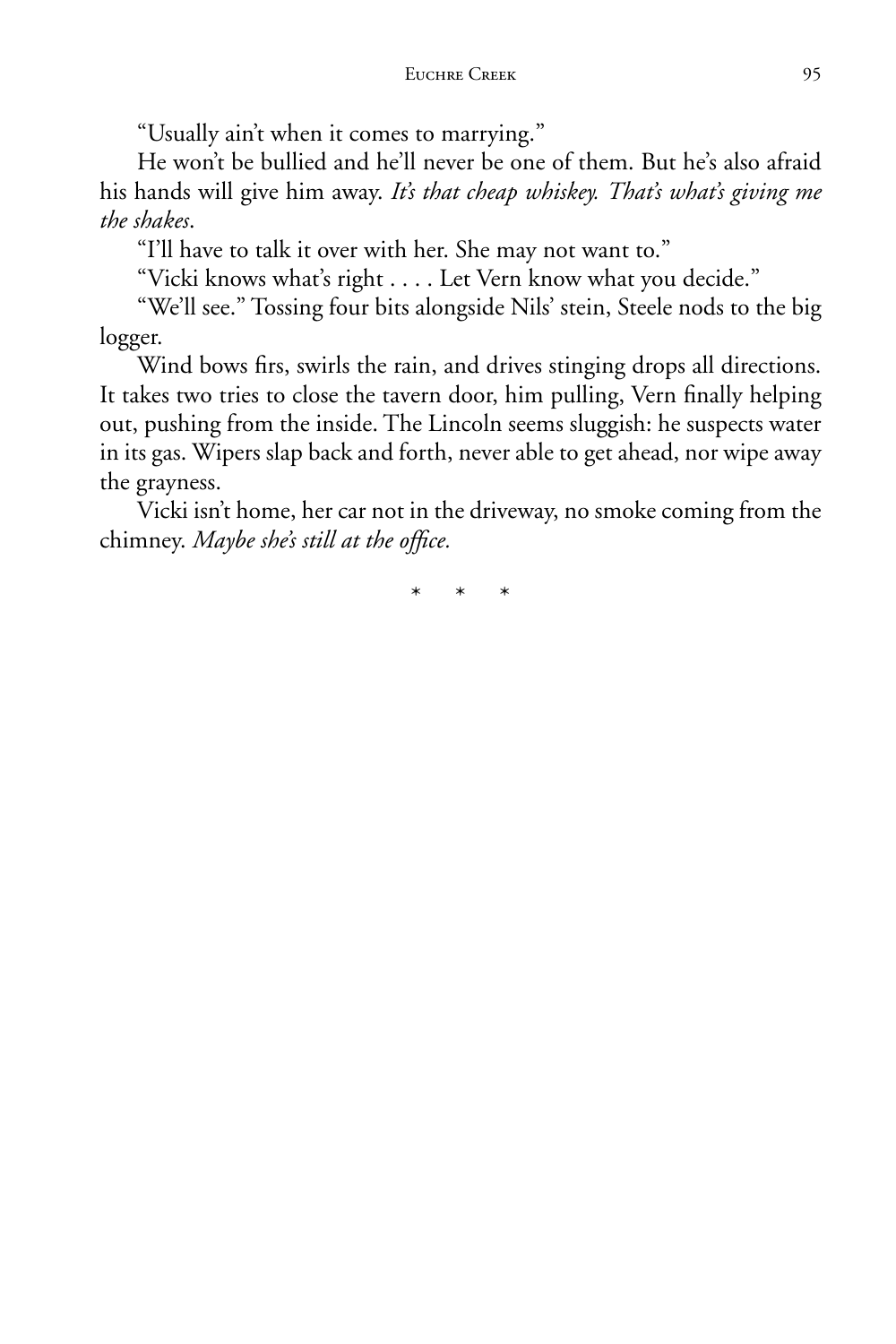# Chapter Twelve

1.

Someone on the beach hunting glass floats—a flashlight beam probes the scud and driftwood. It seems to probe Vicki's soul, searching bruises, swollen fears, battered affairs. There's no face behind the light, just its piercing beam and darkness. She wants to hide, to burrow into the sand, to protect her face, also swollen, her left cheek cut. Butterflied Band-Aids hold the cut closed.

Her face stings from washings of salt spray and tears. Her front teeth, still loose, are numb.

After he hit her, all she wanted to do was drive around; maybe not all she wanted to do. As volatile as vaporized gasoline, she exploded a little at a time, her Ford trailing oil smoke behind her, its engine as worn out as her patience. She went as far as Road's End where she spent a while listening to the surf. Now, she's stopped at D River, and she hurts: her body hurts, her face does, her feelings do. She's really angry, but why does she have to tell herself that? Of course, she's angry. She has the right to be. But her dad, drunk, can hit harder, and if not for the knob, it wouldn't have been so bad.

But what about the baby: Terry has a birthmark on his leg, a bruised-looking spot the shape of a pig's head. It's the same place on his leg as where Strawberry ran into Mom, knocking her down, when Mom was about as far along as she is. Wild Bill helped butcher the sow right after that. *Oh, not a birthmark where he hit me. Please, not there.*

Uncle Elmer smoked Strawberry's hams—he was still a butcher for Premier Market, there in Delake. He didn't go to work for the county until after Mom butchered Vanilla, from Strawberry's last litter if she remembers right. Vanilla, though, could have been out of Rascal. She can't be sure anymore. What she is sure of is that she doesn't love Robin.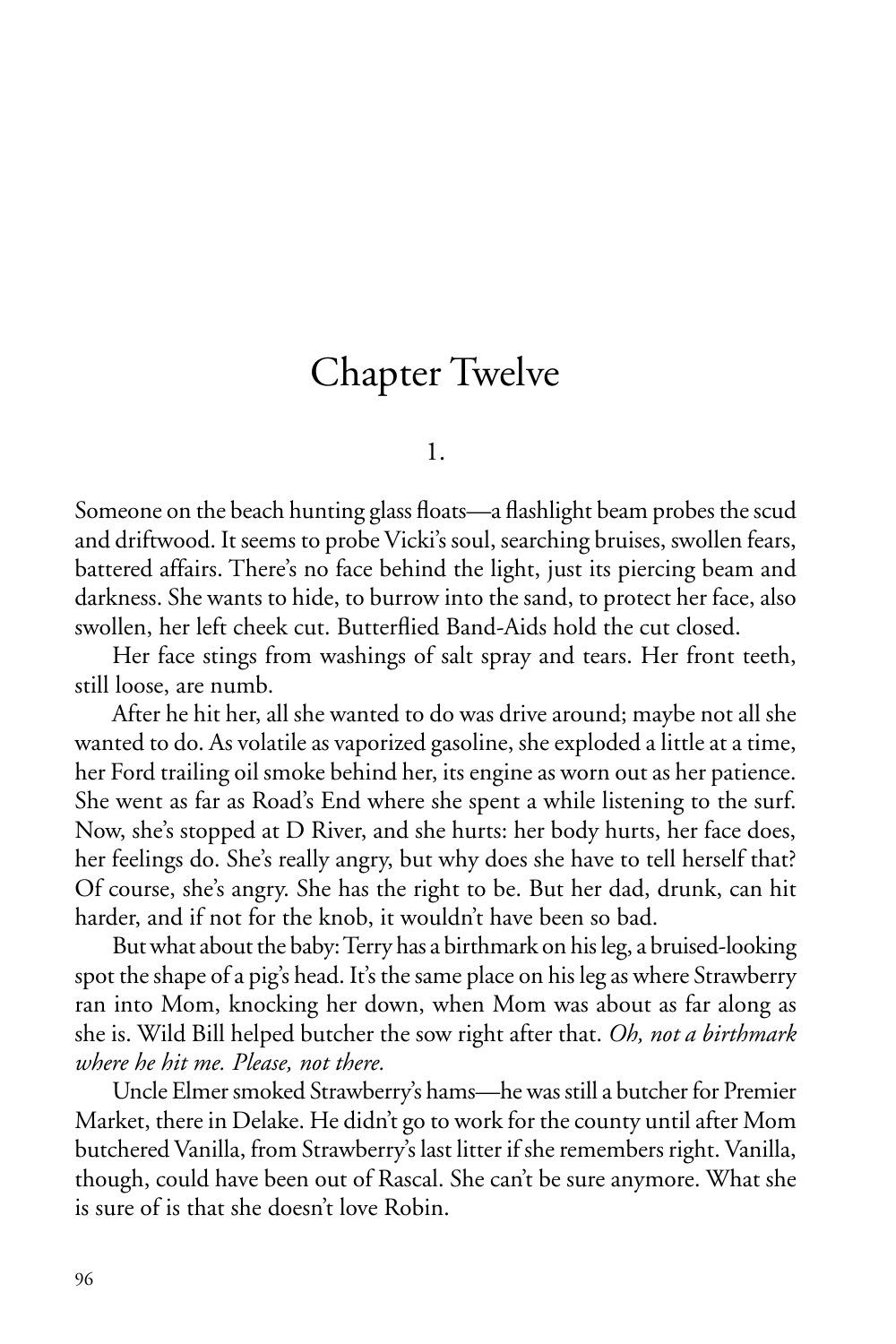She thought Robin was different, not like her dad. Now, she doesn't know. Staying with him is still her best chance to get out of Euchre Creek. The restaurant is coming along, maybe another month. When it opens, it'll take some of the pressure off. She knows his job is on the line—his job, her future, and now, the baby's future. She doesn't want it to become part of Euchre Creek, dipping snoose, fighting after Grange dances, a logger, or worse, married to a logger. She won't even be able to keep the baby if he doesn't marry her. Yet, if he's like her dad, if he turns out like her dad, she won't stick it out twenty-five years like her mom has.

No one needs to know that he hit her.

He can be awfully nice, doing little things like hiring her dad, giving him a chance, but nobody likes him here, not even Vern. If word gets out that he hit her, people will talk about her, just like they do about her mom. But, if they marry, she'll be in LA, where it doesn't rain all the time, next year. So let them talk.

She could tell Blackie that Robin hit her, but she doesn't really want to do that. Blackie would likely take a peevee handle to him. Besides, if she tells him everyone will know for certain. He can't keep his mouth shut, couldn't in high school and probably never will be able to. He has always had to be a Poage first, damn him. He used to brag about their time together. He couldn't quit being a Poage even while they were going steady and look what it got him.

*The Harbor View is as bad as the Ladies' Club for gossip: everyone knows about Blackie crashing Toledo High's prom the year they went to State, losing to Grant High on yardage. They say he took away the date of the state representative's son, that he showed those big-time snobs what a real logger could do . . . he had to marry her; both families insisted. It hasn't been a happy marriage.*

She won't make excuses for Robin, no more than she will for Blackie. No way. But maybe she doesn't deserve anyone better than Robin; he's really too good for her.

Is this what it has been like for her mother? Guilt and silence. Shame. Putting up with the constant abuse. Insults. Slaps. A fist to her face if she stands up for herself. Her mother would rather pick ferns and avoid people than let anyone her see, especially after her dad runs out of money.

*Blackie is probably home with her, their couch covered with ironing, sink full of dirty dishes, and her pregnant, complaining about not being able to get fresh lemons or grapefruit or whatever it'll be this time. He still comes by now and then, tells me his problems and leaves a pickup load of wood usually, but he won't come by anymore if . . .*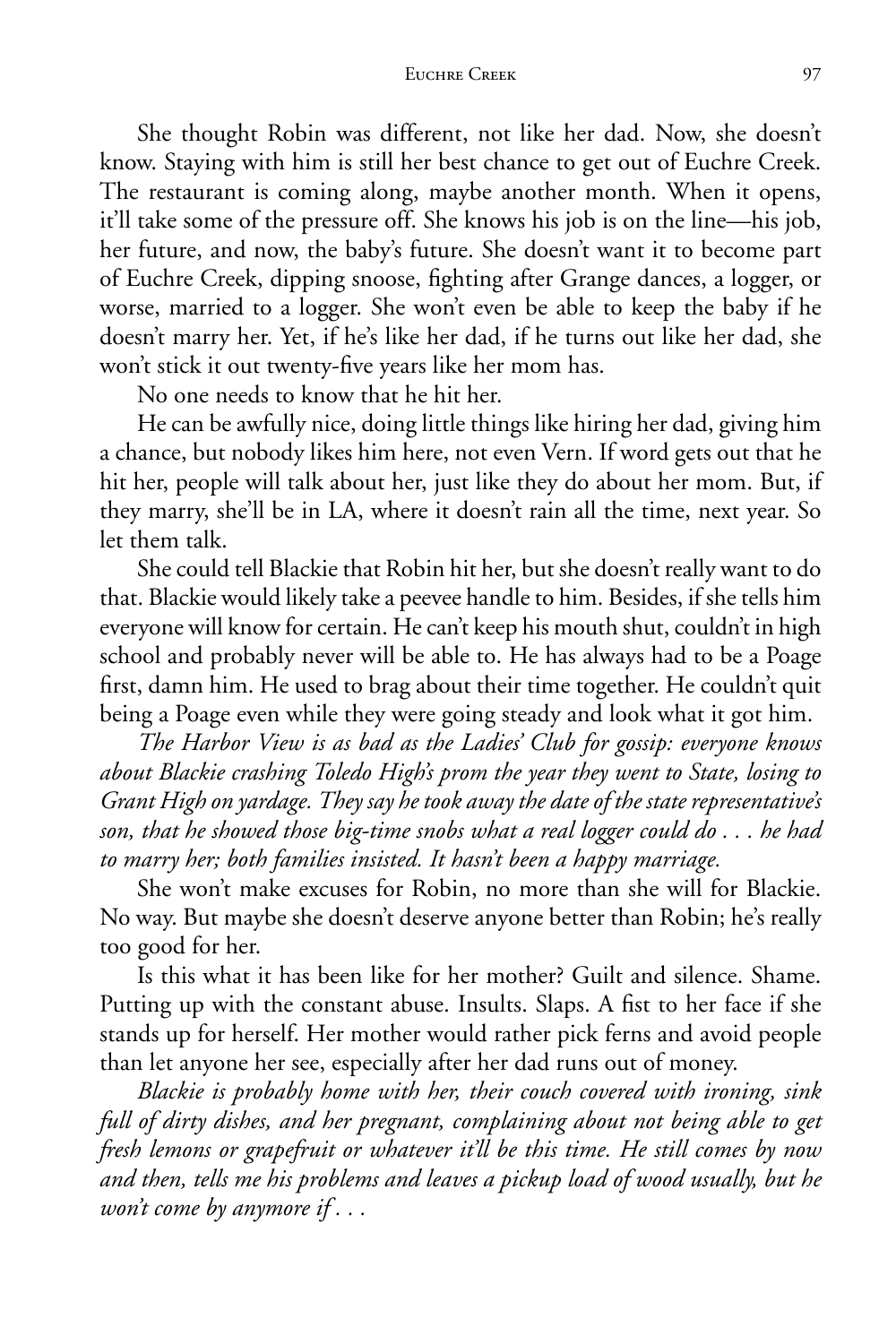She knows that she shouldn't go back to Euchre Creek. Not tonight. Nor tomorrow. Not ever. But she's pregnant, with no money, no truly marketable skills, and no connections outside of her mother.

The flashlight beam, closer now than it has been for a while, picks apart a kelp raft, lights on a glass ball, and showers fragments of the spectrum across the sand and scud, fracturing the future. She's seen enough. She starts the Ford. Its tappets rattle while the oil pressure builds.

Traffic is light. She doesn't pass another car, either direction, for more than a mile, and the road, dark and wet (it rains steady but not hard) seems lonelier than usual. On the curve before Drift Creek, her headlights catch a set of eyes that shine blue. The deer looks away, and the headlights pass on, over the bridge and across the flats, where, tide's in, backing up the Siletz till it's as high as Euchre River. Uprooted stumps lie in the mud, deadheads waiting, forever waiting and rotting.

Lights. Across the road and ahead of her, a car flicks its headlights on and off, its lights dim, its battery weak. She doesn't know whether she ought to stop; yet she slows and turns until her lights land on the young woman climbing out of the Volkswagen.

"I'm outta gas."

"If you have a can, Lighthouse Texaco is still open."

"Can you take me?"

Nothing coming, Vicki turns around in the road. The young woman gets in and by the dome light sees Vicki's face. "Have you been in an accident?"

*No, I haven't been in an accident.* "Close your door. The station won't be open for much longer."

"I'm Cynthia March and thanks for stopping."

Lighthouse Texaco has a can Cynthia can use, and no, she doesn't have to leave a deposit as long as she promises to bring it right back.

"Do you always trust people?" Cynthia asks.

"No," Jim Miller, owner and attendant, says. "Have you ladies seen the size of trout Devil's Lake holds?"

He sort of insists on showing them a rainbow he caught this evening on a Spruce Fly, size 6, 3x long, not that either of them are interested in fish or flies. But they look. The fish is as long as Vicki's arm and several times bigger around, though it looks sickly. "My brother catches a lot of fish," Vicki says. "Mostly salmon."

"A few salmon," Miller says, "still enter the lake from D River." He pauses as if to ask a question, but rather adds, "World's shortest river," in case they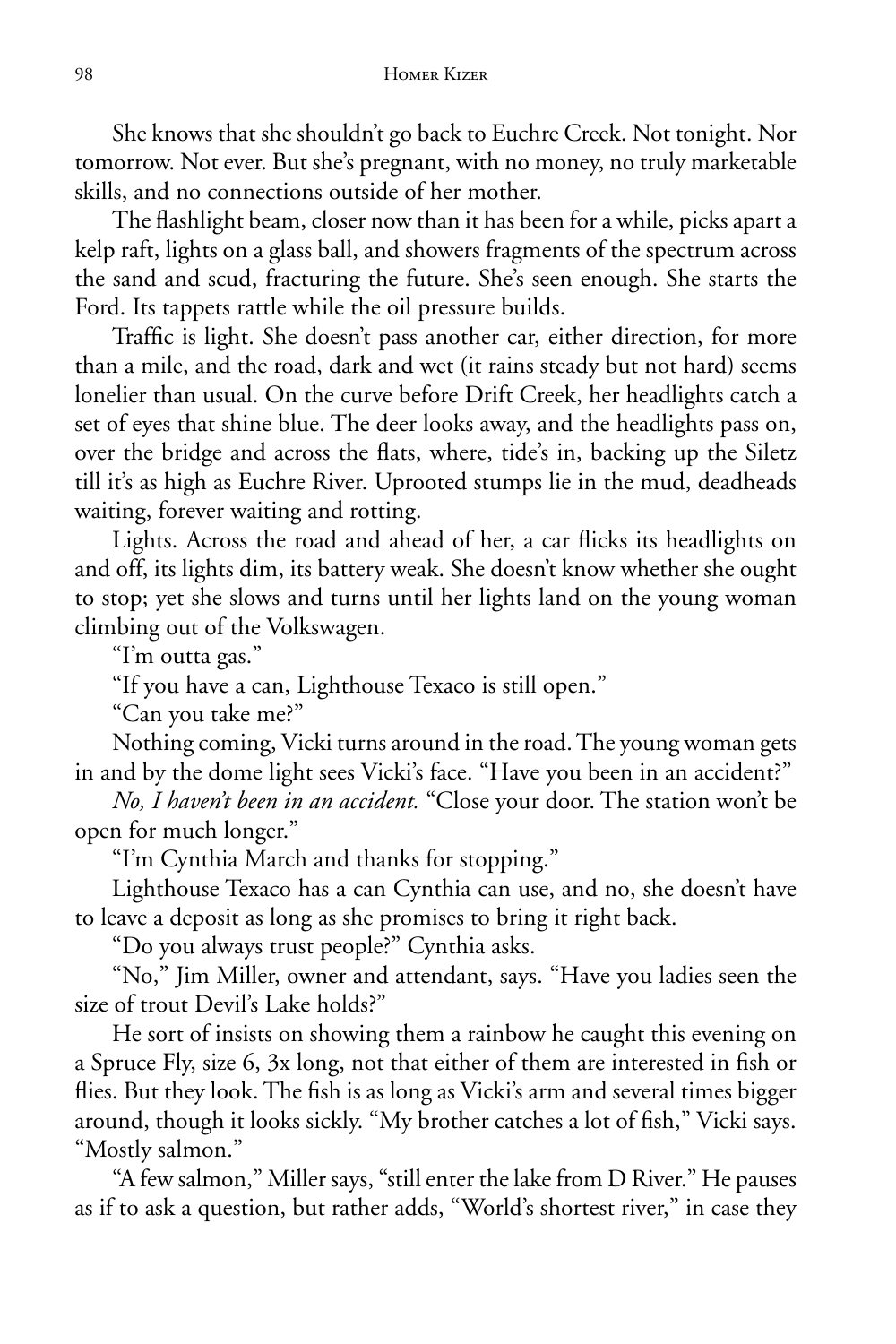haven't noticed the signs on both ends of the bridge. His station is, he explains, technically on the lake though the lake above the bridge looks like a river, its south side lined with salal and rhodies. Then he turns directly towards Vicki and asks, "Were you in an accident tonight?"

"I'm sorry but we have to go. We'll bring your can back in a few minutes." *Robin's probably hungry, and I haven't fi xed anything for dinner yet. I shouldn't have argued with him. The fi ght's my fault . . . but he shouldn't have hit me, not with the knob.*

Cynthia starts to tell Miller about the rhododendrons she saw being bulldozed into piles, but Vicki says that they now have to hurry.

"This is important," Cynthia says. "You should see what someone is doing to those beautiful rhododendrons, bulldozing them up in piles and burning them, and that's not all, they're destroying lots of wind-shaped pines. Have you seen them? They're wonderful, and they're being destroyed."

How, Vicki wonders, can her passenger worry about stunted trees and brush. If Wild Bill burned every snarly jack pine, she wouldn't care. That's his business. She wouldn't care if he did it just to roast wienies. Maybe he'd invite her. *Robin wouldn't like that, would probably think I have something going with Bill, but I haven't given him any reason to be jealous. I'm about out of wood, though.*

Her face: well, she hasn't been in an accident.

#### 2.

Among gnarled pines on the lee side of the side, the coyote stretches as she awakens in a depression out of the wind. She licks her left paw, rubs around her eye, brushing caked blood from her fur, then, her stomach still full, she rises on her forelegs and feels her growing pups press against her bladder. Ravens feed on her kill. On soft pads silent as time, she approaches the birds, crouches, but before she can charge, the ravens squawk, hop, launch and land on pine boughs higher than the bitch can leap. She makes one attempt before returning to the doe, now only hair and bones . . . if Jackie could see the doe, she would take a rifle after the coyote. But all she'll see are ravens tomorrow, tumbling in the wind.

Two grounded gulls perched atop the stack of Dungie pots, a wood rat gnawing broken crab legs twisted through the wire webbing of the pots, and the ravens, soaring on set wings—Jackie feels the falling barometric pressure, or does she just feel an uneasiness that she can blame on the weather. This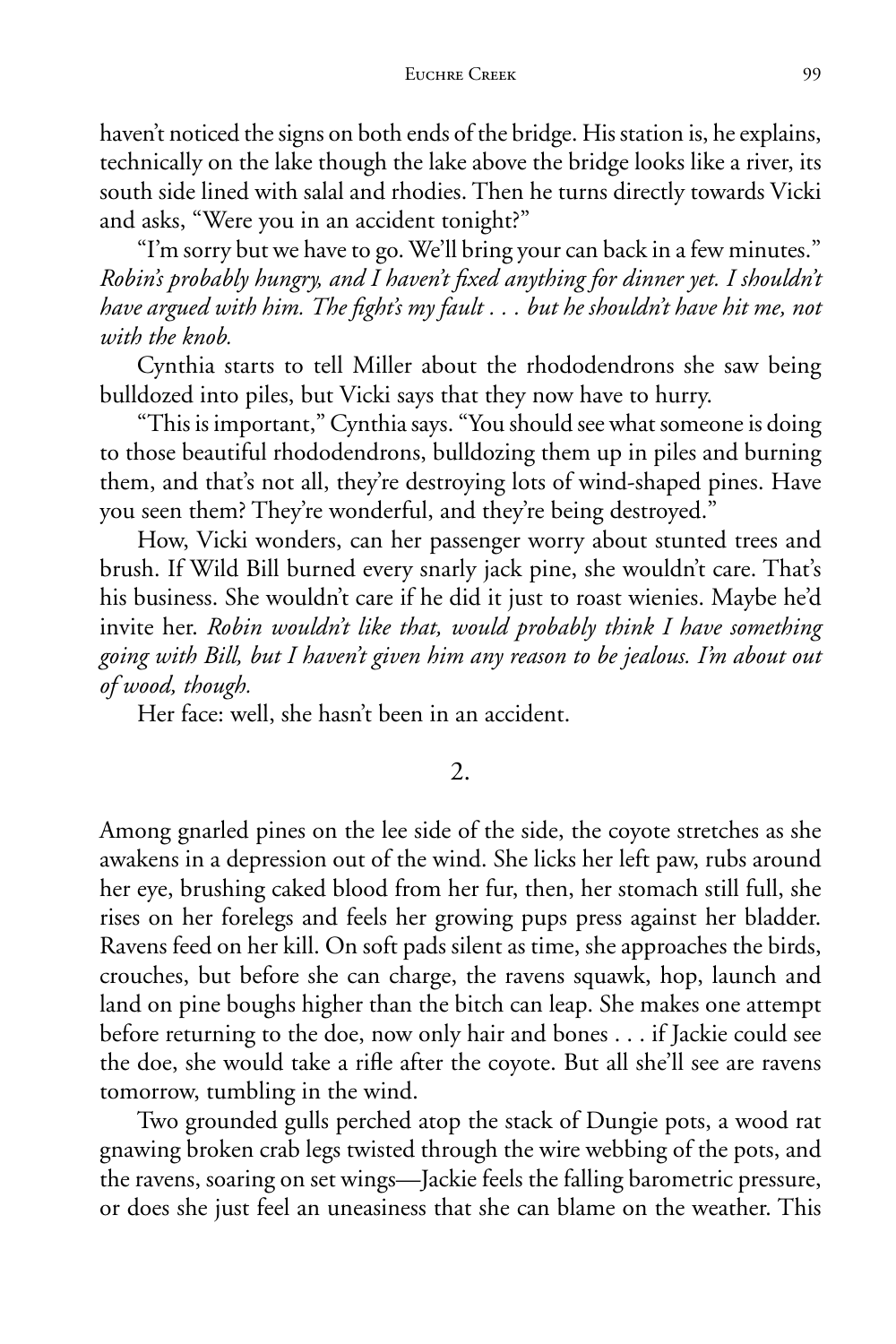winter, more so than some years, has been a series of storms, one closely following another. It has to stop raining pretty quick, it has to.

\*

The front shocks of Bill's pickup are badly worn—the truck wants to hop across the rain-slick pavement. He drives faster than usual, fifty-five, sixty on the straight stretches, forty through the curves, the Ford's L-head engine winding to twenty-three, twenty-four hundred rpms. And just outside Euchre Creek, he's passed by Jody Poage in his lowered 1940 coupe, the kid maybe doubling his speed.

Vern, Terry and Elder Gosson are waiting for him at the Harbor View, the preacher outside, disdaining to go in even for a minute. Terry climbs into the back with Homer; the men crowd into the cab.

They pass through Taft and the "Twenty Miracle Miles," the three of them saying nothing. Soon, Otis is behind them, then Rose Lodge and Rapid Inn, Widow Creek and the wrecking yard. Bill slows, turns onto Falls Creek Road. The bridge is passable, if a person doesn't mind that there's no support on one side.

"Let me out," Vern says. "I'll walk across."

"You want out, too, Elder?" Bill asks, surveying the log spanning the missing cribbing. The log sags, though nearly three feet in diameter. "If Orlando crossed this, we can."

"We don't know that he has." Vern tosses a rock into the river, twenty feet below them.

"I'll ride, thank you." Gosson doesn't even look at the water roaring between the concrete abutments.

"What do you mean you'll ride?" Vern points to the ten-foot gap between the concrete and the log. "I think we ought to walk from here. How far is this homestead?"

"Maybe three miles. It's about two to the forks."

"That isn't very far. We could make it in no time." Vern looks across the river and up the hill.

"What do you think, Elder?" Bill asks. "Do you want to walk?"

"I'm not driving. If I were, the decision would be mine."

"For a tedious sonofabitch." Vern checks his sentence. "Sorry about that. If you ride, so will I."

"I assume you invited me along as a witness. I'll go wherever I'm needed . . . . I may seem tedious, pompous, self-righteous, yes, that's so."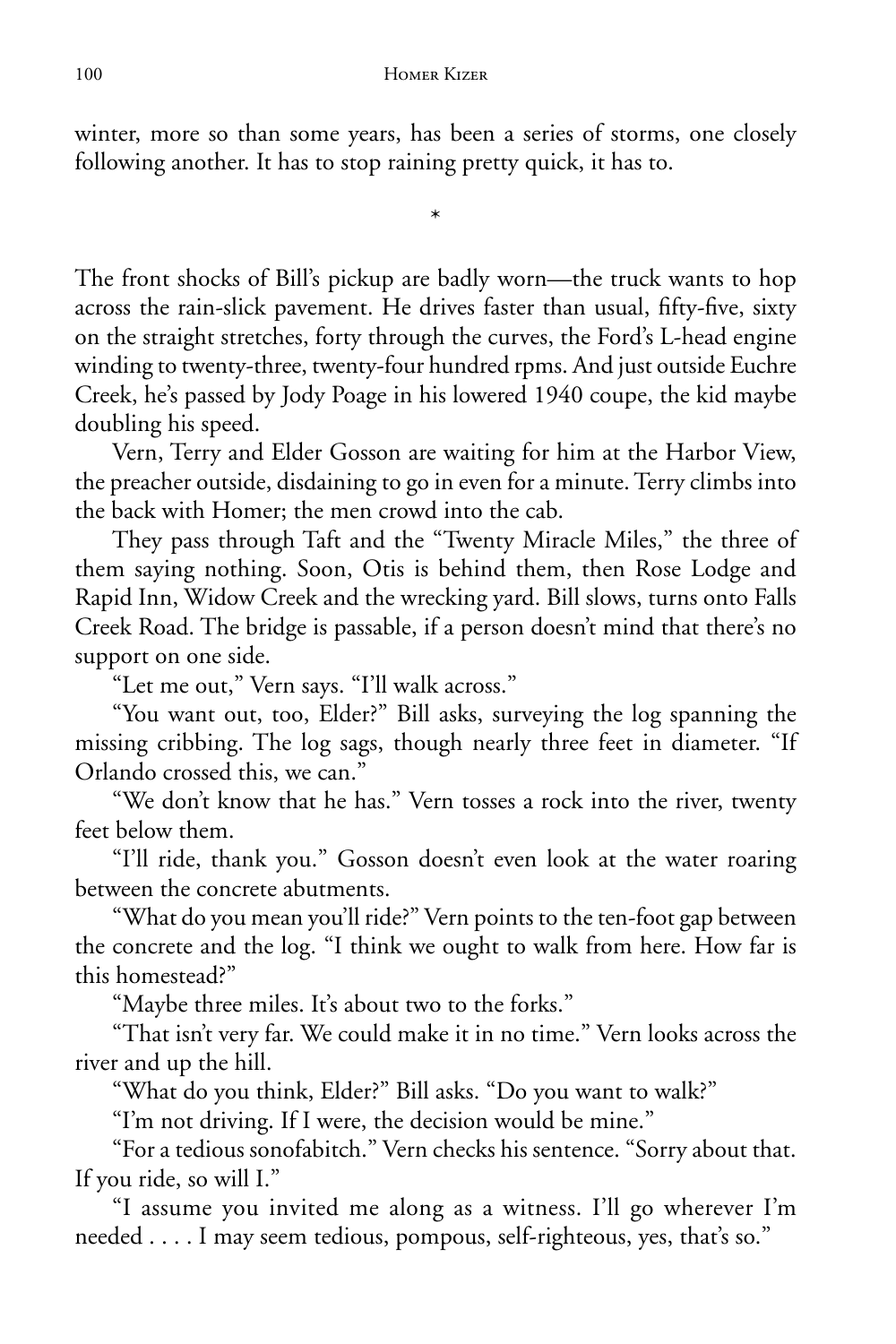"Are you," Vern pauses as if thinking about his word choice, "circumcised?"

"What kind of question is that, Vern?" Bill thought the two of them had resolved the bad blood stemming from Vern's short marriage. "I'll put you two in back. Terry and Homer can ride up here."

Bill gets out and walks off, stopping in the middle of the bridge, where he tries to bounce the weak side.

"Circumcision is of the heart for a Christian."

Vern stood too long watching Gosson silently condemn him by not entering the tavern: "What do you do, something like what the Atezs did, cut your heart out? Kind of a messy business, isn't it?"

"You never struck me like much of a Jew, Vern. You act too much like a Christian."

"That's enough, I said." Bill gets back into his pickup and shifts into gear. "If you wanta ride get in. I'll wait for you on the other side if you don't."

"Suppose we ought to get in the back?" Vern asks Gosson.

"Let's walk across."

Bill eases onto the bridge, with Terry now in front, his hand on his door handle, ready to jump if necessary. Gosson waits beside Vern on the near approach, watching the log sag a foot, two feet, more, as the truck creeps across the middle and starts up the other side. High water took out the support cribbing, and the bridge will collapse before the winter is over. But it won't today.

"Can you heal bridges?" Vern asks.

"It isn't me who does the healing, and I doubt this bridge has much faith."

"Is that what it takes, faith?"

"Not your faith, but the Eternal's faith active in you."

Starting onto the bridge, Vern asks, "What if you have no faith?"

"To say you have no faith takes faith and is of the Devil." Gosson pauses to examine the log on the supported side of the bridge. "Look, it's broke. Bill was worrying about the wrong side of the bridge."

Vern leans over the side. "The planking is enough to hold a pickup, but I wouldn't want to take a load of logs across."

"You two coming, or am gonna leave you here looking while the Kid and me tend business?" Bill hollers from the far side.

No one lives, this year, on the homestead by the falls. Even the sawmill has collapsed to a pile of weathered boards and timbers covered by berry vines, with alders growing through it as they do through rock slides and gravel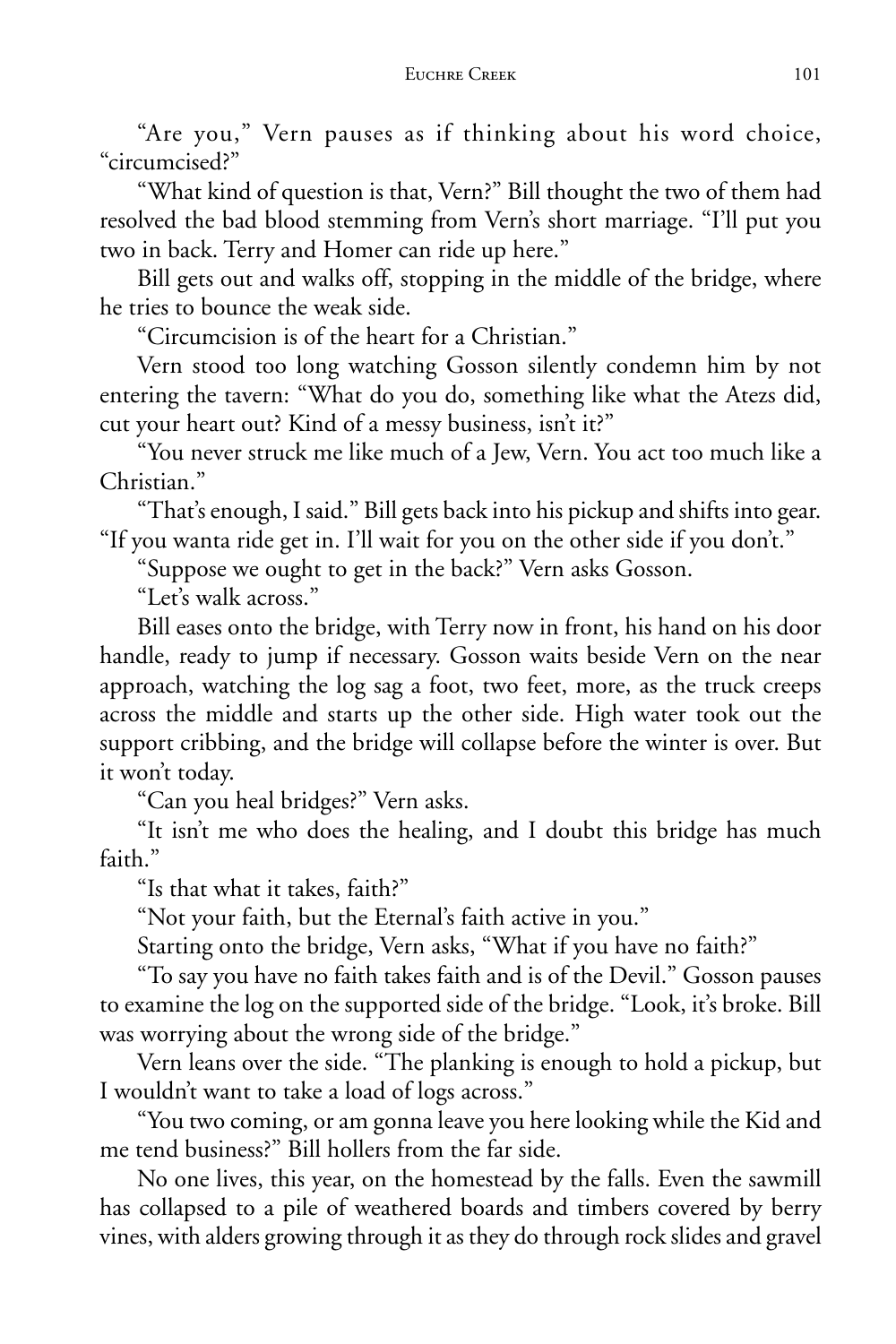washes, fixing nitrogen, building the soil up to begin another cycle of life. Ferns and alders grow in the fields, across which leaning posts and sagging barbwire, rust red, shamble towards the timber like tottering winos towards the next bar. A red-horned buck, a three-point, maybe four, jumps the fence and runs diagonally through the far field. Two does bound after him, then a third and a fourth.

"Too bad it isn't season," Bill says, fighting the steeringwheel as his pickup bumps along, bouncing from chuckhole to chuckhole.

"Would you shoot a doe?" Terry asks.

"I have before, and you will. A fella can't always find a buck when he needs meat."

They parallel the creek until they reach the second homestead. Bill stops in the orchard. There's too much broken glass, mainly beer bottles from partying highschoolers, now married with kids of their own, to park in front of the house, its door hanging by one hinge.

"We'll have to walk," Bill says, pointing to the hill now separating them from the river. "It's about a half mile through the timber, then it opens up on top."

"Those ruts," Vern points across the road, "that's where we're goin?"

"Yeah. That's the old road."

"Looks like somebody's been up them."

"Maybe, but I think we better walk."

"Who's got their rifle?" Terry asks, closing Homer in the canopy.

"Do we need one?" Vern looks at Bill.

"Shouldn't."

Although rain has washed the sharpness off the tire tracks, it has also kept the spun grass fresh: a vehicle chewed its way up the old lane today or yesterday or the day or days before.

"Orlando's tracks?" Gosson picks up a chew of grass.

"How would I know?" Bill asks. "I'm not Natty Bumpo."

"Who's that, someone you know?" Terry shoos no-see-ums away. The gnats shouldn't be out this time of year, nor should the buck in the lower pasture have had his rack.

"It doesn't take four of us to go up there. Vern," Bill points towards the creek, "why don't you take Terry and check out both forks. Elder, if we don't get up the hill, we're gonna get eaten by bugs."

Bill and the preacher hurry through the stand of bastard-growth fir, timber too small for old-growth yet never logged. It's dark beneath the firs,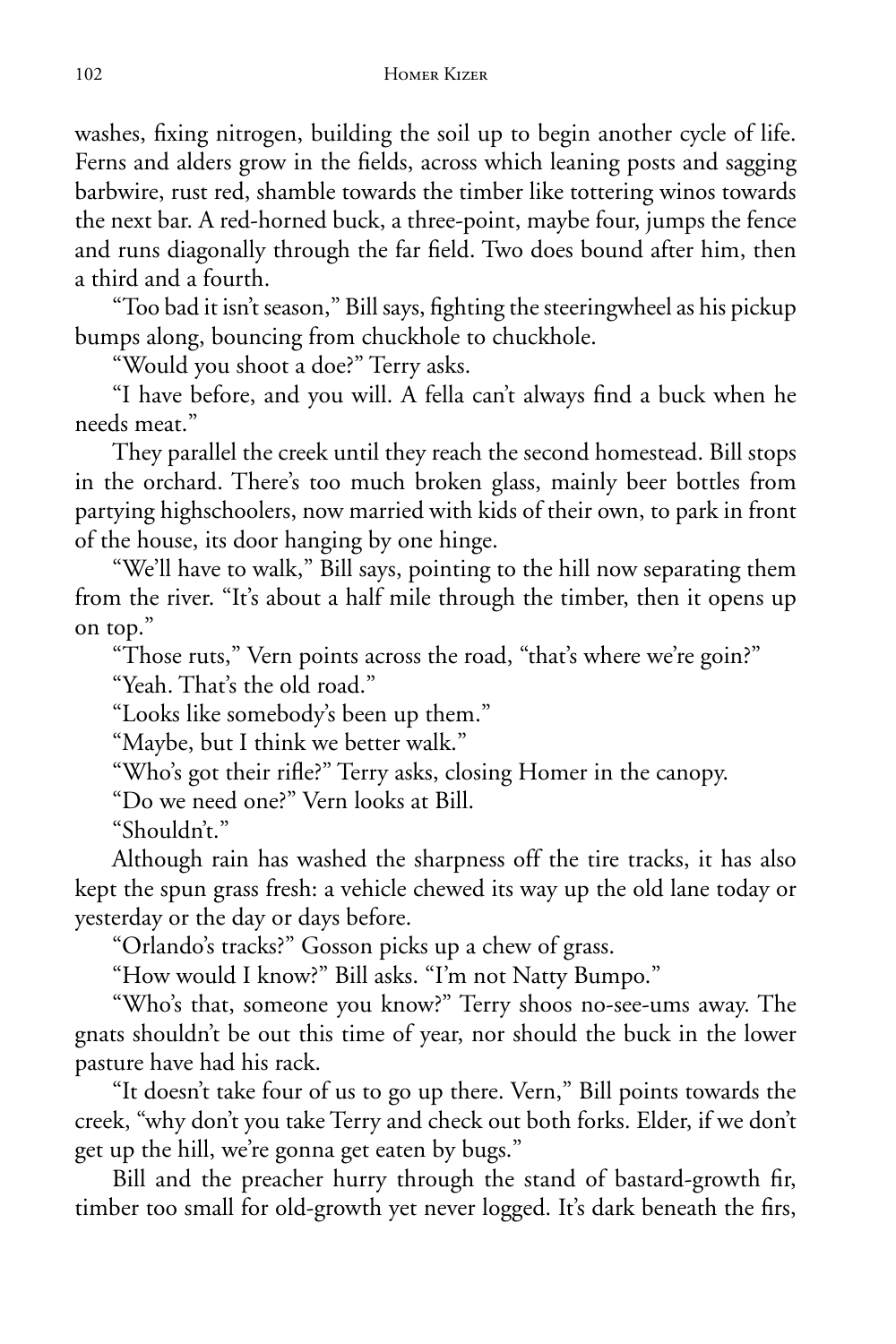the afternoon far advanced, the gray sky never really having lightened during the day, the rain more of a mist than hard drops.

Gosson pulls ahead of Bill; the preacher's long legs and lean frame are used to walking. Neither of them speak. There's nothing to say, at least not yet.

Terry watches the two of them disappear into the trees, then turns to Vern and asks, "Do you know who that guy Bill mentioned is?"

"No. Probably somebody he knew in Alaska." Vern, also under attack by no-see-ums, quickly adds, "We probably ought to split up, one of us going up each fork."

"You think he's up there, don't you?" Terry nods towards the hill.

"Who, Orlando?" Vern breaks off a scraggly sword fern blade and uses it to fan the gnats. "Do you know about his boys?"

"Nobody tells me anything. You heard Bill, 'the Kid.'"

"Be patient. That'll change. I used to be Sonny and hated the name."

"That's better than being called a kid."

"Helleva yoke to bear, isn't it? Being young."

"I'm not that young."

"Listen to what I have to say." Vern picks up a stone and casts it at an apple tree in the orchard. "Orlando's oldest boy got religion, Indian religion, peyote and visions, a spirit-quest, that type of stuff. He killed a fellow, an arrowhead collector. In his trial, he said the guy was robbing Indian graves." Vern looks around, then bends down and picks up another stone. "The prosecution, well, they probably shouldn't have done it, but they called Orlando to testify. Adam swore he'd get his dad."

"What happened?"

"Nothing, till now." The stone bounces off an apple tree. "Take the creek, that fork is shorter. I'll go up through the fields."

\*

"You think—"

"I don't think. I'll meet you back here."

The ridgetop farmstead where Orlando deFader was born, where he learned to read and shoot, to deliver breached calves and graft trees has all but disappeared, swallowed by bracken ferns, alders and fir saplings. Here and there, a mossy post defies the rain, while the spring-house and most of the main house remain standing. The barn, though, blew down several years ago, its hand-hewn cedar timbers lie shuffled through the ferns. And the apples in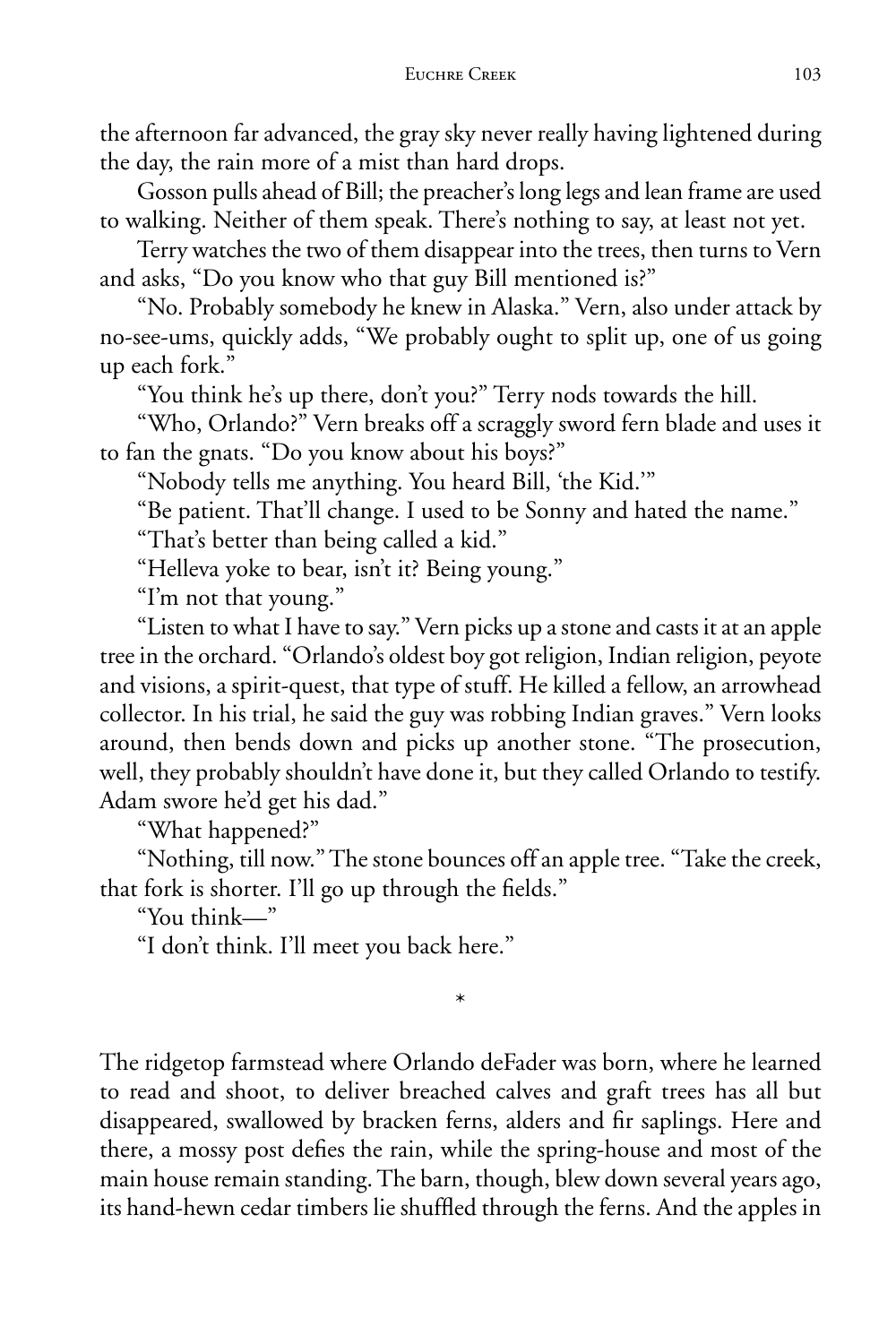the orchard are so full of suckers they probably haven't born fruit for a decade. Nevertheless, five does and a gray-faced buck break from the orchard when Bill and the preacher top the hill and momentarily pause, skylined, staring at Orlando's Dodge parked next to an wood log, half cut into blocks.

Orlando sits slumped over the wheel in his truck.

Peering in, careful not to touch anything, Elder Gosson says: "I'll wait here for the troopers. They'll want to look at him."

"Stroke?" Bill asks.

"It'll take a doctor to tell. You'd better hurry. It'll be dark soon."

"I guess we're gonna have a burying Saturday."

"It looks that way."

\* \* \*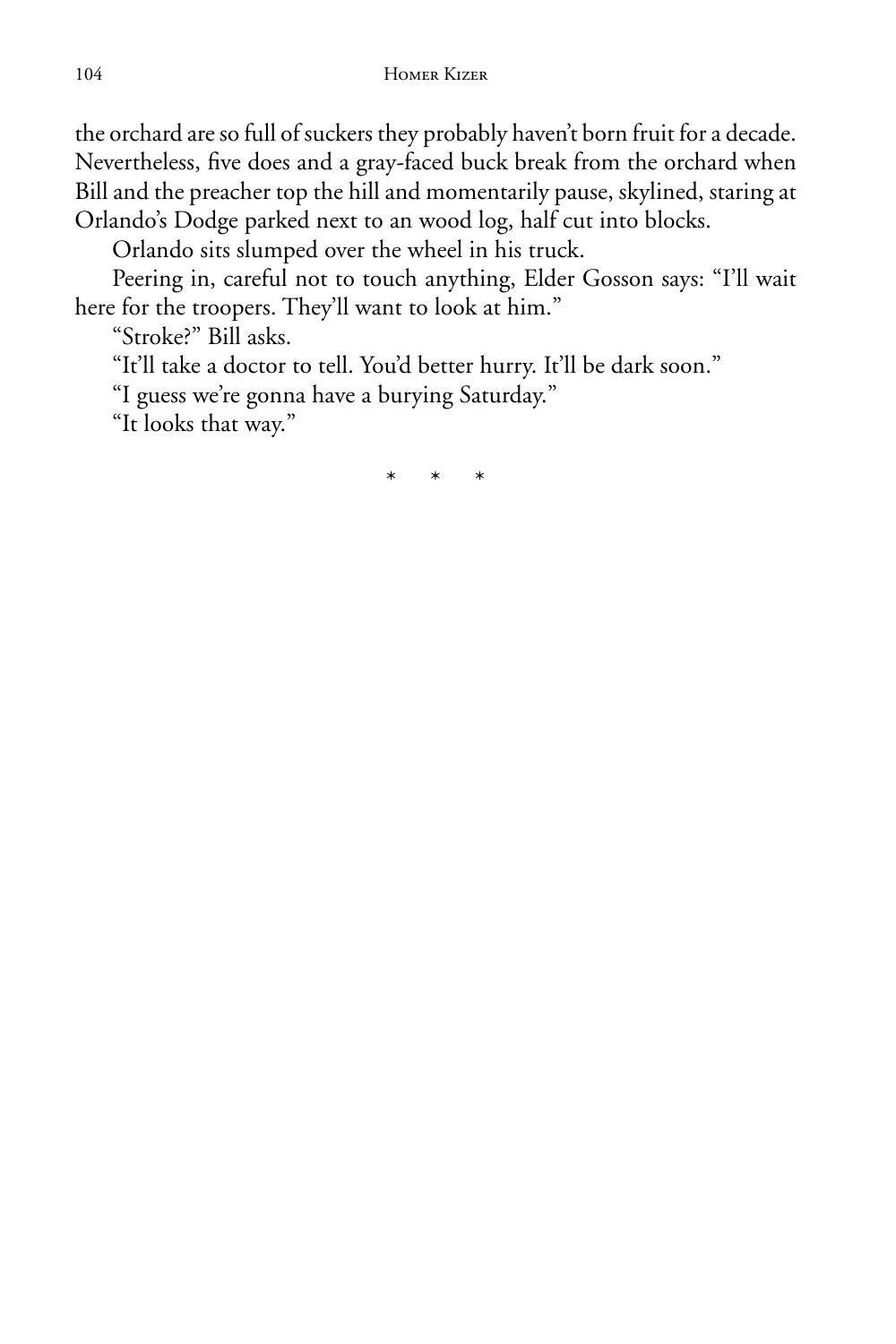# Chapter Thirteen

1.

The morning, quiet, respectful of the community's loss, sweeps past like the river, offering no advice at all. As if unaware of the season, budding catkins poke from sap-red branches. A *trillium* bows its budded head, and a bright orange Oki Drifter dangles at the end of a tangled hank of monofilament hanging from an overhead spruce bough.

Bill, his rod held low, casts sidearm. He ought to be working, rooting out more rhododendrons, but somehow, work seems inappropriate.

A ruffed grouse struts near the spruce trunk, trampling bleeding hearts heavy with rain. In the sand near the high water mark, a wren scratches among fresh raccoon tracks, and a cock bluejay swoops silently across the river.

His eggs bouncing along, held down by four inches of pencil lead, Bill misses feeling the steelhead pick up, then drop his bait. He casts again, quartering his cast upstream. He casts and drifts, casts and drifts, his mind following his bait.

\*

Clutching her pillow, Jackie turns and tosses like the tide, curling up, stretching, ebbing into dreams about weddings. She had the same dreams before Martha married Hank; Joyce, Nils; Lorna, Blackie. She smells flowers and hears the song. Nils couldn't sing and Dudley hired somebody from Newport. But Hank has such a good voice. Too bad he didn't mean any of those words he sang to Martha. And processions: she loves processions, especially Old Lenny in a borrowed gray suit, cockier than one of Leo's roosters, strutting down the aisle beside Joyce, embarrassing her. Lorna had a black eye, sort of covered up with makeup. Her dad said he'd "learned her a lesson" for embarrassing him,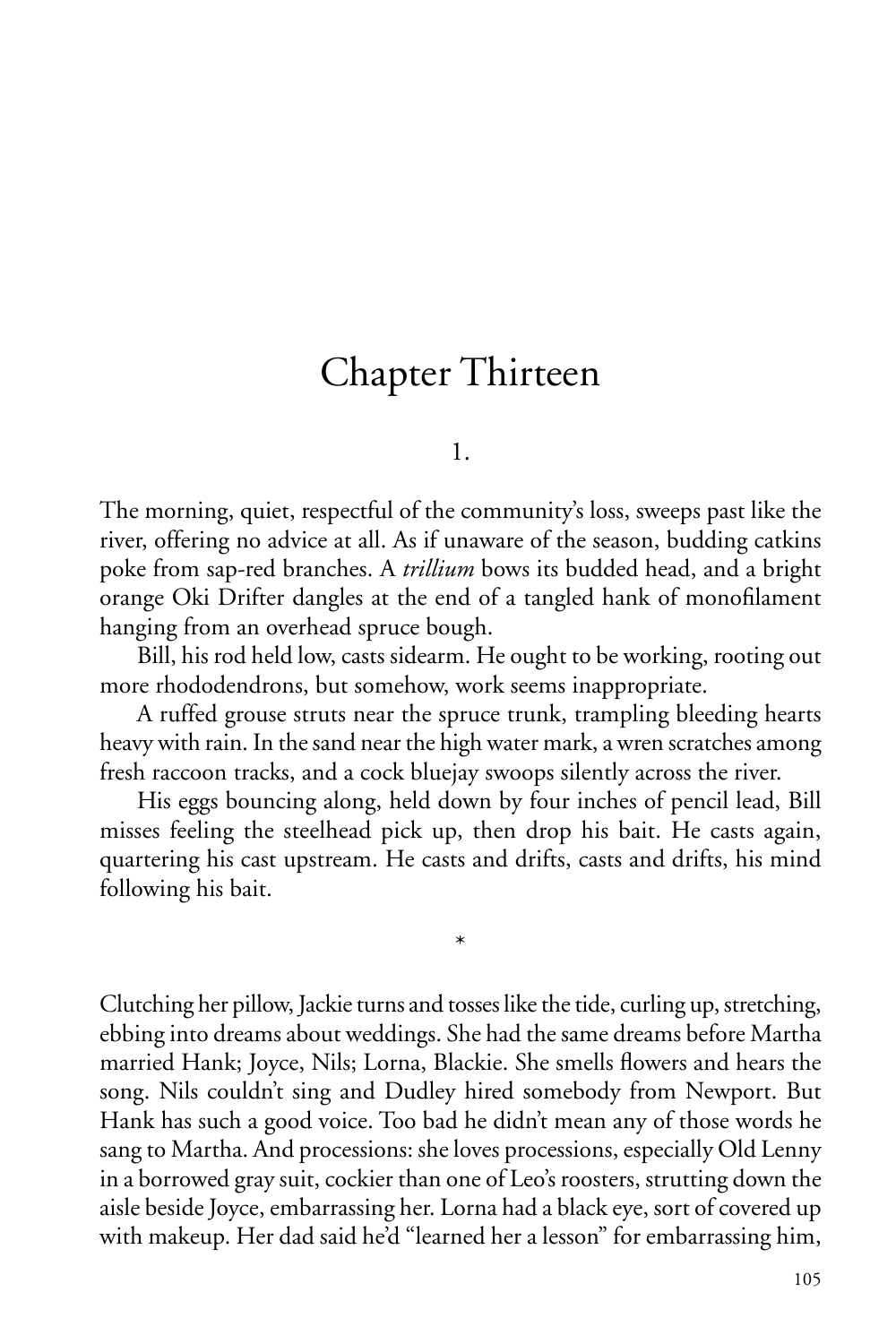but she still had a good time. Her wedding was so romantic, such a big cake and Blackie's little sister as the flower girl, Lorna's nephew the ring-bearer. Nobody said anything about her eye, but Bill left early, wouldn't stay for the reception. He went out fishing the next morning, and pinched the head off a searun cutthroat with Orlando watching. By the end of the day everyone in town knew about it, and Lorna's dad moved unexpectedly to Prineville, where he got a falling job with a bunch of cowboy loggers.

She can't really separate her dreams from her memories. She knows it's early, and that it's warm under her covers. Should she open her eyes?

A raven's raucous calls seem to rattle the cage hanging beside her bedroom window, wavy and streaked. The streaks bend the sun's long rays, and cast half-spectrum bows around the cage, empty since her canary escaped and was eaten by crows.

Although it's gray and misty outside, foggy in the hollows and along the river, everything in her small bedroom appears rosy, even the case on the second pillow, untouched since she changed sheets Monday. She doesn't need the double bed: it takes up too much room. But it was given to her by Mr. Hodges, the former storekeeper, Grandma's brother-in-law, when she graduated from high school. He said he didn't need it, that he'd be living above the store now that his wife had passed away. That was, she refuses to remember how long ago.

Her house overlooks the school. It stands alone on the knoll between the ball field and Cabbage Creek valley. It was built by her uncle Leo when he first settled along the river, looking for timber, bringing with him only his axe, saw, and a sack of steel falling wedges, most two feet long. One of the wedges is still under a floor joist. Each year, that corner of the house settles during the rainy season. She has to tap the wedge farther in if she wants her oven to bake level. The cake she made for Ladies Club was lopsided. She trimmed its bottom so it didn't look too crooked, but she knew it wasn't right, just like she knew the golf course was a good idea. She could see the way investors were leaning.

Her bedroom door sticks. She doesn't know why she closes it at night. No one can see in, even if she wanted them to, not that she does, although maybe if Bill looked. She doesn't finish her thought, not daring, she suspects, to admit staying here after high school was a mistake. She could have taken that job with New England Fish, *the one Grandma and Mom thought I ought to make a career of. Who knows where I'd be now if I had.*

Her uncle gave her this house. Its porch and long entryway, with a single window on each side and the shingles weathered gray, causes it to look like a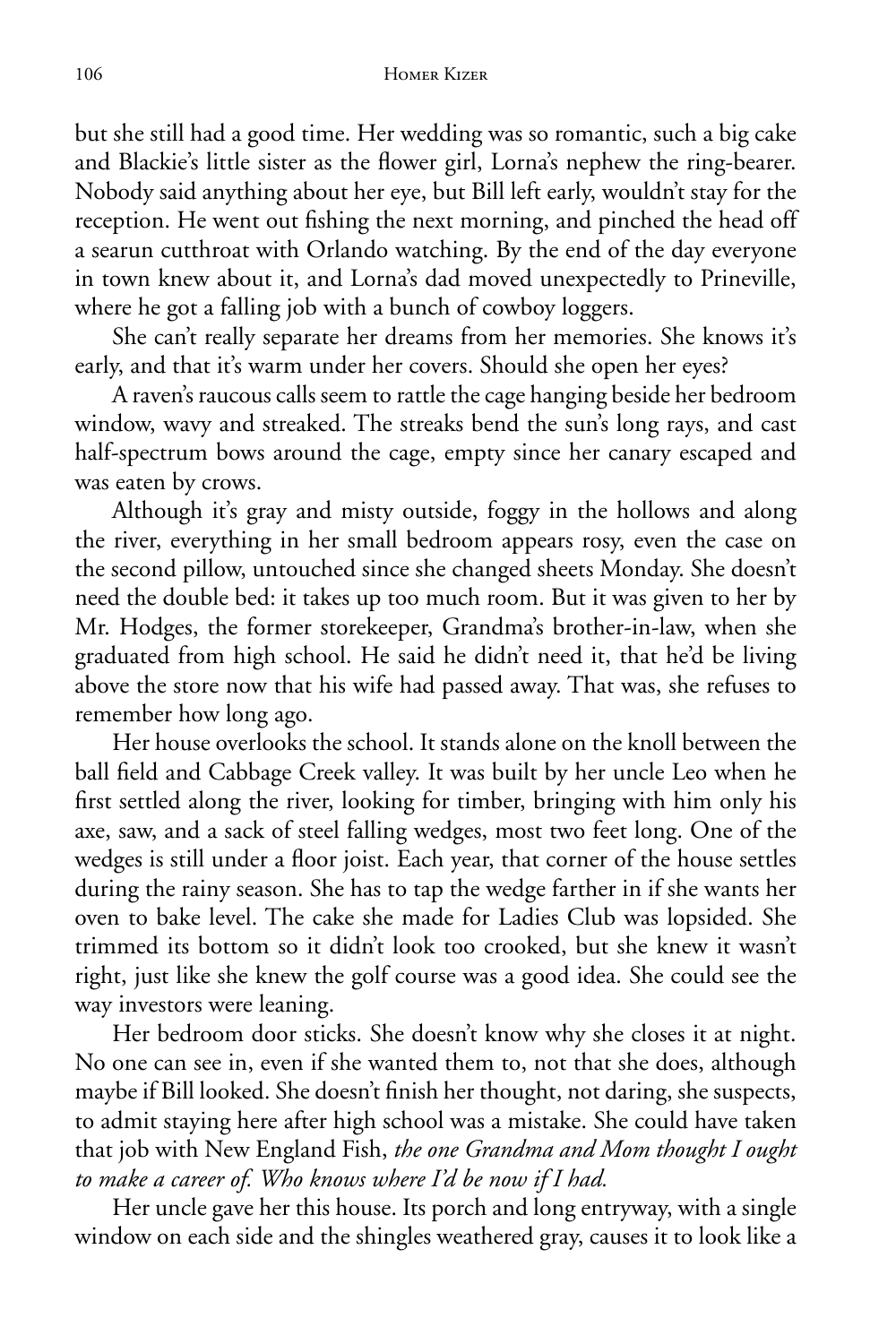beaked whale, stranded far from the beach. Grandma Hodges was the first to notice the resemblance; said it looked just like the *National Geographic* color plates of a Stejneger's whale, those salmon eaters with only one tooth in their lower jaw. Grandma claimed one came in the bay when she was a girl, even though her dad said she was mistaken, that they live in deep water. Grandma said that he may have whaled off Alaska, but he didn't know everything, that she knew what she saw. She told Jackie never to doubt herself. "Just look at the way those shingles are weathered gray. Don't they look like a whale to you?" Grandma said, pointing to the front of the house. Jackie didn't, still doesn't know. She's never seen a picture of a salmon-eating whale. But now everyone refers to her place as the Whale House.

The fog thickens. Her bedroom's rosiness fades, leaving the birdcage looking cheap. Rust and chipped black paint. The cage holds her memories.

The trap under her bed has caught a mouse. She drops it in the toilet, flushes, then in the kitchen, rebaits the trap with bacon grease and sets it beside her refrigerator, its bottom edge blistered with rust and needing repainting. She picks at one of the blisters, pops off a steel flake and crumbles it between her thumb and index finger. Maybe she should start looking for another refrigerator, one a little newer, with a sealed unit so it can be more easily moved.

Pouring orange juice, noticing the frost around the too-small freezer unit, thinking that perhaps she should spend enough for a frost-free model, Jackie, with the phone receiver wedged between her shoulder and chin, calls her mom, dialing with her little finger. "Have you talked to Vicki?"

"Is something wrong?"

" $No.$ "

"Why don't I believe you?"

Jackie hears Terry holler in the background, then the muffling of the receiver. Her mom must have covered the mouthpiece with her hand.

Closing the frig, Jackie fills the coffee pot, sets it boiling, takes a package of graham crackers from the cupboard above the stove and a loaf from the breadbox, brushes crumbs on the counter into her hand, dumps them in the sink, sprinkles scouring powder on the tea stain, fading but not really going away. "Mom, what do you use to get stains off porcelain?"

"Comet."

"I've tried that."

"What kind of stain?"

"I made some tea for Grandma Hodges when she was over Sunday."

"What should I know about Vicki?"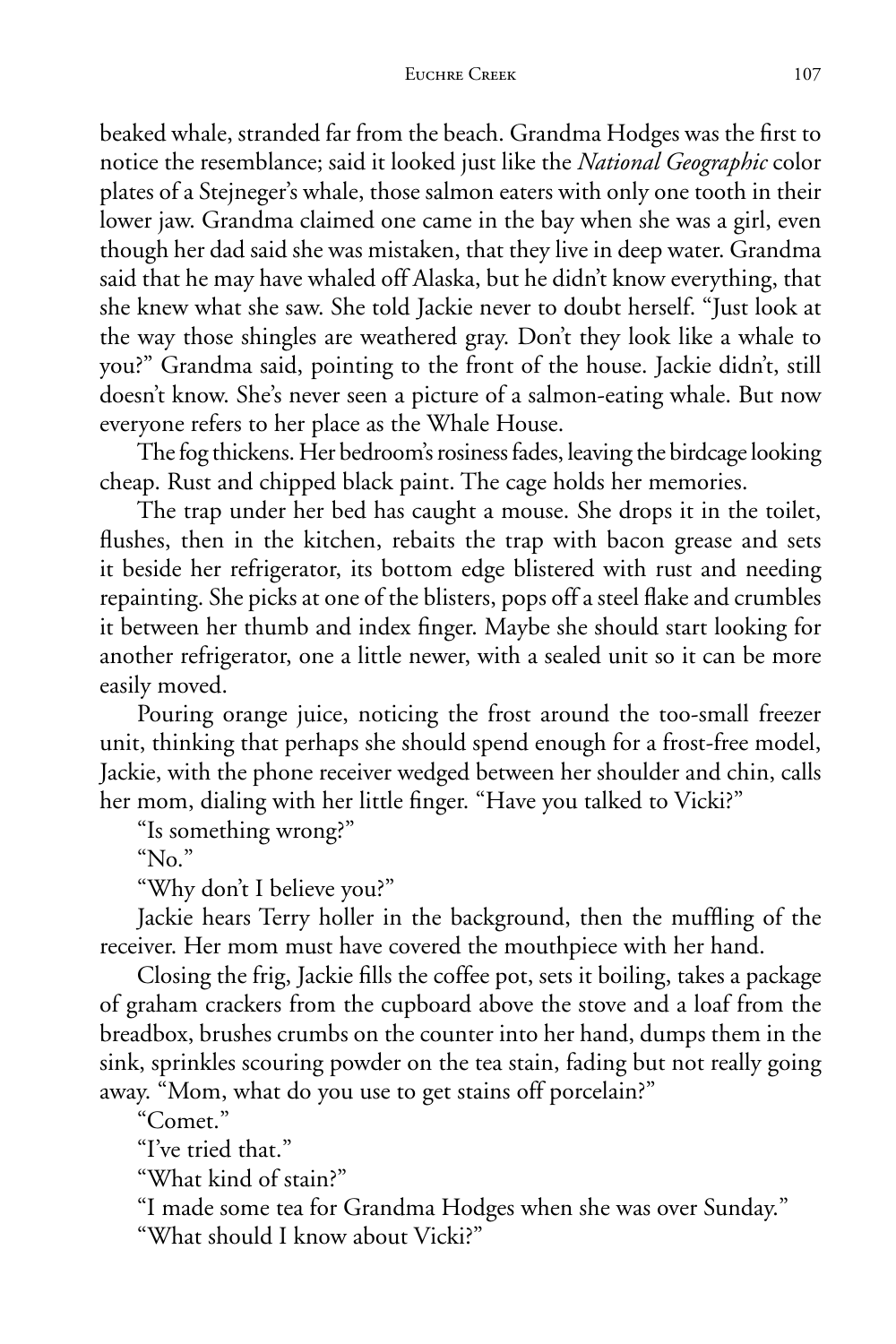"Mom, Bill's coming up the driveway. I'll talk to you later."

Jackie still has the receiver in her hand when Bill knocks once, then opens the back door and crosses the kitchen to the sink, with a willow fork holding two dripping cutthroats about a foot long. "Okay if I put these in here?"

"Let me have them." Jackie saves the trout from the scouring powder, catching them as Bill drops the stick into the sink. "Does this mean you're coming over for dinner tonight?"

"No. It means I couldn't catch a steelhead." He wipes his hands on his shirt sleeves.

The cuts are already gutted. She only has to rinse them off before putting them in the fridge, covering them with waxpaper so they won't dry out. Working for Bill means fresh fish, and her butter always tasting like fish. When she worked for him before, he sent her home with something almost every day. Usually salmon. Sometimes perch or yellow-eyed rockfish, her favorite. Once a halibut. She told him he could keep all the flounder that came his way, that she didn't like fish that tasted like lumpy Cream of Wheat. But what's really good is lingcod, poached with lots of dill.

"If you're not coming for dinner—"

"I just heard your sister's getting married Saturday. That true? That the date they set?"

"You think that's a mistake? Is that when . . ." Her voice catches in her throat as if it tripped one of her mousetraps.

"Yeah, we're burying Orlando Saturday. So how's that gonna work, both on the same day?"

"Tell me," she turns away so he won't see her tears, "how is it? Can't you wait until Sunday?"

"No. If we wait any longer, he'd have to have a vault—and that's the one thing he wouldn't want, more money spent on planting him."

She pours two cups of coffee, turns the handle of one towards Bill, then asks, "Would you stay if I cook these cuts for breakfast?"

"I suppose." Bill turns a chair around and pulls the coffee cup towards him. "We can't bury him Friday. That's too soon. The coroner said he won't be done determining the cause of death until mid-morning. Maybe . . . how many will come to his funeral?"

"Vern, you, Terry, Grandma, a few more, a pretty short list."

"We shouldn't have any problems burying Saturday morning, early."

"Sure. Do you want me to make the arrangements?"

"If you would."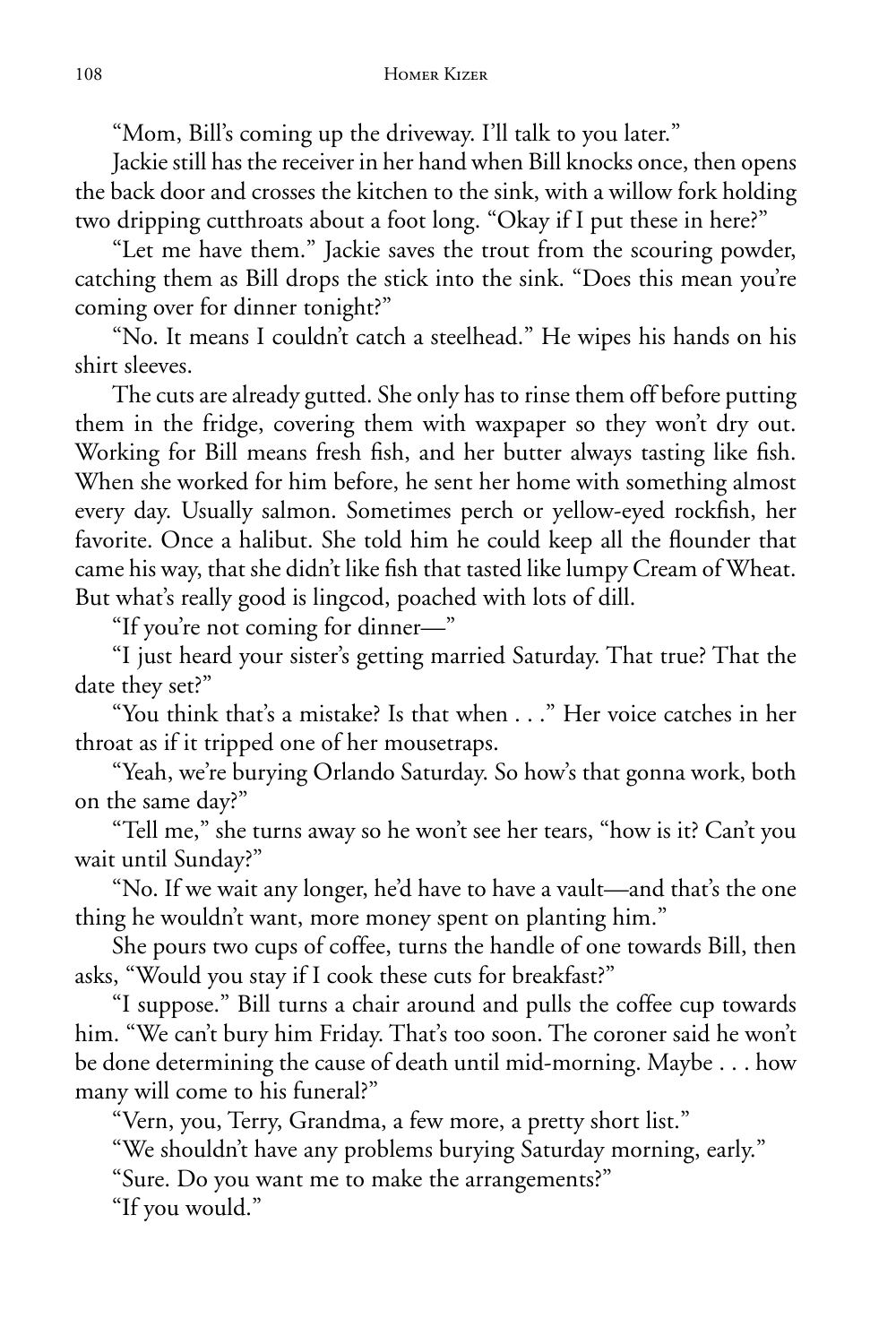"Sin, that's what it is, just plain old sin, living with that new man," Grandma Hodges can't abide such flaunting of the Commandments. She called Elder Gosson—Lenny asked her to decorate the Grange Hall—the morning after she had him over. He told her that angels sing when sinners change their ways, that she could do no less. So with Lenny again in her kitchen, smacking when he chews—she likes to see a man eat, but he doesn't have to be a hog about it—she agrees: "I'll see to the decorating of the Grange, but only as a favor to you, and I'll not have crepe paper draped around like toilet paper. There'll be real flowers, fresh from Corvallis, a real linen tablecloth and punch ladled from my own circus glass bowl. You know the one. It'll be no loggers' bash with fighting and drinking, carousing and such-like."

"I'm sure that's the way somebody important like Steele would want it. Nothing less would be good enough for him."

"Pooh! He deserves bit by a rabid dog, the scoundrel."

"Don't be so hard on him. It's just these modern times we live in."

"Now don't be telling me that, Lenny Poage. There's nothing new under the sun, 'pecially when it comes to fornication."

"Maybe not, but there is things new here in Euchre Creek. My pappy would have used the shotgun on me if I even thought about doing what they're doing when I was their age."

"Oh," Grandma Hodges raises her eyebrows. "What about Maggie—"

"What you think happened didn't. I've told you that before, so let it go. She was my cousin."

"I've never said she wasn't. That's what's so bad about you uncovering her nakedness."

"You don't know what happened between her and me, so put your imagination back to bed. Just take care of the Grange."

While Grandma Hodges oversees the decorating of the hall, in the fir behind the Grange the cone-cutting squirrel sleeps in its bushy nest, 68 feet in the air. The high school Geometry class triangulated the height; the Physics class computed the energy needed to throw a size 9, West Coast brand caulk boot that high. Both classes will bet that Blackie Poage can't knock the squirrel from its nest. He tries every time he ties-one-on. Eddy Poage normally holds the bets.

Mr. Green, the high school's math and science teacher, has promised to take both classes on a field trip to Portland if they win enough money; so anxious, the classes help out on Friday when a communal pot of chili is set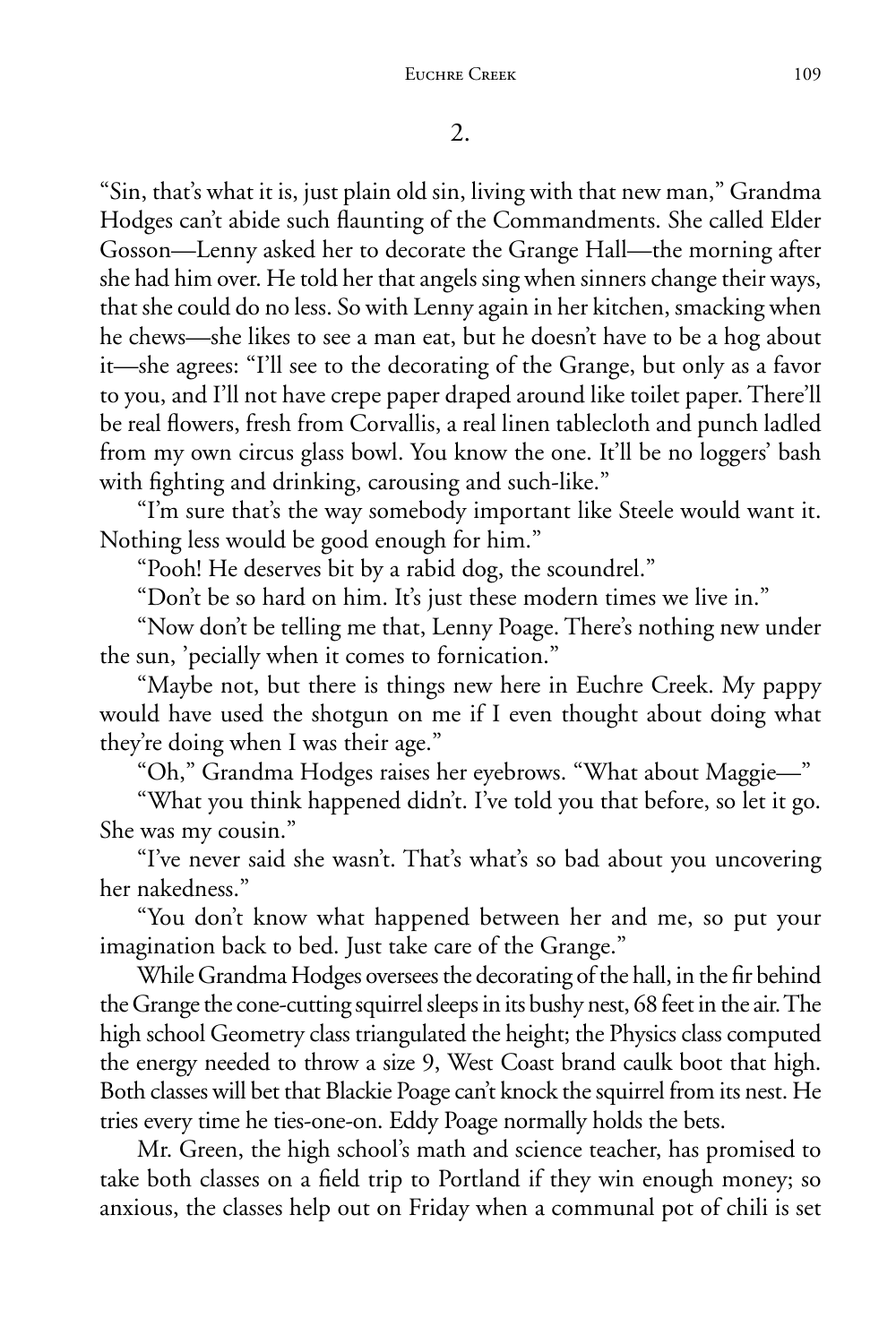simmering. They help make a crock of potato salad, just part of what will be brought to the reception.

Cakes are baked by the advanced Home Ec class as well as by three Mrs. Poages. Ray Brown contributes six steelhead and three silvers taken from a net he set after work. The silvers are so dark he would've turned them loose if they hadn't already drowned by the time he got to them. Wild Bill and Gary Poage contribute a pair of steelhead apiece. And behind the Grange, the barbecue pit, a hole lined with river rock, is covered with a piece of shaker screen Dudley stole from the Forest Service rock crusher years ago. Vern has contributed two kegs of *Blitz*, Steele one, and Stoker gave a keg to the barbecuers. So after dark, after the women and the high school help go home, Lenny and Dudley kindle a fire and tap Stoker's keg. The fish won't be grilled until tomorrow, but building a good bed of coals takes a long time, especially the night before a wedding, Lenny says. He cackles like an old hen, threatens to burn Dudley's leg, and pours another cup of gasoline on the wet wood. Flames shoot up four, five feet, then fall back, leaving the cedar knots, cut from bolts Gary split last fall, blackened but smoldering, spitting sparks, one of which lands on Dudley's hand. "Hot damn," Dudley yells, "building a fire deserves a keg."

Vicki stays away from the Grange, not that she's superstitious. She just doesn't want to be seen: her eye is still puffy and squalid yellow, and she has a Band-Aid on her cheek. So she stays home, knitting, counting her stitches, wondering about love.

Elder Gosson has preached about love at least once a month since coming to Euchre Creek, varying his sermons only enough to incorporate his deepening conviction that love will not be found on Earth when Christ returns. Love is, he says (she knows for she's heard it enough times), outgoing concern for others equal to concern for self. And therein lies the problem as far as the preacher is concerned. People no longer truly love themselves. Greed, lust, vanity, selfishness—these are facets of self-hatred, according to Gosson. Self-love is really self-hate.

When Vicki returned home after dropping off Cynthia, who'll probably end up making trouble for Wild Bill, she fought with Robin, who was watching TV, some show about the President, highlighting his career from a school boy to Navy hero.

"I suppose you think I fell down." She cocked her arm to throw a package of frozen hamburger.

"Don't you think I'd remember something like that." He laughed at her, said she had things mixed up, then asked, "What to you think you're going to do with that meat?"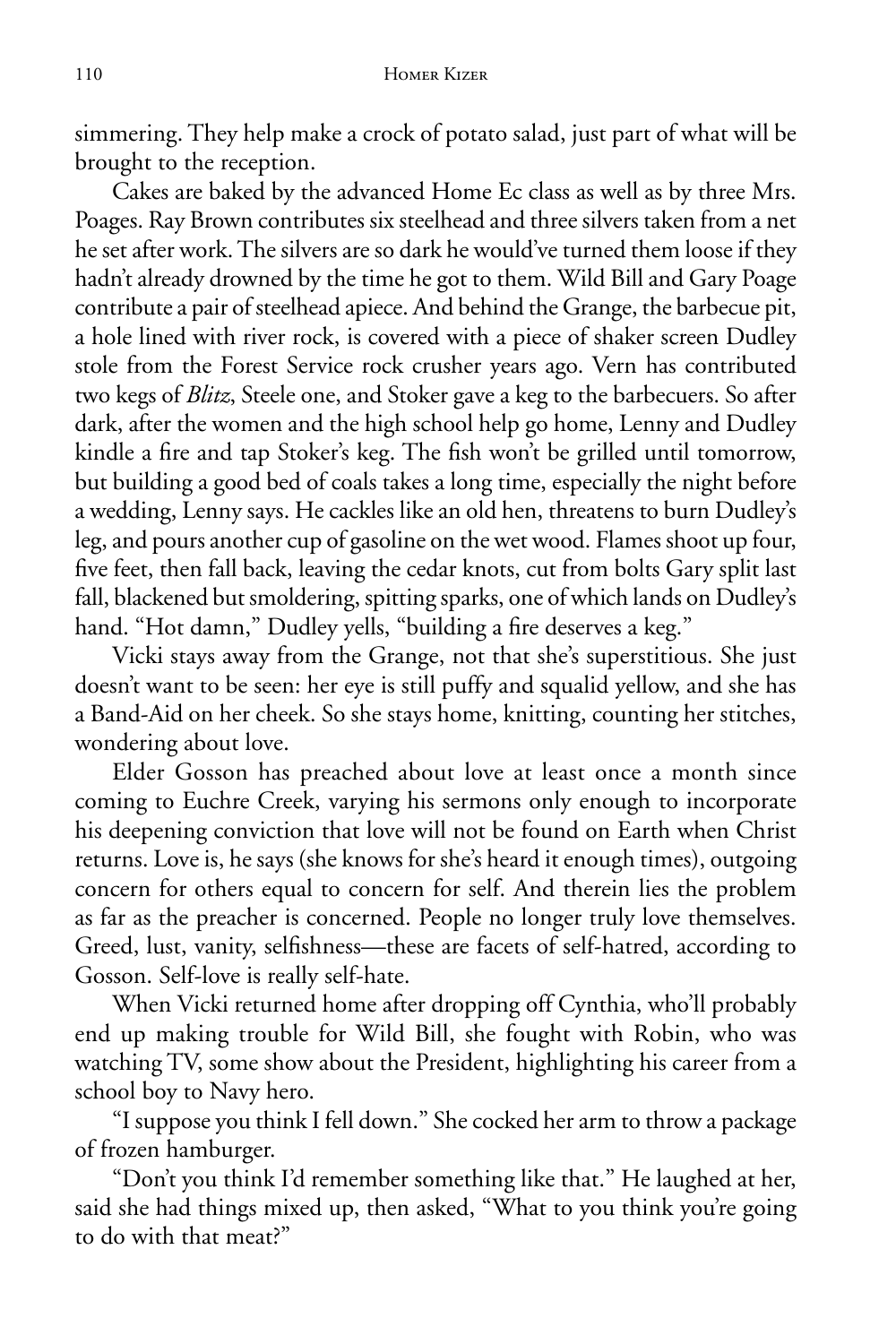#### EUCHRE CREEK 111

"You bullying bastard." She stomped out and spent the night on Wild Bill's couch, where she woke up every time Homer climbed up or down.

"I suspect Robin," she woke during the night to hear Bill tell Jackie, "is a damn fine manager. He's just not handling the rain."

The next morning, she asked, "Did Dad used to be a highliner? Was he really a highliner?"

Bill, in the kitchen, Jackie's hand on his arm, looked at her and through her, through the picture window and into the darkness, seeing perhaps yesterday's raven swooping over the valley. "Yeah, he was a highliner. A highliner until he took to drinking. It doesn't figure."

"Does everything have to make sense?" She remembers asking the question, remembers thinking that it all should if we knew enough, but she can't remember what Bill said.

Robin called, looking for her. She talked to him for an hour. He promised to cut back his drinking, said he realized he had been drinking more than he should, said she could help, that opening the restaurant will help. She doesn't know much about performance bonds, but she suspects that normal rainfall, the river rising this year like it does every year, isn't a justifiable reason for not rebuilding the dock. Robin should've known that last fall his first priority was driving those pilings. But he can't know everything. Nobody can expect that of him.

\*

What Vicky can't know is that Bill suspects it's the cannery, not the rain that affects Steele. Surrendering that damn keyring made him feel years younger. The place is jinxed, though he tries to convince himself that he doesn't really believe it is. It's just that the damn weather is against anything a person wants to do with the buildings. For him, either the river or the bar was too high, or there wasn't any fish or market, or there were too many fish and no ice. Just too damn many variables, and too much pressure. He canned it, froze it, shipped it to Seattle, but he never got out from under that pressure until he got rid of those keys.

The other thing neither Vicky nor Jackie can know is what happened in Bill during the night: feeling Jackie's presence, her hand on his arm, he started getting sentimental, his memories stealing backwards to Ellie. *She could jerk a soaker over the rail with any rollerman fi shing halibut on the banks. She fi shed for a full share, and I loved her, blonde and square, with just the corners rounded off. And then that damn boom snapped and that splinter nailed her*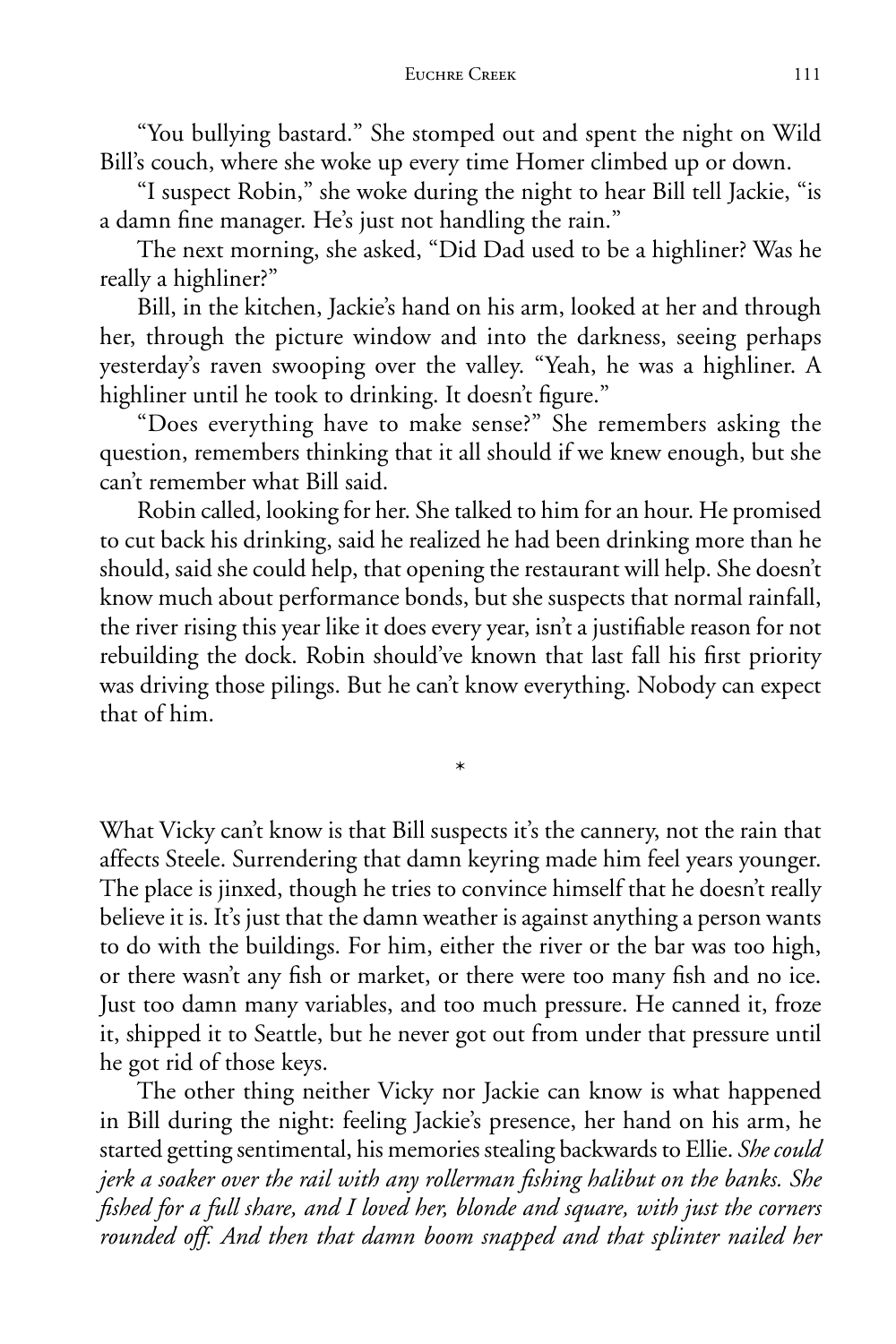*to the wheelhouse. Thirty years ago.* Bill shuddered as he again felt his hand cradling her head, his hand as red as the foot-wide streak of blood from the wheelhouse to the scuppers*. I tried scrubbing it off. Sven said to quit, that the blood was gone, but I could see it, can still see it.*

*The crew took her to Seward, buried her in a Christian manner on a little knoll above Fourth of July Creek. And after the rest of the crew returned to the schooner, well, I stood over her grave and promised I would never love any one else, and I haven't, maybe not even myself.*

*Before I'll let myself love anyone, I'll have to go and say goodbye to her in a better fashion that I did that day . . . damn! I don't wanna hurt like that again.*

*For all I know, they've built homes out Fourth of July Creek. That'd be the shits, go up and fi nd out her grave is under someone's foundation.*

\* \* \*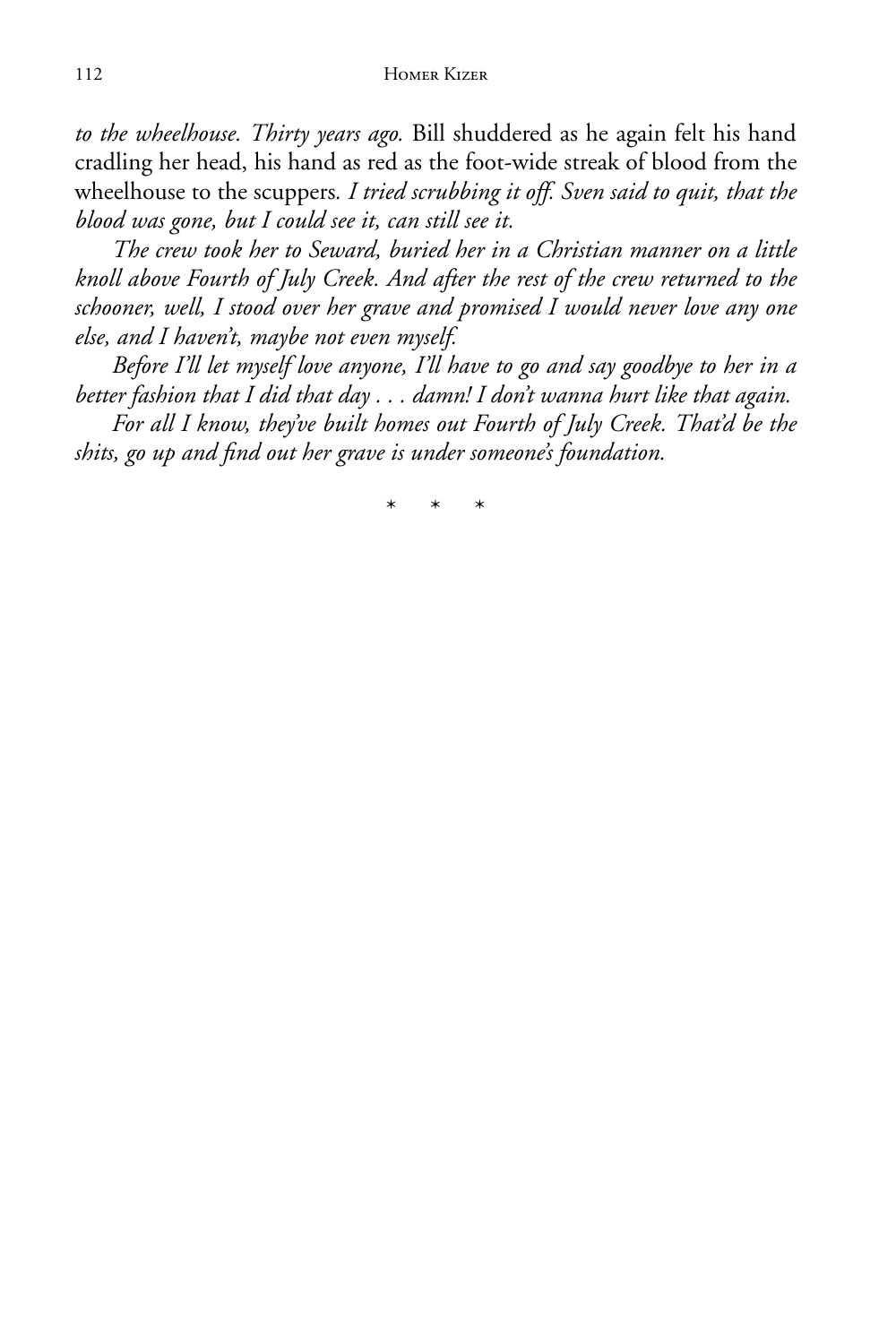# Chapter Fourteen

1.

Drizzle runs in rivulets from the awning erected over the open grave. Gusts snap the canvas, nearly snapping poles, threatening to snare mourners as a fowler's net traps quail, an analogy Gosson uses to show how quickly death can overtake even such a man as Orlando deFader. *The righteous perisheth, and no man layeth it to heart: the merciful men are taken away, none concerning that the righteous is taken away from the evil to come.* Gosson leaves Isaiah, but continues to read in the same monotone.

Standing beside Jackie, Bill wishes Gosson would shut up and get on with the planting. He has never liked funerals. After Ellie's, he has tried to avoid them. But this one he couldn't.

"And his name that sat on him was Death, and Hell followed with him. And power was given unto them over the fourth part of the earth, to kill."

Gosson isn't making any sense, Vern mutters, paying only slight attention to the preaching of death to the living. He glances at the drizzle, drifting in across Saterlee's pasture like a bull looking for a heifer, intent upon goring whoever gets in its way. The drizzle soaks the pastor's jacket and wets his Bible, causing its pages to stick together.

"Yes, power," the preacher looks up from his Bible, "is given to Death. A man is not unlike a tree, bowed by the gales of life. He has no more defense against Death than a fir against a saw."

Vern sees Bill's face harden as if hit by some thought.

"Brothers, Sisters, Orlando deFader lived bound to the soil from which he came, his roots deep in this community and in Grande Ronde, where his wife lies too ill to say goodbye to him today."

Bill hears the preacher but knows that Orlando's wife isn't too sick to be here; she's too drunk.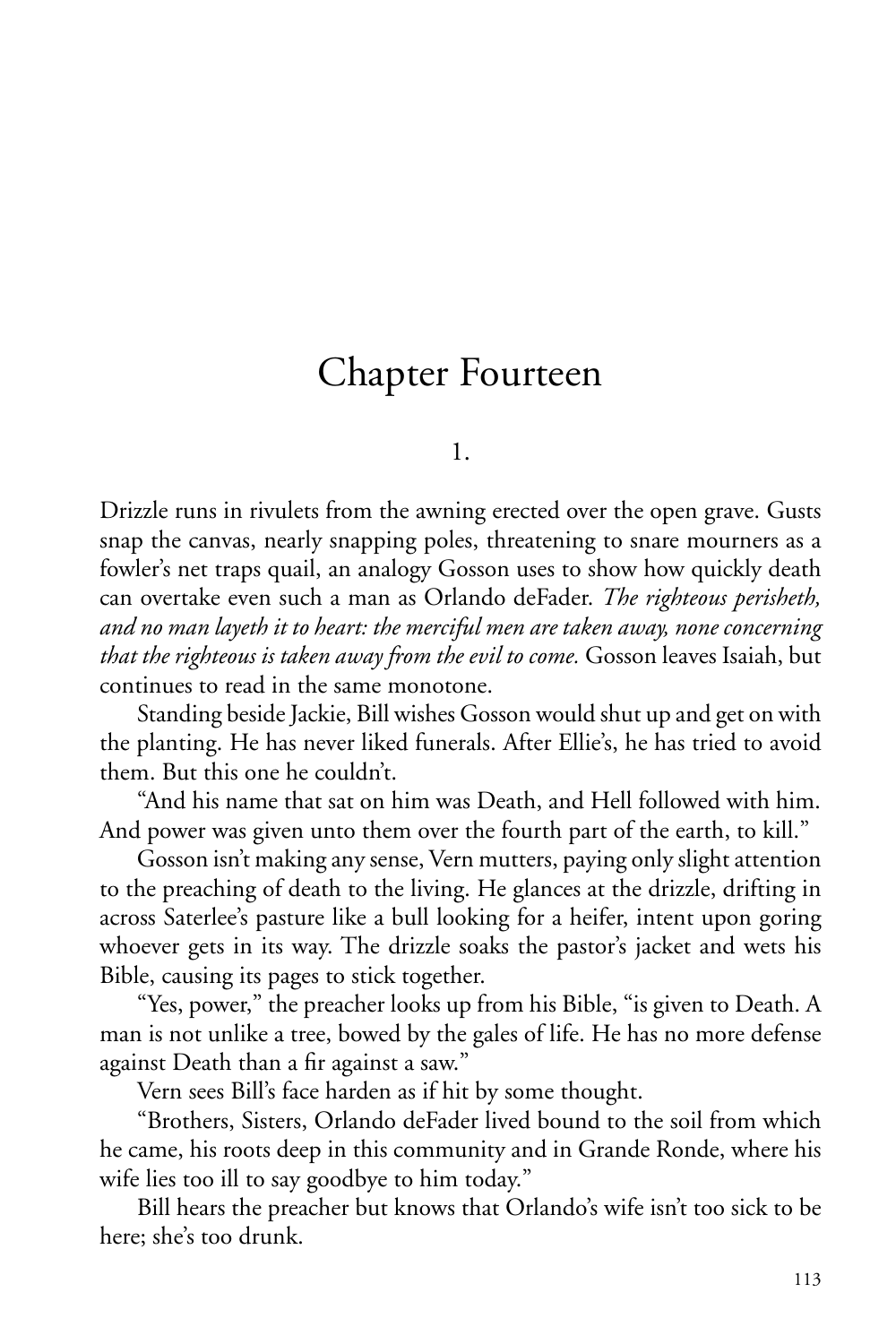"Brothers, Sisters, it is only our relationship with God that separates us from the timber we log. Once we deny that relationship, we are logs cold-decked by the devil, ready to be sawn asunder, and don't think we'll get fair scale from Satan. Yes, power is given to Hell," Gosson pauses. He can't preach hell anymore. "Yes, power is given to the Grave so that all men may know that life is but a vapor, weighed in the just balance of God."

Nils stands beside Martha, who's here, Vern knows, as much to get out of work as to show her respects. After all, she's drawing time right now. He had been afraid nobody would show, so, yes, he'd encouraged her to come and stand in the rain for an hour. Only the rabbi was there when they buried Deborah. He didn't get word in time.

When the pages of Gosson's Bible are wet enough that the words show through from one side to the other, the awning is taken down, and everyone goes home except Blackie, who stays to fill the grave, and Terry. On a bush two graves away from where Orlando deFader rests, Terry notices a lone lilac leaf hanging limp, its shriveled point straight down, its edges tightly curled. It's brown and very dead; yet it hangs on, enduring beyond its season, spinning in the wind unknowingly, maintaining the same semblance of life the body in the casket does. He reaches over and gently takes hold of the leaf, supporting it with his hand. He studies the pattern of dead veins, then snaps it loose, carries it to the grave and casts it in.

"Hang around, Kid. There's beer in the pickup," Blackie says, not breaking rhythm. "Don't let it get to you. His problems are over."

"You're gonna tell me he's gone to a better world," Terry says, his voice challenging everything Gosson preached.

"*A better world?* Naa, Kid, not a better world, no *better* life. That's what Vern sells by the case, and who's to say that world is less real than any other . . . . Naa, he ain't goin to a better world. He ain't goin nowhere. He's right here with us, only dead." Blackie stops shoveling as he looks across the field, drizzle falling from his cheeks.

"I'm gonna walk," Terry says.

"There's another shovel in the truck. I could use the help. I'll give you a lift afterwards."

Although the grave was dug late yesterday, the dirt is already mud, clinging to shovel and shoes. Terry looks at the pile, soft clay and dark loam, the sod set aside. From the clay come the voices, faceless taunts, mocking, jeering. He's here because. Why isn't important. All the reasons have the logic of a revolving door.

Bill bought the plot, a strip separating the ancestral graves of the Poages and the Saterlees. Soon deFader will be just another name among headstones,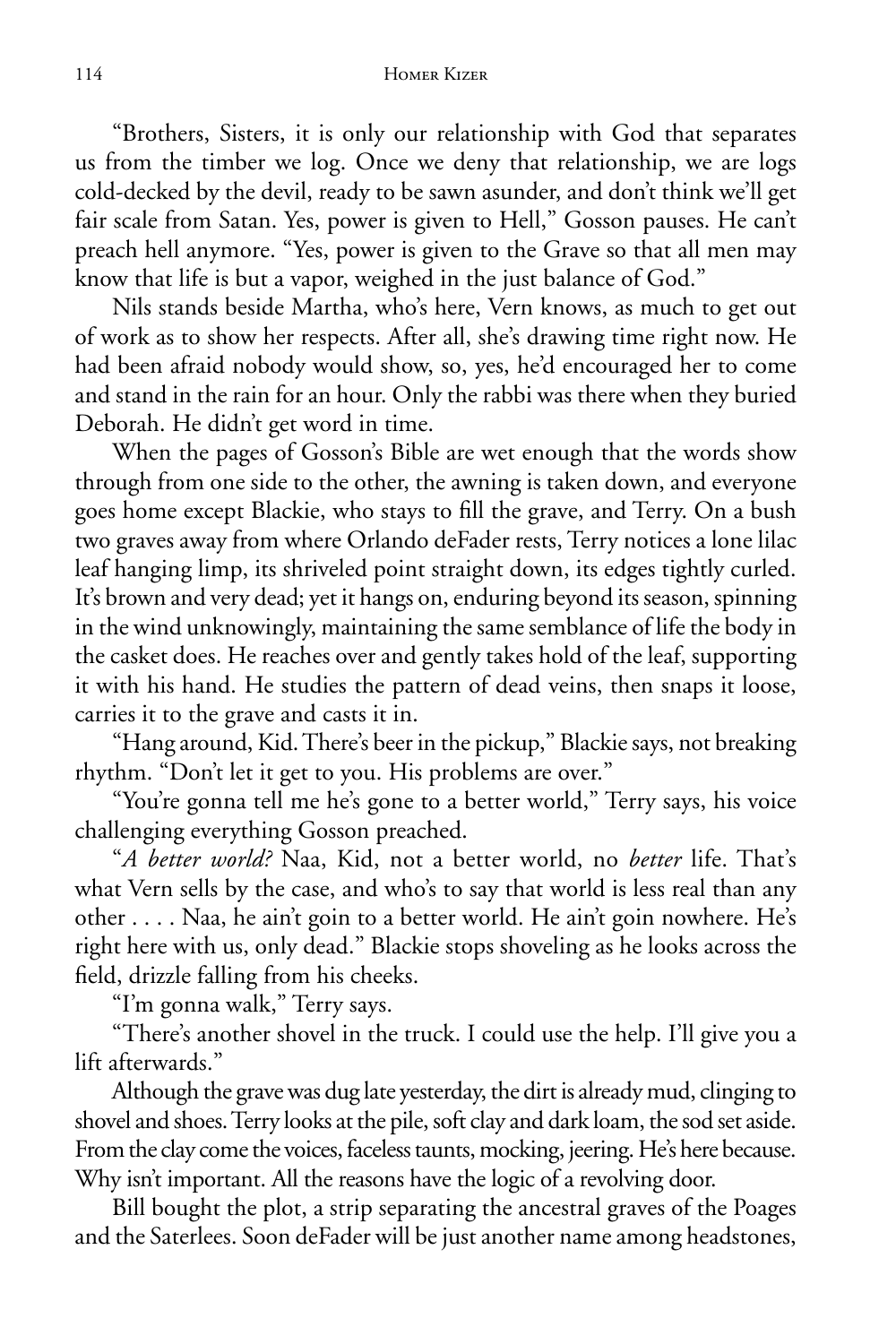his stone a little bigger than some but smaller than the Victorian angel, St. Louis marble, marking the grave of the first Poage in the valley.

Hurling a clay lump into the pit, all Terry wants is away from rain and rumors, the faceless voices, internal brands that have blistered but will never heal. Maybe they will heal when Euchre Creek is remembered only by its headstone.

"Here, Kid. Take the shovel." Blackie hands Terry the second spade, its handle warped and taped, the ends of the black friction tape dangling, caked with dirt. "There's a beer in the truck for afterwards."

Terry tries to bury the voices, shoveling faster than Blackie, faster than the taunts come. Ignoring the mud clinging to his new suit, he attacks the pile. Blackie has turned on his pickup's radio. The disc jockey says that today is the 78<sup>th</sup> consecutive day with measurable precipitation. Terry hasn't been counting, but it seems like it's been raining forever. Forever and tomorrow. There's now no escaping this baptism into death.

When last year's quack grass and dandelions again cover the rectangular plot, Blackie opens two bottles of *Blitz* and hands one to Terry: "I need to swing by the house before I take you home. Okay?"

Holding the cold bottle with both hands, not sure whether he ought to drink it, his forearms resting on his thighs, Terry finds he can't sustain his anger. He's madder at deFader for dying than anything else.

Although he isn't able to fully voice the thoughts he feels, Terry wonders who he can talk to now, who knows anything. His dad has pickled his mind, if he ever had one. His mom knows ferns and canning salmon. Mr. Green knows math. Elder Gosson knows how to offend about everyone, especially him. He doesn't know Old Lenny or Leo, though he'd like to hunt nightcrawlers in their gardens. Who else is there? Wild Bill, Vern, the new storekeeper.

Blackie parks in front of his house. "You might as well go in, get dried off, have a bite to eat. I'll run you home after I check the pump. The creek was up this morning. Our water was muddy."

But Terry hesitates after climbing the front porch steps.

"Fight your way in," Blackie hollers, heading for the spawner creek between his woodshed and the homestead's orchard, mossy, scaly, needing pruned.

Still, Terry waits. Then taking a deep breath, he knocks. From within the house, confusion: a radio playing, a baby crying, a child yelling, "Mama, Mama, the door is knockin." He'd take the knock back if he could, and where can he set the beer? He doesn't want it, nor want seen with it. He shouldn't have taken it.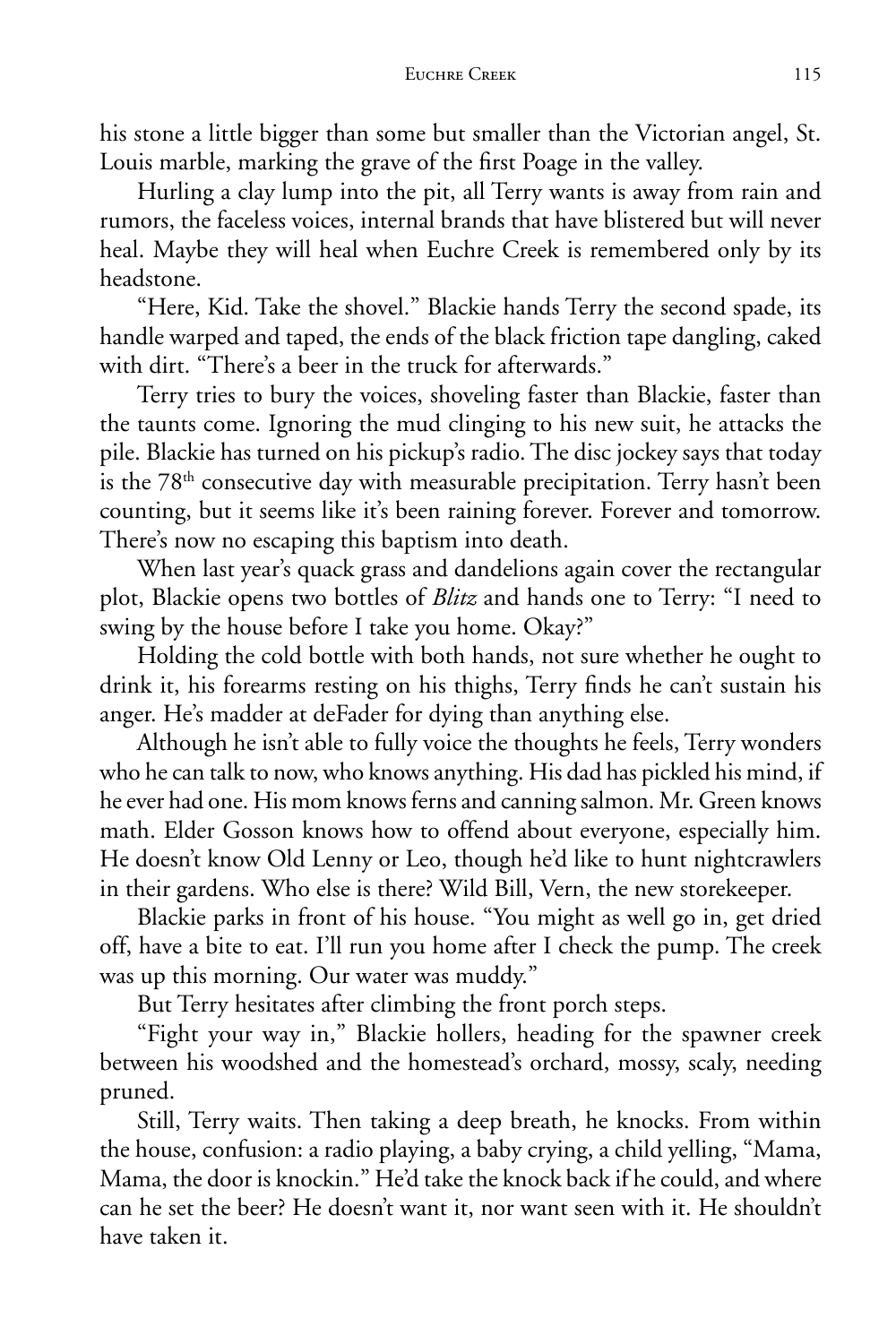Terry sets the nearly full bottle of *Blitz* on the porch beside the door before Blackie's wife opens it, the baby in her arms, the older child peeking out from behind her leg. The baby has a wet diaper and runny nose, with now-dried snot smeared across his cheek and green snot slowly crawling down his upper lip.

"Yes?" Blackie's wife asks, trying to wipe the baby's nose on his dirty T-shirt. "Are you with Blackie?"

"He took a shovel and went down towards the creek."

"About time. He shoulda taken care of our water before he left this morning."

The older child—girl or boy, Terry can't tell which, its blonde hair longer than a boy ought to have yet shorter than a girl's, its jeans and T-shirt sexless—finds the beer, and while its mother wipes the baby's nose, it drinks as if the *Blitz* were water.

"Put that down, Jamie!" Its mother slaps the child, knocking the nearly empty bottle out of its hands. "Damn that Blackie, leaving me here without any water."

"Can I use your phone to call Mom? She can come get me. Blackie was gonna give me a ride home."

"Sure." Her voice softens for the one word. "If that sonofabitch goes to town, he'll just drink. We'll be another day without water."

The house has about it an unpleasant odor Terry can't identify. Dirty dishes fill the sink and are stacked in front of the couch; the couch is covered with ironing. A mound of dirty clothes blocks the door to the utility room. Jam and chocolate pudding and something Terry can't identify cling to the phone's receiver. His shoes are muddy, and bits of drying mud spackle his slacks; so he's careful not to move much as he dials, his face flushed, ears hot. His mom has never let her house look like this.

"I said I'd give you a ride home. You don't have to call your ma," Blackie says, entering the kitchen without making any noise. "I already got the water taken care of."

"You need to stay home. There's other things around here that need fixing." His wife, her hair uncombed, still with the baby in her arms, pushes the ironing aside and sits on the couch. "If you aren't gonna make any money, you at least ought to get something done around here."

"I told the Kid I'd take him home. I gonna take him home. He's gotta get ready for his sister's wedding."

"And you're gonna stop at the Harbor View, is that it?"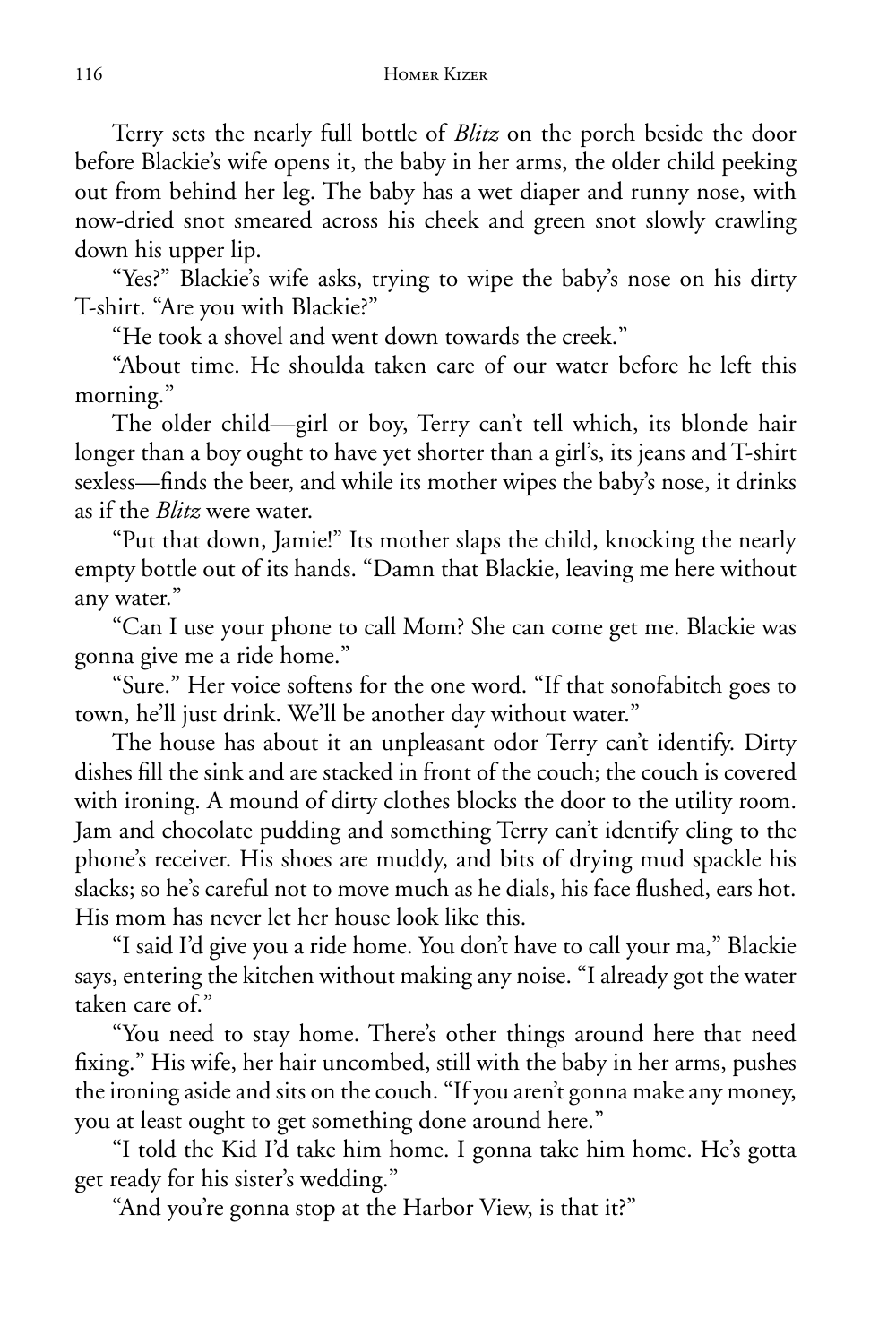"If I stop, it's my business. Now, you wanta fight in front of him, or you wanta wait until I get home?"

"I don't wanta fight at all. I just want you here."

Blackie, motioning towards his pickup, says, "Go on, get in. I'll be there in a minute."

Terry, his mom not having answered yet, returns the receiver to its fork and tries to wipe the stickiness off his fingers as he hurries towards the pickup. He's happy to be out of the house. And when Blackie joins him, he asks, "What happened?"

"Never mind her. She's just on the warpath, that time of month." Blackie turns the truck around, cutting new ruts in his front yard. "Maybe the rain gets to her a little bit, suppose?"

"After you drop me off, are you gonna go home?"

"I'm gonna be at Vicki's wedding."

"You liked her a lot, didn't you?"

"Who, your sister? Yeah, I did."

"How come you didn't marry her?"

"She already had a date for the Prom." Blackie looks out his side window. "There's a doe down there, see her, there by the manure spreader."

Terry sees the deer, but can't tell whether it is a doe or a buck, most bucks having dropped their racks more than a month ago. "I don't understand about the Prom."

"You will someday." Blackie volunteers nothing more.

2.

In the Grange Hall after the wedding, folding chairs and tables, brought from the school last night, are used for the meal, served, with Lenny's sister Alice bossing, by the women of the Boosters' Club. Martha's youngest boy spills his chili on Eddy Poage's daughter Nancy; she may have tripped him. The truth is a little hard to determine. Both children accuse the other of wrongdoing and both mothers insist that their own child stop lying.

Outside, there's no room to park and rains drips from the overlapping slab roof above the fire pit. The rocks that line the pit, some glowing red, explode, sending jagged fragments deep into the coals for future generations to ponder. And Terry moves from side to side, trying to avoid the smoke and drips.

Smoke and steam, bent by the rain, swirl around the fire pit where Leo remembers his dad logging with a pair of Durham bulls yoked together, and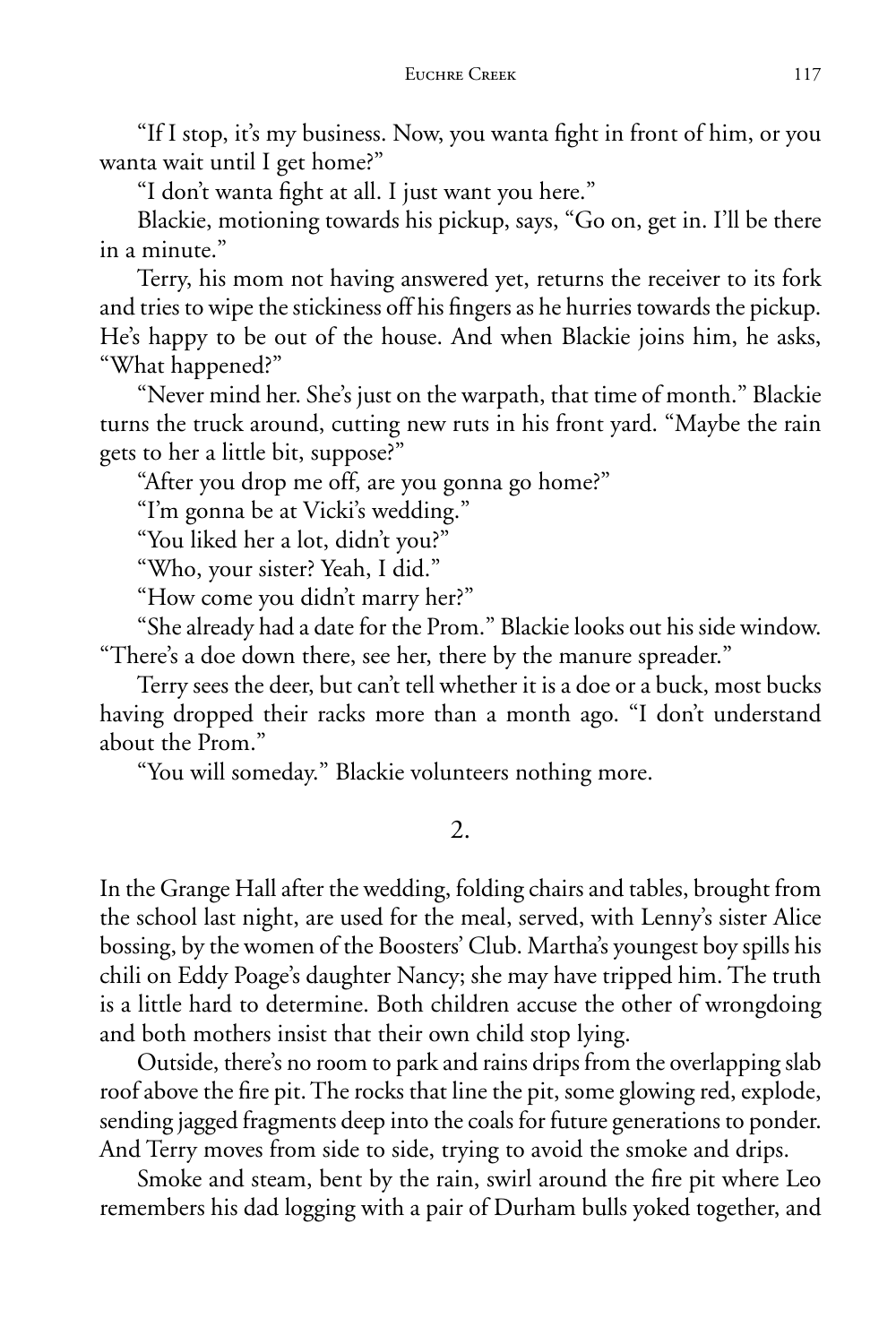remembers the steam donkey that killed Russ Saterlee when it blew up. Lenny says it's too bad that widowmaker got Jess Saterlee—Jess always gave a side of beef to these get-togethers. Willie Brown, who processes singled salmon eggs on halves, says Jess's dad once brought roasted seagull to a potluck, didn't tell what it was until Grandma Hodges, then still a Poage, asked if he'd been feeding his chickens herring. Willie laughs, before complaining about the log truck Lenny sold him, the one with solid rubber tires that exploded from gas pockets around rocks. Lenny says that was thirty-five years ago, and Elmer tells about a dance at Cannon Beach, the dance floor the top of an old-growth stump twenty-one feet across. Leo says he remembers the dance, that being the summer he fell the fir that took three 10-foot misery whips brazed together to reach across its center. And rain drips from the slabs, sizzles on still-hot rocks, and rises.

Six o'clock, the food gone, the wives with small children gather belongings, coats and hats, baby bottles and dirty diapers. Martha's arranged a babysitter for her kids; so while the tables are put up and a record player set up, she kisses them good-night, then freshens her makeup.

Grandma Hodges takes her punch bowl home, telling Alice before she leaves that if there's fighting, it'll be the fault of that no-account Vern Jakobson, imagine, donating a keg of beer just to make their menfolk sin. And though there's still free beer to drink, Steele wants to go. Teabo, saying, "For a city fella, you're all right," has him in a one-arm bearhug. Steele slips away from the Breed, and looks for Vicki, who dances to the first record with Blackie. Before he can cut in, Olf shakes his hand, and damn near wrings his arm off, congratulating him, saying, "You done okay." Benny Poage now shares a bottle in a brown bag with Teabo. Eddie dances with Ray's wife, Nils with Blackie's, and Martha cozies up to Sam, her brother-in-law.

It won't be long before Blackie does some serious drinking. The odds are three-to-one he can't hit the nest, eight-to-one he can't knock it down. Wild Bill has fifteen bucks saying he'll hit it. Blackie came close Fourth of July. It's not settled yet if he touched the nest. Young Lenny said Thursday that Eddie still hasn't paid off. Bill saw the throw probably as clearly as anyone. The boot hit the limb and knocked that little bit of nest down; it didn't actually hit the nest. But no one asked him what he saw. He hadn't yet been resurrected.

An hour passes, and couples pair off. Slow records play and tension builds, a river dammed as time seems to stand still. Wind slings rain onto the front porch, where an unfrosted bulb burns under a rusty shade. A white moth flutters and flutters and finally flutters onto the light. Wings smoke, its fat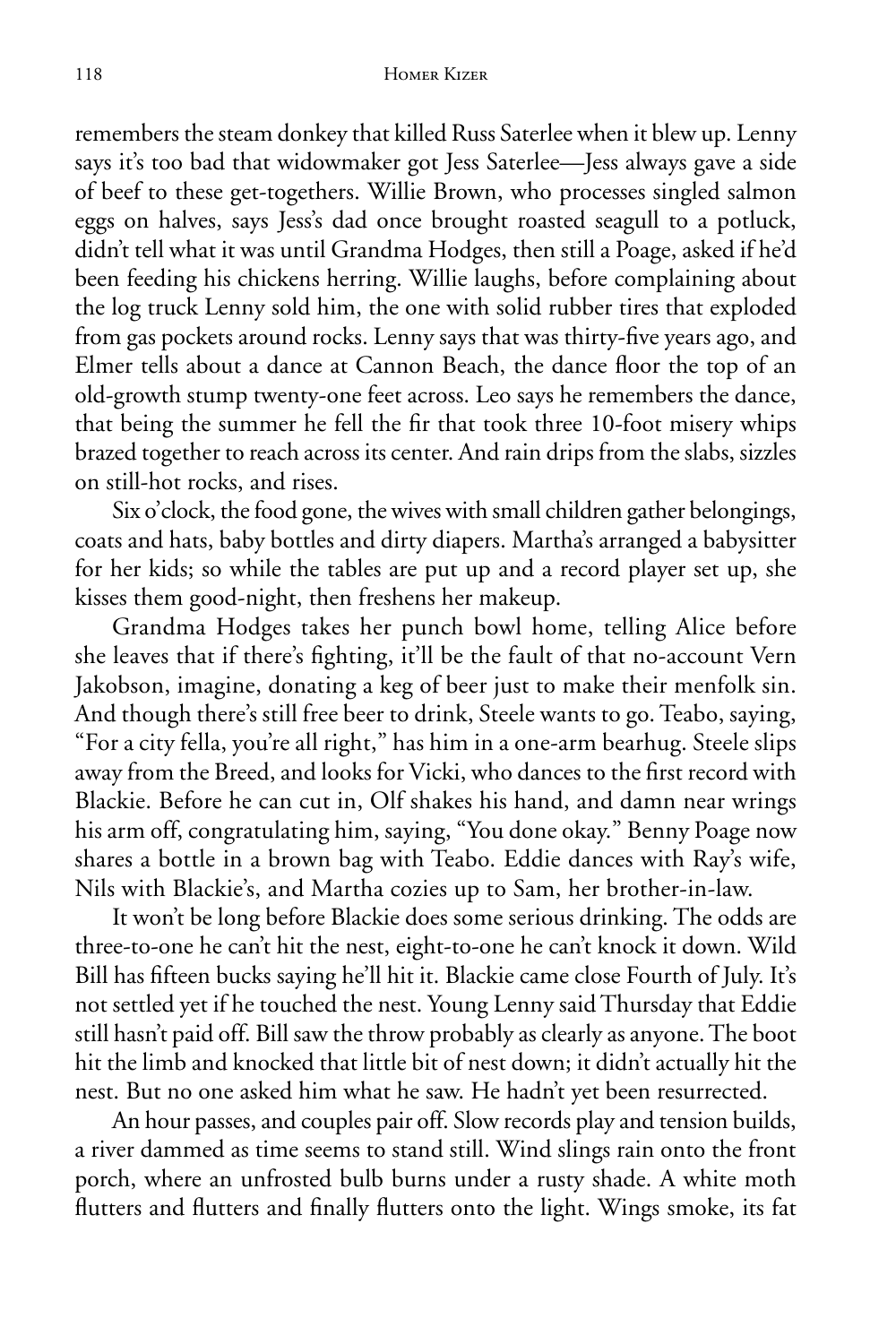body sizzles. Bill hits it with spittle, leaving a spot on the glass. He spits again, then takes another pinch of snoose.

Martha comes out holding Sam's hand, and Bill steps into the shadows, bumping into Terry, nearly knocking the kid down, grabbing his shoulder to keep him from attracting attention. Terry tries to twist away from the hand, strong like something mechanical. Tongs grasping a log, lifting it, the heelboom swinging the log, loading it, chainbinders tightened, logs scaled, the dump, rafted together, sawed, graded, lumber on the green chain, pulled and stickered. Terry twists, but like a board nailed to the Grange, he can't move. Bill won't let him go till Martha is out of earshot.

"How come you ain't inside dancing? Who stood you up?"

"Nobody," Terry says, sounding like a struck wet match, a spark followed by a red smear. "I was just here thinking."

"Embarrassed, huh, Kid?"

"I know you don't mean nothing by it, Mr. Heroun, but I'm not a kid, not anymore."

Bill steps back, studies the kid, and sees that, indeed, Thor's boy has grown since Thursday, that the boy is at least two inches taller than his dad, that his shoulders have begun to square. Maybe, Bill thinks, he's not a kid, but he's still young. And Bill looks out into the parking lot, the direction the boy's looking. "Who's out there?"

"Nobody."

Spitting, hitting the gum wrapper on the porch, Bill asks, "Want a chew?" offering the boy his can of Cope after taking another pinch.

"That's a filthy habit."

"That it is, Kid." Bill nods towards the parking lot: "Go on out there, if she means so much to you."

Kicking a hidden clump of grass, Terry mumbles, "She wants, I can't, can't do that, do . . . anything about it."

"What're you afraid of, getting licked? You're plenty tough." Bill spits again.

"I'm not afraid of getting hurt."

"You're daddy wasn't, at least not when I first knew him." Bill pauses, spits, then adds: "Don't be ashamed of your daddy. Learn from him. Now go on out there."

"What makes you think I'm ashamed of." He can't say the word, can't call him Dad. *Bill's as bad as old deFader, telling me how to think.* And as he looks off into the darkness, it all comes back, the gradeschool jeering, S.O.S., Son of a Stumblebum, the taunts, every time he was tripped, the glances,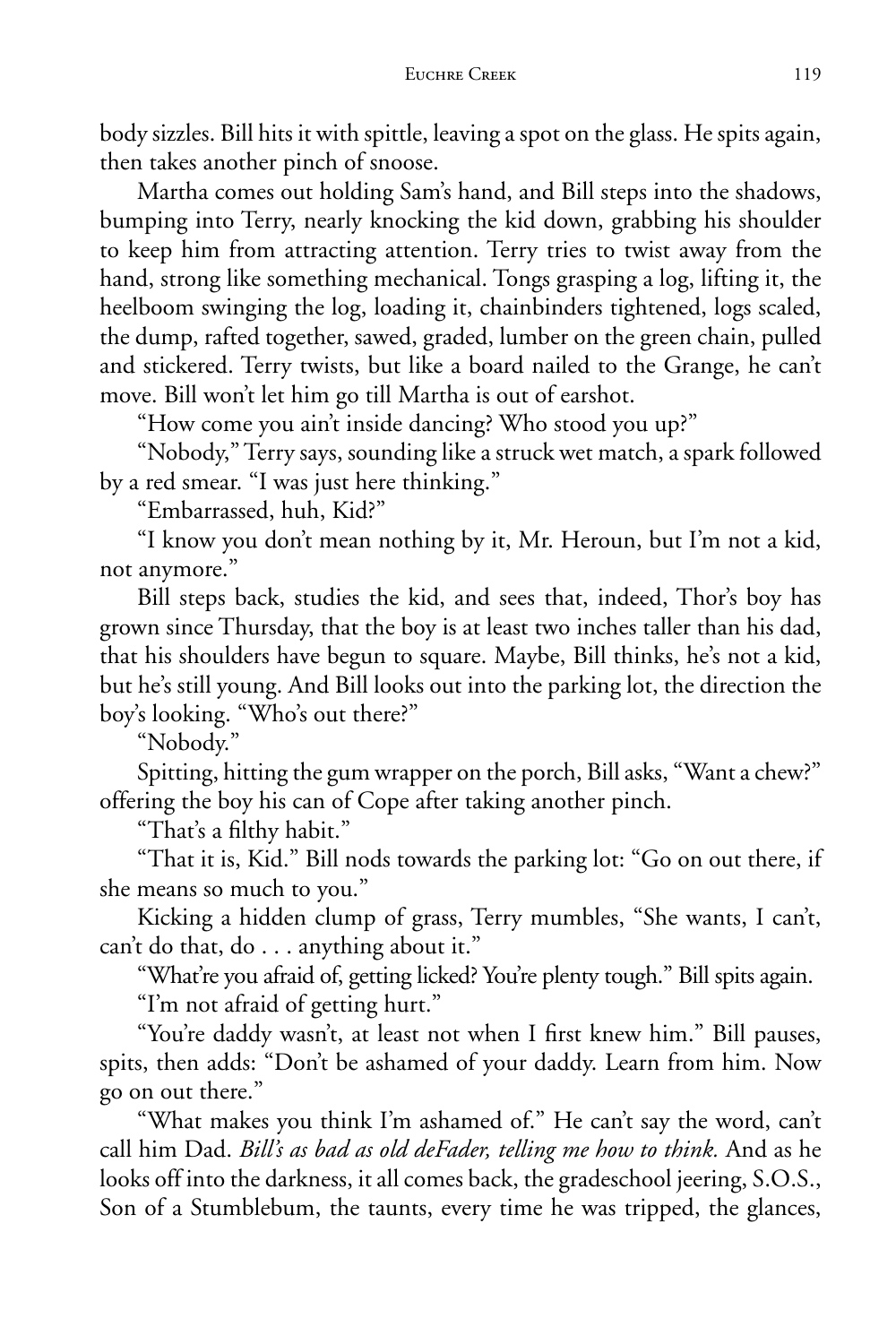the stares, the contempt. His eyes water. Wild Bill will see him cry if he stays here; he's gotta go out there.

Twenty feet from Jody's coupe, Terry sees the silhouette of one person, and he wants to run, escape the faceless voices, the ocean of voices, each laughing, laughing, laughing at him. But Wild Bill won't be laughing. That old man is mean, lots meaner than his dad.

He can't escape those voices. They're awful, mocking him over and over again. Like the surf in January, the voices roll in booming, curl and break, but this time, breaking something in him, something unconscious. Strength surges through his chest and out, into biceps. Those taunts seem to all come from the coupe. He wants to smash Jody, hit till he can't lift his arms, can't double his fists. One more step. That's all, one more.

But before he takes that last step, Bill grabs his shoulders and says, low but sharp, "Kid, it ain't who you think."

He tries to break free, knows he can't, but nevertheless tries. Bill shakes him, as a dog might a kitten. His anger breaks, and he goes cowering where Bill points him, back towards the Grange. But before Bill follows, Bill steps to the Ford and slaps its roof hard. The one silhouette becomes two, and the couple hastily pull pants and panties up, a sweater down. Terry spins around as if slapped, and sees the dark faces of Jody and Pam. *Where's Vicky?* He saw her clutching Jody's arm as they skirted puddles in the parking lot. *And where did Pam come from?*

Giving Terry a push towards the Grange, Bill says, "There's someone who wants to see you."

Jackie and Vicky Poage, their hair wet and their dresses clinging to their thighs, step under the porch light. Vicky's cheeks are flushed. In the stark, white light of the unfrosted bulb, her face looks red, and she doesn't glance towards Terry, whose ears burn. He jerks his arm free from Bill, turns and stalks past the two rigid figures in Jody's coupe. He keeps walking, surrounded by darkness.

Vicky is related to Jackie somehow. Bill has been shaking hands with Jackie's relatives for sixteen years, and hasn't yet met them all. He never got it straight just how close Jackie is to the Poage girl. But right now, he can't dwell on their kinship. "Has either of you seen Vern? He ought to be here."

"Vicki was wondering why he didn't come," Jackie says. "She didn't think he'd miss her wedding."

"Maybe he thought he had to keep the Harbor View open."

"Yeah, he might miss some business," Jackie says, undisguised disgust in her voice.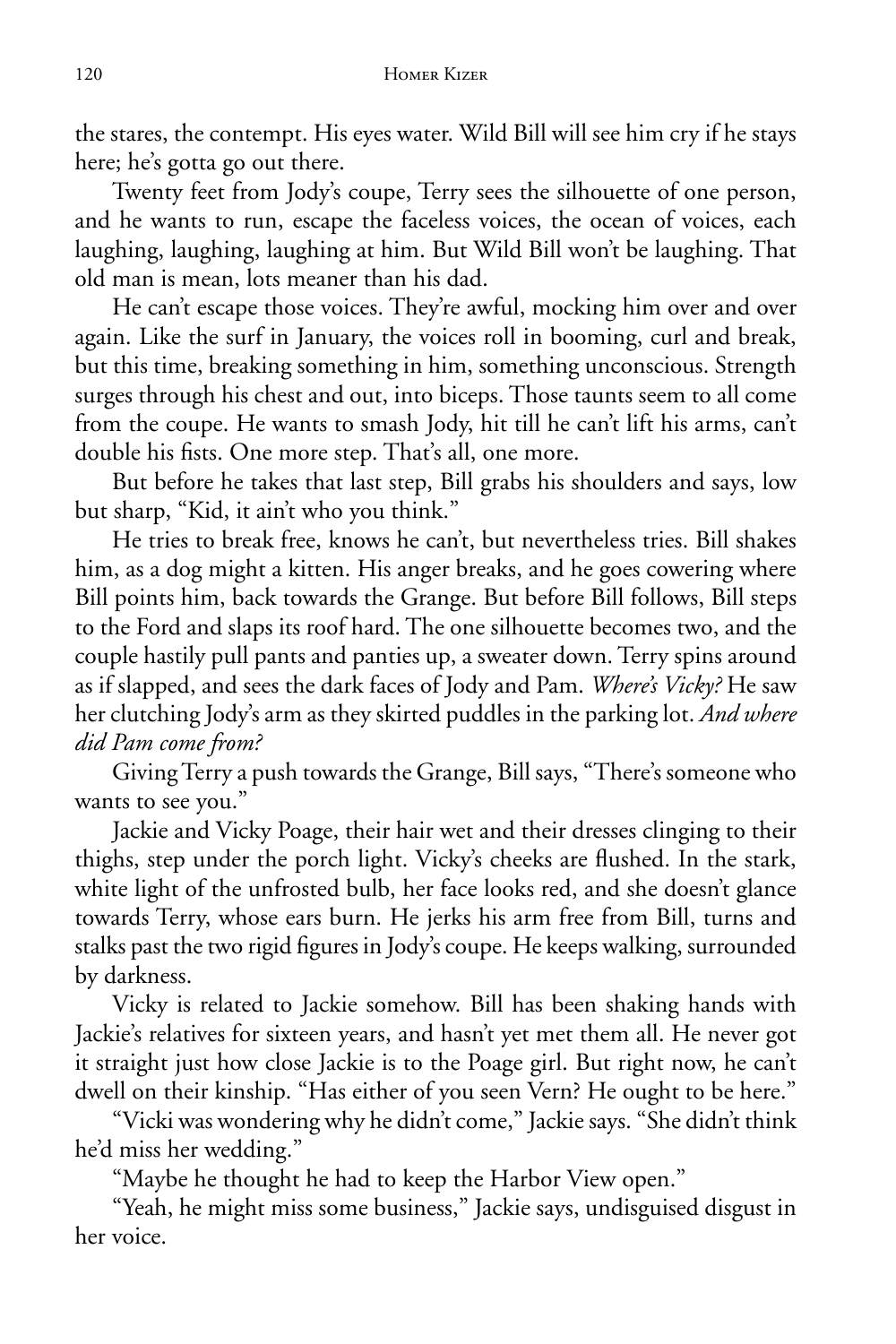"Hey," Bill protests, "he closed up for the funeral."

"I'm sorry. You're right. He's probably just affected by Orlando's death. They were pretty close, both of them loners."

"Yeah, that's probably why he ain't here. I won't worry about him, then." Hungry again, Bill asks, "Wanta get something to eat?"

"Go ahead. There's still chili and fish left."

"That's the beauty of fish. There's always some left. A few fish and you can feed thousands."

"It was good this time. I thought Lenny did fine." Jackie steps back to avoid a sling of rain. "Did Blackie hit the squirrel?"

"Hasn't tried yet."

\* \* \*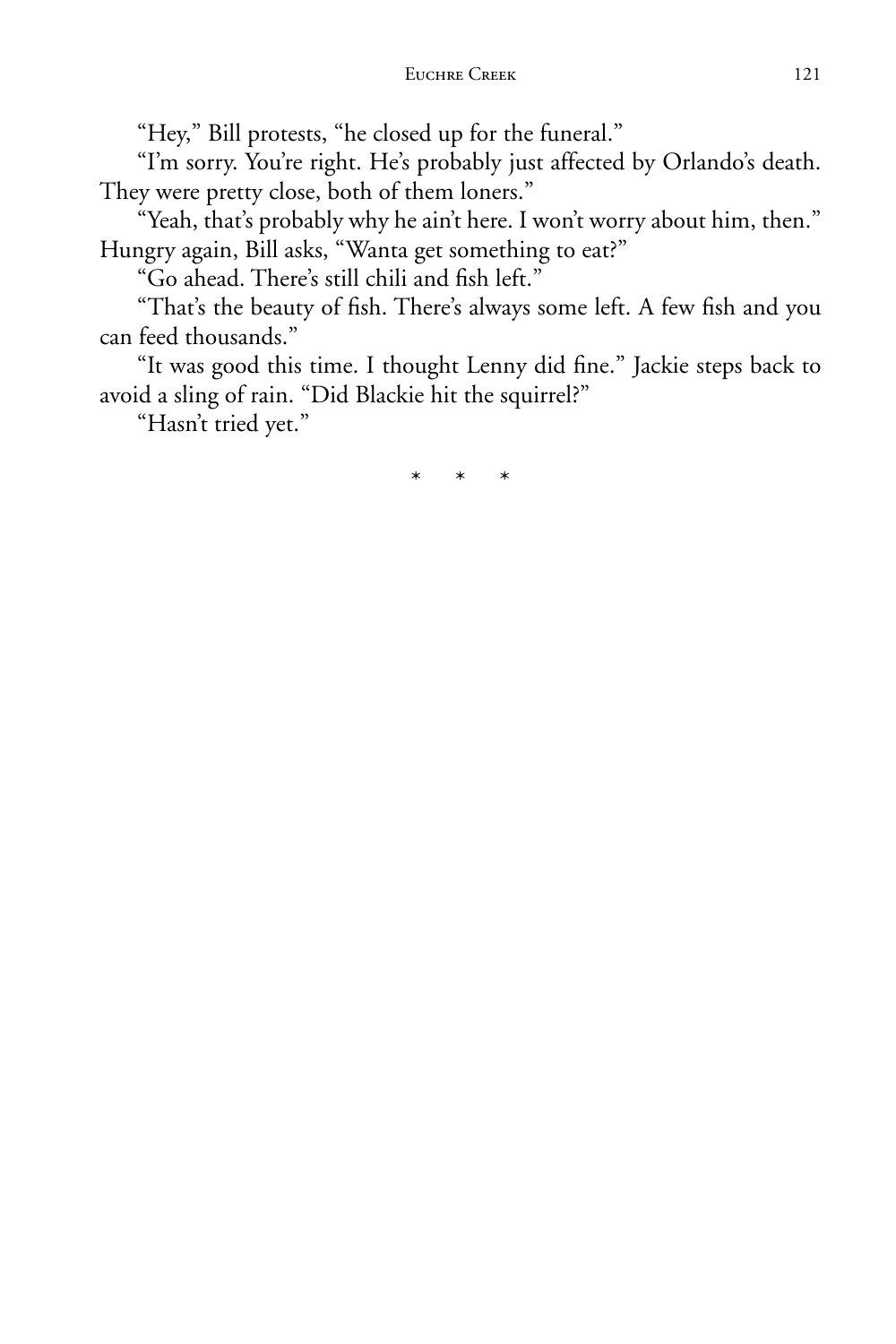## Chapter Fifteen

1.

Drawn by the river as if he were a steelhead, newly arrived, a strong fish already hooked, battling swift water, invisible lines, Terry hurries upriver, with rain trickling down his cheeks like tears. The night seems darker than usual, the river closer. Seven steelies, three pairs and an extra buck, hold in the eddy behind the boulder that gives Petra Hole its name. They swim to hold even. Overhead, the current boils like storm clouds around the eye of a typhoon. For Terry, overhead and ahead blur: he floats, walking just to hold even. *What's Vicky to me? She gave me a ride once. Most every fellow in school chases her, and plenty*, he'd rather not think about that. Maybe they have, maybe they haven't. It doesn't matter to him, other than he should've hit Jody. He would've if Bill hadn't stopped him.

Headlights: he feels them crawl across his wet shirt, down his leg and along his ankle, wrapping around him like tentacles, stopping him. A car stops beside him. "Get in before you drown," Vicky says.

Her Chevy smells of cigarettes and perfume, a disagreeable combination, and he cracks the windwing as he leans against the door. She steers with her left hand and twists the radio dial with her right. "Here, let me get that," he says, reaching for the knob.

"That's all right. Nothing comes in while we're driving, but if you want to go somewhere."

"Sure, why not." He hears himself, surprises himself; he hadn't known the words were in him. And he scares himself.

*But what the hell, it's a rainy Saturday night, the evening of Sis's wedding and everyone will be looking for a place to park.*

"The reception's real good down by the river." Vicky turns onto a double set of tracks graveled with round river rock, slippery as mossy stream beds.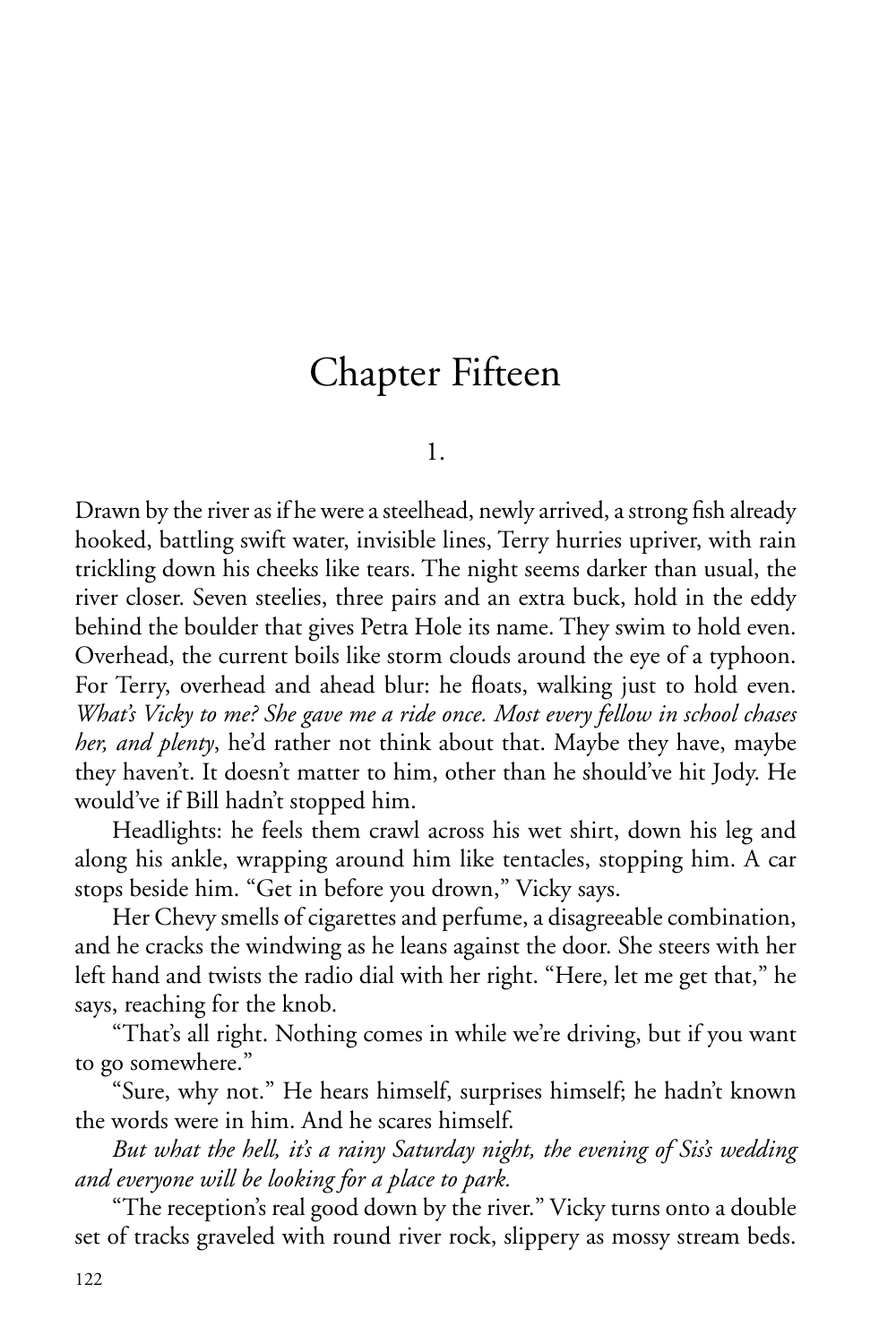Alders scrape both sides and knock her mirror crooked. "Sometimes, if it's raining real hard, I can't hardly get back up this hill, but I think it'll be okay tonight."

"This is a good hole. I fished it yesterday." Terry grips his armrest, not so much afraid they'll slid off the road, a definite possibility, as afraid of what he has found so many mornings in the turnaround at the end: rubbers, beer bottles, cigarette butts. "It's called the Mattress Hole, at least that's what deFader called it. He showed it to me."

"You're lucky. I wish that old woodcutter had liked me." Vicky pumps her brakes. "That's an awful name, Mattress Hole."

"I guess there used to be a mattress factory along the road. It burned down during the Depression." Terry instinctively ducks an alder that bangs against the windshield. "All of the holes have names, the Glass House, Thompson's, Petra, Garden Hole, Blackberry, the Caboose, Cedar Tree, Mattress, Ladder holes, Bluejay Creek, Red Bridge—"

"Is that the covered bridge?"

"No. That's Twin Bridges. Red Bridge is that real deep hole where the school bus ran off the road last winter." Terry doesn't know what else to say. How can he tell her about what he finds here Sunday mornings, about the ribbings he takes: *Caught that one on the rubber you left last night? Not yours? Now don't try to squeeze outta it, Kid, a handsome boy like you. I'll bet all the girls are after you. That one-size-fi ts-all big enough for you, Boy?* Old Lenny, Mr. deFader, Willy Brown, even Dudley—all give him a hard time, and he hasn't even seen one rolled up.

"Is this where you caught the fish you brought to the reception? They were sure good."

"No, those came from Cedar Tree. But the two biggest steelhead I've caught, both over twenty pounds, came from here." He waits until she turns off the engine before adding: "They were both bucks. Four-five fish."

"Bucks are males?"

"Yeah, and four-five means they spent four years in freshwater and five years at sea. You can tell by looking at their scales. You can count the growth rings just like in trees."

"That's neat, salmon are like trees."

Terry's face suddenly feels hot. The idea is ridiculous. What will she think next, that trees are people, that nonsense Gosson was preaching.

"This is the only spot where my radio will pick up KUGN. If I park even ten feet farther back, I get nothing but static." Vicky, half behind the steeringwheel, leans against her door. John Horton sings *Whispering Pines*,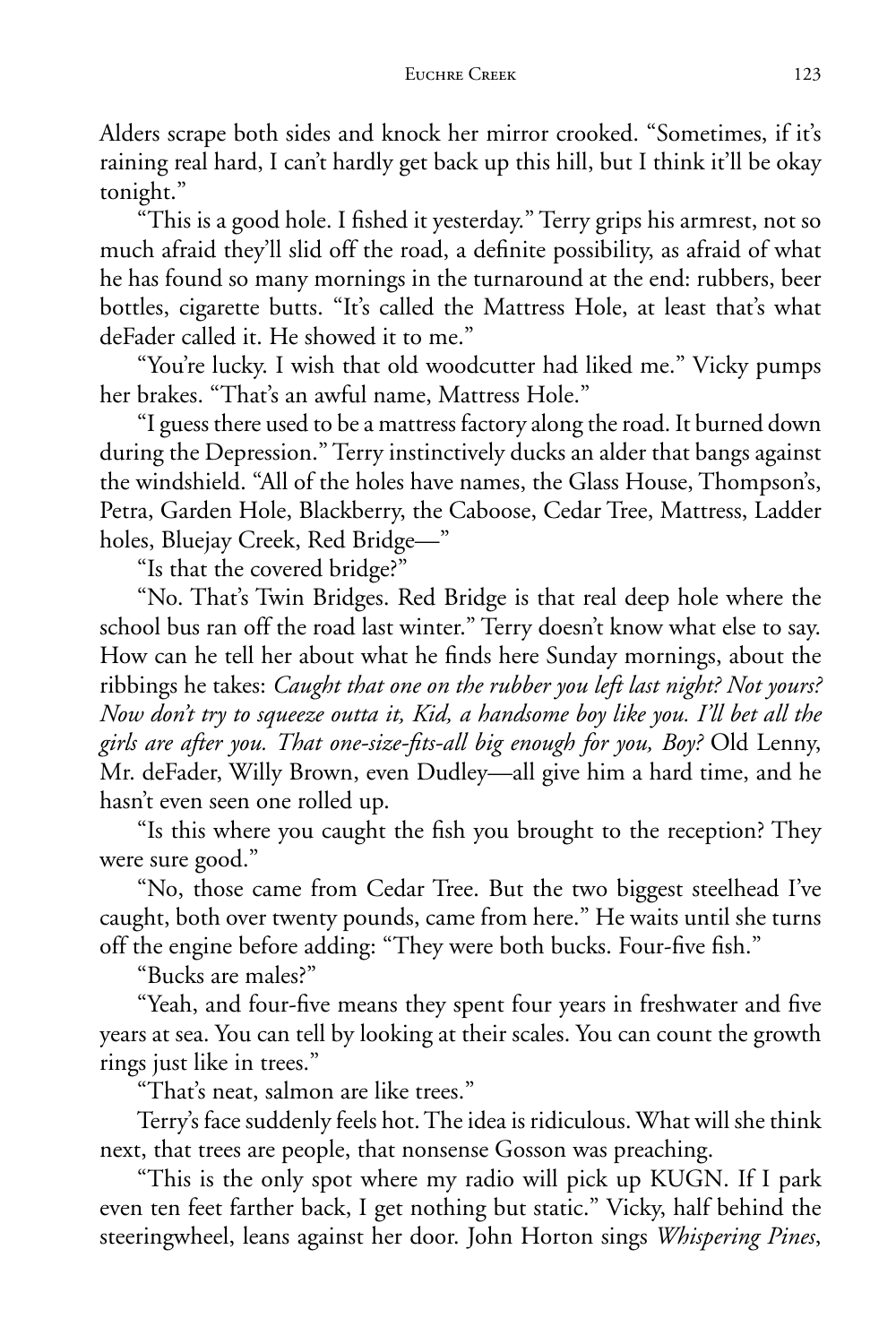and willows brush against the antenna. Rain taps the roof. Drips pound little craters in the sand, cut through rims, and ebb away, towards the river. "You're quiet."

"Just thinking about the rain. River may be too dirty to fish in the morning." By the light of the dial, Terry watches Vicky watching him. He wonders how many times she parked here before she discovered this exact spot. Those empty stubbies, the ones he has lugged home and turned in for the refund—how many have been hers? How many of the cigarette butts? He looks away, sees the glass of his window and his reflection, an aberration, ghostly and dark.

"You thought I was in there, didn't you?"

"In where?"

"I never thought you noticed me."

"I don't want to talk about it."

"What you did was sweet."

"I made a fool of myself—and you wouldn't have thought it was sweet if you'd been in there with Jody."

"Probably not, but I wasn't."

"Well, I'm glad you weren't." There, he said it. How much plainer can he make it? Terry's cheeks burn again. He's being as stupid as she is, trees as salmon people. "I wouldn't have done it if Wild Bill hadn't made me."

"I still think it was sweet, and don't go putting yourself down. You've got everything going for you. You're smart. You're going to college."

"How? Mom doesn't have any money."

"Everybody knows Mr. DeFader . . . you know. Someday you're gonna have money, you're gonna leave here, you're not gonna remember us." Vicky looks at her shoe, scuffed, the strap nearly broke in two. "You're already rich, even if," she doesn't finish her thought. Rather, she says only, "You know."

"How come you're so sure about what's gonna happen?" He, too, has heard the rumors about deFader leaving him a little money. Right now, though, he doesn't have enough to take her to a show. If he did, he would. He wouldn't have to talk, then.

"Look at yourself. You're so far ahead of the other guys they're uncomfortable being around you. You show them up so bad. So don't go putting yourself down." Vicky again studies her shoe. She wants to kiss him, or maybe for him to hold her. But she's not gonna do, you know, what she used to.

"Since when did you become an expert on me?"

"Be careful of Pam. She comes on as a tease, but she wants to get her fingers on the timber, you know."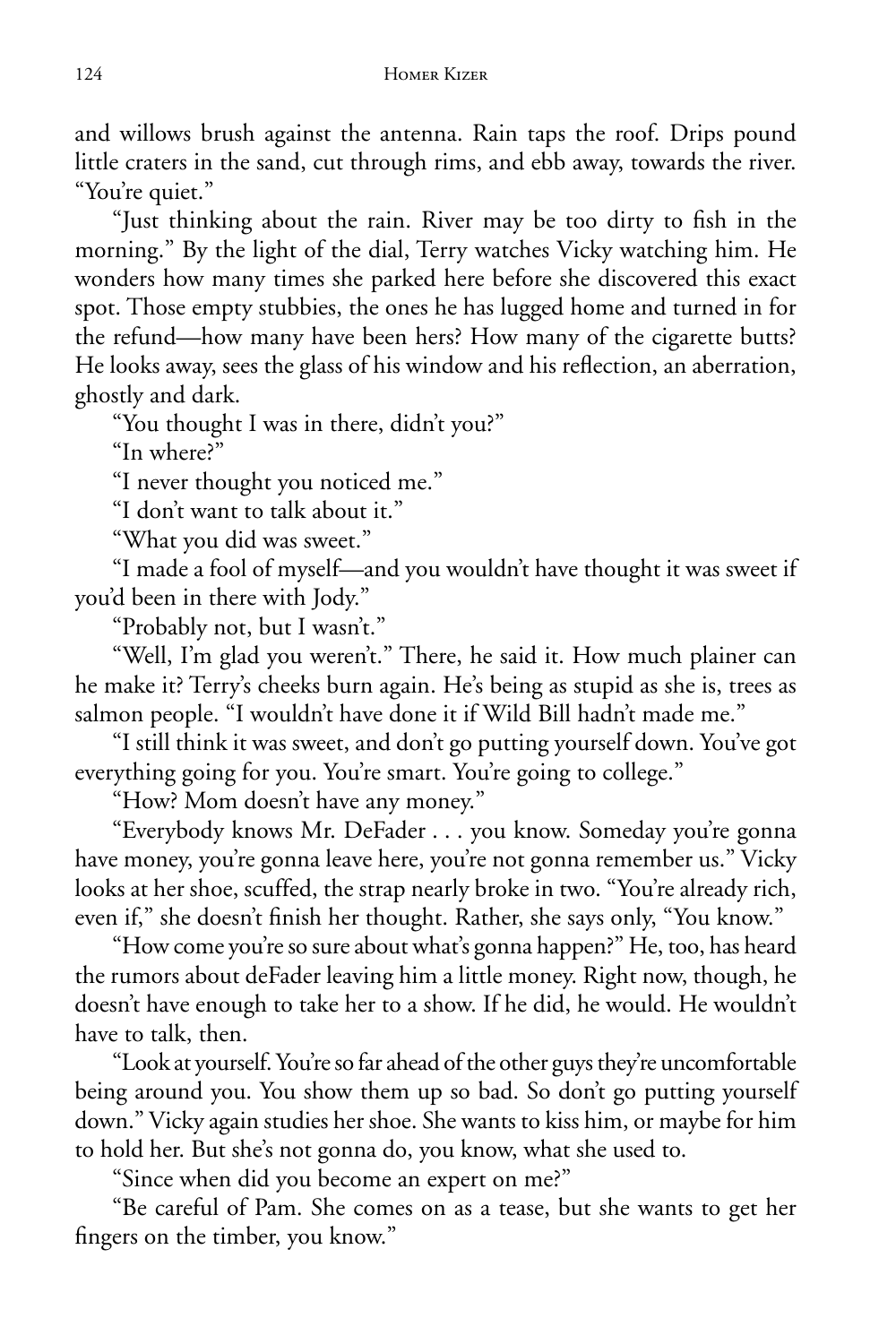Terry wants to ask, *Why tell me this*, but to do so, well, that just isn't something he would ask.

The river slides by, gurgling, unmindful of the raccoon that, rigid as the concrete Irish Setter on point in Elder Gosson's yard, stares at the car. Gosson bought the cement dog in Portland; said he set it to point out the meat God fed Israel, and he aimed it at the plywood Bible, open to Hebrews, "forsake not assembling together as some do" underlined.

When Terry was in third grade, he threw a rock at the plywood rejoinder, missed and broke a window in the parsonage. His dad wouldn't pay for the window, said he had to take care of it himself; so Terry had mowed the parsonage's lawn every Friday, even though he was barely strong enough to push the well-oiled reel mower. At the end of two months, Elder Gosson gave him ten dollars, more money than he'd ever seen before. The preacher then showed him how to throw, how to pick a throwing rock, how to hold it, how to step into his throw, where his feet should be on his follow-through. By fifth grade, he'd gotten good enough he could kill a grouse three throws out of four. He kept practicing. They, that is almost everybody in town, wanted him to play Little League ball. But all he wanted was to stop getting laughed at, to get away from those faceless voices that tonight, all belonged to Jody. Neither Pam nor anybody else will stop him from leaving.

"Pam wants to go out with you. She thinks you'll marry her if she has a baby." Vicky fiddles with the latch for her windwing, averts her eyes and turns to face the window. Sonny James sings, *Running Bear loved little Whitedove*, and willows softly brush fenders, as if trying to seduce the formed steel. "Pam knows about, you know."

"I don't know. What does she know?"

"That you're gonna leave here," Vicky pauses, then adds, "maybe rich."

"Do you believe that?"

"I'd like to. It's be nice . . . for you."

"Well, I always knew she's kinda dumb. If she thinks," he can't say what he feels. It's sound silly. "I don't care what Pam does, really I don't. She's okay, I suppose, but—"

"Terry, you've always treated me real nice. I'd like for us to be friends. I think a lot of you for not trying to, you know." Vicky reaches for his hand, catches his fingers, and adds, "Martha says that, when you're older, you'll be the best catch in Euchre Creek. I really want us to be friends."

There, he has just been told *no* in about as polite and as firm a way as possible. This is what Terry expected. "I don't need friends here."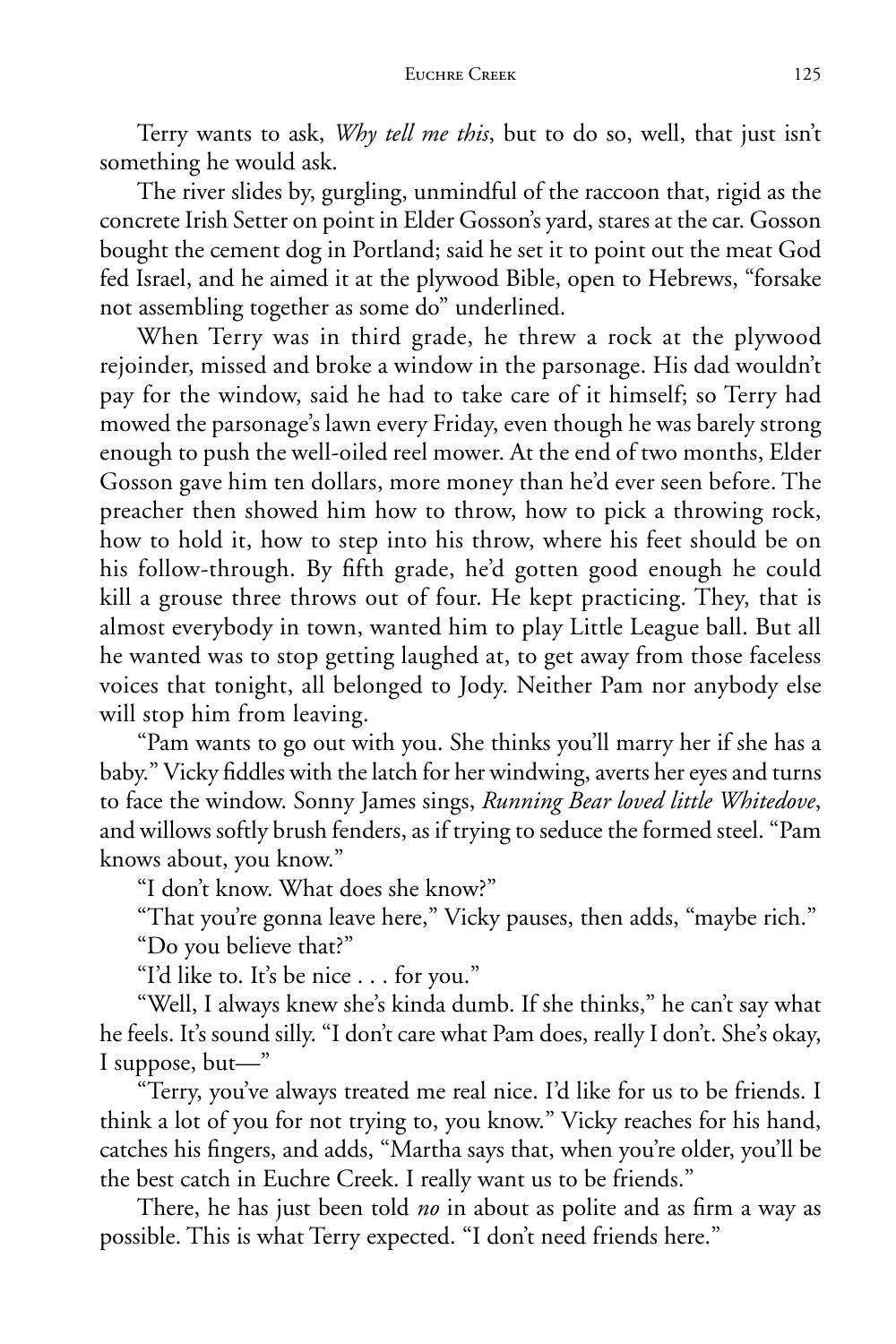"Don't be angry with me. I couldn't stand that tonight." Vicky smiles, but even in the dim light, it looks forced. "Terry, people are cruel. I know I . . . there was a time I didn't respect myself much, but I do now."

"I wasn't picking on you."

"I know you weren't." She squeezes his hand just a little. "When you go away . . . what the heck, I may as well say it. I don't want you to go away. Uncle Blackie says he'll help you get a job, make a logger outta you. I know you don't want help, but—lots of people like you."

The last thing Terry wants to be is a logger, not that he would mind working with Blackie. Vicki should've married him when she had the chance. Blackie wouldn't have ever hit her.

A chill suddenly runs from Terry's wet shoulders, down his back, out past his soaked jeans and into his toes. Goosebumps pop up on his arms. He realizes what was wrong today: it was embarrassing seeing his sister get married with a black eye, and knowing how she got it. And he shivers all over.

"I think we'd better go. I'm soaked and starting to get cold."

"If you go away, will you go far?"

"To where it never rains, to where roses grow in the desert."

"That sounds exciting." Vicky starts her car. The raccoon breaks for the willows, and a boar beaver, paddling by, sees the coon and veers away. He has a scent pile on a point across the river.

\* \* \*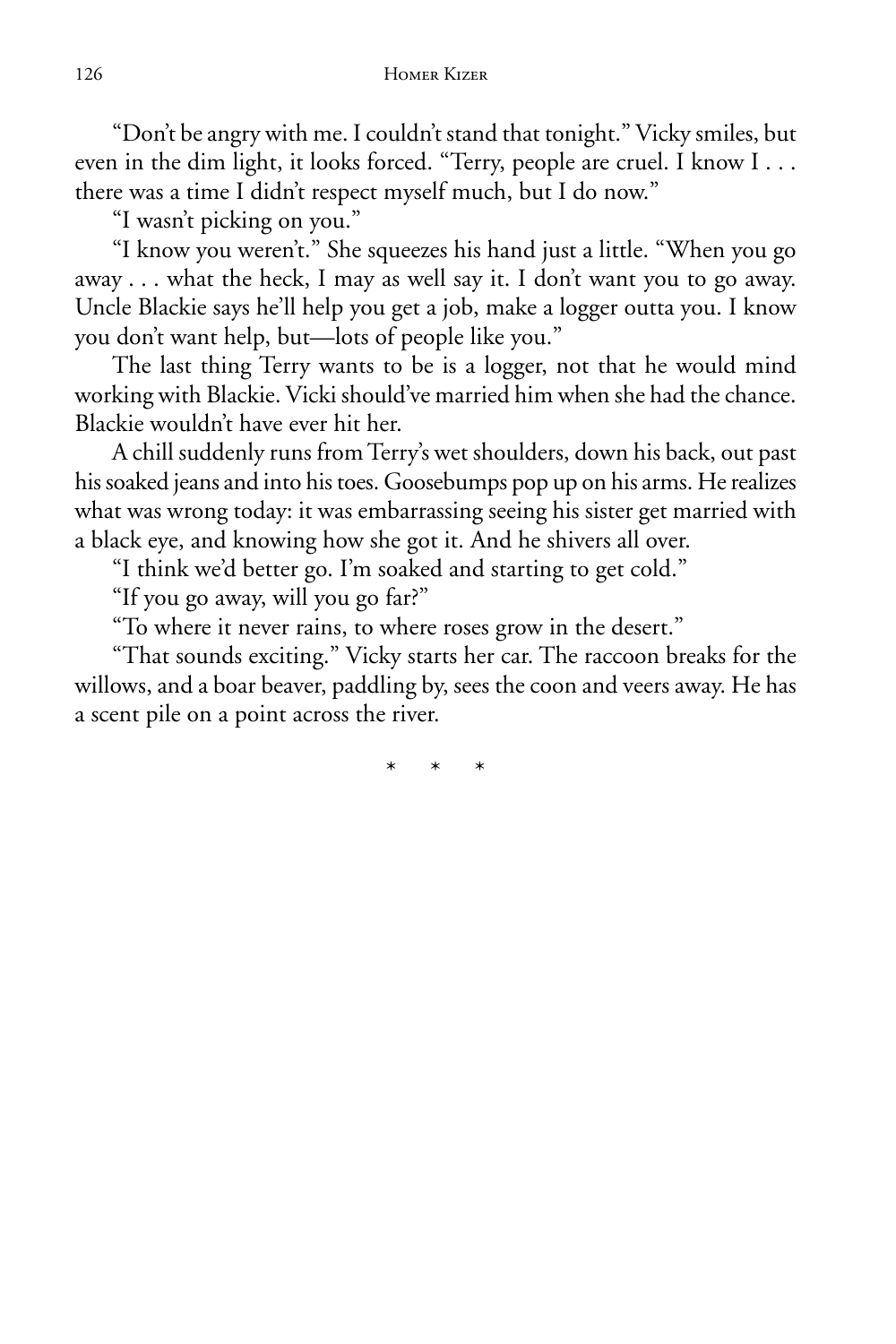# Chapter Sixteen

1.

In the Grange, a few minutes before the fight begins, Wild Bill tells Olf, "You damn squarehead, logging right up to the creeks, you're killing all the fish."

"We don't steal logs."

"No, you kill spawning creeks. You gotta stop. You gotta leave some trees for shade. Those little creeks get too hot in the summer otherwise."

"We buy all the trees. We don't steal 'em."

"I know you buy the trees."

"Then why're you accusing us of stealing 'em?"

"Damn you, Olf. Unplug your ears. I said you're killing fish."

"If they don't want us to log there, they shouldn't sell us the trees." Olf punctuates his common sense statement with his beer, causing it to foam up, out and over his hand. "There's no money in fish, you know that."

Blackie, already in back, with Olf's new caulk boots, walks around the fir, sizing up the nest, seeing where best to throw from. Eddy calls Gary a liar for reasons nobody knows. Vern steps back inside, hears Olf mention fish, and says, "There's no money in timber either, just a lot more of it."

"All the good stuff's been cut," Lenny says. "When they went from 24-inch tops down to 16, I knew there weren't no good logs left. What are they down to now, 12-inch?"

"They can saw clear down to 8 inches." Olf spills more of his beer. "But there ain't no fucking scale in pecker poles. We sent one load to town last week, 45 trees."

"I saw that load," Dudley says. "You should've give it a haircut, it was a furry bunch of shit."

"Logging minnows, huh, Olf." Bill opens another stubby. The kegs were emptied hours ago. "You gotta stop cutting those trees along the creeks."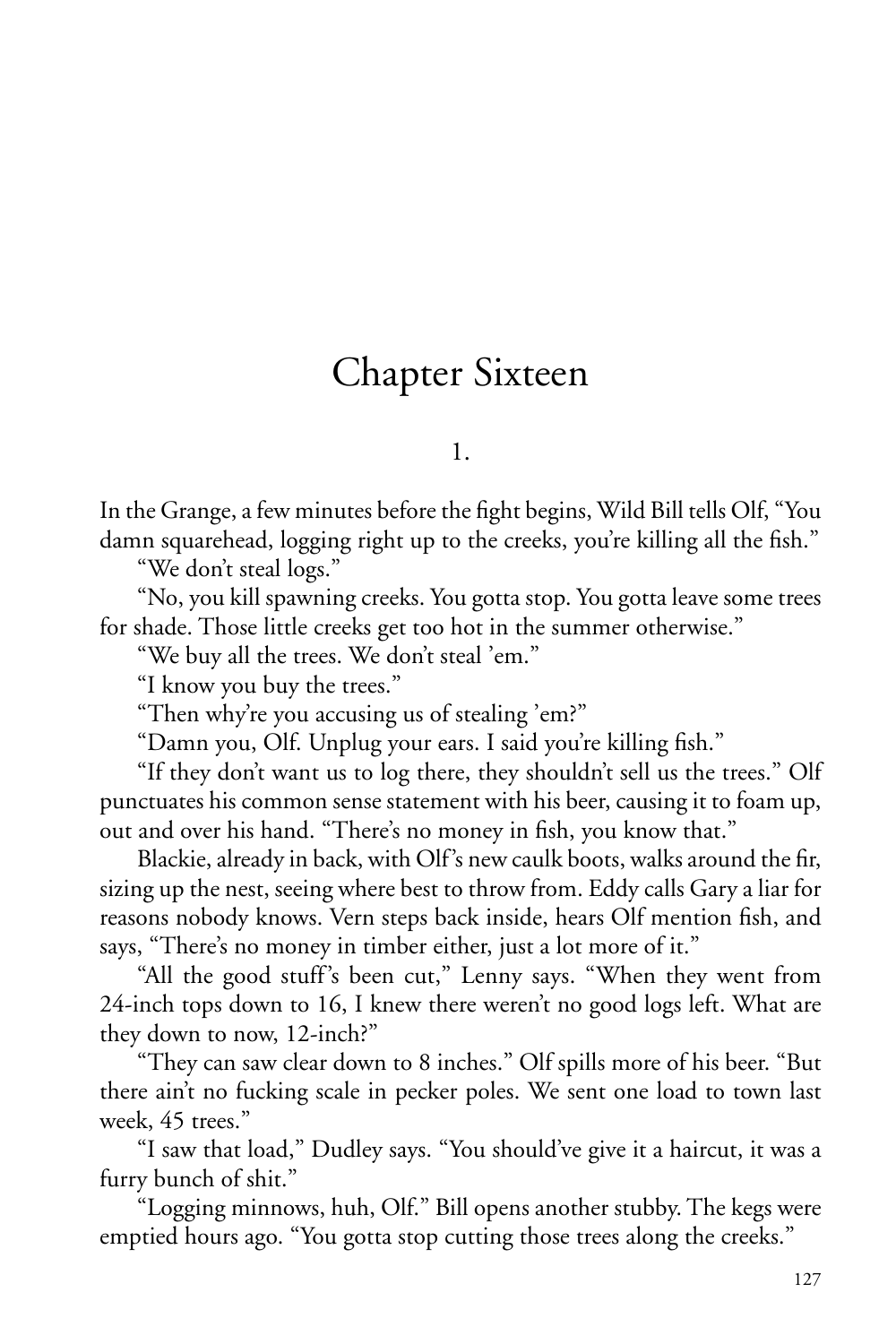"We don't gotta do nothing. You don't tell me how to run my business, not you."

"Calm down, Olf," Lenny says. "Leave the fighting for the barbecue pit."

"You don't tell me either, you damn Poage. You don't tell me how to log."

"Go ahead and yard those pecker poles one at a time. See if I offer to help you again."

"Yah, yah, yah, you talk all you want. You funny now, just you wait."

"Shut up, Olf. Nobody's hard timing you." Willie Brown says, smiling. Willie, sly as Aunt Alice's tom cat, slips a dog turd on Bill's plate. "You're Lenny's best friend. Heard him say so last Tuesday."

"Fuck you, Willie Boy. You cheat me on those eggs."

Nils, standing a step inside the back door, knows he ought to take his dad home, but he wants to see Blackie's throw. He rubs his knuckles, wondering if Martha will be back tonight. Sometimes she shows after the fight. He wouldn't mind taking her home. Sweet meat.

"You dumb sonnabitch, you took eggs out of a dead fish. They weren't no good. They turned white when I cooked them. I gave you some of mine cause I felt sorry for you."

Teabo, hoarse, his paw around a bottle in a brown bag, butts in: "You shorted me too, you fucker. Half of three gallons ain't no dozen baby food jars full."

"Quit your fucking bitching. You know damn good and well my single eggs work better than any you can buy."

"Yah, yah, they work good, but you cheat us. And those eggs weren't from no dead fish. Nils and I gaffed those fish right there in the creek by the covered bridge. They were good fish, dark all right, but no dead fish."

"There damn near ain't any run left in that creek," Bill says, his face in Olf's.

"How long did you wait before you stripped the eggs, the next day?"

"You call me a liar, Willie Boy?" Olf looks around Bill, raises his hands, but before he can push Bill back, the fisherman shoves him.

"Forget Willie, you bastard. You're gonna kill that run just like you did the one in Bear Creek."

"You shut up. I won't listen to you."

"You're gonna listen or I'm gonna beat your square head round."

"Yah, yah, yah, just like you pay your bills. You don't talk to me."

Bill has known how Olf and others felt about his bankruptcy. Yes, he made mistakes. He pushed too hard. But the collapse of the salmon runs wasn't his fault. Then to gaff the few salmon that make it into the creeks,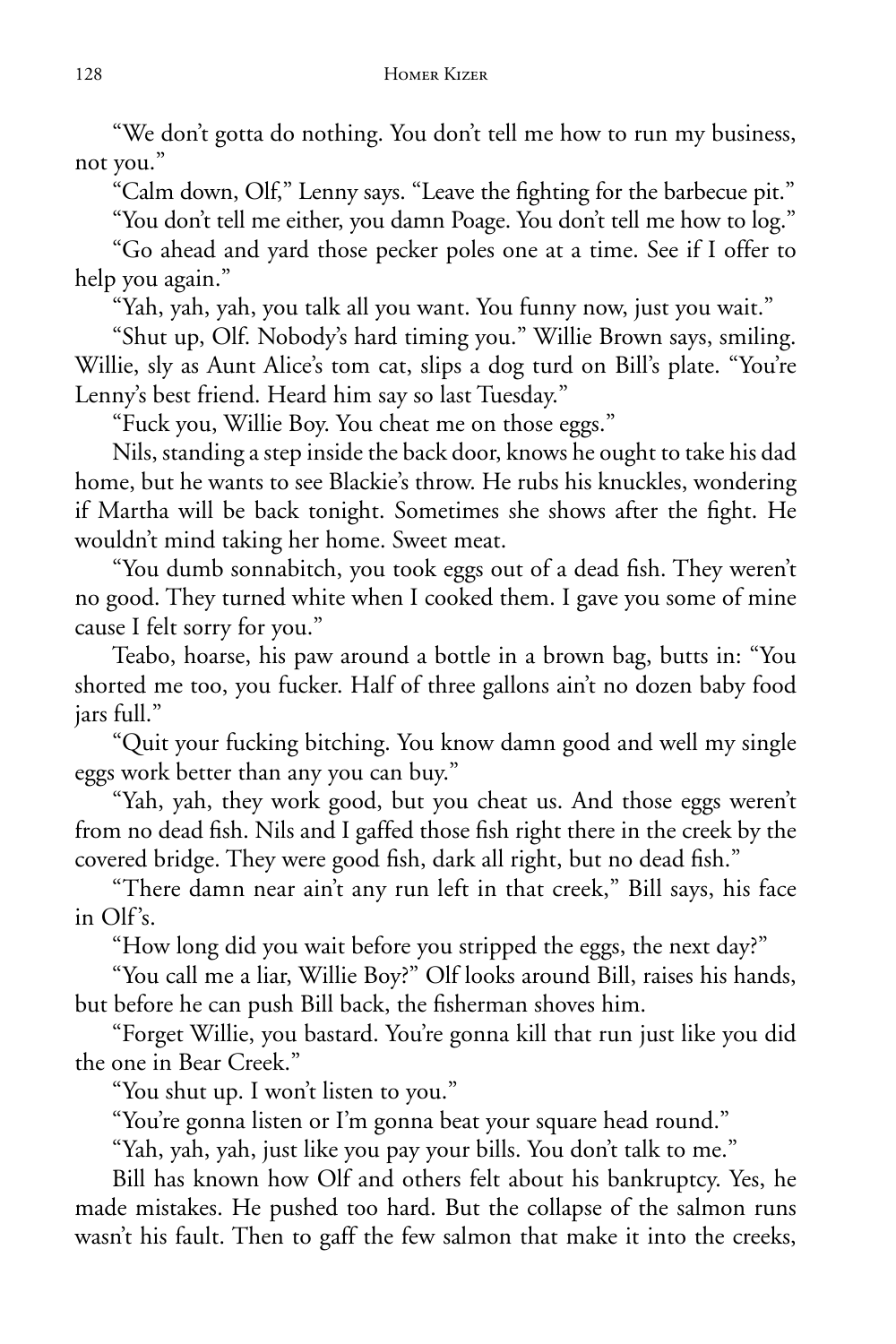well, he won't have it. "You dumb sonofabitch, gaffing spawners so you can fish trout in the spring, I ought to—"

Olf telegraphs his punch.

A few minutes before nine, about when the State Police were called for the past three dances, the fight starts inside and out. Bill flattens Olf's nose, knocks the logger down, and Nils comes to his dad's aid. Even though age and size favor Nils, Wild Bill "tears him a new asshole," if Willie's account of the fight can be believed. Teabo ducks outside, sees Gary Poage and "pastes him a good one in the chops," according to Willie. Eddy breaks a bottle over Teabo's head. Lenny waits on the front porch. He knows that it'll take an hour for the troopers to respond, that they always take an hour getting to Euchre Creek. He also knows that everyone will have settled their differences and have become friends again in that hour. No one remembers when a logger was last arrested for fighting. Perhaps the cops only come to make sure everyone gets home safe. Certainly Lenny hopes Olf gets home okay. He didn't mean it about not helping the Swede. *Logging pecker poles is a helleva state of affairs.*

The troopers don't believe Blackie can hit the squirrel's nest. Neither do Willie, Lenny, Frank, and who knows how many others. But Bill, Nils, and Stoker's crew think he can. Olf won't bet. Otherwise, the loggers are divided, two-thirds against him. Mr. Green bets he can't: the nest is too high. The throw requires too much speed. Blackie's arm needs to be two feet longer. Mass, resistance, inertia—all are against the throw. And it doesn't matter whether the boot is a West Coast or a White, at least not in his calculations. Buffaloes are slightly lighter, but not enough to affect the outcome. So brand difference doesn't matter, unless wearing them. But then, Fred Green hasn't worn corks since he worked the rigging, yarding Sitka spruce for airplane spars during the War. That was so long ago no one had yet thought of the "little zero." Only recently has he learned to use it. How could mathematicians have lived without it for so many centuries?

"Blackie's got your boots, Olf," Willie says, waiting for Bill, with cut knuckles, to return to his plate.

Olf, still hotter than a ring gear ready to slip on a flywheel, stomps off, muttering something about pinheaded pricks. "There's no need to curse," Elder Gosson says, appearing as if by magic. "Have any of you seen Vern?"

Lenny turns to Frank, Frank to Willie, Willie to Bill. "I asked Jackie earlier if she'd seen him and she hadn't, but it may be that he doesn't want to shut the Harbor View."

"It's closed."

"How do you know?" Dudley asks, incredulous.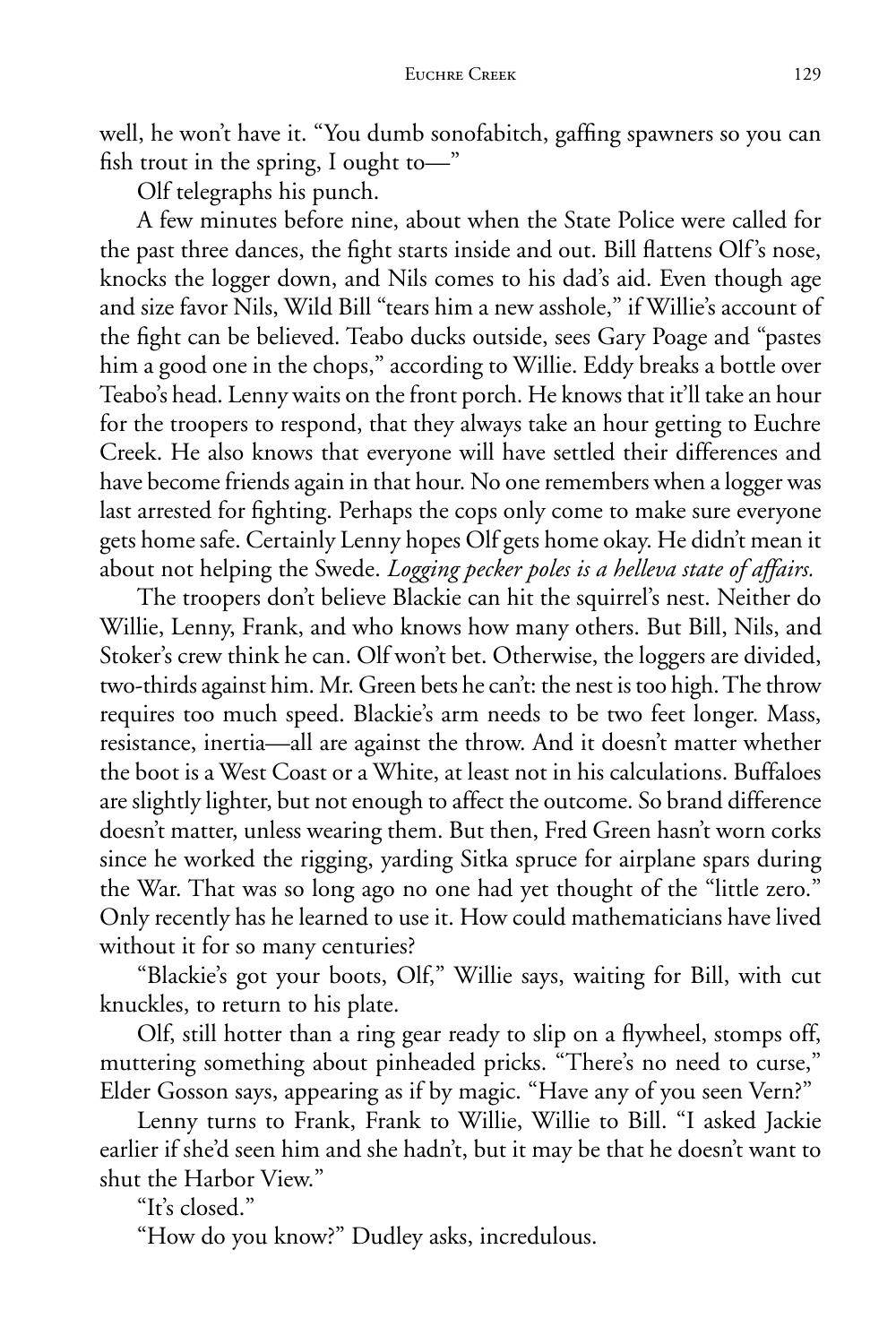"That kitten," Gosson says, joining the circle, "he pretends not to like came by the parsonage. I stopped to return her."

"How do you know about that cat?" Will asks. "You never stop in."

"The eyes of God see everything."

"Now that's a politician's answer if I ever heard one," Bill says, picking up his neglected plate.

"Did he really pay a hundred bucks of a cat?" Gosson asks. "I heard she has a pedigree."

"Paid a hundred and ten for it," Dudley says. "And yeah, it's got papers from a line of champions a yard long."

Willie says, "You'd think he'd be too pretty damn anxious about the little fart to let it get out."

"I hear tell she's taken quite a liking to Blackie," Gosson says, knowing that it has.

"Never thought Blackie would take to a cat," Frank says, remembering when he and Blackie used to shoot every one they saw. "Guess you can never tell about a fella."

Bill, without looking, picks up a piece of fish that feels funny, stinks. "Sonofabitch!" He drops the turd. "I knew Olf was logging close to the creeks, but I didn't think this close, that bastard."

Elder Gosson hands Bill a wet dishrag. "Do you want another plate? There's just a dab of fish left."

"It'd probably bark at me . . . . No, I think I'd better go. I've got work in the morning."

"You can't call dozing out rhodies work."

"Laugh if you want. They get caught between the cletes just like vinies, but they smell better when they knock the shit outta you."

"Blackie's winding up," Gary says, poking his head in the backdoor.

With the troopers around, less money has changed hands than usual. Still, betting is heavy. Old Lenny pisses behind a lilac that hasn't bloomed for years. While he's there, Olf uses the bush rather than track mud inside, complains about the odds, but bets a fifty. After Olf, Teabo, his face swollen, his billfold in his hand, steps behind the lilac. Then Gary and Eddy joke about yellow leaves.

Blackie's first throw misses. One trooper shines his flashlight on the nest; the other watches, listening for their dispatcher. And Nils sits, his back against the tree, his thoughts black as his bruised face. *Damn that Heroun, the sonnabitch got in a lucky punch.*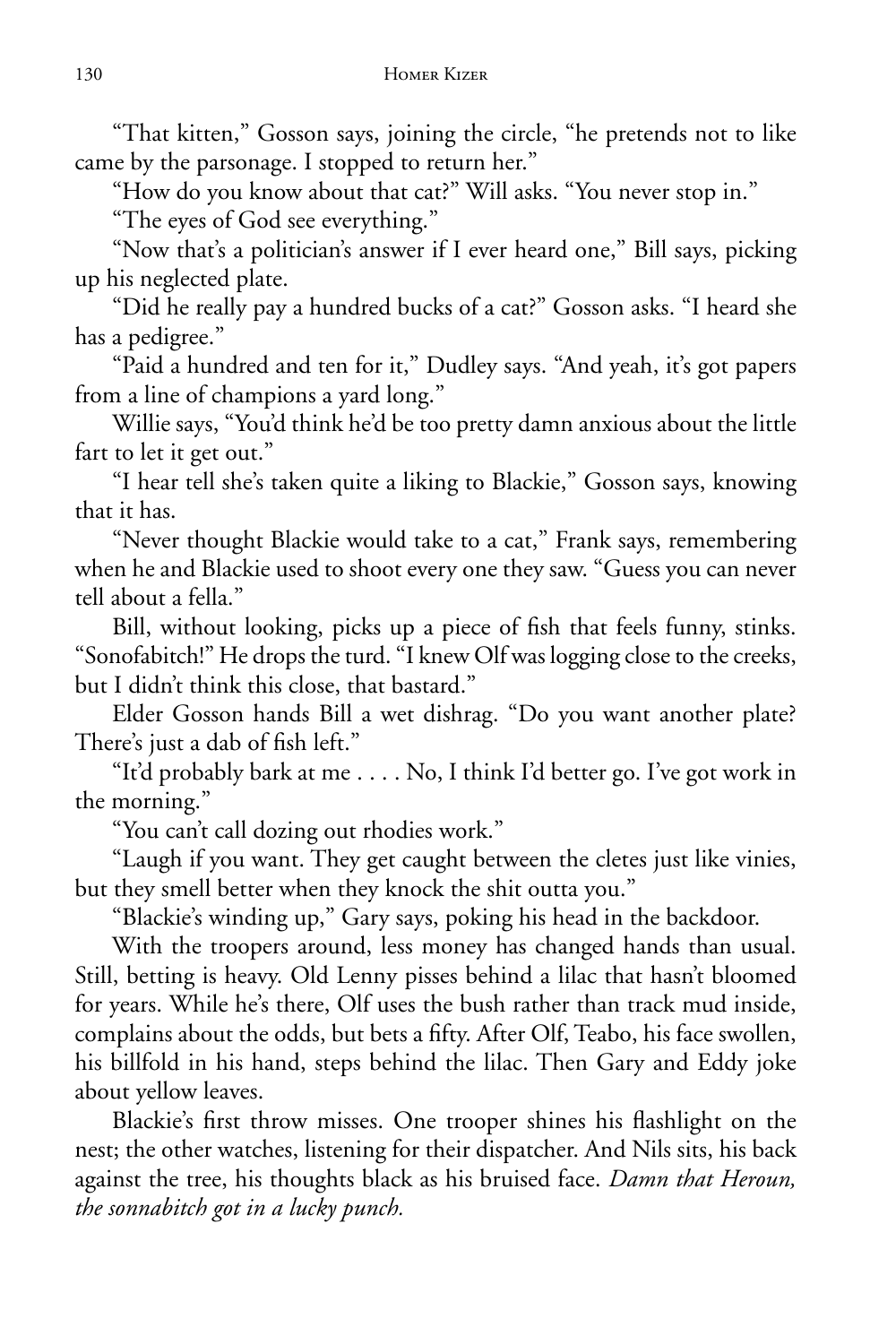Blackie throws until Olf's right cork catches in a crotch maybe ten feet below the squirrel's nest. Olf doesn't realize the boot is his. After taking his new pair away from Blackie once, he thinks they're locked in his truck, not realizing that neither boot of the mismatched pair he locked away fits him. Eddy pulled the switch.

Alfred tries to climb the fir with neither spikes nor belt. Actually, Alfred gets up thirty-five feet before slipping, falling across the limb he'd been standing on. The limb breaks. He hangs onto its stub, swings around till his toes find another limb, then starts down, cursing. Olf loses his boot, but he might not be aware of his loss until the weather breaks and the Cat loggers get back to work.

Mike loses twenty dollars, Dudley more. Bill a little less. And Mr. Green makes over a hundred, enough to take both classes to Portland and maybe to Detroit Dam, all because of that little zero.

2.

Troubled, Vicky returns to the Grange near midnight. Jackie, Bill, and of course, the newlyweds have gone home. A few girls remain, mostly ones that run in the rough crowd. Everyone she knows has gone. That is, everyone except Elder Gosson, who is in the kitchen wiping down the stove. "Did you have fun?" he asks, flicking his dishrag over the oven door.

"Do you have time to talk?"

"Always." Gosson rinses out the rag and hangs it on the faucet. "It went rather well today, don't you think?"

"I liked the fish."

"As your cousin's namesake, I pray that someday you find as much happiness."

"I don't think she's very happy. She just had to do it."

"Well, I pray then for the difference when the time comes." Gosson smiles. "I think you're right. She's not happy."

"It's kinda confusing, both of us having the same name and everyone thinking we're the same. I sometimes feel," she pauses, looks puzzled, then adds, "like we're the same person."

"You can choose not to be."

"Can I?'" She looks directly into his eyes, then quickly looks away. "That's sorta what I want to talk about. I saw Terry tonight."

"I didn't see him around."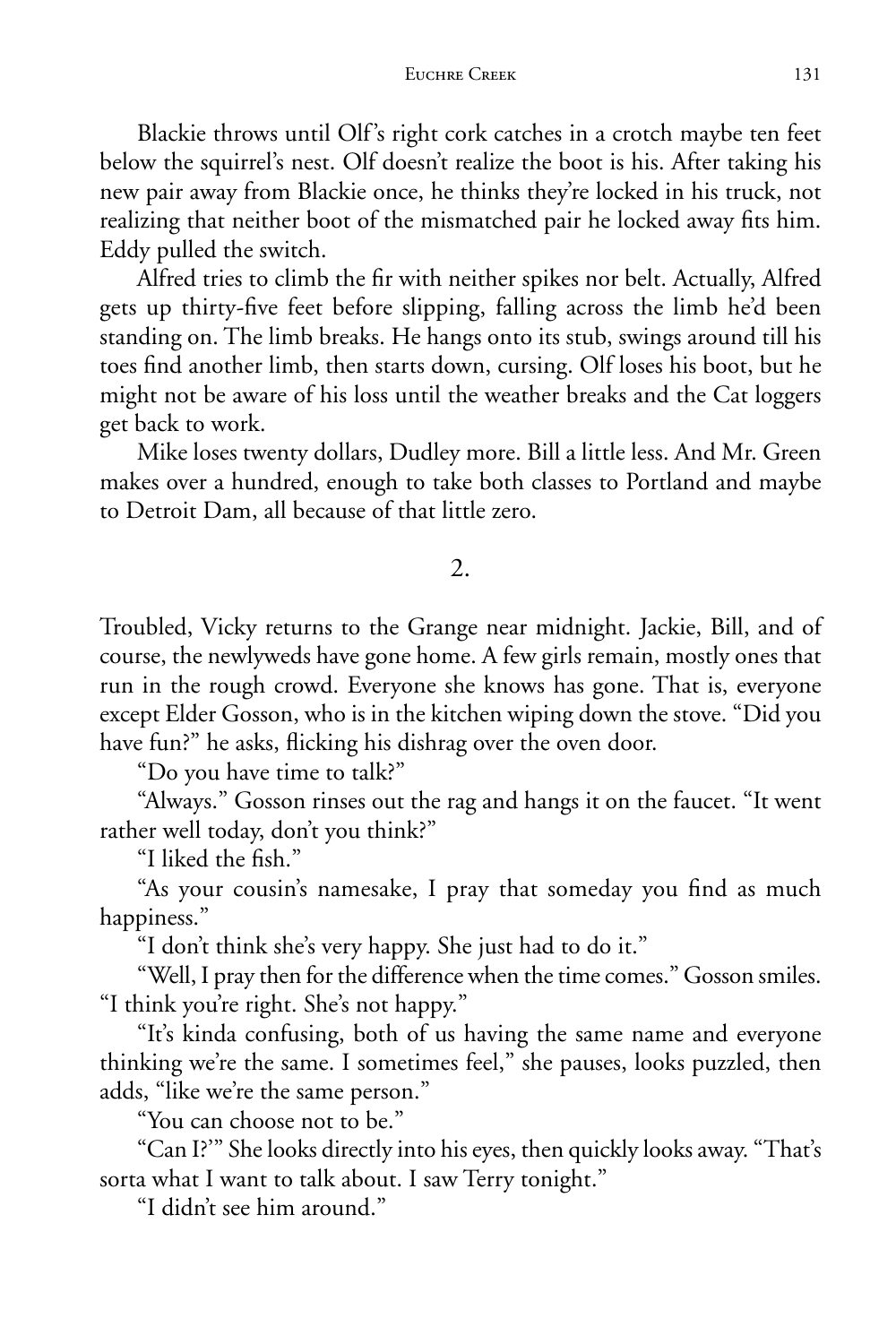"Can we go someplace? I don't want anybody to hear what, you know." Vicky wrings her left ring finger, unaware of what her hands do. Although more than half the town attends his non-denominational Sabbath services, very few of the people who really count think much of the minister or take what he says seriously. That they don't take him seriously embarrasses her. But Blackie would say that nobody she thinks counts is worth the stick of stumping powder necessary to blow them up. Any rate, those who count say the Commandments are good principles to live by, but that times have changed, that the Bible can't be taken literally, that it isn't scientific. She knows only that she isn't bleeding anymore. That was awful, having to use a bath towel, even then leaving spots where she sat.

"Certainly. I'm about ready to leave for the parsonage. A moment more, and we can go together." Gosson checks the refrigerator, takes out a foil-wrapped package of fish—nothing else is left that will spoil—and pulls the plug to save wear on its worn compressor.

"I'll follow you over?" She's about to lose her nerve. Her hands are wrung white and red. "I was with Terry tonight, you know."

"So you told me."

"I did?"

"Everyone is outside. We can talk here. We're quite alone." Gosson is afraid that she won't follow him to the parsonage. "There's a bit of ice cream left. Chocolate okay?"

"You sure we'll be alone."

"The devil stands at our elbow whether we see him or not, speaks whether we hear him or not, strikes, wounding us when we least expect it . . . . There's two scoops left." Glosson scrapes the carton clean, hands Vicky the bowl, then pours himself a cup of tea from the thermos he brought.

"What does he say?"

"He accuses us of being who we are, consigned to disobedience, our righteousness that of a filthy rag  $\dots$ . I'm sure you have heard him."

"Maybe I have."

"He knows that the soldier is sooner killed with a little bullet than a long sword. His wounds are small, but very deadly."

"Have you ever doubted what you believe?" Vicky glances towards the doors and the voices outside, sees the empty frame, then looks back at the minister. "I mean, really doubted?"

Gosson wonders how serious is her doubt. "The weakest wasp stings the stoutest man of war, even when wearing the whole armor of God. I have been stung many times."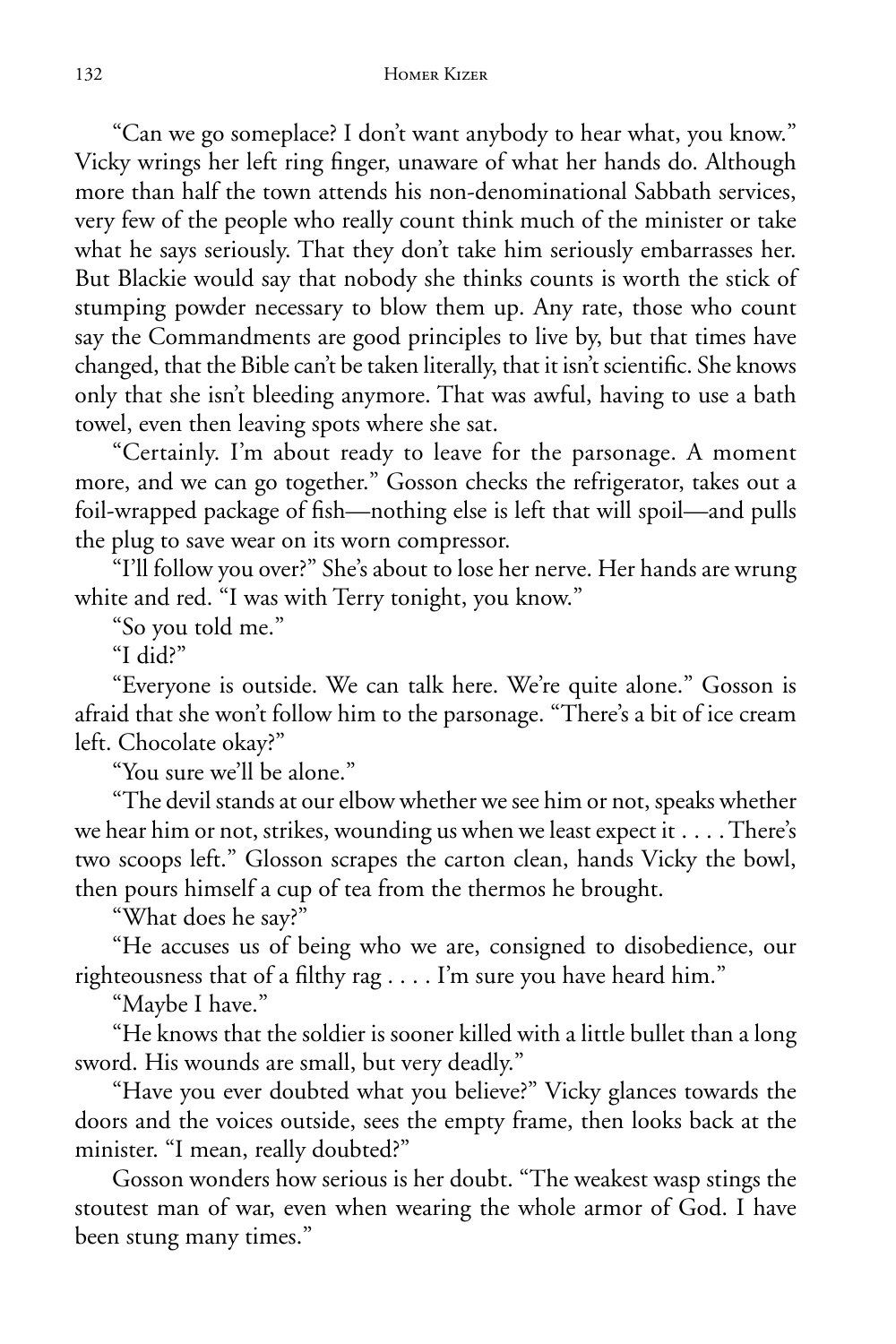"Really, you?"

"Yes, me. I've given our accuser plenty to bring before the Eternal God. You don't have to give him anything."

"I don't want to."

"You were," he asks, "tempted while with Terry?"

"I don't think he likes me."

"But you like him."

"He wanted to kiss me. Oh, he didn't say so, but I know. I can tell."

"Be patient."

"Was it wrong of me not to let him?"

"No, it wasn't. Where honey and gall are mixed, it is hard to separate one from the other."

"I think I understand."

"Your doubt isn't about what's right, but about whether Terry will accept you if you—"

"He's heard stories."

"And you think he expected—"

"I hope not. I really like him. He's not like the others."

"Then you have answered your doubt. Trust him. If he's not like other boys, he will respect . . ."

"Do you really think he will? Tell me what to do. Should I, you know." Her ice cream melts.

Gosson realizes that her doubt isn't the type troubling him, that of preaching faith when Faith is a gift of God, of preaching heaven when the promise is the Resurrection, of preaching hell and eternal damnation by a God of Love. Condemned in the pulpit, condemned by the Law, he, like Saul, hasn't waited for his Samuel. Instead, he proclaimed himself Samuel, taking the office, choosing to spare the defeated king, saving the best of this world's goods to sacrifice to the Lord, when all God wants is obedience, the one thing he hasn't given Him. "Vicky, my daughter, do not condemn yourself. Repentance means to sin no more. It is not penance for past sin."

"You mean that's all I have to do, just don't do, you know."

"Yes, I mean that, and I do know what you mean."

The centuries-old phrases, inherited like property, have been handed down to Gosson, father to son, for eight generations. And like the yellow leaves and spindly stems of crops grown on increasingly tired soil, his faith is weaker than his father's, his father's weaker than his grandfather's. His question may be the same as theirs: what worth has a man? What is mankind that the Eternal God should be mindful of this species? But he has more answers than his fathers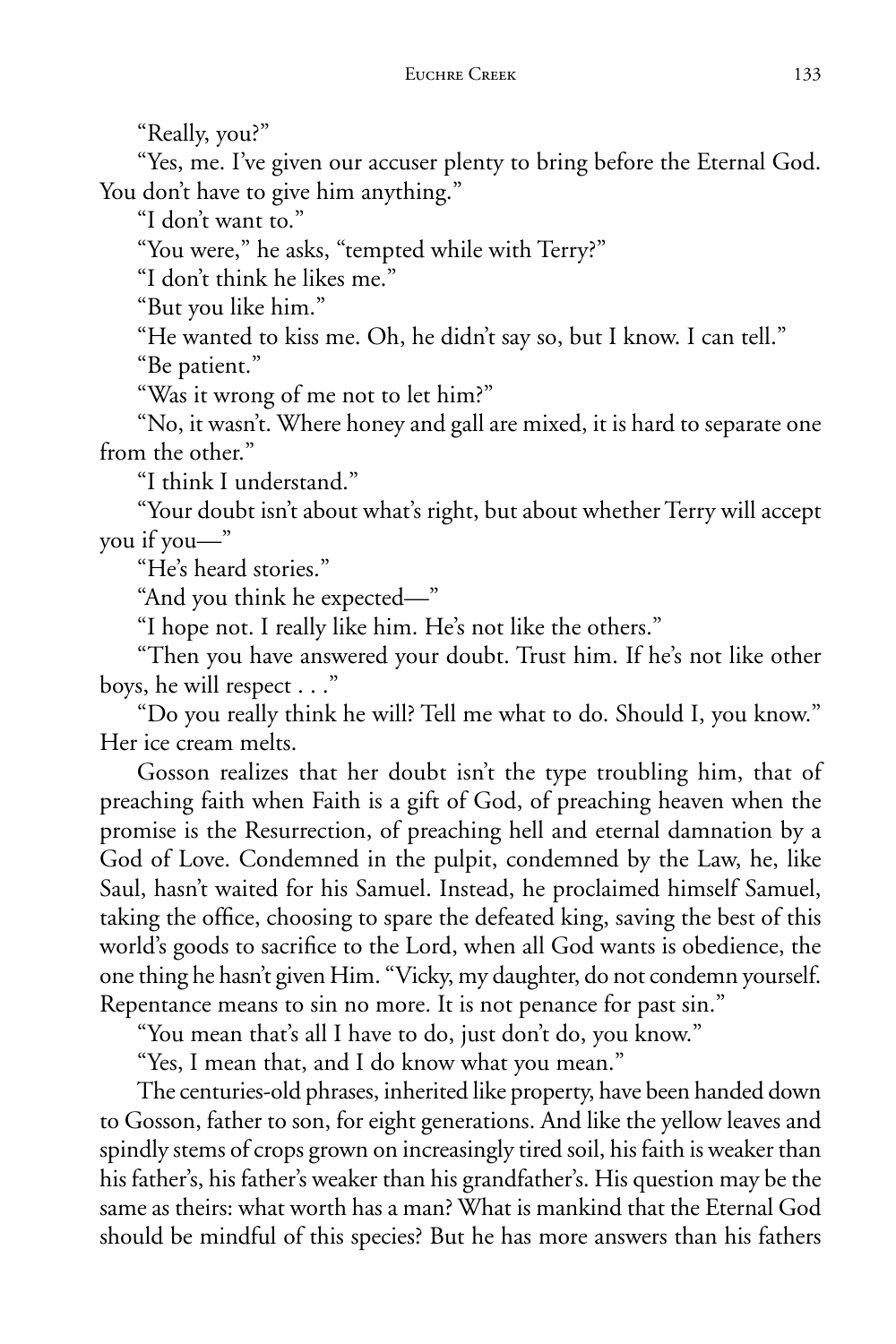had. Too many answers. Too much knowledge competes with the old phrases. More and more he tills the ditch between belief and unbelief: if a man doesn't obey his Creator, how is the man better than a tree or a fish in the brook?

"Elder, tell me, if, you know, Terry . . . I think I hurt him tonight."

"If you want, I will speak to Terry."

"No! please don't." Vicky against glances at the door. "I don't want him to think, you know, that I'm after him."

"But you are."

"Not really. Oh," she studies her melting ice cream, "you're getting me all confused. Of course I'd like him, you know, for a friend. But I don't want him to think I'm after," she doesn't finish her sentence.

After a moment, Gosson says, "You're referring to—"

"You know, Mr. deFader."

"Ahh, I thought so. I have not seen Orlando's will, but, yes, I've heard the rumors about him leaving Terry some of his estate. Remember, though, Orlando has six natural children and a wife to provide for. I doubt that he'll leave much, if anything to Terry, so I wouldn't worry about it. And whatever Terry receives will be a blessing."

"I know it will be. I'll be happy for him."

"Just be yourself around Terry, and let nature take her lawful course." Has he told her the truth, he wonders?

Vern keeps Orlando's will in the tavern's safe, and said that, yes, Orlando named the Olson boy as his principal heir. But Terry will have to make his way in the world by himself or the inheritance will be as much a hindrance as a help. The last thing Terry needs is more pressure.

"It'd be okay, then, if he wanted to kiss me?"

"For you to kiss him back? I cannot give you permission to sin, nor can I tell you when kissing becomes sin."

"Are you telling me not to, then?"

How, he wonders, can he counsel her? How can he know the will of God in this matter? There are more houses than churches, more Greek horses than Epaeus'; for broad is the way of destruction, narrow is the path beyond the slough of despondency.

"That decision is between you and Eternal God. Remember, however you decide you will have to live with your choice the rest of your life."

"I think I know what you mean. If I do what I used to, well, I won't." Vicky picks up her spoon and samples the melting ice cream for the first time.

\* \* \*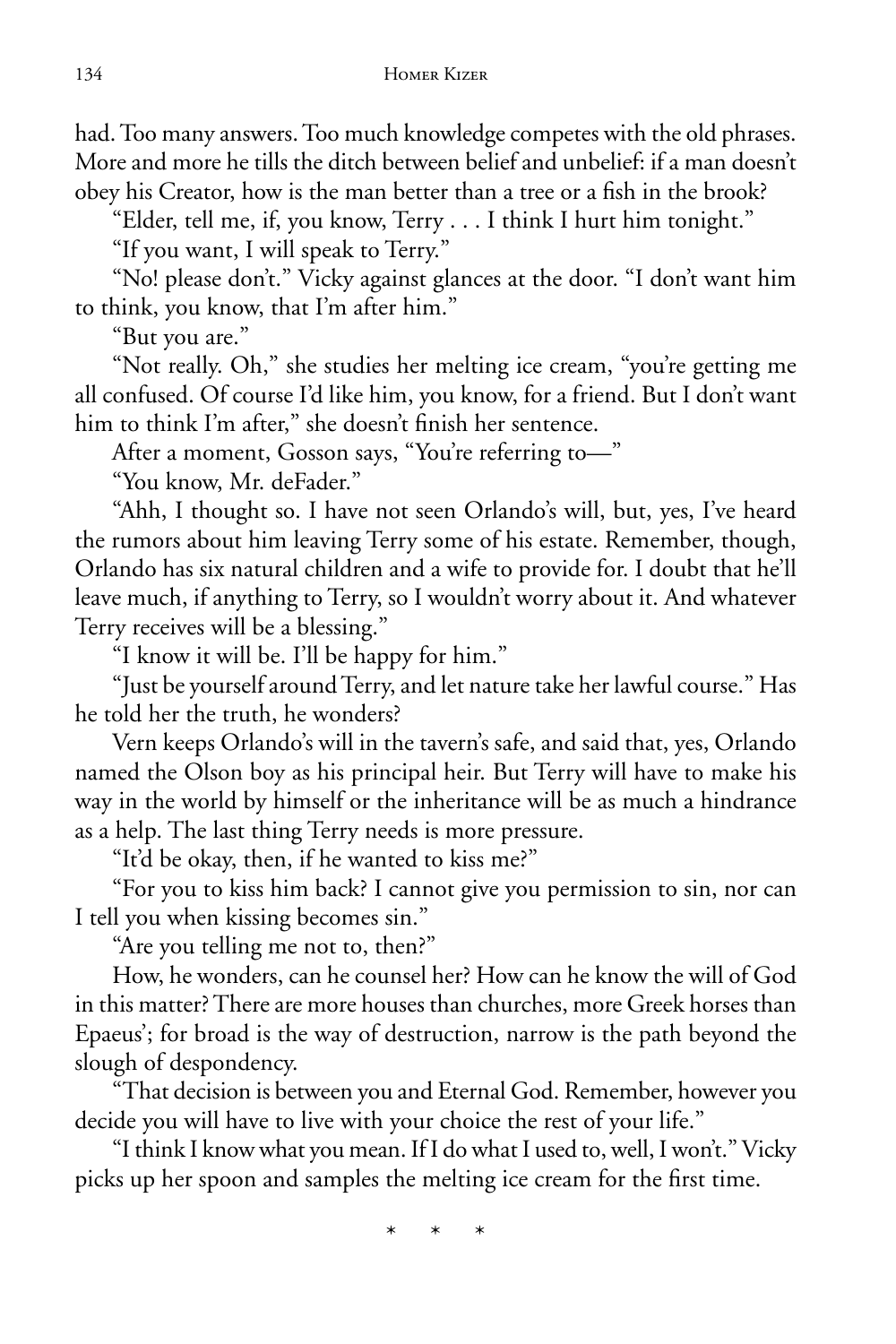### Chapter Seventeen

1.

The squirrel sleeps, its nest lined with grass and thistle down. If she'd been aware of the loggers, she would have scolded them sternly. She would scold Vern now as he leans against the fir and stares at the Grange, its doors locked.

Vern, wet, lingers like the smoke from the still smoldering fire pit. Everyone has gone, everyone that is but him, who was never there. The fir sways as little gusts push it around, rocking the nest. He twists his head. He knew Blackie couldn't hit that nest. *Why did I bet against myself? Eddy will stop by the Harbor View tomorrow and tell me I lost twenty. Why did I do it, bet against common sense?*

But he might have made most of a hundred in sales, even counting the kegs he gave away. He's glad he thought to leave a key to the tavern with Martha, who opened up and brought back to the Grange a pickup load of cases when the kegs ran dry.

He heard everything said tonight, heard what no one could possibly hear, and no amount of money can take away the distaste of how he was called a Jew, not that he's ashamed of the fact, only the way it was said in silence. He heard the accusations of price gouging. He witnessed his trial, the guilty verdict, and his sentencing, expulsion to the stone pits, lead there by the hand of a good-man if one can be found in Euchre Creek. He couldn't speak in his own defense, so no one told of how he ate two raises. It isn't his fault gypos have decked logs for thirty-five a thousand since the War. Nor is it his fault that they probably will continue to log for the same money for another fifteen years, the way they bicker among themselves.

Headlights. A car pulls into the Grange's parking lot, backs around and leaves.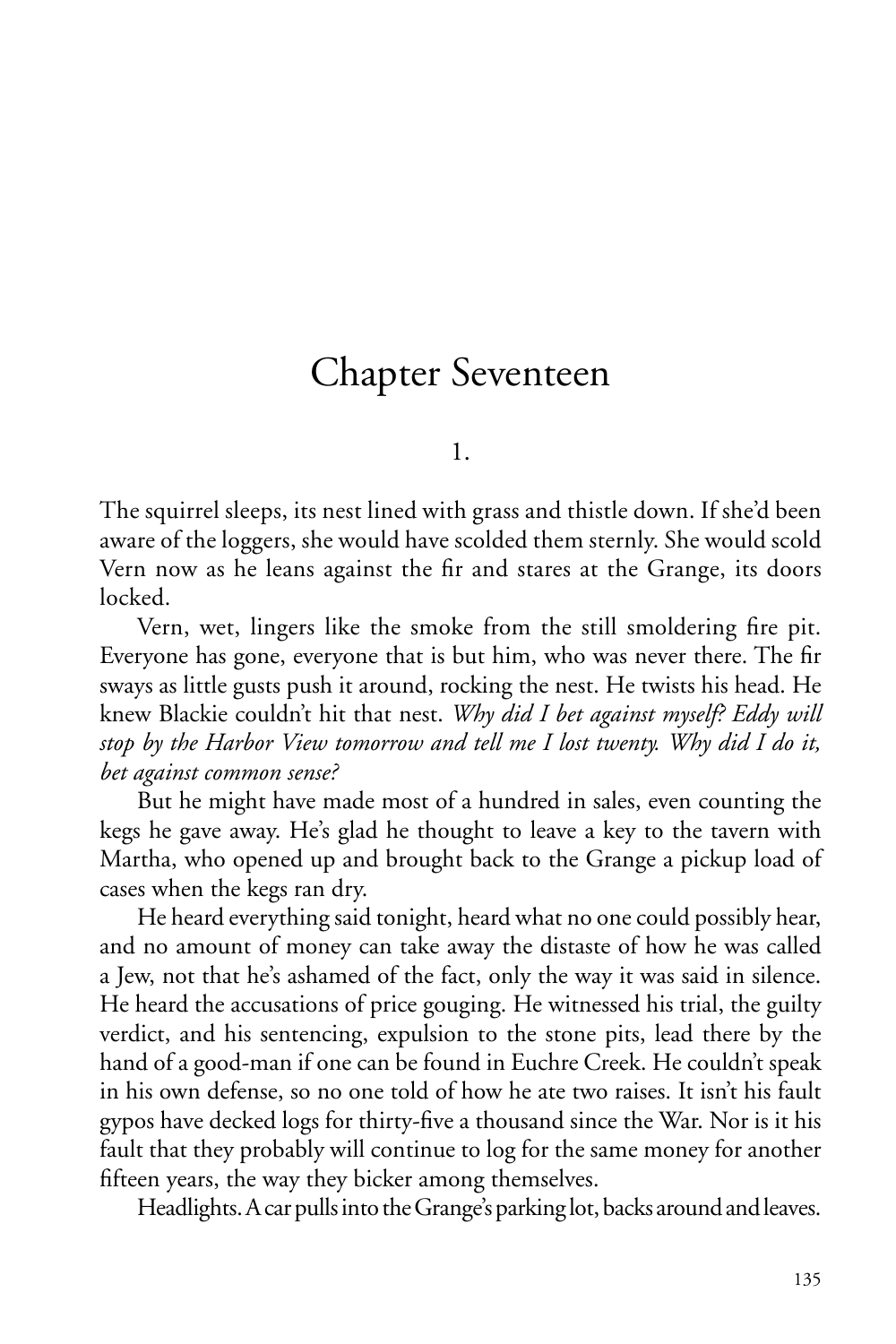Vern wonders who that could've been. It's late for highschoolers still to be out, but he can't see his watch's luminescent face. The numbers quit glowing the day he bought it.

The gusts that rock the fir swirl the smoke from the smoldering pit. Like a boy on his way home from school, the smoke begins to wander behind the Hall, stopping here, following the path there, bumping into the fir, then continuing on, through the blackberries to Leo's garden where it awakens a rooster, his crow loud in the soft darkness of drifting rain and fog. Vern again glances at his watch, again sees nothing, but suspects that it'll be morning soon. Martha will work the early shift; he won't have to come in till one.

*It seems like I spend my life standing and looking. Waiting. For what? To be a damn Jew. She lived it, Ruth did. Maybe that was what was wrong with her. She understood it, understood what is it to be a damn Jew.*

Vern married Ruth Deborah Beny'min, tattooed, dirty, nearly starved, in a little patch of woods, fifty miles into Austria. They stood on the tracks of a Sherman; the rabbi strattled the machinegun. She had to wait six months for permission to join him in America after he was shipped home. Maybe it would have been better if permission had never been granted. It was one thing to live through the camps, but another to be raped by your liberators.

When Vern meet her in Newark—the day as nice a spring morning as New Jersey has ever seen—she, well, the tattooing was deeper than he suspected. He'd been on the train for three days just so he could be there. Maybe he was too tired, not patient enough. Maybe he couldn't understand what it was like to be a damn Jew. Whatever the reason, she tried to kill herself that first night.

His mom insisted that they commit her. *Were padded walls better than barbwire? Probably not.* She hung on for five years, and he didn't finish paying for her care until last year. He couldn't afford to eat another price raise. It's time for him to make money, not that he hasn't. But being a damn Jew, well, he may have to leave someday.

Ruth's family could have left Munchen in '33. *It's a damn shame her papa—what the hell, he died for his decision to stay.*

The rooster crows twice more when the fence creaks, the slack barbwire suddenly pulled taunt through rusty staples. Vern hesitates, his weight on the bottom strand of wire. A splash. Another. The flooding ditch behind the fence gurgles under the matted grass, beaten down by weeks of rain.

The ditch intersects Cabbage Creek across from where little Mary Poage got stuck in that bank beaver's burrow two years ago. Maybe she didn't know how to crawl backwards. Whatever the reason, they had to dig her out. Ray,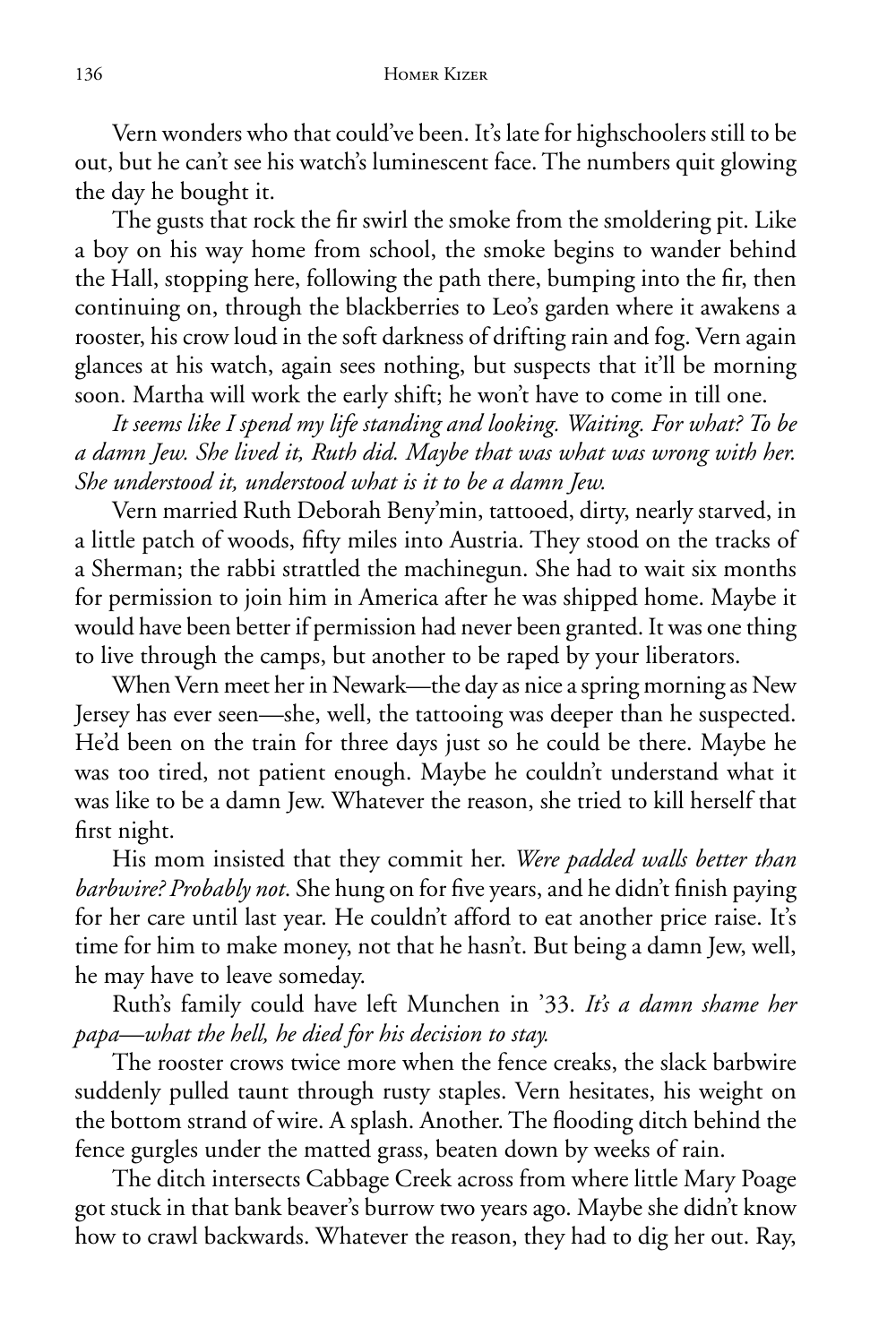Blackie, Eddy. He doesn't remember how many more had chopped berry cane, clearing both the creek and the river bank.

Their effort made front-page news: *Town Saves Girl Trapped in Beaver Den.* A social worker followed up the story. She wanted to know why a sixteenmonth-old child was along the creek, alone, and she threatened to place all of Ray's children in foster care. The situation was tense for more than a month. Finally, Ray's wife left, taking their children with her. It was pretty hard on him for a while, but he remarried last summer and has started another family.

Another splash, followed by the stirring of a fish in shallow water. And yet another splash.

The splashes come from between the rows of hilled carrots that Leo left in his garden for the winter. They'll keep growing, getting fatter and developing woody cores, as long as the weather stays above freezing. Coons will find them, as will nutria, all descendants of a pair Frank Hodges ordered from a breeder in Texas. They were, they are easy to raise, but the market for their fur was oversold last year. Frank already wishes he'd never heard of them.

Stepping over the barbwire, Vern steps into the flooding ditch, his foot slipping into deep water, his hip pocket filling with water, wetting his wallet. He flounders across and drags himself out. But the ditch, swollen and dirty, flows through the garden. So he still has to slosh through shoe-deep water as he heads towards the cooped roosters.

Again a splash and close this time.

His ears pinpointing the stray steelhead, Vern crouches, waits, then pounces, arms outstretched, fingers grasping slime. The steelhead flops free, flops over a row of carrots, and bidden by its confused instincts, wiggles away from the safety of the ditch and creek. Instead, it struggles up the row, swimming towards the raised cold frames where Leo starts his cabbages and broccoli.

Vern follows on his hands and knees, grabbing for the steelhead, which again and again squirts free. He almost catches it, but it's strong and slippery. Muddy, he lunges one more time, lands on the fish. His hands find its gills, and he rises to his knees, holding the steelhead. He has done it; he has caught one, his first.

2.

Blackie decides he isn't drunk. He's not certain why he decides he isn't. Sure, he feels good, feels the buzz, feels like getting along with everyone, the reason why he's in no mood to go home and fight with his old lady. They can fight anytime. *And do.* So he's not drunk and not ready to go home. *What's a fella*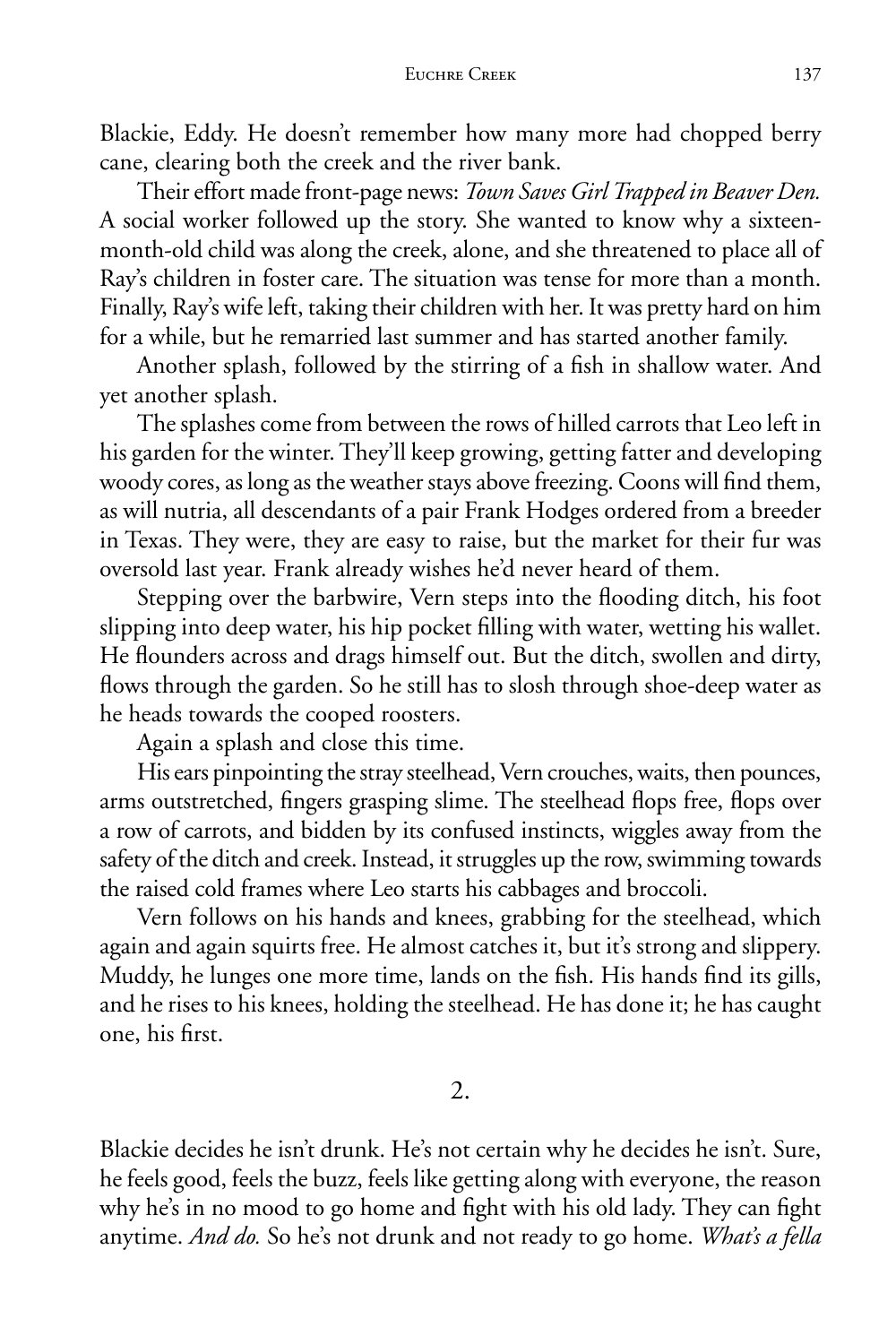*to do? A year ago, I would've visited Vicki. Not now*. In fact, he hasn't been by to see her since Steele arrived. And that's only made the fighting with his old lady worse. A little less guilt. A little less desire to get along.

He'd stop at the Harbor View if Vern were there . . . he's disappointed he hadn't come closer to the squirrel's nest. *Probably the rain, heavy air. Or maybe I just didn't have it tonight, that Prom night fi nallycoming home for keeps. Sonnabitch. A fella can't get away with nothin.*

Dashes of rain duck beneath the porch roof, strike a slug crawling across a step, its slime trail silver and slick, a streaked mirror, narrow as that path of righteous the preacher said he'd never find if he didn't mend his ways. What *does that mean? Mend my ways. They ain't torn. There ain't nothin wrong with them that changin one night wouldn't fix.* 

The 312 he'd rebuilt ought to be broke in by now. It ought to make that Ford of his go if he were to open it up. Maybe he ought to see what the truck will do. There isn't any traffic on the river road, so seeing how he isn't drunk, he ought to go for a run.

A rolling start, clutch in, he romps the throttle, and the V-8 winds, its solid lifters floating for a moment, then disappearing into the whine of the engine. Three grand, four, five. He dumps the clutch. Smoke and squeal, then the tires grab. The pickup shoots ahead, fishtailing, a wobbly bullet. Forty, fifty, sixty, seventy, seventy-five, eighty—speedometer pegged, he heads into the mile-long straight past the scale shack and logdump. The truck shimmies. He'll have to add a second set of shocks.

The county road follows the river's twisting course. Past the logdump, the road lies like a serpent with hiccups. Driving familiar curves, Blackie tromps the throttle, then backs off, then floors it again as he twists the wheel hard. His Ford seems to glide through shallow curves; he power slides those that cut back on themselves, passes the VFW cemetery, sails over Klamath Grade and past Twin Bridges. Ten miles. He forgot to check his watch for when he left. The pickup is quick, that much is certain.

Miles melt into darkness as he overdrives headlights. He misjudges a curve and almost loses the truck in the river, then misjudges the next curve and takes it on two wheels, scaring himself a little. He slows some, though still unwilling to admit he's drunk. It's the truck's fault. Its steering needs tightening. Nevertheless, when Blackie nears the Little Euchre road Stoker graveled last week, he turns onto the spur, and slowly bounces up it a mile.

A bear!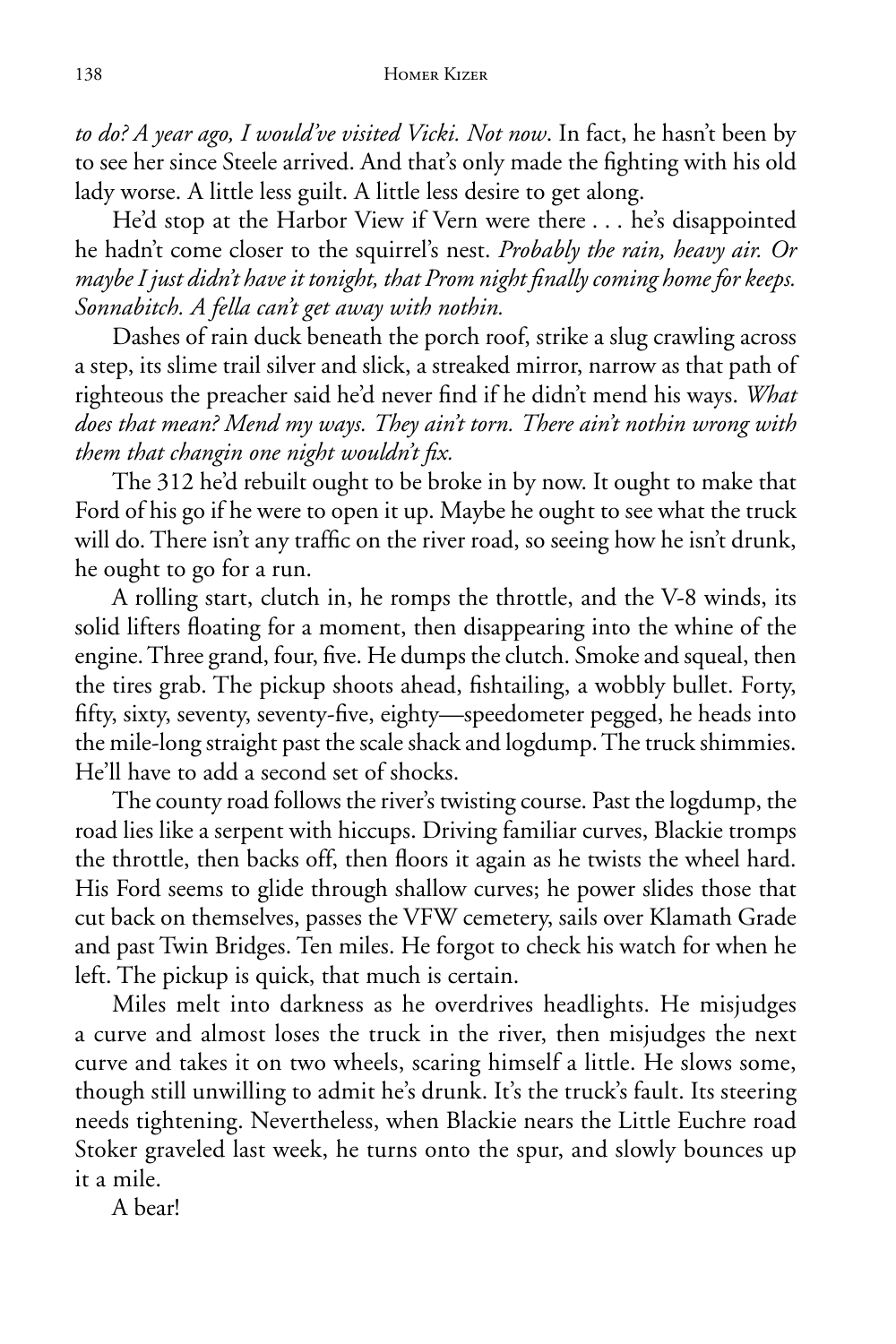#### EUCHRE CREEK 139

It's across the road and out of his headlights before he stops in the middle of the road and jerks his .30-30 from behind the seat. His wife couldn't be mad at him if he brought home some meat, and bear is sweeter than pork.

Mud already seeps through the new gravel, and rain comes in blowing sheets of tiny drops, silent as owls. Hemlock boughs rustle, their crowns drooping. The radiator gurgles. Chambering a cartridge, Blackie, the breech of his rifle under his arm, pisses on a rear tire. The bear is probably a half-mile from here by now. He knows that. But it may be in the skunk cabbage patch along the creek bottom. And with this road being graveled, he'll be going back to work. He might not get another chance to go hunting.

*Damn skunk cabbage anyhow, like jack-in-the-pulpit but stinks . . . that's just what he needs tonight, to walla in the mud like a fuckin bear.*

Crawling through the second-growth hemlocks, trunks the size of his arm, as close together as unthinned carrots, Blackie sees nothing. He seems to be locked in a wood box, wet and pitchy, suspended in darkness. Boughs envelop him, springy walls that give when he pushes against them, kicks them. He twists and turns, keeping his head pointed downhill, his hand around his rifle, one arm ahead of the other, narrowing his shoulders. At times, he feels like he's sliding, falling down a chute. Then the hemlocks contract, hold him still, squeeze him till he can't breathe. The bear, he remembers, got through here somehow. And he pushes, sometimes with his back, sometimes forward, all the while squirming downhill, drawn by gravity and the need to breathe.

He hears the creek. It's not far now. He's almost to the beaver pond.

Beaver have dammed the creek for most of a mile, creating a string of ponds, none really large, all trapping the silt that now covers the gravel redds where generations of salmon had spawned before beaver pelts became nearly worthless. Blackie splashes from one pond to another. In mud to his knees, sometimes to his waist, he wallows through darkness and drifting rain, the tremors starting suddenly. Covered with mud, on his knees, shaking, confused, he sees nothing, hears only the flowing water, above him and beside him. Surrounded by leaves—skunk cabbage—he smells the pulpit-shaped flowers, and falls forward into one in full bloom. And he lays there, a shivering mound of mud, with cold bugs crawling up his nose, around his eyes, one in his left ear. He reaches to brush the bugs away, but doesn't feel them. Yet he does feel them crawling on him. They don't wait till he's dead.

*I didn't want this, not this, please not this—*

Holes from bears digging roots are full of watery mud as the flooding creek flows around the stick dams. More beaver canals and dams front the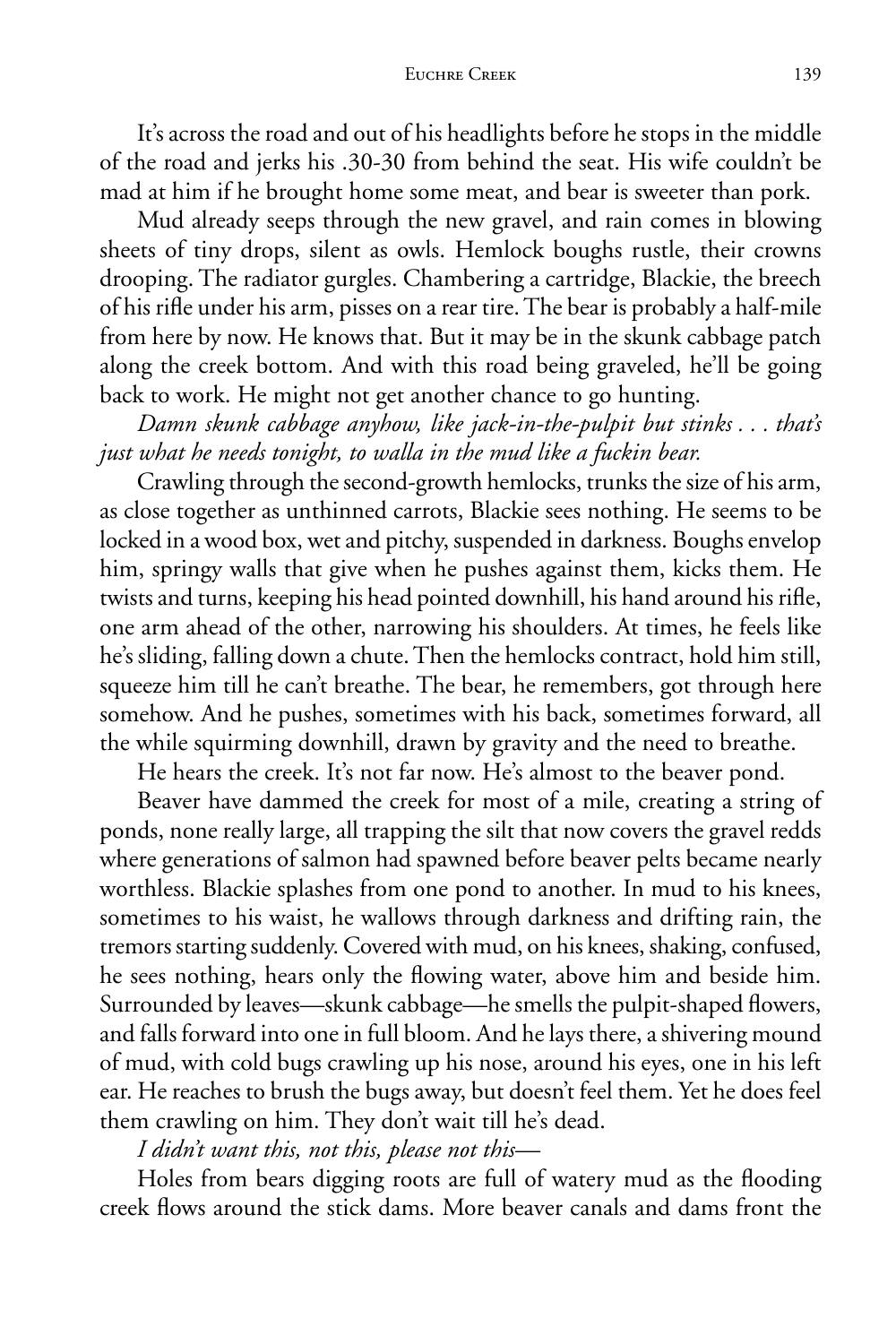skunk cabbage patch. And the bear waits beside a break in a dam. The old boar will snap the neck of whatever beaver comes to repair the gap.

The boar was denned in a hollow cedar, but the rising water woke it from its nap. Now, wet, cold, hungry, the boar will kill to live, and he will kill tonight.

Energy spent, shivering, already delirious, sober or drunk, he doesn't know which, Blackie clutches his rifle as he lies with his knees drawn and his head to his chest. And in his delirium, he prays . . .

*I screwed up, I shouldn't be here . . . I dunno you, dunno if yuh exist, dunno what to say, but—but what? It's middle of the night, dark as hell, and I'm here, in this fuckin hole, stuck in knee deep muck, can't move hardly, and I need help . . . I ain't gonna bargain with yuh, ain't gonna promise nothin. But I need help, and I gotta change my ways—I know I do.*

Simple pleadings for help; a vague promise to change, repeated again and again, mumbled thoughts that begin without commitment, but more sincere with each repetition: Blackie's shakes bodily rack him, causing him to puke until not even bile comes.

Decaying skunk cabbage, slimy as dead spawners, rotting salmon left in the spindrift by high water and contented bears, putrefying sorebacks—Blackie sees a spark, but his eyes, they're shut. *Are they?* Now he isn't sure. He thinks they are. They were.

The spark is gone, and his shivering has mostly stopped.

*Am I dead? Will I know?* How can he see with his eyes shut? He's in this slime hole of darkness; yet he saw a spark. *I know I did. I wasn't seeing things . . . or was I?*

He isn't too far from the river. If he gets up, if he can get up and follow the creek, that is if he can again find the creek, he'll cut the road.

Every step he falls. Using his rifle for a muddy, slippery crutch—he leans on it, its muzzle against his stomach—he pushes off with it. He balances with it. Using it as a deadman, he pulls himself out of bear wallows. And while stuck in the deepest hole so far, he again sees the spark, an orange glow under the clouds, a glow like the sun rising in the west. *That can't be*, his words lost in the mud. *I must really be turned around*.

\* \* \*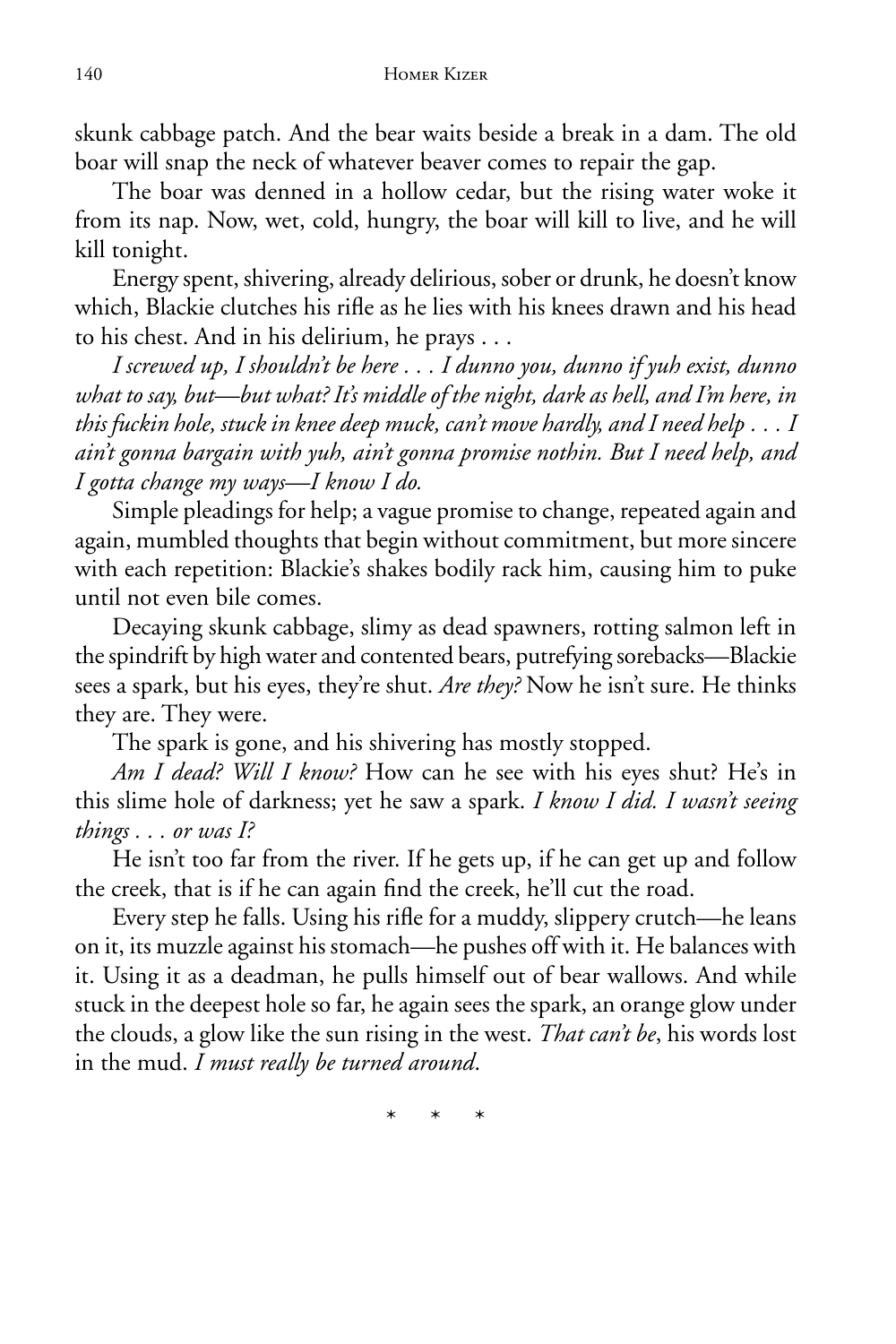### Chapter Eighteen

1.

In the foggy darkness that squats along the river, Blackie tries to climb the slick embankment where Little Euchre Creek passes under the river road. His bare feet slip. He lost his Wellingtons and his delusions in the skunk cabbage and mud hell he wallowed through on stumbling steps, crawling on hands and knees, on his belly, his face in the mud. He knew he wasn't drunk. *I ain't never hurt this much when drunk.* So struggling to climb to the gravel shoulder, he pulls himself from one handhold to another as if scaling a mountain. He inches ahead, inches upward until he finally wiggles onto the gravel shoulder. There is no walking. He hasn't the strength and his feet hurt too much—he collapses beside the formed steel post of a mile marker, manages to sit with his back against the steel, his muddy rifle across his lap. *Forgive me, Lord, forgive me. Lord, forgive me, forgive me.*

He knows where he's at, but he's not sure how he got here. Siletz is twenty miles on up the river road and across the cutoff. The Harbor View is fourteen miles downriver. And his truck must be three, four miles away, maybe another mile farther. He really got himself messed up this time, and he did it when mostly sober. He did it because of her.

The gurgling of the flooding creek wrapping itself around bridge timbers presses against the throbs within his head. Each heartbeat seems to explode, seems to hammer temple and eye as he sits in the heavy blackness, warped by the drifting waves of rain. *I ain't done what's right, I know that. But how do I go back and fi x things?*

Waiting for someone to pass by, he shuts eyes that now see nothing, and he sees himself on the front porch of his house, saying, *You ain't been the wife I wanted and I ain't been the husband I oughta be. Yuh wanta start over? Do it right this time. No more fi ghtin, no more spendin all day at the tavern, no more*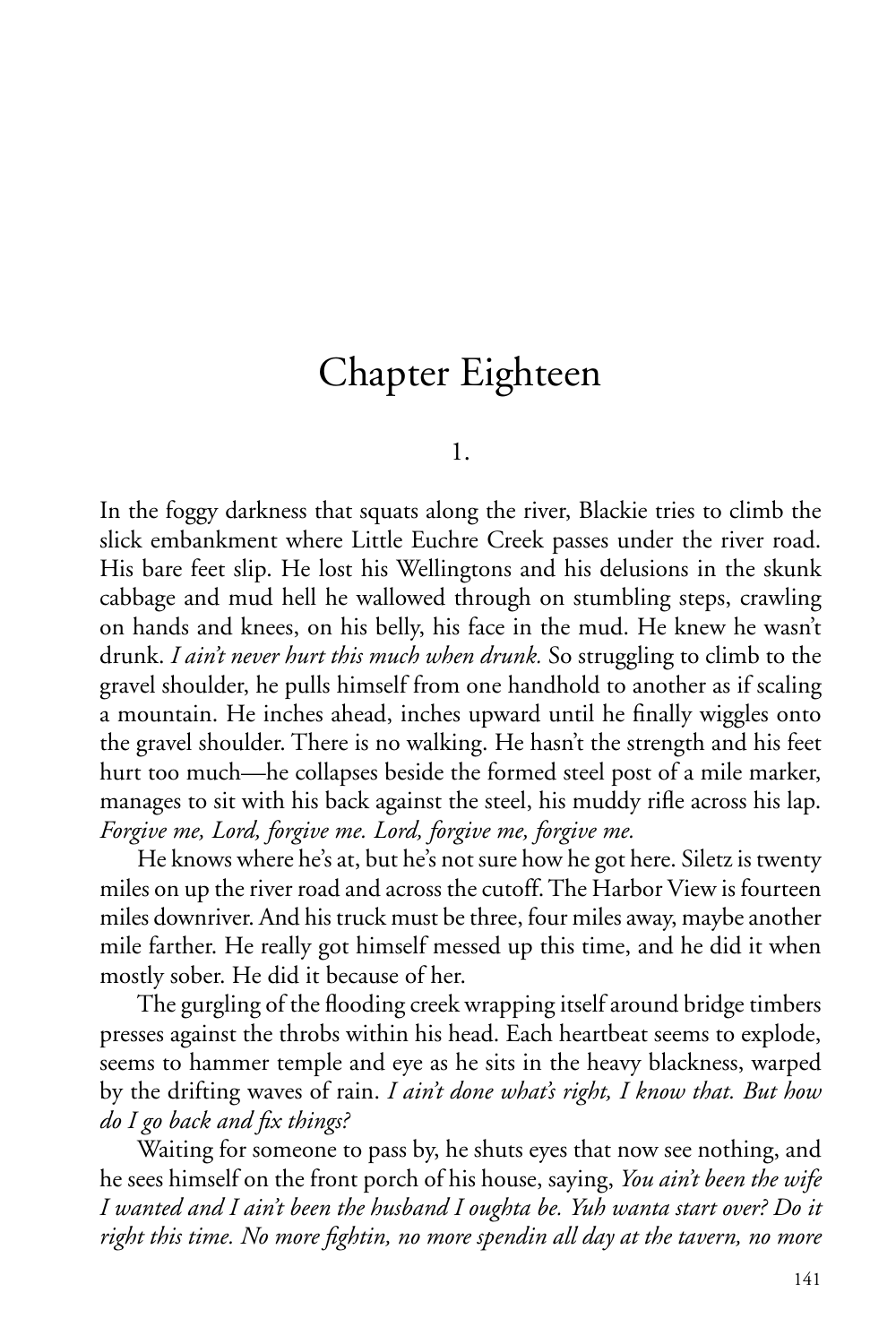*pigsty of a house. I'll be here if yuh'll be. This ain't workin what we're doin, ain't good for the kids.* He sees himself, but can't imagine saying the words he sees himself saying.

\*

His morning began yesterday: Salmo Gairdneri took United's milkrun from Seattle to Salem, the flight stopping at every airport with a strip long enough for the plane to land, going even out of its way to cross Mt. Hood and stop at Redmond before crossing back over the Cascades. Tires squealed on the capital's rainy runway. There, he rented a car, stopped and picked up his lobbyist, then stopped for gas at Fort Hill, stopped for dinner at Rapid Inn, stopped to call his secretary from Oceanlake. His original plan was to discuss with Steele the progress of Hansen Investment's fishing resort, making sure it would be open by July 4th. A sort of *pat on the back & check the books while I'm here* weekend visit that all of his middle managers dread. But between the Willamina cutoff and the Corridor, his lobbyist brought him up to date concerning Bill Heroun's lease of the south bay.

"So you think we should buy Heroun out?" he asked just before Widow Creek. "I doubt he'll sell cheap."

"Heroun doesn't know what's he's doing. He's a marionette of the governor, who as you know hasn't been any friend of yours."

"That wasn't always the case . . . so you think Heroun doesn't know what he's doing. What are his plans?"

"God knows. No one else does, and certainly not Heroun."

"How has he progressed as far as he has?"

"He hasn't been using commercial money, so whatever seems like a good idea today is what he does." The lobbyist opens his briefcase to remove the summary of events he has prepared. "He's winging it, and he is hurting Steele. This is a case where you need to protect one of your own."

"I'm not happy with Steele. He has made serious mistakes . . . . Do you want the job of bringing the restaurant on line? A temporary position."

"Not really. My counsel is to give Steele until Memorial Day. If he is not back on schedule, then there is time to remove him before additional damage occurs."

"But your counsel is also to buy out Heroun?"

"Not without carefully looking his lease over, for the governor could have inserted unacceptable language. However, if a person had it and had the cannery and could consolidate the properties, I would recommend that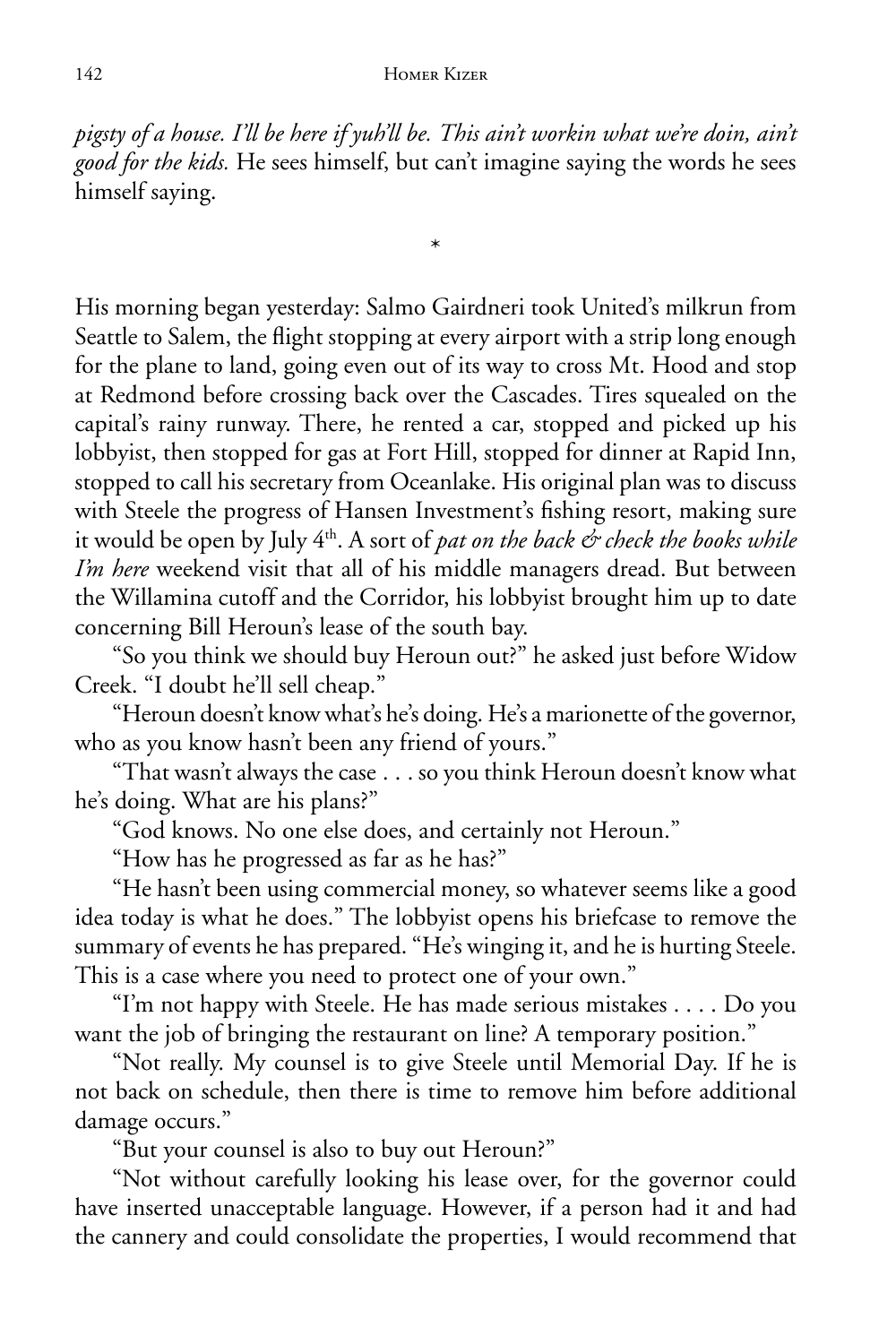you secure it. There will not be enough traffic to support competing resorts. Both will fail."

"You are certain that our investment will fail if it has to compete against Heroun's project?"

"When I project revenues, both will fail whereas one would be highly successful."

"My former friend should have arrived at the same conclusion before supporting Heroun, don't you think?

The lobbyist turns to stare at a kid riding a bike, a steelhead hanging from the handlebars. When he looks back at his employer, he says, "You pay me for my expertise—and you pay well. I cannot address what the governor knew, or what his thoughts were."

"Yes, I pay you for your advice, and I would squander my money if I don't take it." Salmo Gairdneri waits a moment before again asking, "What have you heard? The same conclusion?"

"One resort will dwarf the other even if not catering to the same clientele. We can bring in a Nevada floorshow if we need an attraction, but Heroun will catch more fish because Presidents will play his golf course."

"That's interesting." After a moment, he adds, "Let's see what Heroun has. I know what I would do with the south bay."

"You'll get wet."

"I imagine so."

While Euchre Creek spent yesterday taking care of its business, Salmo Gairdneri, in street shoes and rubbers, followed streams barely large enough for cutthroat to spawn in. He pushed aside budded rhododendrons and stunted pines, found the gnawed remains of a doe, saw the D-4, its final apart, then returned to Salem with the lobbyist. Without pausing for sleep, he floated enough liquid assets that he can buy another man regardless of his price.

Returning to Euchre Creek in the early morning hours, coming over the hill from Kings Valley to Hoskins to Nashville and Siletz, then across the cutoff and down the river road, watching for deer, seeing a few, Gairdneri feels the excitement of the fight as his headlights strike the muddy shirt of a man leaning against a road sign.

"Are you hurt?"

Blinded by the lights, Blackie shakes his head.

"Have you been involved in an accident?"

"Naa . . . got lost huntin a bear. I'll be all right."

"What can I do for you?"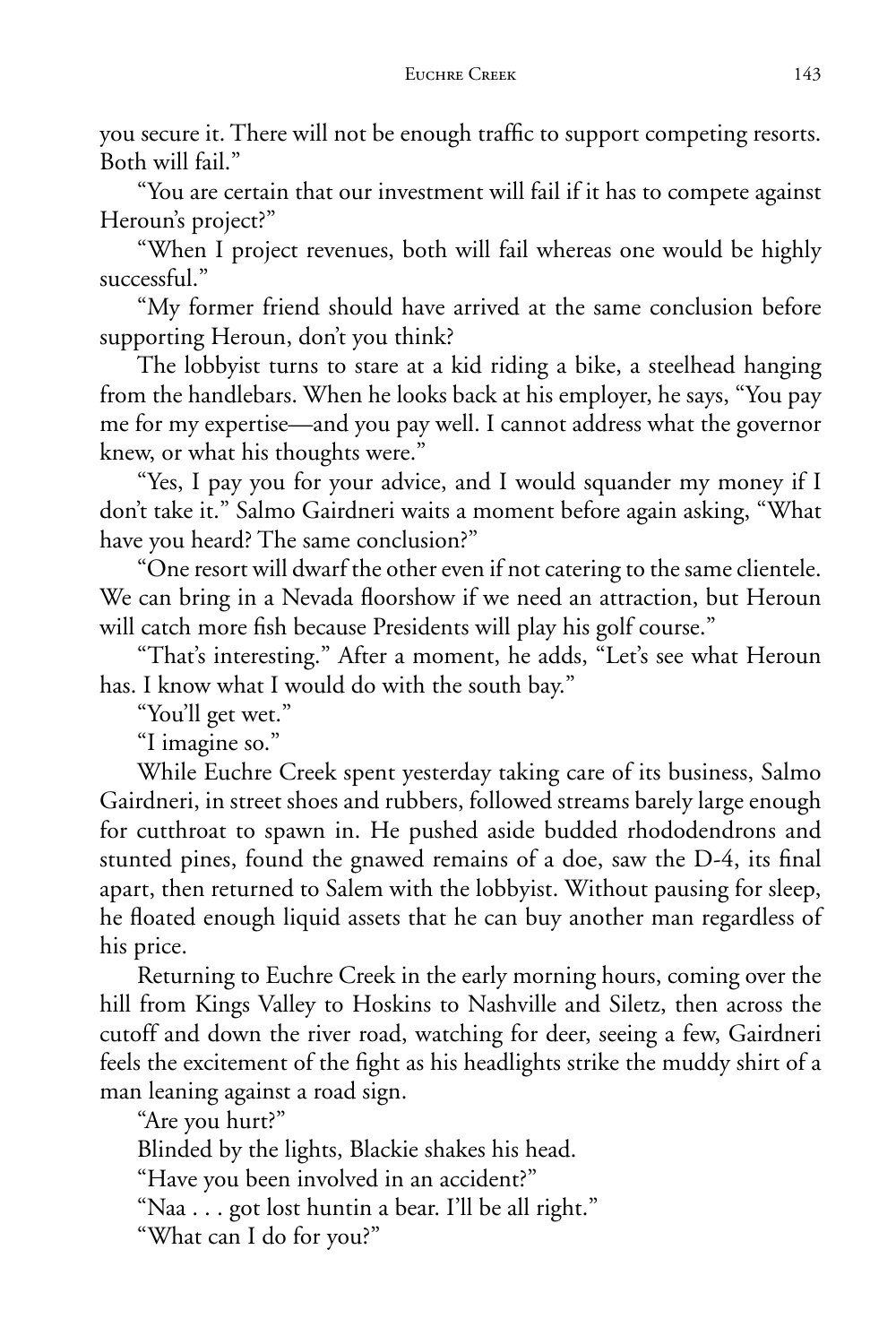Blackie, realizing the car is a Lincoln like the one Steele drives, says, "I'll just get your car dirty . . . . Yuh goin downriver to Euchre Creek?"

"I am."

"What time is it?"

"A little after four."

"The Harbor View oughta be open by the time yuh get there. Tell someone there where I am."

"And you are?"

"Blackie . . . I'm all right, really. A little cold, but okay."

"If they're not open, is there anyone else?"

"Yeah, the preacher. He lives right beside the church. Yuh can't miss it."

Elder Gosson doesn't appreciate pounding on his door at, he checks the time, 4:37 a.m. Nevertheless, he rises to see who could possibly need his help at this unreasonable hour.

\*

"There's a man sitting alongside the road upriver about ten miles. Said his name was Blackie and that I should contact you."

As quickly as the message is delivered, this Samaritan disappears.

*An angel?* Gosson doesn't see the Lincoln, its lights off so as not to shine through sleeping windows, pull back onto the river road and turn towards Highway 101. Gosson sees only the drifting darkness that pushes against the light coming from the parsonage's open door. He hears the quiet roar of the flooding river and the faint rumble of the distant surf. And he convinces himself that his visitor was not a living, breathing human being, which translates into an urgency he wouldn't have otherwise felt if this *Blackie* is Blackie Poage, a scoundrel of the worse sort. As godless a man as this county can produce.

With very little sleep, Gosson dresses in the same clothes he wore to the Grange. It seems as if he hasn't been to bed at all, as if this morning is a continuation of last evening. And venturing a step into the rain, he turns around. *A man out in this weather will be drenched and cold. He'll need a blanket or two and a hot bath when I get him home.*

Gosson now drives a 1954 DeSoto, dark red with silver trim, and he doesn't see a need for its upholstery to be ruined by the Blackie he knows, so he spreads a blanket across the passenger's seat before he backs onto the river road. He drives slow. Taking no needless chance of hitting a deer or of knocking the frontend out of alignment, the preacher doesn't drive over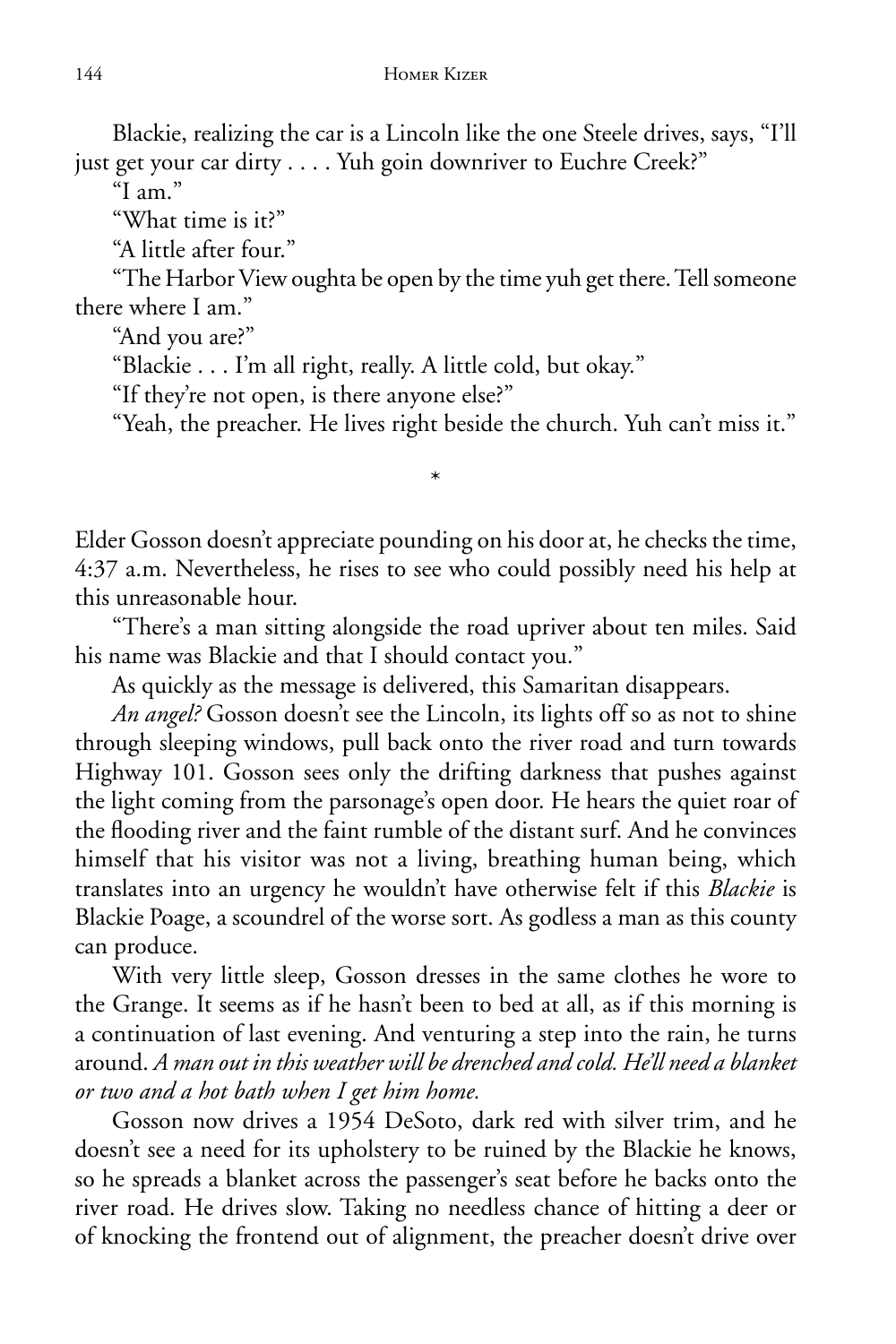thirty at night, and not over forty-five during the day, unless of course, he is on 99W, where everyone drives recklessly. So it takes a half-hour before his headlights sweep across the slumped figure, muddy as the swollen river.

Tucking his arm under the cold logger's shoulder, Gosson lifts Blackie to his feet and helps him into the car, where the heater silently spews forth a double stream of warmth. He slips the mud-jammed rifle onto the backseat floorboards. "You are a lucky man, for God has seen fit to save your miserable life."

"I know—"

"What do you mean, you know?"

"Yuh ain't gonna believe what I tell, so I ain't gonna bother" Blackie leans forward, getting as close to the heater as he can. "But I'm gonna want yuh to baptize me."

Having started to turn around, Gosson now stops. "Maybe you better tell me what happened."

"Dunno that I can. Somethin changed . . . . I changed." Blackie feels the heat, and suddenly feels the cold deep inside him. He shivers, almost violently from the piercing cold that grips his heart and wrestles with his belly. And between tremors, he says, "Down there along the creek, I dunno . . . I gotta change the way I live. It ain't been right."

"Let me get you to the parsonage. We can talk there." Indeed, an angel had paid him a visit this morning.

2.

Bill's truck stinks like fish. He ought to, Jackie thinks, do something about the smell, like setting that coffee can of Boraxed salmon roe in the back, under the canopy. She scoots the can over with her foot. It doesn't belong on the floorboards, it'll spill. Then where would he be: sticky egg juice on everything. The Indians used to chew salmon eggs, spit the juice in a bowl and use it for paint. It's certainly gluey enough to use for paint. She can't get it out of the dress she wore to Newport. One spot, just a little one, but enough to ruin the dress, and all because Bill had to stop at Molock Beach and let Homer run around.

JG's tea was nearly seven months ago. *Has it been that long? Where has the time gone? It seems like, well, I don't want to say yesterday. It seems a little longer ago than that. Robin took over the cannery and the rain started and here I am, workingfor Bill and tryingto build what. It's still not clear. Robin has a better idea of what he wants to do than Bill does. But they're both building kind of like how Dickens wrote his novels, give the public a chapter and see what they want.*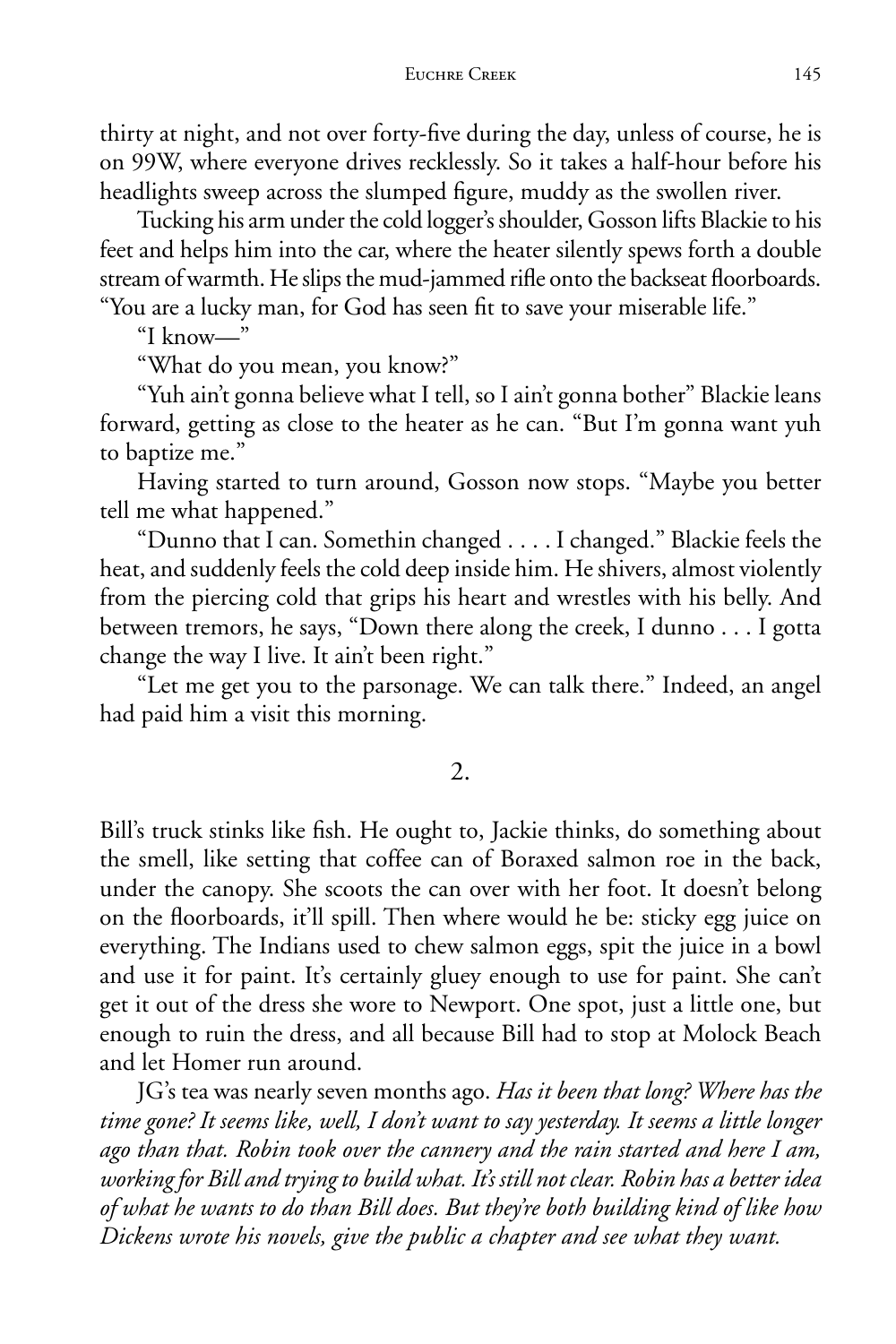John Saterlee just got drafted. His mom was telling Grandma Hodges about taking him to Portland, to the Induction Center. Said he was real excited about going so he wouldn't have to set chokers for his dad. Her husband doesn't pay him. Said she was worried about him getting killed, with Germany being in turmoil and even Elvis going there when he got drafted. She hopes Terry doesn't get drafted when he graduates, not that she thinks he can't take care of himself. It's just that if he leaves, he probably won't come back, and Mom needs him, especially now that his dad is finally holding a job.

Terry isn't happy. "Why are you reading his will the day after you bury him," he asks Bill. "That isn't right. That's not what you should be doing."

"Get in, shut the door." Bill shifts into reverse. "It don't matter to me, talk to Vern. This is his idea."

"But why do I have to come?"

"Ask Vern. He said to bring you along."

"This isn't right. How'd you like it if people started dividing up your stuff before—"

"Terry! that's enough." Jackie reaches across her half-brother and cracks the windwing. "You know why we're doing this."

"No, I don't."

"Don't start this with me. You can run Mom around, but I won't put up with it."

"With what?"

"Bill, you'll be the administrator of Orlando's estate. I don't think Terry is old enough to receive anything yet." Jackie glares at her brother. "Maybe when he learns to answer as an adult—"

"Vern tell you Orlando named me administrator?"

"Grandma Hodges did. She saw Orlando. I wasn't supposed to say."

"Figures. She's been slipping him pies for years."

"Yeah, but she doesn't pit her cherries," Terry says.

"She what?"

"She doesn't pit her cherries when she cans them. Then she just dumps them in that way." Terry pulls the windwing shut. "And she doesn't use enough sugar. They're always real sour."

"How would you know?" Jackie reaches over to again crack the windwing.

Leaning forward, turning, his back to the side window, Terry looks around his sister: "Why can't this wait, at least until he's cold."

"He was cold when we found him, yuh know that. Besides, Kid, his boys didn't want to give him a proper funeral, didn't want to spend the money."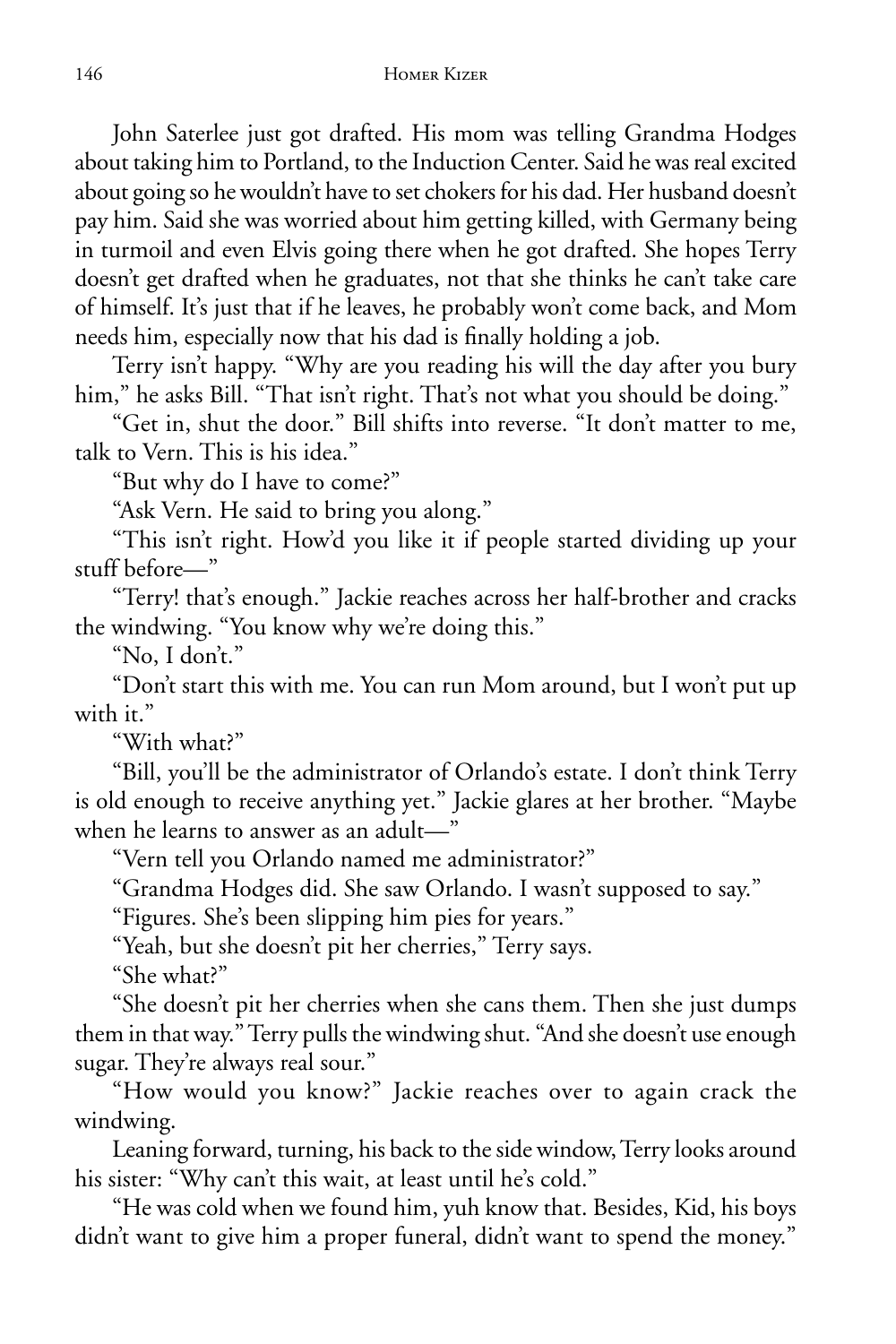Bill pauses. "Vern says there's instructions in his will about how he wanted buried, and we done followed the instructions, so we gotta make what we did legal."

Terry leans back. The windwing is shut. And the sun, a lighter gray spot in the gray sky, has risen as high as the firs along Cabbage Creek. Bill turns onto the county road, and points to Dudley's front yard where, tail raised, a spotted skunk watches a pup play with her two of her kittens. Tail wagging, the pup, probably not weaned, runs into the smaller kittens, bowls them over, then bounces away, bounces back and knocks them over again. "It's a good thing that pup's young," Bill says, turning now into Vern's lot. "Christians ought to be along pretty quick. Vern asked him and Sam Kenatta to be here, too."

"Oh, Bill, not—"

"I know, but Vern thinks we need a lawyer. He's probably right."

Although the cafe's open, there's only one person, a lanky Native with a greased ponytail and a red tattoo reading *Mother* on his left biceps, present. The fellow stands by the back wall, a crush-proof pack of cigarettes rolled into his T-shirt sleeve. Bill sees him, nods: "Hello, Adam. Didn't expect to see you."

"I'll bet you didn't."

"Thought you were still in Salem."

"They let me out, good behavior."

"Your brothers gonna be here?"

"They sent me."

"I see." Bill pours himself a cup of coffee. "Want a cup?"

"Fuck you too." The expression is without heat.

"Same old friendly Adam."

Christians and Kenatta, talking about whether the road into the Hodges' homestead is public domain, enter, letting in a dash of rain. "Just started," Brice answers Bill's unspoken question about how wet they are. Snapping his fingers, Christians adds, "Went from mist to pouring just like that."

Seeing Jackie, Sam Kenatta smiles and says, "That house of yours will swim away if it rains any harder."

"Sam," Vern says, poking his head out of his office, "will you step in here a minute. Bill, you too. We'll be with the rest of you in a few minutes."

\* \* \*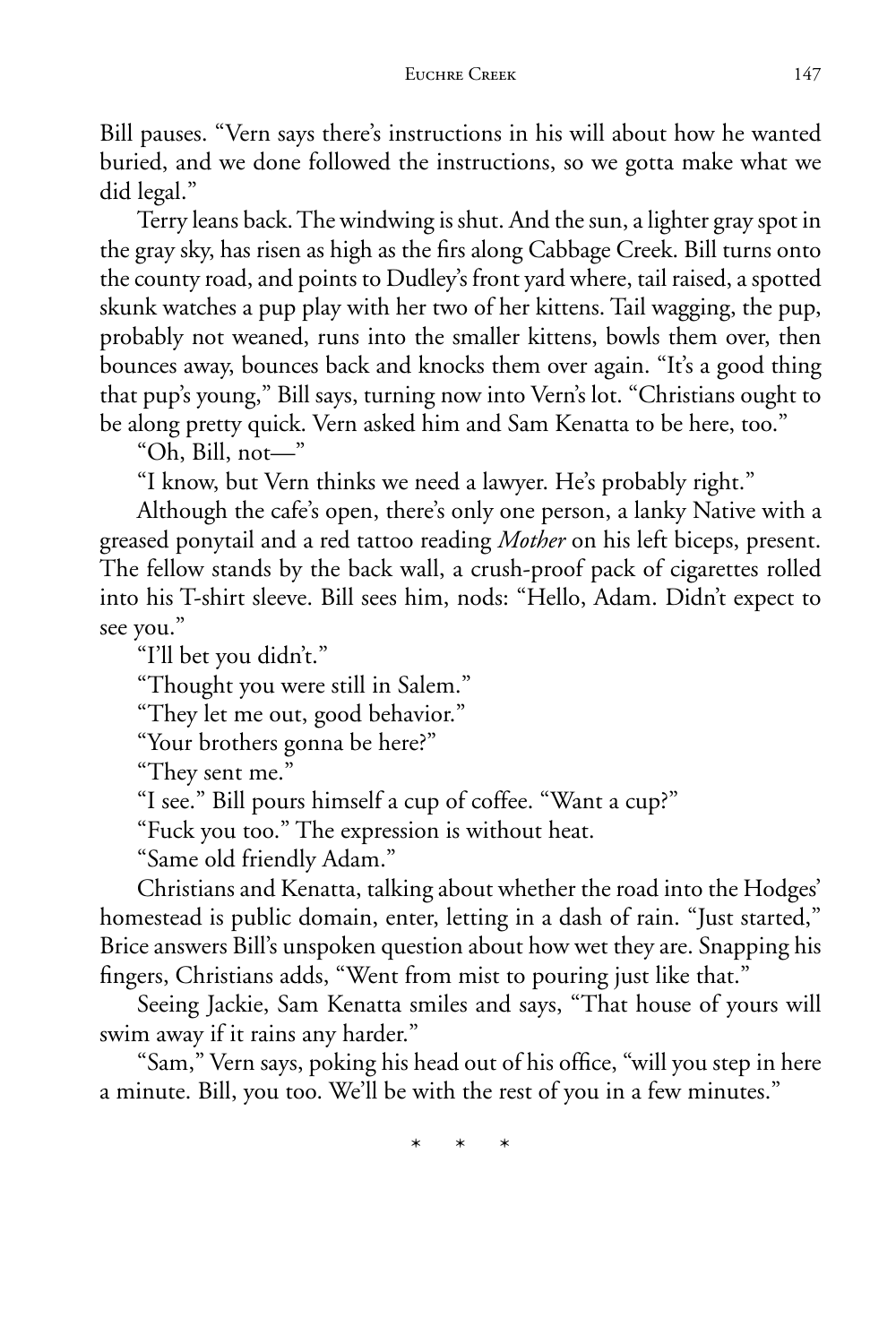# Chapter Nineteen

1.

The Kid is right. He ought to be working even if it is Sunday. The Cat still needs a new ham, and he needs his knuckles to quit hurting. He was a damn fool last night, his right hand now so swollen he can hardly sign his name. *That* was *dumb*, *takin on Nils. None of us are as young as we were.* His fighting upsets Jackie. *Says it's juvenile. Maybe it is*.

"All right, we're ready." Vern motions for Adam, Jackie, Christians, and Terry to enter his office. "Sit there, Terry." Vern points to a broken bar stool, black Naugahyde with arms and chrome trim. "Just don't tilt. Legs need to be brazed. Think you can do that, Bill?"

"Those stools have awful thin metal. They don't take much heat. I'd need an aught or double-aught tip and don't have one."

"The store has them, Bill," Christians says, examining another stool before he sits on it. "This one's broken too."

"All of them in here are."

"Dudley's pretty good with a torch." Bill scoots his padded chair over so Jackie can sit beside him. "Why don't you get him to tack them back together?"

"He doesn't have a torch anymore. Sold it along with most of his tools to pay hospital bills Workman's Comp didn't cover."

"If yuh want to get a tip, he can use my torch. Fixin these won't take enough acetylene to matter."

"I'll tell him," Vern says, "and thanks, Bill. Since he lost his leg, well, he hasn't done anything but drink and play cribbage. That was okay for awhile."

"Is everybody ready?" Kenatta, voice strong and sounding very legal, interrupts the digression. "We're here for the reading of Orlando deFader's last will and testament."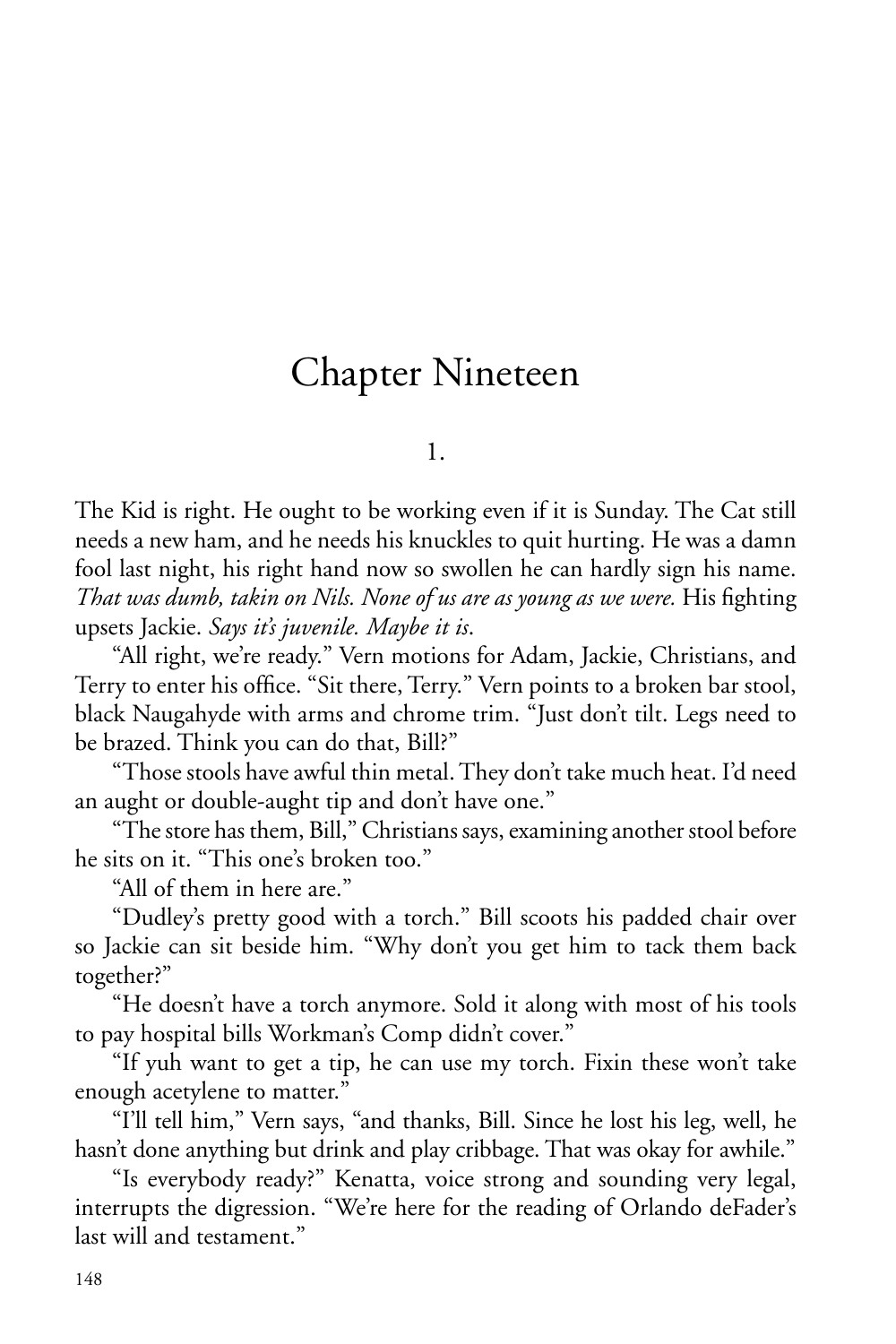Terry, head down, kicks the stool leg, held upright by a wrap of baling wire around the circular support. He knows he's in the will: Mr. deFader told him that much, maybe not directly but at least indirectly. He knows there are provisions attached to him receiving whatever, making deFader just like everybody else, wanting to control his life, telling him what he can't do. Only deFader isn't like everybody else. *How can yuh tell someone dead to fuck off especially when they'll all expect me to be thankful?*

*The lawyer reads too damn slow and so far none of it has been about me.* That's good. I don't want him tellin me that I have to go to college . . . . One thing *for sure, he owned a lot of land.*

"That covers the dispensation of Orlando deFader's properties in Polk County. Now, concerning his real property in Lincoln County." Before Kenatta resumes reading, he looks directly at Terry. "I think, young man, that you are most fortunate."

Head still down, Terry listens to legal descriptions and expressions, none of them meaning much to him. He's never been able to tell anyone to fuck off. *Maybe the taunts would go away if I could*. He leans back, hears the range and township of a piece of reforested land—second growth—and wonders why he's sitting through all this. He knows what the legalese means: he's going to get land and timber, snares tying him to Euchre Creek. *I gotta get out, I gotta go now. I can't wait*.

The broken leg of the stool Terry sits on suddenly rotates around, dumping him. He crashes into Jackie, knocking her into Bill and Bill into the desk and the desk into Kenatta, staggering the lawyer backwards, Orlando's will still in his hand. Adam snorts as he stomps out. Embarrassed, Terry follows him from the office.

"Where you goin, Kid?"

"Nowhere."

"You think you're real fuckin smart, connin the old man into givin you what's rightfully mine."

"Leave him alone," Jackie says before Terry knows how to reply. She pushes between him and Orlando's oldest boy.

"He's fuckin yella. That's it, isn't it? He's yella. Hidin behind a bitch's skirt."

"You sonnabitch—"

"No! Terry." Jackie moves so her brother can't get around her. Then to Adam, she says, "If you don't want Bill all over you, you'll leave now."

"You ain't heard the last of me."

"I don't expect we have."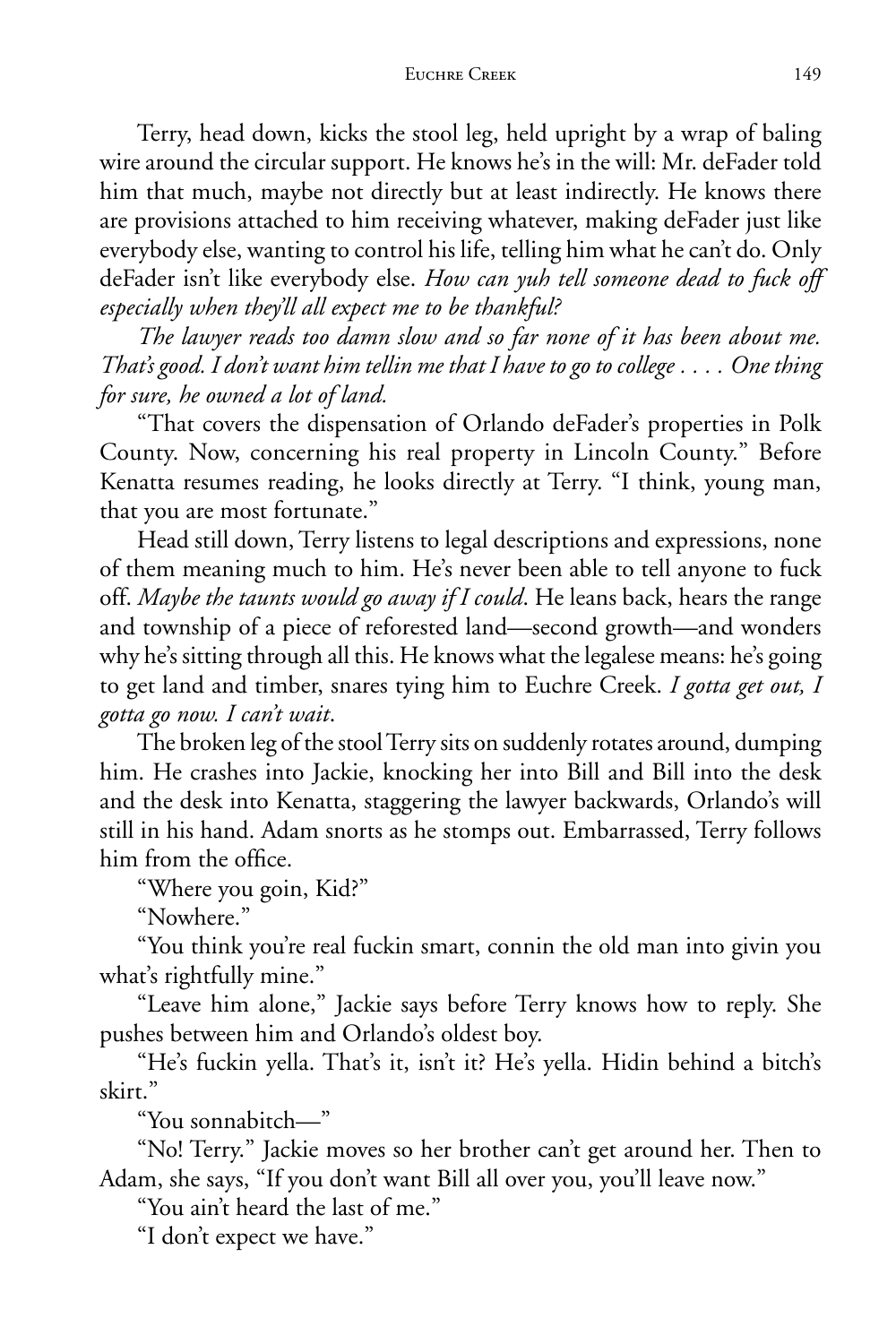"Bitch!" Adam slams the cafe door hard enough he cracks the pane in its upper half.

"I don't wanta stay." Terry starts for the door.

"You aren't goin anywhere, young man. You're goin back in there, and you're goin sit down." Jackie grabs her brother by an earlobe. "I've about had it with you!"

"I ain't done nothin—"

"That's the problem."

"Everything all right?" Christians asks. "I thought I heard cursin."

"Everythin's fine." Jackie, having released Terry's ear, points to her brother, then to the back room. "He can only do one thing at a time, and right now he's pouting."

Kenatta lays his hand on Terry's shoulder. "Son, none of us are happy about Orlando's passing, but you have an especially heavy burden. He has trusted you with his legacy. He had great confidence in you. Don't let him down."

"What am I supposed to do?"

"Grow up." Bill sort of magically appears. "That's what yuh're supposed to do, grow up. Make somethin of yourself. Make your mom proud."

"That's easy for you all to say—"

"Oh? . . . Easy is what Adam wants. He don't wanta have to buck logs or set chokers or rig a tree." Bill turns his back to the kid.

"And I'm supposed to want to?"

"Maybe if yuh did, yuh'd want to get yourself an education."

"Maybe." *Right now, all I want is outta here, away from all of you.*

"Go fishin. We can get along without yuh."

"I'll stay."

He stayed, but now it's all over. Everything will shortly become official—and known. Maybe the river is his only escape.

\*

A skein of boraxed eggs rolled in the Sports section of last Sunday's *Oregonian*, a damp picture of Mel Counts (he again scored 40 points against Portland State, Baker added a dozen) releasing a fadeaway jumper under his arm, Terry counts his steps as wind swirls treetops. Firs groan. Sprinkling, dark from the threat of hard rain—it's been raining four months and school is still in session; the flood couldn't have happened, not in 40 days—Terry doesn't have far to walk, only to Cedar Tree. The river was falling and clearing when he quit Friday night. Fresh ironheads should be holding in the run below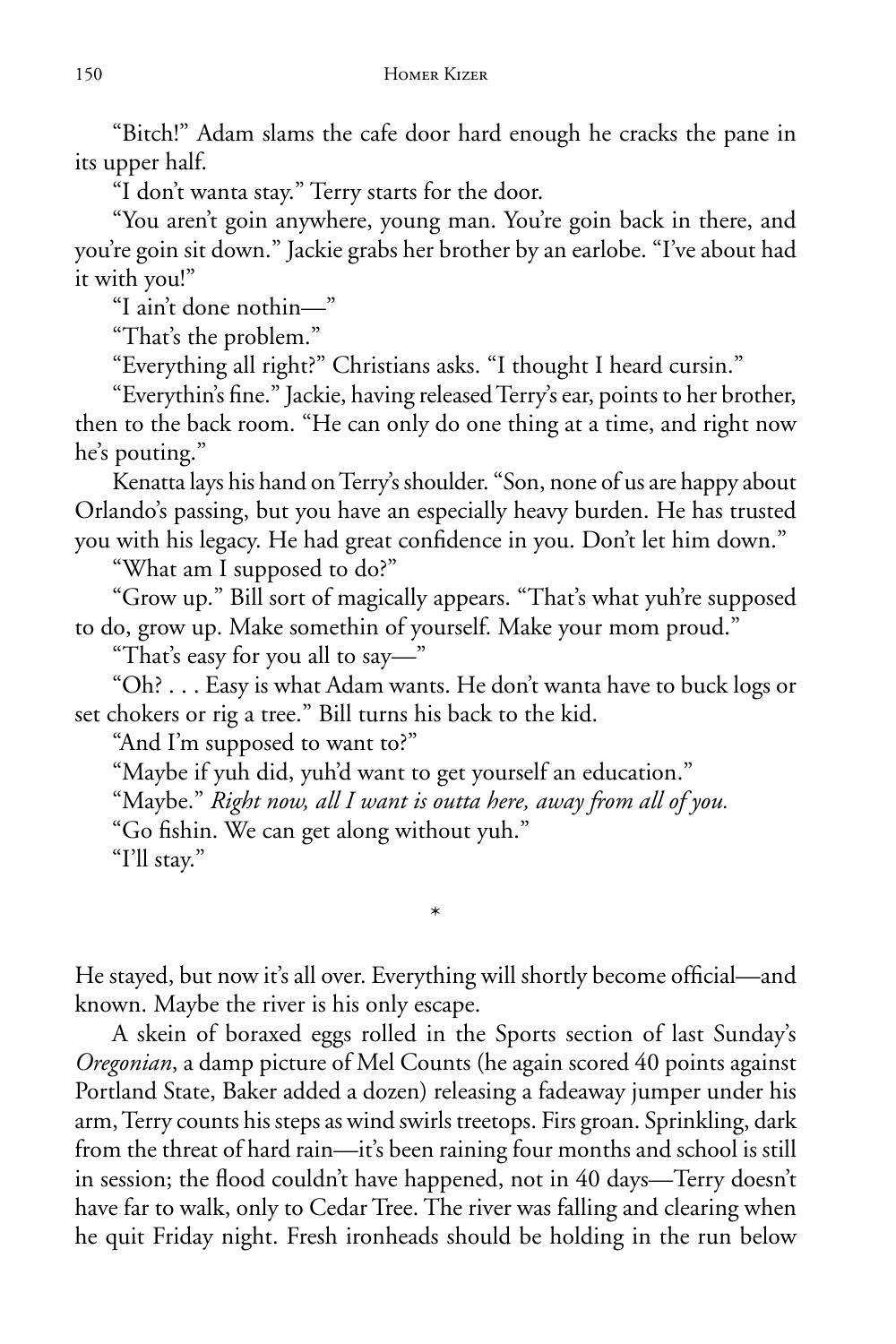#### EUCHRE CREEK 151

the popular hole this morning. The deep, slow water is okay for salmon. He's caught a few chinook and a silver plunking there, his rod looking poor in that row of poles propped on little rock cairns, his a Herter's blank he tied up himself, most of the others Fenwick's. At least he has a hollow glass rod, not a metal one like deFader or a solid glass one like Wild Bill.

Cedar Tree is an odd hole, a bend against a rock bluff, deep inside and shallow along its outer edge. Named for the leaning cedar clinging to top edge of the bluff, the hole has no beach where forked willows, as if divining rods pulled into the sand, support the leaning poles of plunkers, mostly old men who want to watch the river. They all have homes. Some even have televisions. But the getting out is what's important, even if that means sitting under a tree with rain-loosened roots. Oh, they'll catch a half dozen salmon in a month, more than they can eat. Once in awhile, one of them will hook an ironhead. But Terry will catch ten to their one in the swift water past the tailout, and as far as he is concerned, it's a waste of time to sit listening to how hard the Depression was. Things aren't so good now, and nobody starved then, not here anyway.

The trail to the tail-run is a faint parting in the brush, twisting around a six-foot maple and through green scotchbroom switches, thick as bundled broomstraw. It straightens along a fenceline overgrown with blackberries. A dangling cane grabs Terry's shirt, hangs on like a squid jig. He squirms till scratched. Bleeding, he pulls free, ducks another cane, and tangles his rodtip in alders. Now without choice, he stops to separate his tip from the twigs without breaking his line. Sky, berries and a monstrous spruce snag drip as if crying. *About what? Trees don't have feelings or drunks . . . shit, why do I have to go there?*

Sword ferns replace the scotchbroom, willows the alders. Terry stops at the opening near the bottom of the slick. Across the river, wielding a stout flyrod, the new storekeeper wades in the shallows. *How'd he get here this quick?*

A water ouzel lights on a rock near Terry and begins bobbing. The ouzel watches him watching the storekeeper, then suddenly spears a cased caddis larva from the downstream side of the rock, spears a second and third larva, and bobs again as if doing deep-knee-bends. Terry coughs. The ouzel bounces off the rock, flying upstream out of sight. And the storekeeper quits fiddling around with his fly and starts to fish it, his cast across the current and downstream a bit. *It should have been longer: his drift won't reach the chute that always holds an ironhead.*

Terry hasn't seen anyone fish two flies before, didn't see the upper one until the cast straightened out. The bottom fly swims sideways; the dropper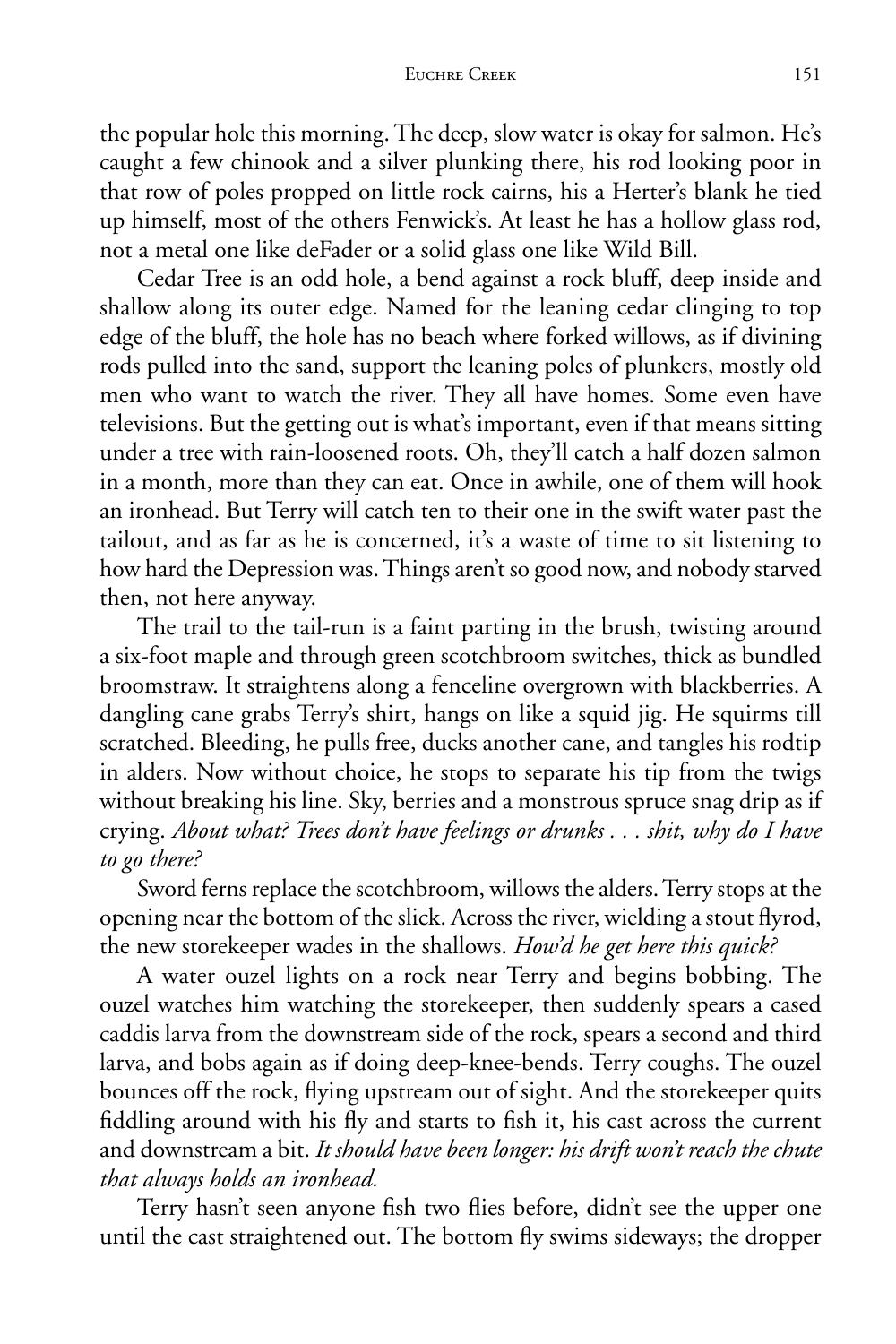fly skips along the top, in and out of water, causing a wake that stops and starts like—a smolt grabs the fly, and thrashes-about bleeding, blackening the water. The storekeeper strips it in, splashing it across the surface, unhooks it and tosses the pre-migrant back. His feet cold, Terry (he has a leak in his left boot, a crack in the sole he hasn't found) sees the smolt's white belly as it swims on its side. It won't live, one less salmon four years from now. Maybe he won't be here to care then.

Before the storekeeper makes another cast, Terry lobs pencil lead and eggs into the middle of the run, well upstream of the smolt. He sees his line hesitate before he feels the pecks. His pole arches. The fish, bright as the frosted moon, leaps once, races to the head of the run, leaps again, and again, then tears to the tailout where it cartwheels once, twice, three, four times. It then sulks in the fast water while he keeps pressure on, his thumb serving as drag. If he could, he'd buy a spinning reel, maybe a Mitchell. Their drags seem best.

The ironhead's fury, fading now, mostly spent on its first run, passes through the line and down his pole. Terry leads the fish to the willows where he gaffs it. He glances towards where the sun ought to be. He ought to cut school tomorrow, but he's already cut once this month. Maybe it'd be better if he went. Mr. Green again, his "little things," little decisions that determine the quality of life, little lectures that are a pain-in-the-ass to sit through.

2.

A day of marriage doesn't slow Steele's drinking. If anything, he drinks more. Vicki straightens their bed, fluffing pillows and tucking sheet corners, pulled loose when Robin tried to. Never mind. He was too drunk and too limp. Although Vicky doesn't know much about Steele's past, she suspects she isn't all the cause of his drinking.

Steele looks in the mirror, remembering a little of last night, confusing Vicki with Mary Beth, his hand shaking as he plugs in his shaver. The razor turns the radio to static, the noise as grating as the dull heads. That's how he can tell them apart. No radio. He likes it quiet in the morning—only, it isn't morning. It's almost dark outside.

Vicki fixes breakfast or dinner, she isn't sure which, while she waits to use the bathroom. Frying anything bothers her. She's glad Robin is satisfied with juice and toast. But even the smell of toast makes her queasy. Her mom said it would be this way, worse if expecting a boy than if a girl. All nonsense, she thought, but now she's not so sure. Her mom said she'd start craving things,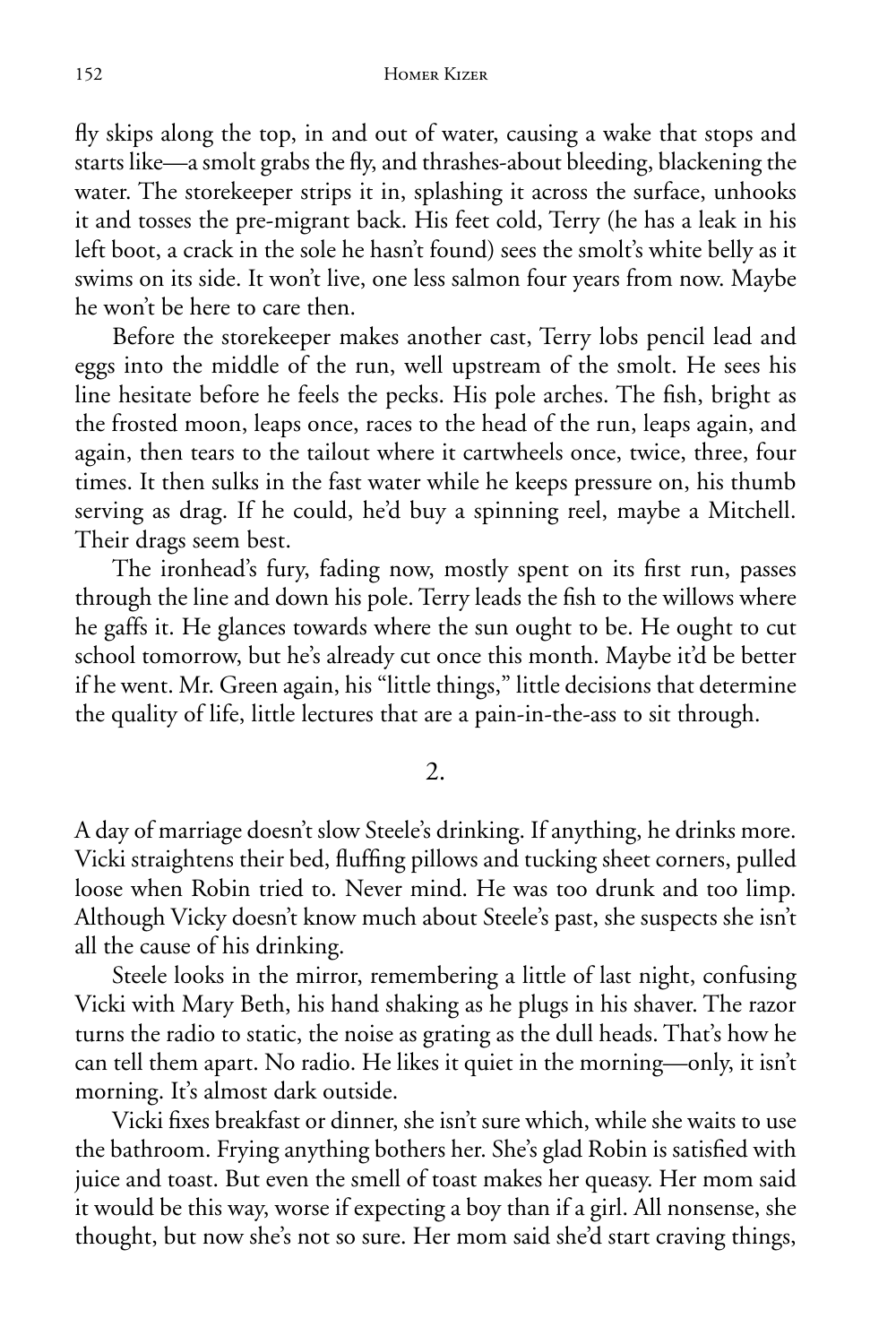pickle and peanut butter sandwiches, that type of stuff. But so far all she wants is left alone, not to be touched. Even her clothes give her the creeps.

"Do you want to meet Mr. G?" Robin asks, his mouth full.

"Yes, I would." Vicki opens another can of grapefruit juice. Robin prefers orange, but Christians was out and she didn't feel like driving to Taft. That reminds her, she needs to go shopping: Kenny's IGA has rump roasts on sale, and Robin said no more fish. Terry has been bringing them something every day, but Robin's had enough.

"Try to look decent."

"I always do!"

"Yeah, well, Mr. Gairdneri expects you to look professional. No squirrel cones in your hair."

"That was uncalled for—and what is a squirrel cone?"

"A pine cone—"

"For your information, the only pine trees over here are those little scrubby ones along the beach. If you don't want to sound like an outsider, get your facts right."

"Pine cones, fir cones, who cares, that's not the point."

"The point is you're a jerk—" She ducks, seeing him cock his arm. "What are you gonna do, show me how much of a jerk you are?"

"Don't think I won't."

"Oh, I think you will." Vicki hears the slap before she feels it, then feels it in her neck as her head snaps back before her cheek starts to sting.

"Now call one of your boyfriends," Steele sneers. "Maybe that old man. You can mend his pants while you're telling him how awful I am."

Her legs rubbery, Vicki leans against the wall, slides down and sits with her legs spread, head down, her arms over her head. Thinking of the baby, hoping it won't have a birthmark, a bruise like Terry has where Strawberry hit her mom, she mumbles, "I'm sorry," as she hears Robin slam the door, the Lincoln start, then spun gravel. He didn't wait for her. That hurts as much as the slap.

She tries to push herself up, gets halfway up and stuck, her legs, straddle of her arms, her arms too short to push her higher, are too far apart to support her, so she stays like that, bent over and unable to move up or down, until the phone rings. Sliding back down and rolling over; she pushes herself onto hands and knees. Grabbing for the wall before her, her hand clasping the yellow wallpaper, finding nothing to hold onto but the momentary friction of palm against paper, she draws her legs together, straightens up and waddles, very pregnant, across the room. "Hello, Mom?" she says, not knowing for sure who's calling.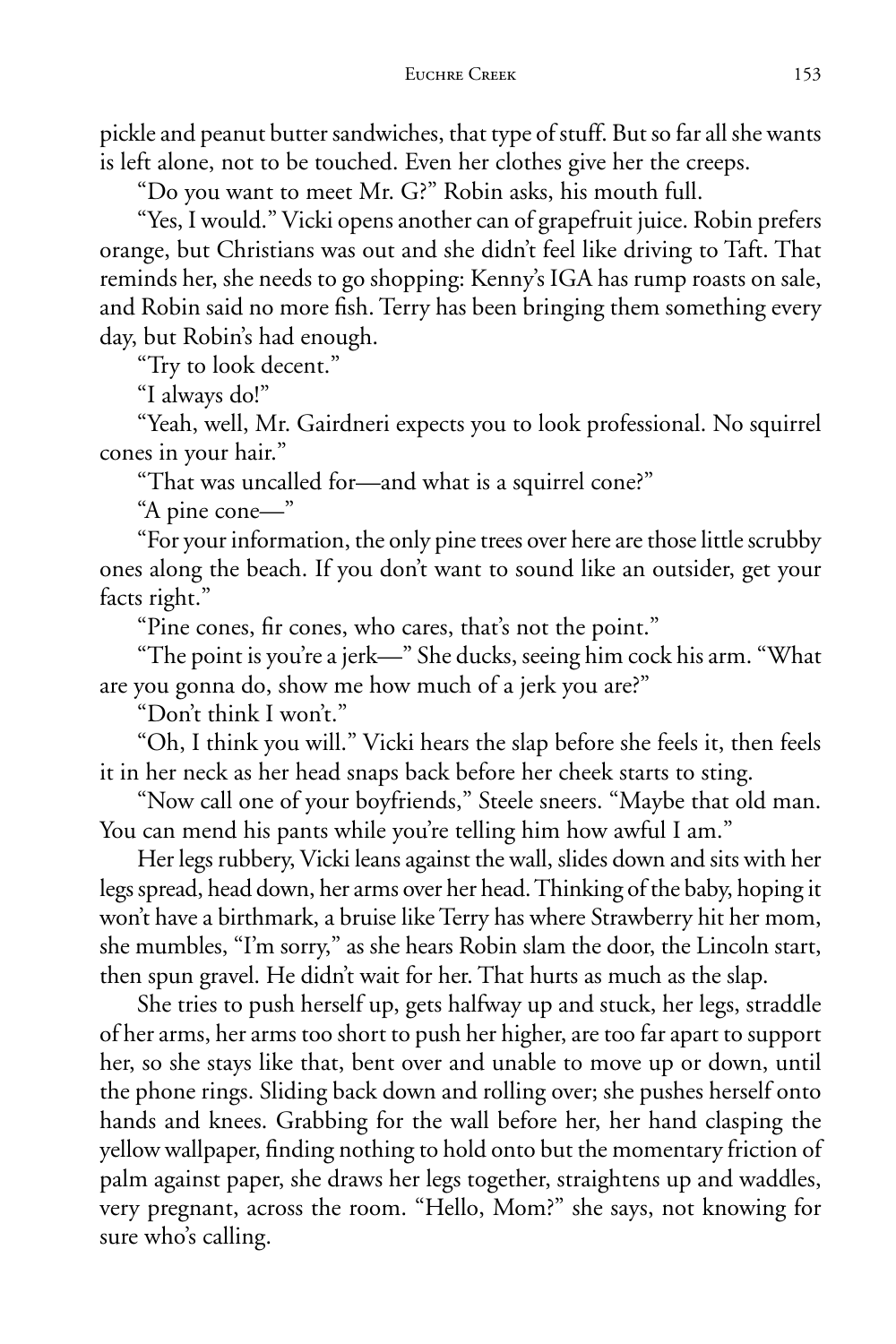"It's me, Jackie. I just wanted to let you know that Terry, well, he has some land and timber. Actually, he has a lot of land and timber, mostly second growth, but some of has enough size to log." Jackie pauses, then after a moment, she asks, "Are you okay?"

"I think so."

"What's happened?"

"Nothin—"

"That's not the feelin I'm getting."

"I'm okay."

"No, yuh're not. I'm comin over."

"I'll come see you."

"Is your car running? Terry said it wasn't, said your engine was making noise."

"It has a knock. Sounds like a cracked piston. I'll run it until it quits." After a moment, she adds, "Maybe I can get Blackie to rebuild it."

"He sure has been outta work a long time this winter. I don't think Stoker has ever been down this long before, has he?"

"I really am fine . . . . What did you want to tell me?"

"You stay where yuh're at. I'm comin over . . . . You're not all right."

Vicki stares at the phone after the line goes dead. Wondering what her sister knows, she slowly returns the receiver to its hook. All movement hurts.

Before she moves away from the phone, it rings again.

"What happened? I thought you were coming. Are you sick?"

"Don't try to pull that crap on me. You know what's wrong." *Damn him, the nerve*. She slams the receiver onto its cradle. *That does it*.

But she did provoke him. He was being a jerk, but she didn't have to call him one, and she could've kept quiet afterwards. Still, he owes her an apology. He shouldn't pretend he doesn't know what happened. That's not an excuse.

The phone: "If that's you, Robin—"

"Don't hangup. Mr. G's secretary just called saying he won't be here. Something about meeting with someone interested in rhododendrons. So if you're sick, stay there."

"You really don't know what's wrong ?"

"Should I?"

Vicki sighs, wondering how could he not know. Outside, it's raining harder. Water droplets fly like shotgun pellets, peppering the window pane, bouncing off, collecting in the mud where her ducks, beaks open, scoop,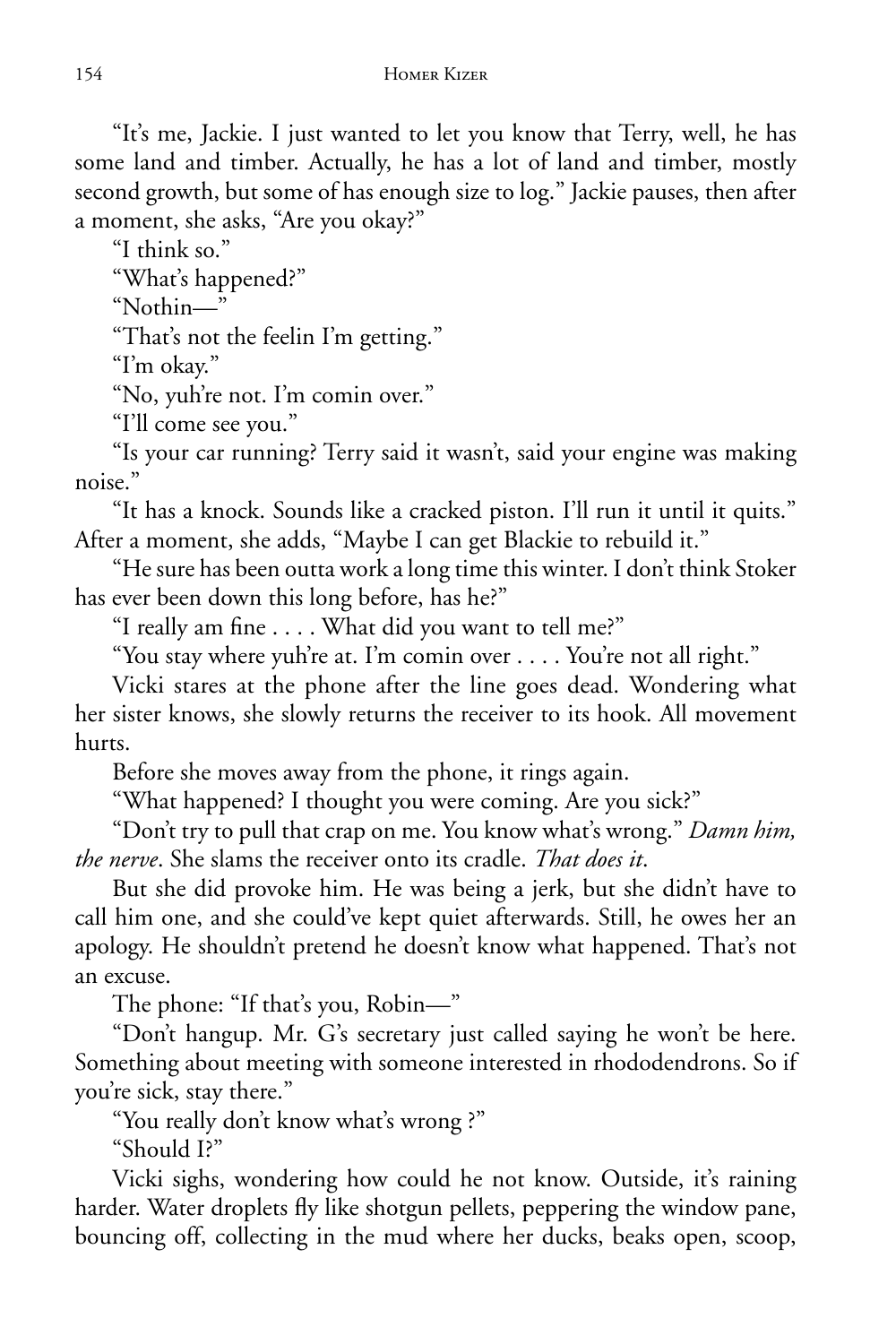shovel and strain weed seeds from the puddles where grass once grew. The half-Mallard, half-Peking drake still attacks her. He used to just try to rape her when she was having her period, but now she doesn't know what's wrong with him. Now, it's whenever she turns her back. "Robin, I'm gonna roast a duck for dinner tonight. We have things we have to talk about."

\* \* \*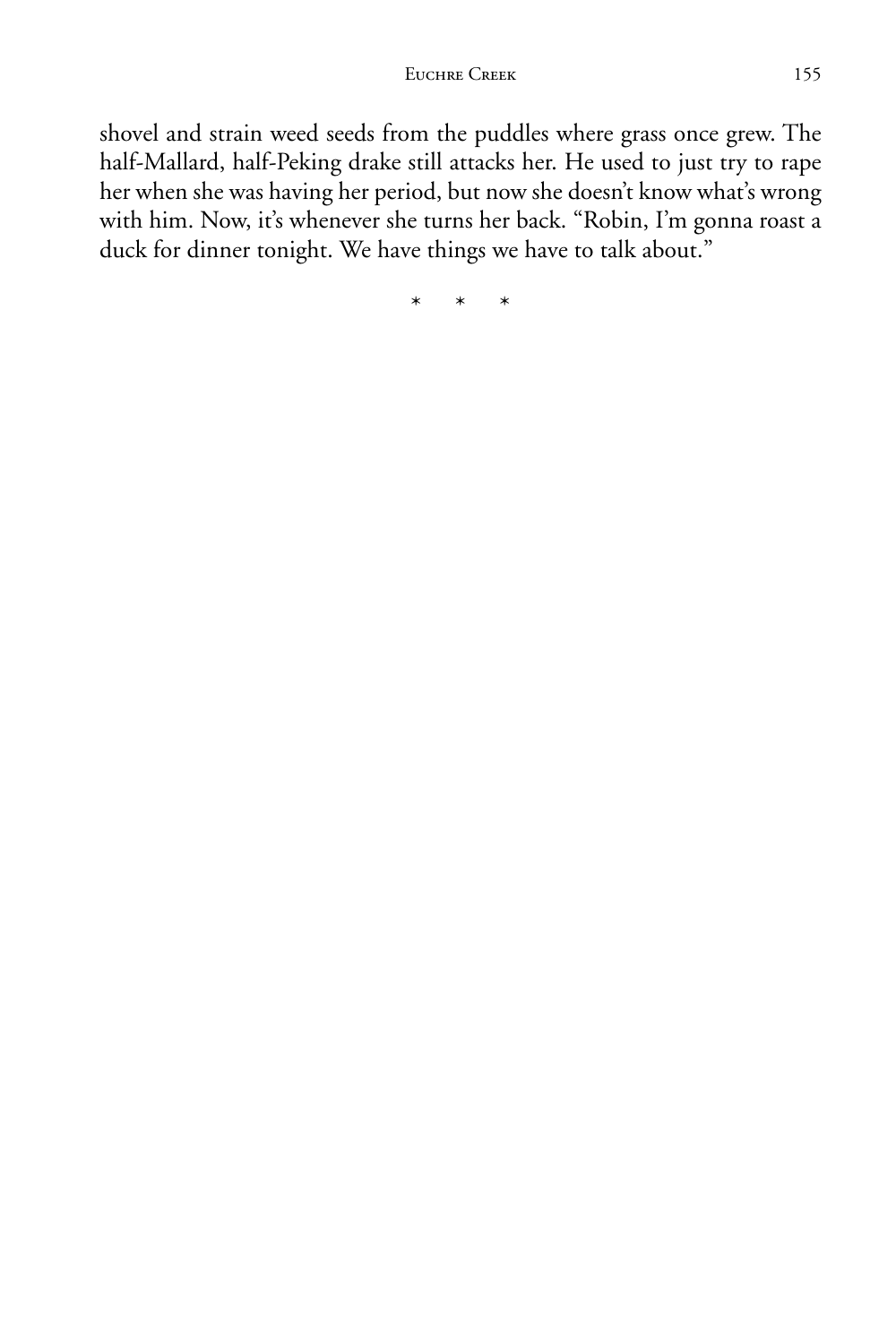# Chapter Twenty

1.

"You need to go to school more than we need another fish." His mom has already refused to write him an excuse if he cuts today. "Besides, your dad will be getting a paycheck in a few days. We have enough of everythin to last until then."

"He'll drink it up before we see it."

"Don't speak ill of your father."

"Yeah—"

"Terry! Stop it. What has gotten into you?" Jackie, having come by to talk to Mom about Vicki, then adds, "Yuh've become extremely ungrateful."

"What do I have to be grateful for? Tell me! . . . Dad wasn't enough. Now yesterday."

"What about yesterday?"

"I'm yellow, hidin behind your skirt? Sis—"

"Shut up! Adam was in prison for killing two men. Beat them to death."

"So?" He's not afraid of Adam. "I promise I'll make classes after I make a few casts."

"Be careful, Terry." Nodding towards the door, Jackie adds, "Adam might be waitin for yuh."

"I'm still goin fishin—and he doesn't scare me."

"He ought to." Turning towards her mother, Jackie asks, "What's gotten into him?"

"The same thing that got into your sister. Hormones. He thinks he's in love."

"I'm outta here." He slams the door behind him. They'll talk about him behind his back, he knows they will. But let them talk. *I don't have to put up with their bullshit. Don't have to put up with anybody's bullshit. That's the one good thing he did for me.*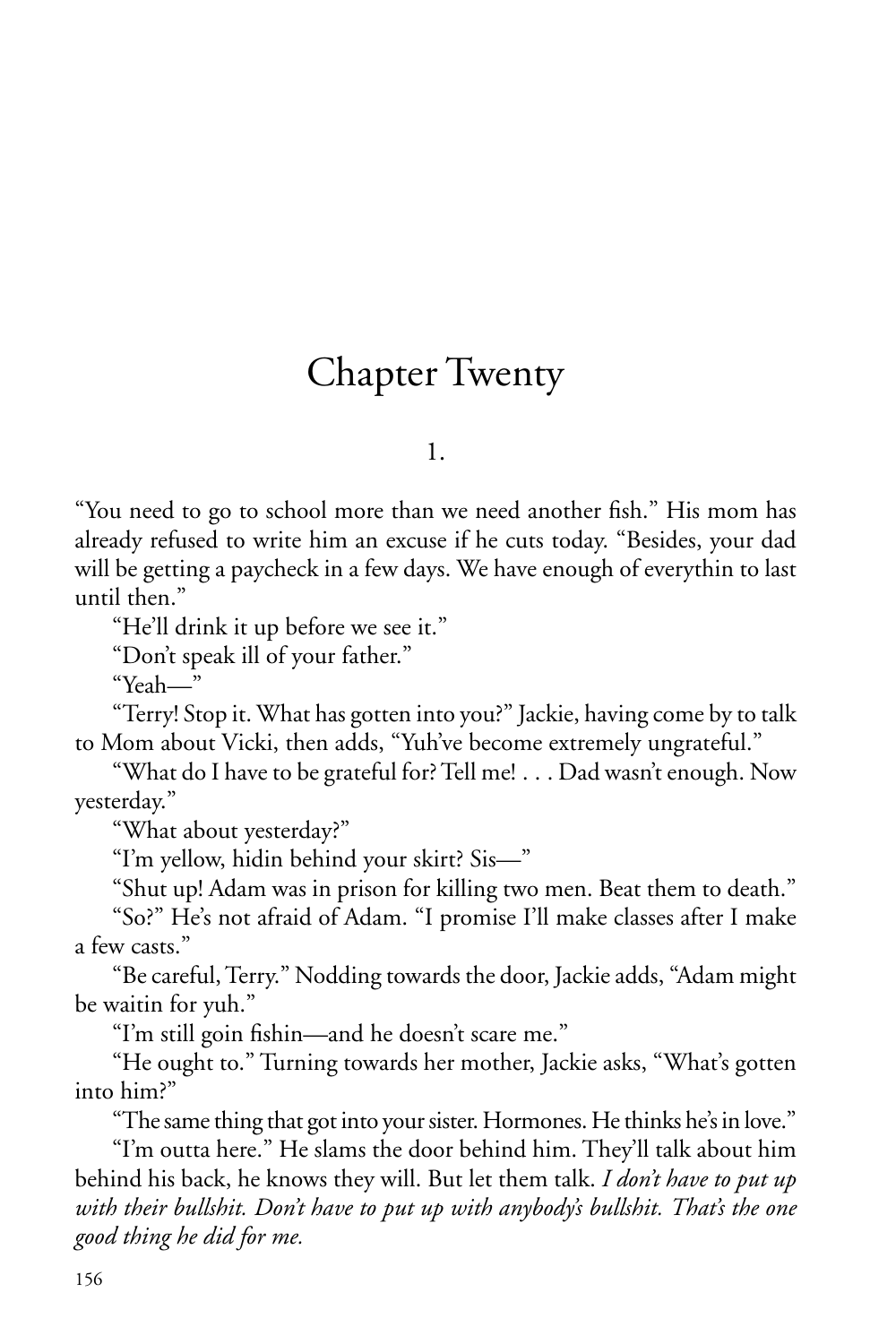The walk out of town seems long. He counts his measured steps, counts to fifty and starts over. He's again headed to Cedar Tree . . . where again, one cast and he has a fish.

The ironhead's teeth cut his fingers. The fish feels like holding an anvil by a string, not that he ever has. He once pulled a snared beaver out from under a rootwad for his dad, the wire slider as hard to grip as the ironhead's jaw. Cut about the same, too. And hearing a car, he switches hands. It's Vicky.

"You're all wet," she says, rolling down the window.

"I'll dry."

"What are yuh doin fishing?"

Ignoring her question, he asks, "On your way to school?"

"Where else would I be going?"

"Fishin." He holds up the hen ironhead.

She laughs, sending surges of joy, like shivers, through him. He smells like fish, and doesn't want to ask for a ride. Lowering the hen, swinging it in back of his leg as if he's suddenly ashamed of it, he keeps walking, his face hot. He has no other clothes. He should have remembered that, and he feels those taunts, the years of taunts, faceless voices. He hates those voices, always there like the wind. *So damn unfair. Everybody stumbles out of Vern's once in awhile. Nobody's perfect.*

"I put a gunny sack in the trunk after last time. Just turn the handle. It'll open."

"I don't want to stink up your car."

"So it'll smell. That's okay. You might as well get in."

"Suppose I ought to go to school."

"Yeah, yuh ought to." She reaches across to open the door for him. "How did it go yesterday?"

"All right, I suppose."

She stares at him, but doesn't ask anything more about the will. Instead, she asks, "You want to stop by your house?"

"Mom hasn't done wash this week—"

"I mean to leave the fish."

While Vicky waits in the driveway, Terry lays the ironhead on the drainboard, alongside ferns his mom had been trimming, a couple bundles' worth that she picked since daylight. He hollers for her, telling her what he's done, then not knowing where she's at or if she heard him, he runs back to the idling Chevy, still feeling shivers up and down his spine.

Vicky parks behind where the school bus offloads, away from the student lot, where no one will see her and Terry together. They enter separately, she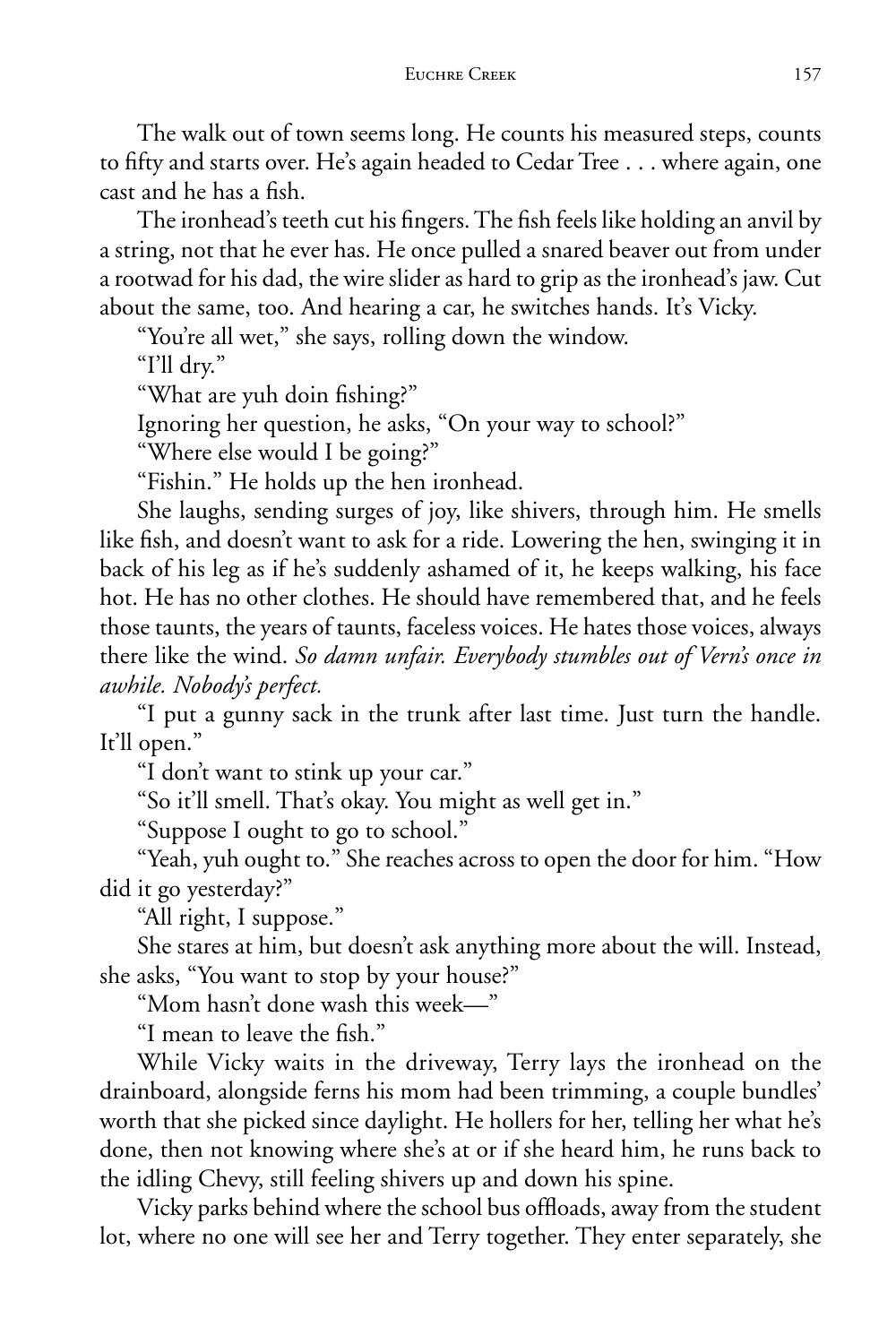by the main entrance, he through the gym. He picks up a basketball left on stage, dribbles outside the baseline and sinks a jumper from the corner, then heads for his locker, ignoring everyone. Vicky does math homework on her lap while her friends argue about Amy having clap. Of course, none of them have ever had anything like that, though they glance towards Vicky as if she would know about having had it. But their concern isn't whether Amy has it. They all agree she does. But whether she gave it to that Coast Guard fellow or he to her. JoAnn thinks Amy had it when she moved down from Portland. Pam says no because Jody doesn't have it, and they got-it-on parking behind Devil's Lake after the Sadie Hawkin's dance. "How do you know that," asks JoAnn, knowing that they had. "I was cruising with your brother, ask him," Pam snaps. And Vicky erases figures, wrinkling her paper. She doesn't know what to do with a negative exponent under a radical sign. Inverting and multiplying doesn't work. She still has a radical sign. She can't stand radicals. They're so hard to get rid of.

Terry's first period passes very slowly. More slowly than that. Much more slowly. His jeans dry on top, stiffen, and stink. The early morning sprinkle turns to slanting rain, pelting classroom windows. Orwell's *1984* is assigned for next week, and the test on *UTOPIA* will be put off until Monday. They're to think about whether More's classic is satire. Terry cocks his pencil, pretends it's a flyrod, and wonders whether he could catch ironheads on feathers, wonders whether More or King Henry fished. Fishing must have been pretty good then, 1500, before fibreglas poles and nylon lines, even before bamboo poles and linen lines. Imagine using ash, horsehair and catgut. Even a chinook jack could've broken rods, lines or leaders, especially leaders.

His second period passes slower than his first. The seams of his jeans are still wet, and rain rattles window panes. The river is rising. Ironheads that just entered will scoot upstream without stopping. Terry undoes the hangman's noose someone tied in the Venetian blinds' cord, ties the cord to his pencil and sends ripples up it as he practices rollcasting. He should be fishing. The storekeeper doesn't know the river, would have hung that steelie if he did.

In third period, Terry's book of math tables opens obediently to sines and cosines, but he's on a tangent. What does a flyrod cost? He has a few dollars made last spring peeling chittim, and he could pick ferns though the patches close to town are picked out. He won't sell fish, though he could. The Smokehouse would buy them same as it does from trollers, same as it does from Jess Saterlee and his cousins, damn bunch of crooks.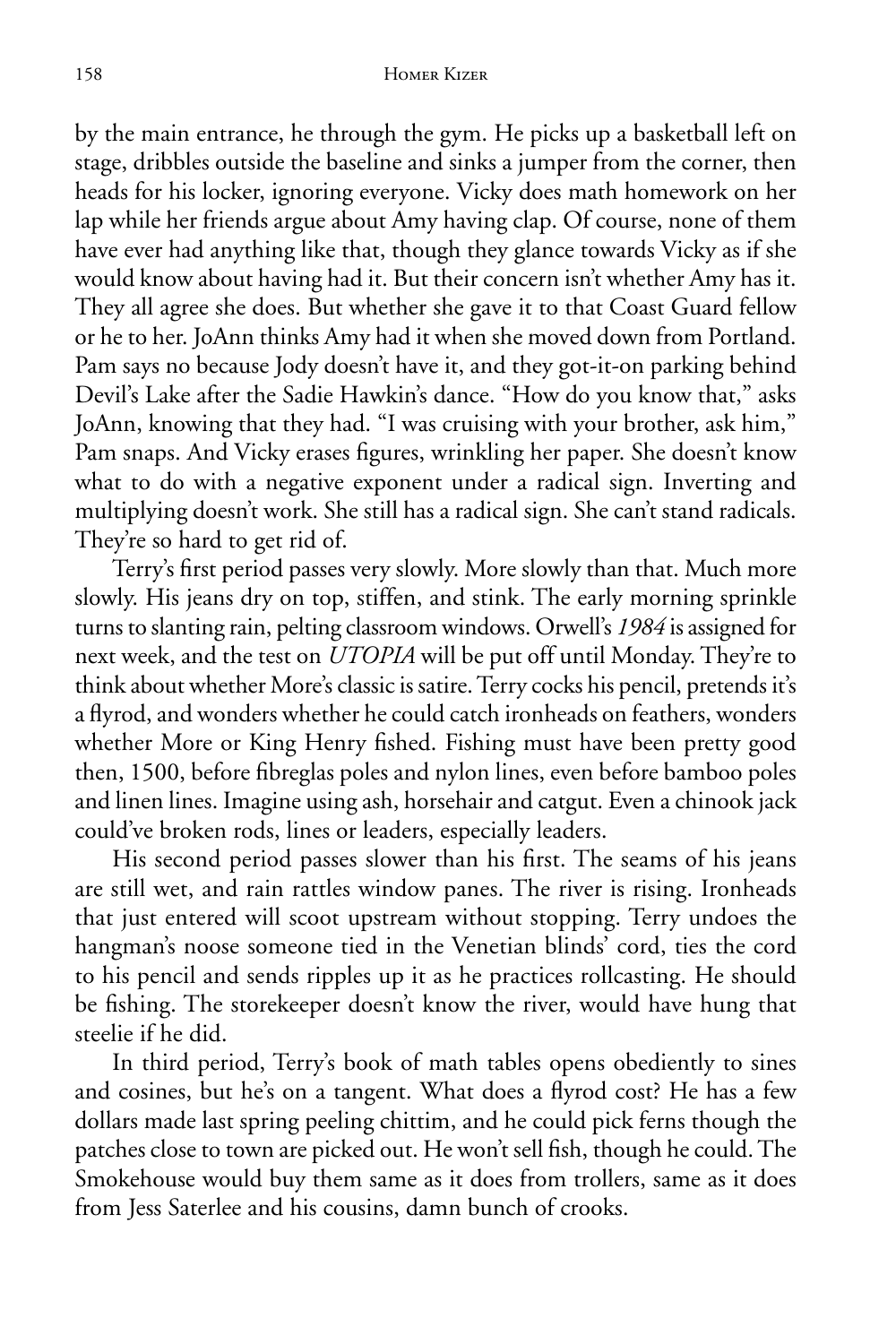The noon bell. A line forms in the hall, today being Thursday, hamburger day. But Terry sits, playing with his pencil. Mr. Green says, "You better hurry or that line will be as long as the hall."

"I brought a lunch."

"Then you'd better get a seat in the cafeteria before they're all taken." Mr. Green straightens chairs, then asks, "You do have a lunch, don't you?"

"I said I did."

Mr. Green finishes straightening his room. He erases the chalkboard, counts a stack of mimeoed handouts for his class after lunch, then again notices Terry. "I'm going fishing Sunday. Can you tie some Okies for me, bring them tomorrow?"

"How many?" Terry has plenty of drifter bodies and a box of hooks Old Man deFader gave him. He scrounged most of the bodies (from the river or out of trees). A few he got when the store sold. A hundred for three dollars. They were the same as the twenty-five cent apiece ones, only lots cheaper. "A half dozen should be enough." Mr. Green brushes chalk off his hands, then says, "Let me pay you for them now."

"Tomorrow's okay. I can't get them to you until then."

Offering two one-dollar bills, the math teacher insists: "Take it. My wife, she checks my wallet before payday. She'll have these if I don't spend them today."

"That's more than they'd cost in the store."

"Then tie me a couple dollars worth. The way I lose them, I can always use more."

Taking the money (his pockets are still wet), Terry gathers his books and hurries from the room . . . he is standing in the lunch line before he realizes why the Okies were ordered. His face reddens. *He saw through me, knew I lied*. He feels tight inside, his stomach all cramped up. He ought to return the money. *I don't need his charity*. But he hasn't eaten and he is hungry. The hamburgers smell tempting. They couldn't smell better if they were a smokehouse full of salmon ready to eat. Besides, if he left now he'd lose his place in line. He's near the end, a little behind the jocks and just behind the Freshman shop class. Vicky is forty feet ahead of him. Pam is in front of her, Jody behind. He wishes he didn't stink. Salmon eggs smell as bad as sorebacks.

Terry envies Jody. He has since Jody's dad gave him a bicycle in grade school, bringing it over at Christmas along with a turkey Jody's dad said the fellows at the mill wanted to donate, making the season a little more jolly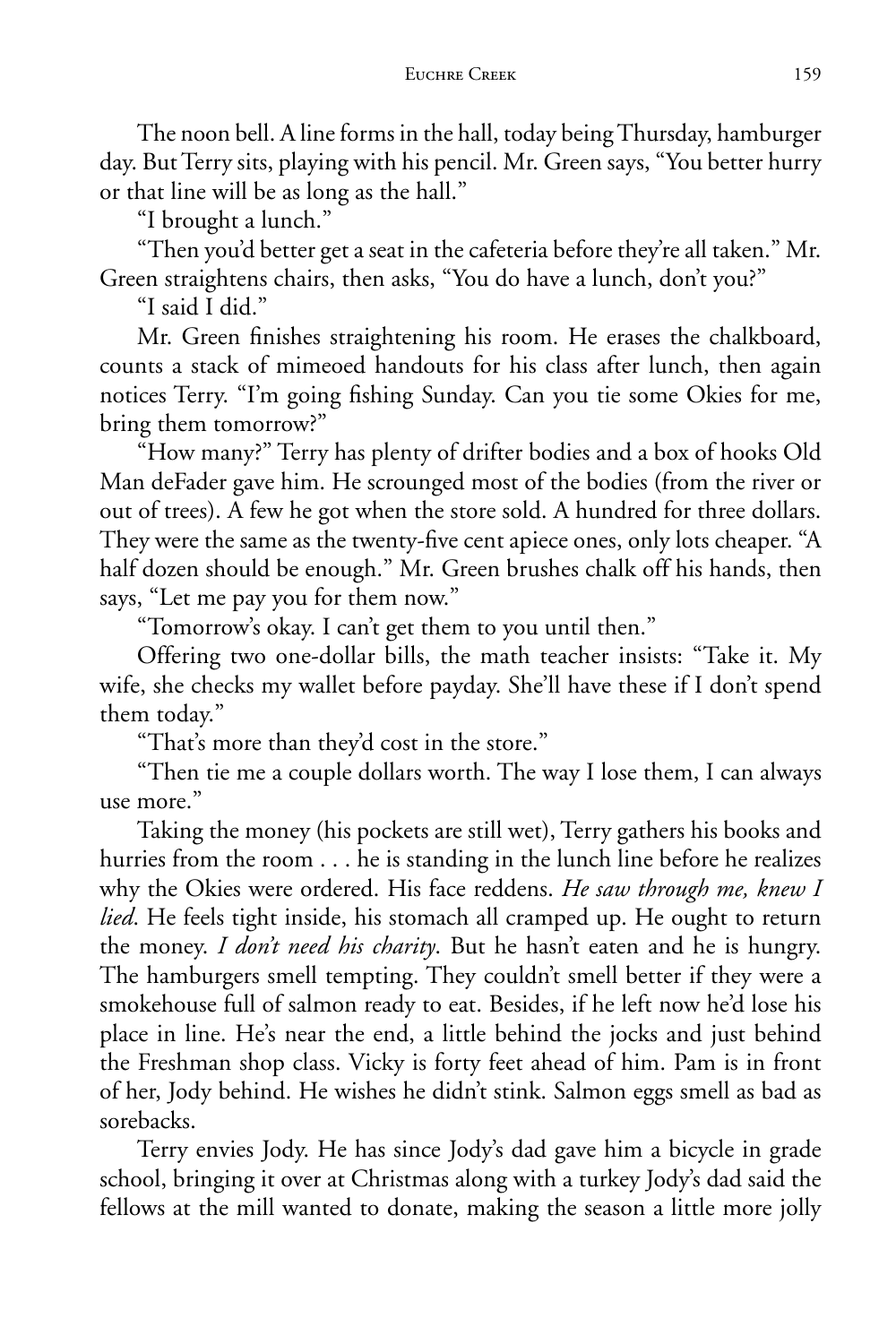for everyone. His dad wrecked the bike, riding it after getting his license suspended. That was six years ago, the last time they had a car. Their Chevy is still over the bank there by Skunk Creek. It wouldn't take much to get it back on the road. Probably could do it with a come-along and a couple of half blocks. Whether it'll run after sitting so long is the big question.

With his elbow, Jody jabs the fellow behind him, nods towards Vicky's back and winks. The fellow gives him the thumb's-up. And Jody leans forward and whispers in her ear. Terry doubles his fist as he looks away. There're more students getting in line, the latest that sissy preacher's kid and Gwendolyn, with glasses and acne. She's nice enough, but not very bright. She wouldn't hold hands with that pimple if she was.

Jody steps back smiling.

Vicky squares her shoulders, turns and asks loud enough for everyone to hear, "What do you want a piece of grass for?"

Jody turns red as everyone in line turns and stares. Terry covers the forty feet in a couple steps and a slide, pushes into line behind Vicky, and pushes Jody back. If Jody says anything—

"Butt out, Olson," Jody says. "You stink like a dirty cunt."

Terry's fist lands on Jody's nose, flattens it, snaps his head backwards. He steps into Jody, a hard left, a glancing right, then a wild left hook that puts Jody down. He hears the taunts, sees a face, Jody's. He jumps on him, flailing away, his fists cudgels. But it seems like the whole school jumps him. He kicks, jerks, fights free, and more hands grab him—and the tears come, damn those tears.

"Terry, get a hold of yourself."

He hears the principal's voice, but it's faint and comes from far away.

"Calm down, Terry. Get a hold of yourself. We'll let you go as soon as you stop fighting us."

The principal is closer now, but still shouting across a river without a boatman.

"Are you gonna behave yourself, Terry?"

"Yeah, I'm here. I'm all right."

"There's a chair behind you. Everyone else, out! Go to your next class and stay there if you've eaten. If not, get back in line."

Terry hears shuffling feet and murmuring, soft like the surf when the wind doesn't blow. The carpet rustles. A chair is drawn next to his. "I have bad news,

I have to expel you. No choice. Do you want me to call your mother?" " $No.$ "

"The expulsion is for the rest of the year."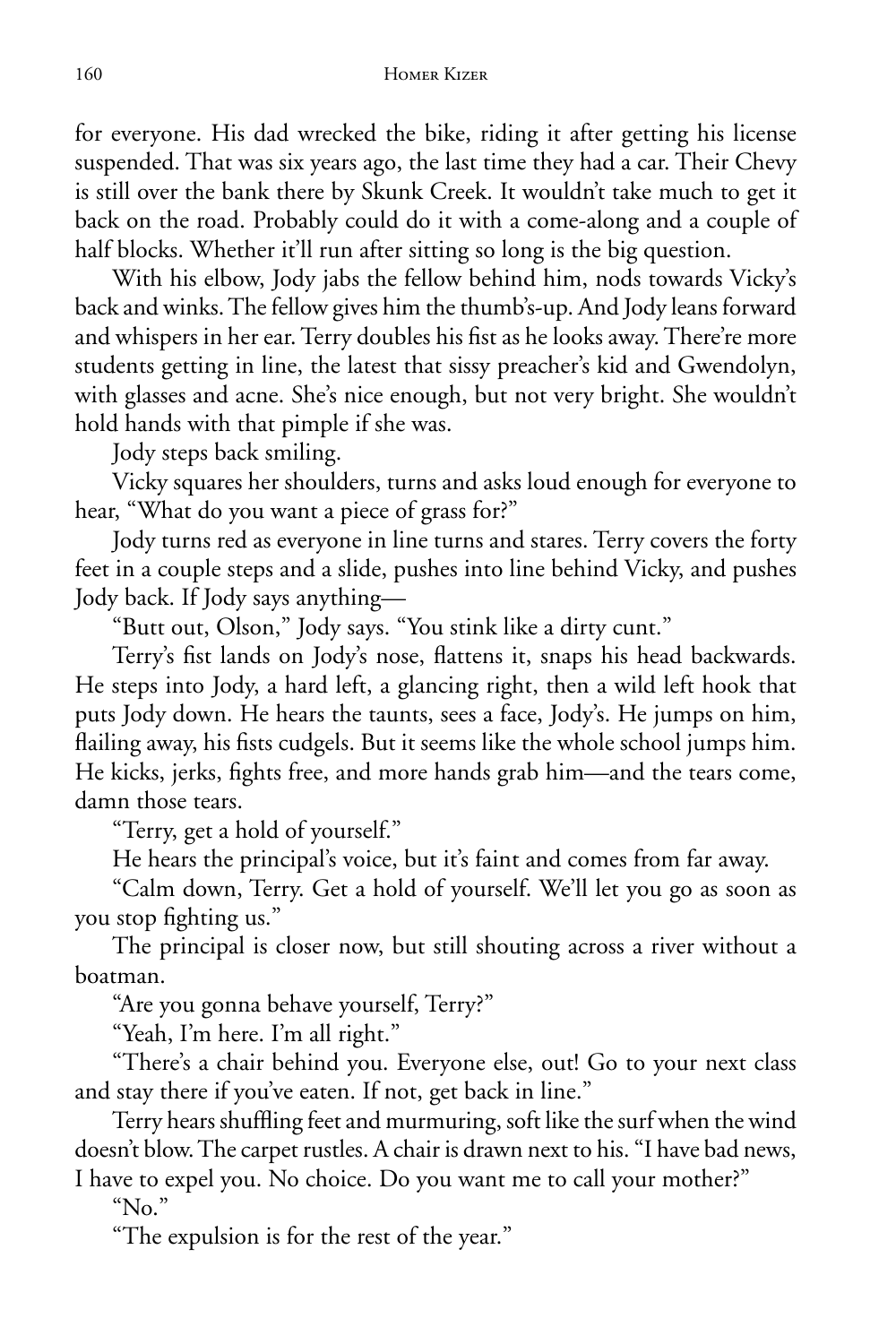"Why not two weeks."

"You know why. The Saterlee boy had to go to Newport. You hurt him bad."

"If it was anyone else, you'd give them two weeks."

"You're not anyone else . . . . Terry, I'm ashamed of you. You played into their hands. You should've stayed in line."

"I'll be back in two weeks."

"No. You won't be. Don't make my job harder than it is. You're not well liked, you know that. There're members of the school board who, let's say, expected you to fail."

"It's because of Dad, isn't it?"

"You have enough credits, but you won't graduate, not now, not from here." "Can I go?"

"Tell me, why did you do it?"

"The school board wanted it . . . . I dunno why, I just did it."

"You didn't have to hit him when he was down."

"I didn't know I did."

"Does this have anything to do with the money you'll get?"

"Can I go, now?"

"I'll give you through the weekend to talk to your mother. It's school policy to notify parents in cases of expulsion. Yours is no exception."

"I'll tell her."

"Don't let her hear gossip before you do."

"I won't, promise." Terry knows the principal is right. His expulsion will wag tongues of Euchre Creek's gossips more fiercely than the tails of Dudley's bear hounds wag when they catch a cat. The knuckles of his right hand hurt. He must have landed a punch he doesn't remember. He blanked out when he fell off the cliff and landed in the river. This must be like that.

"Take care of yourself, Terry. It's not the end of the world."

Terry had been after an Okie Drifter a weekend fisherman had cast into the top of an alder growing close to the cliff at the Ladder Hole. Leaning over the edge, he hooked the branch the lure was caught on. The edge let go. He hit halfway down, hit on his back, and bounced into the river. When he came up, he couldn't kick, couldn't move his legs. His wet clothes pulled him down. The second time he came up he was near a willow hanging out over the water. He caught a limb smaller than his finger, held on, and the current swung him close to shore. He crawled out using only his arms, laid on coon tracks and spindrift, and fell asleep. He woke shivering, his hands blue and stiff; he woke dreaming of hell and remembering his hat, watching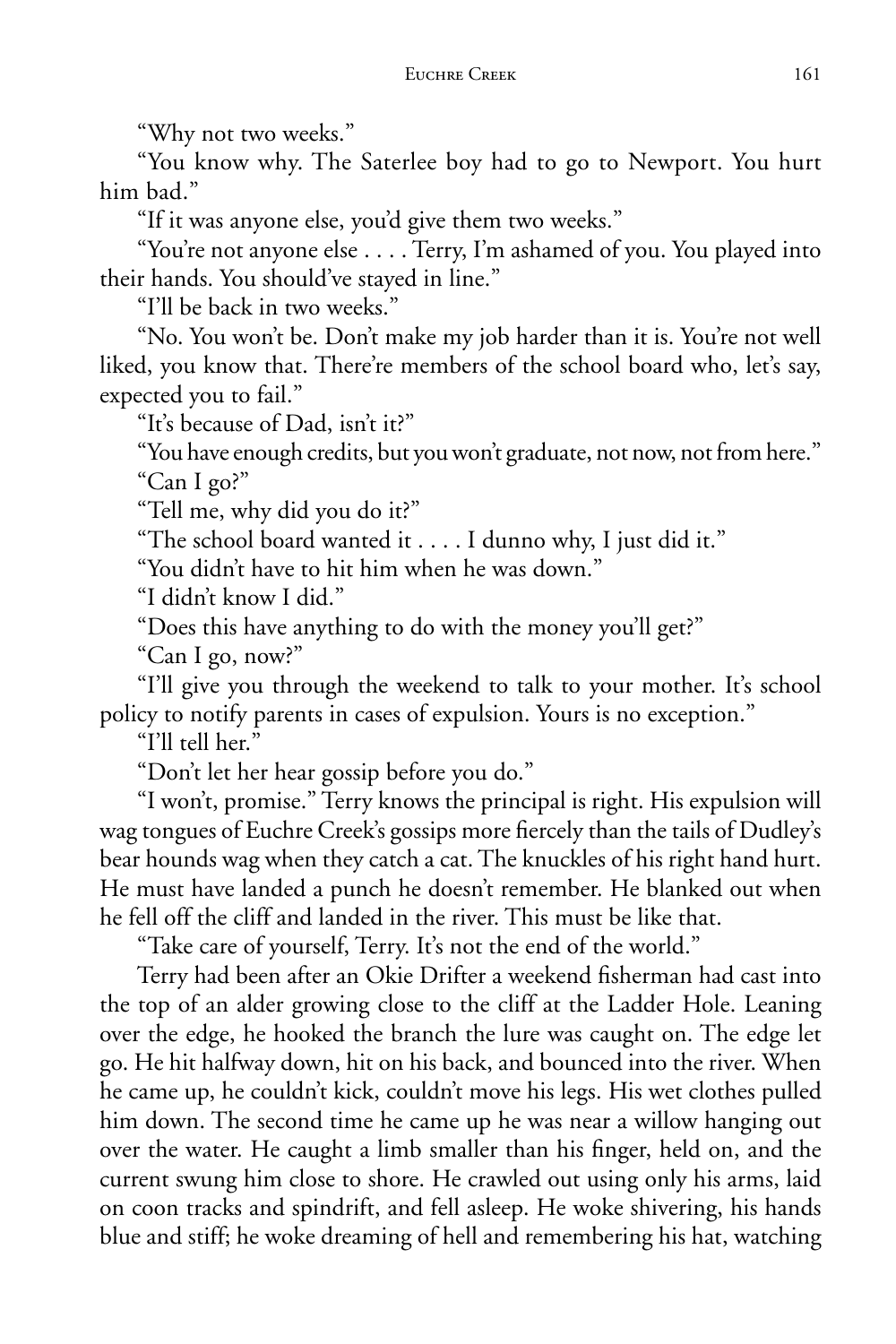it float downriver, bobbing along like a yellow buoy, a marker for a favorite spot disappearing around the bend. That was a good hat even if it did have flaps. It kept ears warm.

"Sure you're okay, Terry? Want me to call someone?"

He doesn't answer. No answer is necessary. Instead, he tucks in the tail of his shirt and leaves, with neither hat nor coat. He stretches his steps, pushing each step a foot past his natural stride, hurrying his stride. Wind presses him, tugging at his shirt, and rain, turning now to sleet, stings his ears and neck. He reaches for his ears, stops. He can't protect them, not for long. Besides, they're talking about him. He knows they are. He feels the whole damn school talking about the fight, saying he got what he deserved. They'll feel sorry for Jody, but they won't mess with him anymore. Not now. He saw that in their eyes. Fear. They were afraid of him, and it was all so damn easy.

The River Road has little or no shoulder. Terry walks on the broken edge of the asphalt, and he sees the car stop beside him before he hears it. Vicky leans across the seat and opens the door: "I didn't need you to defend me." Wind slams the door against its hinges, and rain dashes the seat. He grabs the window, stopping the door from slamming a second time. "Get in," Vicky snaps. He does, ignoring her sharpness, saying, "I'm the one expelled."

"You deserve it."

"Where're you goin?"

"Home to change. Yuh got blood all over me. It'll probably never come out."

"Soak it in cold wa—"

"I know that . . . . That was the dumbest thing you've ever done." She shifts gears, pulling the transmission into first. She can't hold her anger. A smile creeps over her scowl. "When you hit him, his nose exploded like a blood-filled balloon. Boy, did he ever deserve that."

"I'm sorry about the blood."

"You should be. Shut your door before more water splashes in."

"I'm sorry you had to see it."

"Damn you, shut your door."

Terry does, his sleeves dripping onto the seat, the seat wet with rain. Her tires sling rain against the fender, splash puddled rain out across crawling blackberries, across drooping thistles, across tanzy seedheads, washing the noxious seeds deeper into the ditch, spreading the poisonous weed into Ed Park's lower pasture, carrying it into Euchre River and out to sea, along the coast to California and across to Japan, where, someday, old men with bent backs will nurture it in flower gardens, admiring its full head of tiny yellow blossoms, not knowing that it's a hated plant, killing horses and cows. Terry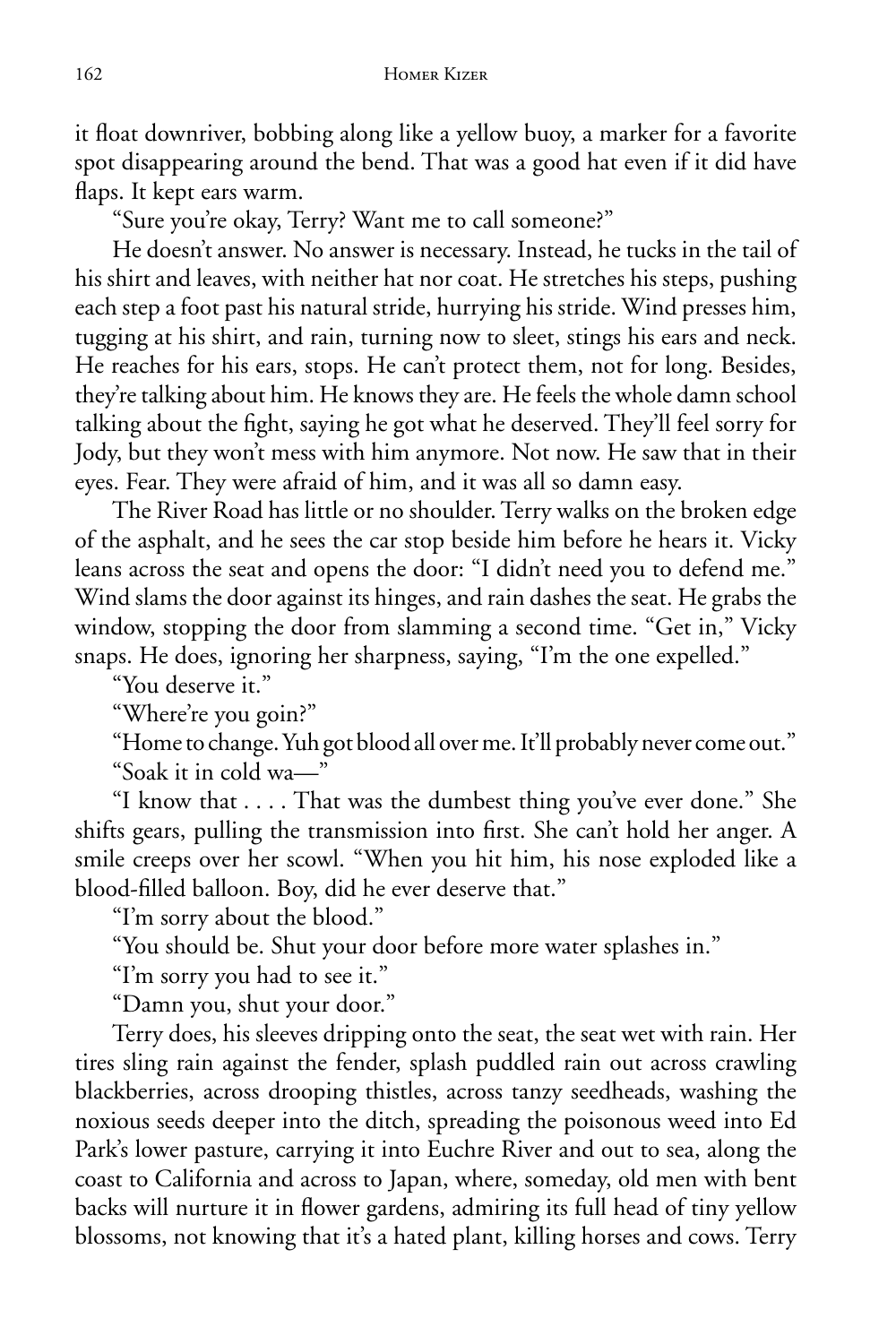says nothing as they pass Bob Brown's Welch stallion riding the bay mare Dudley boards for Tina, Bob's niece. He says nothing when they pass Flip sniffing the rear tire of Steele's Lincoln, nothing when they pass the cannery. He and Vicky sit as far apart as possible, neither anxious to talk nor quick to turn on the radio. And it's not until Vicky slows down that Terry speaks, "Don't stop, Mom isn't gonna understand." He knows she'll say she does, but she won't. She can't. She's a woman. A mom. Yet he wants held—and to hold someone, to hold Vicky—more than anything else. She'll understand. She's like him, maybe.

"Where to you want to go?"

"Away from here."

"Terry, it was so dumb defending me, getting kicked out. I'm not worth that."

"Maybe it wasn't just for you."

"I hope it wasn't."

The heater fan hums, wipers push rain aside, the engine rattles, its mains sloppy. Wind whistles around both doors. Somewhere upriver, a mink drags a salmon skin into its hole; it'll chew the skin tonight and tomorrow. Three days from now, hungry, it'll step in a trap Blackie Poage set. He'll get fifteen dollars for its pelt . . . Terry reaches for the radio. He wishes Blackie had married his sister Vicki. Maybe things would've turned out different, for his sister, for Vicky, making the name mean something other than what it does in Euchre Creek.

"You have to get back to school."

"Why? What will I learn there? How to change diapers? Will they teach me that? Yuh're lucky, Terry. You were born a boy." She looks at him as they pass the logdump. "Wanta go someplace and listen to the radio?"

"Not really. I'd rather listen to the river."

"Mattress Hole? It's close."

"Don't get stuck."

The river laps at the tiny sand beach, littered with bits of yarn and line, and a Flatfish box (for a red F-7, probably left by Uncle Leo, he and Dudley being the only two who fish such expensive plugs, and Dudley hasn't bought a license yet this year). It rises all afternoon, sweeping past the beach with a quiet roar. By evening, its current bows submerged willows, boils around alder roots and reaches to the charred stones of the fire ring at the end of the lane. Terry watches the eddy that plunkers fish swirl faster and faster, like a centrifuge powered by wind gusts, washing silt and sand out of the middle, changing the hole, reshaping chutes, separating fishermen into those who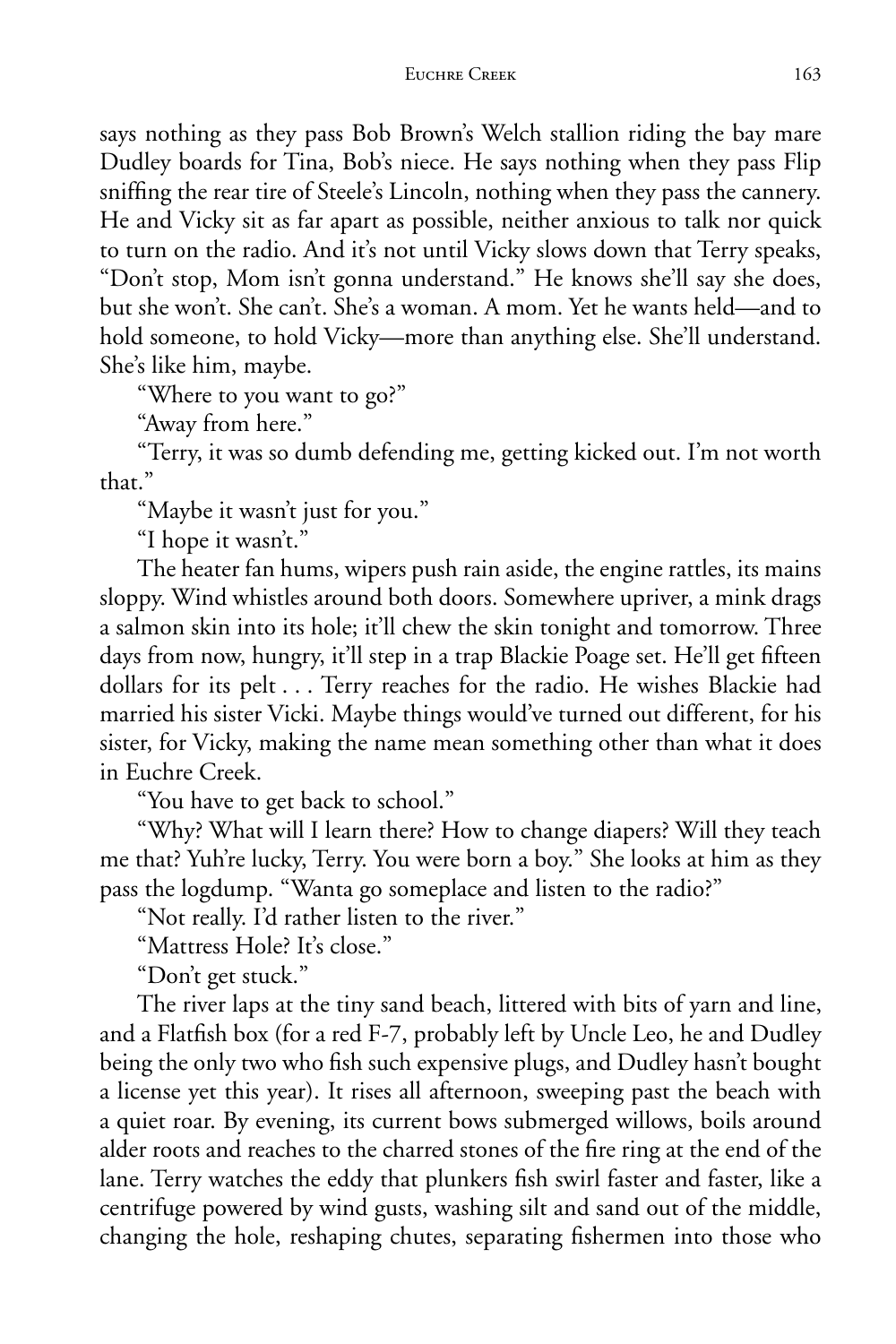adapt and those who cast where they always have. The sky remains gray, never lightening more than it had early in the morning. Gusts rock the Chevy. Between long kisses, Vicky holds his sore knuckles between her breasts. An uprooted fir drifts pass, gets caught in the eddy, spins around as if it would be sucked under, then boughs like layered skirts, lift, breaking it free. Vicky holds him, her hair brushing his cheeks. He repeats her name. It's magic, like the fir dancing downstream.

The fir is one of Terry's, a second-growth that had stood with a hemlock above the Garden Hole. Old Man deFader used to nap under it when summer blueback fishing was slow. He once woke to see a searun leaping with his bait, a bullhead fillet. He didn't get to his pole in time even though it looked like the cutthroat had swallowed the strip of white meat. After that, deFader switched to a treble hook before he dozed off; caught lots of bullheads but no searuns while asleep. He tried to get Terry to use fillets. But Terry stayed with nightcrawlers and crawdad tails, drifting both without weight through the pocket water between holes. And he caught more searuns than anybody but the barber from Rose Lodge who fished a white fly at sunset, always the same fly and always at the tail of deep pools. Terry tried getting a look at the fly several times, but each time, the barber cupped his hand around it, said it was a White Miller and that the pattern wasn't important, the presentation was. He used to think the barber was shitting him, but, now, watching the river, kissing Vicky, he thinks he understands. Kissing Vicky isn't like kissing his mom.

Most of the timber on the south side of the river belonged to Orlando deFader. Terry hasn't thought too much about what the old man left him, not truly believing the inheritance was for real. But he does now. That is, he thinks about it. He wants to share it with Vicky. He needs to see Wild Bill about when he's to acquire control of the timber. If he marries Vicky (he doesn't want her kisses to end, ever), he has to support her. He can't be like Dad.

Shivers, different shivers flow out Terry's arms, raising goosebumps. Fear is a funny emotion, not always having its basis in the rational world, affecting each person differently. And what is the rational world but another literary reality. Terry read *1984* last summer, especially page 104. It wasn't scary, nor even sad. Rats never have bothered him, not that he'd ever want to eat one. Why couldn't what's his name have gotten away from the city, gone off to live in the hills, taken her with him? That's what he'll do when *1984* comes, go someplace like the old Horner Ranch on Cougar Mountain, take Vicky, his pole and maybe a .22 rifle, quiet, but big enough to kill deer. He's been in the cabin where Uncle Rocky hid out during the War. He could build a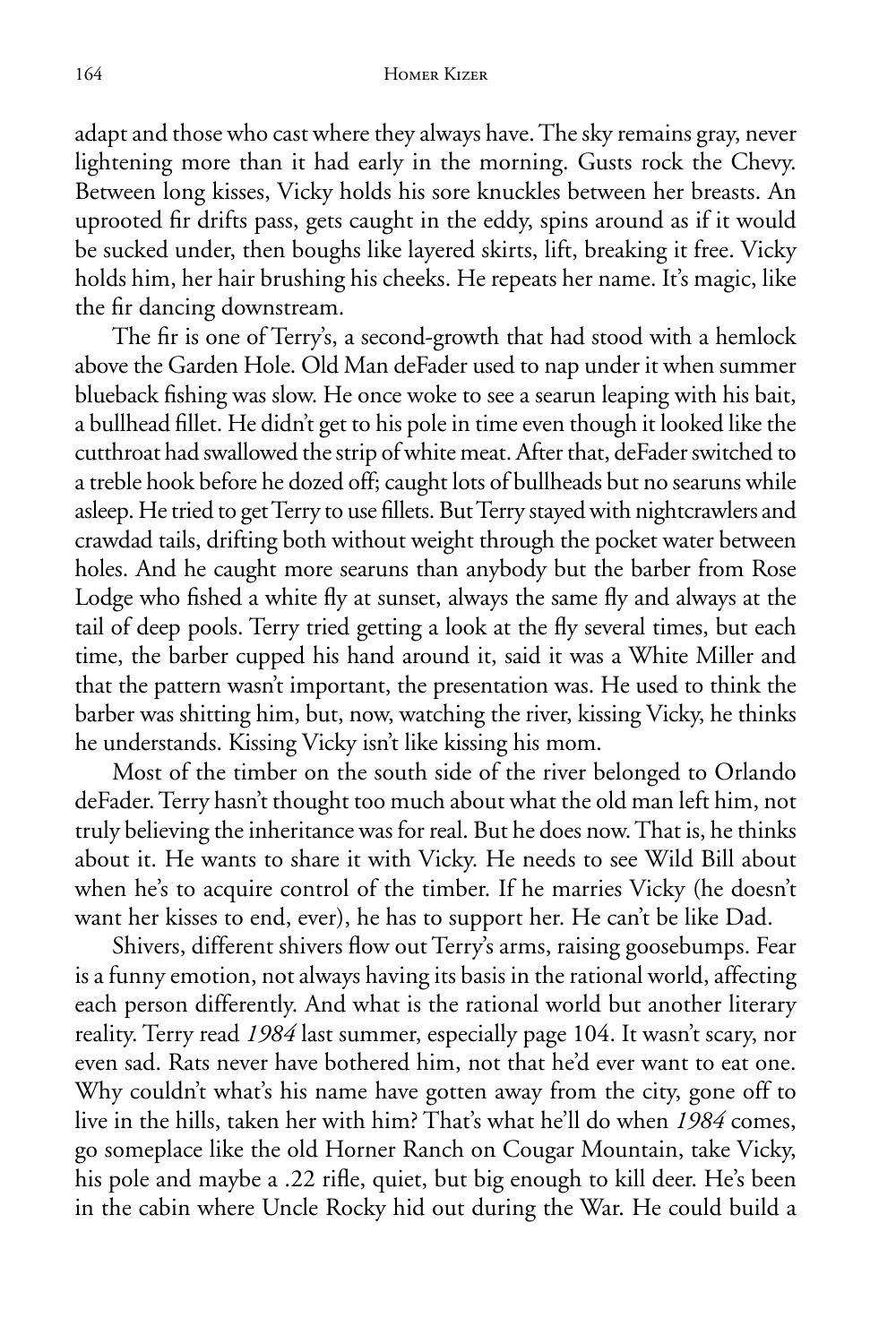place like that, use a bear tree as the front, dig it out behind. It wouldn't have to be very big.

Quilt-like darkness settles over the river. Terry lifts Vicky's leg off his, says, "I need to see Wild Bill."

"You have to tell your mom what happened."

"I will. Later. I have to see about, you know, supporting us first."

"Don't think . . . you have to . . . because of . . . because I like you."

"I have to see Bill."

The hill is gullied, the cut opening up a week ago, deepening each day, washing through the river-rock base, through clay and decomposing granite, slick as slime trails. Vicky's rear tires spin. The engine winds. The speedometer's long, red needle climbs to fifty, sixty, seventy miles per hour; but the Chevy crawls, straddling the wash, slowly up the hill. Terry doubts they'll make it. Then, they're over the top and on the county road, through town and going too fast to turn onto Highway 101. The Chevy lifts, feels like its taking the corner on two wheels as they sail through the stop sign and over the bridge. "Slow down," Terry says, clutching the seat; his legs braced. He's in a hurry, but not this much of one. Wild Bill might not be home.

They bounce across chuckholes and up Heroun's lane. Light streams through his picture window, swells with rain, divides and backs up, flowing past stacked Dungie pots and stickered spruce, quarter-sawed and intended for a boat that will never be built. The lumber has been piled there as long as Terry can remember—he is again reminded of the story Ol' deFader told about a boat Bill helped build. Bill and one of the Freemans kept a buoy tied to its mast so they could find it, they swamped it so many times. He'll have to get Bill to tell the story to Vicky. She'll laugh, and she has such a nice laugh.

Vicky's laugh begins in her eyes, wrinkles her nose and puckers her cheeks, making them round like peach halves, then spreads to her lips, parting them, before dipping lower to her shoulders and breasts, wiggling, jiggling them. She doesn't laugh often away from home (all of the movement embarrasses her), but with her sisters, she is freer, as she is with Terry. With other guys, she hasn't loosened up until she had something to drink, at least a couple of beers. But with Terry, she doesn't have to pretend. He's like a brother, only better. His kisses don't feel guilty.

They kiss again as if touching lips imparts courage, Terry already feeling butterflies emerge out of cocoons spun from taunts, once faceless, threads all tangled up, but now with each coming from Jody. He knocks on Wild Bill's door, and enters timidly when Bill hollers, "It ain't locked." He wants to ask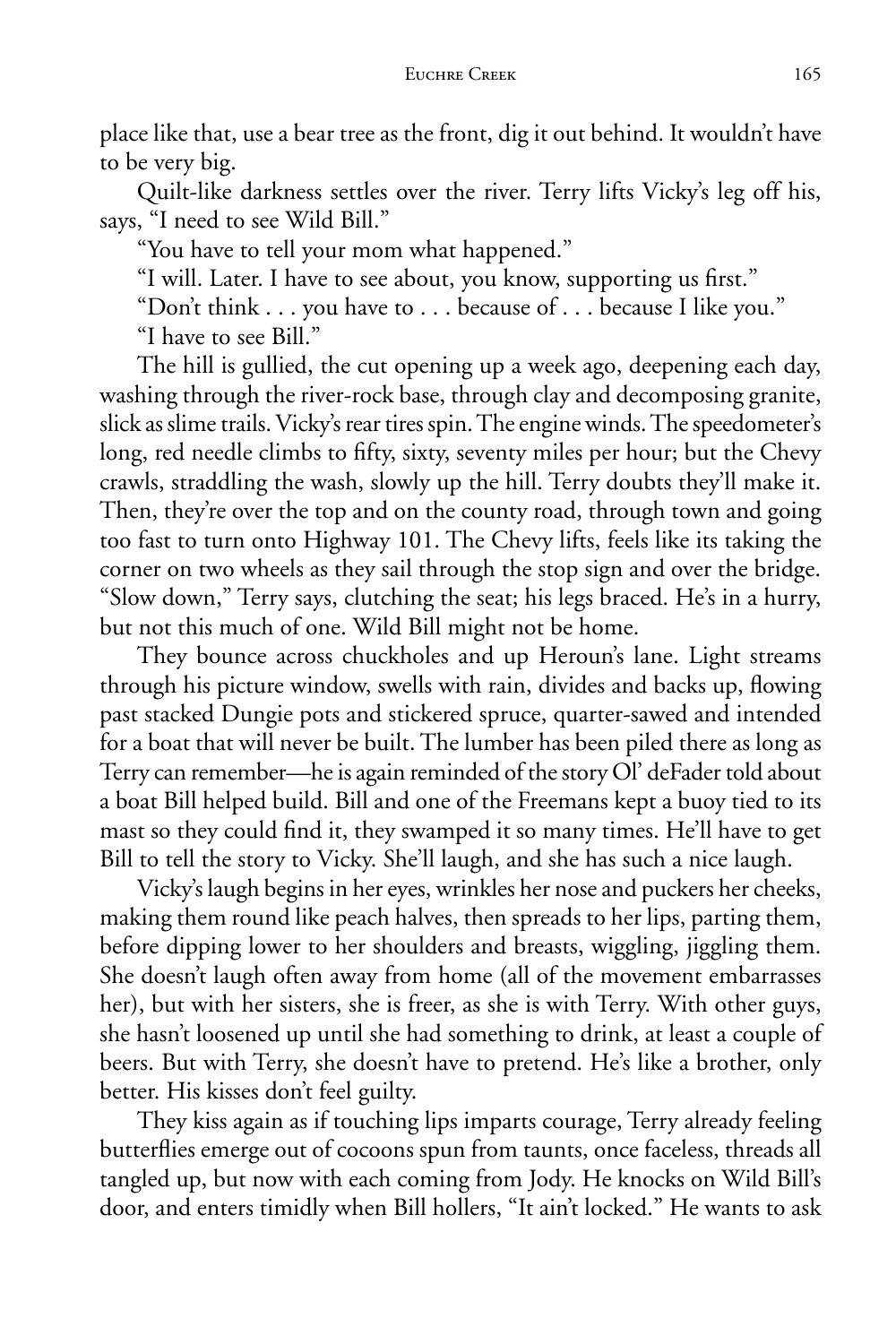about his inheritance, about when will he receive it, but taking a deep breath, he says, "Mr. Heroun, I need a job."

Tilting a staightbacked chair, Bill nods as if pondering the origin of the universe, gives no indication that he heard Terry, and none that he wants to hear what Terry has to say. He takes the round Cope can from his shirt pocket, pinches a chew between his stained thumb and index finger, tucks it behind his lower lip. Then still not looking at Terry, he reaches over, opens the stove and spits, the sputum sailing as true as a cannon ball, striking the length of sizzling alder, knocking down flames as if they were enemy soldiers, red army against blue. Terry shifts his weight, shuffles his feet, and waits. He'd stand at attention if he thought it'd help; that is. That is, he would if he knew how. Maybe he ought to join the Army. He'd at least have a job.

"I said I need a job. Do you need help?"

"I heard yuh just fine . . . also heard what happened at school today. Your ma called around looking for yuh. She's plenty worried, dunno what happened to yuh, fears the worse. She wants yuh home."

"I'm not goin home."

Bill raises one eyebrow, and Terry feels Bill stare through him as if he's smoke.

"Who's that in the car, the Poage girl?"

Terry doubles his fists without thinking. He came asking for a job. He doesn't need a lecture.

"You been with her all afternoon?"

"We didn't do anything."

"I didn't ask that."

"Yes, I was with her. Listening to the river."

"You owe more than that to your ma."

"About that job—"

"You're only seventeen. You're not your own man. I can't use you."

"Thanks for nothin."

"You ain't goin nowhere. Sit down."

"Vicky's waitin—"

"She'll wait for yuh a damn sight longer than she ought."

"What do you mean by that?" He sits, he won't defy Wild Bill.

"If yuh don't treat her better than yuh have your ma today, yuh don't deserve her."

Smoldering, Terry bounces to his feet, blood rushing to his head, swelling it. There's much he wants to say that he can't. He hadn't, hasn't forgotten about his mom. Wild Bill doesn't understand anything, certainly not what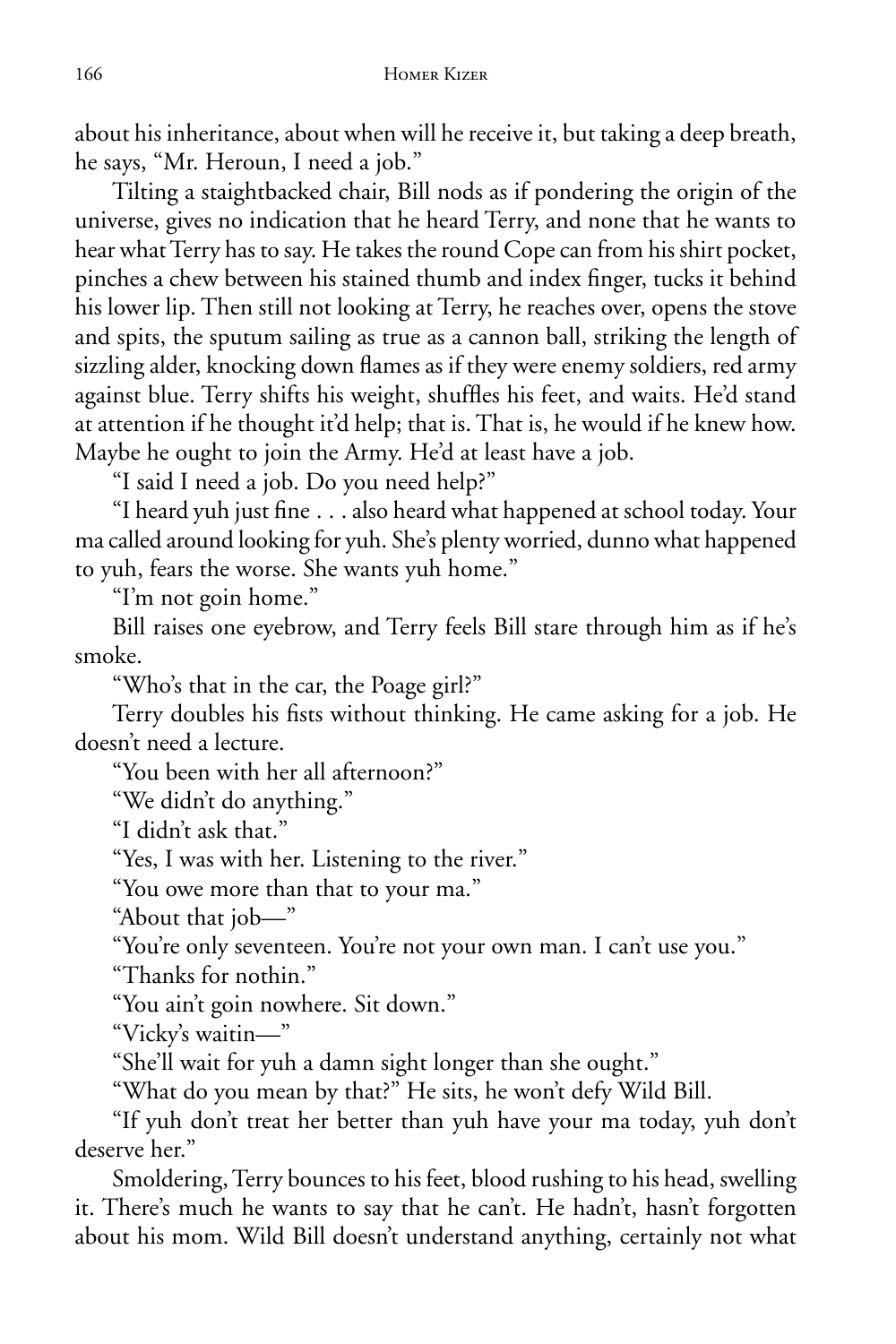it's like growing up in modern times, the Bomb, Welfare, doesn't understand what school is like, what it's like having a drunk dad. *Damn him*.

"Sit down or you're gonna have to fight me . . . . Yuh got lucky today, put a snot-nosed punk in the hospital."

"I won't fight yuh, Mr. Heroun." He'd be crazy if he did. Bill's reputation extends from Eureka north. In waterfront bars, he's better known than Moses, and more feared than Christ, having beaten faith into many once-irreverent fishermen, even into quite a few loggers. His dad admires Bill, once said Bill was a symbol, but he passed out before he could explain what he meant. Terry suspects his dad wants him to be like Bill. "I need a job. I don't want to fight yuh. I'm not stupid."

"Yuh deserve a lickin."

"Jody had it comin."

"Not for that. For not tellin your ma . . . . The fight was nothin. Don't be makin somethin of it."

"What do yuh want me to do?"

"Call her, tell her you're all right, that you're stayin here for a few days." Bill points to the phone on Jackie's desk. "I just can't work you where I really need you till your birthday."

"Then I have a job?"

"You can tell your ma yuh're workin for me. I dunno how else I'll keep an eye on yuh like I promised Orlando."

\* \* \*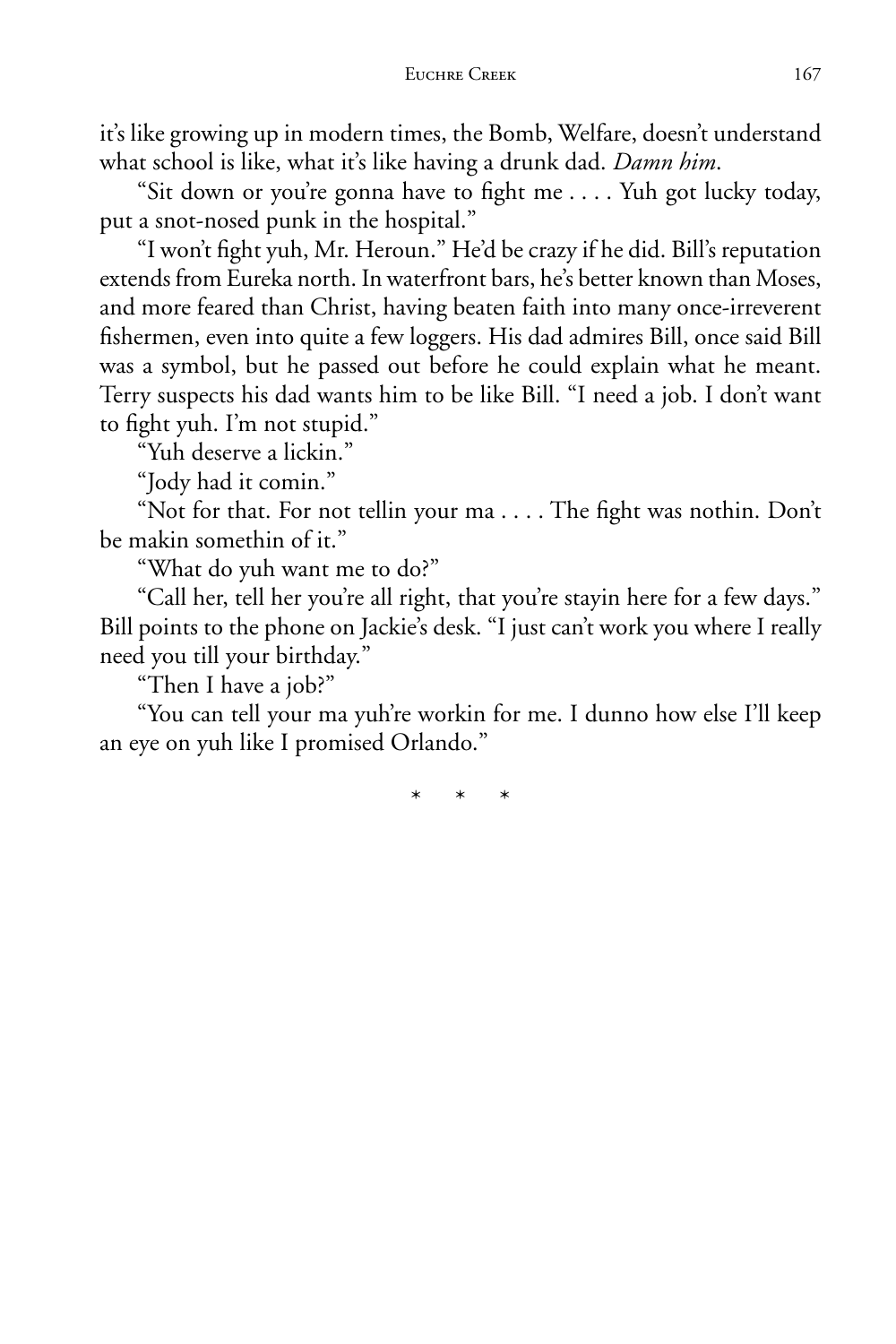### Chapter Twenty One

1.

Even for a Monday night, the Harbor View is quieter than usual. It was busy earlier, the regulars having been here since the middle of the afternoon, but nobody drank much. Cat loggers have been out of work long enough their rocking chair money is drawing to an end. Stoker's third side remains down, and the log market has gone to hell, thanks to Georgia Pacific. Those bastards are still sending a hundred fifty loads a day through Valsetz and another three hundred down the Gorge even though they've started logging South Tract. They've punched their mainline road all the way through from Toledo to Bull Run, even up onto Mary's Peak. There won't, Vern suspects, be a stick of timber left in this country in another ten years if somebody doesn't stop them. *Cut every stick big enough to make a log, then borrow against the seedlings coming back. Replant enough that a price can be established for how much each seedlingis worth, then write everythin off as expenses. A helleva scam, and entirely legal. Maybe I'm in the wrong business.*

Martha sits with Blackie, who came in to say he wouldn't be coming around much anymore. *Caught himself a case of religion. We'll see how long it lasts. Most fellas recover.* Martha tends bar for him, but he suspects, she's really intending to find somebody to support her. If she had any intentions *of snagging Blackie, those are now gone. That boy is still in love with Vicki, but he's fi nally gonna stand by the wife he has. That boy just planted his seed in the wrong garden.*

That boy, as Vern thinks of Blackie, is only a dozen years younger than the tavern keeper. Martha laughs at something Blackie says, as the unemployed logger stands to leave. It probably wasn't funny. *Go home! If you're not gonna come by anymore, then get outta here and let me close. You don't have any money to spend. You aren't doing anything but keepin me open.*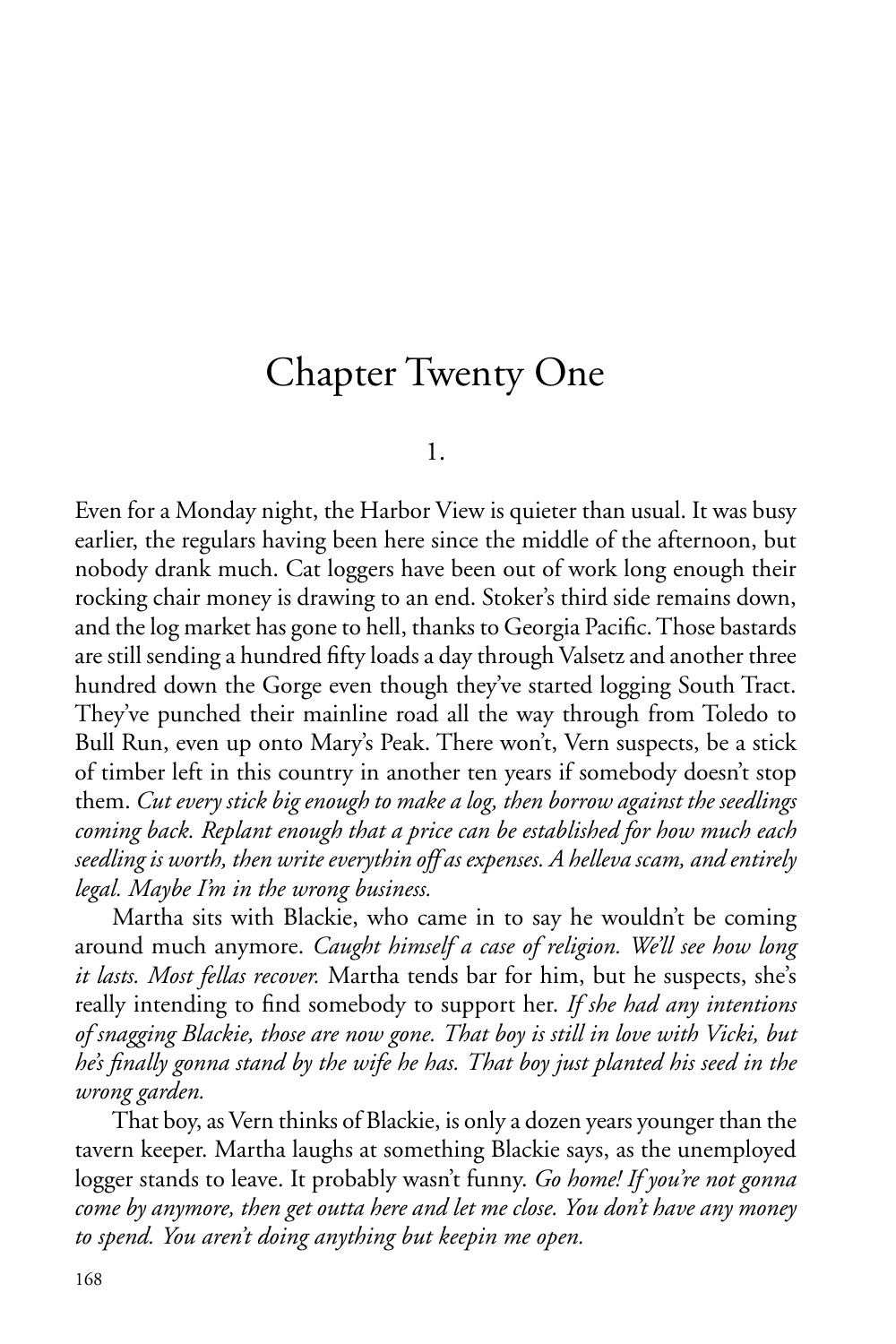All winter, Blackie's wife has called every evening. She didn't want to talk to her husband. She just wanted to make sure he was here, that he hadn't gone home with someone else. *If he had, what would she to do with the kids? She can't support them*.

Martha laughs at everybody's jokes, even his. Her laugh's good for business. She makes loggers as dried up as Olf Gunnarsson feel like they have a chance with her. Truth of the matter is that they do.

Just as the logger reaches for the door, Vern asks, "Blackie, did you hear what happened at the school?"

"Yeah, I did. Seems the kid finally had enough. 'Been comin for years."

"He ain't old enough to go to work for anybody but family."

"Meanin?"

"He inherited some ground that could be logged even in this weather . . . . You need to get back to work. Why don't you get together with him?"

"I'll think about it."

"Go on, get home . . . . I wanta close up."

"If yuh're closing up, I'm gonna take off too," Martha says. "It'd be nice to get home early just once."

"Sure, why not." Vern begins setting chairs upside-down on the tables.

Blackie disappears into the darkness, pushed back from the edge of the tavern by the light falling through the windows and lying prone on the gravel and mud parking lot.

Martha looks at Vern, "You sure it's all right if I go?"

"I told you it was."

"Then why don't I believe you? Somethin's goin on that yuh're not tellin me."

"Why do you say that?" Vern keeps on setting up the chairs. "Don't worry about goin. I'll take care of things."

Martha takes the bar towel from under the counter. "Do you want me to take the towels home and wash them?"

"If you want."

"Are you just gonna keep using them if I don't?"

"Today would've been my wife's 35th birthday." Vern pauses to listen to rain drip from the eves. He has been thinking about Deborah since morning, not knowing if he really did all he should've for her. Maybe he should've moved her West, found a sanitarium in Portland, someplace where she could see Mt. Hood, maybe Washington Park, the rose gardens, the monkey house. *She would've liked that*.

"I never knew you were married. You've never mentioned her before." Martha stares as if seeing him for the first time. "What happened?"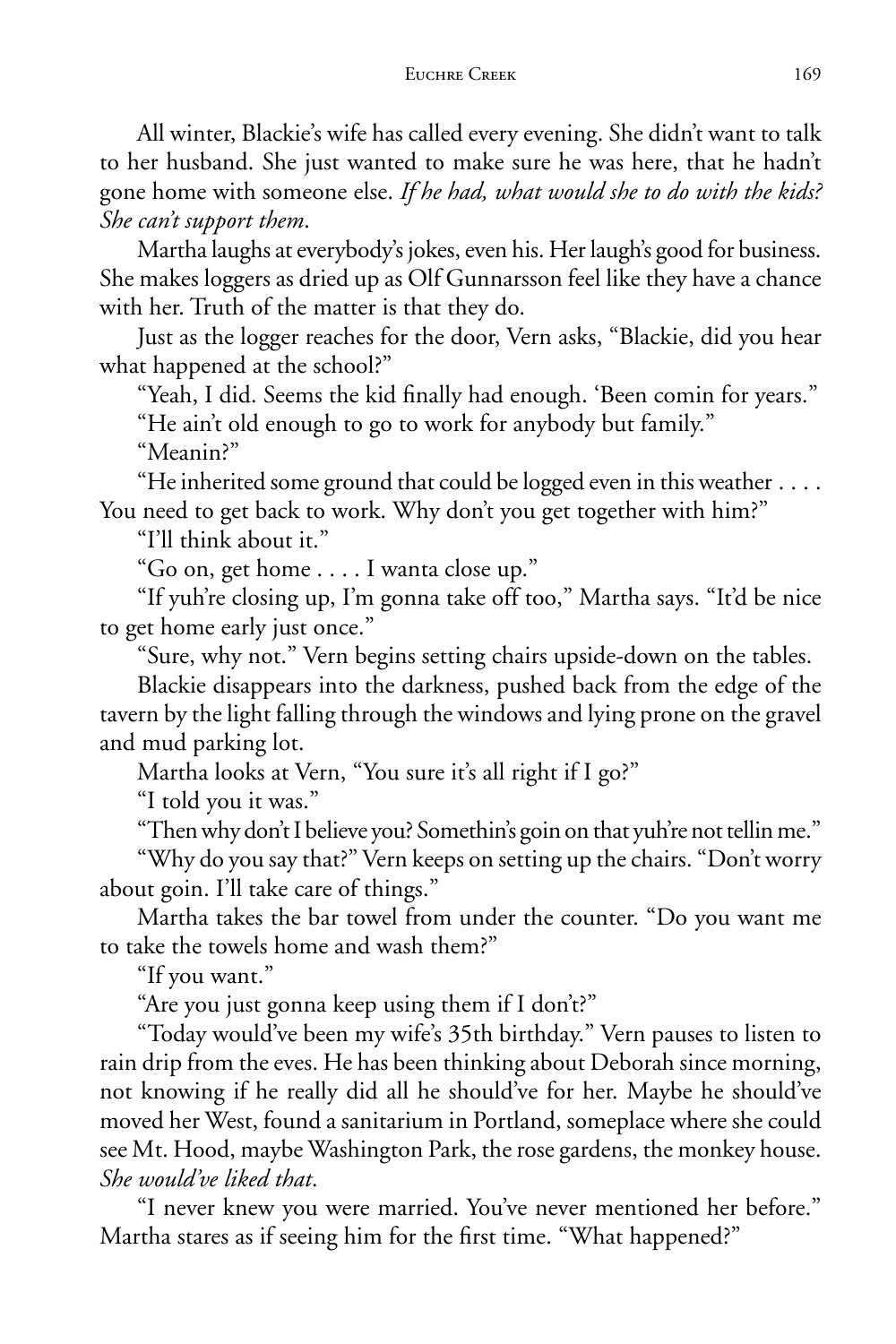"Go home. I'll finish up."

"Not yet . . . . Tell me about her."

"There's nothin to tell."

"Vern, I know when a fella's shittin me. What happened?"

"Ah, the war . . . . She spent too long in the camps."

"The death camps? You were in the war?"

"It's not something I wanta talk about, sorry." He stands beside the blinking *BLITZ* sign, its glowing neon tubes casting flame orange flashes against the darkness, the flashes like the artillery muzzle blasts, the illuminations of war, of dead men struggling through the long night that will not conclude in his lifetime. *There'll be a generation that sees the end to all of this, that lives through the end of the age. Then what? The pattern beginnin all over again? The Judges, the Kings, Captivity for a season and a time as once again war comes out of the north country. That is the story.*

Ever so gingerly, Martha touches Vern. "I'm sorry about your wife. Yuh should've said somethin before."

"There's nothing that can be done now . . . . Go home. You have kids waiting for you."

"They wait every night." She is seldom unsure of how to proceed. "After the reception, what happened? Somethin did 'cause you haven't been the same."

"Go home. I'll be the same old Vern tomorrow."

"Which is reason enough for me to stay."

"How many times do I have to—"

"Listen. You've been holdin this inside yuh for a long time, haven't yuh? . . . Maybe it's time to let go of it."

Staring into the darkness beyond the shell of life falling from the windows, Vern shakes his head, slowly at first, then faster as he says nothing. Seconds pass into minutes, and still he says nothing. There is no stirring behind him. It's as if he has passed into timelessness where everything that is must coexist with what was and what will be. He and she must coexist. *How can that be? How can we . . . what? . . . Why not?* "Get yourself a cup of coffee and sit down. You asked for it."

Bar towel over her shoulder, Martha turns a chair sideways to a table and sits, her back to the door. Perhaps she should've gone home.

"What do you know about bein chosen, then rejected—"

"Sounds like you're talkin about divorce, and I didn't do nothin that warranted divorce. So maybe I know a thing or two about being rejected."

"I suspect you do." He turns to again stare into the rainy darkness. "A man dies at night, then lives again in the mornin—and they say it's biology.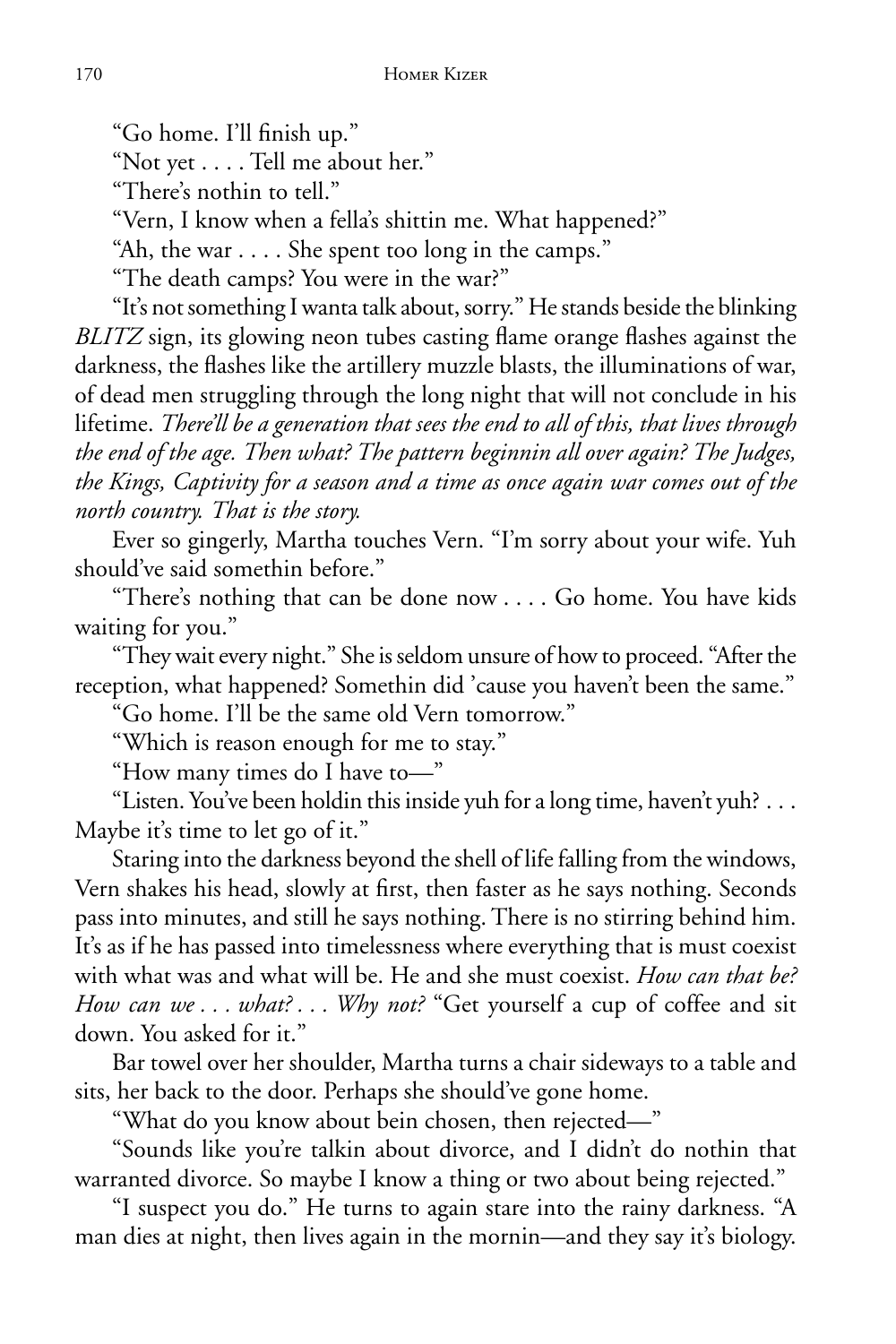What do you think? Shall a chosen nation live again, or are we doomed to eternal damnation?"

"What are yuh talkin about? Being Jewish? You're not a very good Jew." "Why do you say that?"

"I know Elder Stambaugh there in Oceanlake. He don't eat pork, and he's only a Seventh Day Adventist."

"Is that the test, a kosher kitchen?" The darkness beckons to him. *Was this what happened to Deborah? The darkness beckoned and she answered?* "Is that all there is to being Jewish? Food and what, the Sabbath?"

"That'd be a start. You don't, never mind. I said too much."

"You're right. If it really mattered, I'd live like it did. So it must not matter."

"But it does, doesn't it?" She turns to face him, and reaching across the table,

she says, "That's what happened, isn't it? You remembered who yuh are?" "I've always known who I was—"

"You lie to yourself, and don't be tellin me I don't know what I'm talkin about."

"You don't." *Damn her anyway.*

"Vern, I'll match yuh, tear for tear, if yuh wanta have a crying towel." Her fingers rest on top of his hand. "Now, I'm goin go home, and I'd like for yuh to come with me. Yuh can see for yourself what it's like to live on a bar maid's earnings."

"I don't have to look in your cupboards to know what's there."

"And I don't have to be a Jew to know what it means to be chosen, then rejected." She stands. "Come by sometime."

"Maybe someday . . . when I get everythin cleaned up."

2.

Blackie doesn't immediately enter his house. Instead, he sits in his pickup, listening to the rain, thinking about going back to work, wondering what it would be like to log for the kid, wondering why nobody has ever given him anything but a hard time. Even the preacher was pretty rough with him, not that he expected Gosson to be gentle. He was baptized yesterday afternoon. Just him and the preacher there. He didn't want anyone else to know, especially not his family. He has enough changing to do that he doesn't need them throwing his failures back in his face.

That's what crucifying the old man means, killing all those things that have made him who he is. The Cross kills slowly. The old man doesn't die all at once, but weakens over time until he loses his breath. The new man, according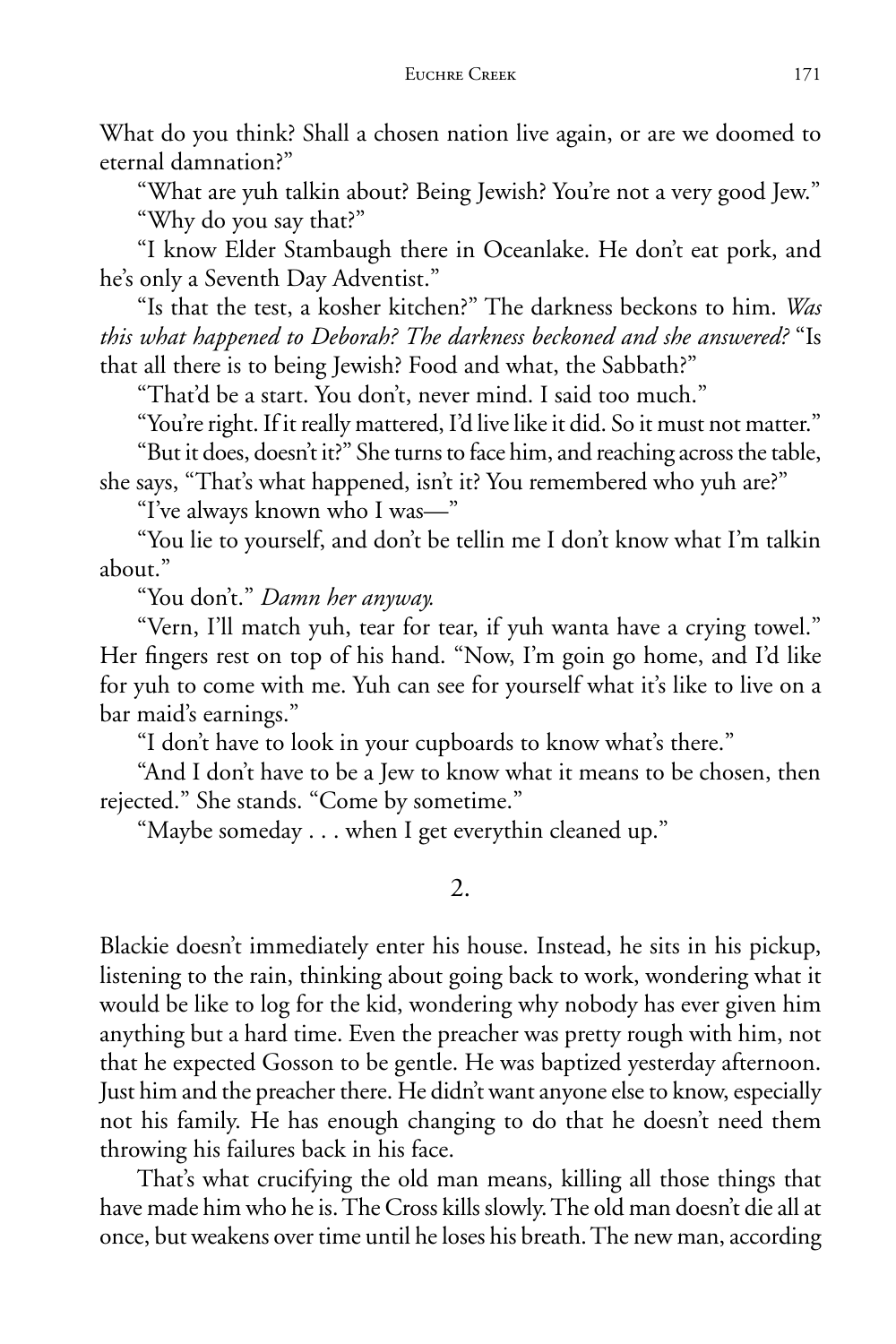to Gosson, born from above through receipt of the Holy Spirit, then dwells in the same tabernacle of flesh that the old man inhabited. What does that mean? *Two of us, father and son, living in one body? The son has to kill his old man? I gotta quit being me? I don't know. I justgotta quit doin the things I've always done.* The way Gosson put it, a Christian isn't defined by actions, but by the lack of hypocrisy. All he has to do is what he knows is right, and when he screws up, he has to go back to where he screwed up and remake the decision to do what he knows is right. *That actually sounds simple enough . . . but doing what's right means tellin her how much of what's been goin on? I don't wanta tell her anythin. It's all in the past, now. I'll just make a bad situation worse.*

*Wonder where that bear went—it had to be close.*

*Wonder what's it's gonna be like, no poachin, no getting drunk, no getting a little extra on the side—and then not wantin to do any of those things. It's a long walk from Egypt to Jerusalem. Forty years. Guess I got that much time.*

*That is what all of this means, I'm committed for the long haul. Did it to myself. Don't have anyone to blame but me . . . well, that might not be true. I didn't choose myself, wouldn't have.*

He sees the door open, sees his wife peek out. After a moment, she dashes toward the truck and opens the passenger door. "Are yuh okay?"

"Get in. Talk to yuh for a minute."

"The kids—"

"They'll be all right for a minute."

"What do yuh want?" She closes the door, but stays close to it.

"Ah dunno . . . suppose things will get better when it stops rainin?"

"I ain't seen it rain for this long before, not even here."

"Wanta start over, sorta make a clean break with the past?" The night seems exceptionally dark. "I ain't been around much, and that's gonna change."

After a long period of silence, she says, "I'd like to believe yuh."

"Let's get in there and see what the kids are doin."

"I wanta believe yuh." She opens the door and flees towards the house.

He delays a while, his thoughts returning to the bear and the swamp, the skunk cabbage and beaver dams, the flooding creek and the light he saw that was probably reflected headlights trapped by the fog. At least that's what Gosson thought the light was. *Said the Lord doesn't work that way anymore, not like how the Apostle Paul was converted. Said He don't send lightning bolts to stop a fella from killin anothern like He did for Sargent York. But I think the preacher's wrong. If the Lord don't change none, is the same today as yesterday, well, I wonder what thingit is that I have to do—besides learn a helleva lot more. I'll be thirty years and an old man before I learn enough . . . probably never learn*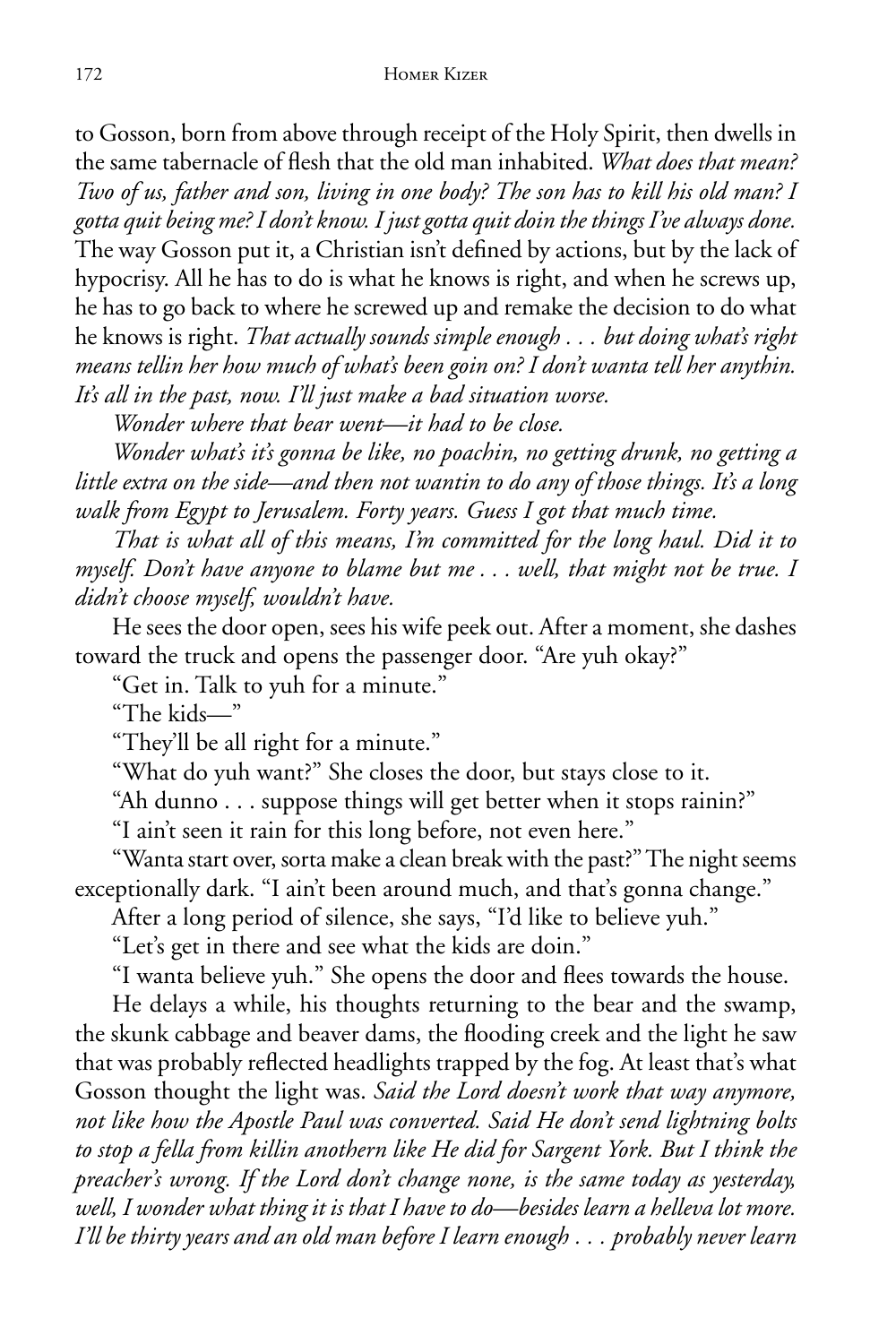*enough. So what does that mean? Don't have anythin to do but do what I know is right? Maybe that's all this is about.*

3.

Terry's call to his mother wasn't as hard to make as he thought it would be. *Yes, she said she understood. No, she really doesn't.* He said he was fine, lied about having eaten dinner, told her he'd be over to get his pole tomorrow, that he was working for Bill, that she shouldn't worry, and he hung up feeling small as he stared at the fire in the parlor stove. A *spider over the flames of hell. No way to save himself. Good thing I don't believe that nonsense.*

After he'd finished talking to his mom, he waved for Vicky to come in and met Bill.

"Yuh're the young lady he went on the warpath to get?"

"He didn't need to do that."

"I suspect he did . . . but he could've picked a better place for it to have happened . . . "

"I never would've been in a car with him. Jody's a jerk. Has been since his dad bought that big house on the river."

"The Kid's gonna spend the night here. Why don't yuh come by for supper tomorrow, say, six? The Kid and me—we got some things that need done in the mornin."

Terry spent the night, at least from midnight on, turning and worrying, Bill's lumpy couch hard on his back, making it ache as if he'd spent the day shoveling. He can't see a way out of the hole he's in. It was all too damn easy. It was all over with the first punch. They waited years for him to prove he was of bad seed, and he confirmed their expectations. Now he needs to get out of here, get so far away no one knows what an ironhead is. He needs to take Vicky with him, make her happy.

When Bill kindles the morning fire in the woodrange, Homer is curled up on Terry's feet. Terry is more off the couch than on.

Cedar shavings crackle and pop. The pitchy fir catches fire, sending sparks up the chimney, into the rain and over the roof, twinkling as they arch high, dying, becoming cold bits of carbon caught by the wind. Bill rattles the grates, sending more sparks higher. Frying pan hot, he then plops in two steaks, splattering grease onto the stovetop, smoking up the kitchen. Into another pan, he breaks a half dozen eggs.

Smelling the smoke, hungry; he didn't eat yesterday, Terry wakes, moves his foot, and Homer, still asleep, growls. "Will he bite?"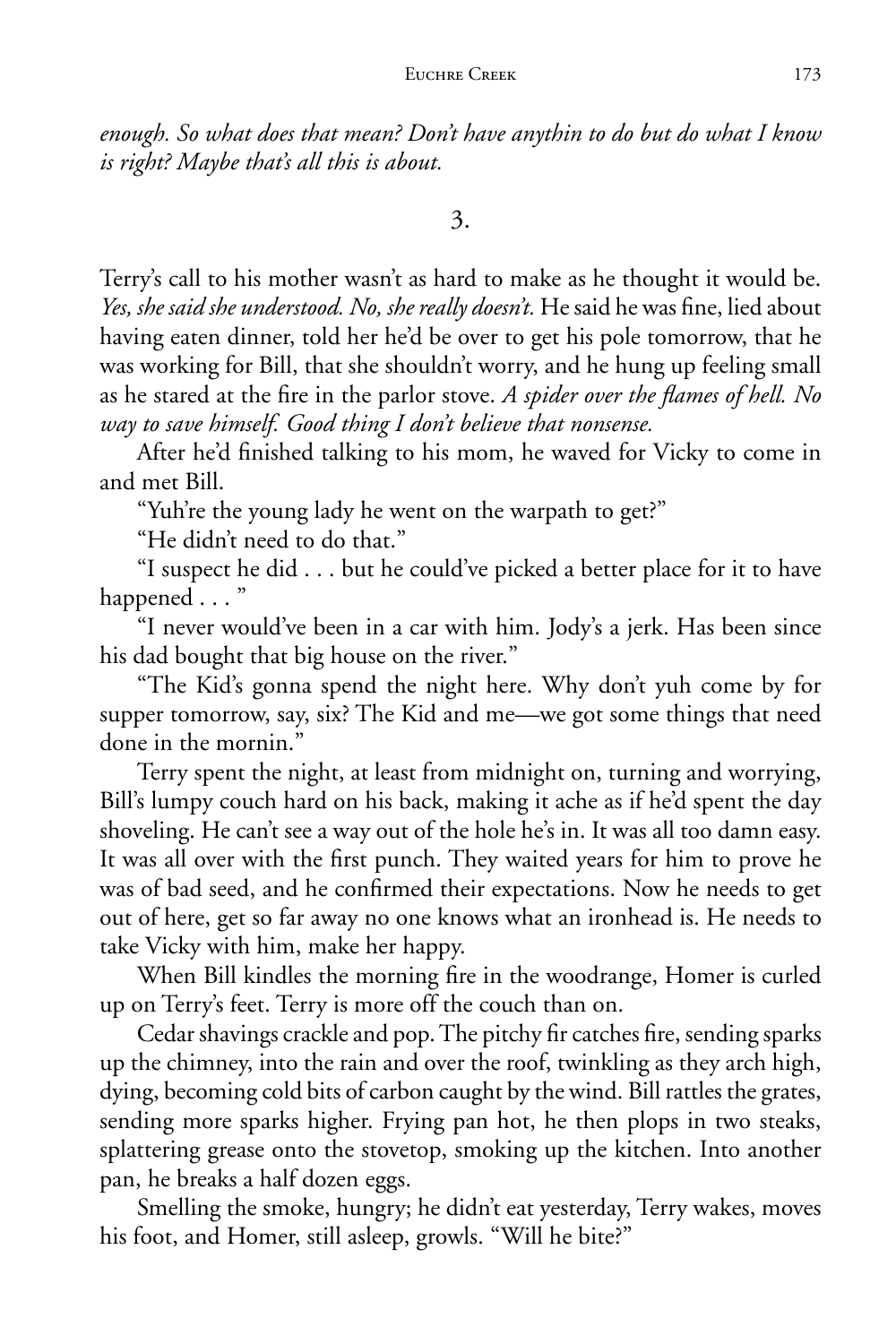"About time yuh got up. Food's comin. There's ketchup on the table."

Bill opens the refrigerator, and Homer, up with the sound of the door unlatching, pokes his head in, locates the smoked herring, and almost has them before Bill can slap his paw. "You damn varmint, you eat too much," he says, shoving the coon back with his foot. "Hang on a moment, and I'll get yuh a plate."

After dishing himself and Terry a steak and two eggs each, Bill slides the last two eggs into a bowl, pours the drippings from both pans over them, and adds a spoonful of strawberry jam. Homer, standing on a chair, eats from the table, gulping down the eggs, slurping the jam and drippings, and to Terry's surprise, not wasting any of it. "His manners ain't so good," Bill says, "but yuh can't fault him for enthusiasm."

Looking out the window, Homer sneaks a paw onto Terry's plate and fishes for what he can find. Terry pulls the charred venison steak to the opposite side of his plate, but slides one of the greasy eggs to where the coon can reach it. Without looking up, Bill says, "Don't go feeding him. He's got enough bad habits as it is."

Startled, not realizing he was being watched, Terry stands.

"Sit down and finish up. Jackie'll be here in a minute. We're leaving as soon as she is."

"I'm not hungry."

"First thing yuh gotta get over, Kid, is lying. People are gonna start takin yuh at your word."

"You gonna watch everythin I do."

"Sit down—"

"Is that all you know how to say?"

"I'm gonna forget yuh said that, your pa never teachin yuh right. But there ain't gonna be a next time."

Terry hears a Ford flathead groaning. Jackie's coming, pulling the hill in too high a gear.

He made a mistake, talking to Bill the way he does to his dad. He doesn't respect his dad the way he should. He knows that. He'll have to be more careful. Bill isn't a *pass out in the street* drunk. He knows from what Jackie has told him that Bill doesn't like smart mouths. He doesn't need fired before he starts work.

Letting herself in, Jackie, before removing her raincoat, says, "The restaurant in the cannery plans to open this weekend. You're takin me to dinner, okay?"

To Homer, Bill says, "Yuh can't go, not this time, and here I thought yuh was the only bandit to pick my pocket."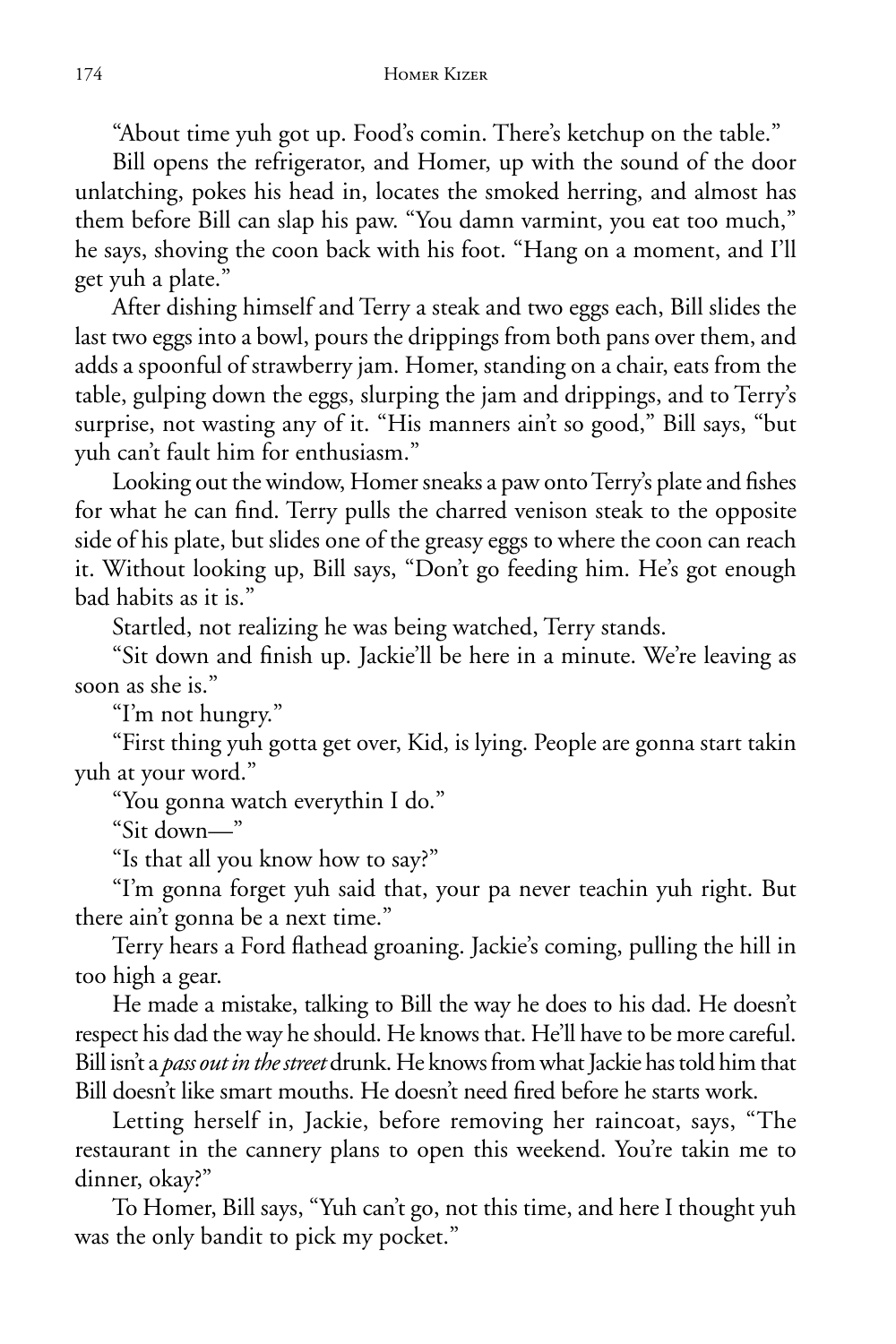"I already got a new dress picked out."

"Yuh hear that, Homer. She's figurin on gettin all gussied up just to go to dinner."

Apparently deciding he won't get anything more to eat, ignoring Bill, the coon scratches on the door. He'll scratch for a minute, then try the knob, having mastered doors that open away from him. The front door opens inward; so he comes in at night, but someone has to let him out in the morning. Still, he'll turn the knob with his paws, chew on it if that doesn't work, then go back to scratching, determined to dig a hole through the woodwork. Bill opens the door. He doesn't want to replace it again. This is the third one in five years.

"Terry, here, will be bringin the Poage girl," Bill says to Jackie. "Make sure they both have somethin to wear, and put what yuh spend against his wages."

"What if Vicky doesn't want to get dressed up for dinner? Don't you think we ought to ask her first?" Terry's ears feel hot.

Jackie doesn't say anything, but she stares questioningly at Bill. And before Bill answers her unspoken question, both hear Blackie's pickup pull up the driveway.

"Wonder what's up?" Bill steps to the door. "Vern okay?"

"Dunno. Haven't been over there . . . . I stopped by the Kid's mom. She said he was here. Mind if I come in for a minute?"

"Sure. The Kid and me, we were fixin to cruise some timber. But that can wait."

"I didn't know he was gonna be workin for yuh, Bill." Blackie steps inside as Homer ducks around his leg, hurrying in ahead of a wave of rain that stings the door. "Thought I might talk to him about that hemlock patch along Tomcat Slough. Those poles can be logged even in this weather, and there's a buyer in the Valley paying top dollar for pilings. There's almost no taper in those poles."

"He ain't old enough to work for yuh—"

"Naa, I was thinkin about workin for him. All of that land around Tomcat belonged to Orlando. He got it right after John Kenatta died. His heirs got to fightin over it, and none of them paid the taxes. Said afterwards they just forgot. Any rate, Orlando got it for taxes—and I think the Kid's got it now."

"How'd that work, you drawin wages from the Kid?"

"Same as if I was drawin wages from anybody else. Got timber to get to market, gotta get it there. It don't get there by itself."

"Do I get a say in this?" Terry steps to the side of Blackie.

"Yuh got any equipment?"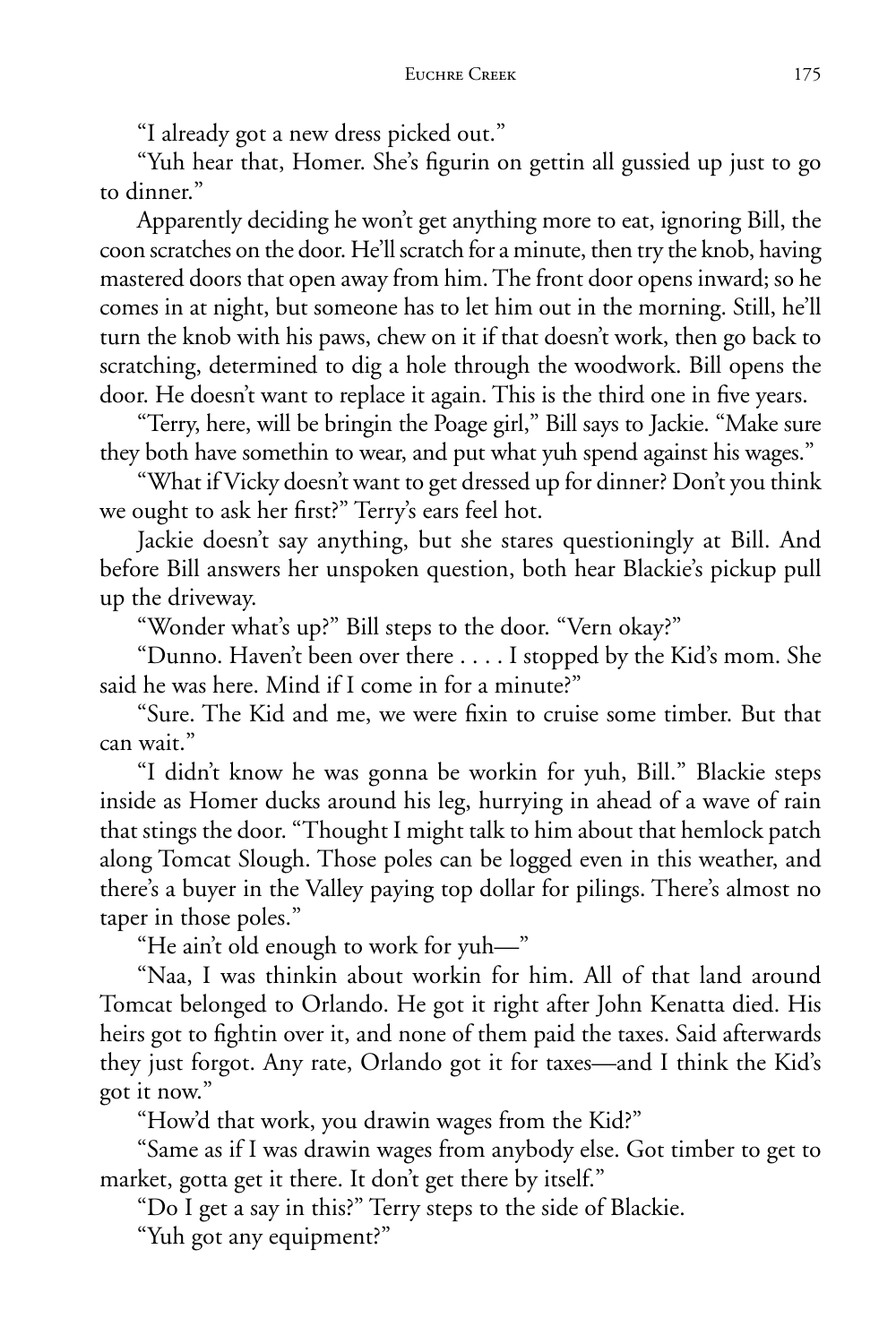Blackie shrugs his shoulders. "I got an Idaho jammer that should handle those poles. Don't need much work. Getting it started mostly."

"How yuh gonna load?"

"A-frame, or get a self-loader to do the haulin."

"How long they want those pilings?"

"Forty-eight, seventy-two, and ninety . . . money's damn good for the nineties."

"Yuh gonna need some expensive permits."

"Hey, I want in this if yuh're gonna be talkin about me."

"We're talkin loggin right now, Kid. There'll be time enough for yuh to put in your two cents worth." Bill checks the stove even though it doesn't need wood. "How yuh figure on haulin them?"

"They got axles that steer—"

"Like some of the fire trucks." Terry doesn't wait for an opening. "You use a log for the reach, then lock one of the little short, steerable trailers to the log. I've seen pictures of them. But yuh can only take three or four logs at a time."

"Ahh, I think yuh could get six or seven on there and still get across the scales." Blackie feels a little better now about the possibility of working with the Kid.

"Weight won't be the problem. The strength of the attachment will be. I could run the numbers, but even without doin so, I can tell yuh that the torque of the swing will be too much if—"

"Never mind." Bill turns to Jackie. "Set up books for the Kid. Make sure everthin's all legal and above board. Instead of workin for me, he oughta be workin for himself."

"Sis, wait a minute." Terry isn't sure of what he wants to say, so now he turns and looks toward the river. *Everyone, what, I dunno. I wish I was down there, alongthe river. Fishin simple, a no brainer.* "I can't—do anythin. I dunno how and have no money."

"Well, yuh're right, yuh got a lot to learn. But Blackie, here, can teach yuh to log. Your sis and me can give yuh a little float money, enough to keep yuh goin for a while."

Blackie, noticing Homer on the table, says to Terry, "I can work with yuh till yuh think yuh know more than I do. Then we might have problems."

"What about dinner, takin Vicky out?"

"You dunno the first thing about women—"

"You're not much of an expert, Bill." Then turning to Blackie, Jackie adds, "And you dunno much either." To Terry, she says, "I'm sure she'd love to go, but I'll ask her just to be certain."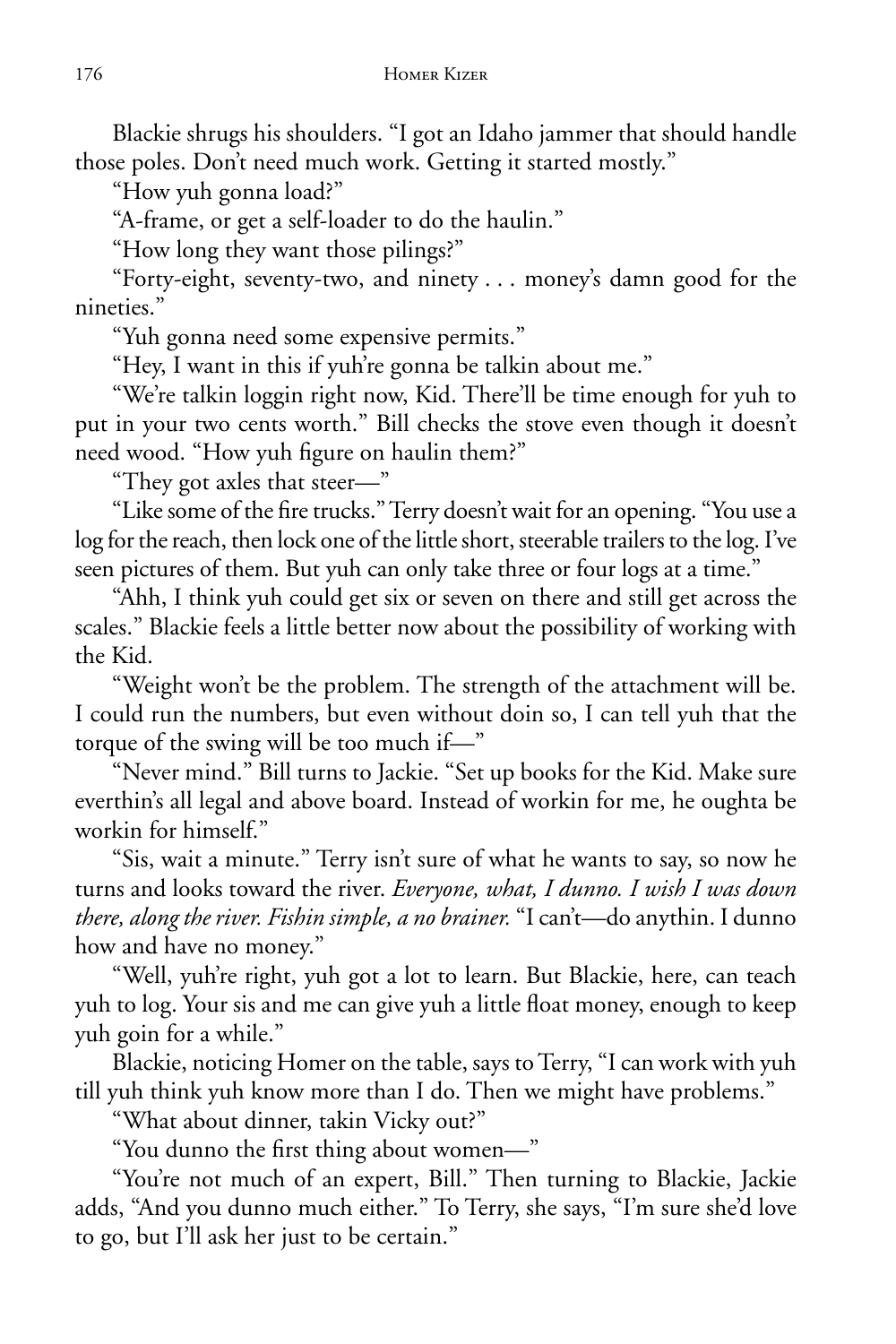"Don't you think I ought to ask her?"

"You aren't payin for this one."

"I'd better get goin." Blackie reaches for the door.

"Stick around . . . . Restaurant in the cannery's openin this weekend. Your wife might like to get out without the kids. Make it a threesome. 'Sides, the Kid's gonna be stayin here so yuh might as well get in the habit of comin by. He ain't gonna have a rig for a while."

"I'm like him," Blackie nods toward Terry. "I ain't got the money to go out to eat."

"Yuh had the money to buy beer all winter."

"Actually, I didn't buy many. I seemed to win a little more often than my share when matchin for 'em."

"Martha?"

"Yeah, probably. She knew I was havin problems at home."

"Figures. She's gonna land her a husband anyway she can . . . . Got your raingear with yuh?"

"In the truck."

"How 'bout you, Kid?"

Terry shakes his head. *What do I need raingear for? You get wet anyhow.*

"We can't be havin that." Taking a stiff, oiled canvas coat from a peg beside the door, Bill says, "Here, and don't be losin it." Then from the closet in his room, he throws out a pair of canvas pants, double-layered with oilcloth between the layers. "These will work. They're what all the fishermen wore before plastics were invented."

"I won't be able to move."

"Sure yuh will. Put some muscle on your frame. Wearin them made men outta us."

"Tin men, with oil-can hearts."

"That's uncalled for," Jackie says, stacking the plates, scraping Terry's breakfast into the chicken bucket, wishing Bill would eat better, especially if her brother ends up staying with him.

Blackie laughs. "He'll think *tin men* at dinnertime."

The phone rings. Jackie answers it: "It's Yaquina Supply. Your parts are in."

\* \* \*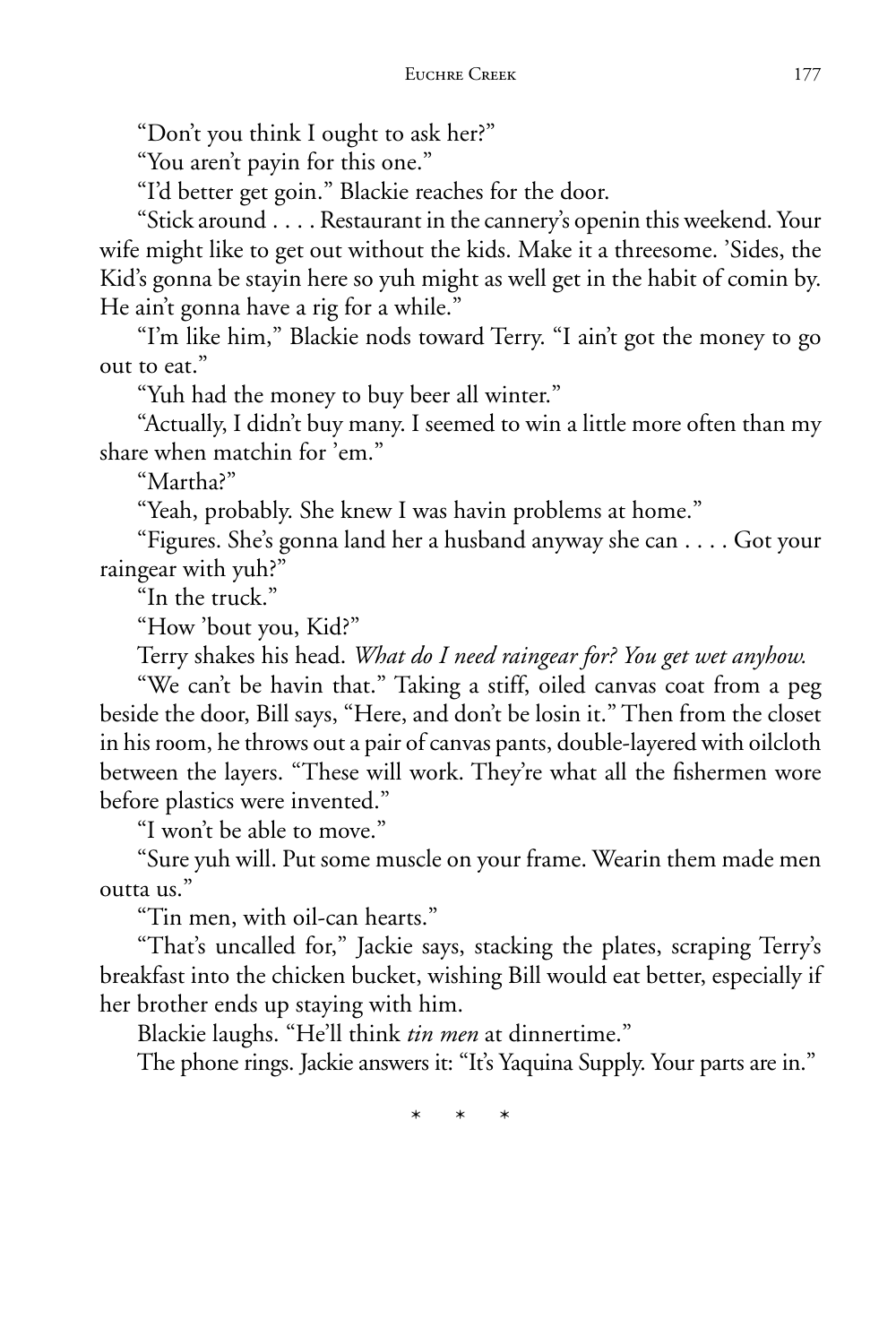# Chapter Twenty Two

1.

After a day and a half spent splashing through the flooding creeks on the south side of the bay, Salmo Gairdneri returned to Portland rather than to Salem. He needs to arrange a private meeting with Bill Heroun. He recognized the bait being fished, could see his boyhood friend's hand in a strength-against-strength contest, a struggle of wills and wants, fought through strands of a long story that links them to the sea. He realized long ago that he has become a big fish in transparent water, his actions open to public speculation. This includes meeting a competing developer. He must take the bait, but not until he threads their connection through the rocky shoals of financial risk, insurance underwriting, and market development. He must fray invisible filaments of family history that bind them to Tillamook, the Trask and Wilson rivers, and a fire that scorched time.

From his office in *The Ferry*, he telephones his Mr. Robin Steele. "I have a young woman who's come to me about a job. I'd like you to talk to her. You're about ready to open, and she is an experienced waitress."

Not knowing how to refuse an implied directive to hire a waitress he can't really afford, Steele agrees, "By all means."

"I didn't realize you were getting married Saturday, so I didn't stop in when I passed through. I will, however, again be in the area after you open. We can go over the books then."

"Certainly."

"That will be all for now." And as soon as he hangs up, he asks that Mindy be sent into his office.

"Would you like to return to waitressing for a couple of weeks?"

"What's up?" Mindy last worked as a waitress when she left Oklahoma. She had worked her way through college with a stack of orders along her left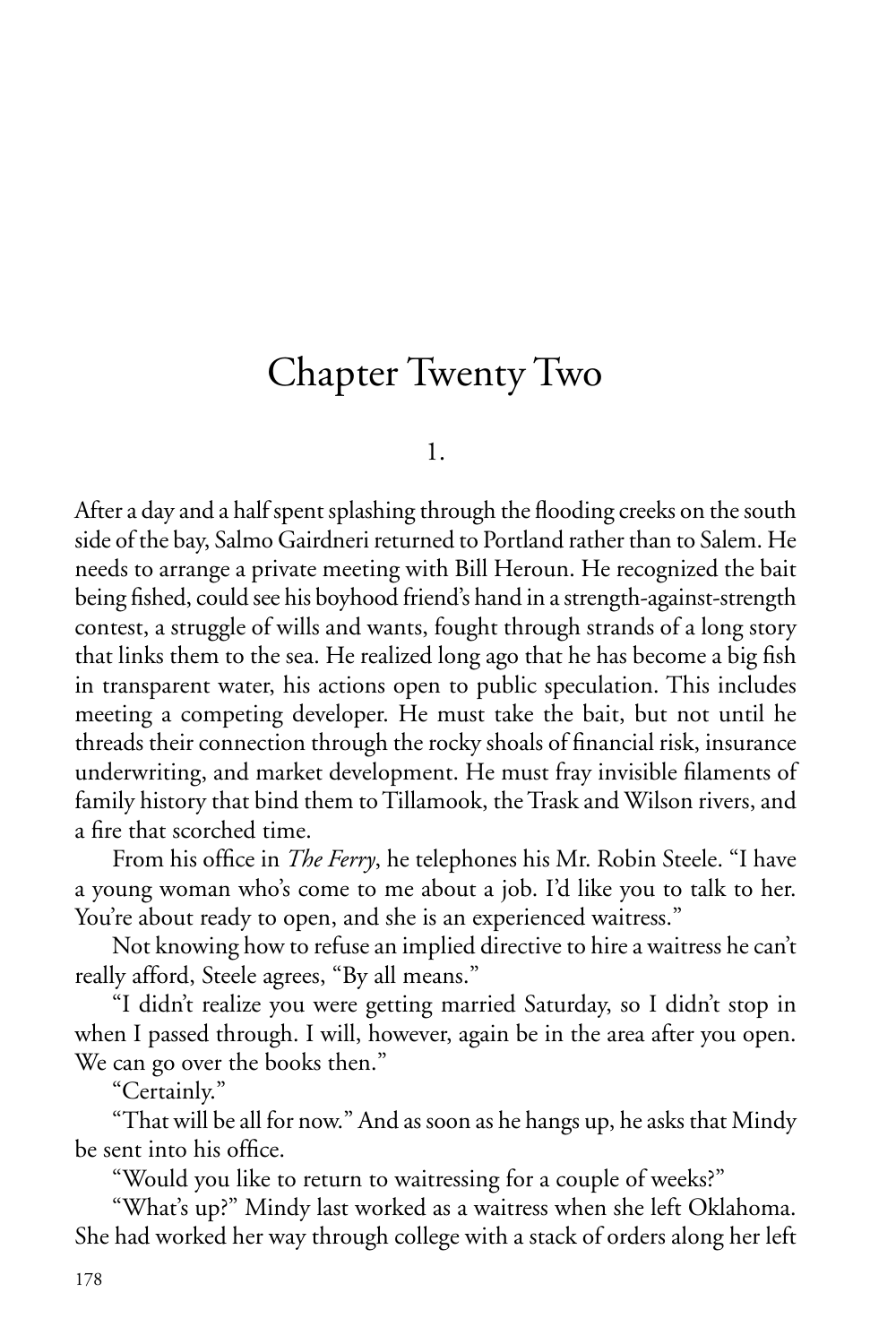arm as she drifted from job to job in one greasy spoon after another. But with the receipt of her degree, she became a professional. For the past two years, she has been Mr. G's unseen personal assistant. Her degree, like those of his managers, is in accounting.

"A delicate situation has been developing throughout the winter with our coastal property." He relays what their lobbyist told him, then explains a little of what happened between him and his former boyhood friend. "We lose our investment if we don't acquire the Corona Beach properties, but there's a catch. The state legislature can revoke the leases as soon as I acquire them. There is an *out* clause in the two ninety-nine year leases Heroun has obtained that can be exercised by the state if the transfer of the leases adversely affects competition."

"Then we cannot consolidate projects, nor close one if we obtain the other."

"That is the hook, a damned if we do, damned if we don't scenario." He admires what the governor has done. "We'll have to operate both, or close down both, thereby losing potential revenue and present investment. . . . I'm not interested in walking away from Lincoln County and its potential."

"You said projections do not support both being successful?"

"That's correct, but my instincts tell me both projections are viable if consolidated."

"Can we break Heroun, close him down?"

"No. My former friend has chosen Heroun because the fisherman will be successful. He really can't fail. So we need to employ him, get him working for us. Then we don't fail, but he can't work for Hansen and probably wouldn't even if he could. That's why I want you down there."

\*

The terseness of Mr. G's telephone call suggests to Steele that he doesn't have much time before he's relieved. *Then where do I go? Away from this damnable rain—and from everythingthat reminds me of this cursed place . . . she thinks she's trapped me into becoming one of these coastal mushrooms. She's badly mistaken. She'll fi nd herself fending for herself*.

"What are yuh thinkin about? The call?"

"Today's Tuesday?"

"It was went we got up this mornin."

"I want the parking lot paved before we open Saturday, and can the smart answers."

"In this weather? And why so sudden? . . . I don't think you're gonna get anybody out here till it quits rainin."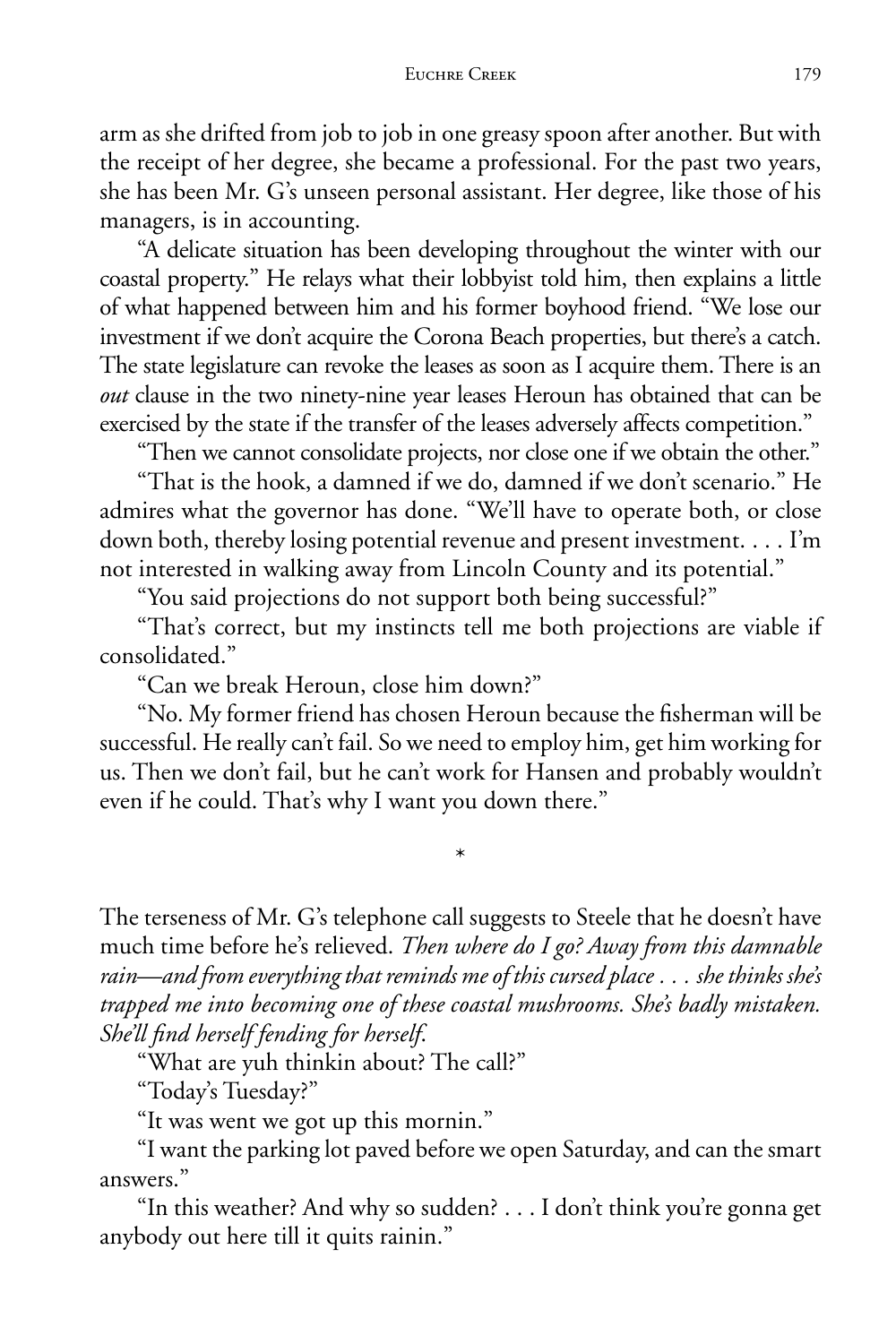"If all you have to say is *it can't be done*, why don't you go home. I don't need that today, or any other day."

"Robin, listen for a minute before yuh get all upset. Wait at least till the end of the month. The rain always stops for a couple of weeks. Bring in another load of gravel till then. Yuh'll need it anyhow."

He turns his back to her, and once again, stares at the raven, hating it, hating her, the incessant rain, the mud puddles, the paving contractor who sneered something about having to redo the job in the summer. Who are these people? Who are they to tell him what ought to be done? Where are their degrees from?

Already February, raining without let up, snowing on Euchre Mountain, all three of Stoker's sides down, spring seems months away. Steele doesn't have months. If he's to cover certain irregularities, he must have the restaurant open before Mr. Gairdneri visits. He was lucky, very lucky this past weekend. Until he went over the books, cleaning them up prior to Gairdneri's expected arrival, he hadn't realized how easy those early double billings were to spot. Sometimes he feels like he's in the wrong vocation. He should be an artist, recreating, altering reality. What he has done with the books—actually, what he has had Vicki do—is sculpture them, chiseling off a little here, a little there, thereby releasing the figure (a new man, one even he hadn't seen before) locked in the marble. He likes this new man, who'll die if he doesn't get away from this rain soon. *Damn this rain. Won't it ever let up?*

Like all craftsman approaching a new medium, using unfamiliar tools, Steele's first strokes seemed clumsy, but he quickly learned how hard to tap with his mallet, where to place his gouge. The double billings were replaced by more subtle strokes. He quit forcing his will upon the stone and began taking what it offered, a shipping error, a little consideration for an early payment, a variety of means, varied as the angles an artisan uses to chisel a block of cold rock into a face, fingers, feet, each looking alive. His sculpturing has been keeping him sane for the past month. That and blended whiskey and his hatred of the raven, just sitting there, beard thrown forward, rain dripping from its feathers.

"Robin, did we receive seventy toilets last Thursday?"

"You checked that load in, so did we?"

"That's the day you sent me to mail the smoked salmon to California, remember? You said you'd look after that second trailer."

"They're in the warehouse. Your dad will show you where if you want to know."

"No, that's fine. I just wanted to make sure they were here." *Everything is in the warehouse*.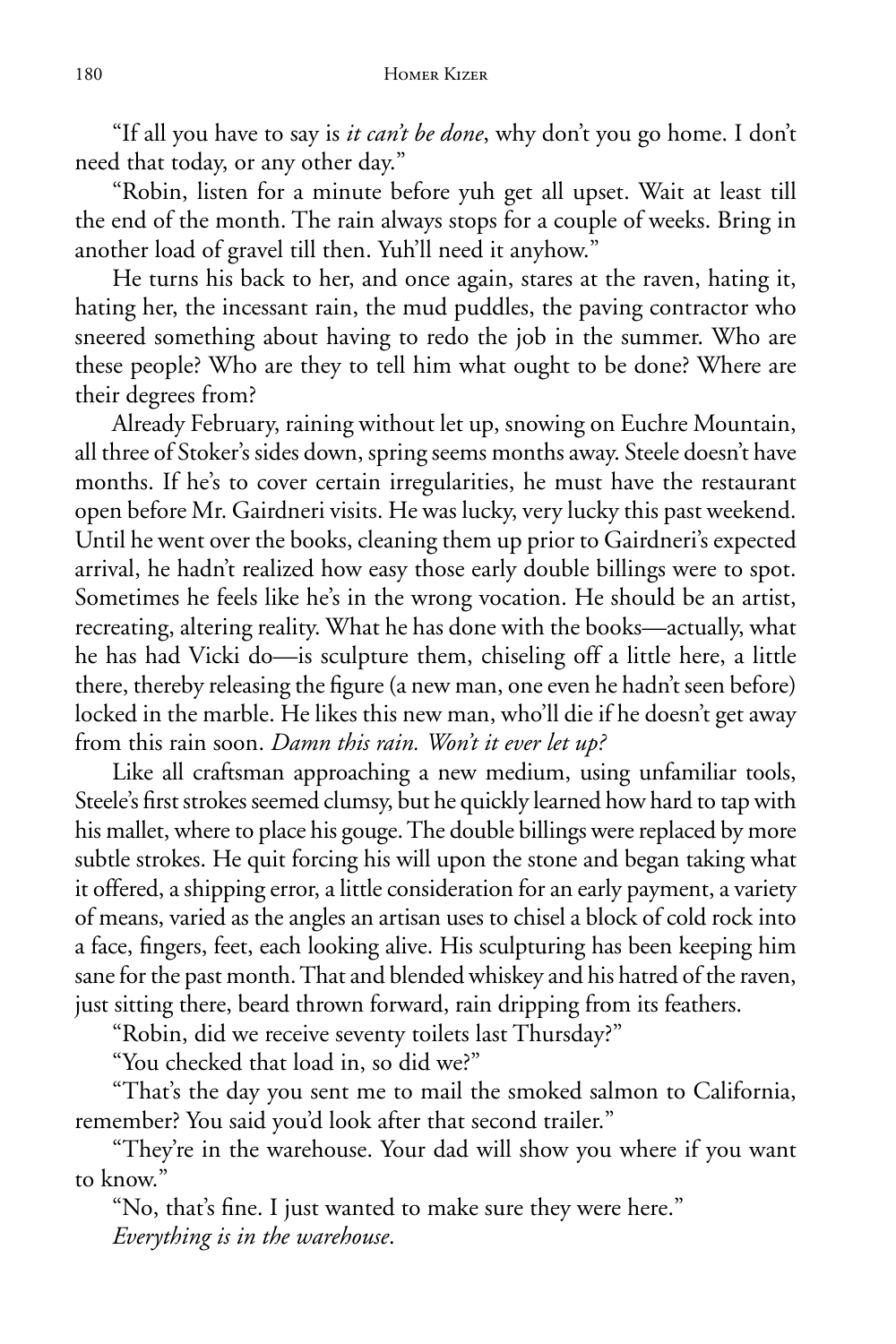Rain sweeps inland columns of wood smoke as if the smoke were an invading army, dividing, encircling, passing on, flowing as the destroying breath of expediency, as the evidence of self-sufficiency mingled with poverty. Alder and fir smoke mainly, with a whiff of cedar. Dudley burns knots left by bolt cutters. No one else fools with cedar. Wyscarver thinks he poaches unsplit bolts, but Dudley says only the knots put out enough heat to bother burning. Terry, though, knows Dudley burns more than knots: he helped Dudley stack blocks in his woodshed. Of course, Dudley said the blocks were for handsplits. But Terry doesn't believe that Dudley has a froe. At least he didn't see one. So shivering, smelling the smoke of Euchre Creek, Terry, muscles tired, legs burning, trails behind Bill and Blackie as they return to the road.

"I'll be too dark to see if we head back to Tomcat," Bill pisses on the front tire of his pickup. "Yuh ready to call it a day?"

Blackie, his hand on the hood of Bill's truck, hangs his head as he says, "Kid, yuh got yourself an awful lot of timber. We didn't hardly get off the road."

Terry doesn't know what to think. The reality of what he has inherited seems distant and unreal. He didn't know most of what Bill and Blackie talked about. He only knew they were impressed by what seemed to him like a lot of acres of poor deer hunting.

"Any value in that spruce the Kid has along the Boar's Back?" Bill asks Blackie.

"I dunno . . . we oughta saw that ourselves. A boat yard oughta give us a lot more than we can get for them sticks as pulp logs."

"Yuh got a mill yuh gonna buy?"

Blackie shakes his head. "That's the problem with always bein broke. Yuh ain't got the money to make any money."

"What about," then remembering that the band mill Mr. deFader mentioned was at Grand Ronde, Terry says, "never mind. Grande Ronde is probably a good place to stay out of."

"What's in Grand Ronde, besides trouble?"

"There's a mill about the end of Long Bell's road that's gone broke. Ted Welty was tryin to buy it, but he was only willin to pay scrap prices for it. Orlando said, I think, the bank would sell the mill for scrap if they didn't get a better offer real soon. But I don't remember for sure. He was ramblin and I wasn't listenin close."

Bill nods. "Might be somethin to look in to."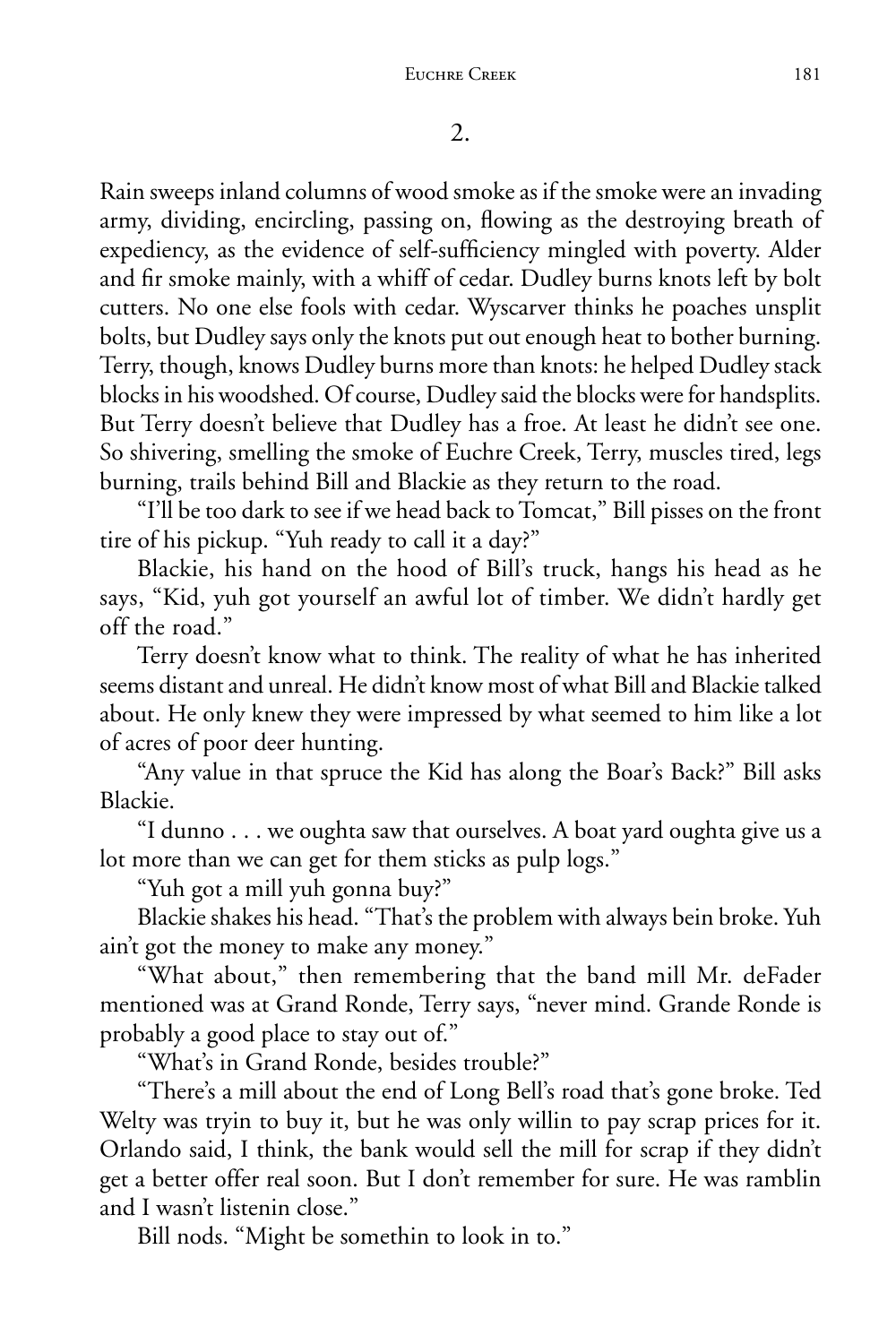"He told Vern 'bout the mill, but I dunno why." Blackie shakes his head. "Told Vern I wasn't stoppin anymore, so yuh'll have to ask 'im 'bout it."

"Yuh mean to keep your word?" Bill asks, suspicion in his voice.

"Yeah, I do . . . really do."

"If yuh mean to, why don't yuh take the Kid here over to look at it tomorrow. Tell me what's there. Who knows, if Vern ain't gonna make any money off yuh otherwise—and the new storekeep would saw long enough to learn yuh what yuh need to know."

Blackie looks at Terry. "Suppose there's enough poles to buy a mill?" Then looking away, seeing the encroaching darkness, realizing that he needs to be heading for home, he says, "We could saw not only that spruce but alder for the furniture market. I got the card of a hardwood lumber buyer, met 'im at last summer's Timber Carnival there in Albany."

"When your saw blew up?"

"I ain't gonna use those go-cart engines no more. Got a better idea. Need bigger mains to get the rpms over thirteen grand. Think I ah, never mind. Yuh'll find out if I win."

"Winnin's in the chain, not in the engine," Bill says as he gets in the truck.

"Gotta keep an engine together long enough that the chain has a chance. The guy who won used his work saw after the rest of us blew up."

Terry understands stuffers, and port timing, and most of what Bill and Blackie are talking about, but he doesn't understand the appeal of speed. *Why wrap an engine up until it comes apart? That makes no sense. Why not see how long it'll last 'stead of how soon yuh can destroy it?*

3.

Vern stands beside the blinking *BLITZ* sign, his back to the few regulars who have come in to bemoan another day of rain. *There're out there somewhere, the good times missed, Sabbath dinners, children like olive plants.* He can walk to the edge of the continent and watch the sun sink into the waterline of the horizon *when it isn't rainin*. Tomorrow looks a lot like today, and yesterday, and the day before. *What future is there in natural selection? Everything new comes by randomness. Survival of fi ttest only comes into play after what's new has been created, makin change the function of time and chance. Change . . .* 

He shakes his head as if disagreeing with his previous thought. He stopped by the school before coming in, went to ask the principle to reconsider the Kid's suspension. But there won't be any bending of rules: Terry's out for the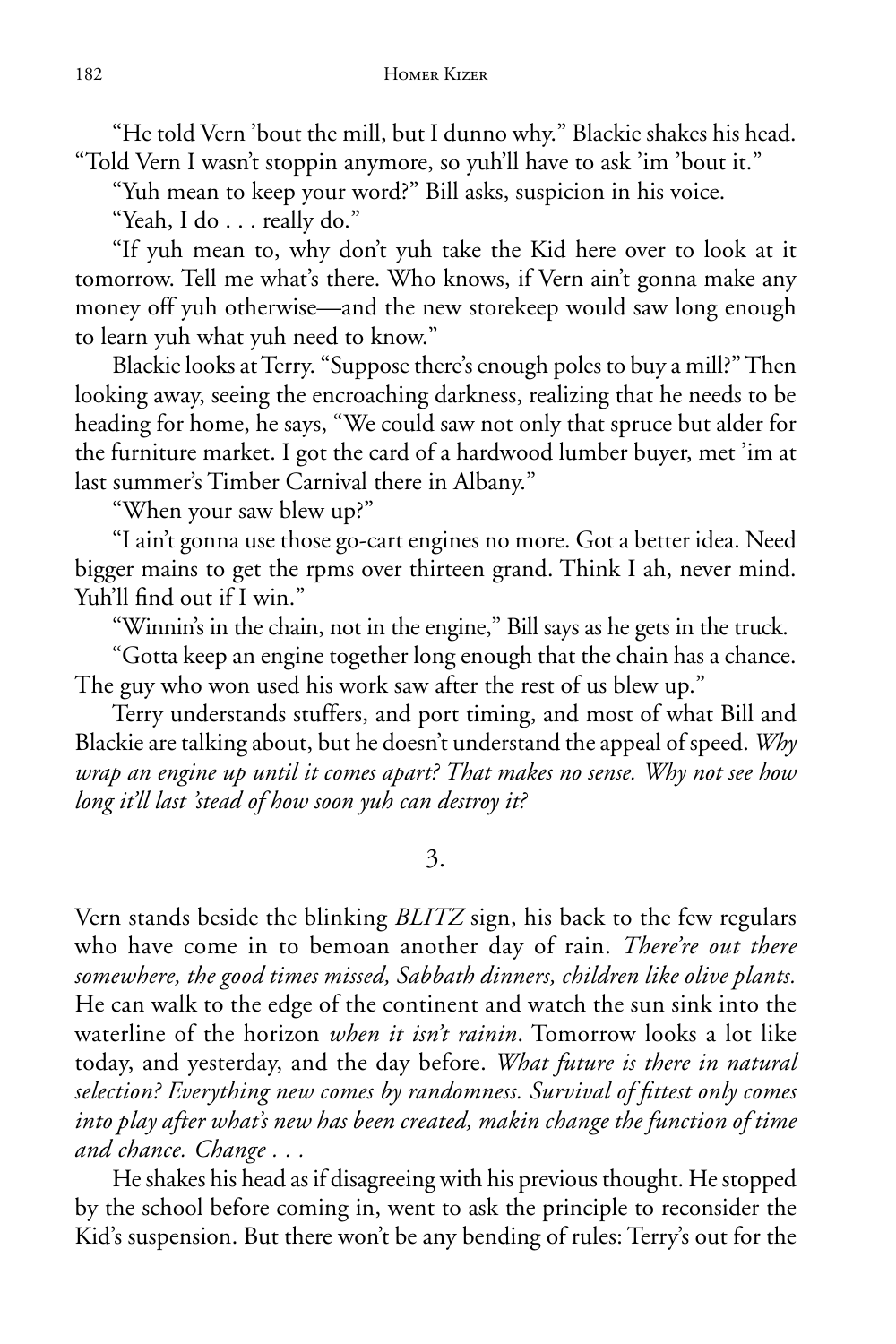remainder of the year. If it were anyone else, well, exceptions could be made. But not for Thor Olson's boy. Not after what he did to the Poage boy, who'll need reconstuctive surgery. The bones in his face are broken. Terry hit him after he was down, hit him when he couldn't duck. *And what could've changed over years happened yesterday, and not for good.*

It had to happen.

"What yuh thinkin about?" Martha asks, passing close as she takes a full pitcher to where Dudley waits for Nils to miss.

He shakes his head ever so slightly as he continues to stare into the darkness of a primal abyss, his thoughts drifting toward the specificity of knowledge that excludes more than is revealed. A house or a boat from the same pile of lumber—Terry built him an outhouse yesterday when he could have built an ark and escaped the flood of bad blood that flows down Euchre River, disappearing into the Pacific to cause violence everywhere. He had the means to escape given him, and *damn him anyhow, the kid welded himself to Lincoln County, choosing shackles over emancipation.*

"You've been more quiet than usual tonight." Martha holds an empty pitcher as she pauses beside him. "What's up?"

"I dunno. A restlessness—like it's time to move on."

"Where would yuh go?"

He nods towards the darkened horizon.

She looks out through the blinking neon tubes of the *BLITZ* sign. "Yuh'll get your feet wet if yuh go very far."

A thought frightens him. If he goes far enough, no, there's no reason to go to Israel. No reason to find out what it truly means to be Jewish. He needs to leave well enough alone.

After a moment that seems excessively long, he says, "Bring your kids in for breakfast. I'd like to meet them."

"Really?"

"Yeah, really." The drifting rain and darkness beckons, a calling without explanation. Although not seeing them, he knows that a clump of daffodils bloom over the edge of the river embankment, the bulbs survivors from a flower bed that went into the fill dirt used to poach a few additional feet from the current, those feet needed to create enough parking to enlarge the Harbor View, making the café possible. And he steps to the door. Letting another gust of rain in, he leans into the darkness and pushes against it as he crosses the gravel corner of the expanded lot. *Shoulda brought a light. Can't see anything. But they're right about here.* He steps alongside a blackberry tangle, and sees darkly the bright yellow flowers. One foot over the bank, one still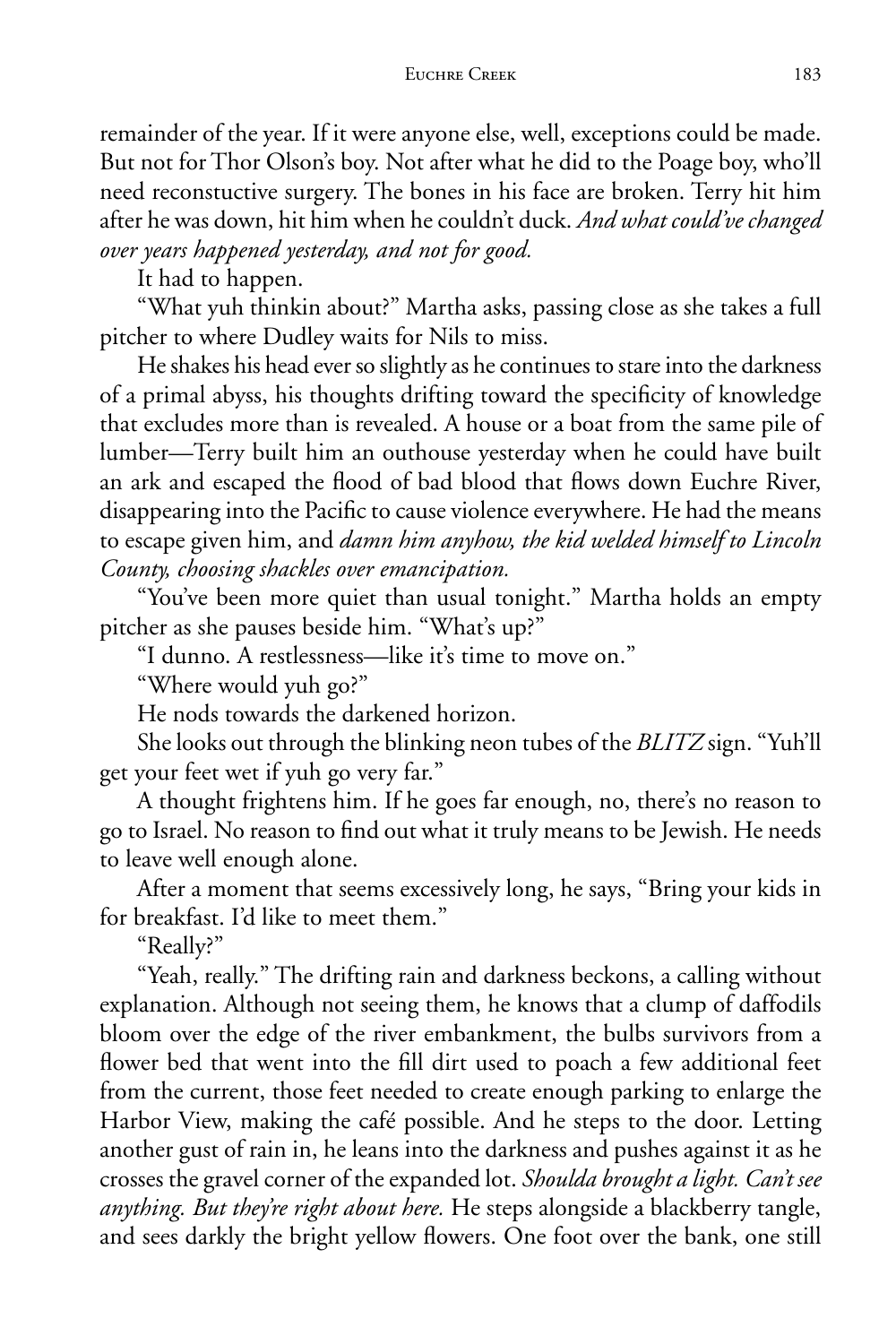on the top edge, he picks one flower, then slips trying to pull himself back up the steep embankment.

Not knowing what got into him, Martha watches Vern until she sees him returning. Quickly averting her eyes, she feels flushed. She feels cheeks and ears redden, the heat passing down her neck and along the tops of her shoulders. But her feet seem frozen, unable to move

"Here," Vern extends the single blossom towards her, "put it in an empty stubby and set it on the bar. Maybe we can fool them into believing it's spring."

Now she's not sure what to think. Is the flower for her, or is it a symbol of the changing season, a symbol of life returning to a drowned world?

Vern returns to his station beside the *BLITZ* sign. Somewhere, the moon rules the darkness, but not here. That orb of reflected glory hasn't been seen for so long that if it weren't for the calendar that costs him seventeen cents each to give away, he wouldn't know when another sacred month begins.

\* \* \*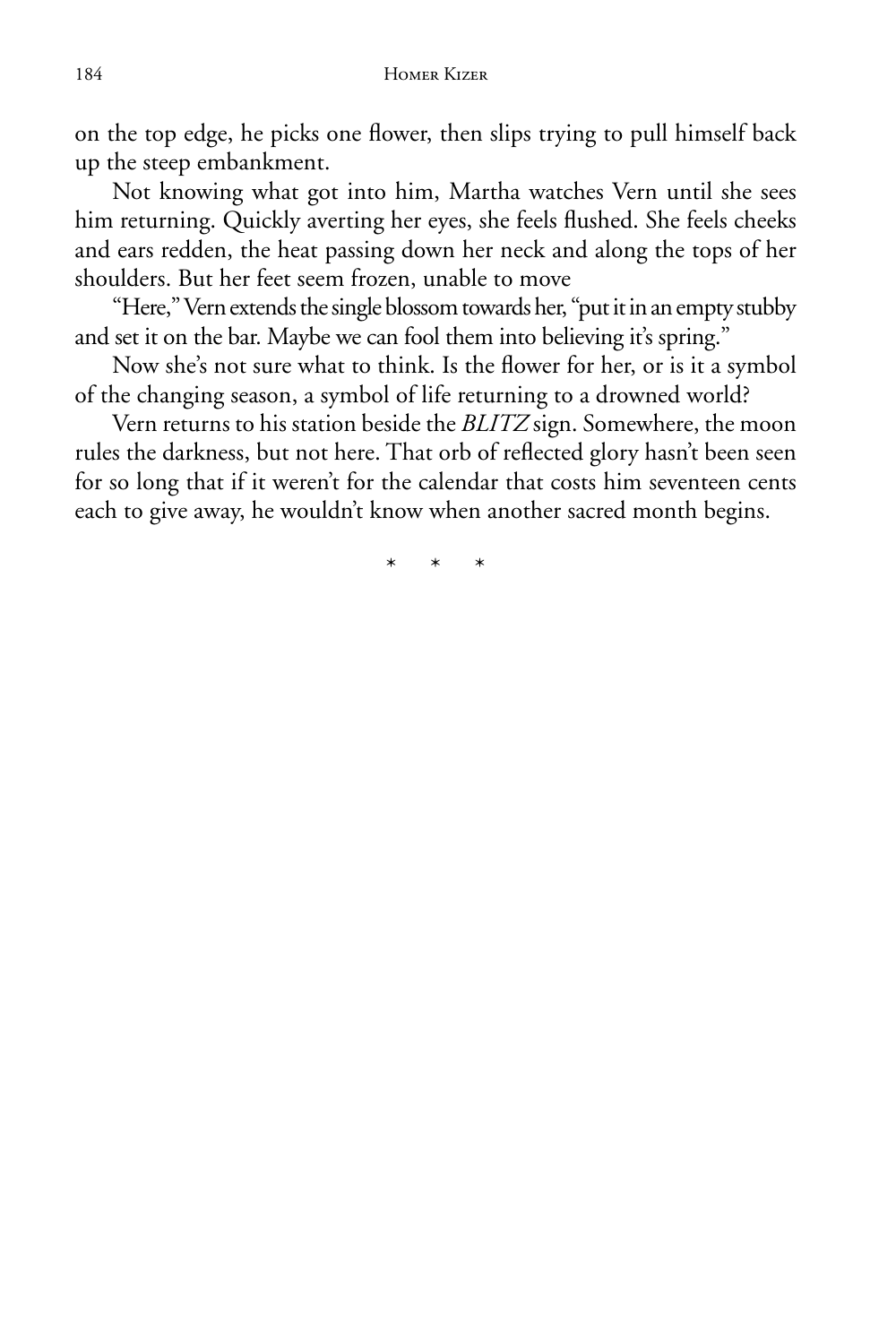### Chapter Twenty Three

1.

Bill leaves before daybreak. He wakes Terry on his way out the door: "Your sister will be here a little before eight. Tell her yuh're under orders to hang around the house."

"Where are you goin?"

"Got a little business to attend. Let the ol' coon out after I'm gone."

He can't imagine what sort of business Wild Bill has at—he looks at the clock above Jackie's desk, 4:23—this hour. It's damp cold, and he pulls the quilt farther over his shoulders. Before he thinks more about the matter, he drifts off, only to awake with the grayness of the drizzly morning crawling through the picture windows that overlooks the bay, hidden in fog and mist. The backs of his legs are stiff, as are his arms and shoulders. Nature requires that he gets up, his and the coon's. And once up, he turns on the radio.

Bill's radio isn't on the same station as his mom's: *Repent Ye 'nd Believe the Lord*. He twists the dial, seeking another station, and he hears Homer scratching to get back in. He fixed the door last night so it doesn't open so easy.

The frog in Homer's mouth kicks free, hops between the stove and the refrigerator. *What!* Without thinking, Terry moves the frig. *Can't be havin a frog behind there.* And once exposed, the frog makes one long leap—Homer bites the belly out of the frog and strings guts up the front of the sink as he jumps onto the drainboard with his catch.

"Get down!" *Damn him!* Terry grabs the string of intestines and swings it at the coon as it scoots across the sink. "Shit." *Sis will kill me.*

Ignoring the growling, he grabs a handful of hide between the coon's shoulder blades, and tosses the animal toward the still open front door. "Get outta here!" He slams the door behind the coon.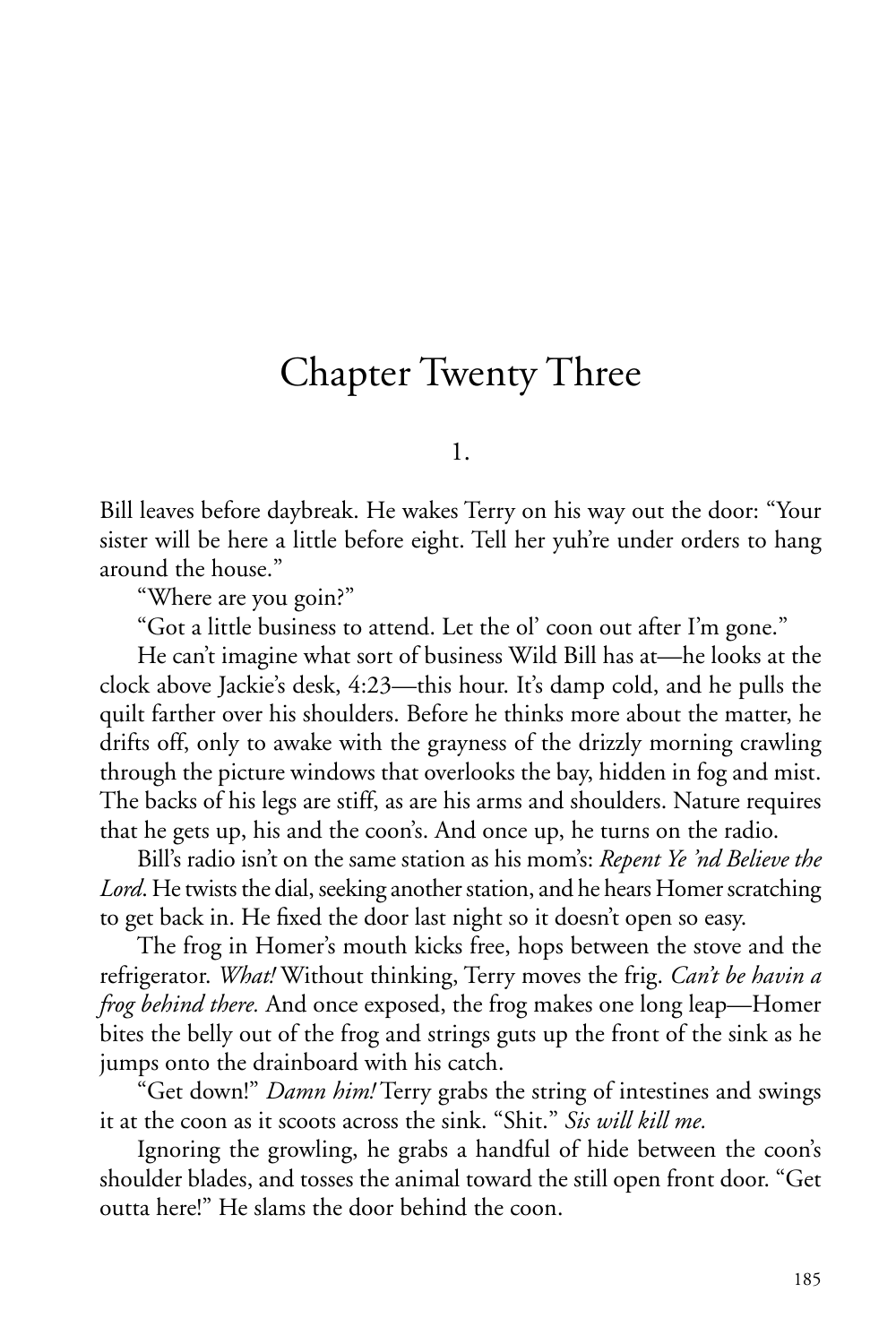For the couple of minutes, he wipes down the front of the sink as the *Repent Ye* fellow says how much it costs to stay on the air—and while he's bent over, Homer manages to open the door, and puke on the throw rug in front of it.

*Damn you, anyhow!* He charges at the coon that ducks behind the heavy couch and the *Repent Ye* fellow apparently runs out of money. The news is about a boat that went down off Heceta Head, and he regrets he'd hit Jody. *I should be fi shin this mornin, not waitin around for what?* He regrets coming by to see Bill, regrets spending the night, now his second, on the lumpy couch, regrets turning on the radio, regrets even being born.

Blackie's pickup rattles up the lane.

"Afraid yuh'd be on the river," he says, taking a Mac 797 powerhead out of the bed of his pickup. "Got us five of 'em. G-P can't make 'em stay runnin—let me have 'em for haulin 'em away."

"Then they're junk?"

"Naa, they're assets. You're now a businessman. Got to think that way."

He can't imagine going to work with saws that Georgia Pacific would give away. *If they were any good . . .* 

"They'll start when they're cold. Won't when they're hot. Typical Mac problem. Pressurin the crankcase. I can put new rings in 'em, make 'em run for awhile."

"Then what?"

"Rebuild the best of 'em, use the rest of 'em for parts."

"When did yuh get them?"

"G-P's saw mechanic works all night tryin to keep their fallin crews cuttin. I remembered talkin to him at Albany, so I swung by their shops this mornin. We'll have to buy bars and chain, but I think he'll keep us outfitted in powerheads."

"When did yuh get up?"

"Four, why?" Blackie pulls a thermos from behind the seat. "Yuh taken to drinkin coffee yet?"

"Yeah, but no thanks. Do yuh always get up at that hour?"

"What? Four. Yuh do when you're workin, why?"

*So that's the way it's gonna be.* "Are yuh goin over to Grande Ronde?"

"The three of us are gonna go. Yuh're to be ready when Bill gets back."

"Yuh saw him this morning?"

"In Newport on my way back from Toledo. Stopped in for a minute and he bought me coffee, paid to fill my thermos." Blackie grins. "Dunno why he was there, but when I was there, he made a deal with the *Blitz* distributor."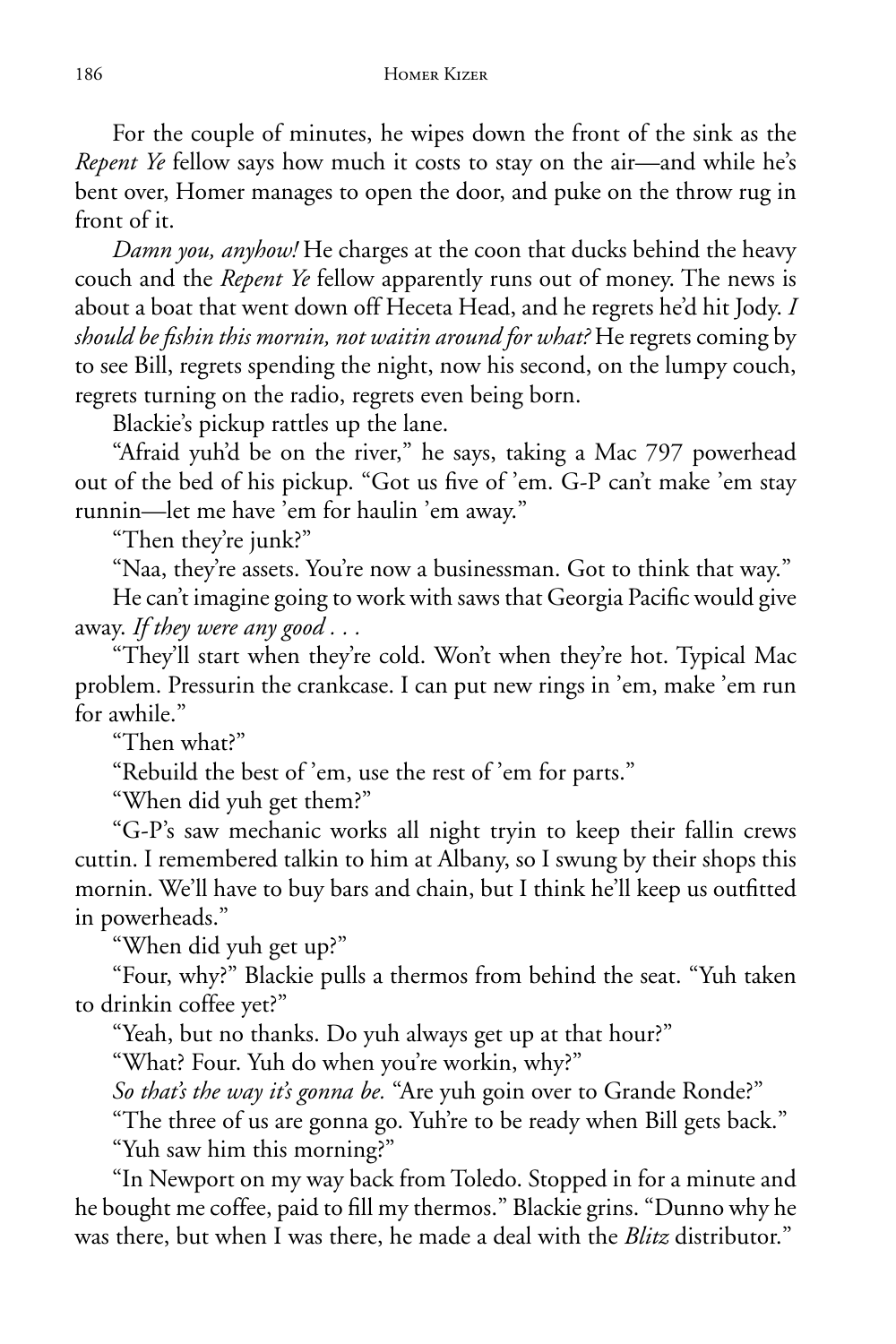"What about?"

"Ain't supposed to tell so yuh'll have to wait to see."

"Four o'clock, huh?"

"They shut the woods down when humidity drops. Yuh get in the habit of workin early, why?'

Terry hears his sister's car coming before he sees it. The river remains hidden, the morning a dull gray, rusted along its eastern edge. Alder twigs appear swollen by beadlets of fog hanging as early catkins. "It isn't eight, is it?"

"Naa, it ain't much after seven."

"Sis is early."

"Yuh reckon—most likely she's comin by to fix yuh breakfast before yuh head out.

His sister appears middle-aged. He hadn't noticed before. The way she gets out of her car, checks her purse, her keys—he'd never thought about how much older she was, or for that matter, how old he was. People were young or old. *But there's an age in-between*.

"Bill here?" She stops a dozen steps from the door.

"He'll be along in a little bit." Terry looks past his sister and sees the circling raven wringing rain from the twisted grayness lying exhausted over the river. "Evidently I'm supposed to wait here for him."

"I talked to him in Newport," Blackie volunteers. "Seems he's taken an interest in a sawmill. Figures we can cut the timbers he'll need for all the buildin he wants to do."

"That oughta save a little."

"More than that, it'll be a market for the Kid's second growth."

"I heard Uncle Leo say that second growth wasn't strong enough to be used for lumber."

"It's not like old growth, but it's plenty strong."

Movement catches Blackie attention. "There's dinner, Kid." Blackie nods toward a ruffed grouse that stepped onto the graveled driveway. Then in a lowered voice, he says, "Bet yuh can't take its head off, one shot."

"Shame on you, Blackie Poage. It ain't season, and she probably has eggs by now." Jackie would throw something at the grouse to scare her away if she could find anything to throw that wouldn't hurt if she hit the bird. "That reminds me, can your wife wear brown?"

"Have to ask her . . . . She said she's like to go, but didn't see how we could afford it."

"This one's entirely on Bill." Jackie isn't sure how much she should say. "Actually, somethin goin on. Bill got a telephone call right after he got home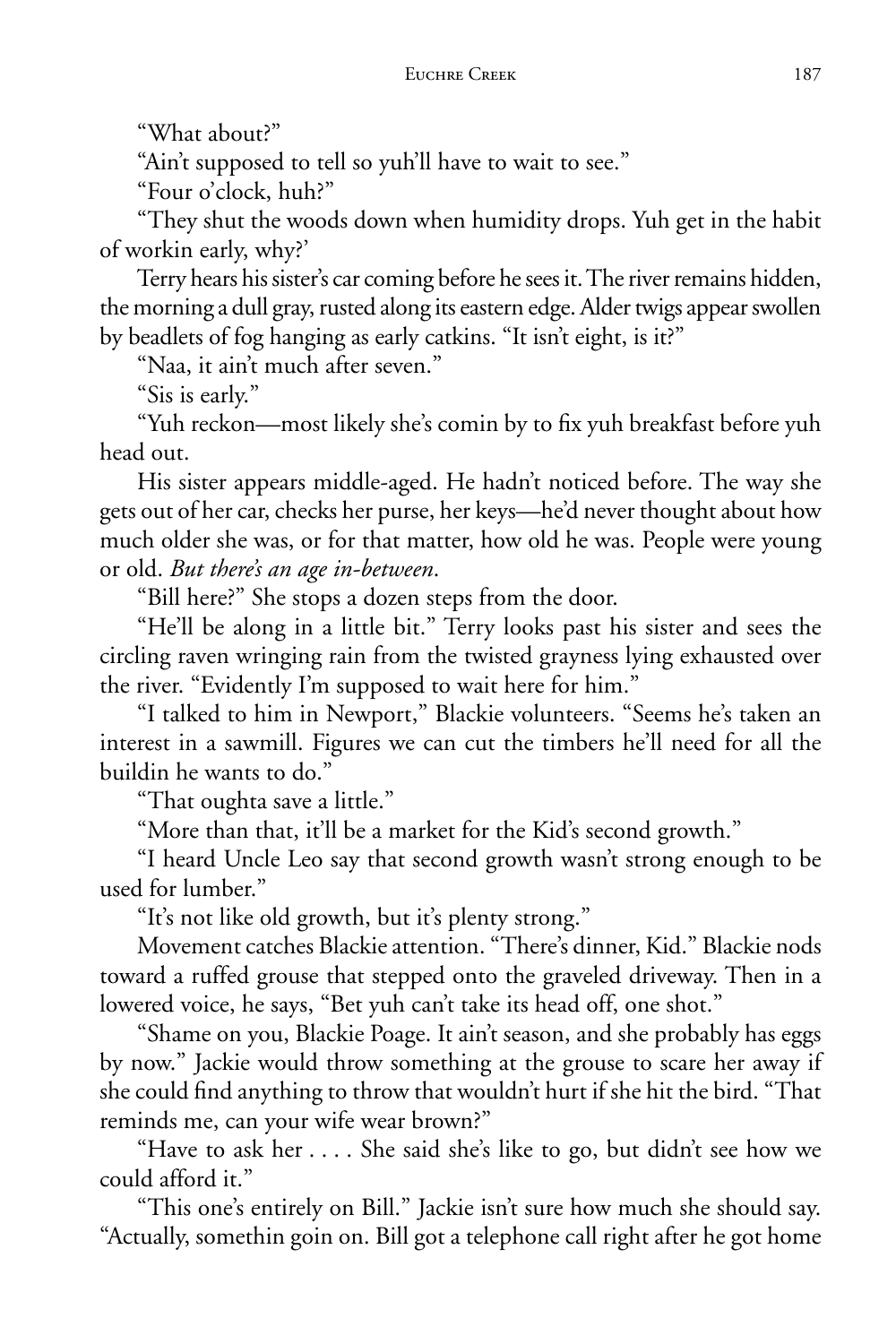last night. He said later not to worry about how many we invited. That's not like him."

Raising his thermos cup, Blackie says, "Then here's to Saturday night."

2.

For no advertising other than the public service announcements and a newspaper writeup, and for a rainy Saturday night, the sparse, early evening dinner crowd is about what Steele expected. Perhaps more from curiosity than hunger, a few of Euchre Creek's residents, some shabbily dressed and all displaying the coastal penchant for obscene plaids, have stopped and ordered the least expensive items on the menu.

The restaurant hasn't yet opened for regular business. Tonight and tomorrow afternoon are test runs, dress rehearsals for the grand opening Easter weekend. At least that's what he told Mr. G.

The early diners eat in silence, intimidated, Steele suspects, by either the wine stewards or by the black stockings and short black skirts of his overstaffed waitresses. But tonight's diners aren't the clientele of *THE CANNERY*. If for no reason other than menu prices, they won't return. *Let them eat fried venison and salmon loafs*. *After tonight, I don't want them in here . . . if there is an 'after tonight.'*

As the evening grows later, diners become increasingly sophisticated. The owner of the Newport Ford dealership and his wife order baked halibut stuffed with shrimp. Steele greets the mayor of Oceanlake and his lovely wife. He recognizes but doesn't approach Taft's police chief and his date. He recommends a wine to the president of National Security Bank and the young woman accompanying him. He exchanges pleasantries with the assistant district attorney and her escort, shakes hands with the youth attending the retired circuit court judge, and seats the author Lee Stanley and her female friend where they can dine unobserved. He doesn't recognize the elderly fellow who comes in with a couple of teenagers until Vicki's half-sister enters—the old man is the ancient mariner himself. *That old bastard isn't as decrepit as I remember him being there on the dock. I would've bet the fellow didn't own a suit, let alone one that fi ts*. Until he arrived here, he'd never met so few men who owned suits. Not owning one seems a point of pride.

Lifting Jackie's outstretched hand, Steele says, "A pleasure, Mr. Heroun, Jacqueline." He turns towards the teenagers. In a jacket and tie, the boy doesn't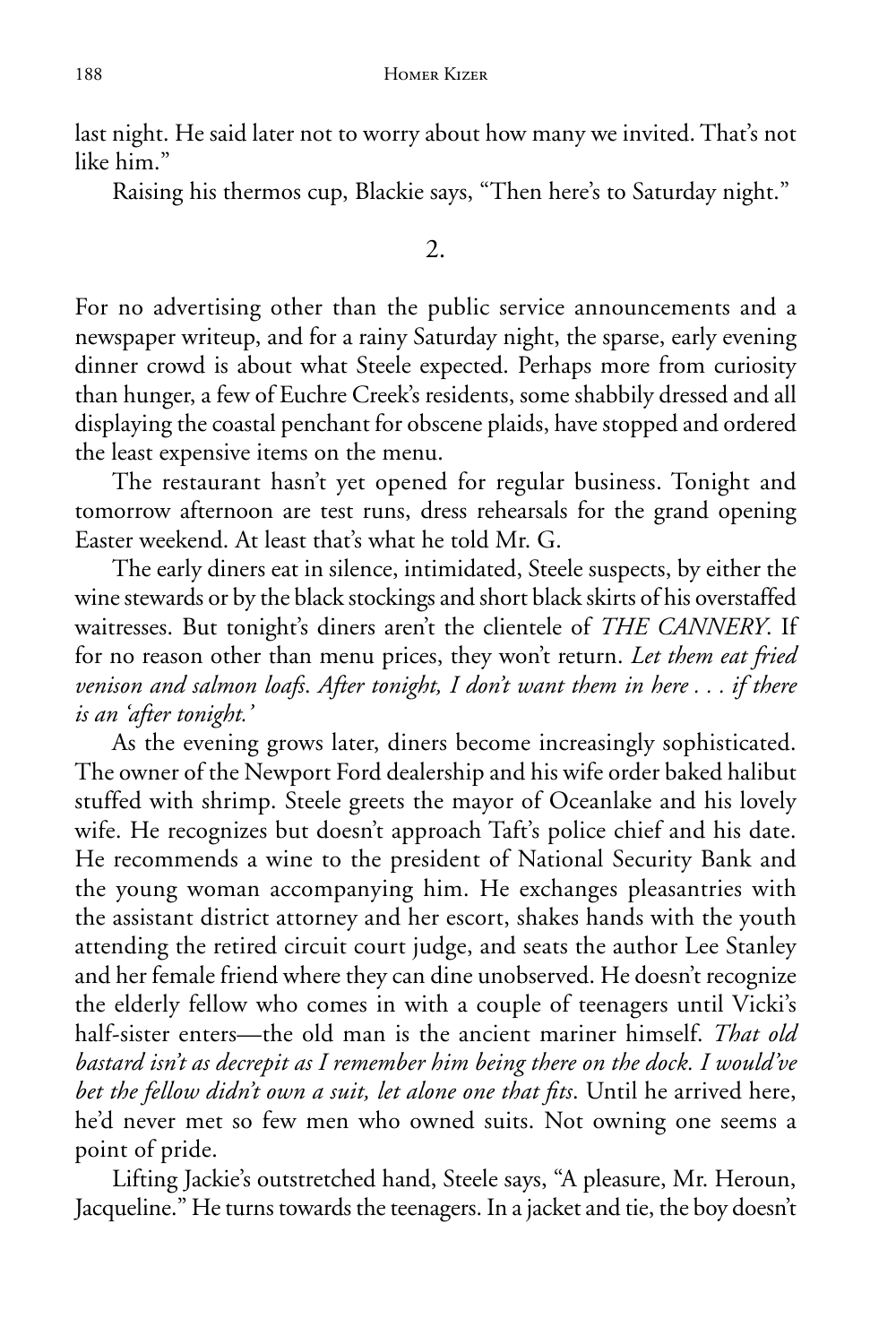appear at all like the scruffy youth who regularly brings Vicki fresh fish. "Terry, I don't believe I've had the honor of meeting your date before."

"Vicky Poage, Robin Steele," Bill says, his voice gruff.

"Another Vicky," his voice falsely excited, "and as lovely as mine. I expect we will see you often." Steele doesn't see anything special about her, just another logger's daughter. *Why quit school over her? But then, like father like son*. "Yes, we'll expect you often."

Then turning to Blackie and his wife, who entered a couple of minutes after Bill and Terry but are obviously with Bill, Steele says, "And you are?"

"Blackwell Xavier Poage—and my wife."

"Blackie? I didn't recognize you, my apologies." Steele feels blood rush into his face. "Your wife, I'm certain, has a name?"

"Mary Madeline, but that's not what most everyone calls me." She smiles at Steele, her smile absolutely genuine.

"When we open for the season, the two of you will have to try our Sunday brunch. I'm certain you will enjoy it." Steele glances towards the River Room. "Wait right here. I'll have a table for six prepared overlooking the river."

Bill studies his former messhall's remodeled interior, notes the chandeliers and use of velvet, and mutters something to Jackie about, "What is this, a fuckin brothel," as he remembers a war-time bordello that served the best meals in Portland in '42, or so he believed. Navy officers hung out there. And that was where the fight took place. It wasn't over much, whether redheads have red or brown beavers. He didn't think anybody would actually fight over that. The little shit could've got out of it at anytime. Two redheads worked there. Sisters, he found out later. They offered to settle it, take each of them upstairs. But that little shit—he wasn't all that little, a middleweight, some kind of Golden Gloves champion, Panama Zone Champ if he remembers right. That little shit wanted to fight. Couldn't wait until he met the Japanese. Had to do it right there.

*I would've skippered the* Freyja *if I'd taken one or both of those redheads upstairs. The little shit wasn't so tough. One punch to the side of his head. A blood clot.*

"Bill, you okay? Our table is ready." Jackie worries more all the time about these lapses of his. They didn't occur as often when he had the cannery to run. But since they quit buying fish, it seems like every time she turns around he's having another one. He insists they're nothing. "Did you hear? Our table is ready."

"I heard yuh the first time. Yuh don't have to keep repeatin things."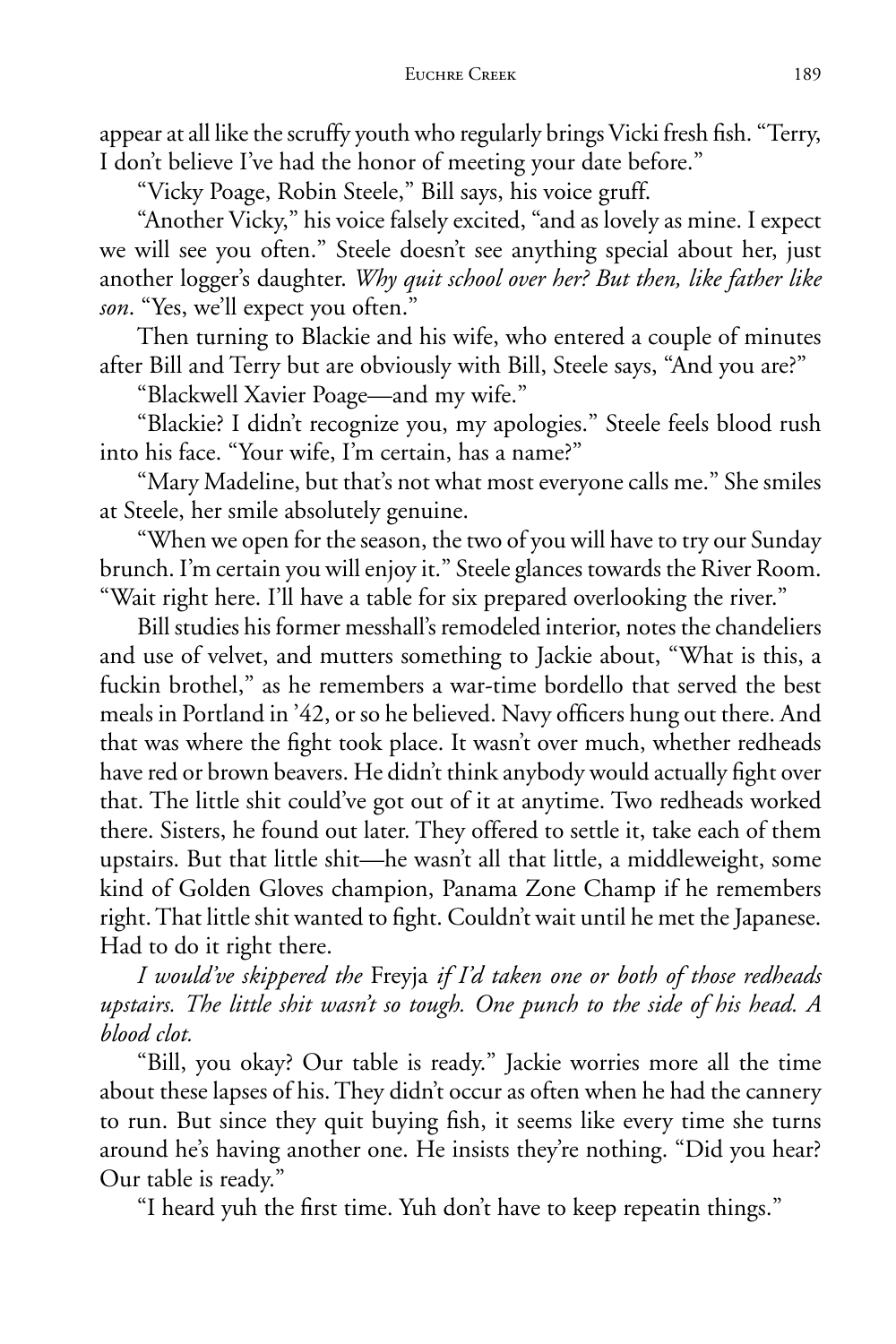"You blacked out again, Bill."

Lowering his voice, he says, "I'm not gonna fight with yuh right here, but dammit, I'm not havin blackouts."

Bill scans the restaurant's patrons as he waits for Jackie and the kids to go before him. He recognizes most everyone, including several of his investors; but sees no one he would trust his wallet with. *A bunch of cutthroats, egg-sucking bastards. They've bled this country white.*

"Bill, our table. You're driftin off again. I can see it in your eyes."

"Dammit—"

"Shh," she takes his hand. "That's the thing about blackouts, Bill. Yuh won't know if yuh have them." Then turning to look behind her, she says to Blackie, "They called about that mill. They're gonna take your offer, but they want the whole amount before yuh take anythin apart."

"You gonna eat or talk business?" Bill winks at Blackie.

The secluded table looks to be in a private dining room. Floodlights at each end of the building immerse the river in light, harsh white glare on ripples. The river, clay brown and swollen, seems to suddenly rise and swirl around Bill's feet, rise higher, pulling at his legs, threatening to upset him, sweep him away, drown him. *Damn, it's Alitak all over again, Thor and the pump, thefo'c'sle.* "You'll have to excuse me, Jackie. I gotta step outside for a minute."

But looking away from the river, the feeling passes.

A gnawing inside him, a bone he can't digest—he hasn't taken a step—*somethin's up. Not right. I don't get feelin like I'm drownin except when shit happens.* He waits a moment. The river must have triggered a memory. *If it's been like this for Thor, well, I can't blame him for swallowin the anchor. That night was a bad one.*

Careful not to look out the window, Bill pulls his chair from under the table. "Kid, we've all been hard on your dad. Yuh're old enough now, yuh gonna have to cut him a little slack."

Not knowing what brought about the mention of his dad, Terry looks towards the room's open door as he wants to . . . *I really don't care anymore. Why ruin the evenin?*

Vicky, in bright yellow organdy, beams as Terry holds her chair while she sits. Blackie seats his wife. Jackie, visibly worried, waits for Bill to be as chivalrous. Yet when he reaches for her chair, she whispers, "We don't have to stay if yuh're sick."

"Dammit, woman. How many times do I have to tell yuh, there's nothing wrong with me."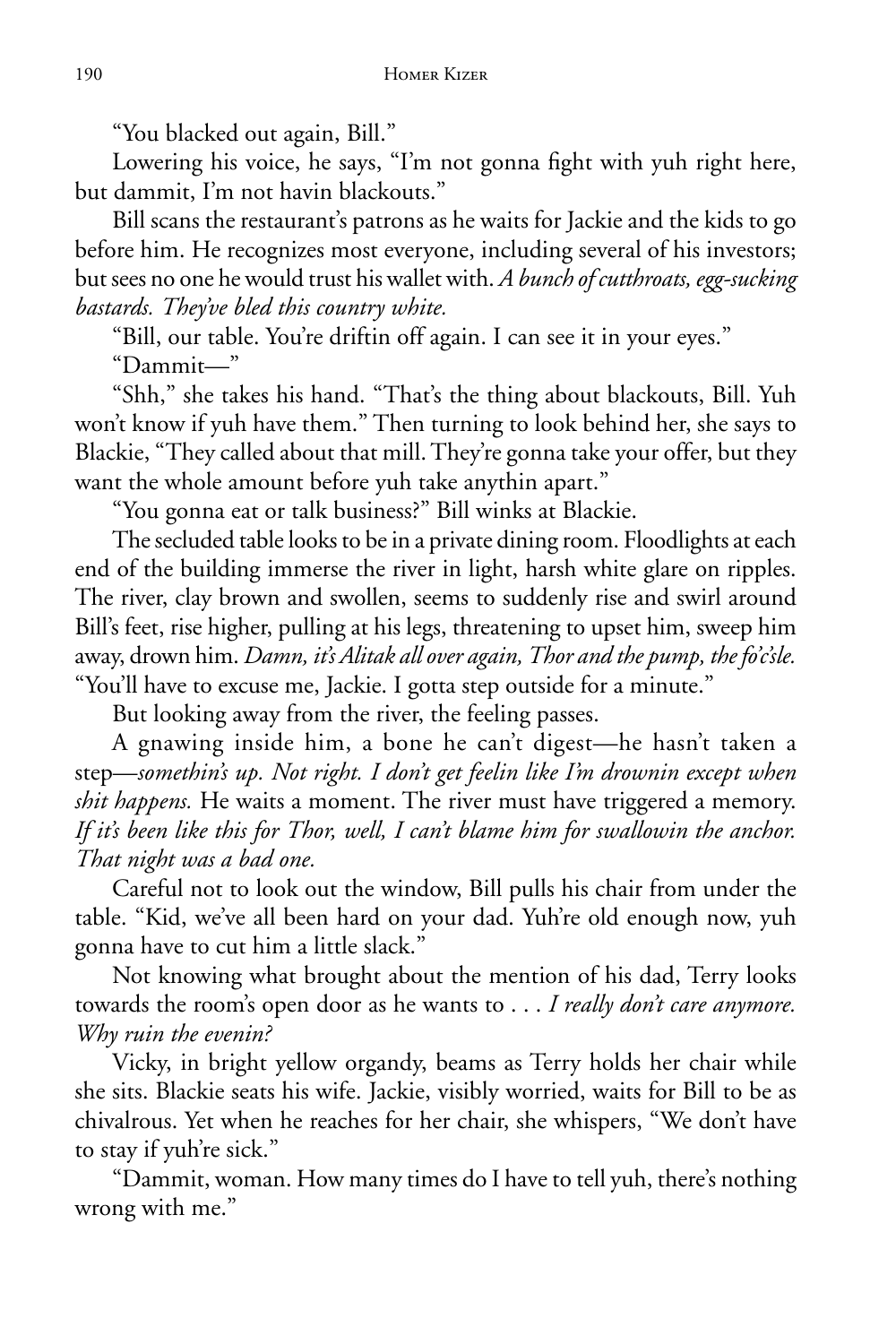"Yuh don't have to be mean." She puts her napkin in her wineglass. "I'm concerned about you."

"There's nothing to be concerned—" Again he feels the river rise all around him, the muddy water cold, the current strong. Quickly, he looks out the window, and the feeling goes. The river isn't triggering memories.

"I think there is," Jackie says. "I think yuh need to see a doctor."

"You worry more than a banty hen."

"I have a right to worry."

The steward brings the wine list and maintains his neutral expression when Bill says, "No *Blitz*." Jackie blushes. Then to the steward, Bill asks, "Do yuh have a domestic red wine yuh'd recommend?"

"Certainly, sir."

"Then I'll accept your recommendation."

The steward returns with a California label. Its cork is pulled, a swallow poured, and after sniffing and sipping, Bill gives his approval. He doesn't, however, order the crab plate, recommended by their waitress. Instead, he orders steak. Outside, the floodlights create shadows that frolic in the current, shadows that look like ducks and otters and salmon, shadows that live for a moment, then pass away, leaving only their memory.

His steak's raw. He's afraid to poke it with his fork for fear that it'll *moo* at him; he's seen cows hurt worse and still live. *Damn cook is drawin pay for nothing*.

"Trust me, Bill. Don't send it back."

"I'm no barbarian, Jackie. Dammit. All I want is a piece of meat I can eat."

Her crab plate, king and snow legs arranged around a whole Dungie, looks okay, if a person doesn't mind eating sea spiders.

"Mr. Heroun," Vicky says, "if you'd like to trade, I will. I really don't, you know, like shrimp very well."

Vicky has the halibut and shrimp, another of the recommendations. Bill doesn't mind shrimp. *The little buggers used to come up on the groundline, fall off on the deck, sometimes cover it when fi shin schooners. If the boat had a squarehead cook, we'd fi nd shrimp in the chowder, stuffed in baked cod, stirred in the rice. The same damn shrimp as on the deck that got stepped on and tracked in the fo'c'sle*. He feels the water, waist-deep and cold, pulling him, pulling and pulling, sucking him down, under farther and farther. He can't breathe.

"Bill, what is it? What's wrong?"

"Nothin! I wished yuh'd quit askin 'what's wrong.' There's nothing wrong. How many times do I have to tell yuh?"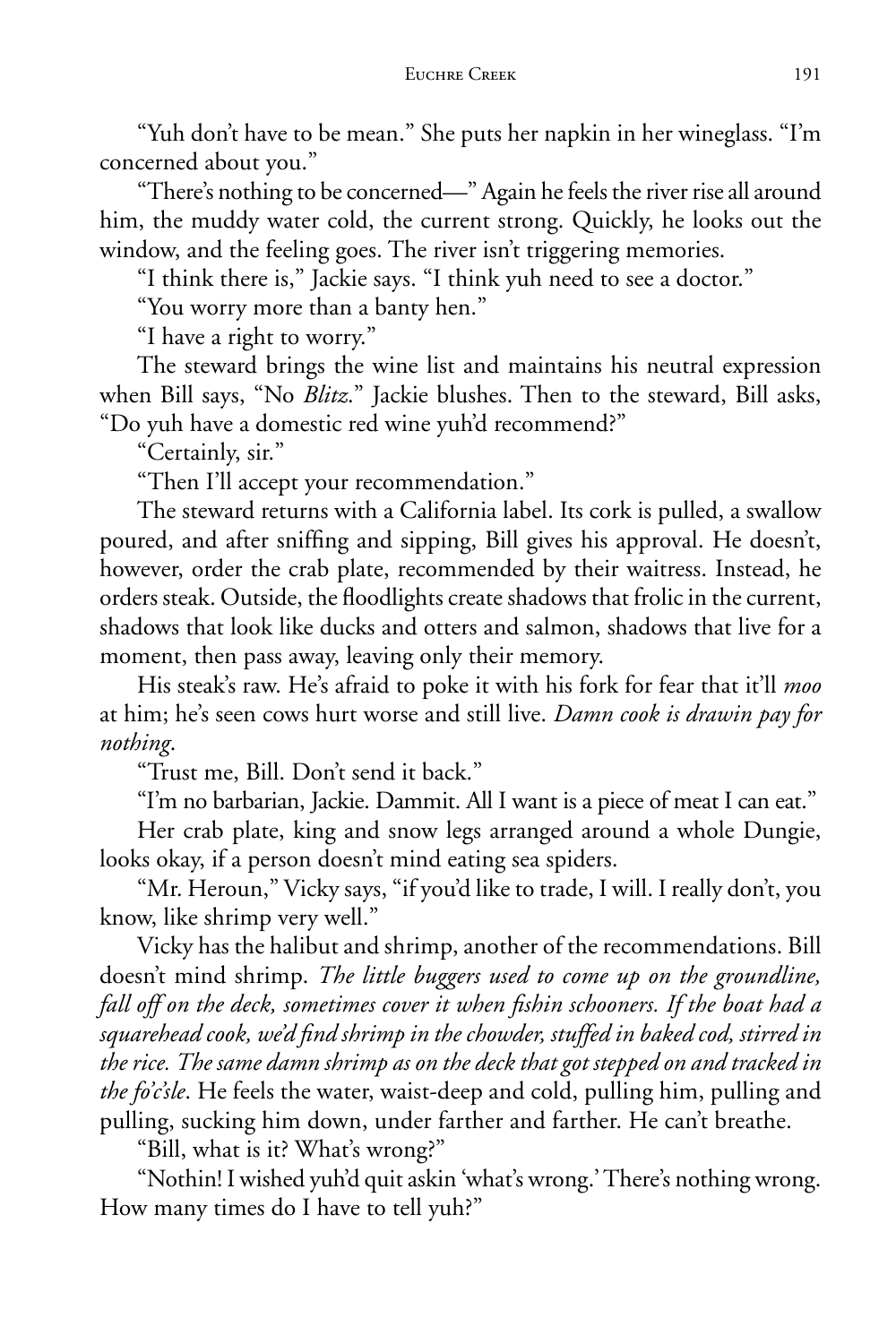"Something is, Bill. Promise me yuh'll go to the doctor."

"For what?" Bill hands his plate to Vicky and accepts hers in exchange. "What am I to say? I have this friend who thinks I'm mentally deficient."

"Is that what yuh're afraid of?"

"Nothin's wrong with my mind."

"Promise me yuh'll go if I make the appointment. Yuh're, well, old enough yuh should have a checkup." Jackie looks out the window. "It might be all my imagination, but at least yuh should find out."

The halibut, Bill decides, is actually quite good. Maybe Steele hired a fish cook. The fellow, the newspaper said, trained in New York. He's probably never seen a live cow.

"Look, Bill, Terry. Your dad." Jackie points to Thor shuffling along the dock from the warehouse to the fuel shed. "It's good that he has a job."

The halibut seems to swim on Bill's plate, a whole fish, hook in its mouth, the gangion, still white, becketed to the groundline. *Somethin wrong, somethin involving Thor*. He feels it, the sort of feeling he gets when he knows it's time to batten down the hatches, that the pressure just dropped into the blow-hole.

"Why don't you go say hello to your dad? He'll be surprised to see you in a suit."

"No thanks. He's probably already drunk."

"Go ahead, Terry," Vicky says, squeezing his hand. "He's always proud of you."

"I don't want to."

"I think you ought to," Jackie adds. "He'll tell Mom, and it'll make her feel good."

"What is this, gang up on Terry?"

"Then don't go. Be a horse's ass about it." Her brother absolutely infuriates her at times.

"That's good. I won't."

"Terry, please. For Mom's sake."

"He doesn't care anything about Mom." For a long time, Terry has hated his dad, not just his drinking.

"Please." Jackie would like to slap her brother. "He's not as bad as yuh think he is—and he does care about her."

"He has a funny way of showin it."

"No funnier than yours." Another minute, another answer like that and she will slap him.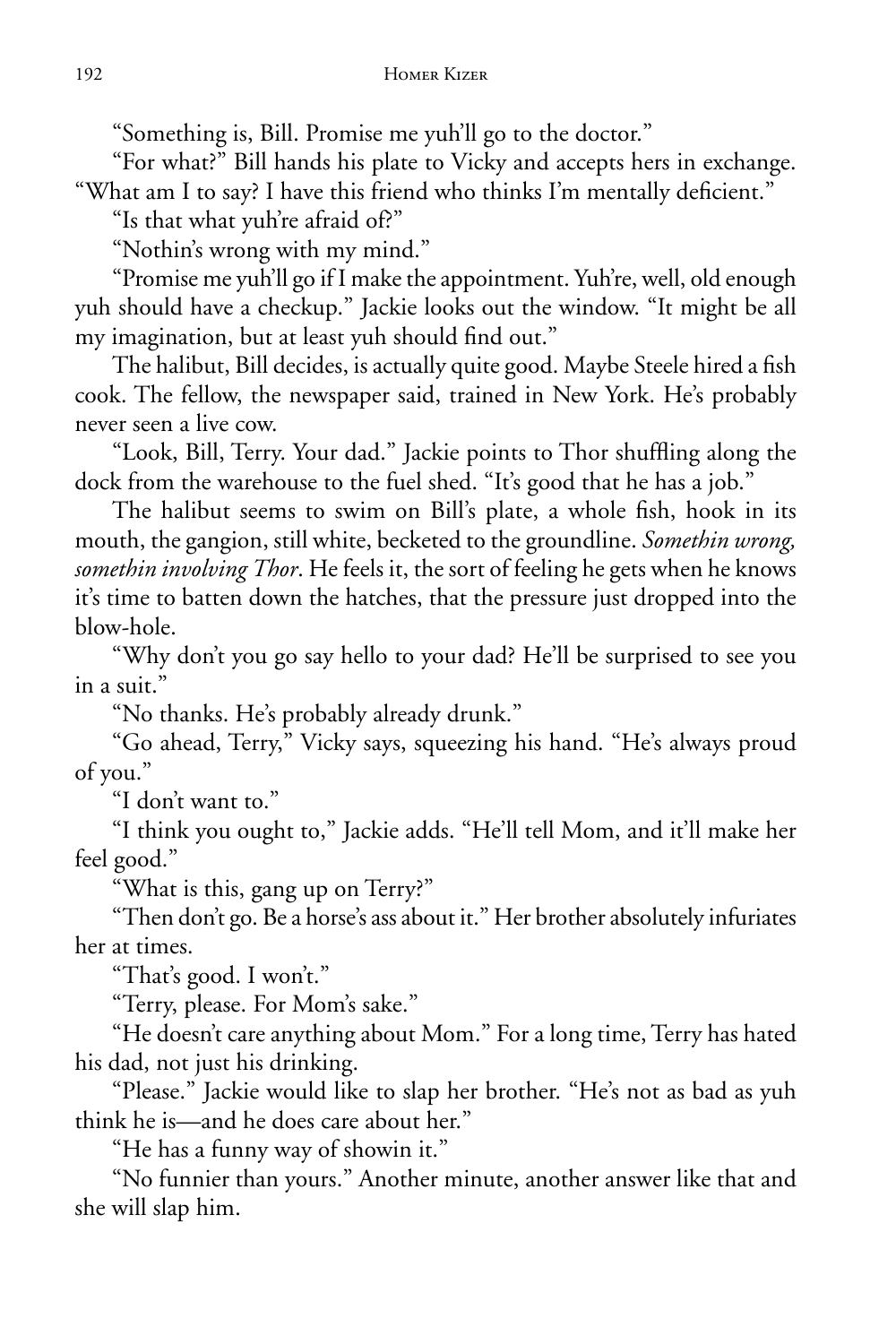"What am I supposed to say to him? Drunk yet?"

"That's enough." Bill throws his napkin alongside his plate. "Yuh need to see him tonight if yuh want to say goodbye to him."

"What do yuh mean?"

"Dunno . . . can't rightly say. But one thing I know, yuh need to go out there."

"He's your dad," Jackie adds.

"What has he ever done for me?"

Bill ignores the kid's last accusation. *Maybe there's no reason why the Kid should go out and get wet just to say hello. Thor ain't been much of a father. That don't change none the Kid's obligation. But how do yuh explain that to someone a month shy of eighteen.*

"Maybe he'd like some of this steak," Vicky says. "I'll go with yuh to see him."

"No. Yuh'll just get wet for nothing." Terry picks at his baked potato. "I suppose it wouldn't hurt if I went out there."

\* \* \*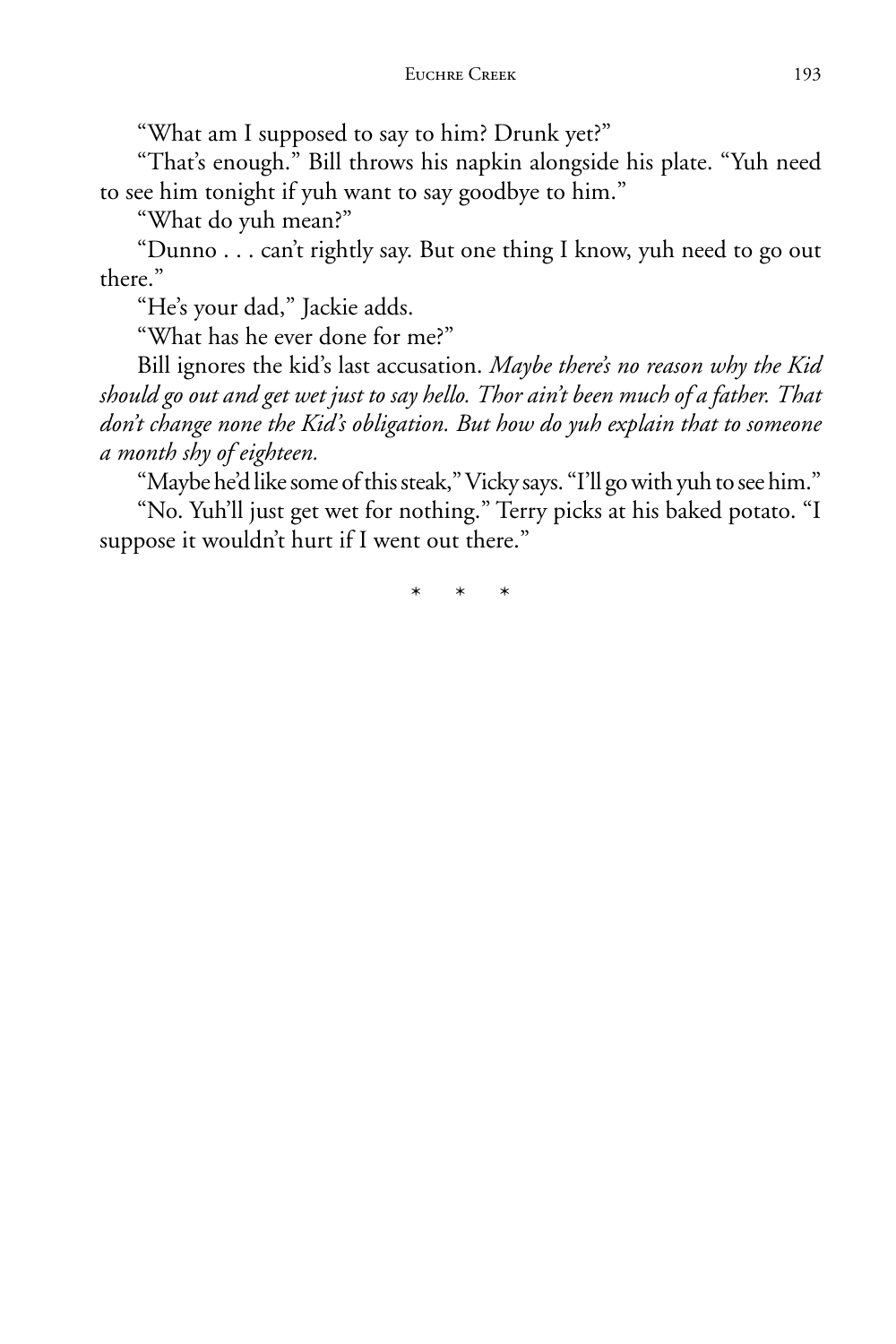# Chapter Twenty Four

1.

The midweek rain is no more nor less hard than last weekend's rain, a soaking drizzle that adds an inch to the annual amount of precipitation every three or four days. *THE CANNERY* will open Saturday—he might as well take the evening off as he did last Saturday for the wedding. If Martha doesn't want to be here by herself, he'll close. *Closed on Saturday night, I wouldn't have imagined ever doingthat . . . what's the world comin to? Columns of smoke, a whiff of cedar. Soon a wigwam burner, if the Olson kid gets the bid on that sawmill. Where will they put it? The South Bay roadbed won't support loaded trucks. They need a piece of ground off the paved county road, a piece like the old Kenatta place—that I happen to own.*

He could sell out, sell the Harbor View, the Kenatta place, the four acre piece on Cabbage Creek, even that sixty-eight acre piece of scotch broom, blackberries and skunk cabbage he has along Highway 101. But who would buy? Elder Gosson? Not likely. Who else has cash money? Christians has already discovered how little money is available in Euchre Creek.

Turning away from the lighted *BLITZ* sign, blinking off once every fifteen seconds, its light lost in the mid morning gray, Vern surveys the dim interior of the tavern. "Dudley."

"Yoel, what's up?"

"What would it take for yuh to buy me out? Buy the Harbor View."

"A lot more than I got."

"Would yuh be interested?"

"Dunno . . . what kinda money yuh want?"

He doesn't immediately answer. The building itself would go for, in Eisenhower dollars, maybe five thousand, but in forthcoming Kennedy dollars,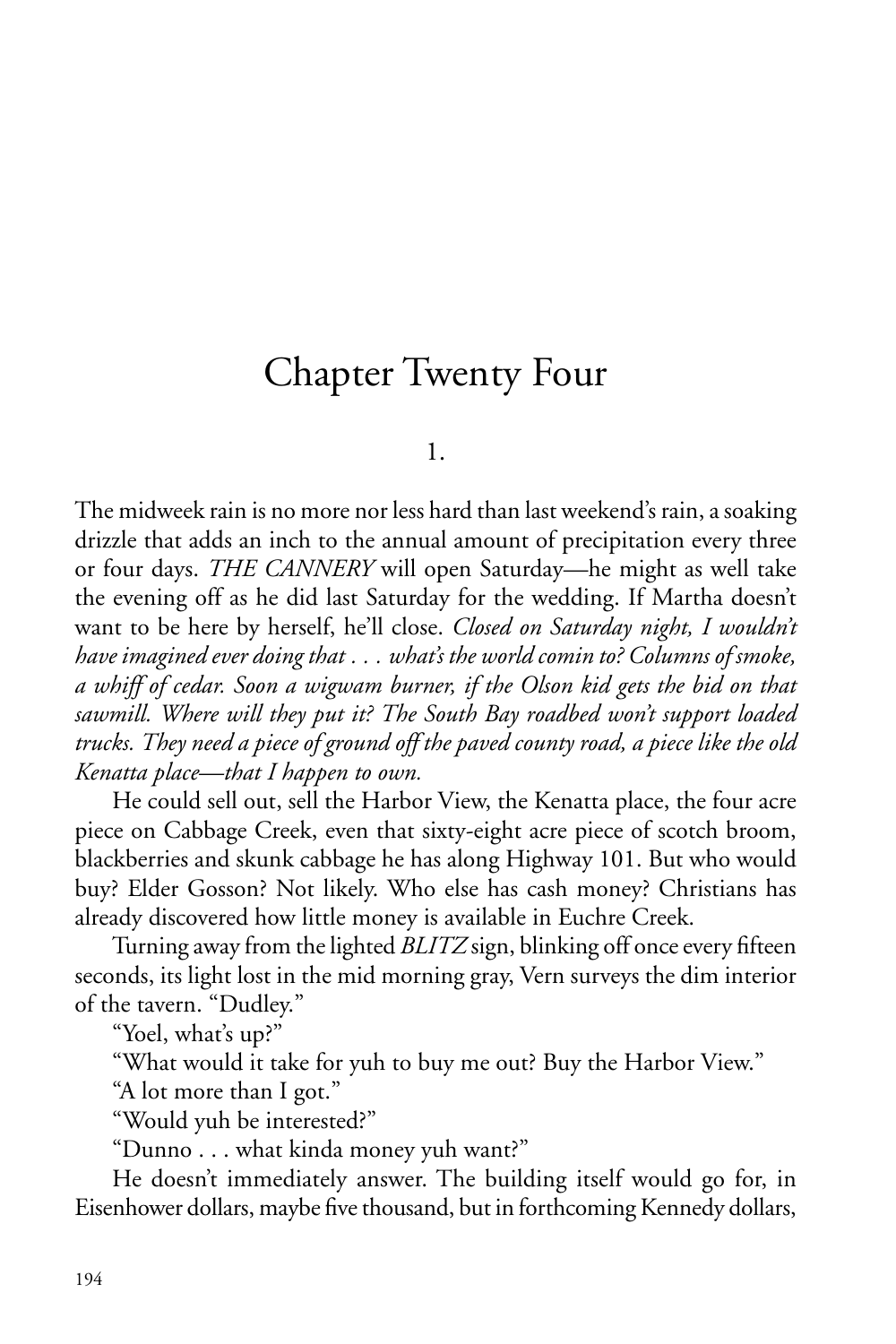probably a little more. Then there is the value of the business and the liquor license. "If you're interested, I'll work yuh up a price that's fair."

"Yah, I'm interested. I'm here more of the time, but what would yuh do?"

"I need to get away from the rain." He needs more than that, but what else he needs remains as obscured as the winter sun here in Lincoln County.

"The dreariness getting to yuh, huh?"

"I need a vacation, a long one."

"It's the dreariness, the rainy winter, wind and fog. Can't go anywhere. Just more mud, alders and skunk cabbage, junk timber and washed out roads—that's all that's here . . . and once in a while, once in a great while, yuh meet someone yuh like a lot."

"I met Martha's kid this mornin." He hadn't figured on liking them. "Cute bunch. Deserve better than they're getting." *Yeah, they do. The boy, Sam, is quick. Nobody's gonna get anything by him.*

"She's lookin—and yuh're a decent enough sorta fella." Dudley wouldn't mind seeing his former sister-in-law, by marriage, with the Jew, who acts more Christian than his brother-in-law ever did before pulling that dumb stunt with the log truck. Got him killed there outside of Willamina. So technically, Martha is now a widow even though she's divorced.

"That's quite the vote of confidence."

"Yuh stand there by that window lookin for somethin yuh ain't gonna find comin down the River Road  $\ldots$  and yuh know yuh ain't gonna find it." Dudley taps his wooden leg on the worn fir flooring. "Yuh know that even better than I know that . . . nothin much happens in Euchre Creek, except another kid's born every once in a while—and yuh're right, they deserve better than they're gonna get here where there ain't enough work for everyone, and ain't enough wages paid for what work there is."

"What am I lookin for?"

Dudley thumps over beside Vern. "Yuh need to get yuh a dog. That cat's just another cat."

"And you'll suggest a breed?"

"A cur bitch, one that'll be loyal to yuh 'gardless of where yuh go or what yuh do." Dudley points at Flip, trotting along the road, going somewhere with haste on his mind. "A male ain't what yuh want. Yuh want yuh a female, one without a pedigree, one that's only lookin to be loved. Then yuh'll have loyalty."

"Flip's on his way down to the preacher's. There's a cocker spaniel down there that's in heat." This winter, more than last, Flip has run the road, going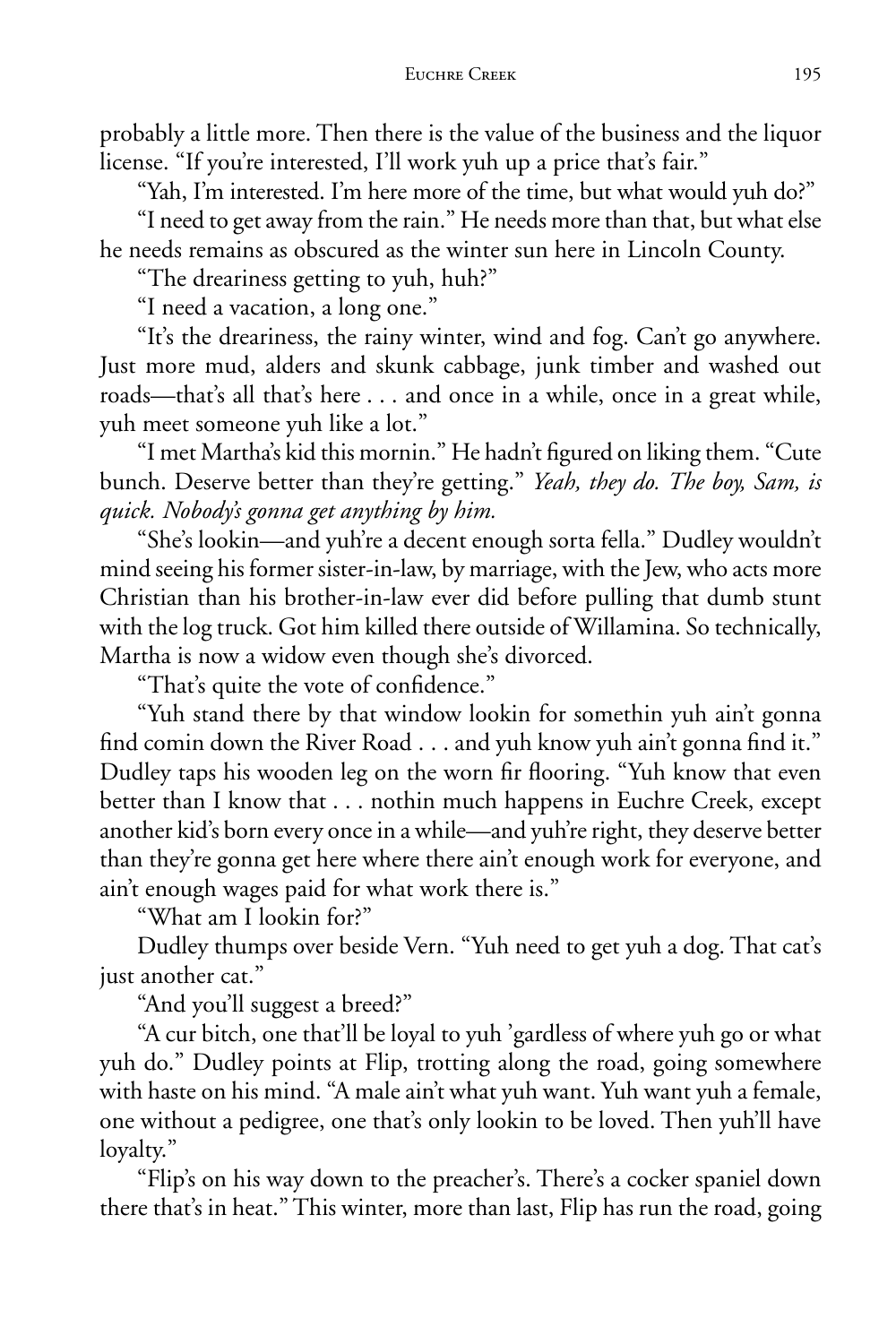from one to another. *But I have to stay here, tending to business, making a little money so I can buy dog food. Maybe I'm envious.*

"That oughta be a mismatch."

"He got her last time. Pups actually turned out pretty good."

"There yuh go. Raise the pups. Make sure they turn out all right."

"I might just do that."

2.

Blackie brought his wife by to talk, nothing too serious, just to talk about starting over, maybe saying their vows to each other again. His wife seemed afraid to speak, afraid that her changed husband was an illusion—Gosson has learned not believe anything is too difficult for the Lord, but the conversion of a Poage, that is a work worthy of God. However, time will determine if the conversion is genuine, and not merely a reaction to the Olson woman marrying the man from Hansen Investments.

Every night this week, he has counseled someone. Mostly just listening, letting the person convince themselves that what they want to do is right, the person knowing right from wrong through receipt of the Holy Spirit. Those without the Spirit go to the tavern, where they pour out their hearts in the urinal, making the Jew barkeep a wealthy man.

He's on his way to the store, promised Christians that he would cover the business for two hours, enough time for avarice to bring forth its misshapen fruit. The storekeeper received his money detector. It works. They found Martha Poage's wedding band where she threw it the last time that worthless ex-husband of hers walked out. She thought she threw it in the river, but it didn't go that far.

There's a note on the door saying that Christians has already gone. The door's unlocked. *Anybody could've walked off with everything.* Gosson enters hesitantly. He'll have to speak to Christians about being as wise as serpents while remaining as harmless as doves. Christians left the open store uncovered. *As man will be when the Son of Man is revealed. The garment of grace removed. Obedience will then be the only covering for sin . . . and only those who have cleaned the inside of the cup will cover the natural lawlessness received with that first breath of life*. A person is not supposed to be as wise as a dove, trusting the one who wrings it neck.

The rain wets the two gas pumps, regular and ethyl, the pumps themselves modern and not ones that hold five gallons in raised glass cylinders so a person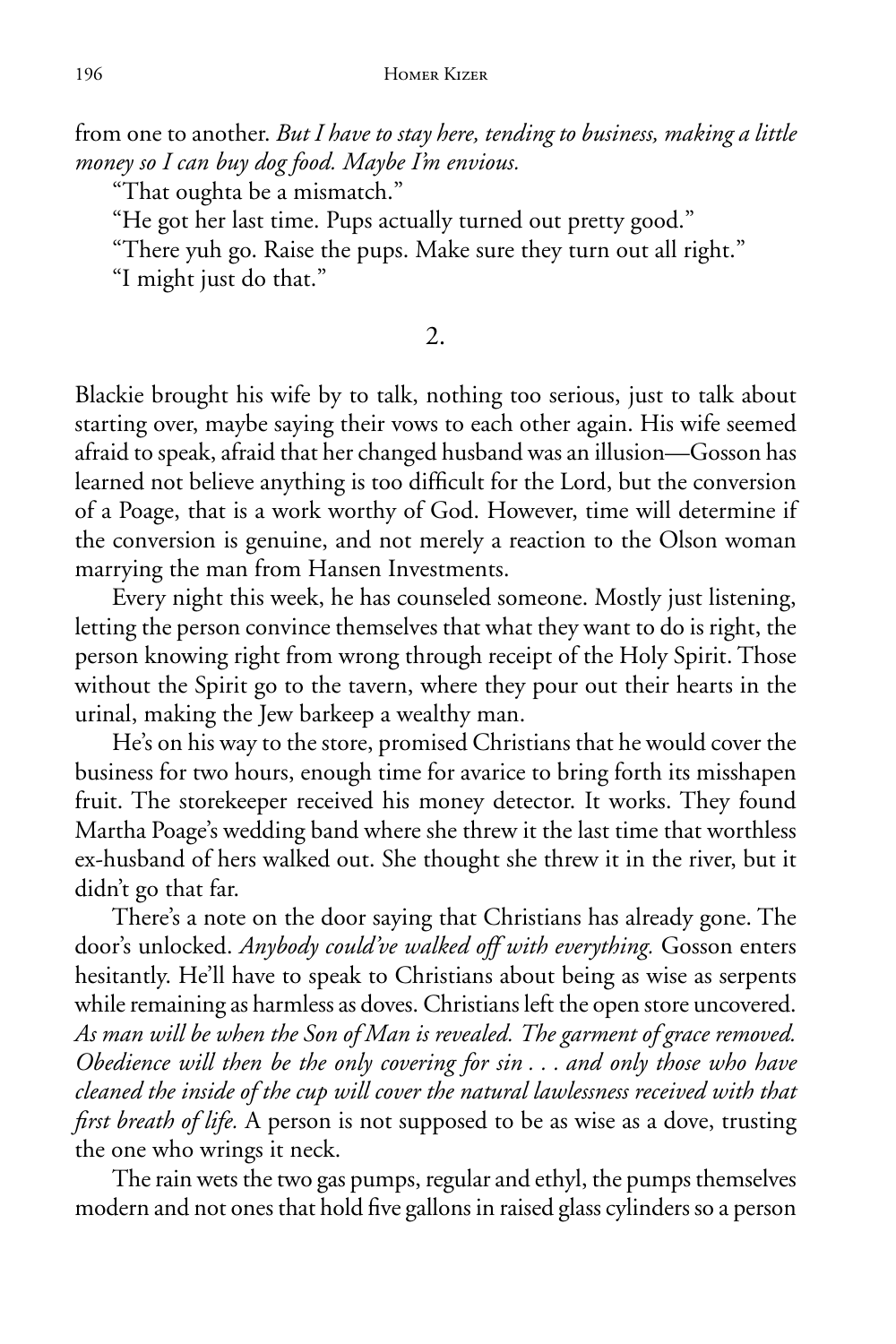can see how much fuel is received. These pumps a person has to trust, which is reason enough not to trust them.

The rain wets the porch steps and drips from the front edge of the porch roof, cutting a narrow trough through the packed gravel, filling the trough and flowing across to fill the low spot in Dudley's front yard, then across the road to the corner lot Ed Hodges used as garden, now gone to canary grass and blackberries. A bank beaver lives under the berry cane next to the river. He saw it last spring, a big boar, its tail as wide as a square point shovel blade and about twice as long.

The white skies of July and August, a clear day a couple of times a year, the rain the rest of the time—a tough country on folks that don't like mud: there's not much to do in the parsonage, or even here in the store. Not much to do anywhere in Euchre Creek but log, fish, snipe a deer every once in a while. *That's all there is. Don't matter where you go. Just looks like more in some of those other places . . . a fellow still lives in his head, and here, there's more room to move about than in a lot of those other places.*

He sees Grandma Hodges stop perpendicular to the gas pumps, blocking anyone from pulling up to the pumps from the downriver side. *Wonder what she wants? Probably heard about Blackie.*

"Those onions I got were no good inside. Been frozen, I recollect."

If Grandma is surprised to see him behind the counter, she doesn't let on. "What would you like Christians to do about them?"

"Get different ones. I don't want the ones he has."

"I'll tell him. What can I do for you till then?"

"Tell me what that no good Blackie Poage is tryin to—"

"Nope, nope, nope. Can't do that." *She won't be satisfied if I don't tell her something.* "Mr. Poage had a near death experience that has changed him . . . for the better."

"Mr. Poage is it? Now yuh listen to me, Stephen Gosson. He ain't no good, and won't never be nothin but a liar!"

"His crucified old man did stretch the truth," A no truer statement has he ever uttered. "But it's the new man dwelling in the same tabernacle of flesh that'll enter heaven. So you be forgiving him."

"He's foolin with yuh. He ain't gonna change none. He's a Poage . . . and everyone knows they're born thieves 'n liars."

A lash of rain stings the door, rattles the windowpane, and drips from the inside edge of the glass. "Looks like the weather's turning bad. I suspect Christians will be back shortly to take care of those onions."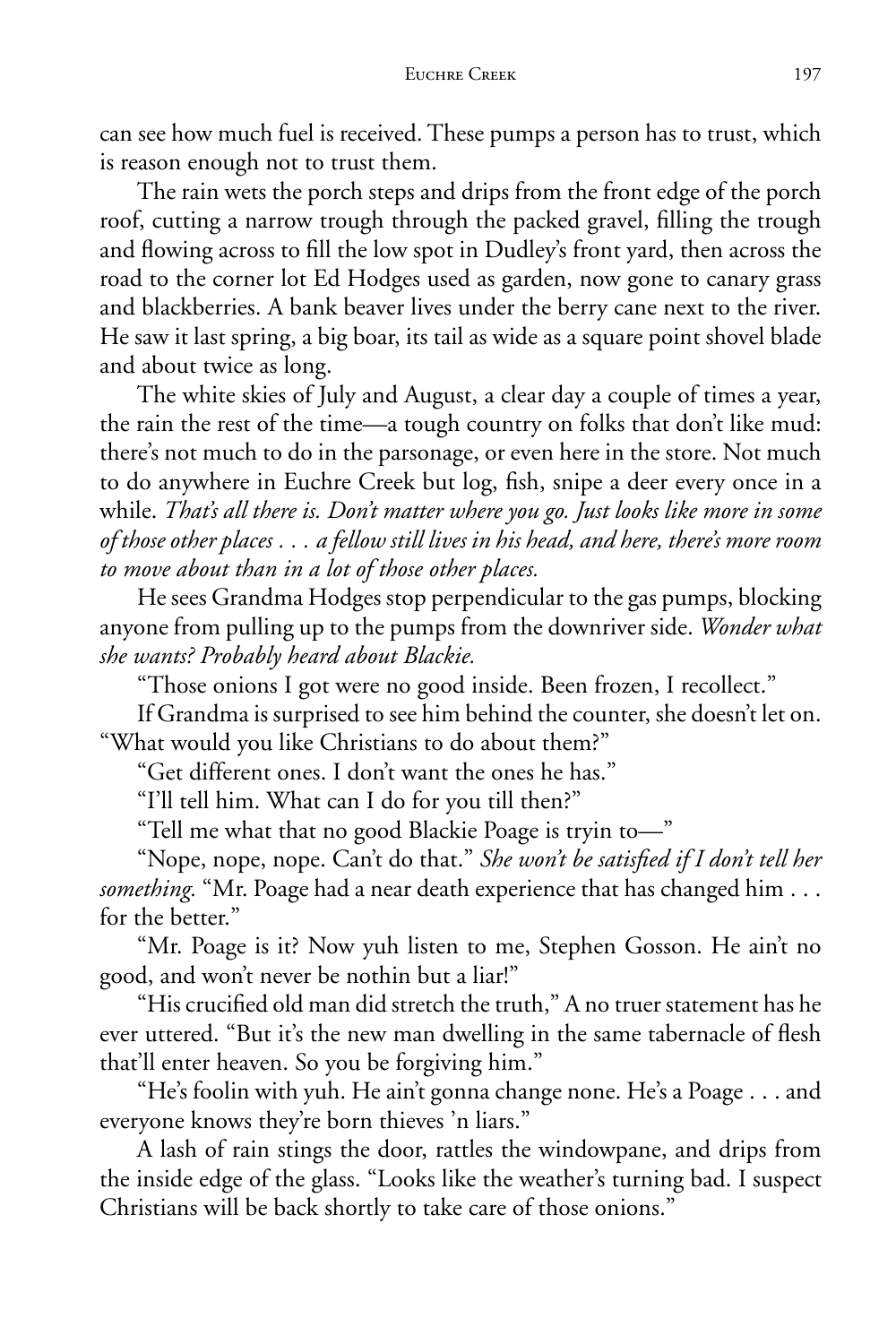"He's ain't gonna find no gold. Never was none  $\dots$  . And don't be thinkin I dunno what he's up to." Grandma Hodges takes one can of tomato paste from the shelf. "We used to grow tomatoes here, but that was when Bill gave us scrap fish to put under every plant. Now I gotta buy what I used to do for myself."

Rain and drizzle, wind and fog—the day can't decide what it wants to be as grayness remains firmly locked between the crowns of the Euchre Mountain and South Ridge. Cries of gulls, the caws of a raven, a jake brake on 101—the fog absorbs noise, holds it very still, then dribbles it out a little at a time as if sound were rationed in this river valley, unchanged since it was spoken into existence. Yet change occurs as the moment passes into another, allowing the living to die, usually peaceably, and the dead to decompose into nothingness. Salmon return to spawn and die, their decomposed bodies nourishing another generation of smolts and fry. Only birth from above breaks this cycle of decay. Every spring, Gosson sees, in the pastures along Cabbage Creek, does with fawn, ewes with lamb, cows with calf, even a beaver with kit once in a while. He sees his creator in the buttercups and trilliums, robins and bluejays, moles and muskrats, hemlocks and maples, but he seldom sees Him with child.

"Leo said he used to grow muskmelons, but I couldn't get mine to set fruit."

"Too cold at night. Gotta spread out a mature pile to give 'em enough heat . . . and don't be changin subjects. That Blackie Poage is up to somethin no good."

"Maybe—but how many times are you supposed to forgive him?"

"He ain't never asked me for forgiveness. Besides, he ain't done nothin to me. I never trusted him, never gave him a chance—"

"That's the problem, you never gave him a chance." He smiles. "I want you to invite him and his wife to dinner, and I'll come and eat the best cooking in the valley. Afterwards we can talk about what he's up to 'cause he won't be able to fool you."

"Flattery will do no good . . . but I'll think on invitin him and his misses."

Even though Grandma Hodges has, for years, denied that her father buried gold on their family homestead, Christians has never believed her. And he really doesn't now, especially not after getting the beeps in the earphones of his money detector, beeps right behind where he remembers the outhouse being.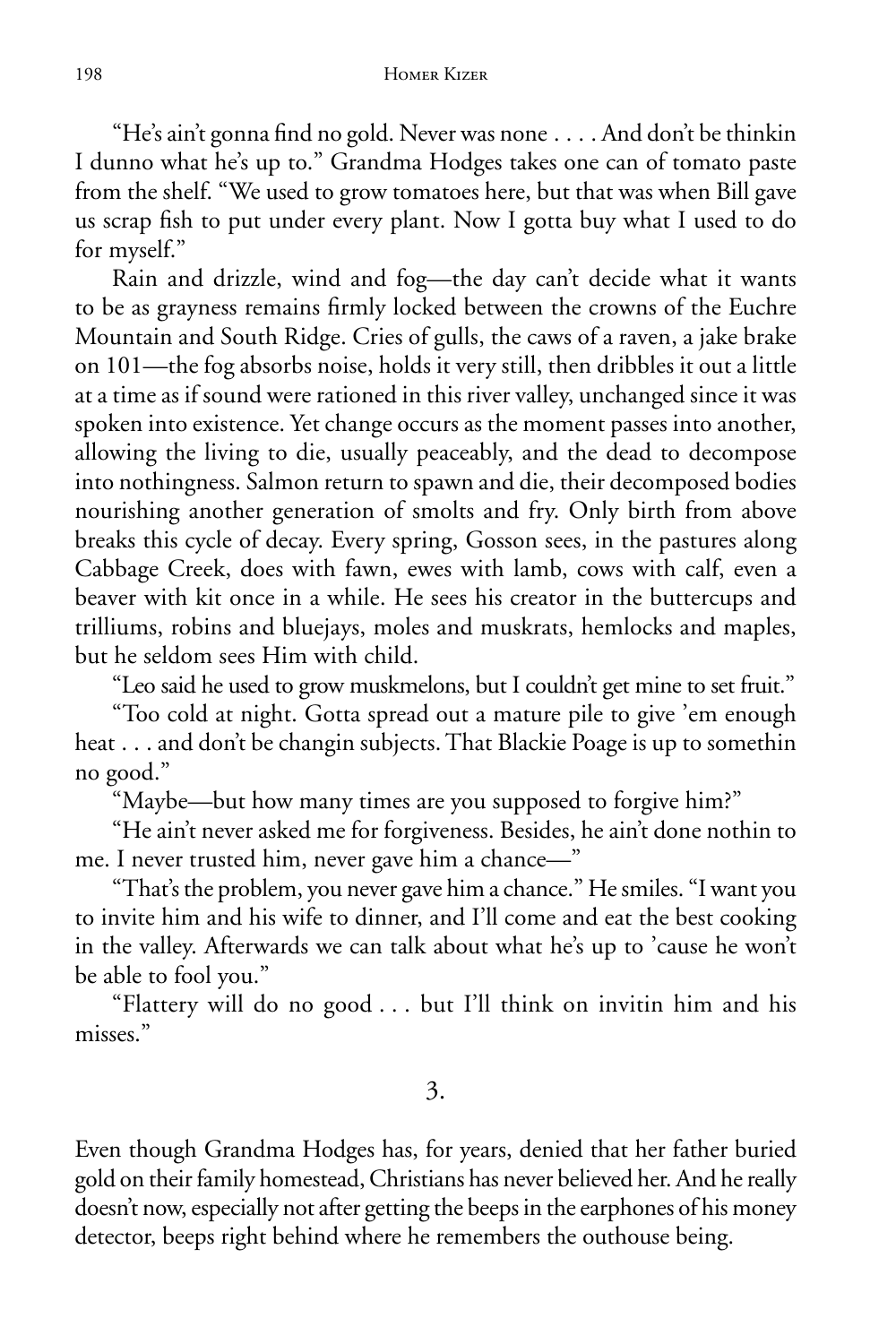The metal detector arrived by stage, Greyhound, last Friday, but he didn't get much of a chance to try it out before the wedding. However, he gave it a tryout about dark Sunday evening. The preacher saw him down by the river, stopped, and picked up the ring his money detector found. The preacher recognized it, and took it with him. Otherwise, all he found were bits of rusted iron that could have been anything from fish hooks to nails.

The beeps come mostly from one spot, and they're real strong. He brought a shovel, one of the stamped sheet steel spades he sells, but the ground's so muddy he can't get it to shake off the shovel blade. He doesn't remember even mud clinging so hard to a shovel. *It's a conspiracy, that's what it is. Yup, a conspiracy to keep me from fi ndin what technology here will unearth.* Even the sod won't shake loose. He has to step on the severed grass roots and almost pry his shovel away from the lump. *I'll bet that Puritan turned the ground into goo. Did it so he could preach at me.* He's helpless until the ground dries a little. He'll give away the location if he digs more, but the ground shows where he has started to dig. *It is a conspiracy, has to be, and a bad one at that. Darn rain anyhow . . . . Gotta come back in the mornin. Don't wanta, but this darn conspiracy don't give me no choice.*

Although he doesn't want to return in the morning, he doesn't want to leave either. Pale violets and bright Johnny-jump-ups bloom along the tiny stream coming from the spring-house. Trilliums bloom under the firs, grown large in the past eighty years. A huckleberry growing from the top of a stump, with springboard notches still visible, leans precariously over its edge, the huckleberry's roots piercing the stump as well as sliding down its side. Half tunnels of boomers; lacy leaves of bleeding hearts, dull red and heavy with rain; bright blue grape hyacinth poking through the greening thatch—all remind him of his grandparents' place, left neglected for two decades before Long Bell logged it, destroying everything, even the memories.

*Yes sir, a conspiracy.* But not one between ordinary men. Weepy skies. Blowing drifts of rain, piling up like snow, but running off, leaving behind puddles and boggy ground, sopping wet boots and cold feet. There's nothing more he can do except sweep the area and see if he can find more hotspots. And he finds too many to remember. His detector beeps almost ever place he tries. *There must be moneyeverywhere. I knew it! I knew it. This here homestead's a regular gold mine.*

*Wonder if Grandma would sell me this here place. Couldn't be too much.* He sits under the barn eves, its shake roof swollen thick with moss. *Sure be better here every day than in the store. Buyin that was a mistake. 'Specially with money buried on this here place.*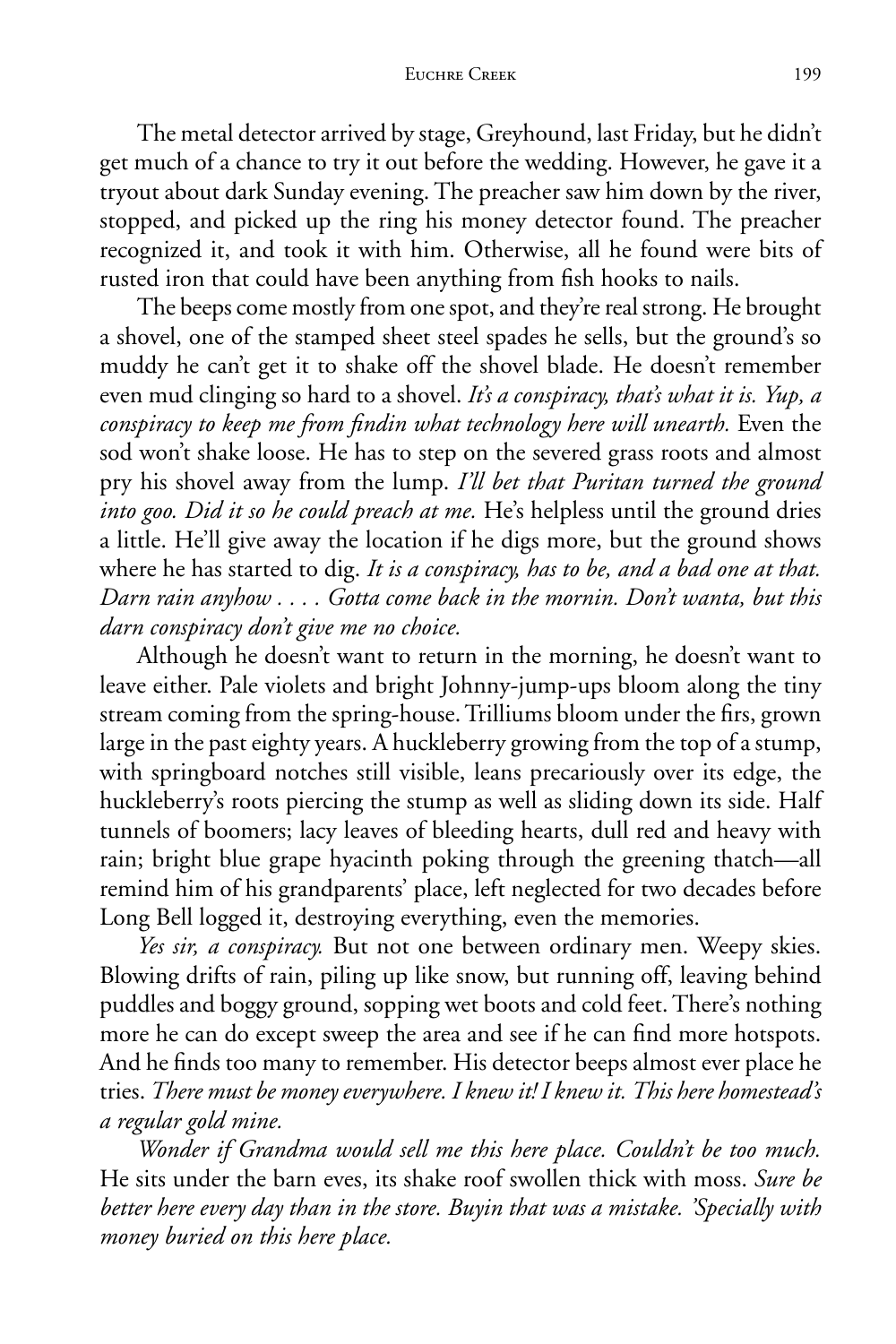He knows what needs done . . . an hour later, he parks his pickup in front of the café. Even if he has to talk to Vern in the tavern, he won't park at that end of the building.

Martha and the Crowley girl from Siletz are working the café, still serving breakfast it looks like. "What kinda mood is Vern in today?"

"Pretty good, I think," Martha says. "Yuh wanta talk to him?"

"If he has a minute."

Slow minutes pass, but finally, Vern steps around the corner from the other side. "You've been out in the rain."

"That I have . . . . I wanta buy Pappy Hodges' old place. Think Grandma will sell?"

"Yuh'll have to ask her—"

"I'm gonna need some help getting it." Christians hesitates, then adds, "If she'll sell, I'm gonna need someone to buy the store."

"And you're wonderin if I'm interested, is that it?"

"Don't know anyone else who might be."

"I was just thinkin about sellin myself."

"Then yuh wouldn't be interested?"

"Let me think about it." Vern notices that Martha is pretending not to hear what's being said. "Yuh paid too much for it. That'll be the biggest problem."

"That might not be a problem if I can buy Pappy's place right."

"You go make yuh the best deal yuh can, then come back and tell me what yuh have to have. There won't be any dickerin. Just a straight up yes or no."

"That's fair." Christians nods to him, and leaves.

Once the storekeeper is outside, Vern turns to Martha and asks, "What do yuh know about runnin a grocery store?"

"Why are yuh askin?"

"Just curious."

#### 4.

Bill sees the car with the Oklahoma license plates, but doesn't recognize the driver, a woman wearing a halter top and purple peddlepushers even though it isn't much above forty-five degrees if it's that. The woman's stopped at the post office, open only when June is there—and this time of year, the postmistress, after getting the mail out in the morning, spends her days hunting agates or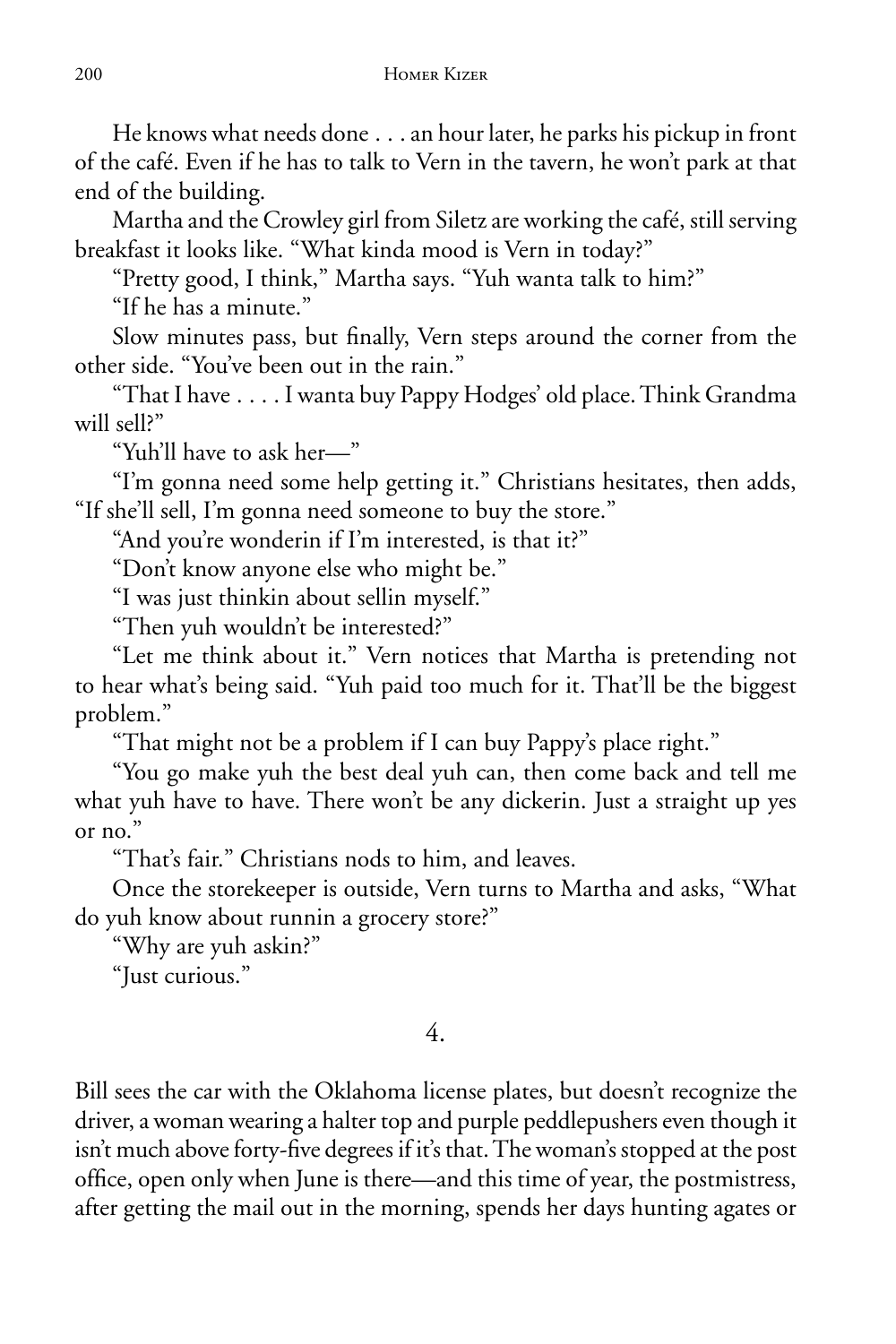glass floats, which she sells to the few tourists that venture off 101 during the summer. He has a handful of bills that Jackie has given him to mail, so he politely nods to the woman as he enters the post office.

"Sir, there's a new restaurant that's supposed to be opening. Can you tell me how to get there?"

"Yuh mean Steele's Cannery . . . up the river a mile. Yuh'll see the sign."

Smiling, she asks, "And your name?"

"Bill Heroun—"

"Mr. Heroun, you're the other person I came to see. Can I make an appointment to discuss a business matter with you?"

"Jackie take's care of—"

"This is about a matter I need to discuss privately with you. Would Monday be satisfactory?" Mindy would like to see how *THE CANNERY's* dress rehearsal for its Easter opening goes before she makes Mr. G's offer. "What time will be convenient?"

"How much time's this gonna take? If not too long, follow me over to the store and we can meet right now."

*It might be better if I made the deal now.* "All right, I'll follow you." *Sometimes luck happens.*

\* \* \*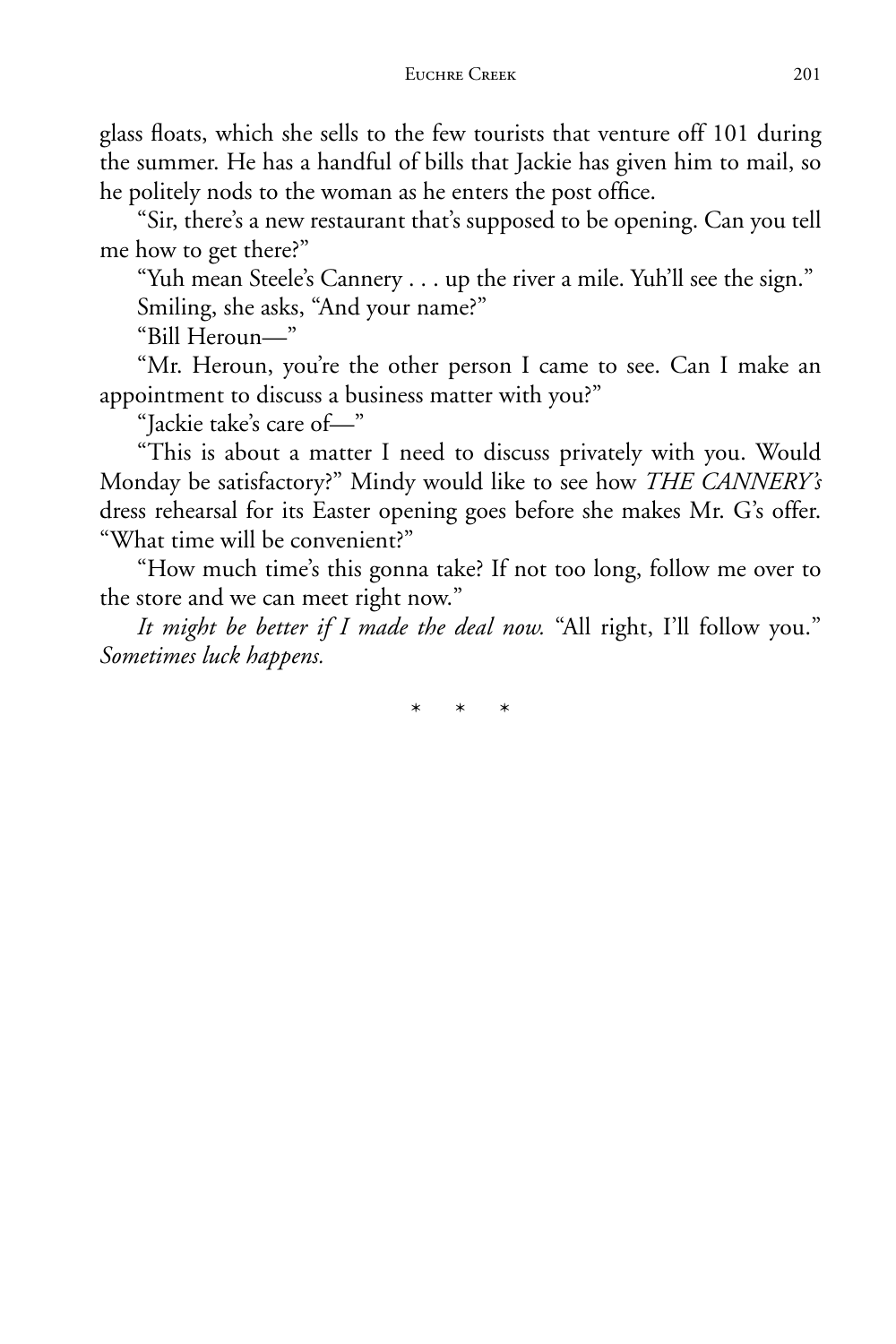### Chapter Twenty Five

1.

Not wanting to talk to his dad, not wanting to have anything to do with his drunken father, Terry, nevertheless, leaves the table, with Vicky promising to order dessert, blueberry cheesecake, for him. He's doing this for her. He knows enough now about what happened off Kodiak Island that night when his dad cursed God he can answer Bill, even if that means respectfully matching words with him. He won't ever do that, he knows. But he can if he has to *which will mean puttin Bill on the spot, for he prayed but afterwards didn't do what he promised, makin him a hypocrite.*

Bill, he realizes, is like his dad, only sober, mad at himself instead of down on himself, fighting instead of drinking, wind and weather, tides, an economy that's against him, and since he leased the spit, the people who forced him to sell the cannery. The success of Corona Beach will give those folks a worse licking than they imagined possible, but even that won't stop the fighting. Nothing will. He saw that when they were making the bid for the sawmill. Bill didn't have to get involved, but he took an interest when he learned that National Security carries the notes of Lundy Brothers, a mill below Seal Rocks that controls the spruce lumber market. *Seems Bill'sgonna go after that market and a particular banker. Wants to hit the banker where it hurts most.*

Shivering, smelling the wood smoke coming from Euchre Creek, Terry avoids floodlights as he circles the warehouse. His shoes are muddy. He ought to go back in. His dad can go to hell as far as he's concern. But light reflected from the river casts eerie shadows on the dock, bullying and devouring, and he stops to watch the play of shadows, one of them his dad. Terry steps under the warehouse eves so as not to be seen.

Thor doesn't see his son, who watches him check the bottle taken from his coat pocket, holding it up to the light, uncapping it, taking a nip, then again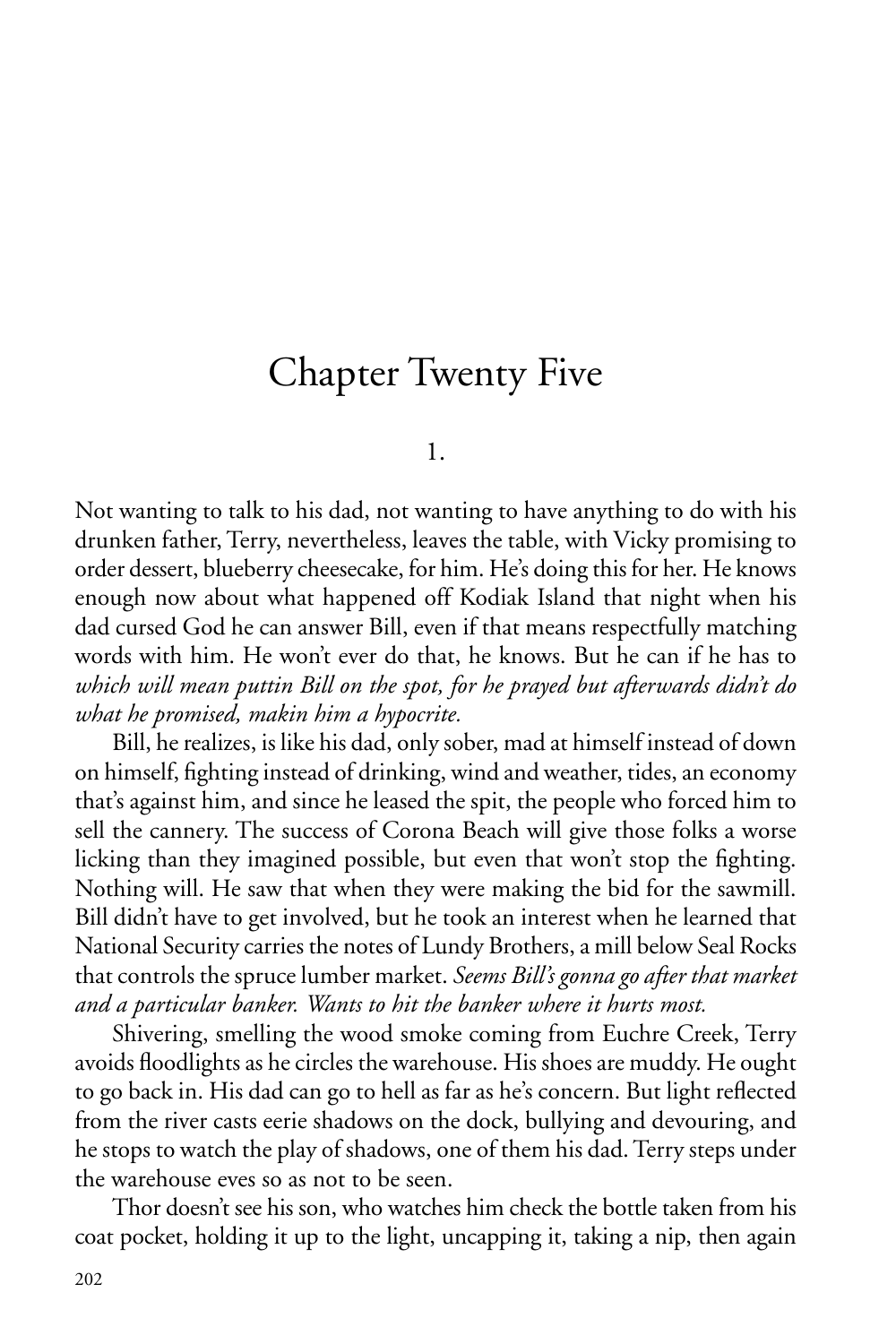holding it up to the light. *This is typical, how I remember him. Am I supposed to remember him any other way than drunk? What does Bill expect, a miracle?* Who will know if he talks to his dad? Who really cares? If he waits a few minutes—how long? Five minutes? How long does it take to say hello to a drunk?

"You aren't as wet as I thought yuh might get," Jackie says when Terry returns to their table. "What did he have to say?"

"He's drinking, drunk. There was nothin to say to him." Terry's uncomfortable about lying. "I don't think he knew I was there."

"Damn, I'd hoped gettin a job," Bill doesn't finish his thought. "I suppose Steele will let him go."

"Vicki said Robin likes him, for reasons she doesn't understand, that they will sit and talk . . . and drink all evening sometimes."

"What do they talk about?" Terry asks.

"The old country mostly, Vicki says. Robin wants to visit Sweden someday." Jackie realizes she's close to betraying a confidence. "But what they talk about ain't important. What's important is they get along so well together. Vicki's excited about that."

"She would be." Terry wonders what the funny taste is. He never had cheesecake that tastes like this before.

"Don't be bitter against your old man."

"Why? why shouldn't I be? He's done everythin he could to make Mom miserable. He drank up very bit of money he made, drinks most of what Mom gets. He lies to her, hits her, steals from her. He's no good. He came to school once, his pants unzipped. If he dropped dead tomorrow—"

"Button it up, Kid. I've heard enough." Bill wads up his napkin. "I think it's time we all go home."

"Terry," Jackie says, "yuh've ruined this evenin. Think about that."

"It wasn't my idea to talk to him."

Quick, so quick Jackie isn't sure what happened, Bill backhands Terry, knocking him out of his chair, against Vicky, and unto the floor. Even Terry is surprised. He sits, his back resting on the windowsill, his cheek smarting, three teeth loose. "What was that for?"

"Get outside." Then to Blackie and Jackie, Bill adds, "Take him home. Yuh can come back for me later if yuh want."

"I think, Kid, yuh need to apologize to Bill." Blackie offers Terry a hand. "I was headin down that same road your dad's on, but I got let off it. I didn't get off on my own. So I ain't gonna be quick to condemn your old man."

"Bill," Jackie says, "I won't be coming back later if yuh don't go with us now."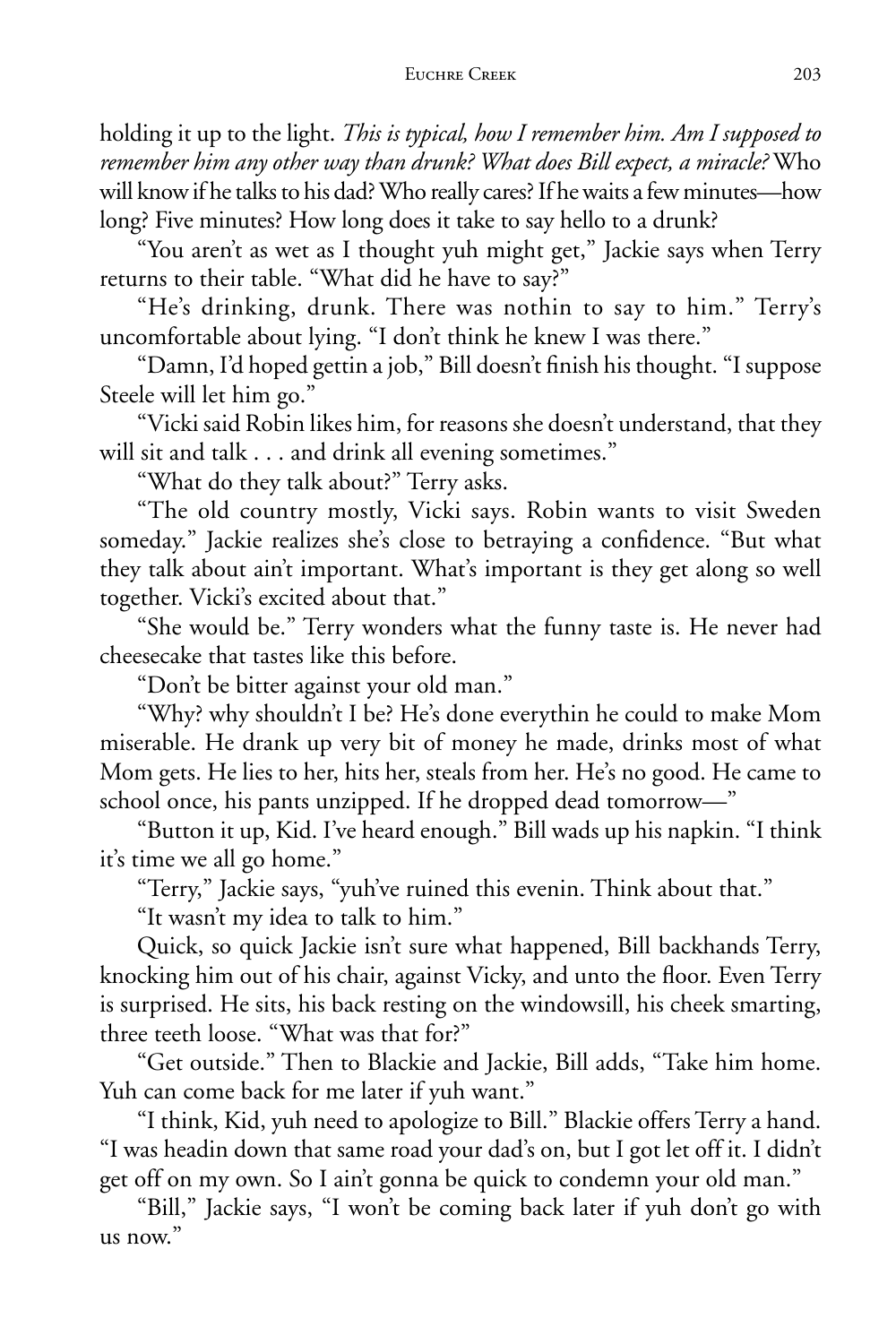"Then I'll catch a ride. Get outta here."

"Yuh're being silly, Bill. Yuh'll catch a cold."

"Is everything all right?" the waitress makes her question sound routine. "Will there be anything else?"

"The bar open?" Bill slips a couple of folded bills under his plate. He looks at the check. *I could buy a steer for less*. Nonetheless, he says, "Everythin's perfect."

2.

Her pregnancy beginning to show, Vicki leaves *THE CANNERY* early, leaves shortly after the dinner crowd began arriving. She leaves the tally to Mindy, and closing up to Robin. And once home, she calls her mom, talks for an hour, then sticks a roast in the oven. Robin will eat before he comes home; she should've eaten before she left. It's silly to cook just for herself when Robin's paying three times what she makes to a chef who barely speaks English. But she needs something to do. Besides, she's tired of seeing Robin humiliate himself. She and Mindy had a talk about him, and he won't get anywhere with her.

The house was cold when she got home, and still is. Damp cold, the kind a person feels. The stove needs wood; the wood box needs filled. She had thought Robin would keep it full for her, but she's lost hope. He drinks with her dad. That's about all he's done for her since the wedding a week ago . . . her eye is still discolored, another reason she came home early.

She slips her coat around her shoulders and steps into the rain and to where Blackie dumped, split and stacked the many loads of buckskin fir blocks he brought last July. The stacks are down to a few sticks and some knots that need to be split more. She'll need wood before long, and she doubts Robin will get any. She'll need at least a cord to get them through till summer. And with Orlando gone, who sells wood? Everybody gets it for themselves.

For the past couple of days, she's heard rumors about Blackie getting religion, a bad case of it. Maybe she can buy a load from Terry, who managed to get kicked out of school this week. A lot has happened in seven days, more than during the rest of the winter. But that's the way it has always been. Weeks of wet weather, then a couple of days of change, then back to the daily drizzle.

She bends her left arm and balances five chunks between her hand and chin, careful not to rest any on the baby. Wind blows her hair over her eyes, and wet sawdust chafes her neck. *Robin really ought to do this for me.*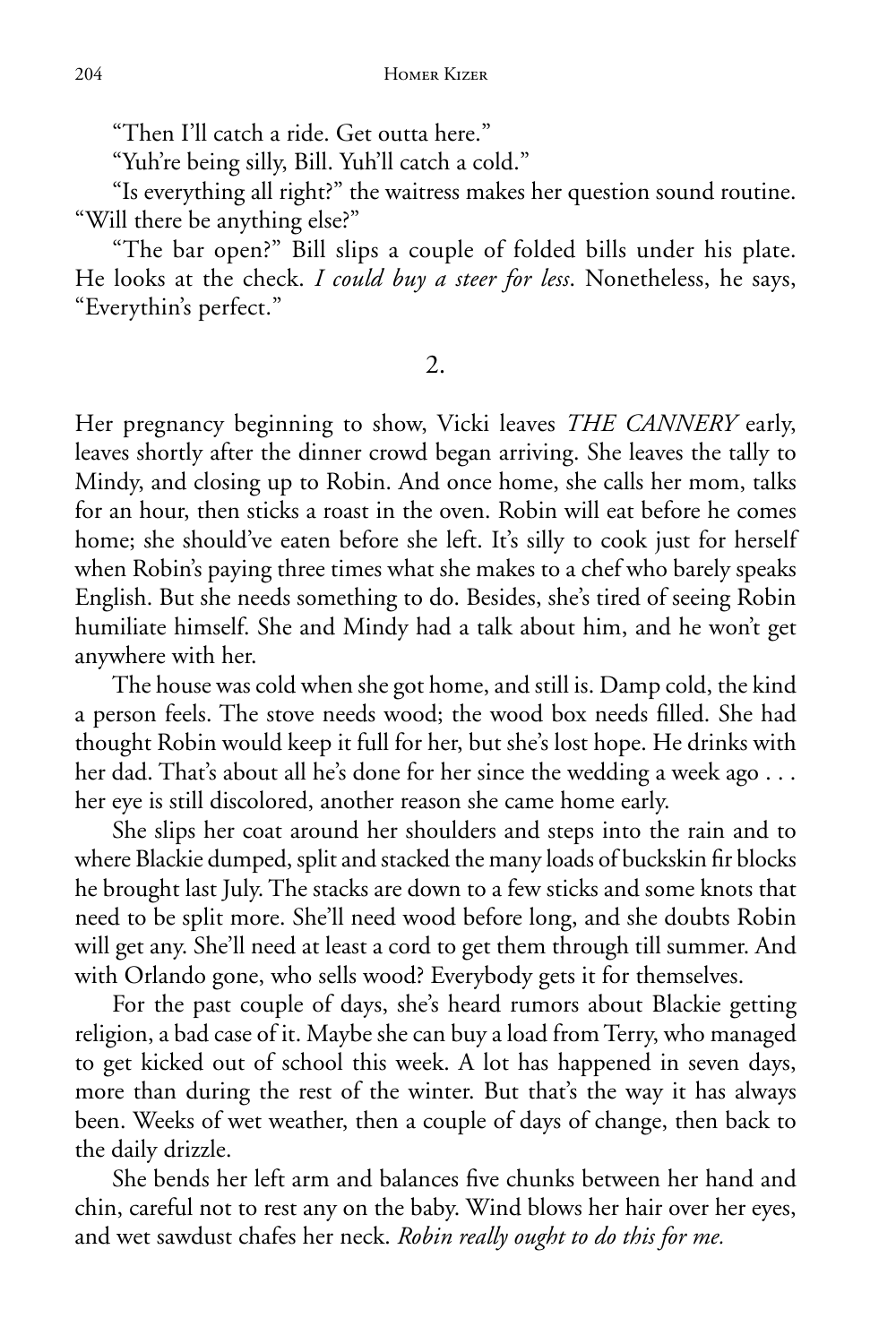In the dark, the grass slippery wet, Vicki stumbles, falls hard, straight down, landing on her butt, the wood on the baby, one piece bouncing up, hitting her mouth, loosening teeth.

*Robin, why, why have you done this to me? Why . . .* 

A squall rides the in-coming tide. Fir boughs whip back and forth. Rain pelts windows and roof, and seems to kick her stomach, her ribs, on fire, pain like she's never felt before. She lays still, her arms around her. Firs moan. She moans, alone in the darkness, with the light from the open door beckoning. *Why, Robin, why couldn't you bring in the wood, why, ohh that hurts—*

The pain extends along her back, its grip seizing her breath, squeezing her lungs, souring her stomach, making her want to puke, but not able. Rolling onto her stomach, she crawls a foot, two feet, then lies on the wet grass, shivering, feeling the contractions begin, knowing the child within her is dead. A warm trickle runs from her, and she weeps, stopping only to grit her teeth when contractions rack her. Movement, any movement, no matter how slight, sends pain waves through her torching her ribs as if swallowing fire.

The warm trickle becomes a flow, life draining from between her legs. Nauseated now, she slips in and out of consciousness, and she prays to God that He'll let her die. She prays for forgiveness, her words lost in wind and pain.

Rain comes in sheets, snapping in the wind.

*Cold, so cold, the cold hurts . . .* 

She really doesn't want to die, but she doesn't want to live either. She wants the pain to stop, asks God to stop it, promising Him she will do right and good, but promises are broken by yet another surge of pain beginning in her abdomen, pushing upwards to her chest, then sweeping through her, an ebbing sea until all becomes blackness.

3.

Robin Steele fidgets as he watches the clock, and the waitress from Oklahoma, the blonde with breasts and no ankles. She came down from Portland, asked for a job wearing a halter top and peddlepushers, said she worked on *The Ferry*, one of Mr. G's clubs and one known for its Nevada connections, said she was looking for someplace quiet. Vicki didn't want to hire her until she called *The Ferry* for a recommendation. He, however, had insisted on hiring her from the beginning. Unfortunately, she won't tell him where she lives, really the least of his concerns tonight. He sent Vicki home hours ago so everything is now arranged.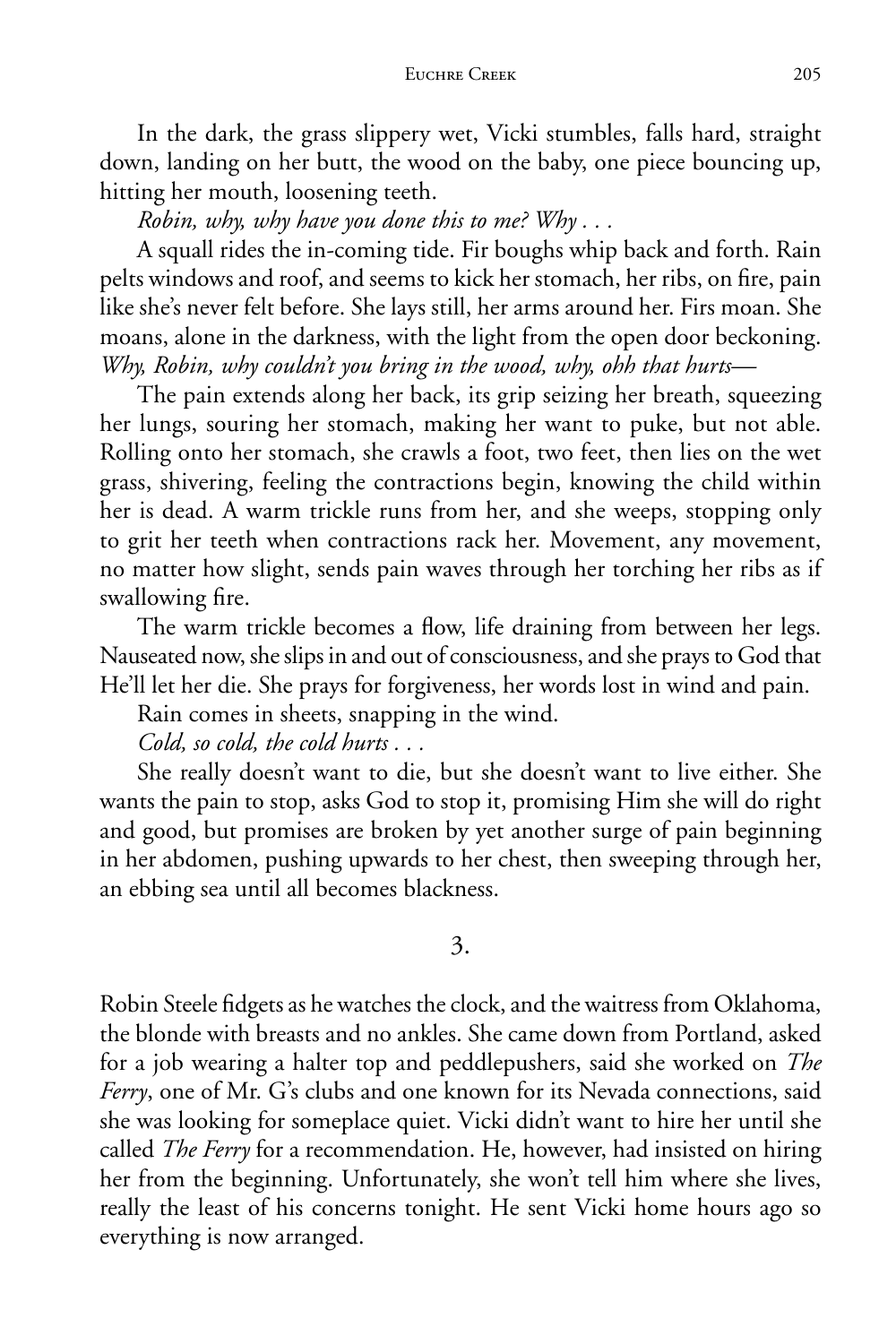Midnight. He stares at the clock, feeling the limitations of time, knowing what he has to do, realizing it's time: Taking two fifths of Black Velvet from the bar—Mindy scowls, but he says, "They're for Olson, everyone celebrates tonight"—he wonders if that'll be enough. For a derelict, Olson holds his liquor fairly well.

"Are you usually that generous?"

Steele stares, not knowing how he should take her question. "Get me a bottle of peppermint schnapps."

"Along with the Black Velvet?"

"Why not? He won't drink them all tonight."

"You're boss." Mindy steps behind the bar. "I thought for your wife's sake that you would try to dry him out."

"He has a right to his life."

"Evidently."

"You're pretty cozy with my wife."

"We're friends."

"I know the kind of friend you are."

Mindy hears the implication, and if she had a doubt about the proposal made to Bill, that doubt ignited from the heat of her unspoken rage. "I'm going to pretend I didn't hear that."

Steele snatches the schnapps from her. "Pretend if you want. I know all about your kind?"

"You've had too much to drink."

"What I drink, or how much is none of your business."

"That's it. I'll come by tomorrow to pickup my pay."

"Hold it, Honey." Wild Bill, appearing from seemingly nowhere, catches Mindy's arm as she charges around the end of the bar. "Steele, yuh're an asshole when yuh drink—yuh better apologize before I housetrain yuh."

"You, old man?" Steele starts to laugh, then remembers seeing, Sunday morning, the big logger, the one that thought he should marry Vicki. Heroun had marked him up. He heard the logger hadn't touched Heroun. *I knew I could take that logger all along, and I can take him . . . if we were someplace else.* "All right, I misspoke. It's the pressure, and maybe I'm jealous."

"Is that enough apology, or do yuh want more?" Bill looks at Mindy. He's been pissed since he saw Vicki's eye. *A fella don't hit a woman and get away with it here. If her brothers ain't around, well, he is.*

"Look, Heroun, don't take advantage of your friendship with my wife's sister." Steele has heard rumors about the old fisherman since coming here, rumors about his fights, about how tough he is. He doesn't, even in a suit,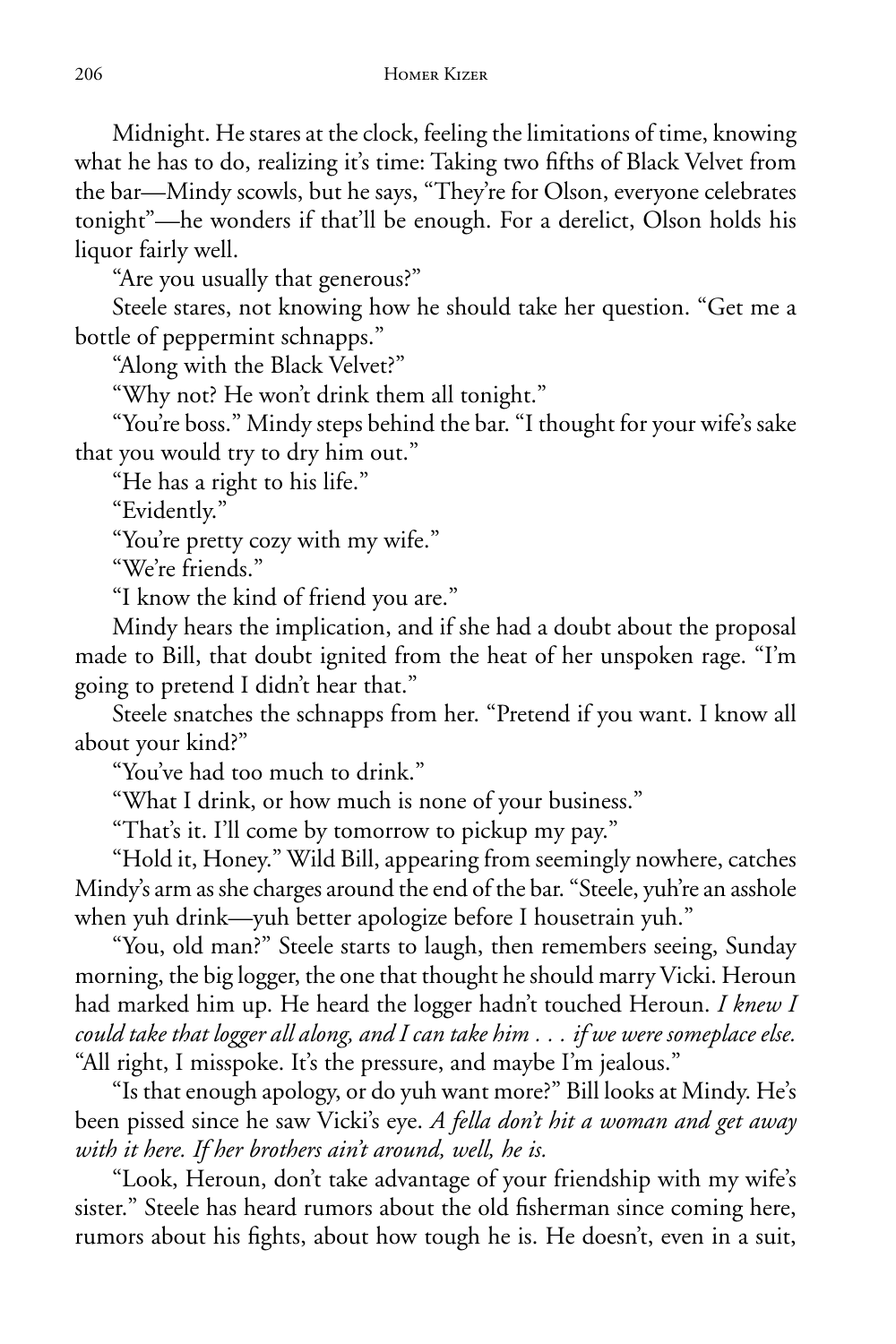look like anything special. He can't be as tough as the rumors have him. Still, it's easy to say, "I was out of line. Let it go at that."

Mindy, brows furled, lips hard, says, "I don't get paid enough to be insulted, apologies aside. But I thank you for intervening."

"Did yuh hear that, Steele? Yuh aren't payin her enough." Then to the short-skirted waitress, Bill asks, "How much of a raise is fair?"

"Fair? Or how much do I want?"

"Don't run off, Steele." Bill releases her arm. Although he has drank more than he probably should, he motions for Mindy to get him a drink: "Tequila." And while she goes behind the bar to pour, he says to Steele, "I think what she wants is fair, don't yuh?"

"How about all of us discussing this tomorrow?"

"Naa, yuh owe this lady an apology tonight."

"I can't agree to a raise tonight. That's Vicki's department." Steele looks around, buying time. "Besides, can't you see how that would look, the rumors it'd start, with me having to work late tonight."

"Bastard!" Mindy throws a handful of salt at Steele. "A dike, then a whore. Make up your mind. What do you think I am?"

"Yuh made the lady cry, Steele. Time for yuh to cry." Bill catches Steele's left arm, and in one quick motion, he slips his open left hand up and against Steele's armpit, then gives Steele's arm a jerk with his right hand. The shoulder dislocates. A gasp, a wince, and tears run from Steele's eyes. "Yuh do what yuh got to. I'm gonna take the lady home, then I'm comin back for yuh."

He doesn't intend on coming back, at least not tonight. If he were to come back, well, he won't because of what he'd do. Besides, the trap's been set.

\*

Thursday, when Mindy followed him into the store, the preacher was there tending counter, not that there were enough customers to bother keeping the store open.

Her purse in hand, Mindy said, once out of the rain, "I don't look very professional when traveling so should I change into a suit and pumps before we discuss what I have to offer? Or can you accept a woman who wants to talk business . . . I want to buy you out."

Both Bill and Gosson stared at her without blinking.

"I have the money—and the expertise to develop Corona Beach, but I'll need you to continue on as you have been doing. I'll be a silent, behind the scene majority partner." Mindy smiled before she added. "Actually, I want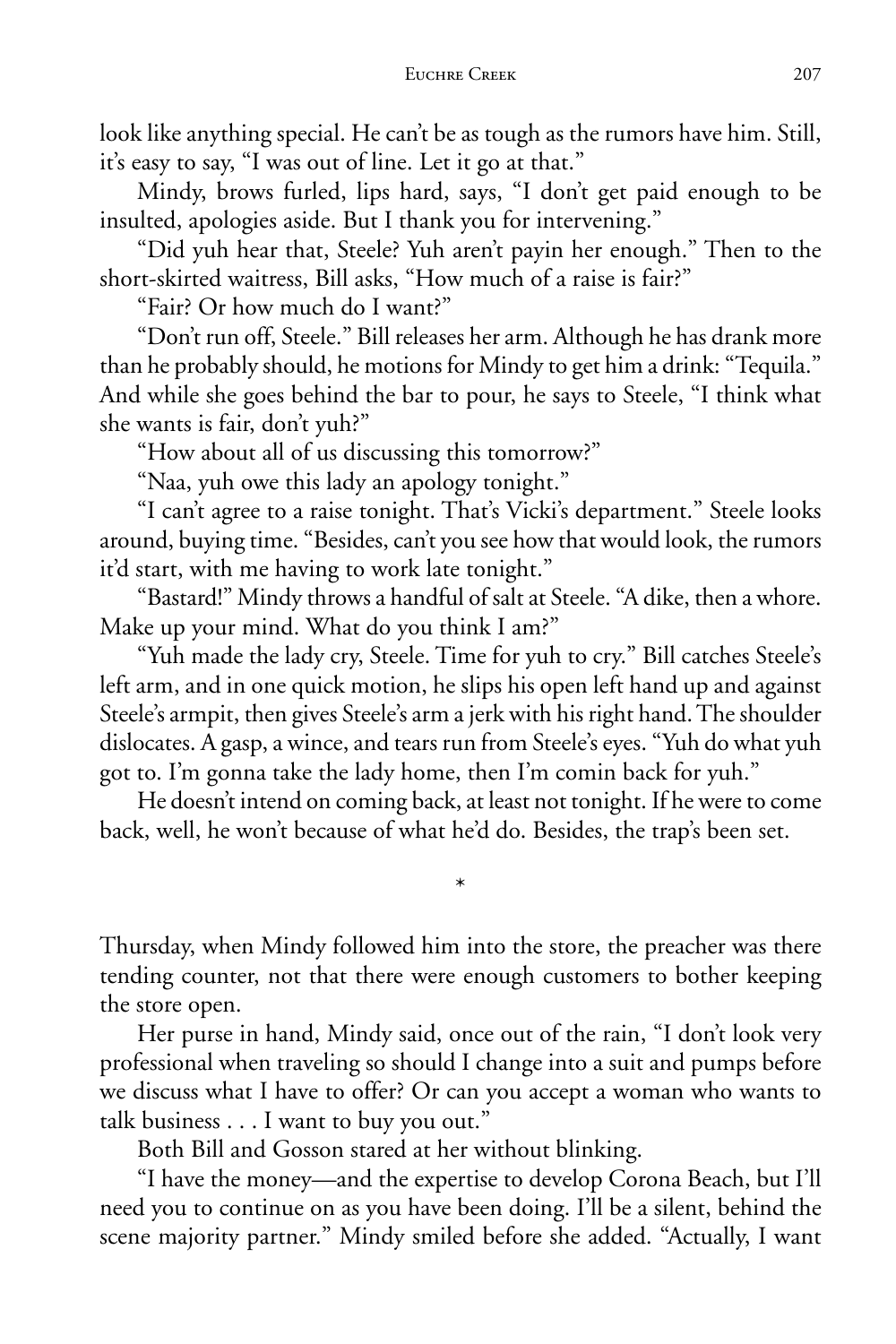your development as well your competitor's because only by having both will either one really succeed."

"Yuh've set your sights high. Yuh might be shootin over everyone's head."

"I don't think so. Actually, I'm aiming higher yet, but those plans will wait until Corona Beach becomes the premier resort along the coast." She opened the water-cooled Coke case, and pulling a twelve-ounce glass bottle up out of the water, she asked, "Why don't you leave them outside in the rain? They'd be about the same temperature," as she placed a half-dollar on the counter.

Gosson, not knowing how much to charge her, said, "Bill will get it," and he pushed the coin back toward her.

"I didn't come without a plan, but I didn't expect to meet you," she points the bottle at Bill, "so soon. I expected that I would have to arrange an *accidental* meeting, not actually accidentally run into you. But now that I have, my offer is this," she takes from a baggy purse a sealed envelope. "Open it when you're alone. I have no intention of pressuring you into doing anything. Then think about it. If you want to sell, come by the restaurant and tell me that you want to take me home. A little bit of code. I'll understand that you've said yes, and we'll proceed from there . . . we might not be able to again meet without your competitor becoming suspicious. I'll be working for him."

"You're certain about that?"

"I have the right connections, so yes, I'm certain."

Heroun's tone changed just enough to worry Robin, who can't afford any kind of an altercation tonight. To Mindy, he says, in words choked with pain, "I'll be happy to work out what's fair."

\*

"Who's signing the checks, Steele, you?" Bill hasn't, for years, felt so strong a desire to hurt a fellow. Hitting a woman is never okay, especially with a cue ball—and that doorknob was like hitting a person with a cue ball. He can't set everything right, but he owes Thor more than he's given the former rollerman. He realized that when he heard the contempt in the Kid's words. So he has a debt to repay to Steele.

To Mindy, Steele asks, "Two hundred more a month?" "Three."

"You can thank him for it," Steele, his left hand clutching the front of his shirt, his arm pulled in tight to his body, with his right hand points the bottle of schnapps at Bill, then sort of cribs out of the bar, letting the entryway door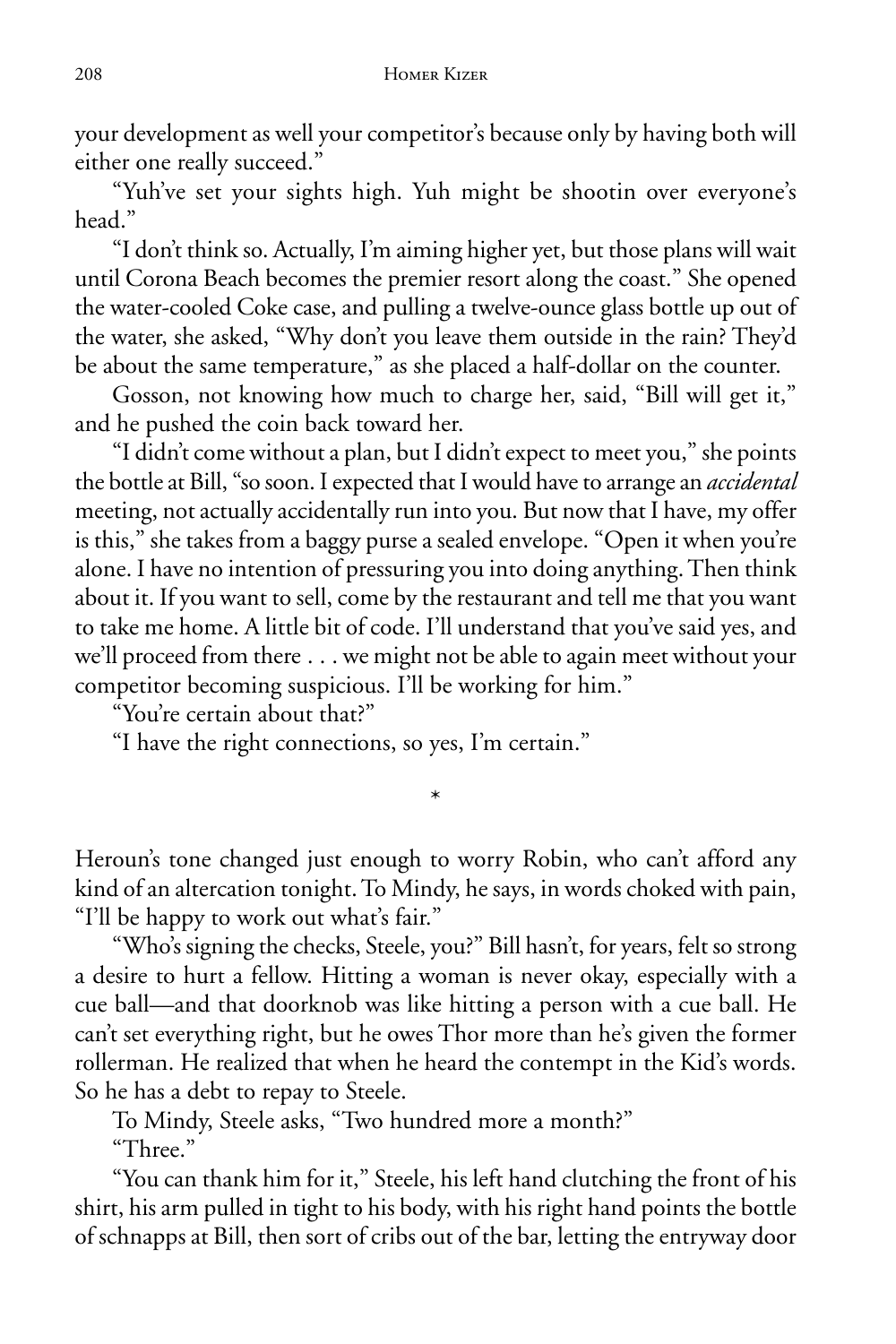slam behind him. None of this really matters, not tonight. He hasn't been the best administrator, but for the past couple months, he has been an effective one. Auditors will admire his creativity although his new wife will get credit for it. That he won't mind.

In the warehouse, Steele finds the older Olson asleep on a stack of mattresses still wrapped in brown paper as if obscene. "Wake up," he snaps in pain, dull and long running. When he tries to move his left arm, he hears what sounds like plunging a toilet. So he shakes Olson with his right hand. *Damn this hurts. I'm not going to wait till morning to go to the hospital, but maybe this is the needed alibi.*

Thor sits. Blinking, looking around as if trying to find a hammer, as if he'd not been asleep but merely resting his eyes, he knows he's been caught, again. "Oh, Robin, Ah musta just dozed off."

"Relax. Everything has gone perfect." Holding out the schnapps, Steele adds, "Here, for you. We're celebrating tonight," then awkwardly taking the Black Velvet out of his jacket pockets, he tosses them on the mattress beside Olson.

"All this, mine?"

"If you want a little nip before you go home, go out to the fuel shed. You know what I think about drinking in here."

"Ah've never drunk none in the warehouse here."

"You're a man of the world, you know how it is with insurance regulations."

"Ah've seen a little of the world. Did Ah tell yuh about me and Wild Bill buring the only woman to gaff on the roller?"

"No. Long story or short? I don't have much time, not with this being opening night." *And with this damn arm hurting as it does.*

"Ah'll give yuh short version. This here big Norski blonde, Ellie we called her, got herself killed doing a job that Wild Bill shoulda done. Well, we put her on ice down there in the hold with the fish. Of course we didn't gut or slime her, but the tarp we wrapped her in was pretty slimy."

"Olson, I see now I don't have time to hear of this. Have a drink. Keep your voice strong. I'll be back out later."

"Yes sir, Ah'll do that . . . . Don't yuh worry none, Ah won't drink nothing in here."

"You've done the job I asked of you, so go have a good time. You deserve it. Everyone else is . . . or will be."

Before Steele can say more, Thor, clutching both fifths to his breast, holding the schnapps in his left hand, is off the mattresses and headed for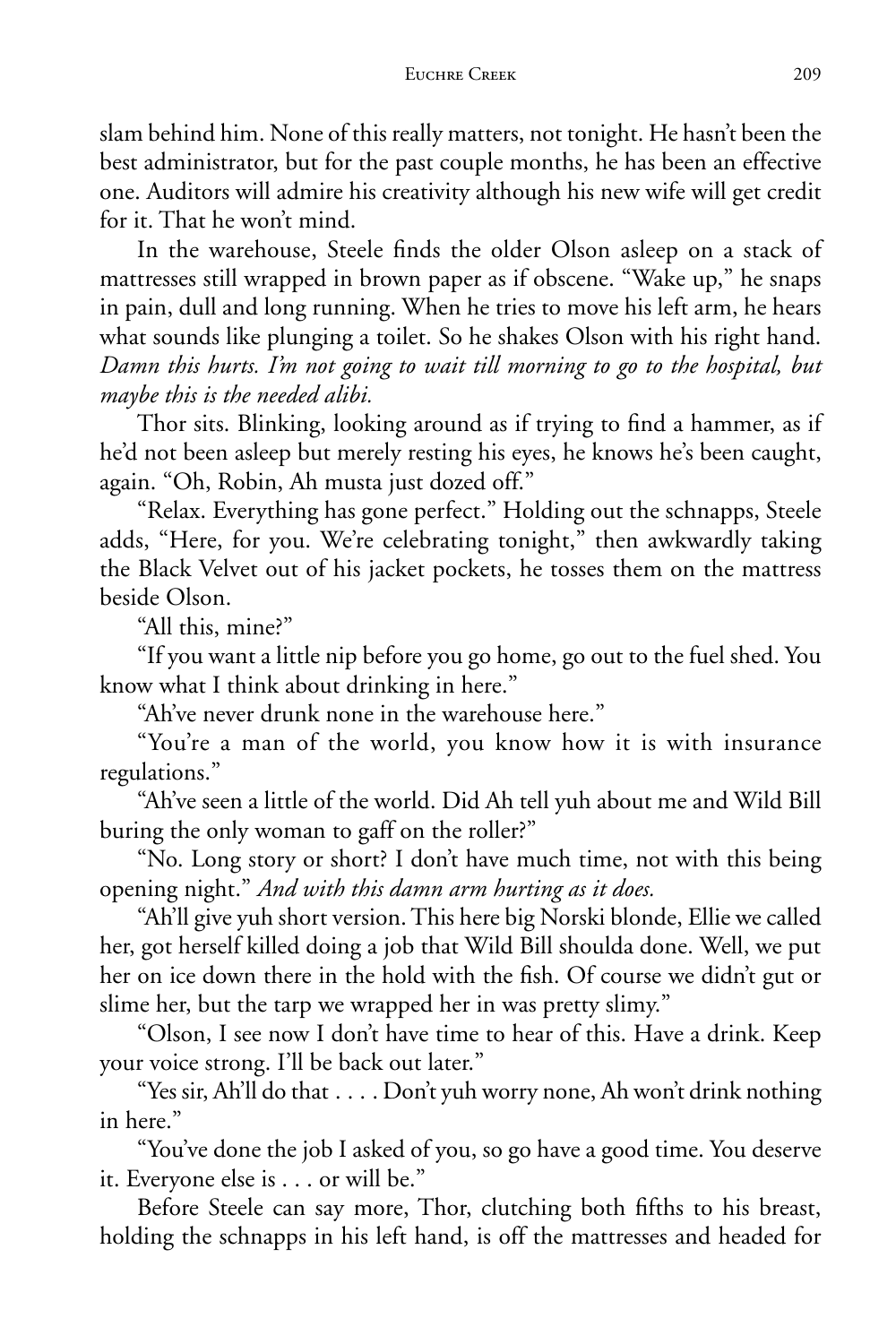the fuel shed for, actually, the third time tonight. Steele watches him go. *Two hours will be longenough*. Too bad he won't hear what happened when Heroun buried that woman. The story might have been interesting.

Watching Steele crib sideways out the door, Mindy says to Bill, "I won't spend that three hundred just yet. He's likely to conveniently forget about it."

\*

"Tell me if he does. I'll make sure you get it." Bill read her proposal after Jackie left Thursday evening. Terry was with Vicky, outside in her car talking—and doing a little petting. And he finally understood what JG meant about him getting a payday. He's being offered more money than he has made in the past twenty years for selling what he doesn't own. Neither the land he's been working, nor the money he's been using has been his. But that slimy fish buyer wants to purchase it all from him, then pay him a salary that's probably more money than that damn Newport banker makes. All he has to do is maintain the appearance that the project's his. "Where am I supposed to meet him?"

"My place." Mindy wants to know where Steele went. She fears he might have gone for a gun. Since working for Mr. G, she has seen a few men hurt—Bill easily hurt Steele, who really is not a small guy. But he didn't finish the job. He hurt Steele just enough to make him dangerous. "My car's outside. I think we should go." She turns towards the regular bartender, back from delivering a drink (the waitresses' job, but they were all busy). "Sarah, when Robin comes back, tell him I've gone home."

"Any reason?"

"Just say it has to do with him. He'll understand." Then to Bill, she adds, "Meet me outside in two minutes."

Her *two minutes* aren't as long as his mother's, but Bill decides they are much longer than Jackie's. Still, he's not too wet when her Buick Roadmaster with its Oklahoma plates pulls up to the door. Its interior is tucked and rolled leather, dark red, trimmed in white, smelling of perfume. "How do you keep the leather from molding?" Bill asks, getting in.

"Hasn't been a problem yet, but I've already found out the trunk leaks."

The dynaflow slips. The Roadmaster seems sluggish, a waterdog, those blown-backed, orange-bellied newts that mount each other wherever two of them meet, making them the source of coastal kids' sex education. Their skins are toxic. Nothing will eat them, not even the bass a sawyer from Arkansas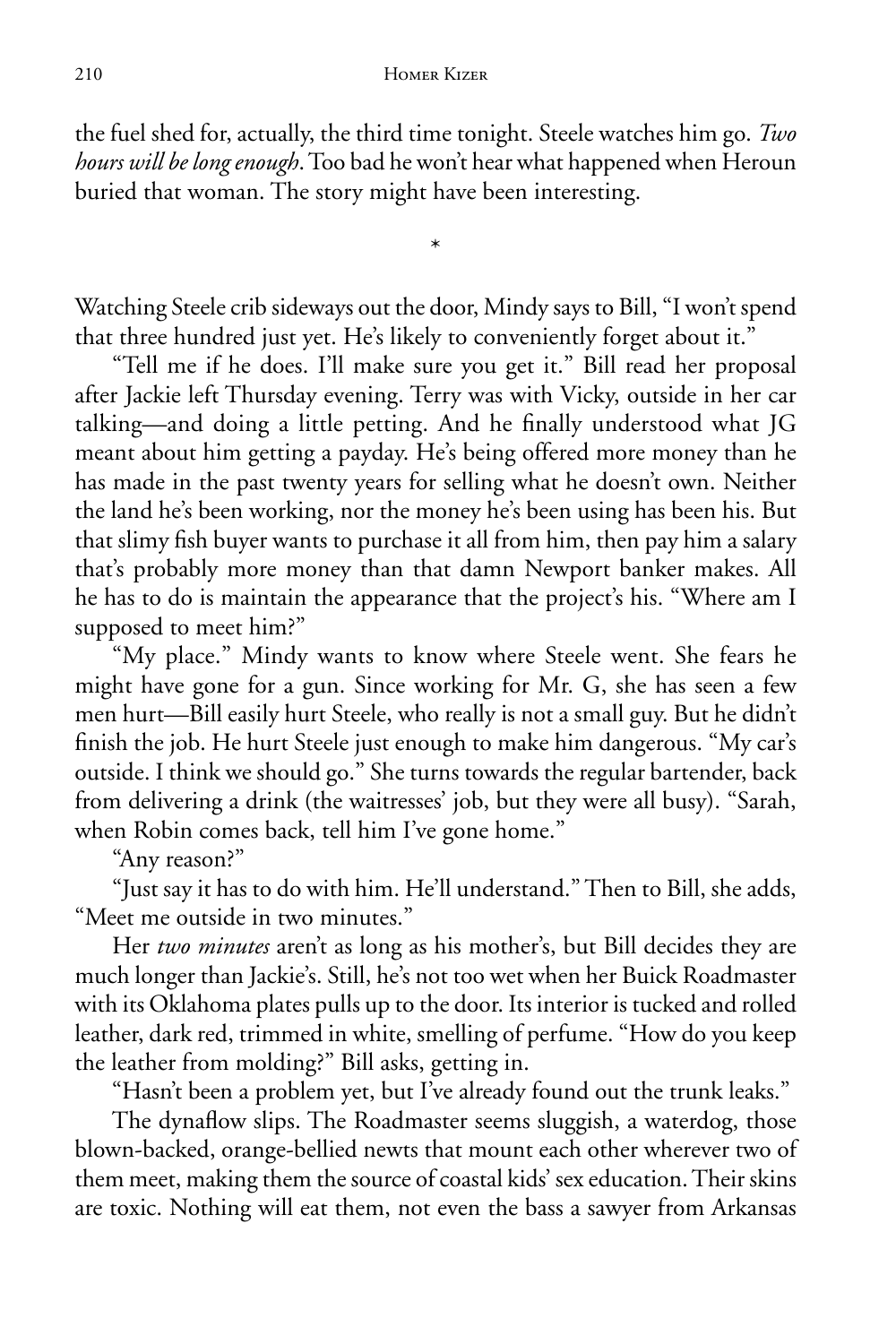planted in the Valsetz millpond. It's the perfume, Bill suspects, that makes him think of waterdogs. *That and the leather*.

"It looks like the tavern closed early tonight. That's good to know. Our influence is already being felt." Mindy says, adding, "I need to find a phone to set up the meeting."

"I got a key to the tavern. We can use the one in there." He doesn't explain why he has a key, doesn't say that Vern gave him one in case there was ever a day Vern didn't open up, that Bill was to take care of his affairs.

"You're full of surprises tonight."

"How'd yuh know I'd sell?"

Turning around in front of the store, Mindy returns to the Harbor View before she answers. "Mr. G knew because none of it was yours. You wouldn't sell if the land belonged to you, but a lease, that you'd sell." She waits a moment, then adds, "He said, when you asked how he knew, to tell you that your mutual friend knew what both of you would do. He wouldn't tell me who your mutual friend was, but apparently, he's the reason why you are to remain on."

"Yuh better call him." If Bill had doubts about JG's sincerity, he doesn't now as he opens the Harbor View's rear door. *It's been a rainy winter, a long wet winter, not much goin on*. *Little stuff happenin, though. Like in the Aleutians, before Sven got it. That's it! Like before Sven got it. That's when I felt this before, this . . . dunno how to describe it. Somethin ain't right.* But he can't identify the cause of the empty hollowness inside his chest.

She dials a memorized number, speaks very softly into the receiver. Bill listens, but only hears her say, "On that other matter, you were right, but his wife's not involved. She's a nice lady." Then returning the receiver to its cradle, she looks around the tavern without commenting on what she sees. She says only, "He's on his way down from Portland. He wants to meet with you tonight, and he's bringing a check, the paperwork, his attorney, and if you want one there, he'll cover the expense. Is there anyone you want to call?"

"It's after midnight on a Sunday mornin. No. Who'd I call at this hour?"

"Will you trust me to advise you? Not legally, but I am an accountant, and a very good one, even if I work for Mr. G. However, he doesn't own me." Mindy looks Bill directly in the eye. "Look, my family got screwed by the oil companies. I'm for what's fair, and I don't want to see what happened to Dad happen to anyone again."

"All right. But is this another Hansen Investment deal?"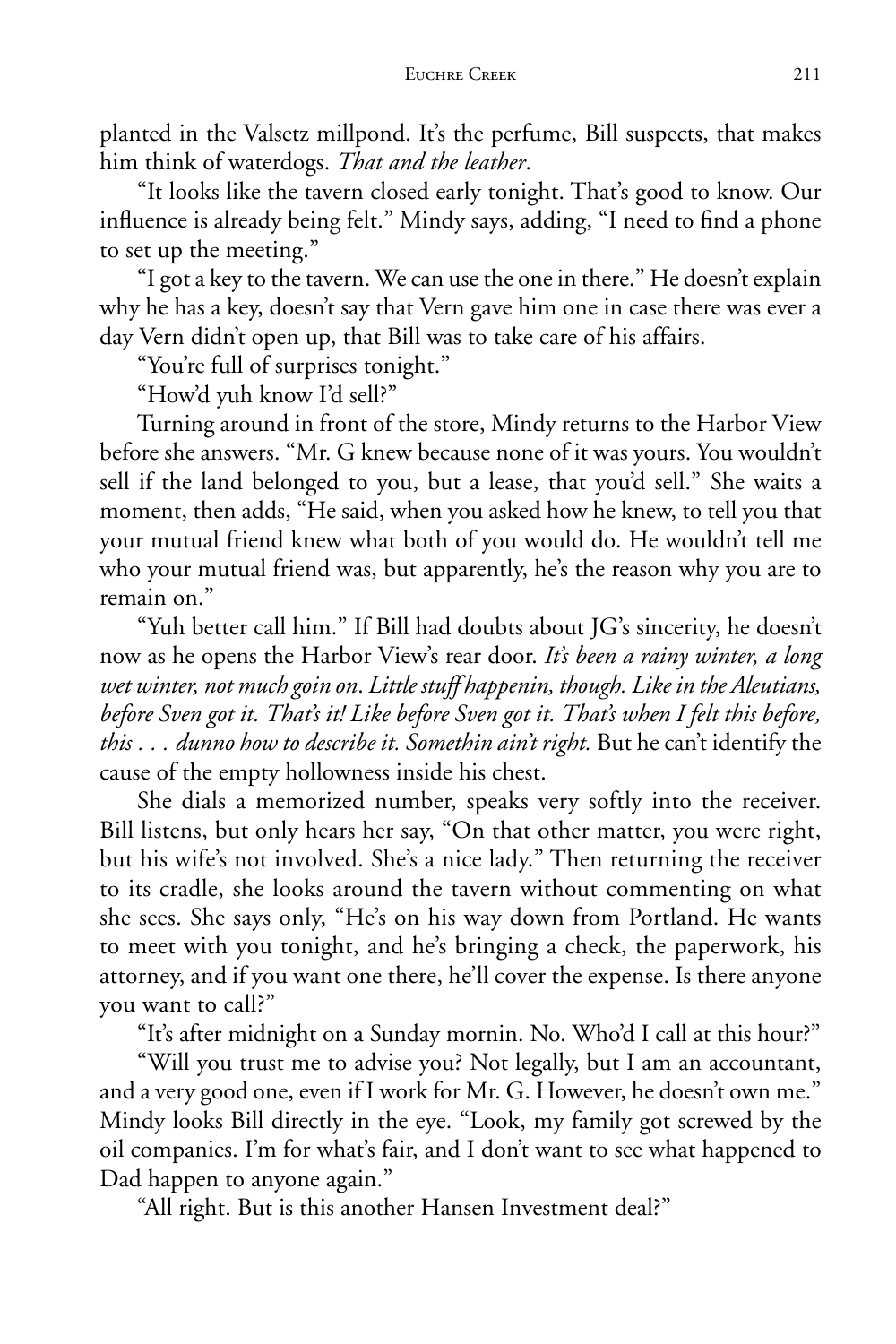"No. Mr. G will be buying this with his own money. I suspect I'll be overseeing his interests—and yours. You will be partners with him so whatever is done should not be adversarial." She opens the door to leave, letting in rain when she does. "Hansen cannot buy you out without losing the lease, so Steele will remain completely separate from what you are doing, if Steele remains. That hasn't yet been decided."

Mindy turns north on 101, then left at the light in Taft. She rented, Friday, a small house across the street from Siletz Bay. Once blue, the house hides behind peeling paint and cactus, stunted by rain and wind. Bamboo and pampas grass grow along its west side. A rowboat, still holding the dead stalks of last summer petunias, lies angled to the heaved sidewalk, its chines split. Driftwood chunks that might look like animals stand around, waiting to be fed. Bill looks towards her neighbors, another house differing little, its cactus suffering from too much attention. The streetlight casts dead shadows. Mindy turns to catch the light so she can see which key unlocks her door. Bill hears the surf, the bar heavy tonight, breakers rolling in from Japan. He feels its roar in the rain, a beast drowning, caught in the undertow; and he remembers his brothers. Abe should be here. *Misjudged the bar, got sideways, beam-to, and that's all she wrote. He loved women, and they in turned loved him and his handlebar mustache* . . . . *There was no damn reason—*

"Sit down." Mindy sets her purse beside an empty aquarium. The only light she turns on in the living room is the one above the aquarium, a low-wattage bulb, casting what a candle would. A little light comes from the kitchen, another couple candles' worth. "It'll be a couple of hours."

\*

Steele hired Olson for tonight, or a night like this one. He's prepared. He's planned every detail. And the dark stillness between squalls begs him to proceed silently. He'll never stand less chance of being observed. Yet as he paces the worn dock, sagging as if ashamed of what's about to be done, he's apprehensive. The rain will conceal the start of the fire for several minutes, and should hide the flames until the warehouse catches. Then if the volunteer fire department—including Vern and his new fire pump—can extinguish the flames they'll deserve praise. But those self-appointed firemen have yet to save a house.

The dock planking feels spongy . . . he has stuffed the warehouse with cardboard and dry wood and barrels of naphtha, eliminating, he believes, any chance of the blaze being controlled before the warehouse is leveled. He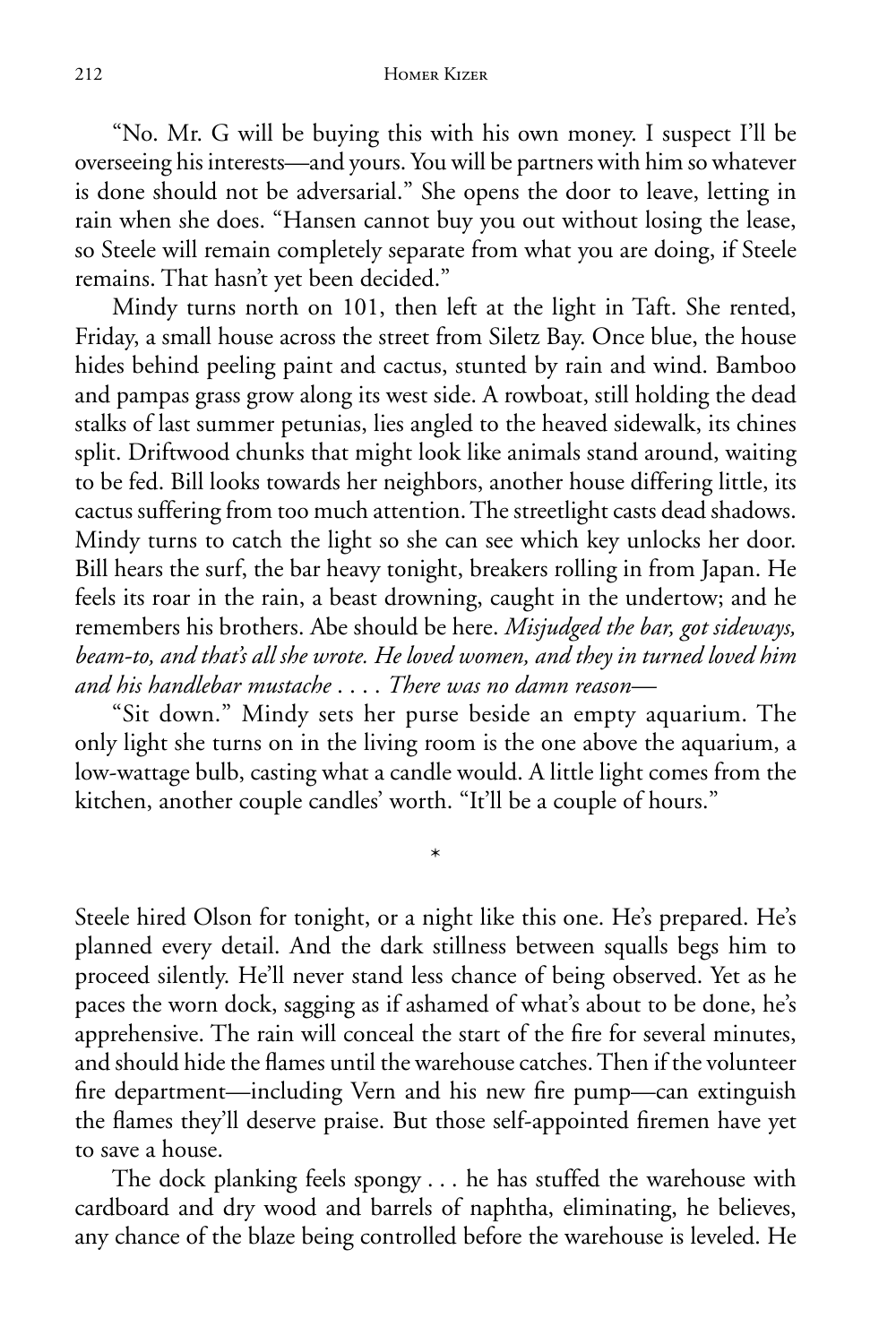has, now that the restaurant's closed, only to wait. *Olson's pickled brain and alcohol-poisoned system won't allow just a sip. Nobody will mourn him for long*.

The warehouse, sprawling, barn-like, stands between Steele and restaurant. He has never liked the corporation's plans for it: they will be ahead building a design that suits their purposes. It needs burned.

Gusts sting, bringing rain in sheets hard as boards, beating regular as a heart. Olson sleeps, passed out on the floor, curled around the schnapps bottle. Steele steps over the prostrate Olson, crosses to the back of the fuel shed, and with a T-shaped barrel wrench, quietly and quickly unscrews the bungs from two barrels of diesel. He then tips the barrels over. Their *thuds* cause Olson to stir, but fail to waken him.

Steele watches the fuel oil gurgle from the barrels. Olson said he'd once been a Lutheran. *If there's still a man inside that shell . . .* the diesel fl ows across the shed floor and drips through cracks, drips onto the storage tank below. Olson stirs again when the oil reaches him. He rolls over, his padded jacket oil-soaked, and if he had opened his eyes, he would see Steele toss a lighted match into the shed. As it is, when the storage tank ruptures, sending flames skyward a thousand feet, the all-wood warehouse fairly blows as it ignites spontaneously everywhere at once. Within seconds, it's a wooden skeleton standing naked in an orange fireball, and the restaurant's in danger.

As if alive, bright orange flames lick the blackness as they stretch towards heaven. They ride the water, the river burns. Tiny men stand against them as the flames scatter the men and gobble up the bunkhouse, toy with the men and threaten the restaurant, worry the men and when victory is within reach, trick themselves by burning too bright, consuming too much too fast. They lack the strength to break through the line of tiny men, and they glow in anger as the men tread upon them and the blackness encircles them and the rain spits on them. By morning, they are dying embers.

\* \* \*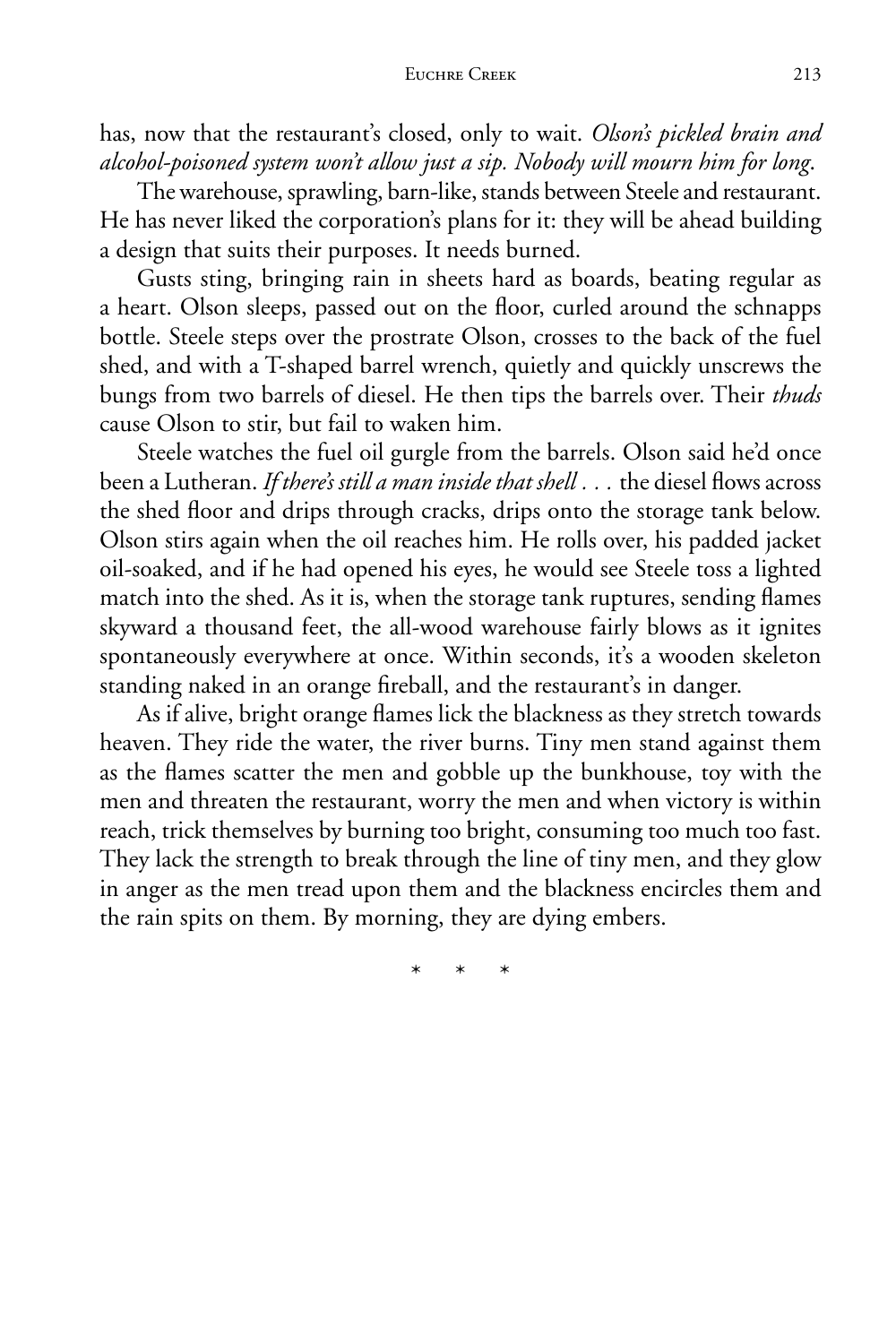## Chapter Twenty Six

1.

Bill wasn't prepared to like Salmo Gairdneri, Mr. G, as he asked to be called. Outside, the sky is beginning to gray as they read through the last of the documents the attorney presents, none excessively difficult to understand, none suggesting caution or weariness, none deviating from a straightforward limited partnership that makes the junior partner the salaried managing director of the soon to be renamed Corona Beach Development. Mr. G wants to incorporate *salal*, the brush that he fought his way through for a day and a half, into the name. Indians ate its dark purple berries. Its waxy, rattly leaves are late winter forage for deer. The brush is a distinguishing feature of the coast, especially of the south beach.

The check is for seven times what he received for the sale of the cannery. There will be, this time, no bills to pay. Jackie will remain as his office manager, but from now on, her salary will come from Portland. Mindy knew more about his business than he suspected anyone knew. It was on her recommendation that Mr. G added Jackie to his salaried staff.

"What about Steele? There's no love lost there." Bill expects trouble from Steele whenever the sale becomes known.

"We will address his future with Hansen Investments later today."

"Meanin?"

"We may fire him . . . if he doesn't have very good answers for some hard questions. I am aware that the rain has slowed your progress, as would have been expected, but it hasn't stopped you. We didn't expect it to stop work across the river." Mr. G smiles at Bill. "I want to work with you because you have been at work throughout this winter. You didn't shut down as some of the logging contractors did. Rather, you kept plugging away so that you are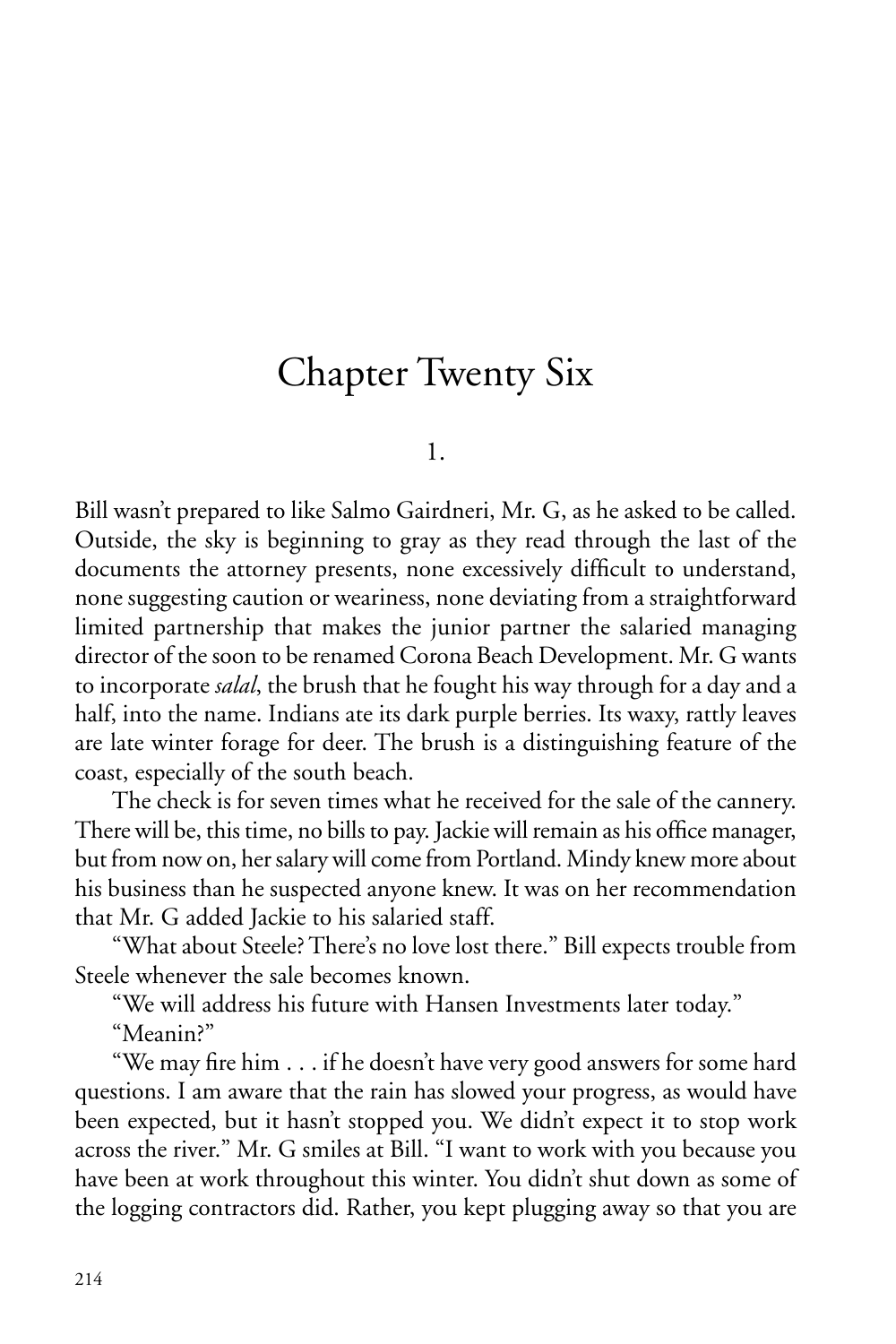ready to exploit the coming good weather. That I admire, as does our mutual friend who got you into these leases."

A knock on the door surprises the four of them.

"Yes, Officer?"

"Is Mr. Bill Heroun here?"

"I am. What's wrong?"

"There's been a fire at the restaurant where you ate last night. We want to verify your whereabouts during the night."

"Been here since—when, a little after midnight. Mindy, here," Bill points with his thumb toward the accountant (he doesn't now think of her as a waitress), "can tell yuh where I've been."

"As can I, Officer. Here is my card." Mr. G hands the State Police officer his business card. "How serious is the fire?"

"Yuh say a fire, what happened? Anybody hurt?" Bill knew something would happen. That gut feeling of his hasn't been wrong yet.

"We're out accounting for people right now, but the dock structures are completely demolished. The fire was exceedingly hot."

Mindy furls her brow as she steps to the side of Mr. G and whispers, "No accident, what I told you." Mr. G nods that he understands.

The officer, to Mindy, asks, "You are the waitress that went home early?"

"I am. Steele, the manager, was out of line, and probably had more to drink than reasonable."

"Do you know if he left before you did?"

"He went somewhere, but I don't know where."

"Sir," the officer jots notes on a small spiral bound tablet, "is that your recollection?"

"Yeah. Steele's shoulder was hurtin him. He went for a walk out on the dock. Was takin Olson a couple of bottles."

"And you had nothing to do with his shoulder hurting?" The officer, his head still bent down to focus on his writing, raises his eyes to meet Bill's.

"Yuh're tellin me that yuh've already talked to him—and what did he have to say for himself?"

"He's being held for questioning."

A reality sweeps Heroun's other thoughts away: "Yuh say the dock's gone—yuh find Olson? He was out on the docks. Steele was taking him a bottle."

Mindy adds, "Actually, three bottles."

"His full name?"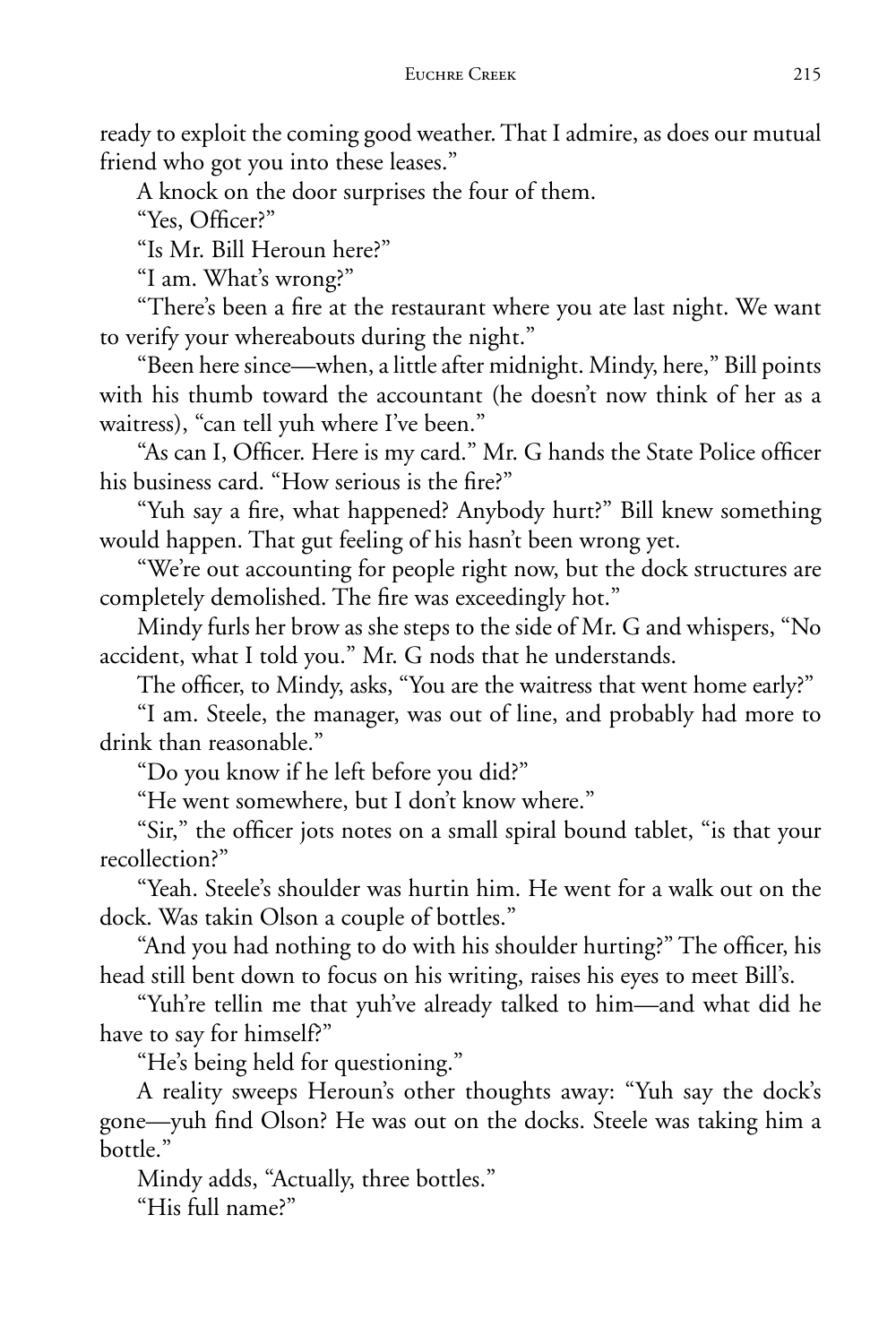"Thor Olson. Dunno if he had another name. Lives there in town. Steele's wife's his daughter. Yuh can ask her about a middle name."

"I'm afraid that will be difficult. Robin Steele is being held for questioning concerning her murder. She was apparently hit in the head with a piece of fi rewood."

"That sonnabitch! The last time he hit her with a doorknob the size of a cue ball."

The officer pauses, his pencil temporarily motionless. "I see. Is there anyone else we can ask about this? About having previously hit his wife?"

"Yeah, yeah there is. Vern, at the Harbor View, saw him with the doorknob still in his hand, all bloody. I think Martha did, too. Yuh can talk to 'em. I dunno how many others were there when he came in, not rememberin a thing about hittin her, or so he said."

"Thank you . . . . Have you seen him hit her?"

"Naa, but she was wearin a pretty good black eye last week." Bill feels a rage build inside him, a rage that causes him to wish he'd pinched Steele's head off. "She come up to the house afterwards, after he hit her, and called her mom from there. Jackie, her half sister, was at the house. Steele called afterwards. I heard what was said between her and Steele. Weren't happy about what I heard. There ain't any doubt about him hittin her."

"Hence, the shoulder?"

"If he had a hurt shoulder, it was his own doin."

"His shoulder was dislocated. He said you did it, but he couldn't explain why he didn't immediately go to the hospital, why he waited hours in apparently considerable pain. So the time of his injury has not been determined." The officer closes his tablet. "We'll look for Mr. Olson."

After the officer pulled away, his car's headlights still needed, Mr. G, to Bill, says, "So you administered quick justice. I would have expected that." Then to the attorney, he says, "We will need to survey the damage." Turning back to Bill, he adds, "Mindy will return you Euchre Creek. If Jackie Bower will be available, I would like to meet her this evening. It's been a while since I have been with stump jumpers and fern pickers, said complimentarily of course. I will enjoy coming down for visits—and perhaps we can get in a little fishing. I understand that you occasionally fish with our mutual friend."

"I do—ever now and then. And yeah, we can hook up once in a while." *Why have I spent so much time dislikin this guy. Yeah, he screwed the fi sh market up, but, what, he was protectin himself. I expect I would've done the same if I'd been in his place.* "So yuh knew I'd sell 'cause I didn't own it."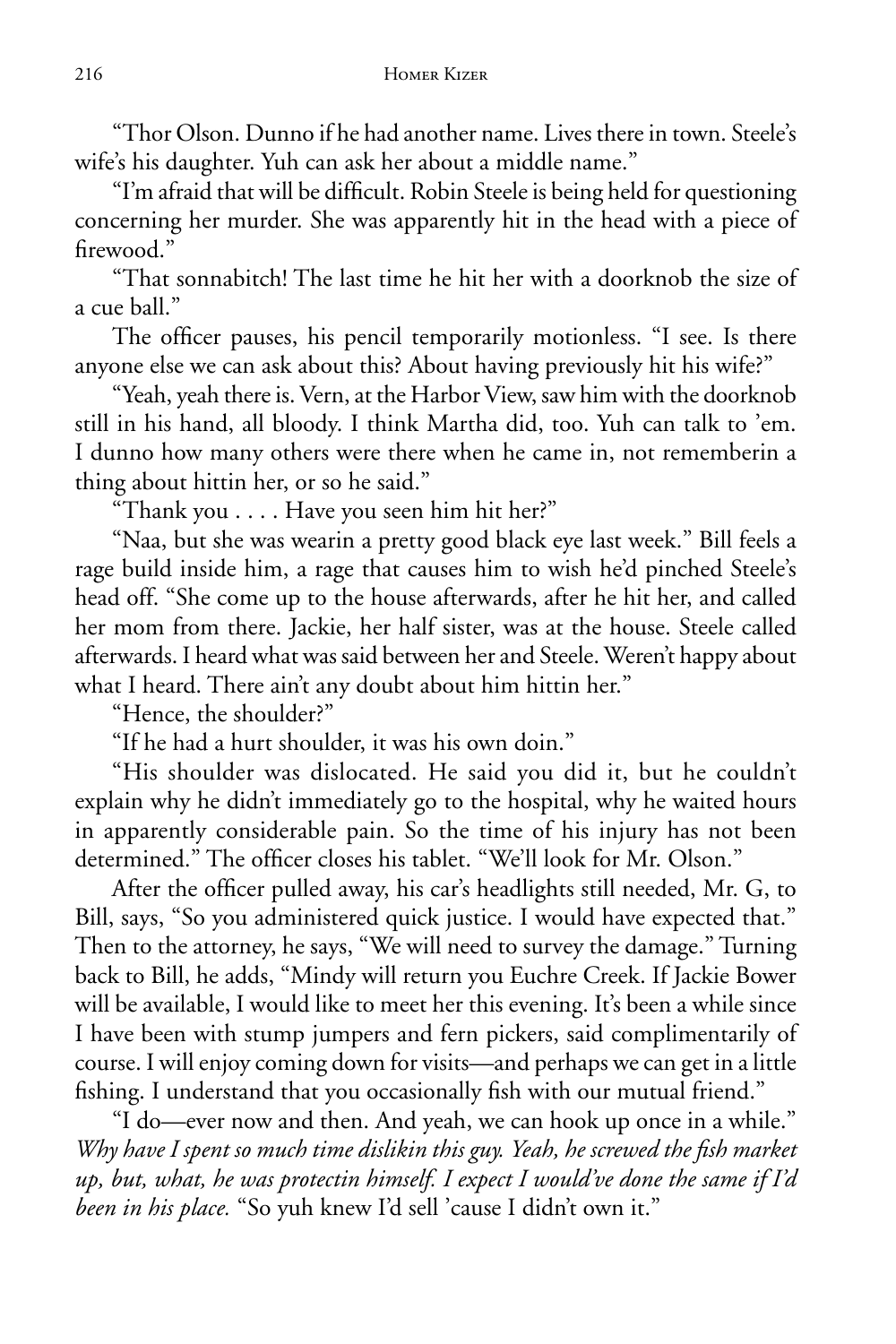"You never before were a businessman. You were a collector." To Mindy, Mr. G says, "I'll check in with Portland, so leave messages and we can keep in touch." He nods toward Bill, and with the attorney beside him, he disappears into the rain as if he never were there.

2.

Euchre Creek changed on back to back Saturdays. What was will never be the same.

The rain-swollen community withered in the heat of the blaze. Surrounding fire departments as well as State Forestry were called. The State Police found Vicki where she lay, beat to death. At least that's how it appeared to the officer who found her body. They located Steele in the hospital at Newport and arrested him for suspicion of murder. He protested his innocence, but his blood alcohol level made him legally drunk—and he couldn't account for the hours between when the bar tender last saw him and when he arrived at the hospital with a dislocated shoulder. He claimed Bill Heroun did everything, dislocated his shoulder and started the fire. But the bar tender said Heroun went home with the new waitress, a revelation that was kept from Jackie, and sure enough, Heroun was with the waitress when he was finally located. So dawn Sunday morning found Terry and Blackie, Vern, Gosson, Christians, Leo, Lenny, Dudley, Nils, Olf and his whole crew—all working alongside fellows from Depoe Bay, Siletz, and Kernville to mop up a blaze that seemed supernaturally hot.

Terry and Vicky had gone home with Blackie and his wife. Jackie, worried about Bill, was looking through his picture windows when the blaze erupted, so she was the first to telephone the fire department at Kernville, then call State Forestry. She called Christians and Gosson, who took over summoning sleeping husbands, most of whom really didn't care if the restaurant and everything around it burned. But they turned out because it was expected of them, because it might be their house next time . . . the fire melted the steel beams of the boat hoist.

When he was arrested, no one thought to ask Steele how he knew about the fire. But by nine o'clock Sunday morning, the realization that Steele knew about the fire even though he was in Newport established his guilt beyond doubt in the minds of Euchre Creek. *He went home to kill her. That's what he did. Her and the baby. He oughta fry . . . knew he was no good from the minute he got here. This case shouldn't oughta come to trial. Let's get rid of him.* And the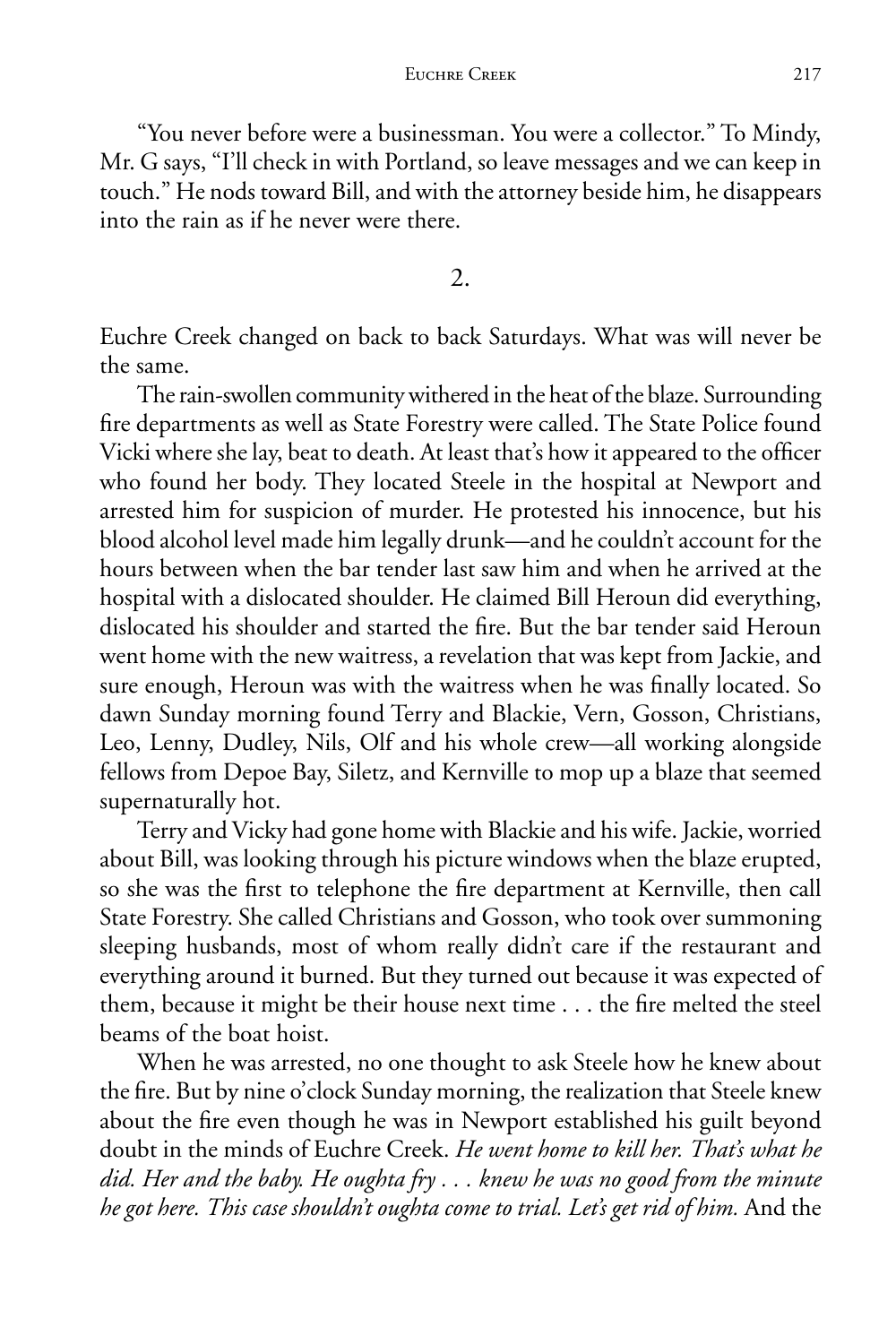sheriff's office began to worry about holding Steele in the Newport jail. They asked the new judge, the one elected on a campaign of harsher sentencing and who recently sentenced one man to forty-five days in jail for stealing a gallon of gasoline, for permission to relocate Steele to another facility. Permission was granted. Steele will be moved Sunday evening.

When certain there is nothing more that could burn, Blackie told Vern, "Guess that took care of your competition."

"Don't think so."

"Why do yuh say that?"

"Bill will open a restaurant and bar before the  $4<sup>th</sup>$ . His will be the one that makes money." Vern has been thinking about what Christians offered. The tavern is no place for kids to be hanging around. The store will never make much money, but if it were to again sell beer, then the gross should be high enough to cover costs.

A few minutes after eleven, Martha brings by a box of sandwiches and two thermoses of coffee. "I thought yuh guys might be gettin hungry."

The fellows from Siletz and Depoe Bay have already left, but the crew from Kernville help themselves to a sandwich each. Martha brought a dozen, blue enamelware cups that are shared. There's not enough coffee to go around, so Vern passes as does Blackie. Martha sits beside Vern, the two of them on the extended bumper of the Kernville pumper truck. Vern asks, "What do yuh think?"

"He set it."

"That's it? . . . Why would he do that?"

"To distract attention." She stares across the river and up the hill to where Bill's house sits. Nodding toward it, she asks, "Did yuh ever wish yuh had a house like that?"

"I've been in it. Other than the view, it ain't much."

"The view must be wonderful." She nods towards the restaurant. "Will they open again?"

"I suspect—"

"I saw Vicky Poage. She said the food was very good."

"When is she gonna marry the Kid?"

"Probably when school's out. That's not too long to wait." She should've waited. Maybe things would have turned out differently if she had. "She helped make the sandwiches. We talked a little."

"About what?"

"Girl talk. Marriage, kids, makin ends meet, that type of stuff."

"The Kid's gonna be all right. Yuh didn't see any of the other highschoolers down here last night. He was the only one." Vern had spoken to the trooper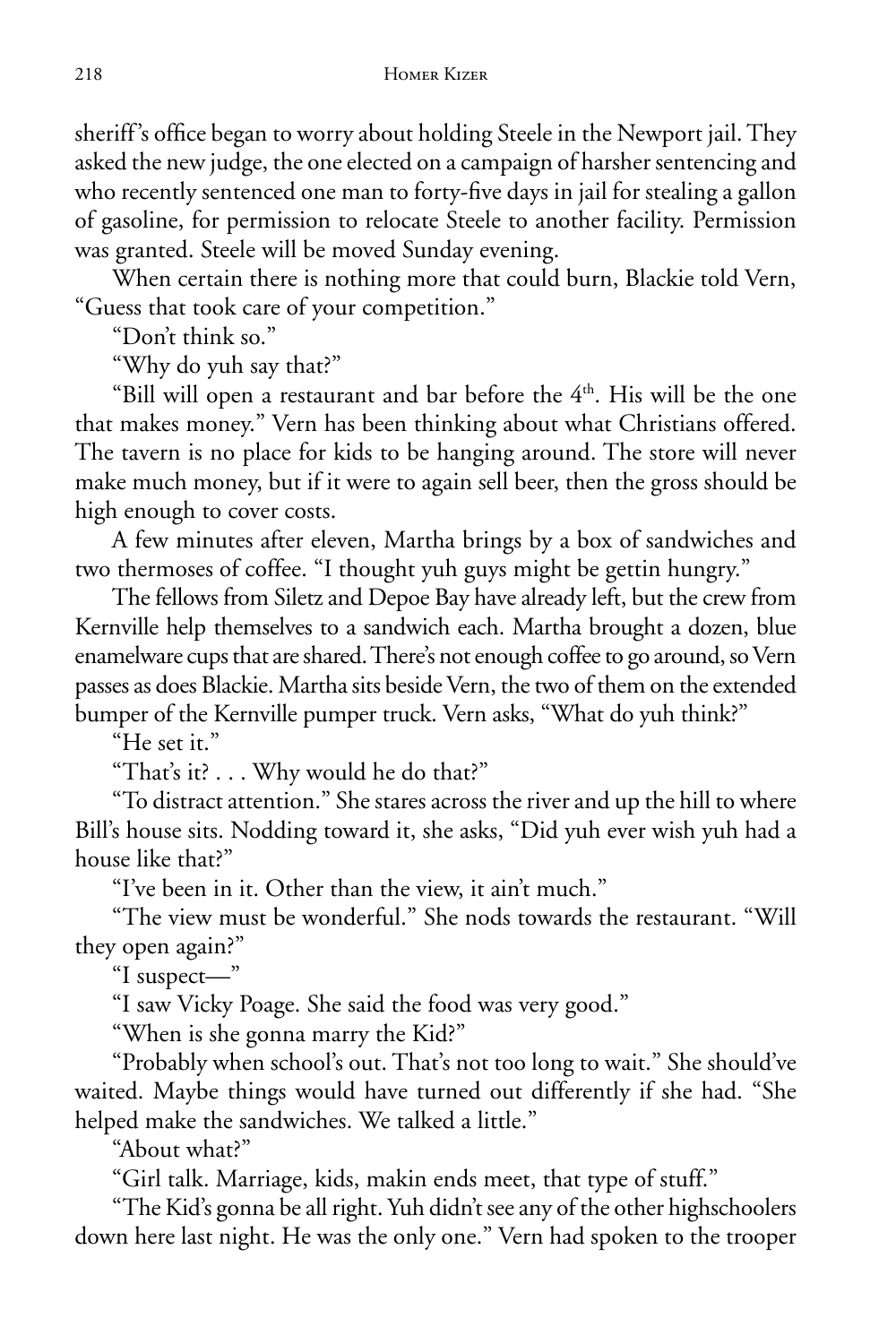about the Kid's dad. Evidently, old Thor started the fire. Burned himself up. But not too much will be made of him starting the fire. "What have yuh heard about his old man?"

"Nothin? Is there something I should know?"

"The story I got from the troopers is that Vicki must have pulled Steele's arm out of joint, hangin on. He hit her like he did last time when he didn't know he did it. I think they're gonna put him away for a long time."

"Figures. He never belonged here, never fit in." She sees a raven glide overhead to land on the bent top of a scorched hemlock. "What about Terry's dad?"

"No one's seen him since last night . . . he was on the dock a little before the fire began. Apparently he started it in the fuel shed. Smoking, I imagine. But the troopers are more concerned about what Steele did."

"So Steele murders Vicki, and her dad dies in the fire. That's a helleva way for things to end up."

"Poetic justice." Vern wonders about how much he should say, or when he should say something about the store. "Jackie's gonna be movin in with her mom. The whale house is gonna be available. Think yuh'd like livin there."

"I couldn't afford it, not on my wages."

"You didn't answer the question—"

"What," she pauses as she looks at him. "Are yuh gonna buy it?"

"I might—"

"Well, yeah," she hesitates, then adds, "I'd like to live there." *Yes, I would like to live there, but not alone.*

3.

Hard rain bounces from the windows, from the roof, off the flower beds, the ricocheting drops running across the lawn and out into the street as Gosson opens the door of the parsonage to let Blackie, his wife, and young Vicky Olson in for a Bible study, tonight's subject the second covenant mediated by Moses. He hopes that someday Terry will attend, *but the Lord is patient. If not thisyear, then there is next*, *or the year after that*, *or a decade from now*. The fire here was a year ago; the fire in the jail there at Oceanlake eleven months ago.

The jail at Oceanlake didn't have a night jailer. No one was there to let the two prisoners out when a mattress caught on fire. Both tried to get somebody's, anybody's attention, but both ended up dying of smoke inhalation. Robin Steele was still awaiting trial. His conviction was never in doubt. The question was whether he would receive life, with the possibility